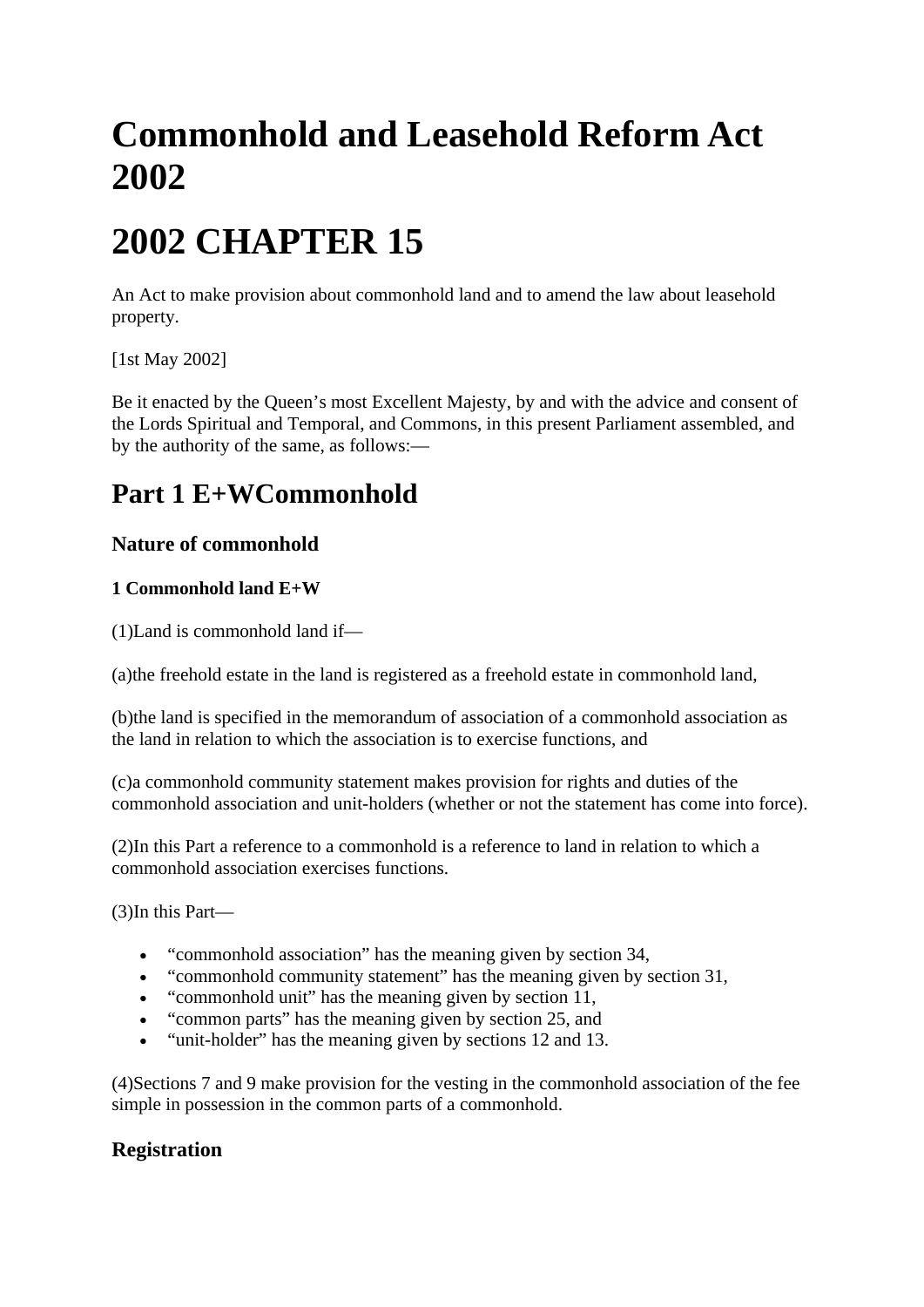### **2 Application E+W**

(1)The Registrar shall register a freehold estate in land as a freehold estate in commonhold land if—

(a)the registered freeholder of the land makes an application under this section, and

(b)no part of the land is already commonhold land.

(2)An application under this section must be accompanied by the documents listed in Schedule 1.

(3)A person is the registered freeholder of land for the purposes of this Part if—

(a)he is registered as the proprietor of a freehold estate in the land with absolute title, or

(b)he has applied, and the Registrar is satisfied that he is entitled, to be registered as mentioned in paragraph (a).

#### **3 Consent E+W**

(1)An application under section 2 may not be made in respect of a freehold estate in land without the consent of anyone who—

(a)is the registered proprietor of the freehold estate in the whole or part of the land,

(b)is the registered proprietor of a leasehold estate in the whole or part of the land granted for a term of more than than 21 years,

(c)is the registered proprietor of a charge over the whole or part of the land, or

(d)falls within any other class of person which may be prescribed.

(2)Regulations shall make provision about consent for the purposes of this section; in particular, the regulations may make provision—

(a)prescribing the form of consent;

(b)about the effect and duration of consent (including provision for consent to bind successors);

(c)about withdrawal of consent (including provision preventing withdrawal in specified circumstances);

(d)for consent given for the purpose of one application under section 2 to have effect for the purpose of another application;

(e)for consent to be deemed to have been given in specified circumstances;

(f)enabling a court to dispense with a requirement for consent in specified circumstances.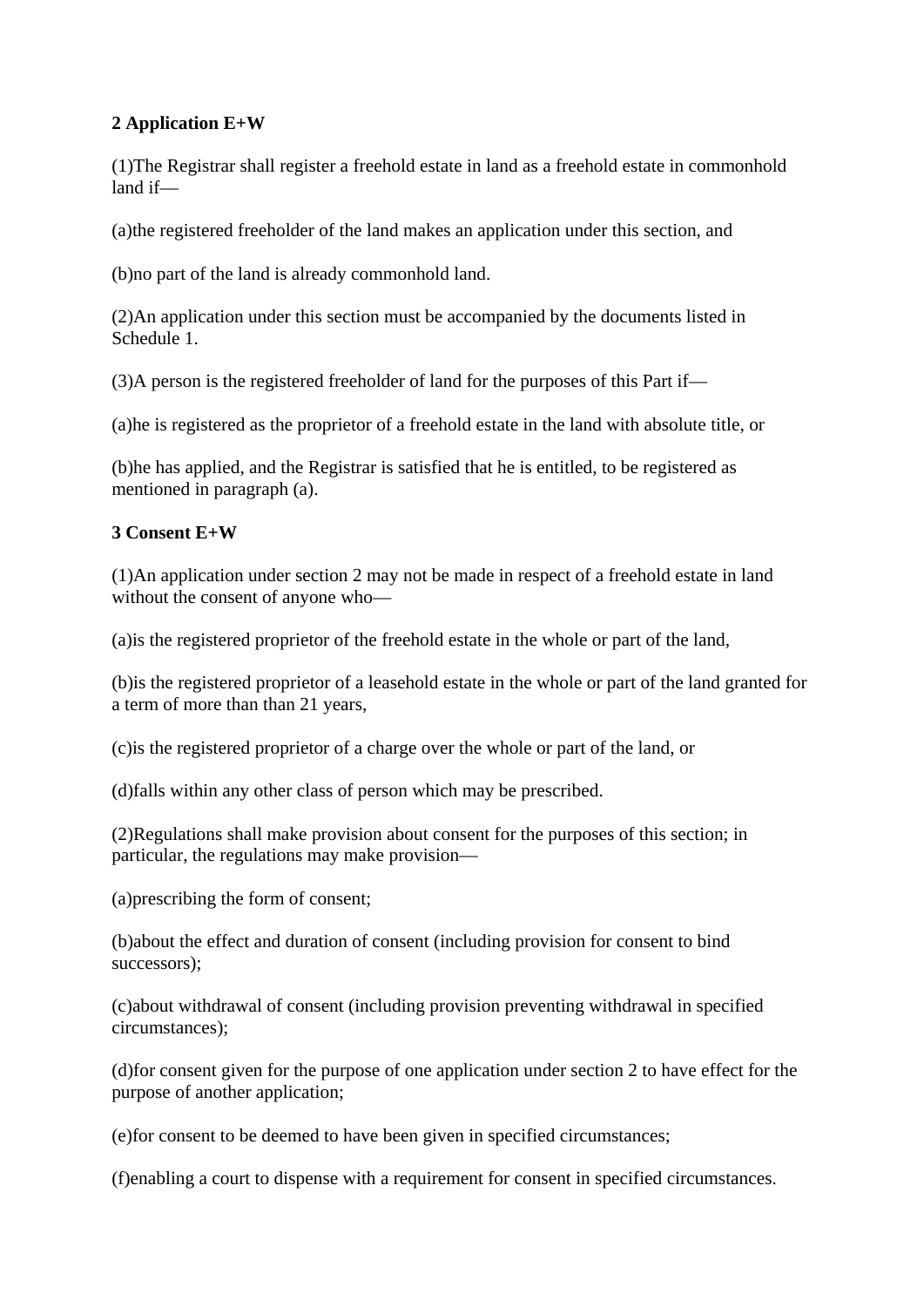(3)An order under subsection (2)(f) dispensing with a requirement for consent—

(a)may be absolute or conditional, and

(b)may make such other provision as the court thinks appropriate.

#### **4 Land which may not be commonhold E+W**

Schedule 2 (which provides that an application under section 2 may not relate wholly or partly to land of certain kinds) shall have effect.

#### **5 Registered details E+W**

(1)The Registrar shall ensure that in respect of any commonhold land the following are kept in his custody and referred to in the register—

(a)the prescribed details of the commonhold association;

(b)the prescribed details of the registered freeholder of each commonhold unit;

(c)a copy of the commonhold community statement;

(d)a copy of the memorandum and articles of association of the commonhold association.

(2)The Registrar may arrange for a document or information to be kept in his custody and referred to in the register in respect of commonhold land if the document or information—

(a)is not mentioned in subsection (1), but

(b)is submitted to the Registrar in accordance with a provision made by or by virtue of this Part.

(3)Subsection (1)(b) shall not apply during a transitional period within the meaning of section 8.

#### **6 Registration in error E+W**

(1)This section applies where a freehold estate in land is registered as a freehold estate in commonhold land and—

(a)the application for registration was not made in accordance with section 2,

(b)the certificate under paragraph 7 of Schedule 1 was inaccurate, or

(c)the registration contravened a provision made by or by virtue of this Part.

(2)The register may not be altered by the Registrar under Schedule 4 to the Land Registration Act 2002 (c. 9) (alteration of register).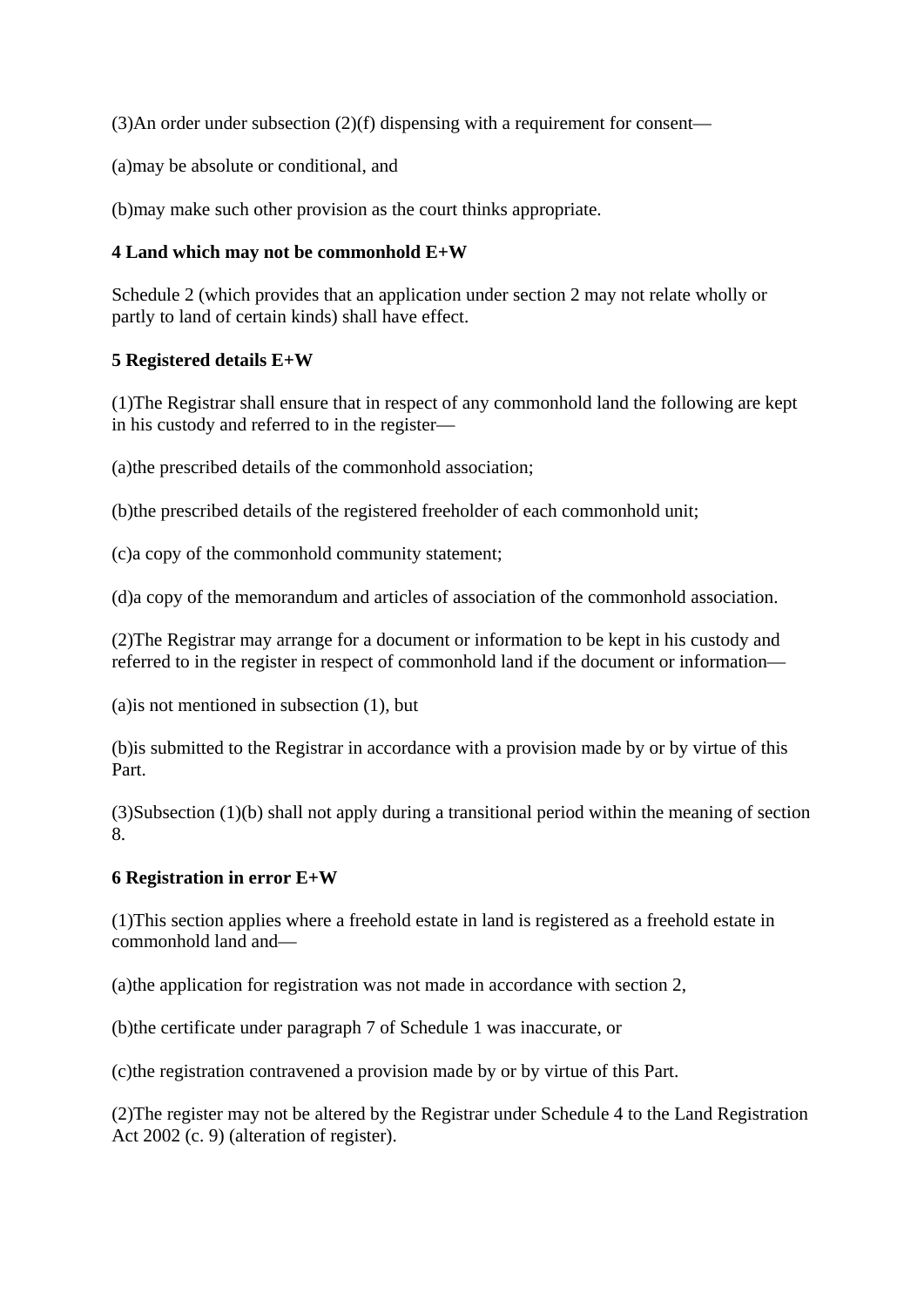(3)The court may grant a declaration that the freehold estate should not have been registered as a freehold estate in commonhold land.

(4)A declaration under subsection (3) may be granted only on the application of a person who claims to be adversely affected by the registration.

(5)On granting a declaration under subsection (3) the court may make any order which appears to it to be appropriate.

(6)An order under subsection (5) may, in particular—

(a)provide for the registration to be treated as valid for all purposes;

(b)provide for alteration of the register;

(c)provide for land to cease to be commonhold land;

(d)require a director or other specified officer of a commonhold association to take steps to alter or amend a document;

(e)require a director or other specified officer of a commonhold association to take specified steps;

(f)make an award of compensation (whether or not contingent upon the occurrence or nonoccurrence of a specified event) to be paid by one specified person to another;

(g)apply, disapply or modify a provision of Schedule 8 to the Land Registration Act 2002 (c. 9) (indemnity).

# **Effect of registration**

#### **7 Registration without unit-holders E+W**

(1)This section applies where—

(a)a freehold estate in land is registered as a freehold estate in commonhold land in pursuance of an application under section 2, and

(b)the application is not accompanied by a statement under section 9(1)(b).

(2)On registration—

(a)the applicant shall continue to be registered as the proprietor of the freehold estate in the commonhold land, and

(b)the rights and duties conferred and imposed by the commonhold community statement shall not come into force (subject to section 8(2)(b)).

(3)Where after registration a person other than the applicant becomes entitled to be registered as the proprietor of the freehold estate in one or more, but not all, of the commonhold units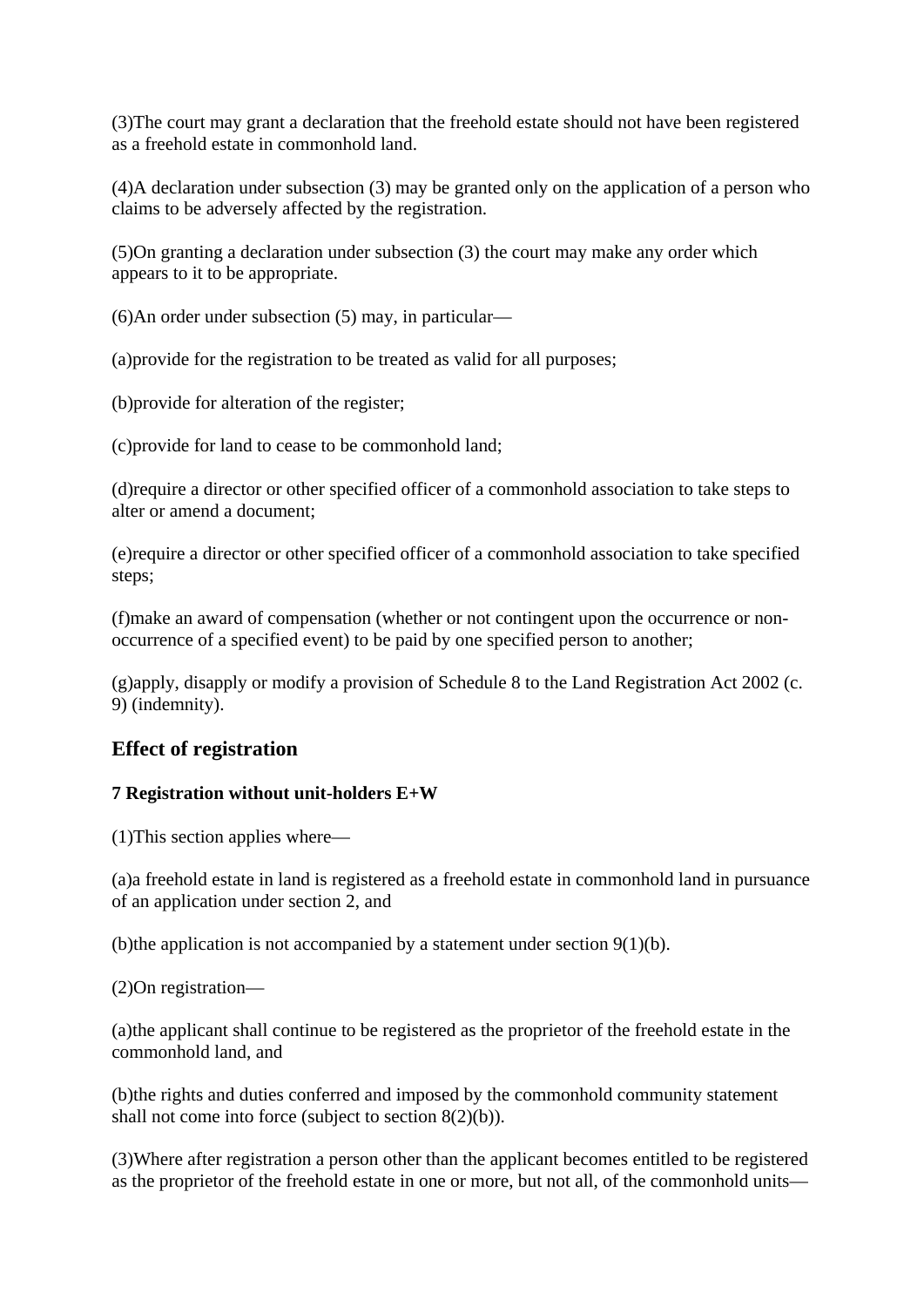(a)the commonhold association shall be entitled to be registered as the proprietor of the freehold estate in the common parts,

(b)the Registrar shall register the commonhold association in accordance with paragraph (a) (without an application being made),

(c)the rights and duties conferred and imposed by the commonhold community statement shall come into force, and

(d)any lease of the whole or part of the commonhold land shall be extinguished by virtue of this section.

(4)For the purpose of subsection  $(3)(d)$  "lease" means a lease which—

(a)is granted for any term, and

(b)is granted before the commonhold association becomes entitled to be registered as the proprietor of the freehold estate in the common parts.

#### **8 Transitional period E+W**

(1)In this Part "transitional period" means the period between registration of the freehold estate in land as a freehold estate in commonhold land and the event mentioned in section 7(3).

(2)Regulations may provide that during a transitional period a relevant provision—

(a)shall not have effect, or

(b)shall have effect with specified modifications.

(3)In subsection (2) "relevant provision" means a provision made—

(a)by or by virtue of this Part,

(b)by a commonhold community statement, or

(c)by the memorandum or articles of the commonhold association.

(4)The Registrar shall arrange for the freehold estate in land to cease to be registered as a freehold estate in commonhold land if the registered proprietor makes an application to the Registrar under this subsection during the transitional period.

(5)The provisions about consent made by or under sections 2 and 3 and Schedule 1 shall apply in relation to an application under subsection (4) as they apply in relation to an application under section 2.

(6)A reference in this Part to a commonhold association exercising functions in relation to commonhold land includes a reference to a case where a commonhold association would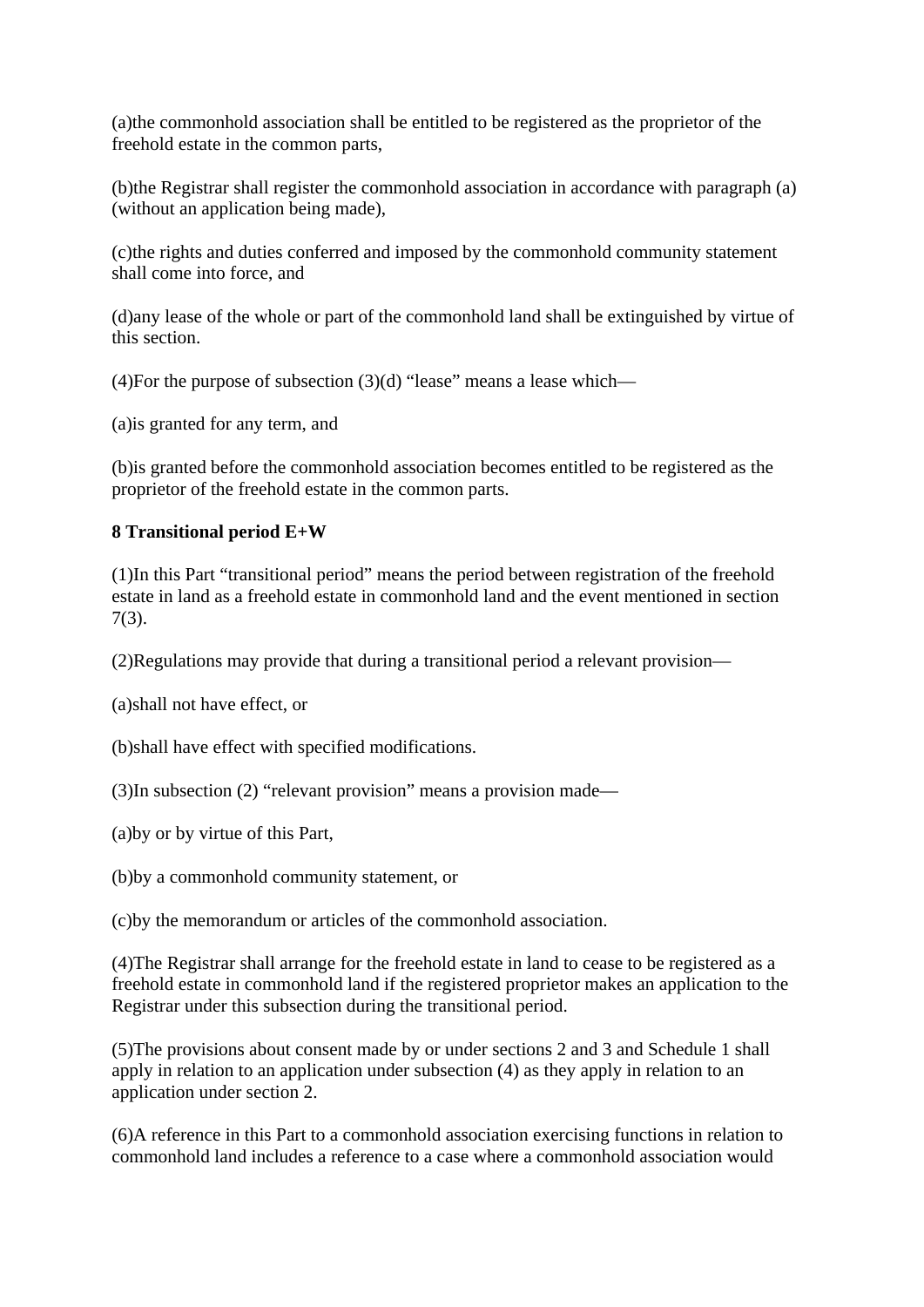exercise functions in relation to commonhold land but for the fact that the time in question falls in a transitional period.

#### **9 Registration with unit-holders E+W**

(1)This section applies in relation to a freehold estate in commonhold land if—

(a)it is registered as a freehold estate in commonhold land in pursuance of an application under section 2, and

(b)the application is accompanied by a statement by the applicant requesting that this section should apply.

(2)A statement under subsection (1)(b) must include a list of the commonhold units giving in relation to each one the prescribed details of the proposed initial unit-holder or joint unitholders.

(3)On registration—

(a)the commonhold association shall be entitled to be registered as the proprietor of the freehold estate in the common parts,

(b)a person specified by virtue of subsection (2) as the initial unit-holder of a commonhold unit shall be entitled to be registered as the proprietor of the freehold estate in the unit,

(c)a person specified by virtue of subsection (2) as an initial joint unit-holder of a commonhold unit shall be entitled to be registered as one of the proprietors of the freehold estate in the unit,

(d)the Registrar shall make entries in the register to reflect paragraphs (a) to (c) (without applications being made),

(e)the rights and duties conferred and imposed by the commonhold community statement shall come into force, and

(f)any lease of the whole or part of the commonhold land shall be extinguished by virtue of this section.

(4)For the purpose of subsection  $(3)(f)$  "lease" means a lease which—

(a)is granted for any term, and

(b)is granted before the commonhold association becomes entitled to be registered as the proprietor of the freehold estate in the common parts.

#### **10 Extinguished lease: liability E+W**

(1)This section applies where—

(a)a lease is extinguished by virtue of section  $7(3)(d)$  or  $9(3)(f)$ , and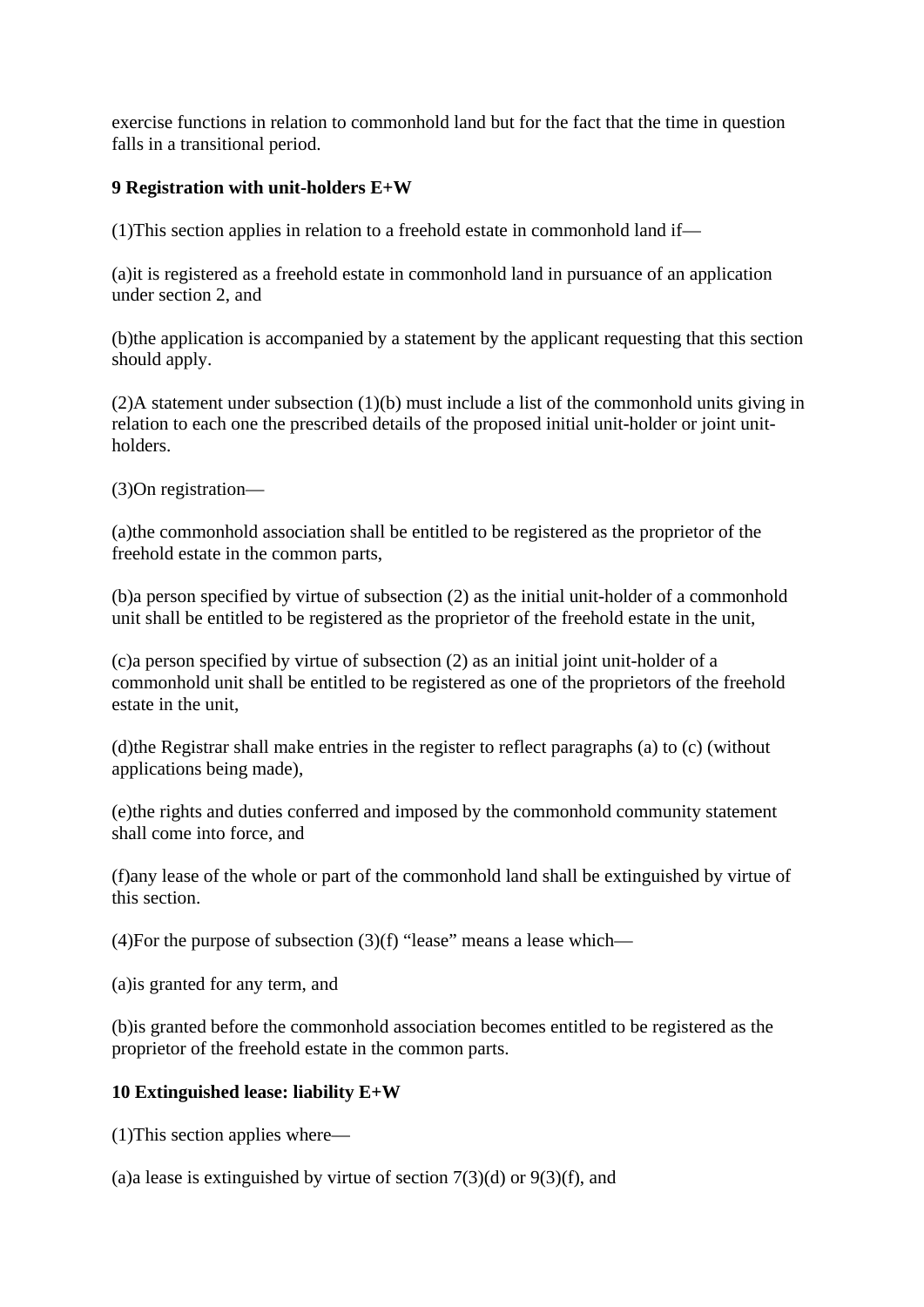(b)the consent of the holder of that lease was not among the consents required by section 3 in respect of the application under section 2 for the land to become commonhold land.

(2)If the holder of a lease superior to the extinguished lease gave consent under section 3, he shall be liable for loss suffered by the holder of the extinguished lease.

(3)If the holders of a number of leases would be liable under subsection (2), liability shall attach only to the person whose lease was most proximate to the extinguished lease.

(4)If no person is liable under subsection (2), the person who gave consent under section 3 as the holder of the freehold estate out of which the extinguished lease was granted shall be liable for loss suffered by the holder of the extinguished lease.

## **Commonhold unit**

#### **11 Definition E+W**

(1)In this Part "commonhold unit" means a commonhold unit specified in a commonhold community statement in accordance with this section.

(2)A commonhold community statement must—

(a)specify at least two parcels of land as commonhold units, and

(b)define the extent of each commonhold unit.

(3)In defining the extent of a commonhold unit a commonhold community statement—

(a)must refer to a plan which is included in the statement and which complies with prescribed requirements,

(b)may refer to an area subject to the exclusion of specified structures, fittings, apparatus or appurtenances within the area,

(c)may exclude the structures which delineate an area referred to, and

(d)may refer to two or more areas (whether or not contiguous).

(4)A commonhold unit need not contain all or any part of a building.

#### **12 Unit-holder E+W**

A person is the unit-holder of a commonhold unit if he is entitled to be registered as the proprietor of the freehold estate in the unit (whether or not he is registered).

#### **13 Joint unit-holders E+W**

(1)Two or more persons are joint unit-holders of a commonhold unit if they are entitled to be registered as proprietors of the freehold estate in the unit (whether or not they are registered).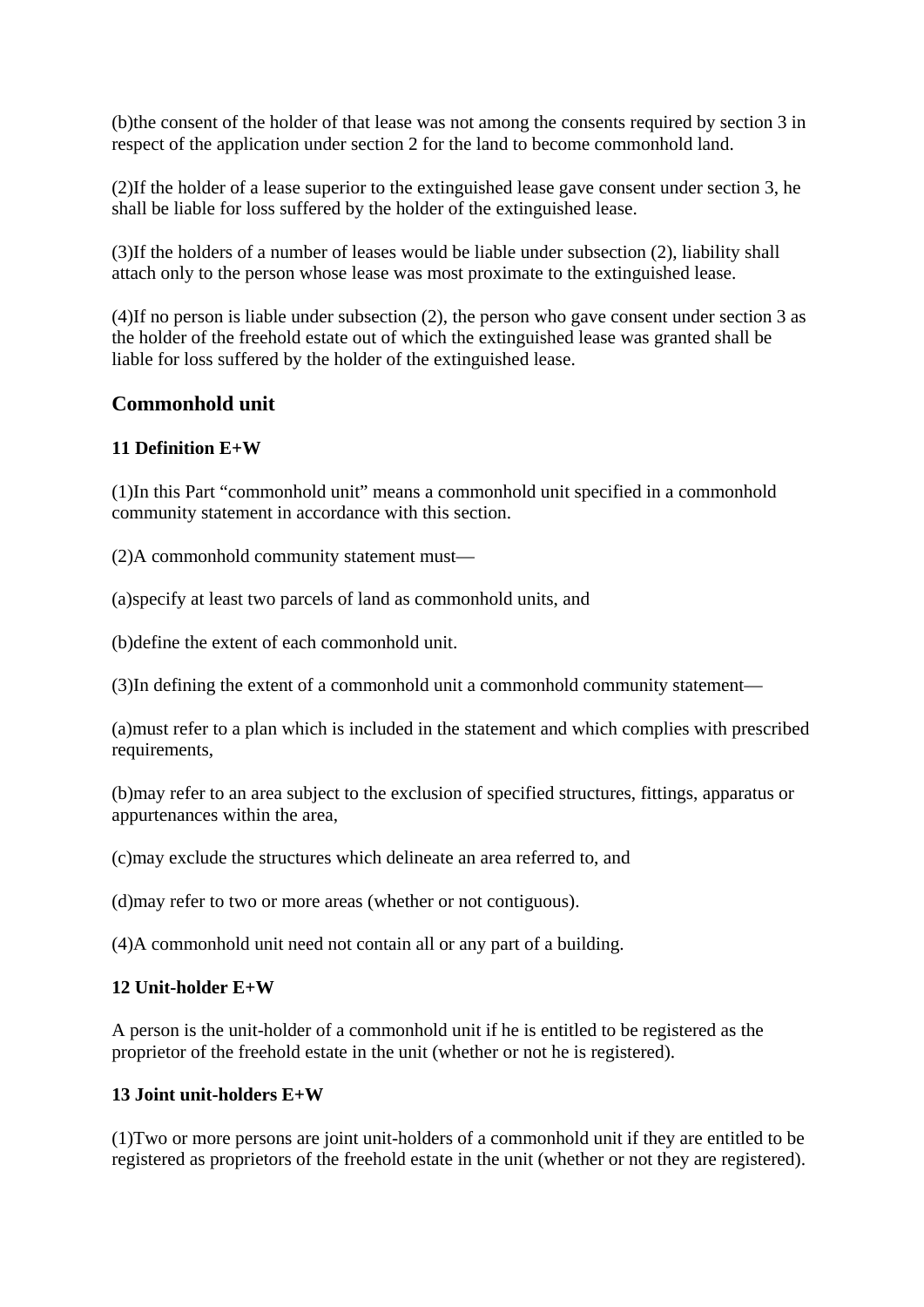(2)In the application of the following provisions to a unit with joint unit-holders a reference to a unit-holder is a reference to the joint unit-holders together—

 $(a)$ section 14 $(3)$ ,

(b)section 15(1) and (3),

 $(c)$  section 19(2) and (3),

 $(d)$ section 20 $(1)$ ,

 $(e)$  section 23(1),

 $(f)$ section 35 $(1)(b)$ ,

 $(g)$ section 38 $(1)$ ,

(h)section 39(2), and

 $(i)$ section 47 $(2)$ .

(3)In the application of the following provisions to a unit with joint unit-holders a reference to a unit-holder includes a reference to each joint unit-holder and to the joint unit-holders together—

 $(a)$ section  $1(1)(c)$ ,

(b)section 16,

(c) section  $31(1)(b)$ ,  $(3)(b)$ ,  $(5)(j)$  and  $(7)$ ,

(d) section  $32(4)(a)$  and (c),

(e)section  $35(1)(a)$ , (2) and (3),

(f)section 37(2),

 $(g)$ section  $40(1)$ , and

 $(h)$ section 58 $(3)(a)$ .

(4)Regulations under this Part which refer to a unit-holder shall make provision for the construction of the reference in the case of joint unit-holders.

(5)Regulations may amend subsection (2) or (3).

(6)Regulations may make provision for the construction in the case of joint unit-holders of a reference to a unit-holder in—

(a)an enactment,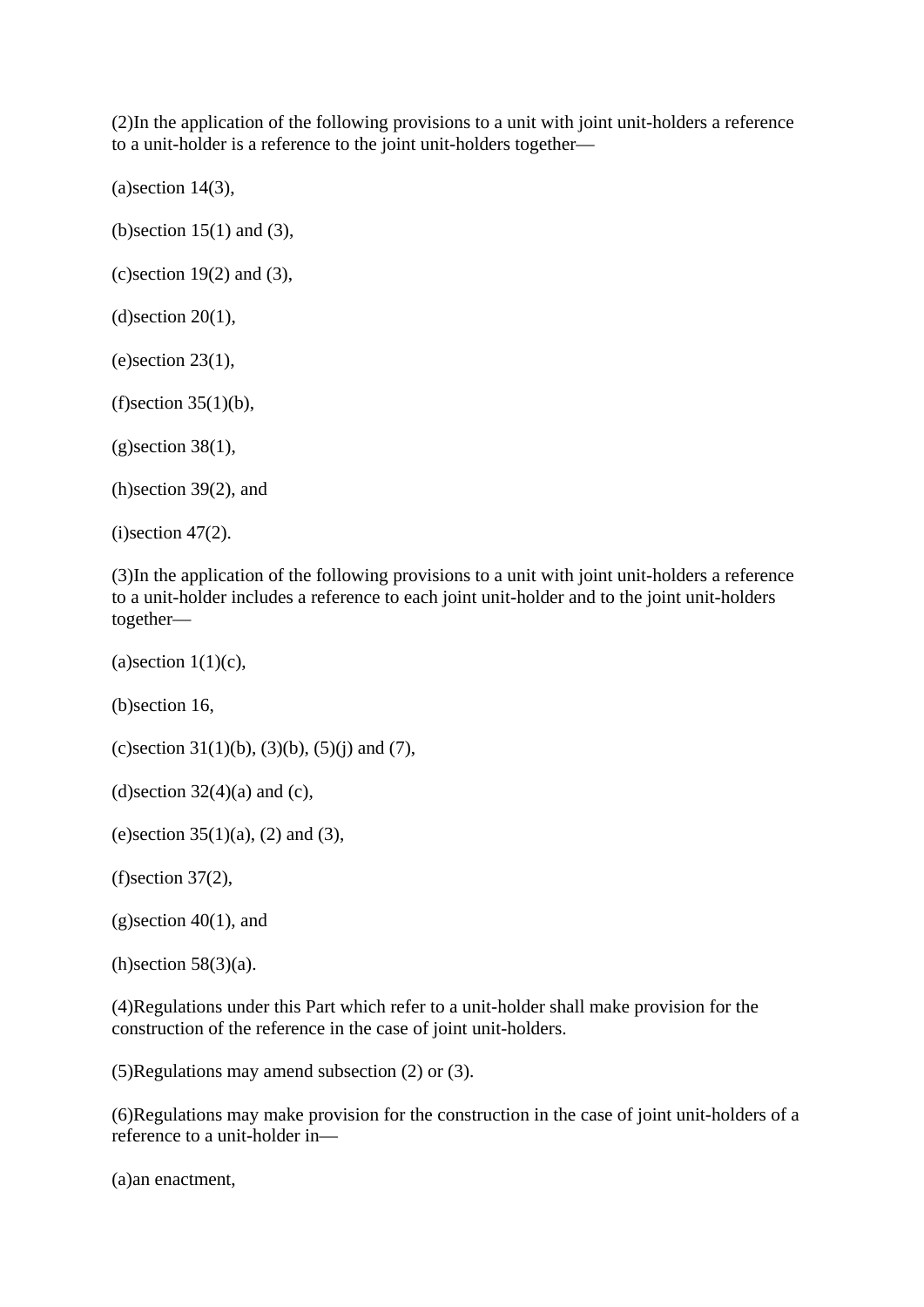(b)a commonhold community statement,

(c)the memorandum or articles of association of a commonhold association, or

(d)another document.

#### **14 Use and maintenance E+W**

(1)A commonhold community statement must make provision regulating the use of commonhold units.

(2)A commonhold community statement must make provision imposing duties in respect of the insurance, repair and maintenance of each commonhold unit.

(3)A duty under subsection (2) may be imposed on the commonhold association or the unitholder.

#### **15 Transfer E+W**

(1)In this Part a reference to the transfer of a commonhold unit is a reference to the transfer of a unit-holder's freehold estate in a unit to another person—

(a)whether or not for consideration,

(b)whether or not subject to any reservation or other terms, and

(c)whether or not by operation of law.

(2)A commonhold community statement may not prevent or restrict the transfer of a commonhold unit.

(3)On the transfer of a commonhold unit the new unit-holder shall notify the commonhold association of the transfer.

(4)Regulations may—

(a)prescribe the form and manner of notice under subsection (3);

(b)prescribe the time within which notice is to be given;

(c)make provision (including provision requiring the payment of money) about the effect of failure to give notice.

#### **16 Transfer: effect E+W**

(1)A right or duty conferred or imposed—

(a)by a commonhold community statement, or

(b)in accordance with section 20,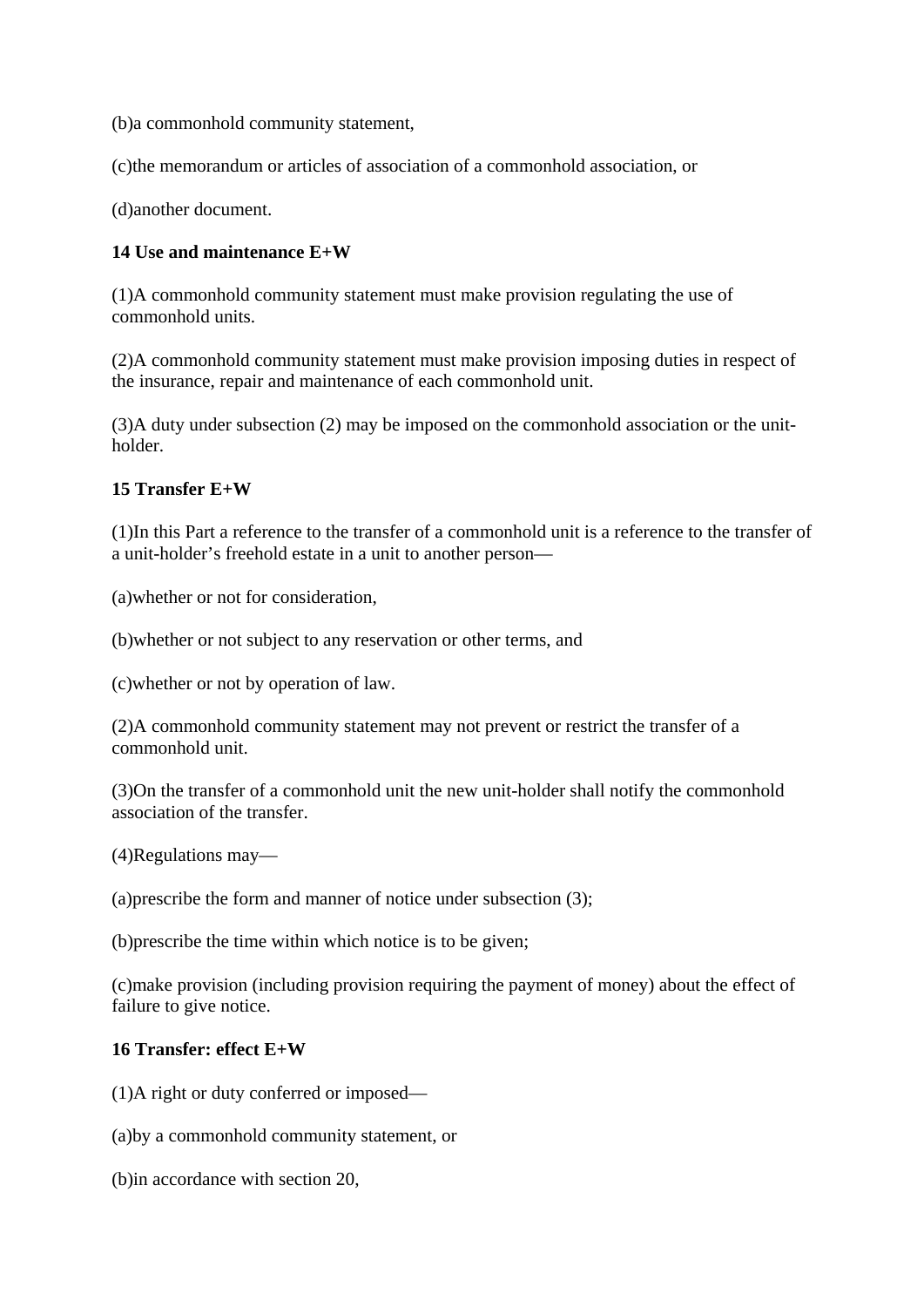shall affect a new unit-holder in the same way as it affected the former unit-holder.

(2)A former unit-holder shall not incur a liability or acquire a right—

(a)under or by virtue of the commonhold community statement, or

(b)by virtue of anything done in accordance with section 20.

(3)Subsection (2)—

(a)shall not be capable of being disapplied or varied by agreement, and

(b)is without prejudice to any liability or right incurred or acquired before a transfer takes effect.

(4)In this section—

- "former unit-holder" means a person from whom a commonhold unit has been transferred (whether or not he has ceased to be the registered proprietor), and
- "new unit-holder" means a person to whom a commonhold unit is transferred (whether or not he has yet become the registered proprietor).

#### **17 Leasing: residential E+W**

(1)It shall not be possible to create a term of years absolute in a residential commonhold unit unless the term satisfies prescribed conditions.

(2)The conditions may relate to—

(a)length;

(b)the circumstances in which the term is granted;

(c)any other matter.

(3)Subject to subsection (4), an instrument or agreement shall be of no effect to the extent that it purports to create a term of years in contravention of subsection (1).

(4)Where an instrument or agreement purports to create a term of years in contravention of subsection (1) a party to the instrument or agreement may apply to the court for an order—

(a)providing for the instrument or agreement to have effect as if it provided for the creation of a term of years of a specified kind;

(b)providing for the return or payment of money;

(c)making such other provision as the court thinks appropriate.

(5)A commonhold unit is residential if provision made in the commonhold community statement by virtue of section 14(1) requires it to be used only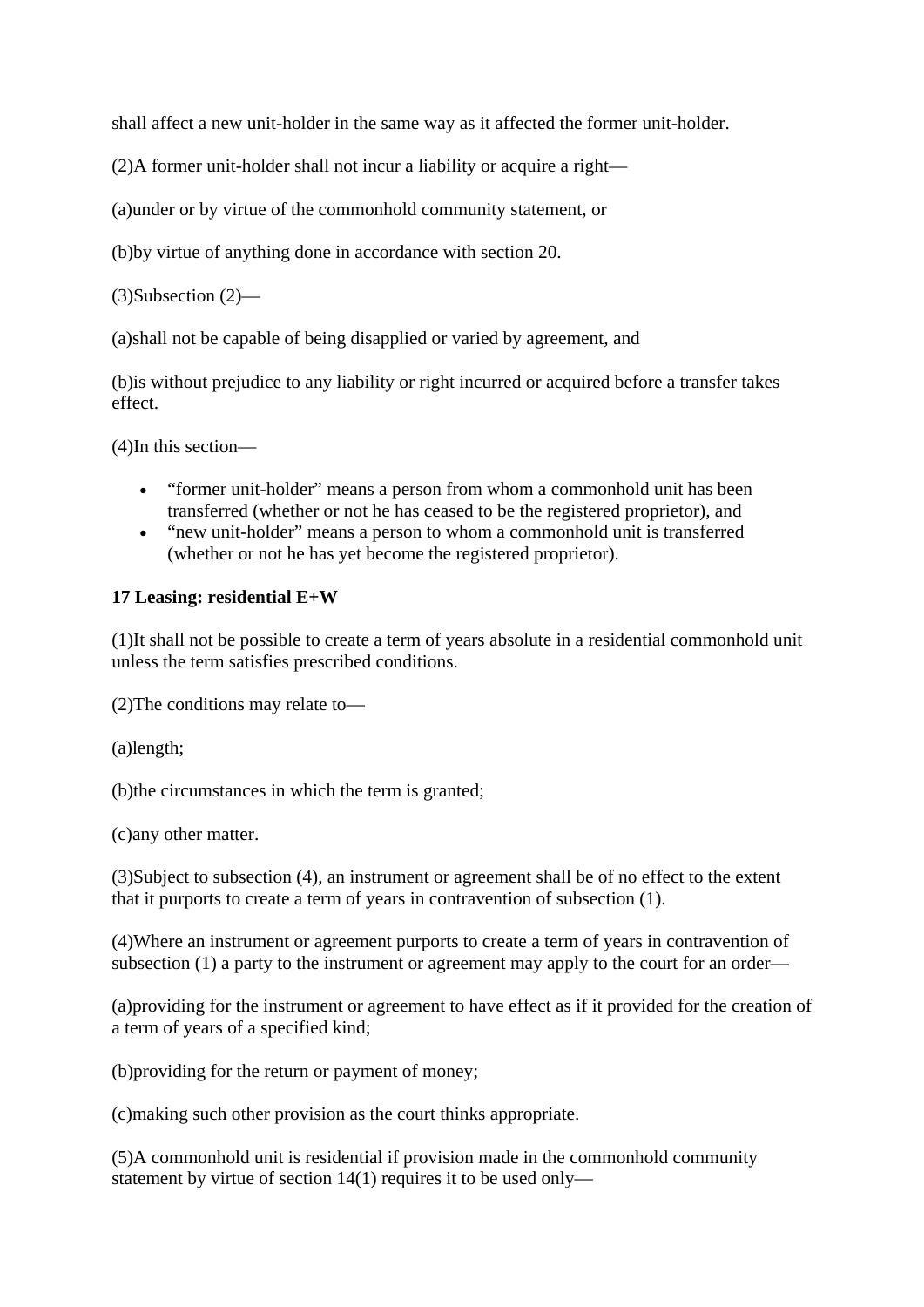(a)for residential purposes, or

(b)for residential and other incidental purposes.

Annotations:

Modifications etc. (not altering text)

C1S. 17 applied (prosp.) by Law of Property Act 1922 (c. 16), Sch. 15 para. 5(3) (as added (prosp.) by Commonhold and Leasehold Reform Act 2002 (c. 15), s. 68, **Sch. 5 para. 1**); s. 17 applied (prosp.) by Law of Property Act 1925 (c.20), s. 149(8) (as added (prosp.) by Commonhold and Leasehold Act 2002 (c. 15), s. 68, {Sch. 5 para 3})

#### **18 Leasing: non-residential E+W**

An instrument or agreement which creates a term of years absolute in a commonhold unit which is not residential (within the meaning of section 17) shall have effect subject to any provision of the commonhold community statement.

Annotations:

Modifications etc. (not altering text)

C2S. 18 applied (prosp.) by Law of Property Act 1922 (c. 16), Sch. 15 para. 5(3) (as added (prosp.) by Commonhold and Leasehold Reform Act 2002 (c. 15), s. 68, **Sch. 5 para. 1**); s. 18 applied (prosp.) by Law of Property Act 1925 (c. 20), s. 149(8) (as added (prosp.) by Commonhold and Leasehold Reform Act 2002 (c. 15), s. 68, **Sch. 5 para. 3**)

#### **19 Leasing: supplementary E+W**

(1)Regulations may—

(a)impose obligations on a tenant of a commonhold unit;

(b)enable a commonhold community statement to impose obligations on a tenant of a commonhold unit.

(2)Regulations under subsection (1) may, in particular, require a tenant of a commonhold unit to make payments to the commonhold association or a unit-holder in discharge of payments which—

(a)are due in accordance with the commonhold community statement to be made by the unitholder, or

(b)are due in accordance with the commonhold community statement to be made by another tenant of the unit.

(3)Regulations under subsection (1) may, in particular, provide—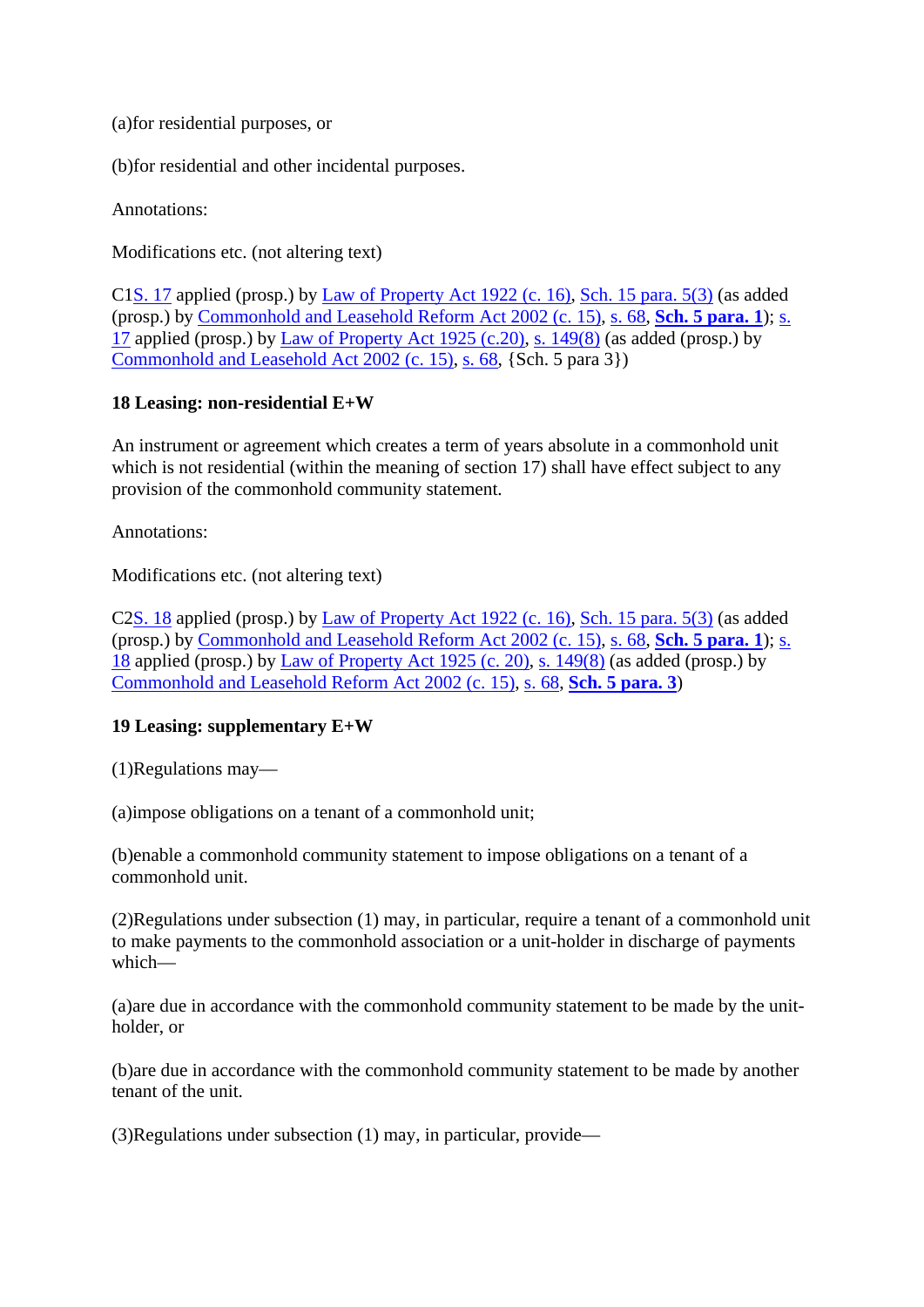(a)for the amount of payments under subsection (2) to be set against sums owed by the tenant (whether to the person by whom the payments were due to be made or to some other person);

(b)for the amount of payments under subsection (2) to be recovered from the unit-holder or another tenant of the unit.

(4)Regulations may modify a rule of law about leasehold estates (whether deriving from the common law or from an enactment) in its application to a term of years in a commonhold unit.

(5)Regulations under this section—

(a)may make provision generally or in relation to specified circumstances, and

(b)may make different provision for different descriptions of commonhold land or commonhold unit.

#### **20 Other transactions E+W**

(1)A commonhold community statement may not prevent or restrict the creation, grant or transfer by a unit-holder of—

(a)an interest in the whole or part of his unit, or

(b)a charge over his unit.

(2)Subsection (1) is subject to sections 17 to 19 (which impose restrictions about leases).

(3)It shall not be possible to create an interest of a prescribed kind in a commonhold unit unless the commonhold association—

(a)is a party to the creation of the interest, or

(b)consents in writing to the creation of the interest.

(4)A commonhold association may act as described in subsection  $(3)(a)$  or (b) only if—

(a)the association passes a resolution to take the action, and

(b)at least 75 per cent. of those who vote on the resolution vote in favour.

(5)An instrument or agreement shall be of no effect to the extent that it purports to create an interest in contravention of subsection (3).

(6)In this section "interest" does not include—

(a)a charge, or

(b)an interest which arises by virtue of a charge.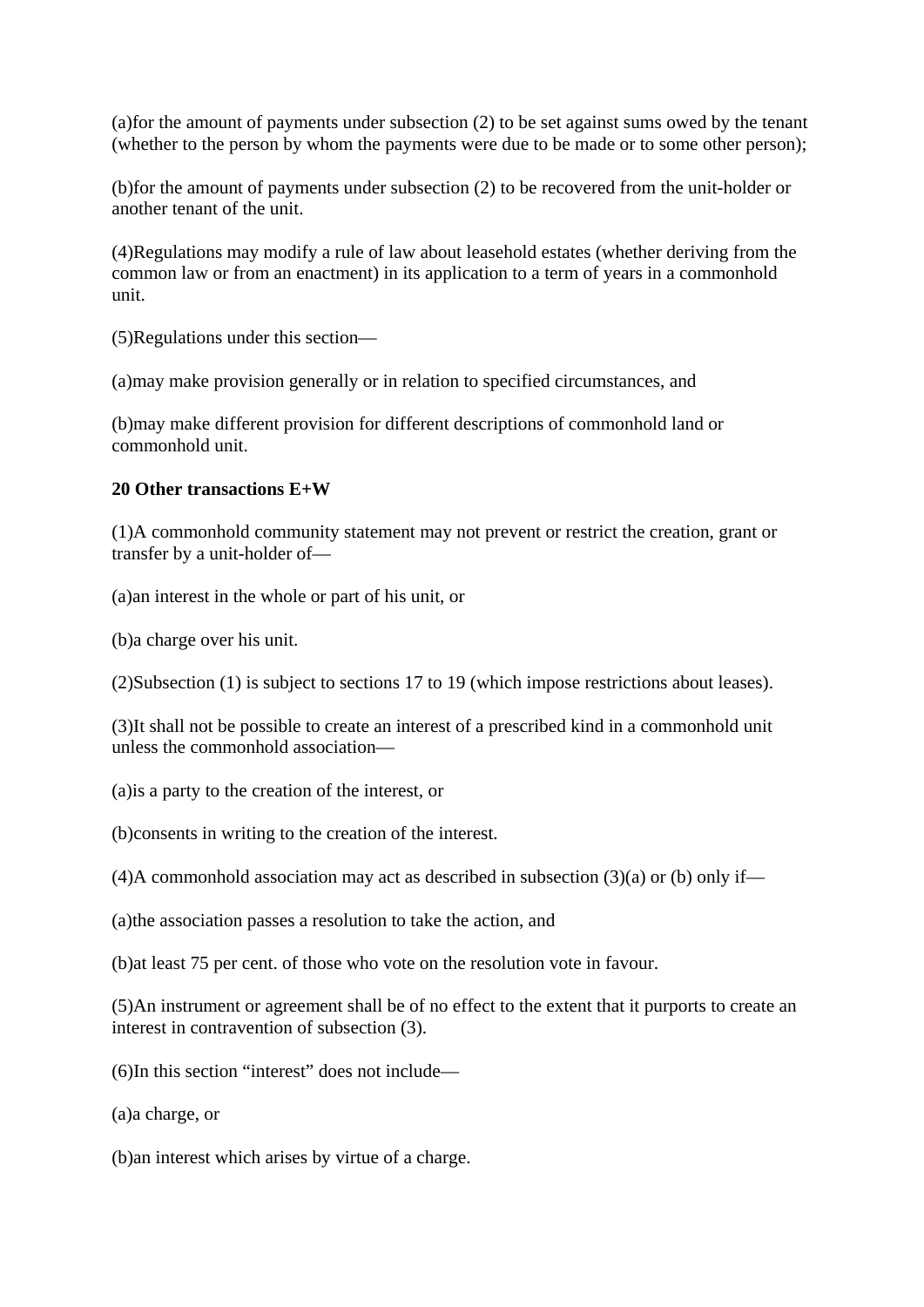#### **21 Part-unit: interests E+W**

(1)It shall not be possible to create an interest in part only of a commonhold unit.

(2)But subsection (1) shall not prevent—

(a)the creation of a term of years absolute in part only of a residential commonhold unit where the term satisfies prescribed conditions.

(b)the creation of a term of years absolute in part only of a non-residential commonhold unit, or

(c)the transfer of the freehold estate in part only of a commonhold unit where the commonhold association consents in writing to the transfer.

(3)An instrument or agreement shall be of no effect to the extent that it purports to create an interest in contravention of subsection (1).

(4)Subsection (5) applies where—

(a)land becomes commonhold land or is added to a commonhold unit, and

(b)immediately before that event there is an interest in the land which could not be created after that event by reason of subsection (1).

(5)The interest shall be extinguished by virtue of this subsection to the extent that it could not be created by reason of subsection (1).

(6)Section 17(2) and (4) shall apply (with any necessary modifications) in relation to subsection (2)(a) and (b) above.

(7)Where part only of a unit is held under a lease, regulations may modify the application of a provision which—

(a)is made by or by virtue of this Part, and

(b)applies to a unit-holder or a tenant or both.

(8) Section 20(4) shall apply in relation to subsection  $(2)(c)$  above.

(9)Where the freehold interest in part only of a commonhold unit is transferred, the part transferred—

(a)becomes a new commonhold unit by virtue of this subsection, or

(b)in a case where the request for consent under subsection (2)(c) states that this paragraph is to apply, becomes part of a commonhold unit specified in the request.

(10)Regulations may make provision, or may require a commonhold community statement to make provision, about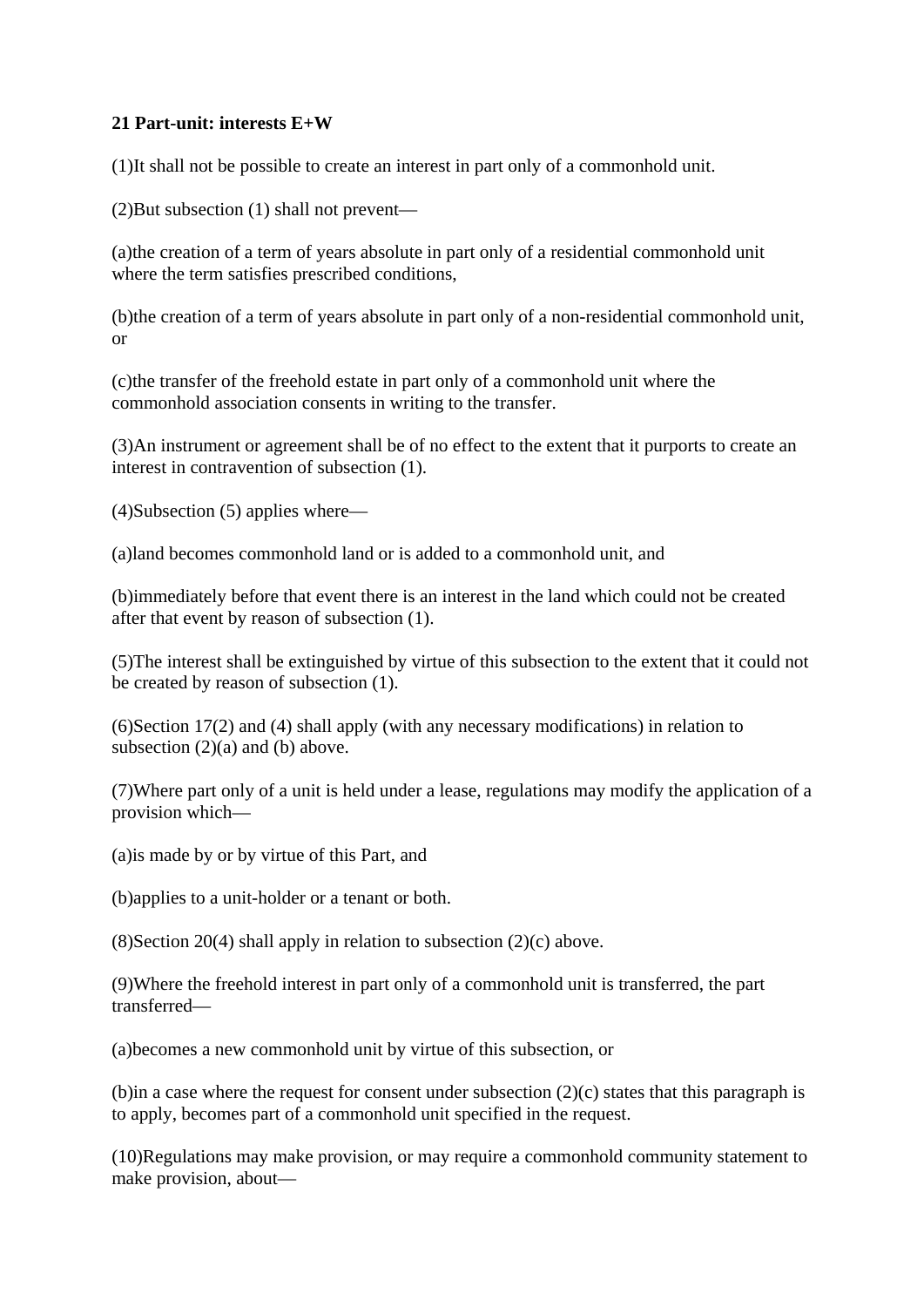(a)registration of units created by virtue of subsection (9);

(b)the adaptation of provision made by or by virtue of this Part or by or by virtue of a commonhold community statement to a case where units are created or modified by virtue of subsection (9).

#### **22 Part–unit: charging E+W**

(1)It shall not be possible to create a charge over part only of an interest in a commonhold unit.

(2)An instrument or agreement shall be of no effect to the extent that it purports to create a charge in contravention of subsection (1).

(3)Subsection (4) applies where—

(a)land becomes commonhold land or is added to a commonhold unit, and

(b)immediately before that event there is a charge over the land which could not be created after that event by reason of subsection (1).

(4)The charge shall be extinguished by virtue of this subsection to the extent that it could not be created by reason of subsection (1).

#### **23 Changing size E+W**

(1)An amendment of a commonhold community statement which redefines the extent of a commonhold unit may not be made unless the unit-holder consents—

(a)in writing, and

(b)before the amendment is made.

(2)But regulations may enable a court to dispense with the requirement for consent on the application of a commonhold association in prescribed circumstances.

#### **24 Changing size: charged unit E+W**

(1)This section applies to an amendment of a commonhold community statement which redefines the extent of a commonhold unit over which there is a registered charge.

(2)The amendment may not be made unless the registered proprietor of the charge consents—

(a)in writing, and

(b)before the amendment is made.

(3)But regulations may enable a court to dispense with the requirement for consent on the application of a commonhold association in prescribed circumstances.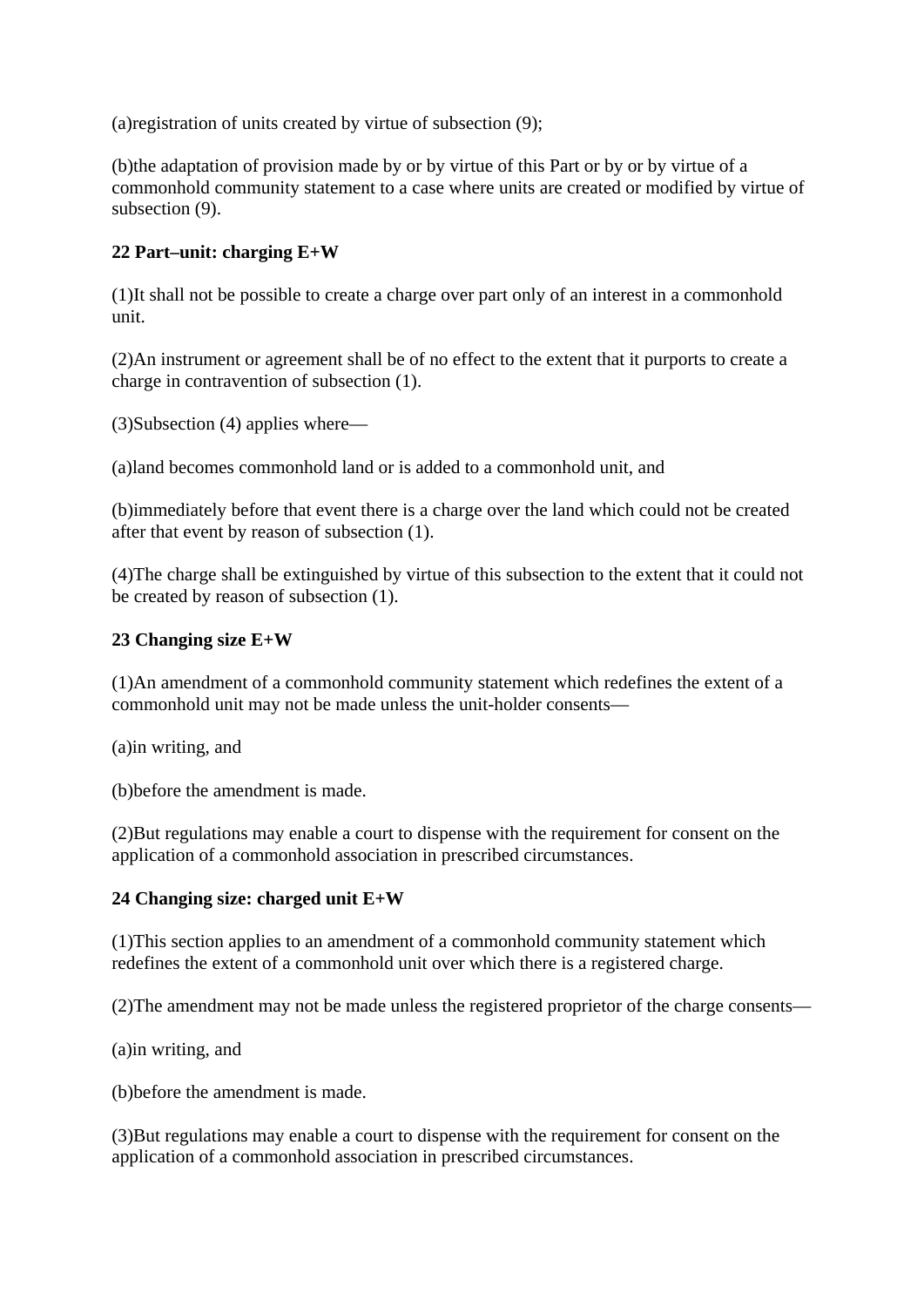(4)If the amendment removes land from the commonhold unit, the charge shall by virtue of this subsection be extinguished to the extent that it relates to the land which is removed.

(5)If the amendment adds land to the unit, the charge shall by virtue of this subsection be extended so as to relate to the land which is added.

(6)Regulations may make provision—

(a)requiring notice to be given to the Registrar in circumstances to which this section applies;

(b)requiring the Registrar to alter the register to reflect the application of subsection (4) or (5).

# **Common parts**

#### **25 Definition E+W**

(1)In this Part "common parts" in relation to a commonhold means every part of the commonhold which is not for the time being a commonhold unit in accordance with the commonhold community statement.

(2)A commonhold community statement may make provision in respect of a specified part of the common parts (a "limited use area") restricting—

(a)the classes of person who may use it;

(b)the kind of use to which it may be put.

(3)A commonhold community statement—

(a)may make provision which has effect only in relation to a limited use area, and

(b)may make different provision for different limited use areas.

#### **26 Use and maintenance E+W**

A commonhold community statement must make provision—

(a)regulating the use of the common parts;

(b)requiring the commonhold association to insure the common parts;

(c)requiring the commonhold association to repair and maintain the common parts.

#### **27 Transactions E+W**

(1)Nothing in a commonhold community statement shall prevent or restrict—

(a)the transfer by the commonhold association of its freehold estate in any part of the common parts, or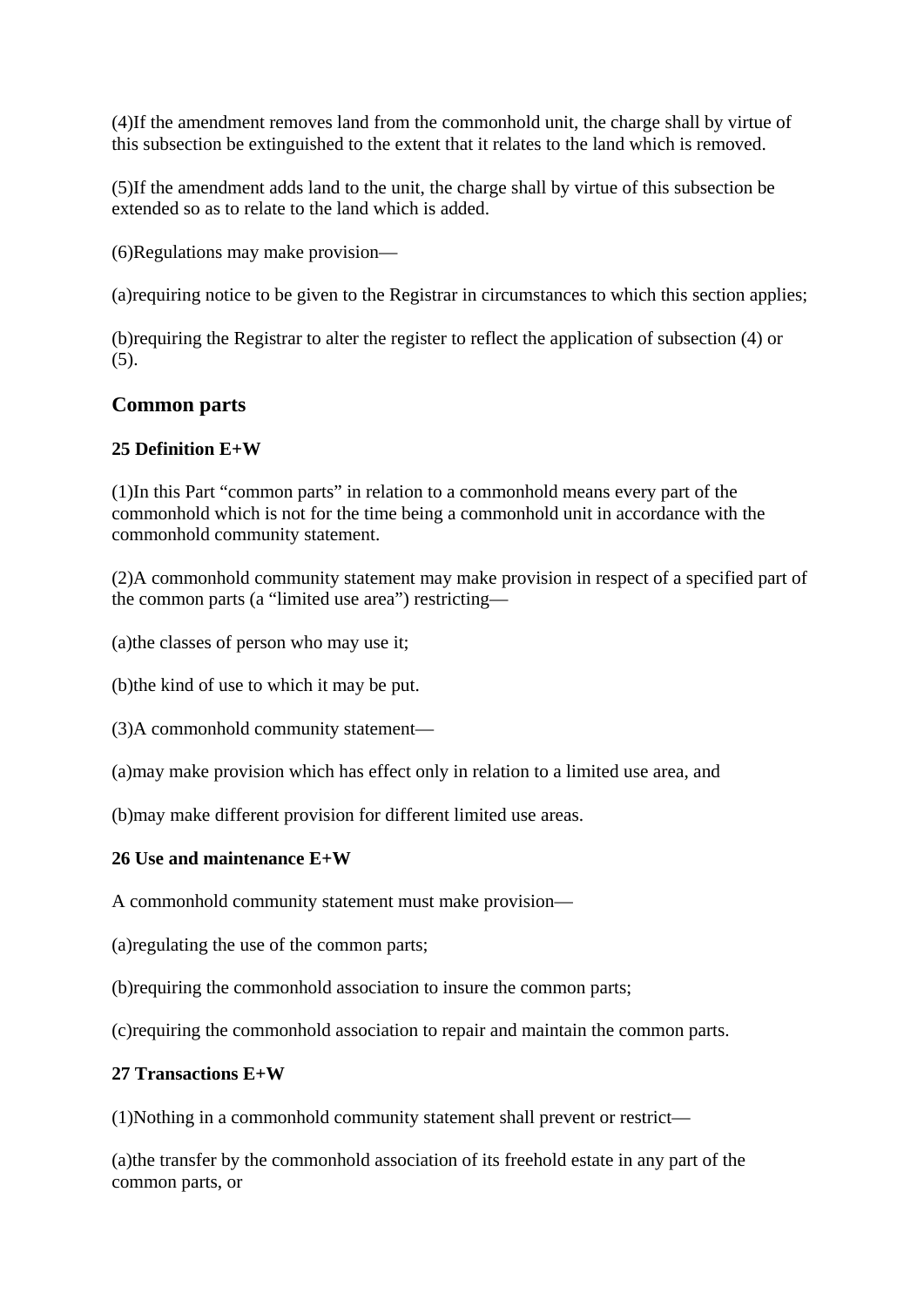(b)the creation by the commonhold association of an interest in any part of the common parts.

(2)In this section "interest" does not include—

(a)a charge, or

(b)an interest which arises by virtue of a charge.

#### **28 Charges: general prohibition E+W**

(1)It shall not be possible to create a charge over common parts.

(2)An instrument or agreement shall be of no effect to the extent that it purports to create a charge over common parts.

(3)Where by virtue of section 7 or 9 a commonhold association is registered as the proprietor of common parts, a charge which relates wholly or partly to the common parts shall be extinguished by virtue of this subsection to the extent that it relates to the common parts.

(4)Where by virtue of section 30 land vests in a commonhold association following an amendment to a commonhold community statement which has the effect of adding land to the common parts, a charge which relates wholly or partly to the land added shall be extinguished by virtue of this subsection to the extent that it relates to that land.

(5)This section is subject to section 29 (which permits certain mortgages).

#### **29 New legal mortgages E+W**

(1)Section 28 shall not apply in relation to a legal mortgage if the creation of the mortgage is approved by a resolution of the commonhold association.

(2)A resolution for the purposes of subsection (1) must be passed—

(a)before the mortgage is created, and

(b)unanimously.

(3)In this section "legal mortgage" has the meaning given by section  $205(1)(xvi)$  of the Law of Property Act 1925 (c. 20) (interpretation).

#### **30 Additions to common parts E+W**

(1)This section applies where an amendment of a commonhold community statement—

(a)specifies land which forms part of a commonhold unit, and

(b)provides for that land (the "added land") to be added to the common parts.

(2)The amendment may not be made unless the registered proprietor of any charge over the added land consents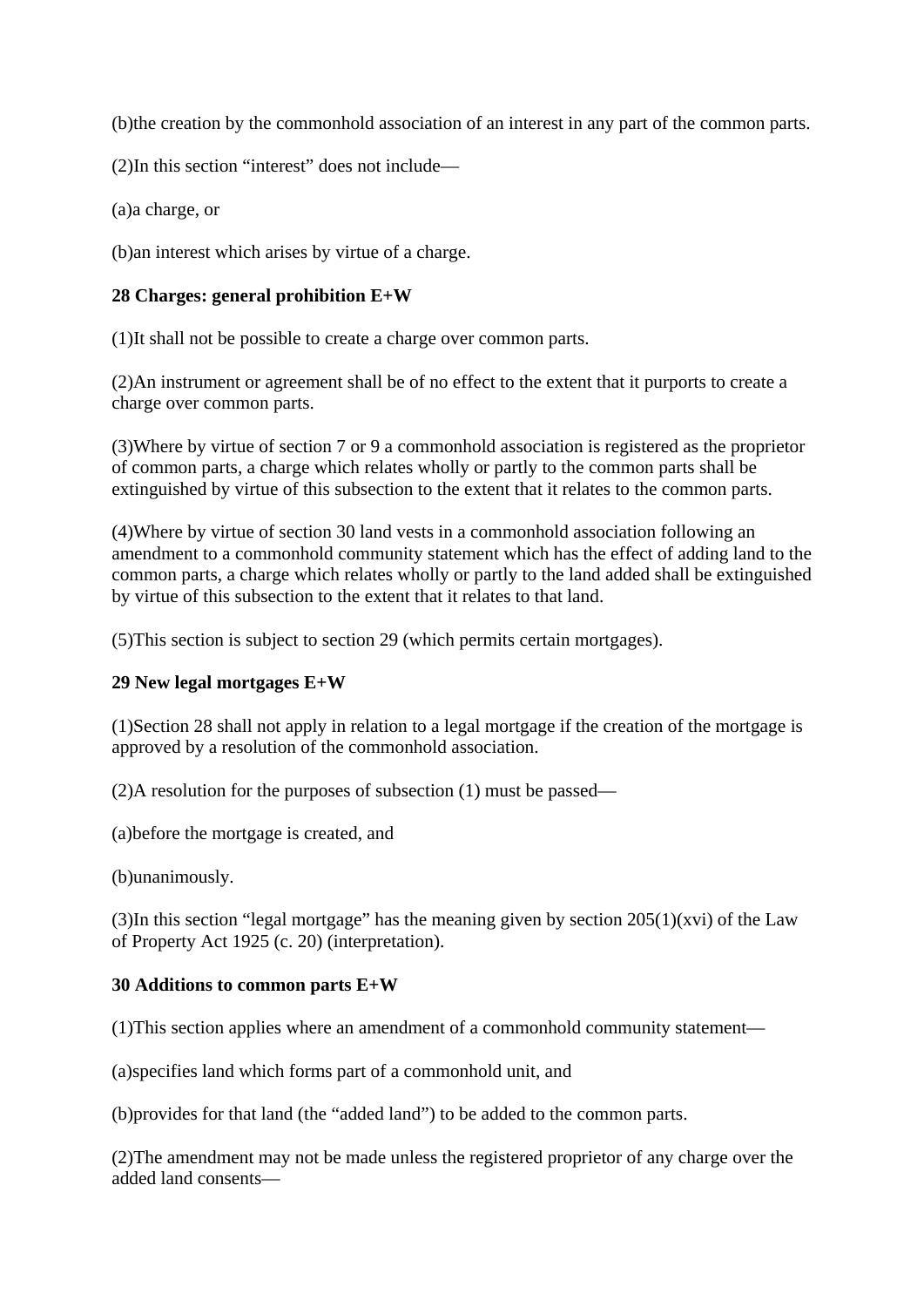(a)in writing, and

(b)before the amendment is made.

(3)But regulations may enable a court to dispense with the requirement for consent on the application of a commonhold association in specified circumstances.

(4)On the filing of the amended statement under section 33—

(a)the commonhold association shall be entitled to be registered as the proprietor of the freehold estate in the added land, and

(b)the Registrar shall register the commonhold association in accordance with paragraph (a) (without an application being made).

## **Commonhold community statement**

#### **31 Form and content: general E+W**

(1)A commonhold community statement is a document which makes provision in relation to specified land for—

(a)the rights and duties of the commonhold association, and

(b)the rights and duties of the unit-holders.

(2)A commonhold community statement must be in the prescribed form.

(3)A commonhold community statement may—

(a)impose a duty on the commonhold association;

(b)impose a duty on a unit-holder;

(c)make provision about the taking of decisions in connection with the management of the commonhold or any other matter concerning it.

(4)Subsection (3) is subject to—

(a)any provision made by or by virtue of this Part, and

(b)any provision of the memorandum or articles of the commonhold association.

(5)In subsection (3)(a) and (b) "duty" includes, in particular, a duty—

(a)to pay money;

(b)to undertake works;

(c)to grant access;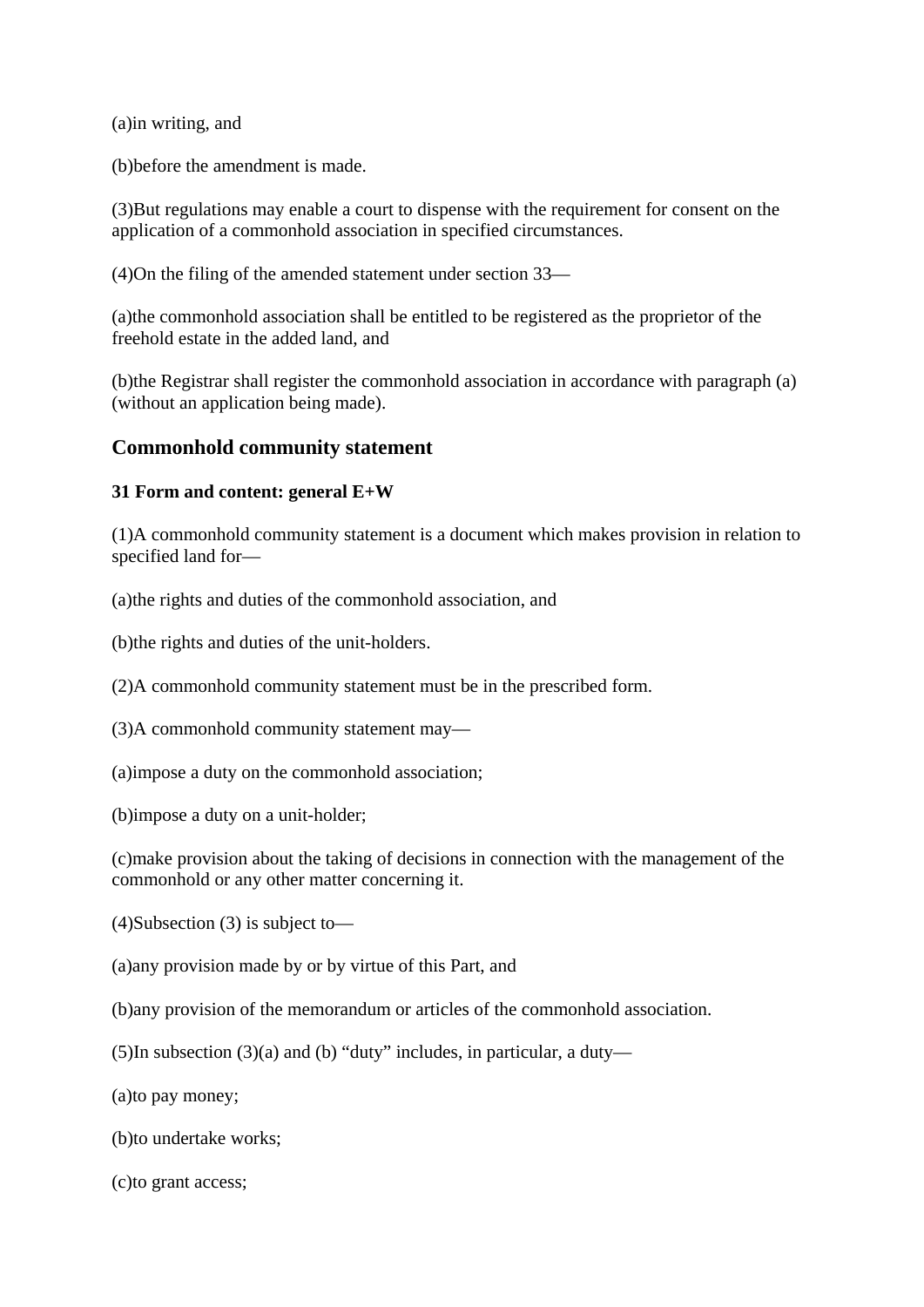(d)to give notice;

(e)to refrain from entering into transactions of a specified kind in relation to a commonhold unit;

(f)to refrain from using the whole or part of a commonhold unit for a specified purpose or for anything other than a specified purpose;

(g)to refrain from undertaking works (including alterations) of a specified kind;

(h)to refrain from causing nuisance or annoyance;

(i)to refrain from specified behaviour;

(j)to indemnify the commonhold association or a unit-holder in respect of costs arising from the breach of a statutory requirement.

(6)Provision in a commonhold community statement imposing a duty to pay money (whether in pursuance of subsection  $(5)(a)$  or any other provision made by or by virtue of this Part) may include provision for the payment of interest in the case of late payment.

(7)A duty conferred by a commonhold community statement on a commonhold association or a unit-holder shall not require any other formality.

(8)A commonhold community statement may not provide for the transfer or loss of an interest in land on the occurrence or non-occurrence of a specified event.

(9)Provision made by a commonhold community statement shall be of no effect to the extent that—

(a)it is prohibited by virtue of section 32,

(b)it is inconsistent with any provision made by or by virtue of this Part,

(c)it is inconsistent with anything which is treated as included in the statement by virtue of section 32, or

(d)it is inconsistent with the memorandum or articles of association of the commonhold association.

#### **32 Regulations E+W**

(1)Regulations shall make provision about the content of a commonhold community statement.

(2)The regulations may permit, require or prohibit the inclusion in a statement of—

(a)specified provision, or

(b)provision of a specified kind, for a specified purpose or about a specified matter.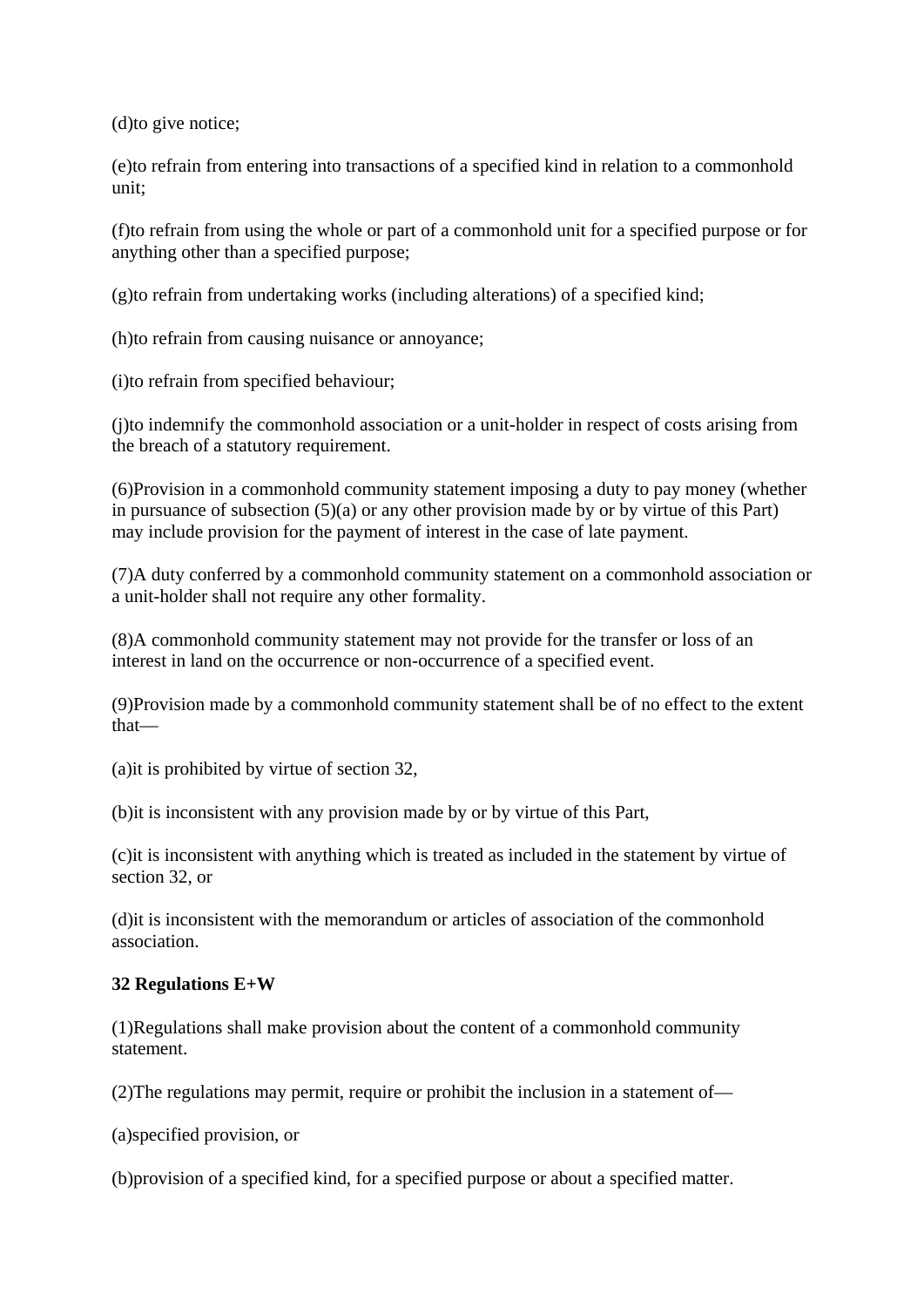(3)The regulations may—

(a)provide for a statement to be treated as including provision prescribed by or determined in accordance with the regulations;

(b)permit a statement to make provision in place of provision which would otherwise be treated as included by virtue of paragraph (a).

(4)The regulations may—

(a)make different provision for different descriptions of commonhold association or unitholder;

(b)make different provision for different circumstances;

(c)make provision about the extent to which a commonhold community statement may make different provision for different descriptions of unit-holder or common parts.

(5)The matters to which regulations under this section may relate include, but are not limited to—

(a)the matters mentioned in sections 11, 14, 15, 20, 21, 25, 26, 27, 38, 39 and 58, and

(b)any matter for which regulations under section 37 may make provision.

#### **33 Amendment E+W**

(1)Regulations under section 32 shall require a commonhold community statement to make provision about how it can be amended.

(2)The regulations shall, in particular, make provision under section 32(3)(a) (whether or not subject to provision under section 32(3)(b)).

(3)An amendment of a commonhold community statement shall have no effect unless and until the amended statement is registered in accordance with this section.

(4)If the commonhold association makes an application under this subsection the Registrar shall arrange for an amended commonhold community statement to be kept in his custody, and referred to in the register, in place of the unamended statement.

(5)An application under subsection (4) must be accompanied by a certificate given by the directors of the commonhold association that the amended commonhold community statement satisfies the requirements of this Part.

(6)Where an amendment of a commonhold community statement redefines the extent of a commonhold unit, an application under subsection (4) must be accompanied by any consent required by section 23(1) or 24(2) (or an order of a court dispensing with consent).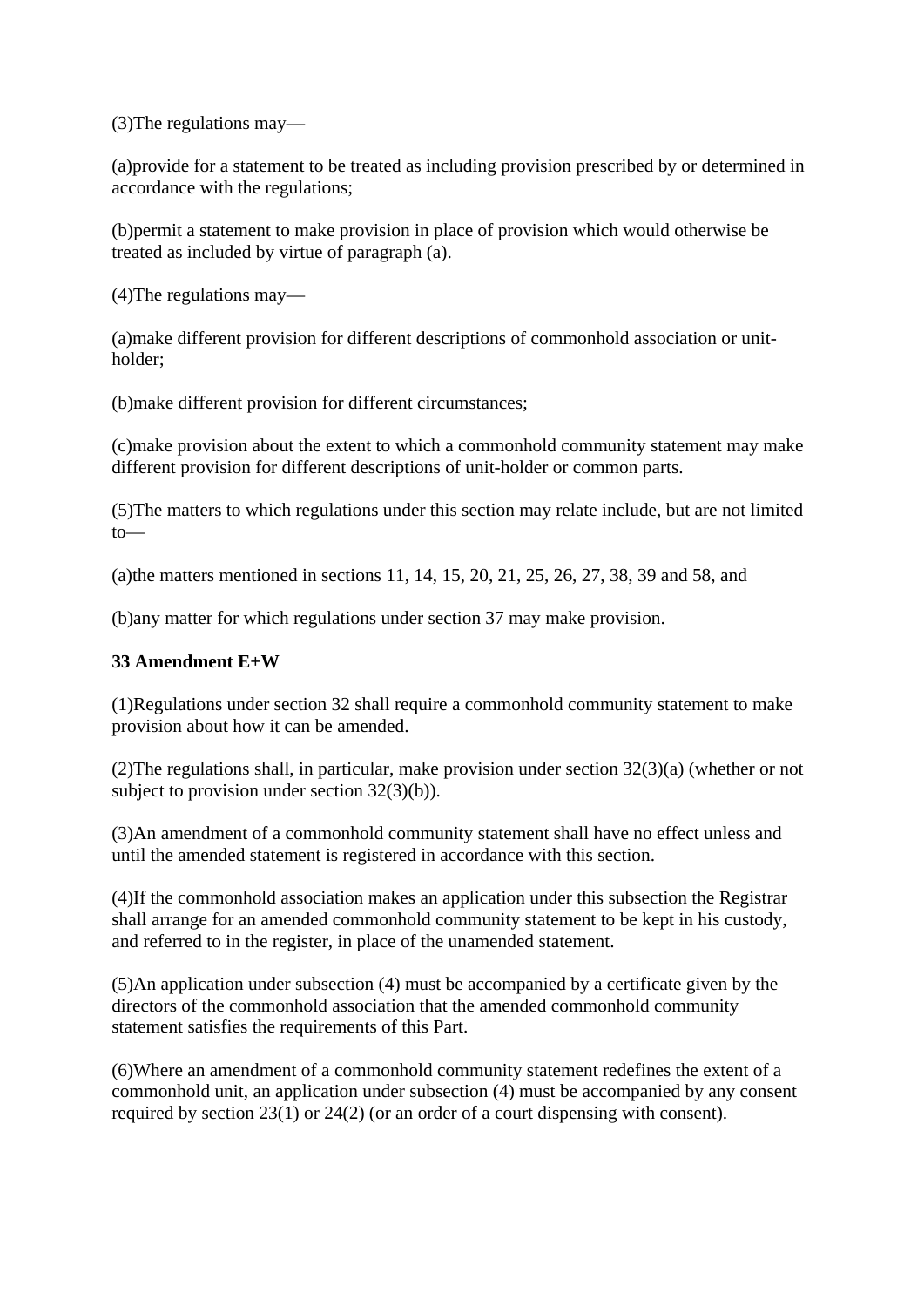(7)Where an amendment of a commonhold community statement has the effect of changing the extent of the common parts, an application under subsection (4) must be accompanied by any consent required by section 30(2) (or an order of a court dispensing with consent).

(8)Where the Registrar amends the register on an application under subsection (4) he shall make any consequential amendments to the register which he thinks appropriate.

# **Commonhold association**

#### **34 Constitution E+W**

(1)A commonhold association is a private company limited by guarantee the memorandum of which—

(a)states that an object of the company is to exercise the functions of a commonhold association in relation to specified commonhold land, and

(b)specifies  $\pounds 1$  as the amount required to be specified in pursuance of section 2(4) of the Companies Act 1985 (c. 6) (members' guarantee).

(2)Schedule 3 (which makes provision about the constitution of a commonhold association) shall have effect.

#### **35 Duty to manage E+W**

(1)The directors of a commonhold association shall exercise their powers so as to permit or facilitate so far as possible—

(a)the exercise by each unit-holder of his rights, and

(b)the enjoyment by each unit-holder of the freehold estate in his unit.

(2)The directors of a commonhold association shall, in particular, use any right, power or procedure conferred or created by virtue of section 37 for the purpose of preventing, remedying or curtailing a failure on the part of a unit-holder to comply with a requirement or duty imposed on him by virtue of the commonhold community statement or a provision of this Part.

(3)But in respect of a particular failure on the part of a unit-holder (the "defaulter") the directors of a commonhold association—

(a)need not take action if they reasonably think that inaction is in the best interests of establishing or maintaining harmonious relationships between all the unit-holders, and that it will not cause any unit-holder (other than the defaulter) significant loss or significant disadvantage, and

(b)shall have regard to the desirability of using arbitration, mediation or conciliation procedures (including referral under a scheme approved under section 42) instead of legal proceedings wherever possible.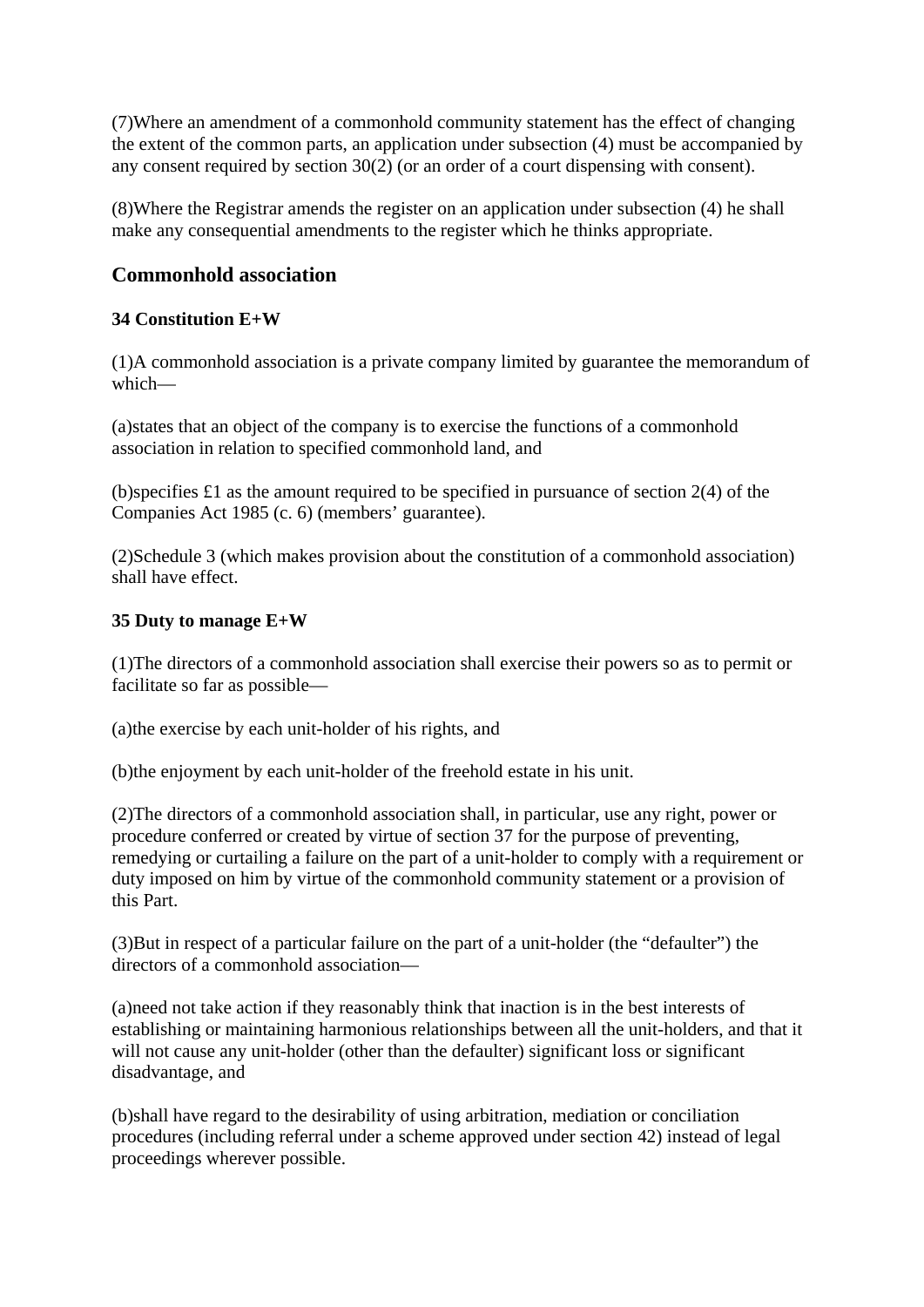(4)A reference in this section to a unit-holder includes a reference to a tenant of a unit.

#### **36 Voting E+W**

(1)This section applies in relation to any provision of this Part (a "voting provision") which refers to the passing of a resolution by a commonhold association.

(2)A voting provision is satisfied only if every member is given an opportunity to vote in accordance with any relevant provision of the memorandum or articles of association or the commonhold community statement.

(3)A vote is cast for the purposes of a voting provision whether it is cast in person or in accordance with a provision which—

(a)provides for voting by post, by proxy or in some other manner, and

(b)is contained in the memorandum or articles of association or the commonhold community statement.

(4)A resolution is passed unanimously if every member who casts a vote votes in favour.

# **Operation of commonhold**

#### **37 Enforcement and compensation E+W**

(1)Regulations may make provision (including provision conferring jurisdiction on a court) about the exercise or enforcement of a right or duty imposed or conferred by or by virtue of—

(a)a commonhold community statement;

(b)the memorandum or articles of a commonhold association;

(c)a provision made by or by virtue of this Part.

(2)The regulations may, in particular, make provision—

(a)requiring compensation to be paid where a right is exercised in specified cases or circumstances;

(b)requiring compensation to be paid where a duty is not complied with;

(c)enabling recovery of costs where work is carried out for the purpose of enforcing a right or duty;

(d)enabling recovery of costs where work is carried out in consequence of the failure to perform a duty;

(e)permitting a unit-holder to enforce a duty imposed on another unit-holder, on a commonhold association or on a tenant;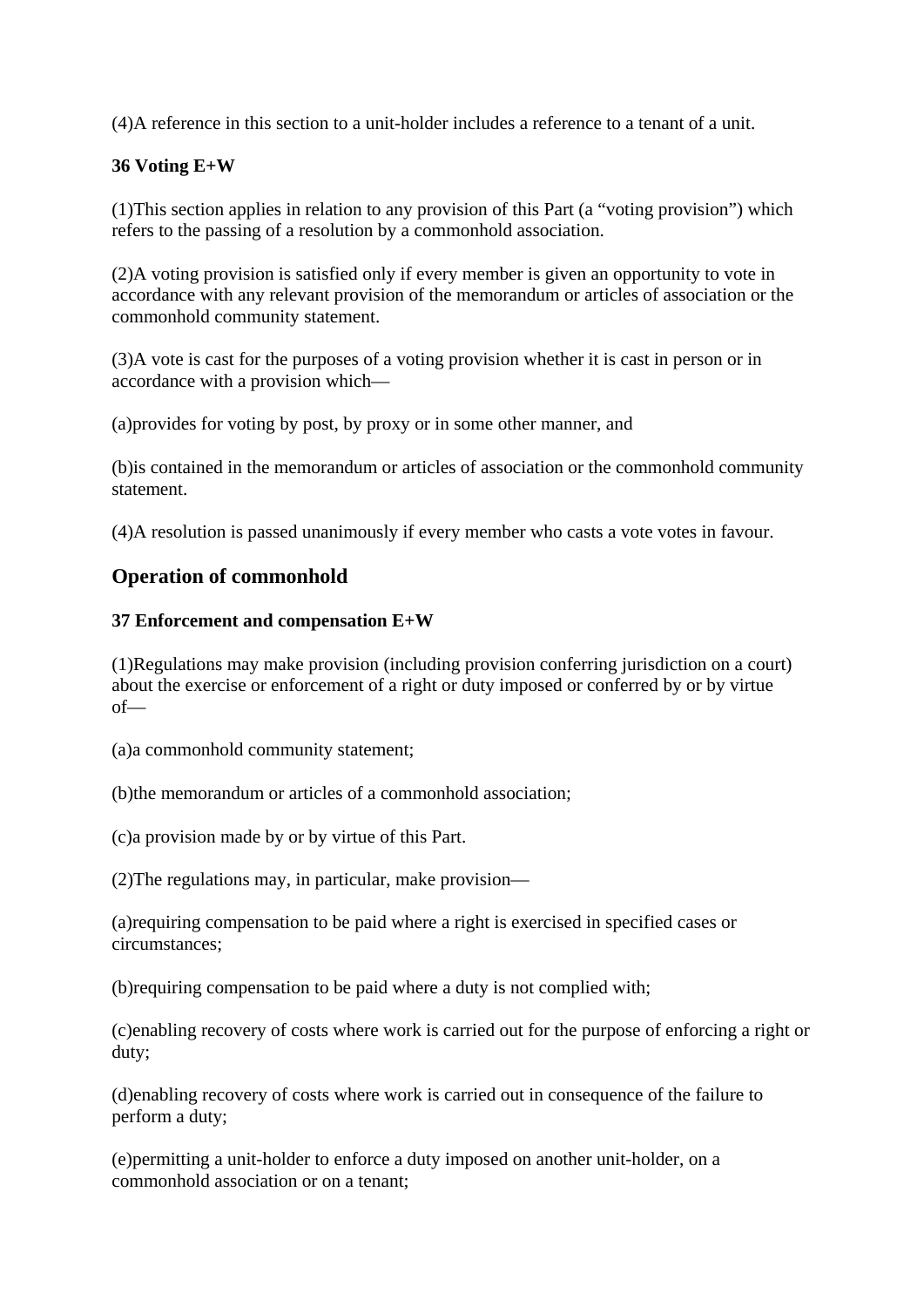(f)permitting a commonhold association to enforce a duty imposed on a unit-holder or a tenant;

(g)permitting a tenant to enforce a duty imposed on another tenant, a unit-holder or a commonhold association;

(h)permitting the enforcement of terms or conditions to which a right is subject;

(i)requiring the use of a specified form of arbitration, mediation or conciliation procedure before legal proceedings may be brought.

(3)Provision about compensation made by virtue of this section shall include—

(a)provision (which may include provision conferring jurisdiction on a court) for determining the amount of compensation;

(b)provision for the payment of interest in the case of late payment.

(4)Regulations under this section shall be subject to any provision included in a commonhold community statement in accordance with regulations made by virtue of section 32(5)(b).

#### **38 Commonhold assessment E+W**

(1)A commonhold community statement must make provision—

(a)requiring the directors of the commonhold association to make an annual estimate of the income required to be raised from unit-holders to meet the expenses of the association,

(b)enabling the directors of the commonhold association to make estimates from time to time of income required to be raised from unit-holders in addition to the annual estimate,

(c)specifying the percentage of any estimate made under paragraph (a) or (b) which is to be allocated to each unit,

(d)requiring each unit-holder to make payments in respect of the percentage of any estimate which is allocated to his unit, and

(e)requiring the directors of the commonhold association to serve notices on unit-holders specifying payments required to be made by them and the date on which each payment is due.

(2)For the purpose of subsection  $(1)(c)$ —

(a)the percentages allocated by a commonhold community statement to the commonhold units must amount in aggregate to 100;

(b)a commonhold community statement may specify 0 per cent. in relation to a unit.

#### **39 Reserve fund E+W**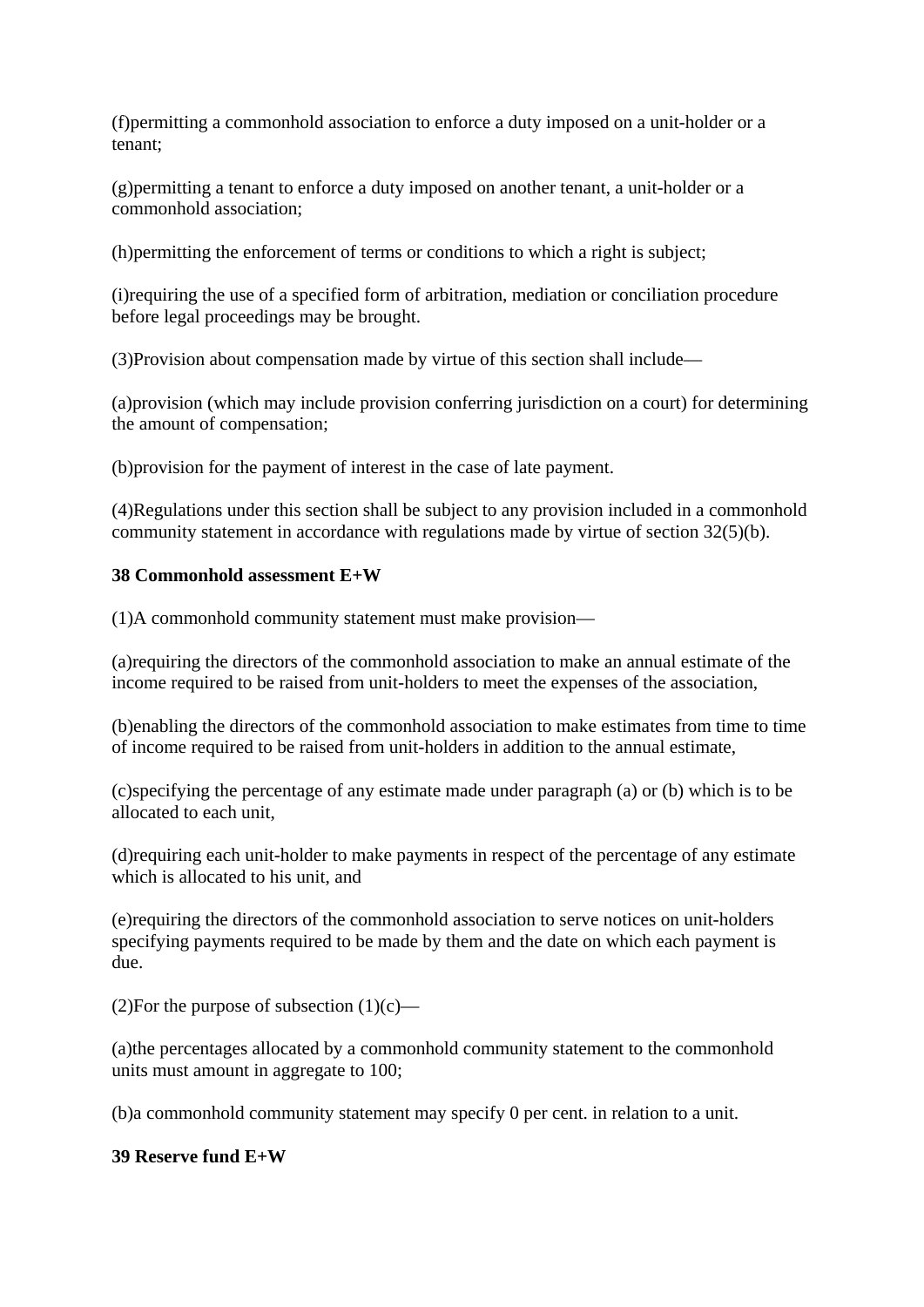(1)Regulations under section 32 may, in particular, require a commonhold community statement to make provision—

(a)requiring the directors of the commonhold association to establish and maintain one or more funds to finance the repair and maintenance of common parts;

(b)requiring the directors of the commonhold association to establish and maintain one or more funds to finance the repair and maintenance of commonhold units.

(2)Where a commonhold community statement provides for the establishment and maintenance of a fund in accordance with subsection (1) it must also make provision—

(a)requiring or enabling the directors of the commonhold association to set a levy from time to time,

(b)specifying the percentage of any levy set under paragraph (a) which is to be allocated to each unit,

(c)requiring each unit-holder to make payments in respect of the percentage of any levy set under paragraph (a) which is allocated to his unit, and

(d)requiring the directors of the commonhold association to serve notices on unit-holders specifying payments required to be made by them and the date on which each payment is due.

(3) For the purpose of subsection  $(2)(b)$ —

(a)the percentages allocated by a commonhold community statement to the commonhold units must amount in aggregate to 100;

(b)a commonhold community statement may specify 0 per cent. in relation to a unit.

(4)The assets of a fund established and maintained by virtue of this section shall not be used for the purpose of enforcement of any debt except a judgment debt referable to a reserve fund activity.

(5)For the purpose of subsection (4)—

(a)"reserve fund activity" means an activity which in accordance with the commonhold community statement can or may be financed from a fund established and maintained by virtue of this section,

(b)assets are used for the purpose of enforcement of a debt if, in particular, they are taken in execution or are made the subject of a charging order under section 1 of the Charging Orders Act 1979 (c. 53), and

(c)the reference to a judgment debt includes a reference to any interest payable on a judgment debt.

#### **40 Rectification of documents E+W**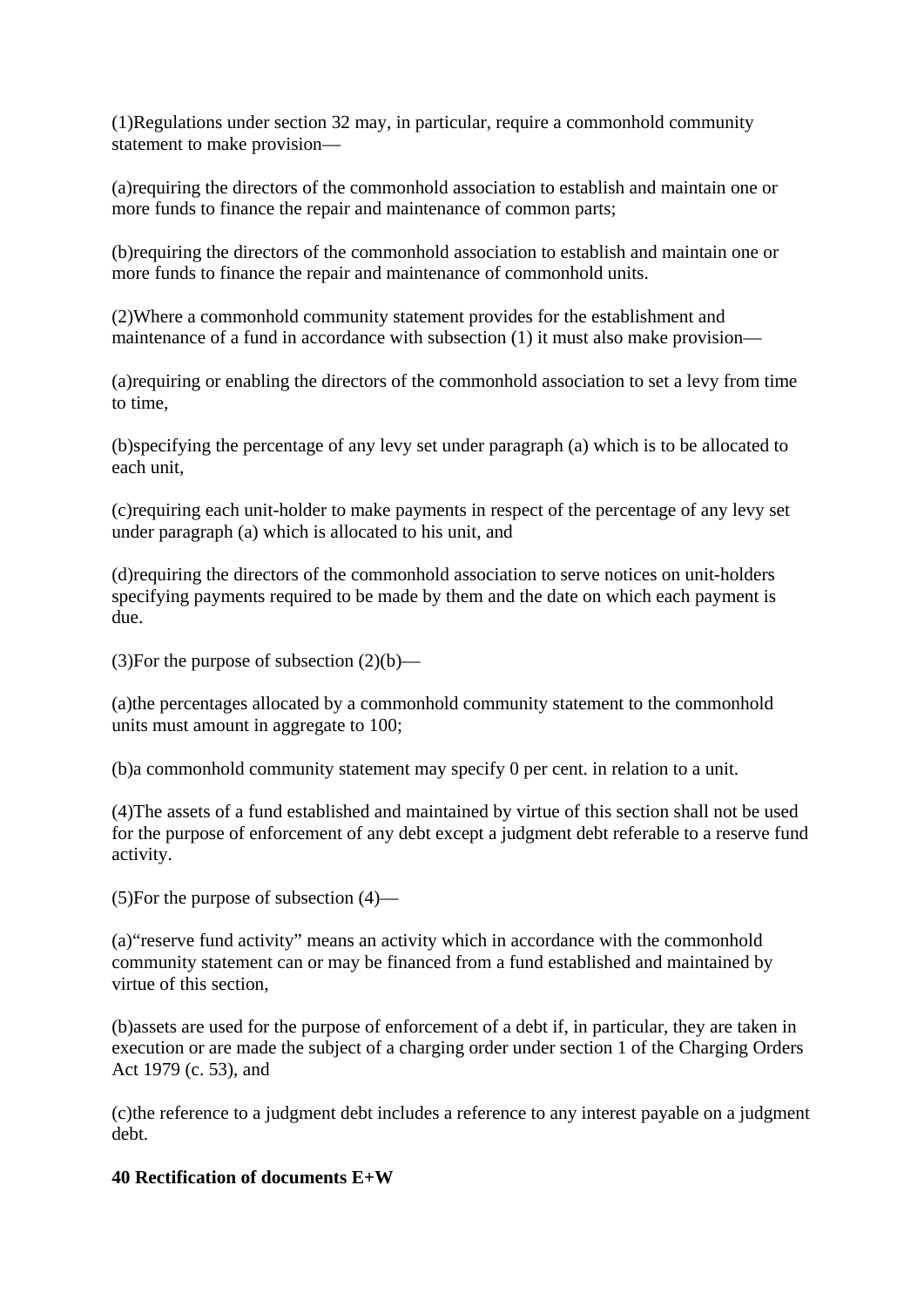(1)A unit-holder may apply to the court for a declaration that—

(a)the memorandum or articles of association of the relevant commonhold association do not comply with regulations under paragraph 2(1) of Schedule 3;

(b)the relevant commonhold community statement does not comply with a requirement imposed by or by virtue of this Part.

(2)On granting a declaration under this section the court may make any order which appears to it to be appropriate.

(3)An order under subsection (2) may, in particular—

(a)require a director or other specified officer of a commonhold association to take steps to alter or amend a document;

(b)require a director or other specified officer of a commonhold association to take specified steps;

(c)make an award of compensation (whether or not contingent upon the occurrence or nonoccurrence of a specified event) to be paid by the commonhold association to a specified person;

(d)make provision for land to cease to be commonhold land.

(4)An application under subsection (1) must be made—

(a)within the period of three months beginning with the day on which the applicant became a unit-holder,

(b)within three months of the commencement of the alleged failure to comply, or

(c)with the permission of the court.

#### **41 Enlargement E+W**

(1)This section applies to an application under section 2 if the commonhold association for the purposes of the application already exercises functions in relation to commonhold land.

(2)In this section—

(a)the application is referred to as an "application to add land", and

(b)the land to which the application relates is referred to as the "added land".

(3)An application to add land may not be made unless it is approved by a resolution of the commonhold association.

(4)A resolution for the purposes of subsection (3) must be passed—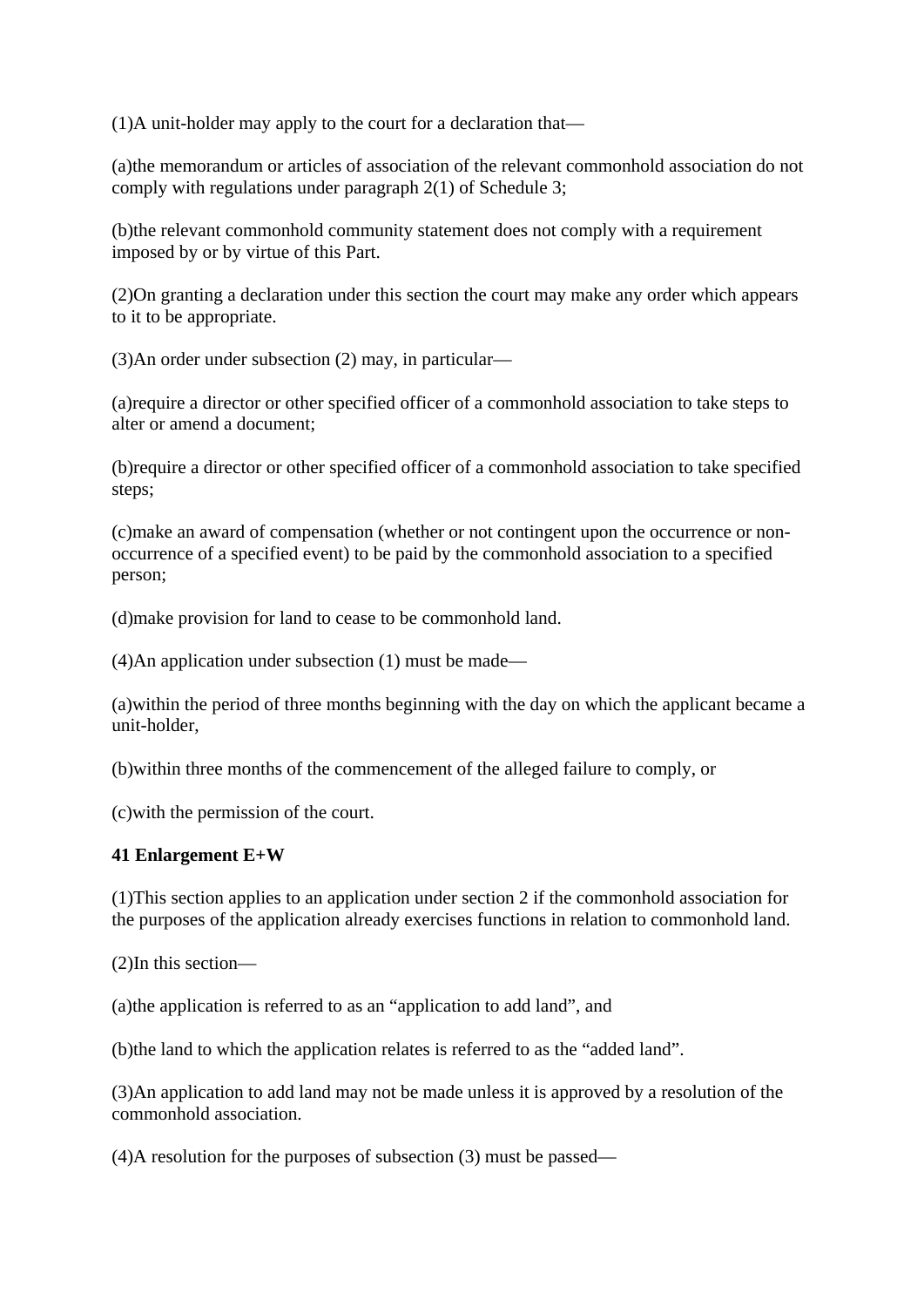(a)before the application to add land is made, and

(b)unanimously.

(5)Section 2(2) shall not apply to an application to add land; but the application must be accompanied by—

(a)the documents specified in paragraph 6 of Schedule 1,

(b)an application under section 33 for the registration of an amended commonhold community statement which makes provision for the existing commonhold and the added land, and

(c)a certificate given by the directors of the commonhold association that the application to add land satisfies Schedule 2 and subsection (3).

(6)Where sections 7 and 9 have effect following an application to add land—

(a)the references to "the commonhold land" in sections  $7(2)(a)$  and  $(3)(d)$  and  $9(3)(f)$  shall be treated as references to the added land, and

(b)the references in sections  $7(2)(b)$  and  $(3)(c)$  and  $9(3)(e)$  to the rights and duties conferred and imposed by the commonhold community statement shall be treated as a reference to rights and duties only in so far as they affect the added land.

(7)In the case of an application to add land where the whole of the added land is to form part of the common parts of a commonhold—

(a)section 7 shall not apply,

(b)on registration the commonhold association shall be entitled to be registered (if it is not already) as the proprietor of the freehold estate in the added land,

(c)the Registrar shall make any registration required by paragraph (b) (without an application being made), and

(d)the rights and duties conferred and imposed by the commonhold community statement shall, in so far as they affect the added land, come into force on registration.

#### **42 Ombudsman E+W**

(1)Regulations may provide that a commonhold association shall be a member of an approved ombudsman scheme.

(2)An "approved ombudsman scheme" is a scheme which is approved by the Lord Chancellor and which—

(a)provides for the appointment of one or more persons as ombudsman,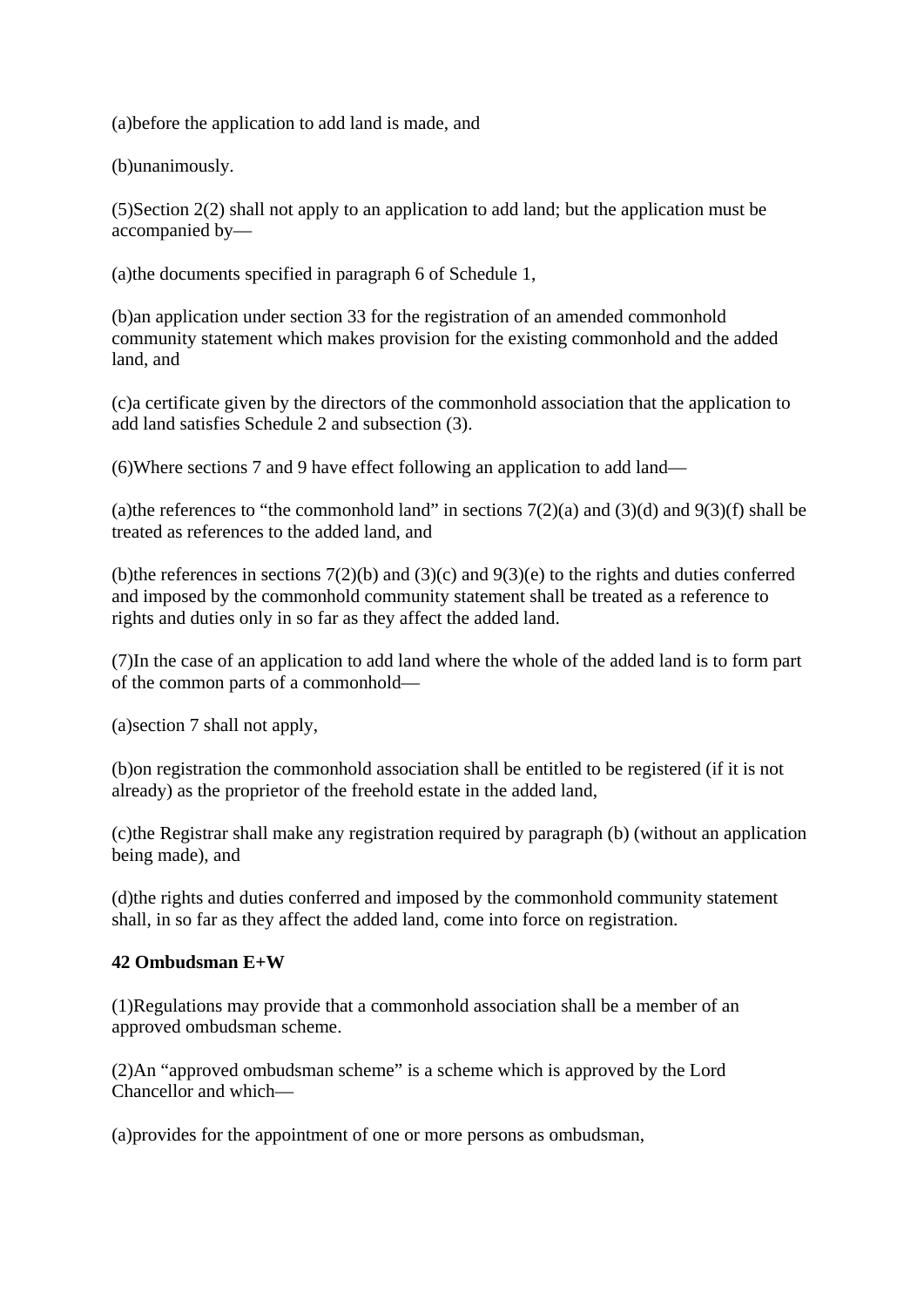(b)provides for a person to be appointed as ombudsman only if the Lord Chancellor approves the appointment in advance,

(c)enables a unit-holder to refer to the ombudsman a dispute between the unit-holder and a commonhold association which is a member of the scheme,

(d)enables a commonhold association which is a member of the scheme to refer to the ombudsman a dispute between the association and a unit-holder,

(e)requires the ombudsman to investigate and determine a dispute referred to him,

(f)requires a commonhold association which is a member of the scheme to cooperate with the ombudsman in investigating or determining a dispute, and

(g)requires a commonhold association which is a member of the scheme to comply with any decision of the ombudsman (including any decision requiring the payment of money).

(3)In addition to the matters specified in subsection (2) an approved ombudsman scheme—

(a)may contain other provision, and

(b)shall contain such provision, or provision of such a kind, as may be prescribed.

(4)If a commonhold association fails to comply with regulations under subsection (1) a unitholder may apply to the High Court for an order requiring the directors of the commonhold association to ensure that the association complies with the regulations.

(5)A reference in this section to a unit-holder includes a reference to a tenant of a unit.

# **Termination: voluntary winding-up**

#### **43 Winding-up resolution E+W**

(1)A winding-up resolution in respect of a commonhold association shall be of no effect unless—

(a)the resolution is preceded by a declaration of solvency,

(b)the commonhold association passes a termination-statement resolution before it passes the winding-up resolution, and

(c)each resolution is passed with at least 80 per cent. of the members of the association voting in favour.

(2)In this Part—

- "declaration of solvency" means a directors' statutory declaration made in accordance with section 89 of the Insolvency Act 1986 (c. 45),
- "termination-statement resolution" means a resolution approving the terms of a termination statement (within the meaning of section 47), and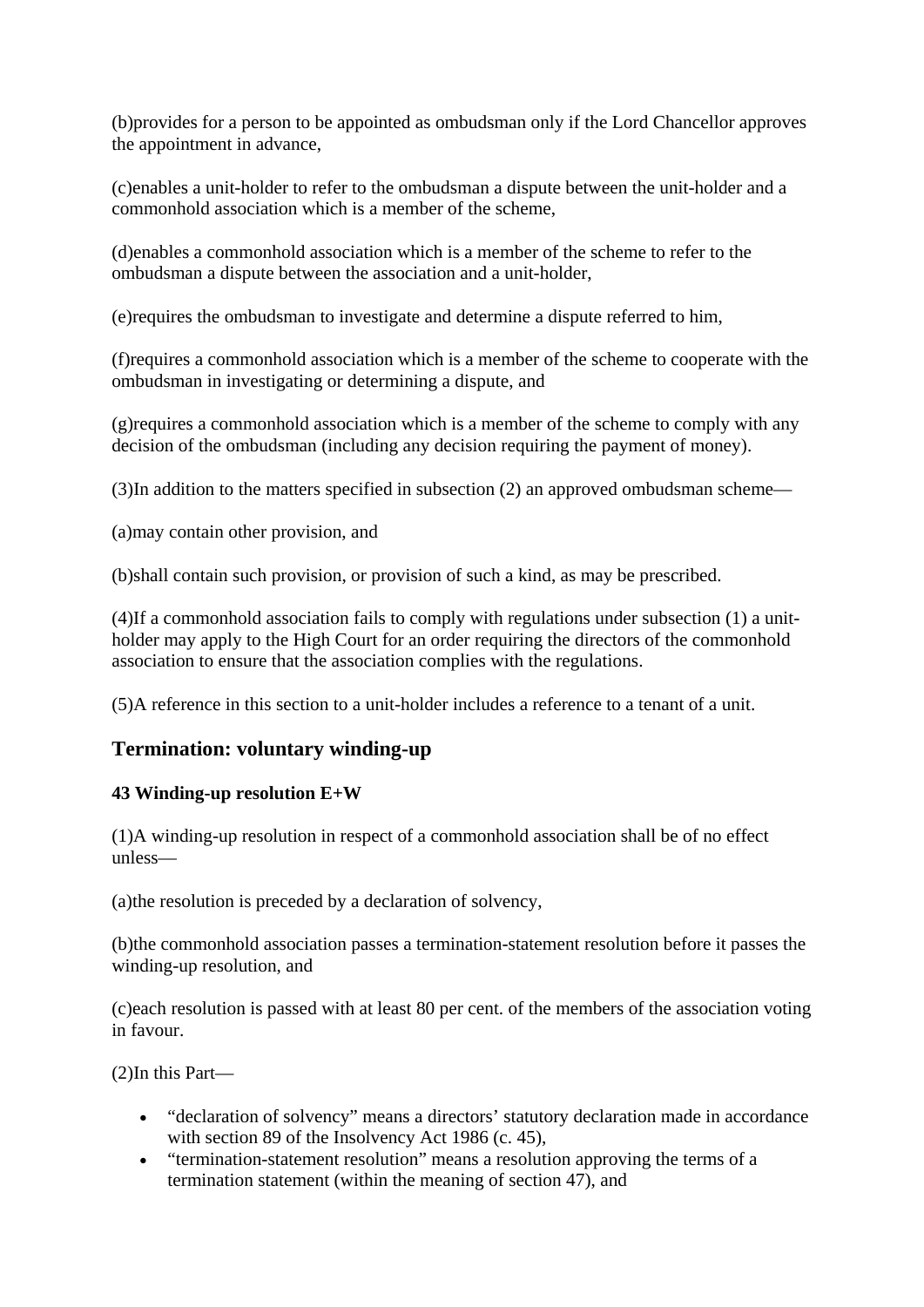"winding-up resolution" means a resolution for voluntary winding-up within the meaning of section 84 of that Act.

#### **44 100 per cent. agreement E+W**

(1)This section applies where a commonhold association—

(a)has passed a winding-up resolution and a termination-statement resolution with 100 per cent. of the members of the association voting in favour, and

(b)has appointed a liquidator under section 91 of the Insolvency Act 1986 (c. 45).

(2)The liquidator shall make a termination application within the period of six months beginning with the day on which the winding-up resolution is passed.

(3)If the liquidator fails to make a termination application within the period specified in subsection (2) a termination application may be made by—

(a)a unit-holder, or

(b)a person falling within a class prescribed for the purposes of this subsection.

#### **45 80 per cent. agreement E+W**

(1)This section applies where a commonhold association—

(a)has passed a winding-up resolution and a termination-statement resolution with at least 80 per cent. of the members of the association voting in favour, and

(b)has appointed a liquidator under section 91 of the Insolvency Act 1986.

(2)The liquidator shall within the prescribed period apply to the court for an order determining—

(a)the terms and conditions on which a termination application may be made, and

(b)the terms of the termination statement to accompany a termination application.

(3)The liquidator shall make a termination application within the period of three months starting with the date on which an order under subsection (2) is made.

(4)If the liquidator fails to make an application under subsection (2) or (3) within the period specified in that subsection an application of the same kind may be made by—

(a)a unit-holder, or

(b)a person falling within a class prescribed for the purposes of this subsection.

#### **46 Termination application E+W**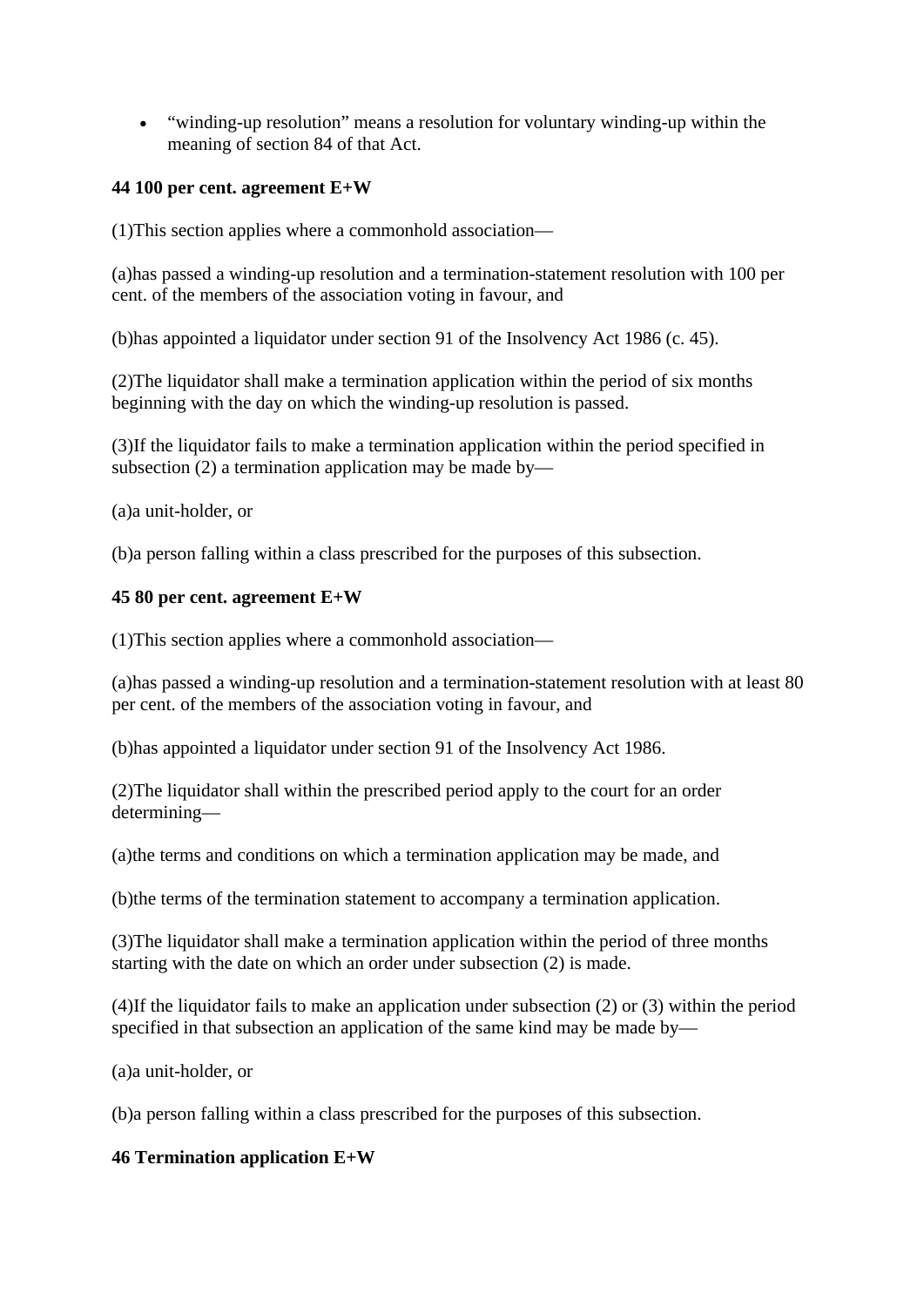(1)A "termination application" is an application to the Registrar that all the land in relation to which a particular commonhold association exercises functions should cease to be commonhold land.

(2)A termination application must be accompanied by a termination statement.

(3)On receipt of a termination application the Registrar shall note it in the register.

#### **47 Termination statement E+W**

(1)A termination statement must specify—

(a)the commonhold association's proposals for the transfer of the commonhold land following acquisition of the freehold estate in accordance with section 49(3), and

(b)how the assets of the commonhold association will be distributed.

(2)A commonhold community statement may make provision requiring any termination statement to make arrangements—

(a)of a specified kind, or

(b)determined in a specified manner,

about the rights of unit-holders in the event of all the land to which the statement relates ceasing to be commonhold land.

(3)A termination statement must comply with a provision made by the commonhold community statement in reliance on subsection (2).

(4)Subsection (3) may be disapplied by an order of the court—

(a)generally,

(b)in respect of specified matters, or

(c)for a specified purpose.

(5)An application for an order under subsection (4) may be made by any member of the commonhold association.

#### **48 The liquidator E+W**

(1)This section applies where a termination application has been made in respect of particular commonhold land.

(2)The liquidator shall notify the Registrar of his appointment.

(3)In the case of a termination application made under section 44 the liquidator shall either—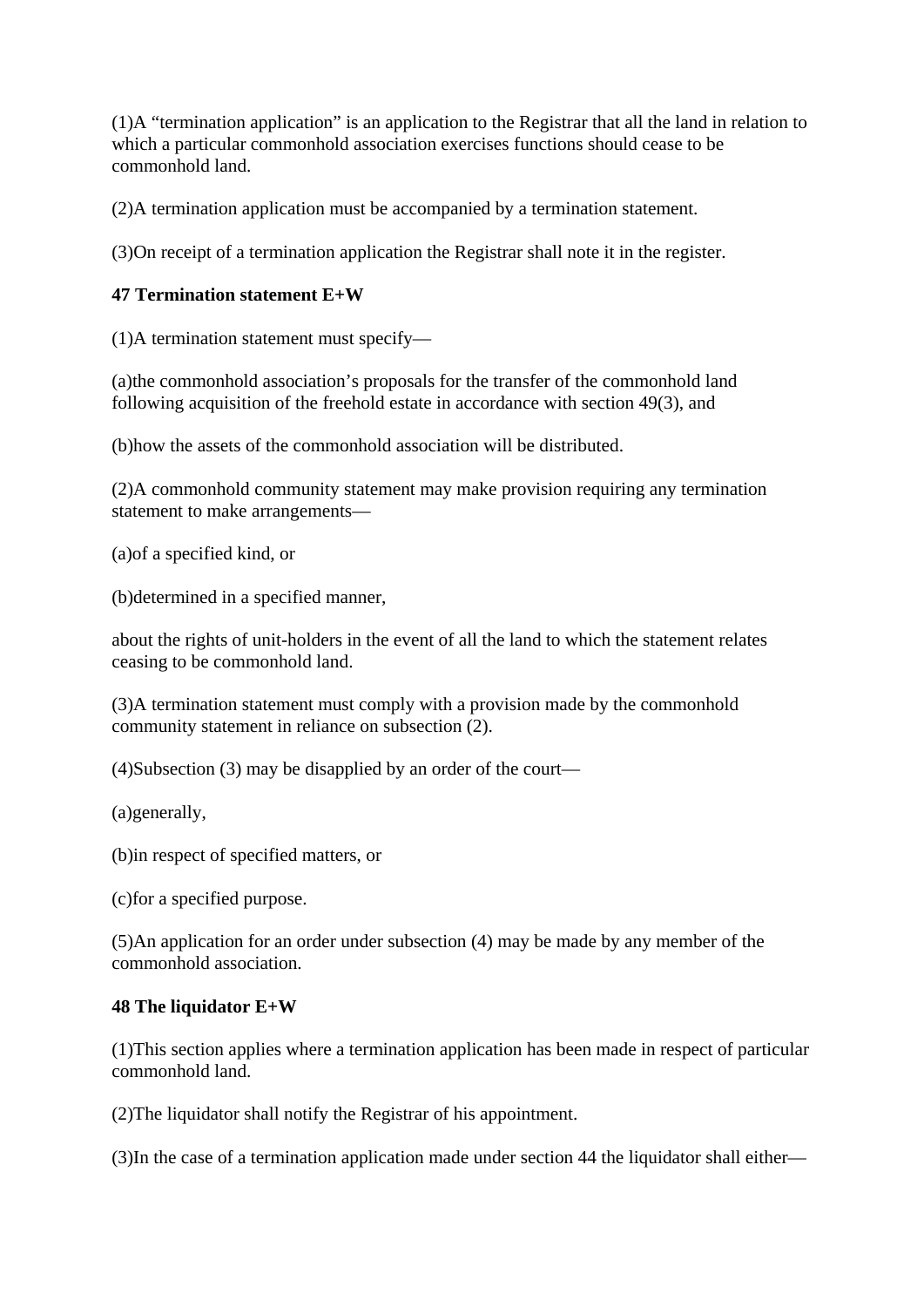(a)notify the Registrar that the liquidator is content with the termination statement submitted with the termination application, or

(b)apply to the court under section 112 of the Insolvency Act 1986 (c. 45) to determine the terms of the termination statement.

(4)The liquidator shall send to the Registrar a copy of a determination made by virtue of subsection (3)(b).

(5)Subsection (4) is in addition to any requirement under section 112(3) of the Insolvency Act 1986.

(6)A duty imposed on the liquidator by this section is to be performed as soon as possible.

(7)In this section a reference to the liquidator is a reference—

(a)to the person who is appointed as liquidator under section 91 of the Insolvency Act 1986, or

(b)in the case of a members' voluntary winding up which becomes a creditors' voluntary winding up by virtue of sections 95 and 96 of that Act, to the person acting as liquidator in accordance with section 100 of that Act.

#### **49 Termination E+W**

(1)This section applies where a termination application is made under section 44 and—

(a)a liquidator notifies the Registrar under section  $48(3)(a)$  that he is content with a termination statement, or

(b)a determination is made under section 112 of the Insolvency Act 1986 (c. 45) by virtue of section  $48(3)(b)$ .

(2)This section also applies where a termination application is made under section 45.

(3)The commonhold association shall by virtue of this subsection be entitled to be registered as the proprietor of the freehold estate in each commonhold unit.

(4)The Registrar shall take such action as appears to him to be appropriate for the purpose of giving effect to the termination statement.

# **Termination: winding-up by court**

# **50 Introduction E+W**

(1)Section 51 applies where a petition is presented under section 124 of the Insolvency Act 1986 for the winding up of a commonhold association by the court.

(2)For the purposes of this Part—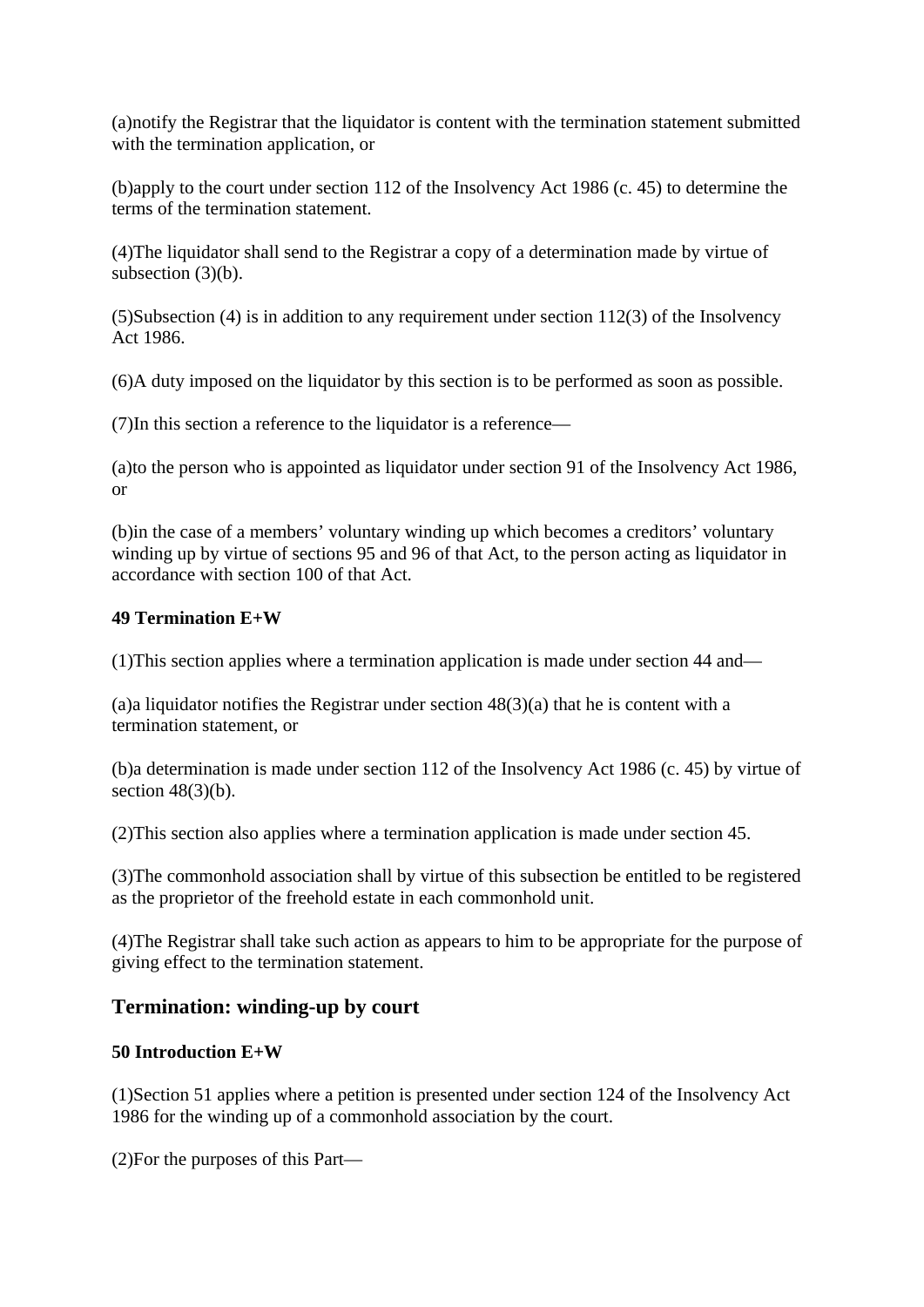(a)an "insolvent commonhold association" is one in relation to which a winding-up petition has been presented under section 124 of the Insolvency Act 1986,

(b)a commonhold association is the "successor commonhold association" to an insolvent commonhold association if the land specified for the purpose of section  $34(1)(a)$  is the same for both associations, and

(c)a "winding-up order" is an order under section 125 of the Insolvency Act 1986 for the winding up of a commonhold association.

#### **51 Succession order E+W**

(1)At the hearing of the winding-up petition an application may be made to the court for an order under this section (a "succession order") in relation to the insolvent commonhold association.

(2)An application under subsection (1) may be made only by—

(a)the insolvent commonhold association,

(b)one or more members of the insolvent commonhold association, or

(c)a provisional liquidator for the insolvent commonhold association appointed under section 135 of the Insolvency Act 1986.

(3)An application under subsection (1) must be accompanied by—

(a)prescribed evidence of the formation of a successor commonhold association, and

(b)a certificate given by the directors of the successor commonhold association that its memorandum and articles of association comply with regulations under paragraph 2(1) of Schedule 3.

(4)The court shall grant an application under subsection (1) unless it thinks that the circumstances of the insolvent commonhold association make a succession order inappropriate.

#### **52 Assets and liabilities E+W**

(1)Where a succession order is made in relation to an insolvent commonhold association this section applies on the making of a winding-up order in respect of the association.

(2)The successor commonhold association shall be entitled to be registered as the proprietor of the freehold estate in the common parts.

(3)The insolvent commonhold association shall for all purposes cease to be treated as the proprietor of the freehold estate in the common parts.

(4)The succession order—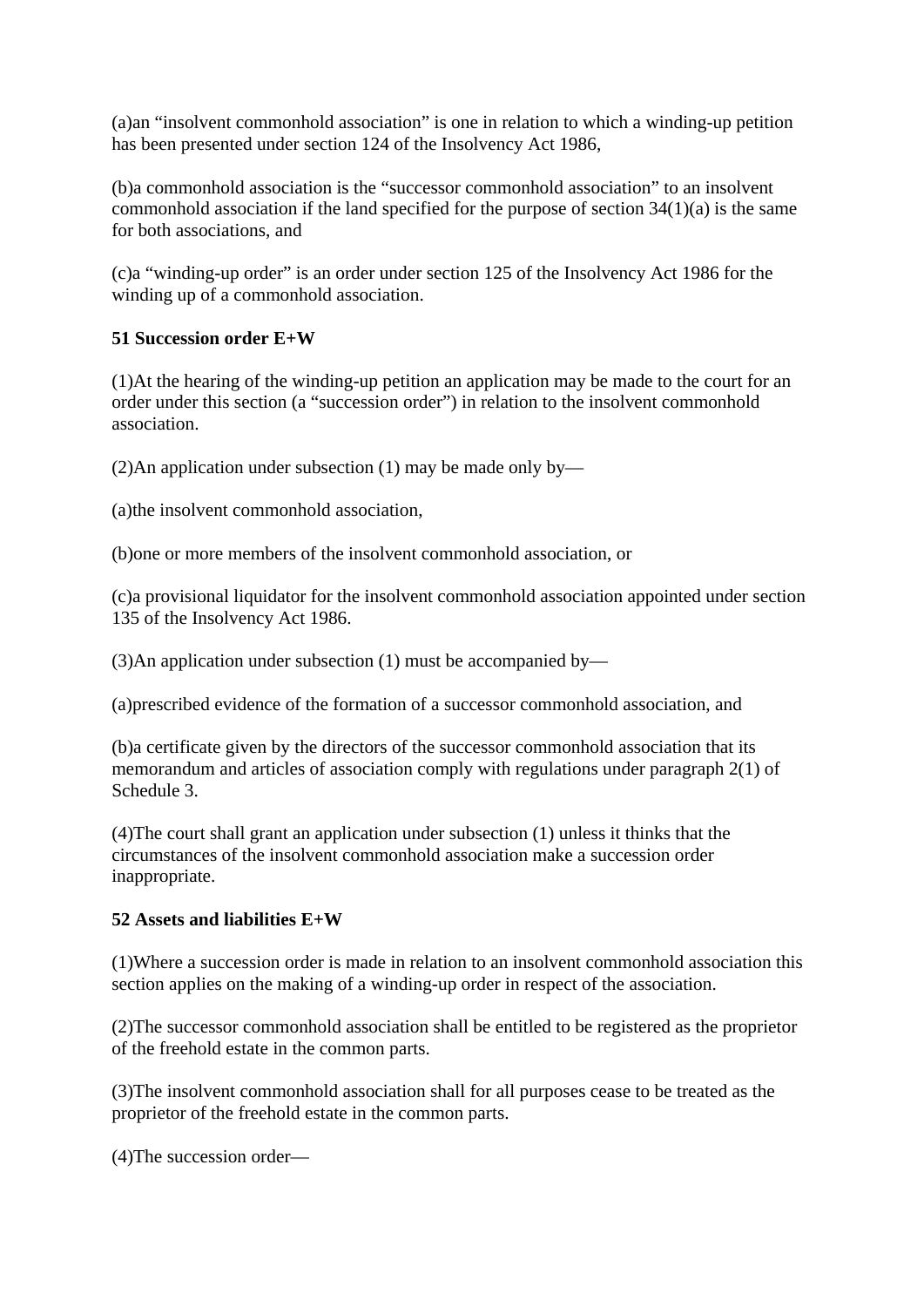(a)shall make provision as to the treatment of any charge over all or any part of the common parts;

(b)may require the Registrar to take action of a specified kind;

(c)may enable the liquidator to require the Registrar to take action of a specified kind;

(d)may make supplemental or incidental provision.

# **53 Transfer of responsibility E+W**

(1)Where a succession order is made in relation to an insolvent commonhold association this section applies on the making of a winding-up order in respect of the association.

(2)The successor commonhold association shall be treated as the commonhold association for the commonhold in respect of any matter which relates to a time after the making of the winding-up order.

(3)On the making of the winding-up order the court may make an order requiring the liquidator to make available to the successor commonhold association specified—

(a)records;

(b)copies of records;

(c)information.

(4)An order under subsection (3) may include terms as to—

(a)timing;

(b)payment.

#### **54 Termination of commonhold E+W**

(1)This section applies where the court—

(a)makes a winding-up order in respect of a commonhold association, and

(b)has not made a succession order in respect of the commonhold association.

(2)The liquidator of a commonhold association shall as soon as possible notify the Registrar of—

(a)the fact that this section applies,

(b)any directions given under section 168 of the Insolvency Act 1986 (c. 45) (liquidator: supplementary powers),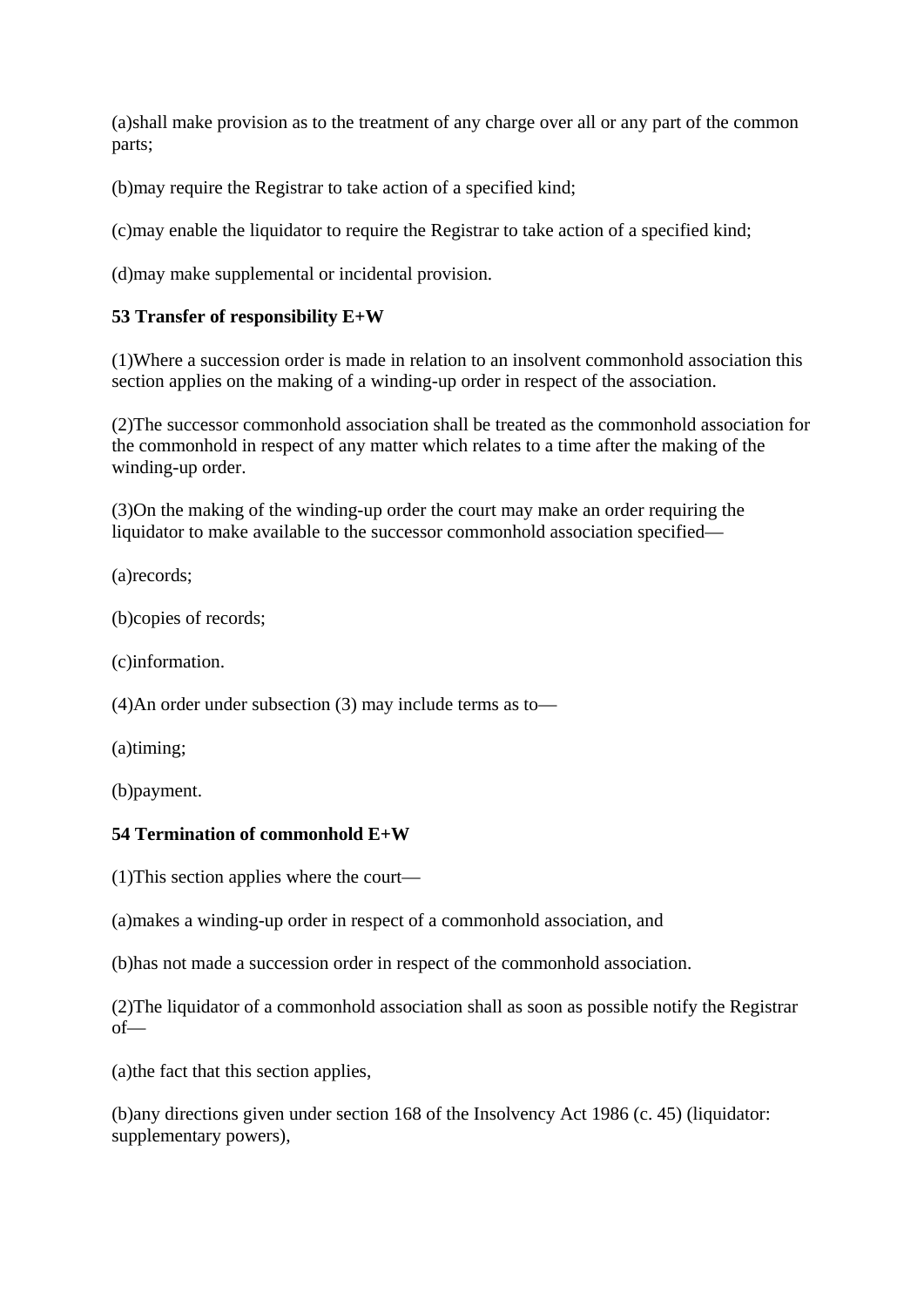(c)any notice given to the court and the registrar of companies in accordance with section 172(8) of that Act (liquidator vacating office after final meeting),

(d)any notice given to the Secretary of State under section 174(3) of that Act (completion of winding-up),

(e)any application made to the registrar of companies under section 202(2) of that Act (insufficient assets: early dissolution),

(f)any notice given to the registrar of companies under section  $205(1)(b)$  of that Act (completion of winding-up), and

(g)any other matter which in the liquidator's opinion is relevant to the Registrar.

(3)Notification under subsection (2)(b) to (f) must be accompanied by a copy of the directions, notice or application concerned.

(4)The Registrar shall—

(a)make such arrangements as appear to him to be appropriate for ensuring that the freehold estate in land in respect of which a commonhold association exercises functions ceases to be registered as a freehold estate in commonhold land as soon as is reasonably practicable after he receives notification under subsection  $(2)(c)$  to  $(f)$ , and

(b)take such action as appears to him to be appropriate for the purpose of giving effect to a determination made by the liquidator in the exercise of his functions.

#### **Termination: miscellaneous**

#### **55 Termination by court E+W**

(1) This section applies where the court makes an order by virtue of section  $6(6)(c)$  or 40(3)(d) for all the land in relation to which a commonhold association exercises functions to cease to be commonhold land.

(2)The court shall have the powers which it would have if it were making a winding-up order in respect of the commonhold association.

(3)A person appointed as liquidator by virtue of subsection (2) shall have the powers and duties of a liquidator following the making of a winding-up order by the court in respect of a commonhold association.

(4)But the order of the court by virtue of section  $6(6)(c)$  or  $40(3)(d)$  may—

(a)require the liquidator to exercise his functions in a particular way;

(b)impose additional rights or duties on the liquidator;

(c)modify or remove a right or duty of the liquidator.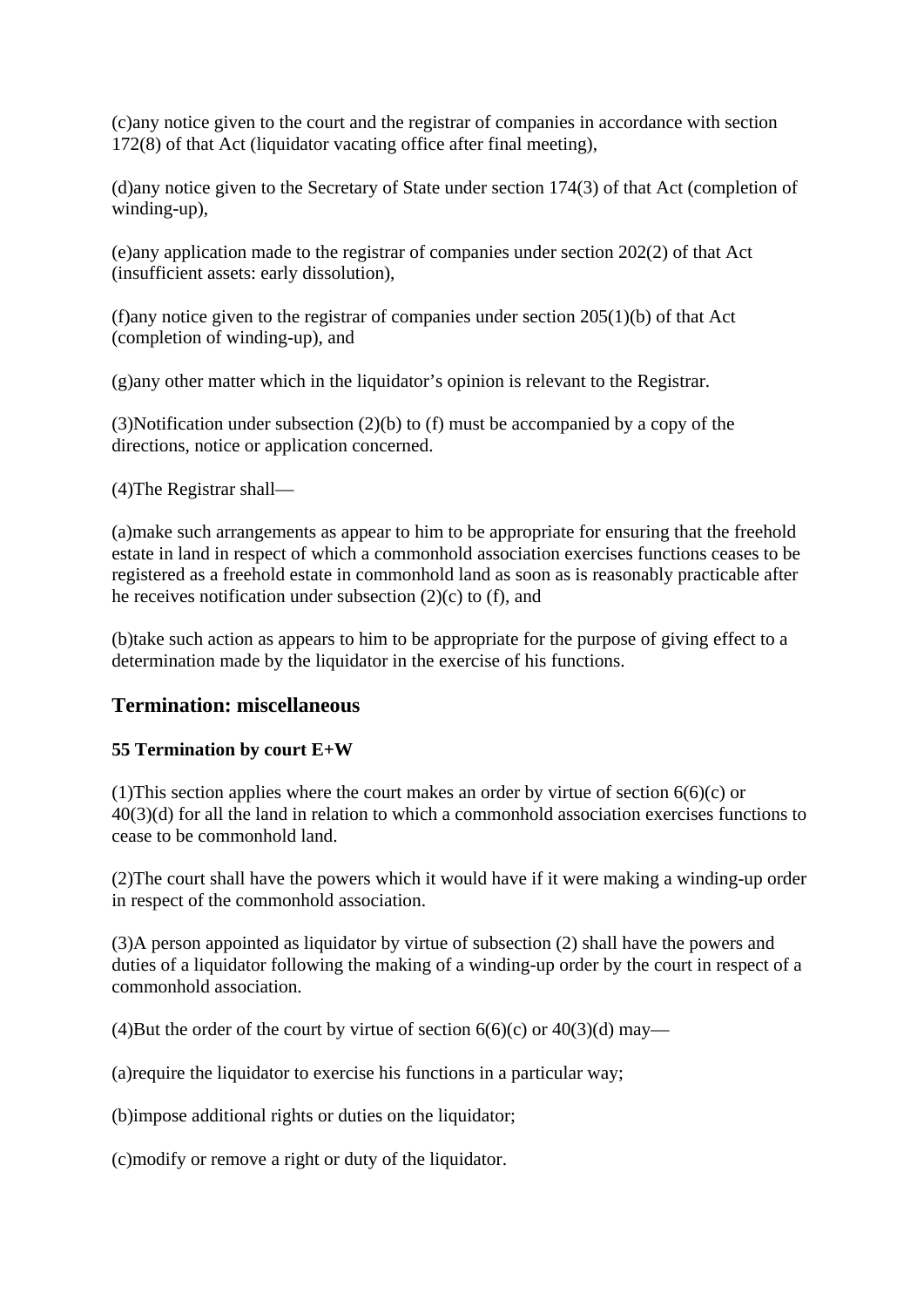#### **56 Release of reserve fund E+W**

Section 39(4) shall cease to have effect in relation to a commonhold association (in respect of debts and liabilities accruing at any time) if—

(a)the court makes a winding-up order in respect of the association,

(b)the association passes a voluntary winding-up resolution, or

(c) the court makes an order by virtue of section  $6(6)(c)$  or  $40(3)(d)$  for all the land in relation to which the association exercises functions to cease to be commonhold land.

# **Miscellaneous**

#### **57 Multiple site commonholds E+W**

(1)A commonhold may include two or more parcels of land, whether or not contiguous.

(2)But section 1(1) of this Act is not satisfied in relation to land specified in the memorandum of association of a commonhold association unless a single commonhold community statement makes provision for all the land.

(3)Regulations may make provision about an application under section 2 made jointly by two or more persons, each of whom is the registered freeholder of part of the land to which the application relates.

(4)The regulations may, in particular—

(a)modify the application of a provision made by or by virtue of this Part;

(b)disapply the application of a provision made by or by virtue of this Part;

(c)impose additional requirements.

#### **58 Development rights E+W**

(1)In this Part—

- "the developer" means a person who makes an application under section 2, and
- "development business" has the meaning given by Schedule 4.

(2)A commonhold community statement may confer rights on the developer which are designed—

(a)to permit him to undertake development business, or

(b)to facilitate his undertaking of development business.

(3)Provision made by a commonhold community statement in reliance on subsection (2) may include provision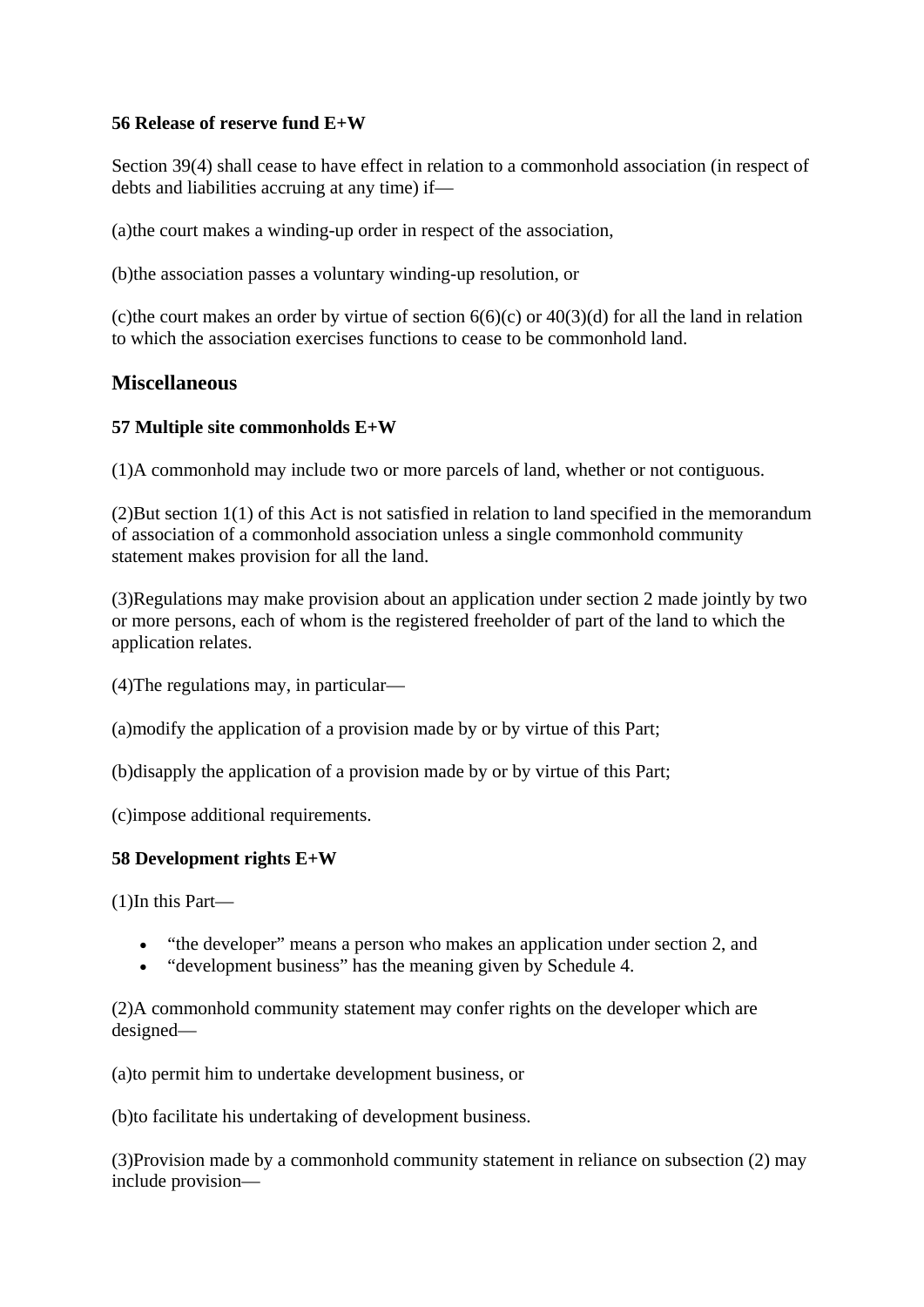(a)requiring the commonhold association or a unit-holder to co-operate with the developer for a specified purpose connected with development business;

(b)making the exercise of a right conferred by virtue of subsection (2) subject to terms and conditions specified in or to be determined in accordance with the commonhold community statement;

(c)making provision about the effect of breach of a requirement by virtue of paragraph (a) or a term or condition imposed by virtue of paragraph (b);

(d)disapplying section  $41(2)$  and (3).

(4)Subsection (2) is subject—

(a)to regulations under section 32, and

(b)in the case of development business of the kind referred to in paragraph 7 of Schedule 4, to the memorandum and articles of association of the commonhold association.

(5)Regulations may make provision regulating or restricting the exercise of rights conferred by virtue of subsection (2).

(6)Where a right is conferred on a developer by virtue of subsection (2), if he sends to the Registrar a notice surrendering the right—

(a)the Registrar shall arrange for the notice to be kept in his custody and referred to in the register,

(b)the right shall cease to be exercisable from the time when the notice is registered under paragraph (a), and

(c)the Registrar shall inform the commonhold association as soon as is reasonably practicable.

#### **59 Development rights: succession E+W**

(1)If during a transitional period the developer transfers to another person the freehold estate in the whole of the commonhold, the successor in title shall be treated as the developer in relation to any matter arising after the transfer.

(2)If during a transitional period the developer transfers to another person the freehold estate in part of the commonhold, the successor in title shall be treated as the developer for the purpose of any matter which—

(a)arises after the transfer, and

(b)affects the estate transferred.

(3)If after a transitional period or in a case where there is no transitional period—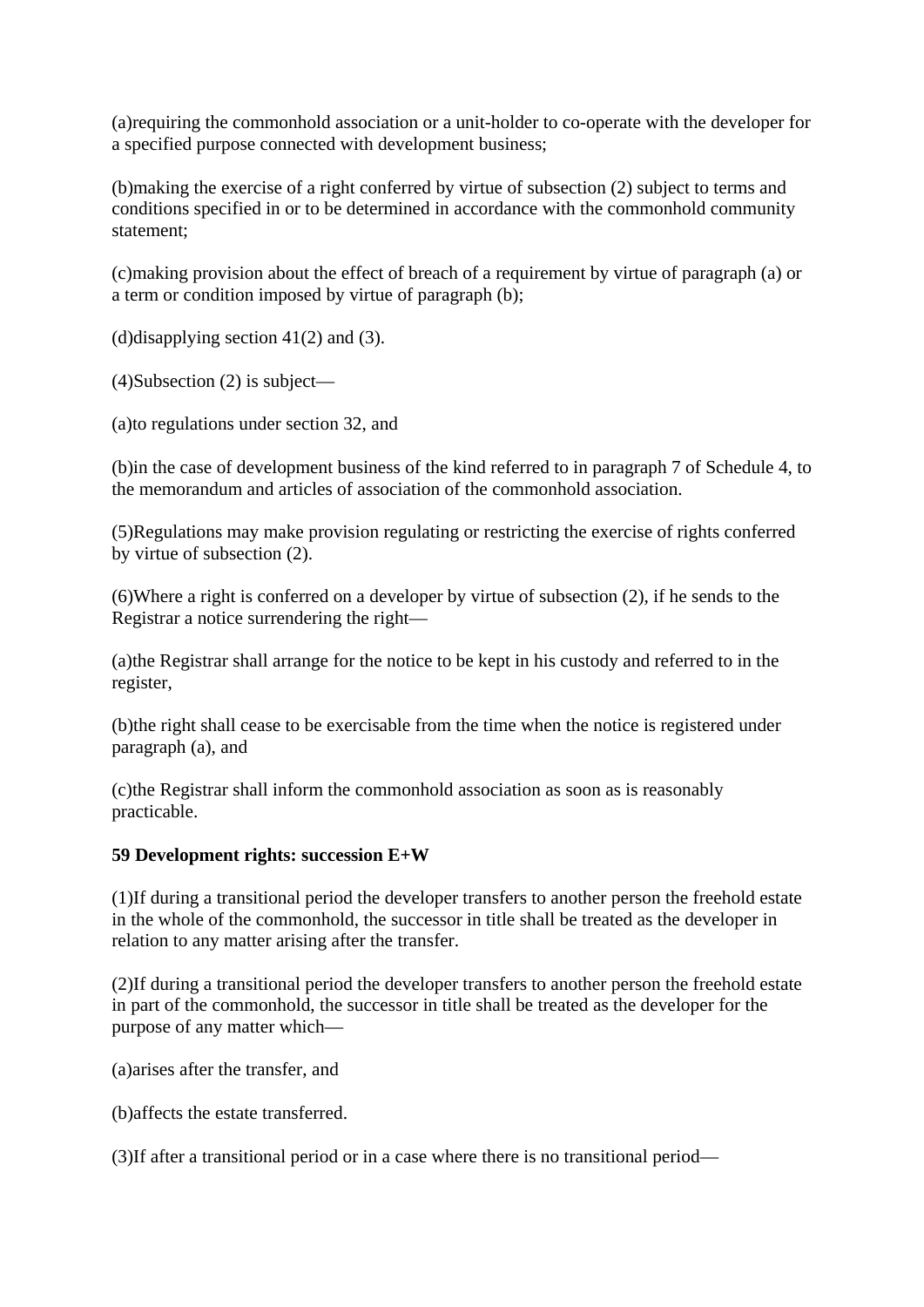(a)the developer transfers to another person the freehold estate in the whole or part of the commonhold (other than by the transfer of the freehold estate in a single commonhold unit), and

(b)the transfer is expressed to be inclusive of development rights,

the successor in title shall be treated as the developer for the purpose of any matter which arises after the transfer and affects the estate transferred.

(4)Other than during a transitional period, a person shall not be treated as the developer in relation to commonhold land for any purpose unless he—

(a)is, or has been at a particular time, the registered proprietor of the freehold estate in more than one of the commonhold units, and

(b)is the registered proprietor of the freehold estate in at least one of the commonhold units.

#### **60 Compulsory purchase E+W**

(1)Where a freehold estate in commonhold land is transferred to a compulsory purchaser the land shall cease to be commonhold land.

(2)But subsection (1) does not apply to a transfer if the Registrar is satisfied that the compulsory purchaser has indicated a desire for the land transferred to continue to be commonhold land.

(3) The requirement of consent under section  $21(2)(c)$  shall not apply to transfer to a compulsory purchaser.

(4)Regulations may make provision about the transfer of a freehold estate in commonhold land to a compulsory purchaser.

(5)The regulations may, in particular—

(a)make provision about the effect of subsections (1) and (2) (including provision about that part of the commonhold which is not transferred);

(b)require the service of notice;

(c)confer power on a court;

(d)make provision about compensation;

(e)make provision enabling a commonhold association to require a compulsory purchaser to acquire the freehold estate in the whole, or a particular part, of the commonhold;

(f)provide for an enactment relating to compulsory purchase not to apply or to apply with modifications.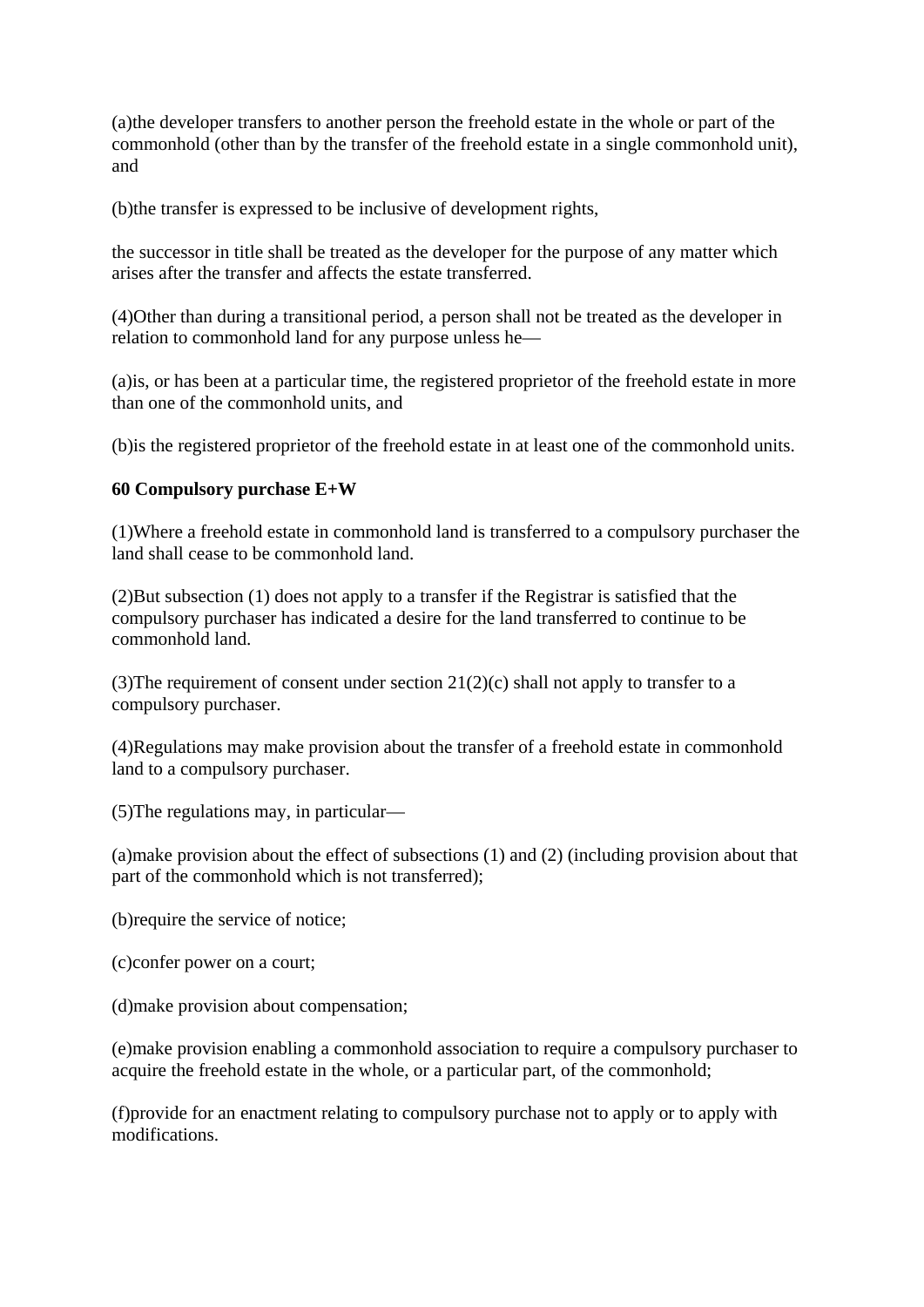$(6)$ Provision made by virtue of subsection  $(5)(a)$  in respect of land which is not transferred may include provision—

(a)for some or all of the land to cease to be commonhold land;

(b)for a provision of this Part to apply with specified modifications.

(7)In this section "compulsory purchaser" means—

(a)a person acquiring land in respect of which he is authorised to exercise a power of compulsory purchase by virtue of an enactment, and

(b)a person acquiring land which he is obliged to acquire by virtue of a prescribed enactment or in prescribed circumstances.

#### **61 Matrimonial rights E+W**

In the following provisions of this Part a reference to a tenant includes a reference to a person who has matrimonial home rights (within the meaning of section 30(2) of the Family Law Act 1996 (c. 27) (matrimonial home)) in respect of a commonhold unit—

(a)section 19,

(b)section 35, and

(c)section 37.

#### **62 Advice E+W**

(1)The Lord Chancellor may give financial assistance to a person in relation to the provision by that person of general advice about an aspect of the law of commonhold land, so far as relating to residential matters.

(2)Financial assistance under this section may be given in such form and on such terms as the Lord Chancellor thinks appropriate.

(3)The terms may, in particular, require repayment in specified circumstances.

#### **63 The Crown E+W**

This Part binds the Crown.

#### **General**

#### **64 Orders and regulations E+W**

(1)In this Part "prescribed" means prescribed by regulations.

(2)Regulations under this Part shall be made by the Lord Chancellor.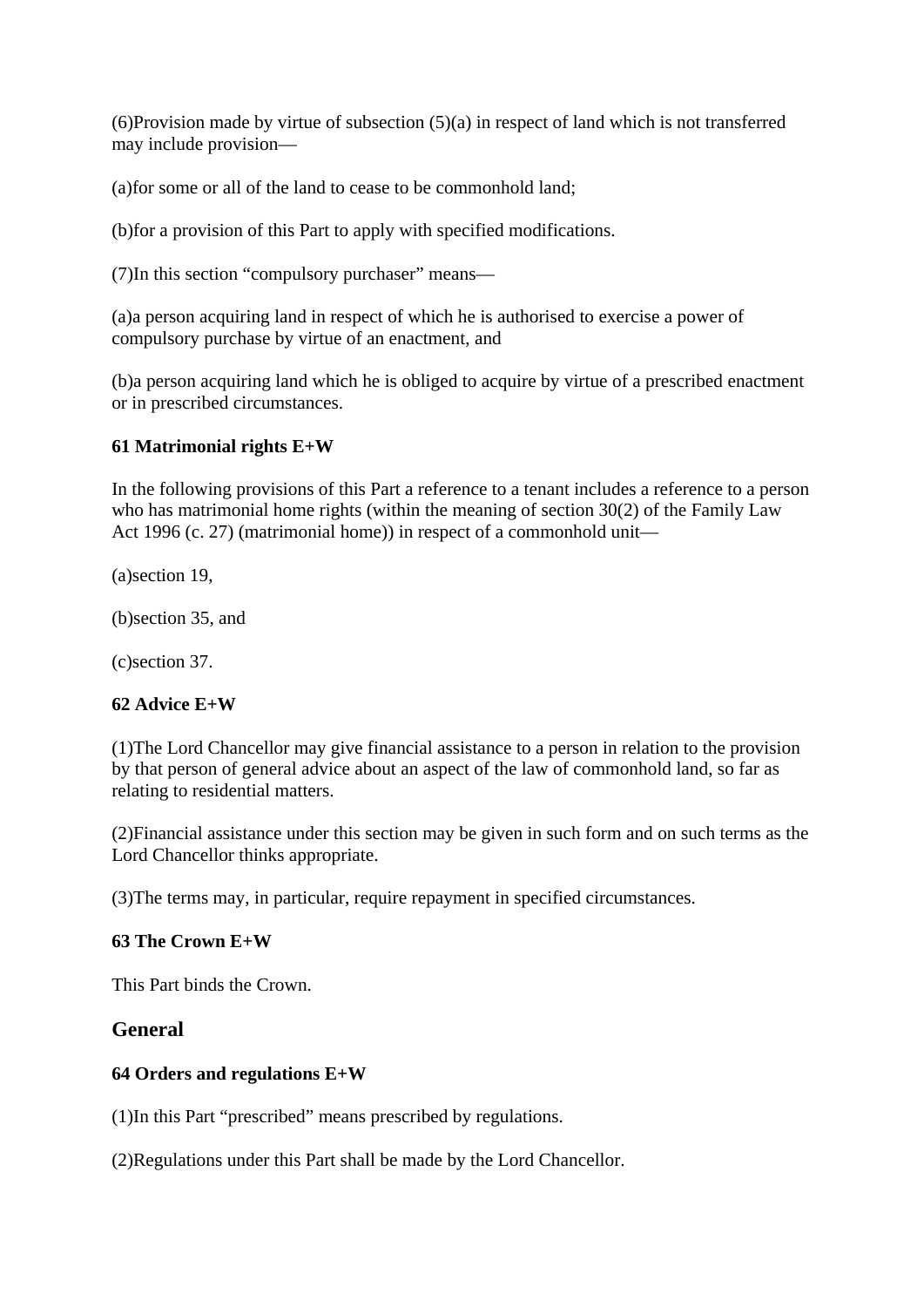(3)Regulations under this Part—

(a)shall be made by statutory instrument,

(b)may include incidental, supplemental, consequential and transitional provision,

(c)may make provision generally or only in relation to specified cases,

(d)may make different provision for different purposes, and

(e)shall be subject to annulment in pursuance of a resolution of either House of Parliament.

# **65 Registration procedure E+W**

(1)The Lord Chancellor may make rules about—

(a)the procedure to be followed on or in respect of commonhold registration documents, and

(b)the registration of freehold estates in commonhold land.

(2)Rules under this section—

(a)shall be made by statutory instrument in the same manner as land registration rules within the meaning of the Land Registration Act 2002 (c. 9),

(b)may make provision for any matter for which provision is or may be made by land registration rules, and

(c)may provide for land registration rules to have effect in relation to anything done by virtue of or for the purposes of this Part as they have effect in relation to anything done by virtue of or for the purposes of that Act.

(3)Rules under this section may, in particular, make provision—

(a)about the form and content of a commonhold registration document;

(b)enabling the Registrar to cancel an application by virtue of this Part in specified circumstances;

(c)enabling the Registrar, in particular, to cancel an application by virtue of this Part if he thinks that plans submitted with it (whether as part of a commonhold community statement or otherwise) are insufficiently clear or accurate;

(d)about the order in which commonhold registration documents and general registration documents are to be dealt with by the Registrar;

(e)for registration to take effect (whether or not retrospectively) as from a date or time determined in accordance with the rules.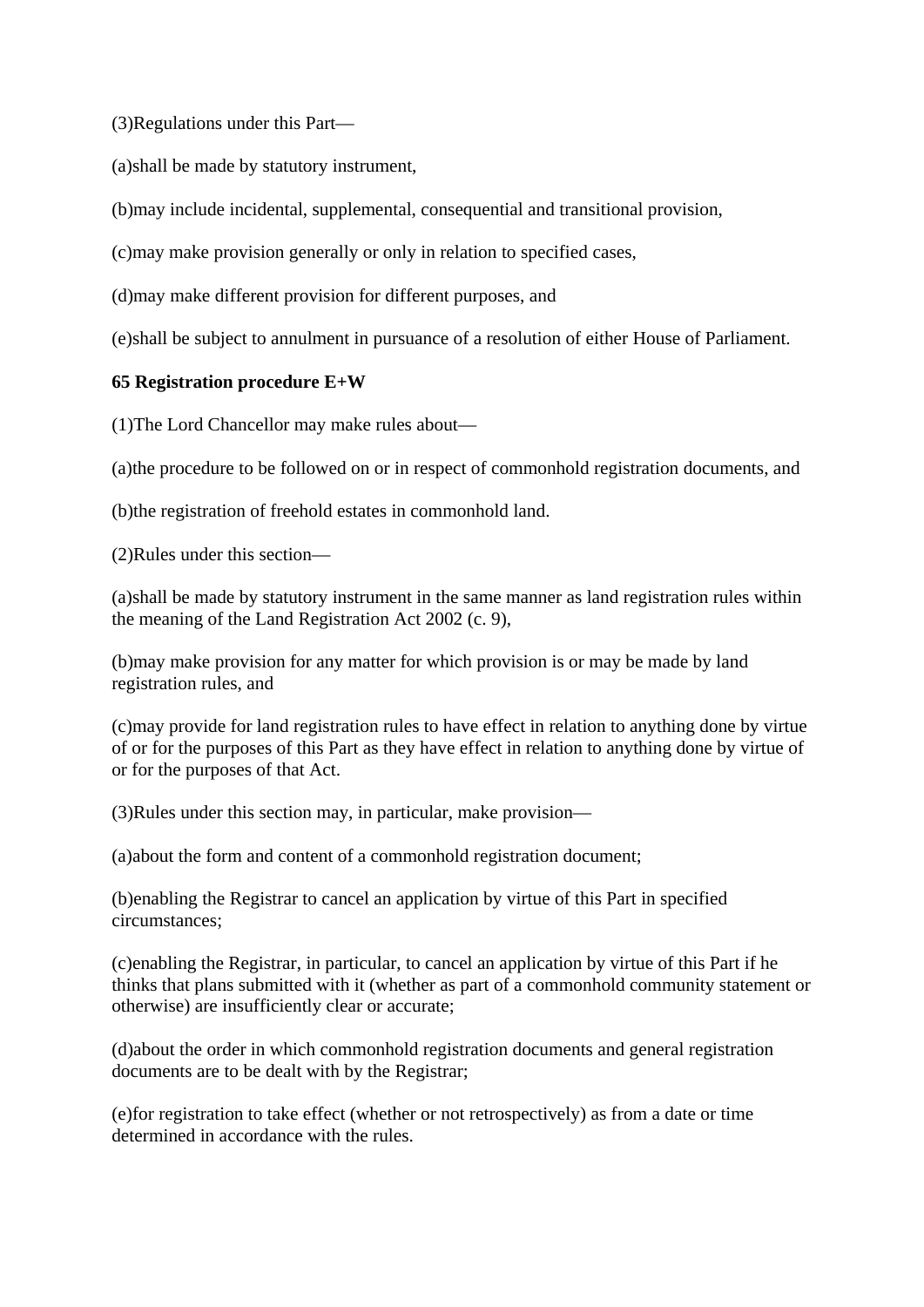(4)The rules may also make provision about satisfaction of a requirement for an application by virtue of this Part to be accompanied by a document; in particular the rules may—

(a)permit or require a copy of a document to be submitted in place of or in addition to the original;

(b)require a copy to be certified in a specified manner;

(c)permit or require the submission of a document in electronic form.

(5)A commonhold registration document must be accompanied by such fee (if any) as is specified for that purpose by order under section 102 of the Land Registration Act 2002 (c. 9)(fee orders).

(6)In this section—

- "commonhold registration document" means an application or other document sent to the Registrar by virtue of this Part, and
- "general registration document" means a document sent to the Registrar under a provision of the Land Registration Act 2002.

# **66 Jurisdiction E+W**

(1)In this Part "the court" means the High Court or a county court.

(2)Provision made by or under this Part conferring jurisdiction on a court shall be subject to provision made under section 1 of the Courts and Legal Services Act 1990 (c. 41) (allocation of business between High Court and county courts).

(3)A power under this Part to confer jurisdiction on a court includes power to confer jurisdiction on a tribunal established under an enactment.

(4)Rules of court or rules of procedure for a tribunal may make provision about proceedings brought—

(a)under or by virtue of any provision of this Part, or

(b)in relation to commonhold land.

# **67 The register E+W**

(1)In this Part—

- "the register" means the register of title to freehold and leasehold land kept under section 1 of the Land Registration Act 2002,
- "registered" means registered in the register, and
- "the Registrar" means the Chief Land Registrar.

(2)Regulations under any provision of this Part may confer functions on the Registrar (including discretionary functions).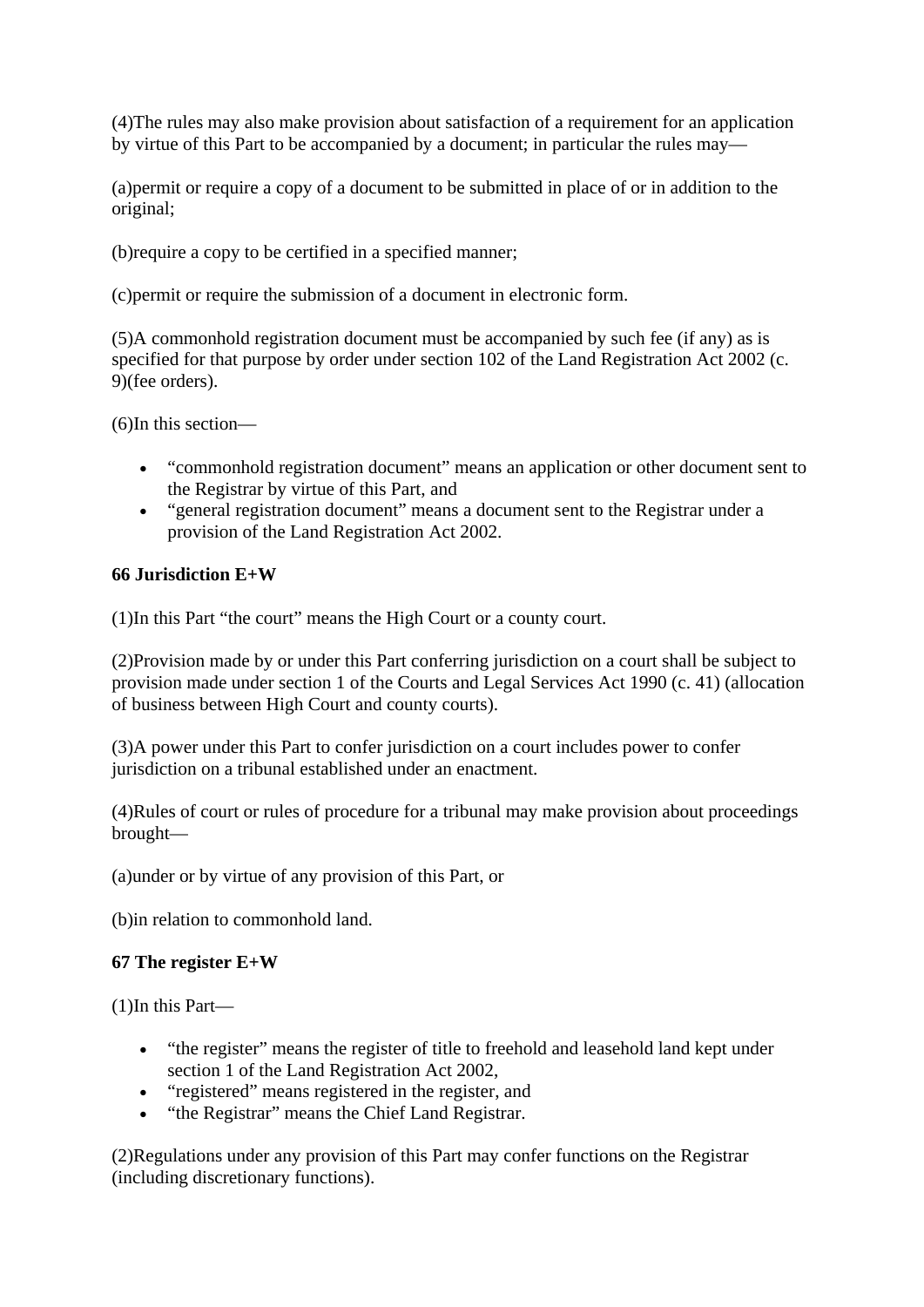(3)The Registrar shall comply with any direction or requirement given to him or imposed on him under or by virtue of this Part.

(4)Where the Registrar thinks it appropriate in consequence of or for the purpose of anything done or proposed to be done in connection with this Part, he may—

(a)make or cancel an entry on the register;

(b)take any other action.

(5)Subsection (4) is subject to section 6(2).

# **68 Amendments E+W**

Schedule 5 (consequential amendments) shall have effect.

# **69 Interpretation E+W**

(1)In this Part—

- "instrument" includes any document, and
- "object" in relation to a commonhold association means an object stated in the association's memorandum of association in accordance with section 2(1)(c) of the Companies Act 1985 (c. 6).

(2)In this Part—

(a)a reference to a duty to insure includes a reference to a duty to use the proceeds of insurance for the purpose of rebuilding or reinstating, and

(b)a reference to maintaining property includes a reference to decorating it and to putting it into sound condition.

(3)A provision of the Law of Property Act 1925 (c. 20), the Companies Act 1985 (c. 6) or the Land Registration Act 2002 (c.9) defining an expression shall apply to the use of the expression in this Part unless the contrary intention appears.

# **70 Index of defined expressions E+W**

In this Part the expressions listed below are defined by the provisions specified.

| <i>Expression</i>                         | <b>Interpretation provision</b> |
|-------------------------------------------|---------------------------------|
| Common parts                              | Section 25                      |
| A commonhold                              | Section 1                       |
| Commonhold association                    | Section 34                      |
| Commonhold community statement Section 31 |                                 |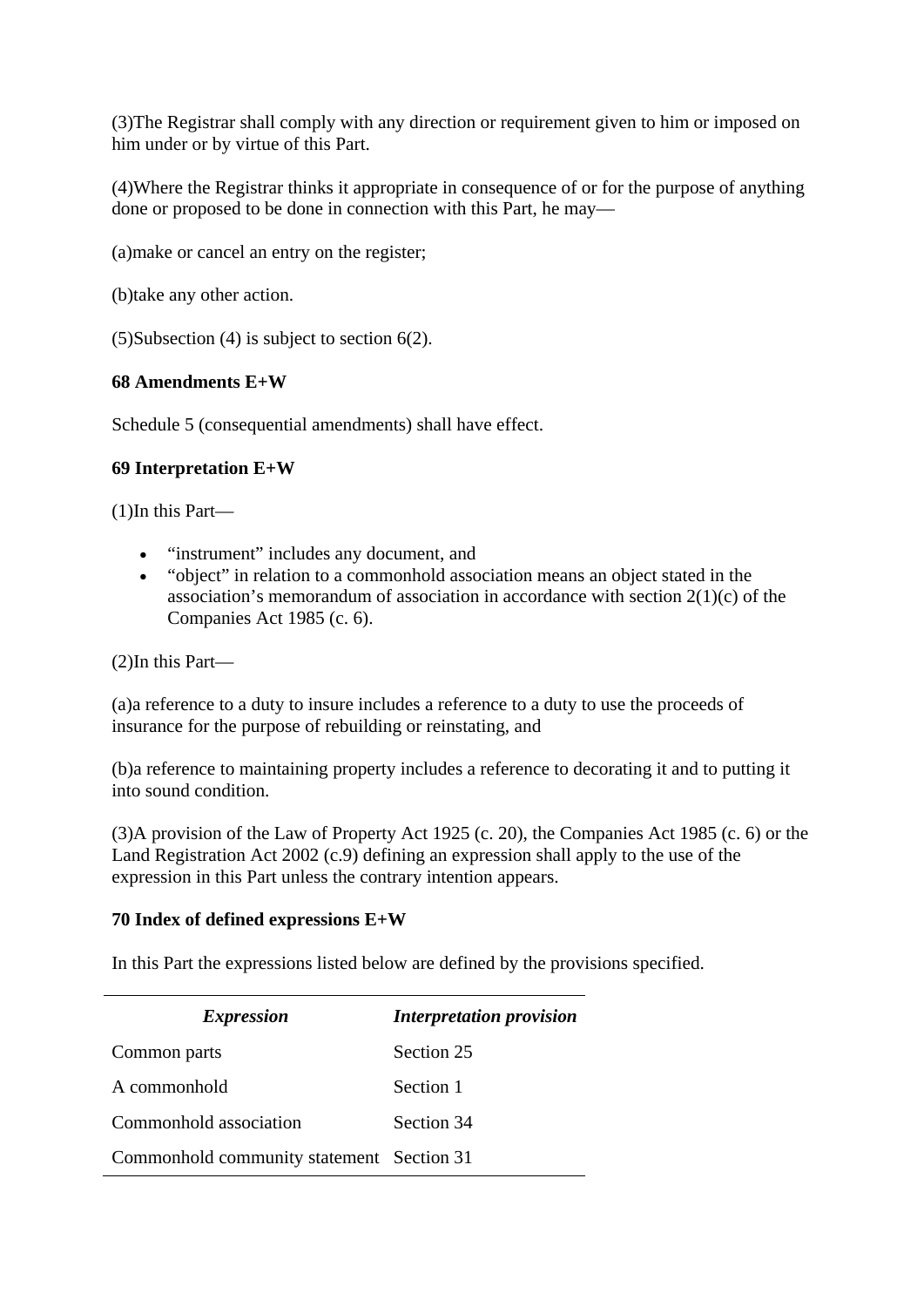| Section 1  |
|------------|
| Section 11 |
| Section 66 |
| Section 43 |
| Section 58 |
| Section 58 |
| Section 8  |
| Section 50 |
| Section 69 |
| Section 69 |
| Section 13 |
| Section 44 |
| Section 69 |
| Section 69 |
| Section 64 |
| Section 67 |
| Section 67 |
| Section 2  |
| Section 67 |
| Section 64 |
| Section 17 |
| Section 51 |
| Section 50 |
| Section 46 |
| Section 43 |
| Section 15 |
| Section 8  |
| Section 12 |
| Section 43 |
|            |

÷,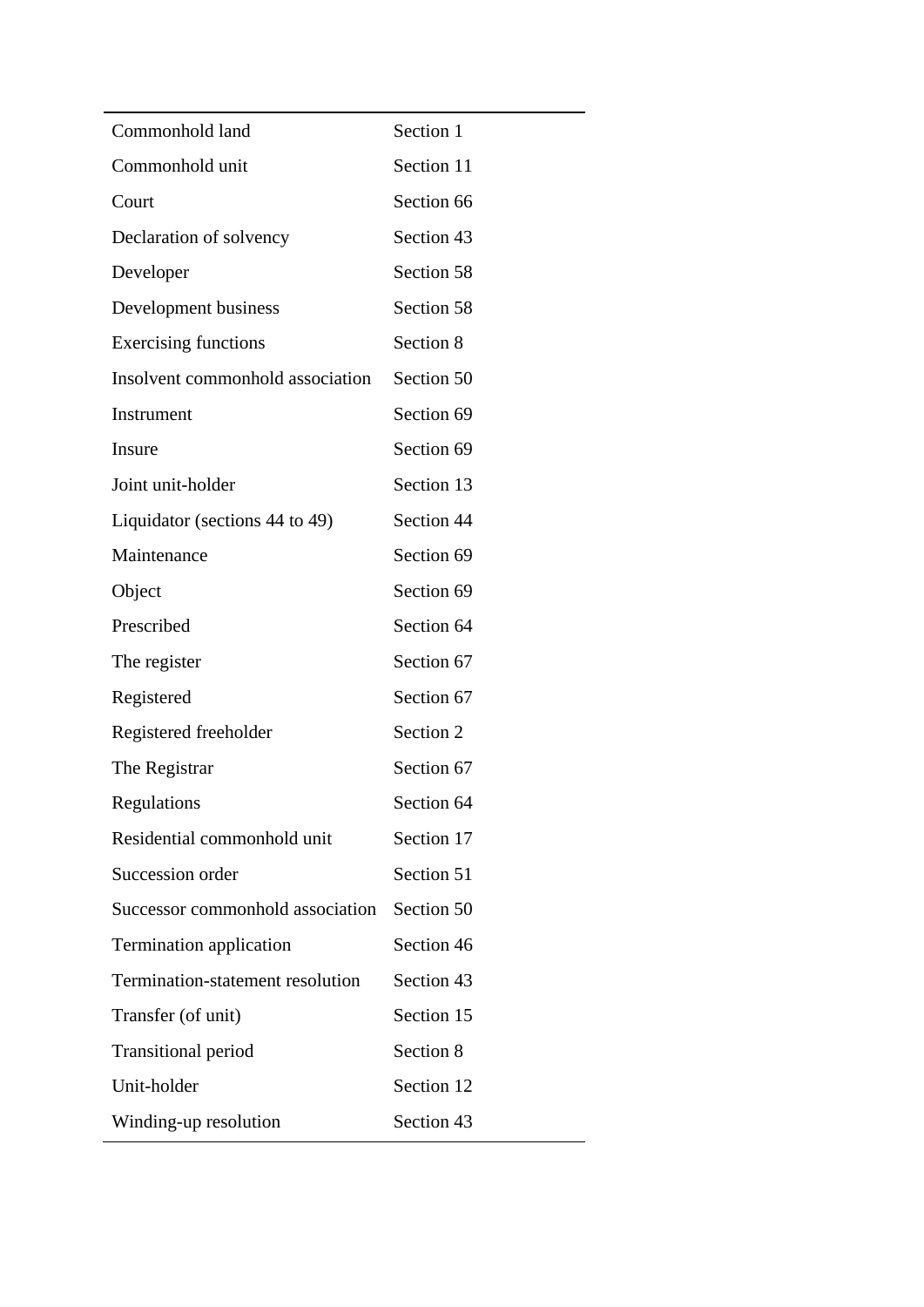# **Part 2 E+WLeasehold reform**

# **Chapter 1 E+WRight to manage**

# **Introductory**

# **71 The right to manage E+W**

(1)This Chapter makes provision for the acquisition and exercise of rights in relation to the management of premises to which this Chapter applies by a company which, in accordance with this Chapter, may acquire and exercise those rights (referred to in this Chapter as a RTM company).

(2)The rights are to be acquired and exercised subject to and in accordance with this Chapter and are referred to in this Chapter as the right to manage.

# **Qualifying rules**

# **72 Premises to which Chapter applies E+W**

(1)This Chapter applies to premises if—

(a)they consist of a self-contained building or part of a building, with or without appurtenant property,

(b)they contain two or more flats held by qualifying tenants, and

(c)the total number of flats held by such tenants is not less than two-thirds of the total number of flats contained in the premises.

(2)A building is a self-contained building if it is structurally detached.

(3)A part of a building is a self-contained part of the building if—

(a)it constitutes a vertical division of the building,

(b)the structure of the building is such that it could be redeveloped independently of the rest of the building, and

(c)subsection (4) applies in relation to it.

(4)This subsection applies in relation to a part of a building if the relevant services provided for occupiers of it—

(a)are provided independently of the relevant services provided for occupiers of the rest of the building, or

(b)could be so provided without involving the carrying out of works likely to result in a significant interruption in the provision of any relevant services for occupiers of the rest of the building.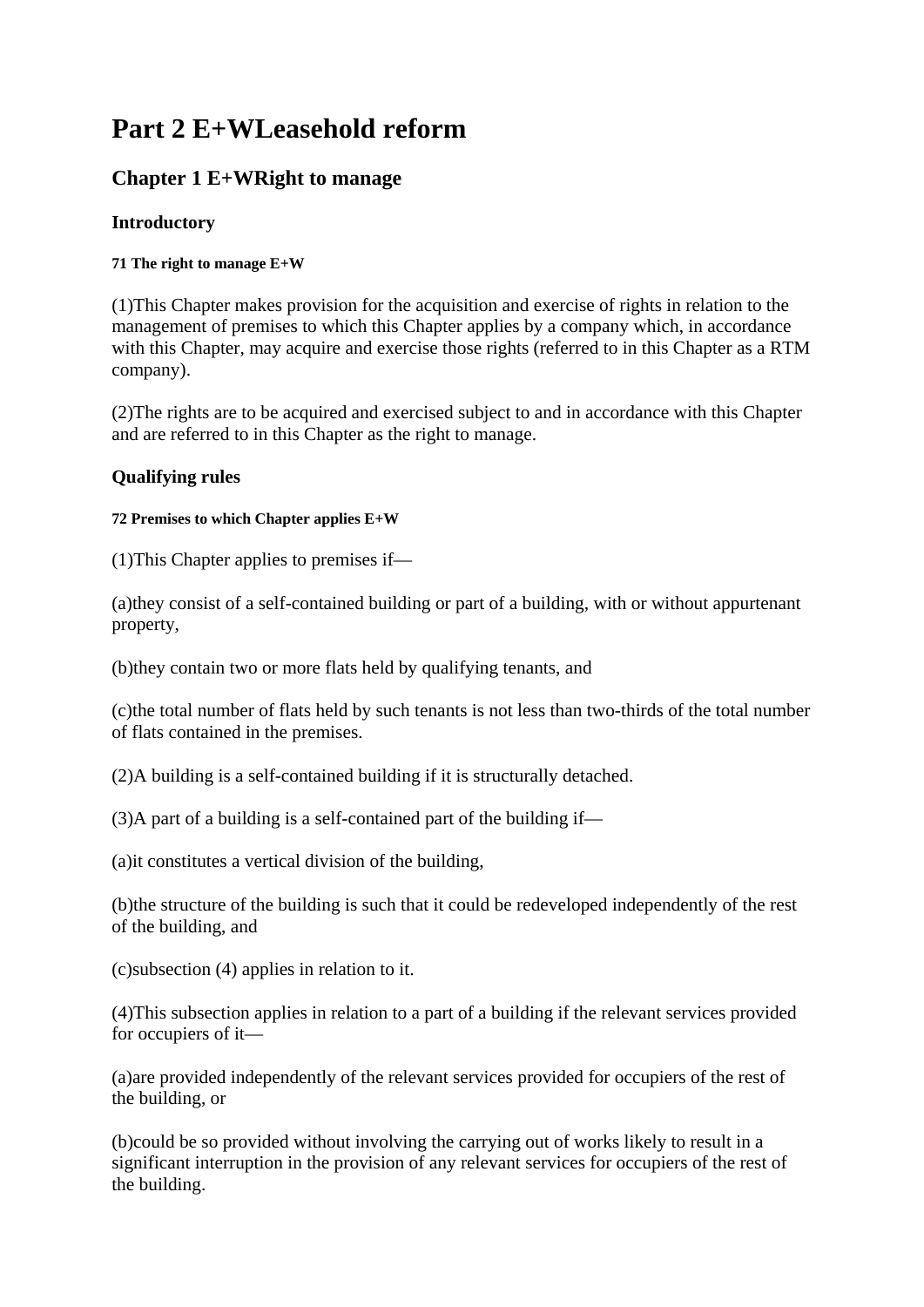(5)Relevant services are services provided by means of pipes, cables or other fixed installations.

(6)Schedule 6 (premises excepted from this Chapter) has effect.

# **73 RTM companies E+W**

(1)This section specifies what is a RTM company.

(2)A company is a RTM company in relation to premises if—

(a)it is a private company limited by guarantee, and

(b)its memorandum of association states that its object, or one of its objects, is the acquisition and exercise of the right to manage the premises.

(3)But a company is not a RTM company if it is a commonhold association (within the meaning of Part 1).

(4)And a company is not a RTM company in relation to premises if another company is already a RTM company in relation to the premises or to any premises containing or contained in the premises.

(5)If the freehold of any premises is conveyed or transferred to a company which is a RTM company in relation to the premises, or any premises containing or contained in the premises, it ceases to be a RTM company when the conveyance or transfer is executed.

# **74 RTM companies: membership and regulations E+W**

(1)The persons who are entitled to be members of a company which is a RTM company in relation to premises are—

(a)qualifying tenants of flats contained in the premises, and

(b)from the date on which it acquires the right to manage (referred to in this Chapter as the "acquisition date"), landlords under leases of the whole or any part of the premises.

(2)The appropriate national authority shall make regulations about the content and form of the memorandum of association and articles of association of RTM companies.

(3)A RTM company may adopt provisions of the regulations for its memorandum or articles.

(4)The regulations may include provision which is to have effect for a RTM company whether or not it is adopted by the company.

(5)A provision of the memorandum or articles of a RTM company has no effect to the extent that it is inconsistent with the regulations.

(6)The regulations have effect in relation to a memorandum or articles—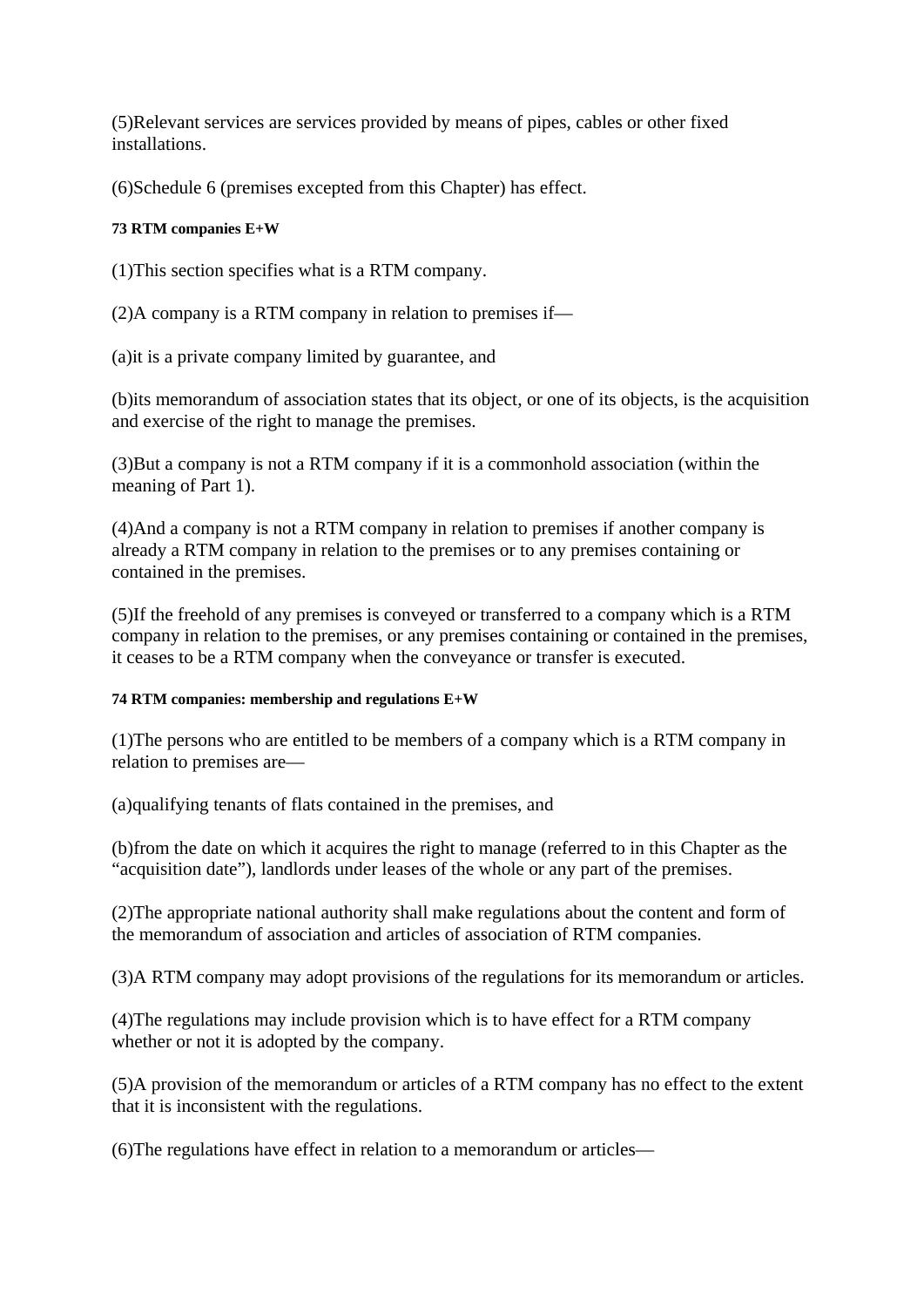(a)irrespective of the date of the memorandum or articles, but

(b)subject to any transitional provisions of the regulations.

(7)The following provisions of the Companies Act 1985 (c. 6) do not apply to a RTM company—

(a)sections 2(7) and 3 (memorandum), and

(b)section 8 (articles).

Annotations:

Commencement Information

I1S. 74 partly in force; s. 74 not in force at Royal Assent, see s. 181(1); s. 74 in force for specified purposes at 26.7.2002 for E. by S.I. 2002/1912, **art. 2(c)**; s. 74 in force for specified purposes at 1.1.2003 for W. by S.I. 2002/3012, **art. 2(c)**

# **75 Qualifying tenants E+W**

(1)This section specifies whether there is a qualifying tenant of a flat for the purposes of this Chapter and, if so, who it is.

(2)Subject as follows, a person is the qualifying tenant of a flat if he is tenant of the flat under a long lease.

(3)Subsection (2) does not apply where the lease is a tenancy to which Part 2 of the Landlord and Tenant Act 1954 (c. 56) (business tenancies) applies.

(4)Subsection (2) does not apply where—

(a)the lease was granted by sub-demise out of a superior lease other than a long lease,

(b)the grant was made in breach of the terms of the superior lease, and

(c)there has been no waiver of the breach by the superior landlord.

(5)No flat has more than one qualifying tenant at any one time; and subsections (6) and (7) apply accordingly.

(6)Where a flat is being let under two or more long leases, a tenant under any of those leases which is superior to that held by another is not the qualifying tenant of the flat.

(7)Where a flat is being let to joint tenants under a long lease, the joint tenants shall (subject to subsection (6)) be regarded as jointly being the qualifying tenant of the flat.

# **76 Long leases E+W**

(1)This section and section 77 specify what is a long lease for the purposes of this Chapter.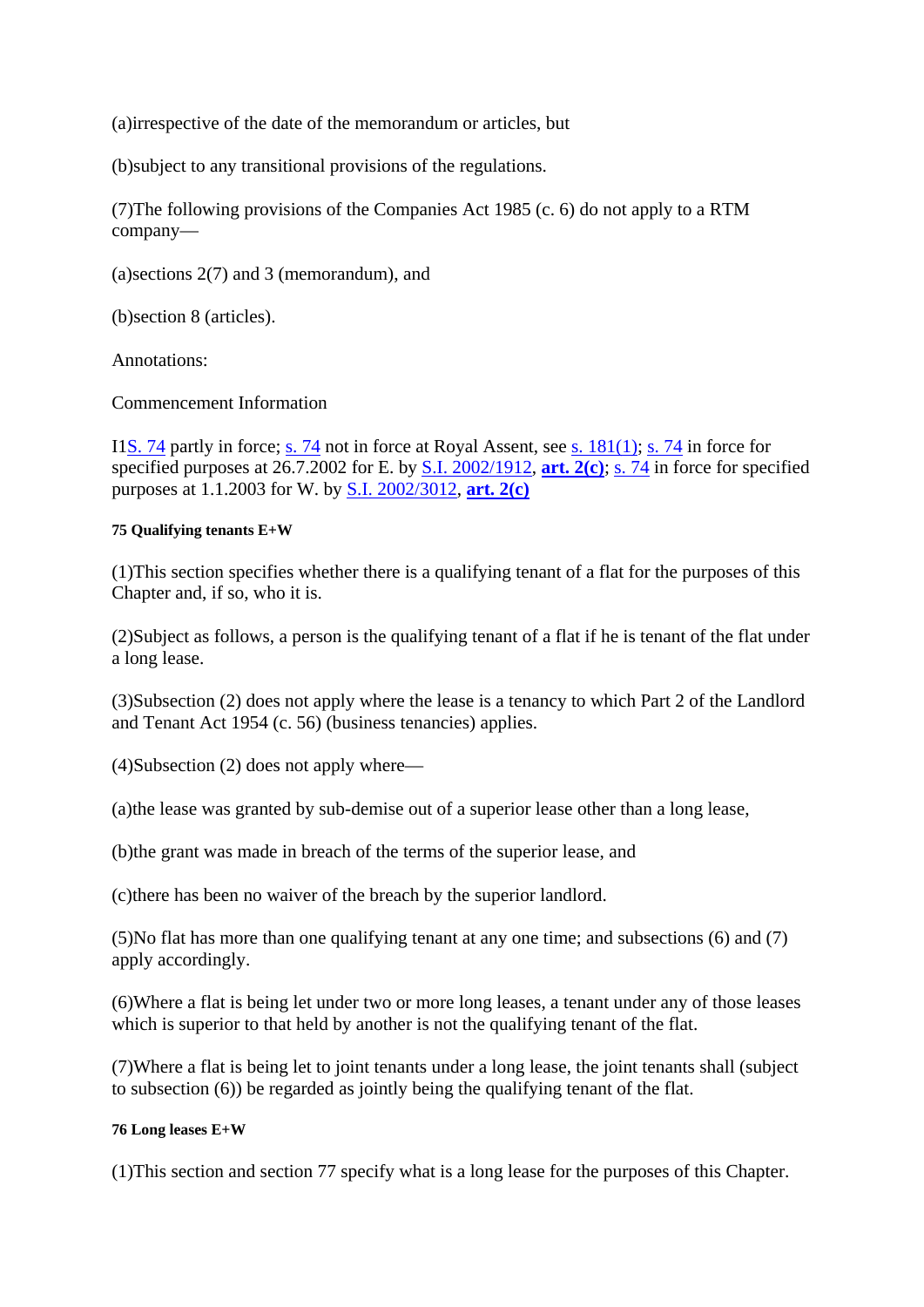(2)Subject to section 77, a lease is a long lease if—

(a)it is granted for a term of years certain exceeding 21 years, whether or not it is (or may become) terminable before the end of that term by notice given by or to the tenant, by reentry or forfeiture or otherwise,

(b)it is for a term fixed by law under a grant with a covenant or obligation for perpetual renewal (but is not a lease by sub-demise from one which is not a long lease),

(c)it takes effect under section 149(6) of the Law of Property Act 1925 (c. 20) (leases terminable after a death or marriage),

(d)it was granted in pursuance of the right to buy conferred by Part 5 of the Housing Act 1985 (c. 68) or in pursuance of the right to acquire on rent to mortgage terms conferred by that Part of that Act,

(e)it is a shared ownership lease, whether granted in pursuance of that Part of that Act or otherwise, where the tenant's total share is 100 per cent., or

(f)it was granted in pursuance of that Part of that Act as it has effect by virtue of section 17 of the Housing Act 1996 (c. 52) (the right to acquire).

(3)"Shared ownership lease" means a lease—

(a)granted on payment of a premium calculated by reference to a percentage of the value of the demised premises or the cost of providing them, or

(b)under which the tenant (or his personal representatives) will or may be entitled to a sum calculated by reference, directly or indirectly, to the value of those premises.

(4)"Total share", in relation to the interest of a tenant under a shared ownership lease, means his initial share plus any additional share or shares in the demised premises which he has acquired.

# **77 Long leases: further provisions E+W**

(1)A lease terminable by notice after a death or marriage is not a long lease if—

(a)the notice is capable of being given at any time after the death or marriage of the tenant,

(b)the length of the notice is not more than three months, and

(c)the terms of the lease preclude both its assignment otherwise than by virtue of section 92 of the Housing Act 1985 (assignments by way of exchange) and the sub-letting of the whole of the demised premises.

(2)Where the tenant of any property under a long lease, on the coming to an end of the lease, becomes or has become tenant of the property or part of it under any subsequent tenancy (whether by express grant or by implication of law), that tenancy is a long lease irrespective of its terms.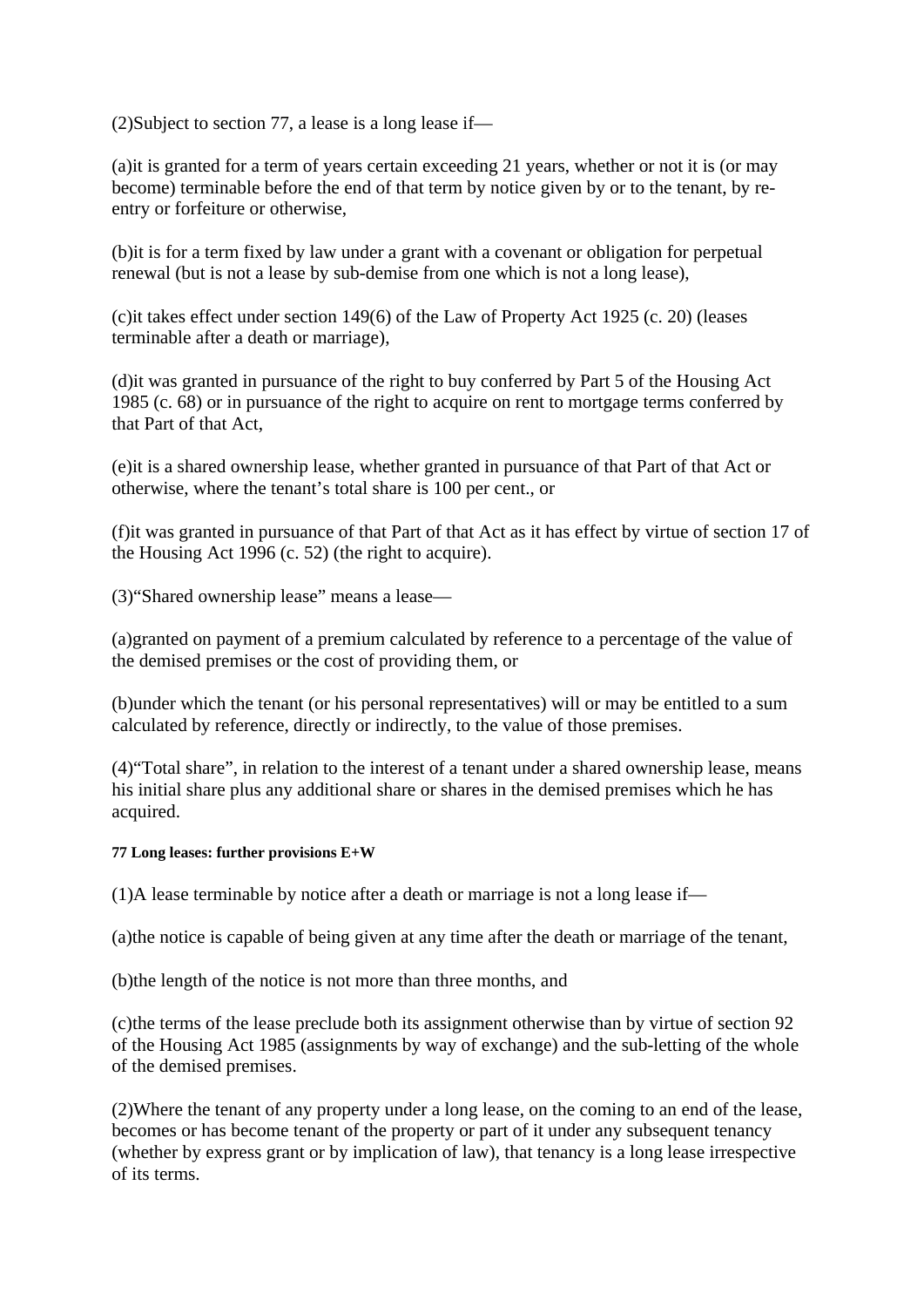(3)A lease—

(a)granted for a term of years certain not exceeding 21 years, but with a covenant or obligation for renewal without payment of a premium (but not for perpetual renewal), and

(b)renewed on one or more occasions so as to bring to more than 21 years the total of the terms granted (including any interval between the end of a lease and the grant of a renewal),

is to be treated as if the term originally granted had been one exceeding 21 years.

(4)Where a long lease—

(a)is or was continued for any period under Part 1 of the Landlord and Tenant Act 1954 (c. 56) or under Schedule 10 to the Local Government and Housing Act 1989 (c. 42), or

(b)was continued for any period under the Leasehold Property (Temporary Provisions) Act 1951 (c. 38),

it remains a long lease during that period.

(5)Where in the case of a flat there are at any time two or more separate leases, with the same landlord and the same tenant, and—

(a)the property comprised in one of those leases consists of either the flat or a part of it (in either case with or without appurtenant property), and

(b)the property comprised in every other lease consists of either a part of the flat (with or without appurtenant property) or appurtenant property only,

there shall be taken to be a single long lease of the property comprised in such of those leases as are long leases.

# **Claim to acquire right**

# **78 Notice inviting participation E+W**

(1)Before making a claim to acquire the right to manage any premises, a RTM company must give notice to each person who at the time when the notice is given—

(a)is the qualifying tenant of a flat contained in the premises, but

(b)neither is nor has agreed to become a member of the RTM company.

(2)A notice given under this section (referred to in this Chapter as a "notice of invitation to participate") must—

(a)state that the RTM company intends to acquire the right to manage the premises,

(b)state the names of the members of the RTM company,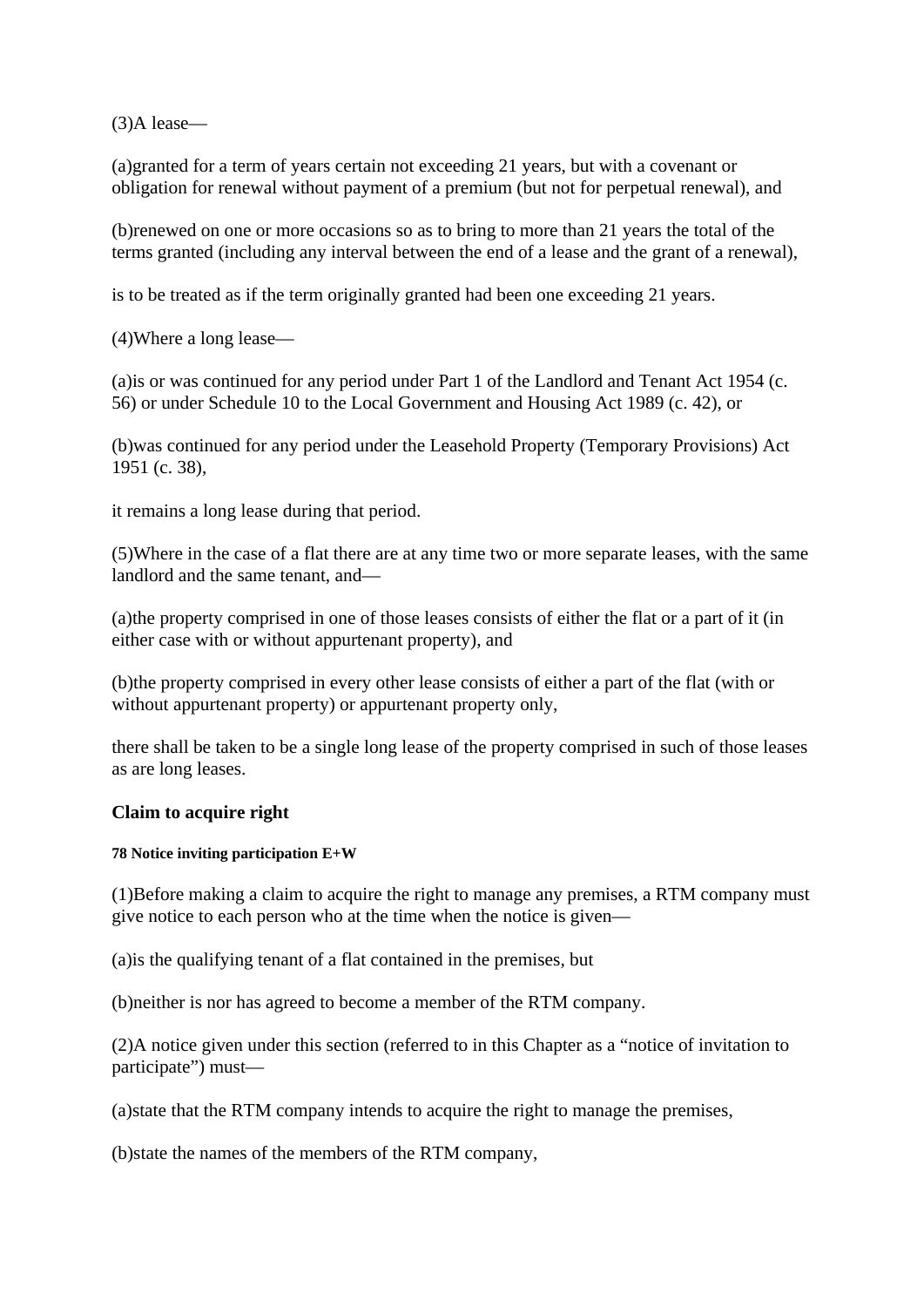(c)invite the recipients of the notice to become members of the company, and

(d)contain such other particulars (if any) as may be required to be contained in notices of invitation to participate by regulations made by the appropriate national authority.

(3)A notice of invitation to participate must also comply with such requirements (if any) about the form of notices of invitation to participate as may be prescribed by regulations so made.

(4)A notice of invitation to participate must either—

(a)be accompanied by a copy of the memorandum of association and articles of association of the RTM company, or

(b)include a statement about inspection and copying of the memorandum of association and articles of association of the RTM company.

(5)A statement under subsection (4)(b) must—

(a)specify a place (in England or Wales) at which the memorandum of association and articles of association may be inspected,

(b)specify as the times at which they may be inspected periods of at least two hours on each of at least three days (including a Saturday or Sunday or both) within the seven days beginning with the day following that on which the notice is given,

(c)specify a place (in England or Wales) at which, at any time within those seven days, a copy of the memorandum of association and articles of association may be ordered, and

(d)specify a fee for the provision of an ordered copy, not exceeding the reasonable cost of providing it.

(6)Where a notice given to a person includes a statement under subsection (4)(b), the notice is to be treated as not having been given to him if he is not allowed to undertake an inspection, or is not provided with a copy, in accordance with the statement.

(7)A notice of invitation to participate is not invalidated by any inaccuracy in any of the particulars required by or by virtue of this section.

Annotations:

Commencement Information

I2S. 78 partly in force; s. 78 not in force at Royal Assent, see s. 181(1); s. 78 in force for specified purposes at 26.7.2002 for E. by S.I. 2002/1912, **art. 2(c)**; s. 78 in force for specified purposes at 1.1.2003 for W. by S.I. 2002/3012, **art. 2(c)**)

**79 Notice of claim to acquire right E+W**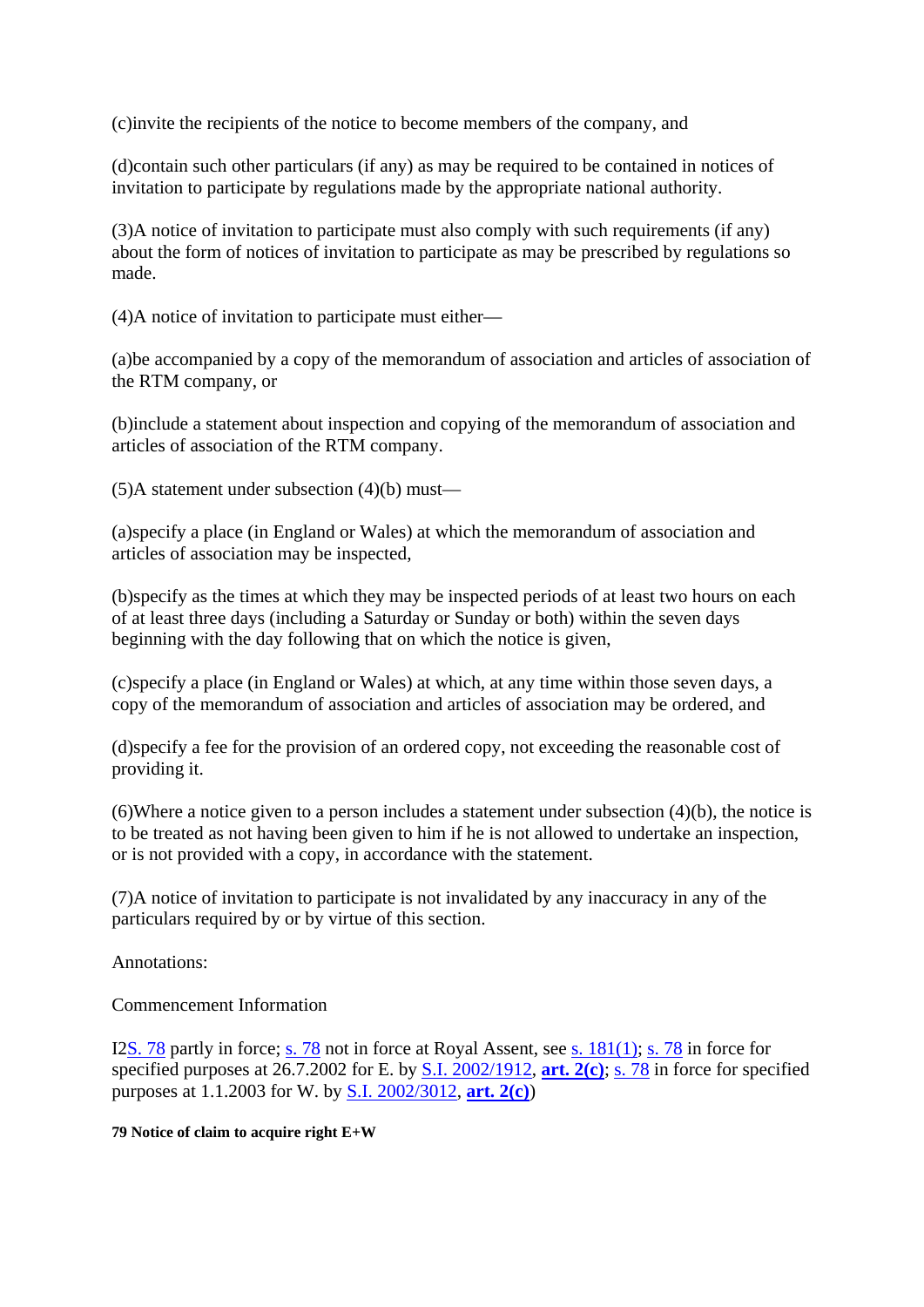(1)A claim to acquire the right to manage any premises is made by giving notice of the claim (referred to in this Chapter as a "claim notice"); and in this Chapter the "relevant date", in relation to any claim to acquire the right to manage, means the date on which notice of the claim is given.

(2)The claim notice may not be given unless each person required to be given a notice of invitation to participate has been given such a notice at least 14 days before.

(3)The claim notice must be given by a RTM company which complies with subsection (4) or (5).

(4)If on the relevant date there are only two qualifying tenants of flats contained in the premises, both must be members of the RTM company.

(5)In any other case, the membership of the RTM company must on the relevant date include a number of qualifying tenants of flats contained in the premises which is not less than onehalf of the total number of flats so contained.

(6)The claim notice must be given to each person who on the relevant date is—

(a)landlord under a lease of the whole or any part of the premises,

(b)party to such a lease otherwise than as landlord or tenant, or

(c)a manager appointed under Part 2 of the Landlord and Tenant Act 1987 (c. 31) (referred to in this Part as "the 1987 Act") to act in relation to the premises, or any premises containing or contained in the premises.

(7)Subsection (6) does not require the claim notice to be given to a person who cannot be found or whose identity cannot be ascertained; but if this subsection means that the claim notice is not required to be given to anyone at all, section 85 applies.

(8)A copy of the claim notice must be given to each person who on the relevant date is the qualifying tenant of a flat contained in the premises.

(9)Where a manager has been appointed under Part 2 of the 1987 Act to act in relation to the premises, or any premises containing or contained in the premises, a copy of the claim notice must also be given to the leasehold valuation tribunal or court by which he was appointed.

#### **80 Contents of claim notice E+W**

(1)The claim notice must comply with the following requirements.

(2)It must specify the premises and contain a statement of the grounds on which it is claimed that they are premises to which this Chapter applies.

(3)It must state the full name of each person who is both—

(a)the qualifying tenant of a flat contained in the premises, and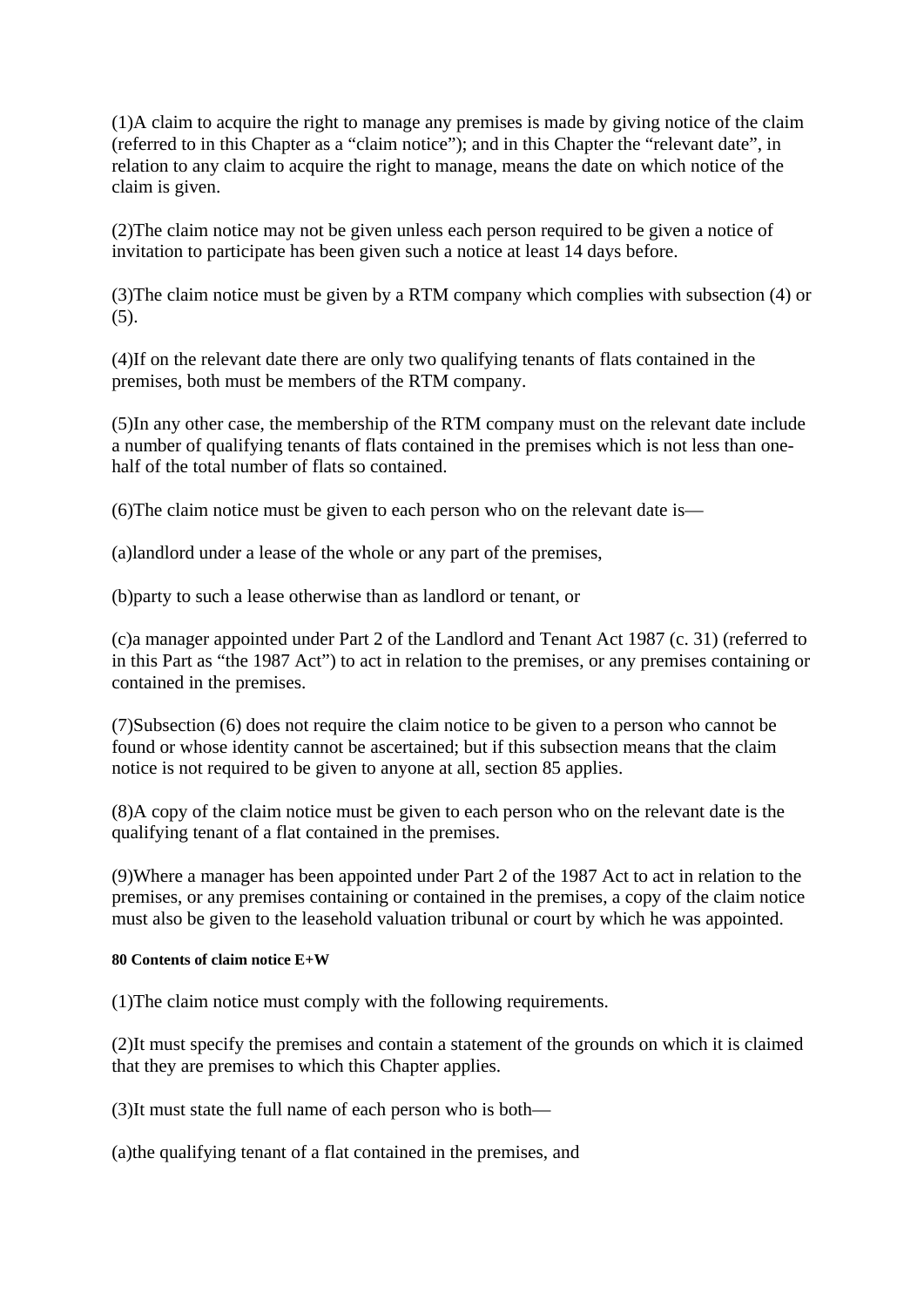(b)a member of the RTM company,

and the address of his flat.

(4)And it must contain, in relation to each such person, such particulars of his lease as are sufficient to identify it, including—

(a)the date on which it was entered into,

(b)the term for which it was granted, and

(c)the date of the commencement of the term.

(5)It must state the name and registered office of the RTM company.

(6)It must specify a date, not earlier than one month after the relevant date, by which each person who was given the notice under section 79(6) may respond to it by giving a counternotice under section 84.

(7)It must specify a date, at least three months after that specified under subsection (6), on which the RTM company intends to acquire the right to manage the premises.

(8)It must also contain such other particulars (if any) as may be required to be contained in claim notices by regulations made by the appropriate national authority.

(9)And it must comply with such requirements (if any) about the form of claim notices as may be prescribed by regulations so made.

Annotations:

Commencement Information

I3S. 80 partly in force; s. 80 not in force at Royal Assent, see s. 181(1); s. 80 in force for specifed purposes at 26.7.2002 for E. by S.I. 2002/1912, **art. 2(c)**; s. 80 in force for specified purposes at 1.1.2003 for W. by S.I. 2002/3012, **art. 2(c)**)

# **81 Claim notice: supplementary E+W**

(1)A claim notice is not invalidated by any inaccuracy in any of the particulars required by or by virtue of section 80.

(2)Where any of the members of the RTM company whose names are stated in the claim notice was not the qualifying tenant of a flat contained in the premises on the relevant date, the claim notice is not invalidated on that account, so long as a sufficient number of qualifying tenants of flats contained in the premises were members of the company on that date; and for this purpose a "sufficient number" is a number (greater than one) which is not less than one-half of the total number of flats contained in the premises on that date.

(3)Where any premises have been specified in a claim notice, no subsequent claim notice which specifies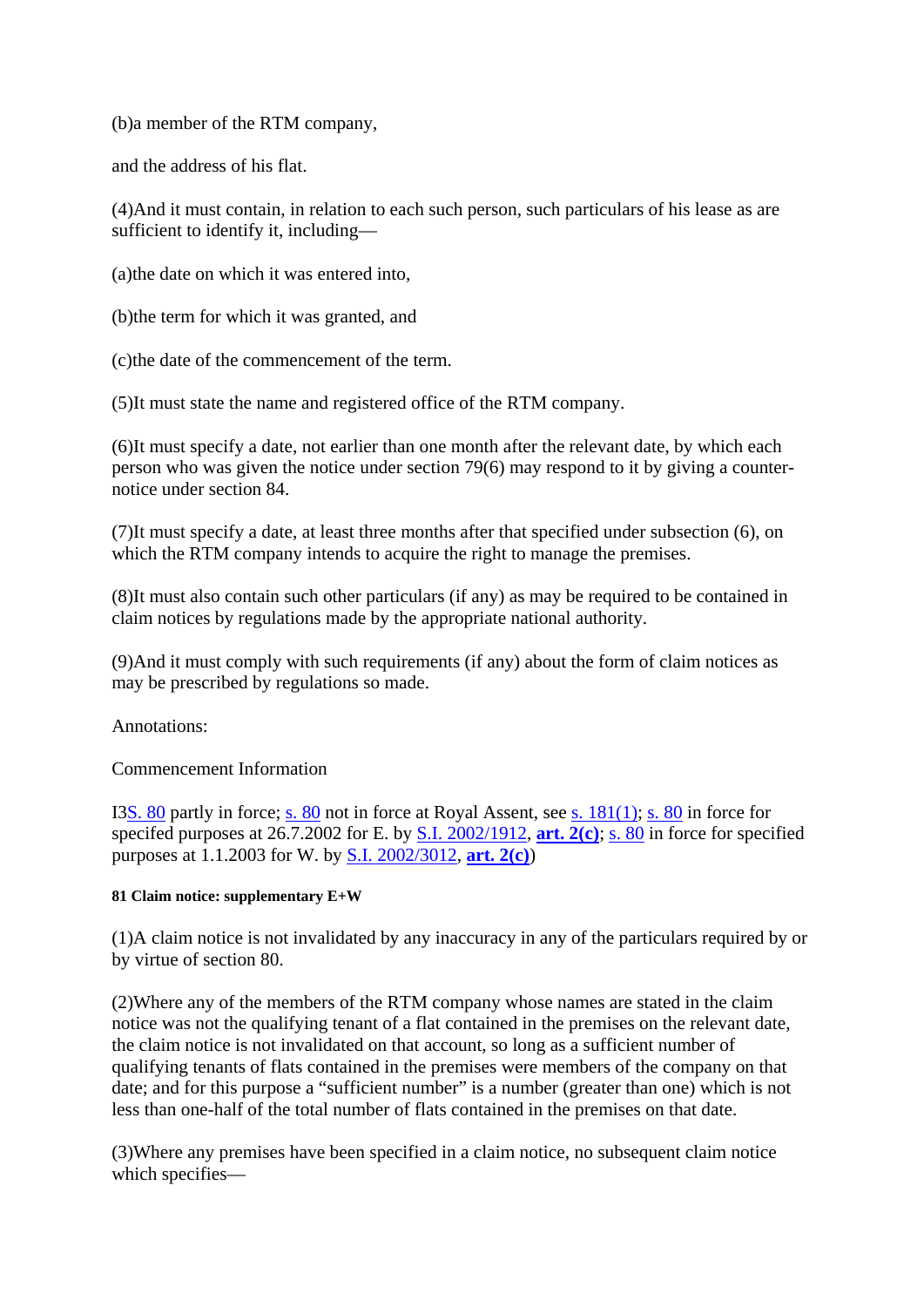(a)the premises, or

(b)any premises containing or contained in the premises,

may be given so long as the earlier claim notice continues in force.

(4)Where a claim notice is given by a RTM company it continues in force from the relevant date until the right to manage is acquired by the company unless it has previously—

(a)been withdrawn or deemed to be withdrawn by virtue of any provision of this Chapter, or

(b)ceased to have effect by reason of any other provision of this Chapter.

#### **82 Right to obtain information E+W**

(1)A company which is a RTM company in relation to any premises may give to any person a notice requiring him to provide the company with any information—

(a)which is in his possession or control, and

(b)which the company reasonably requires for ascertaining the particulars required by or by virtue of section 80 to be included in a claim notice for claiming to acquire the right to manage the premises.

(2)Where the information is recorded in a document in the person's possession or control, the RTM company may give him a notice requiring him—

(a)to permit any person authorised to act on behalf of the company at any reasonable time to inspect the document (or, if the information is recorded in the document in a form in which it is not readily intelligible, to give any such person access to it in a readily intelligible form), and

(b)to supply the company with a copy of the document containing the information in a readily intelligible form on payment of a reasonable fee.

(3)A person to whom a notice is given must comply with it within the period of 28 days beginning with the day on which it is given.

#### **83 Right of access E+W**

(1)Where a RTM company has given a claim notice in relation to any premises, each of the persons specified in subsection (2) has a right of access to any part of the premises if that is reasonable in connection with any matter arising out of the claim to acquire the right to manage.

(2)The persons referred to in subsection (1) are—

(a)any person authorised to act on behalf of the RTM company,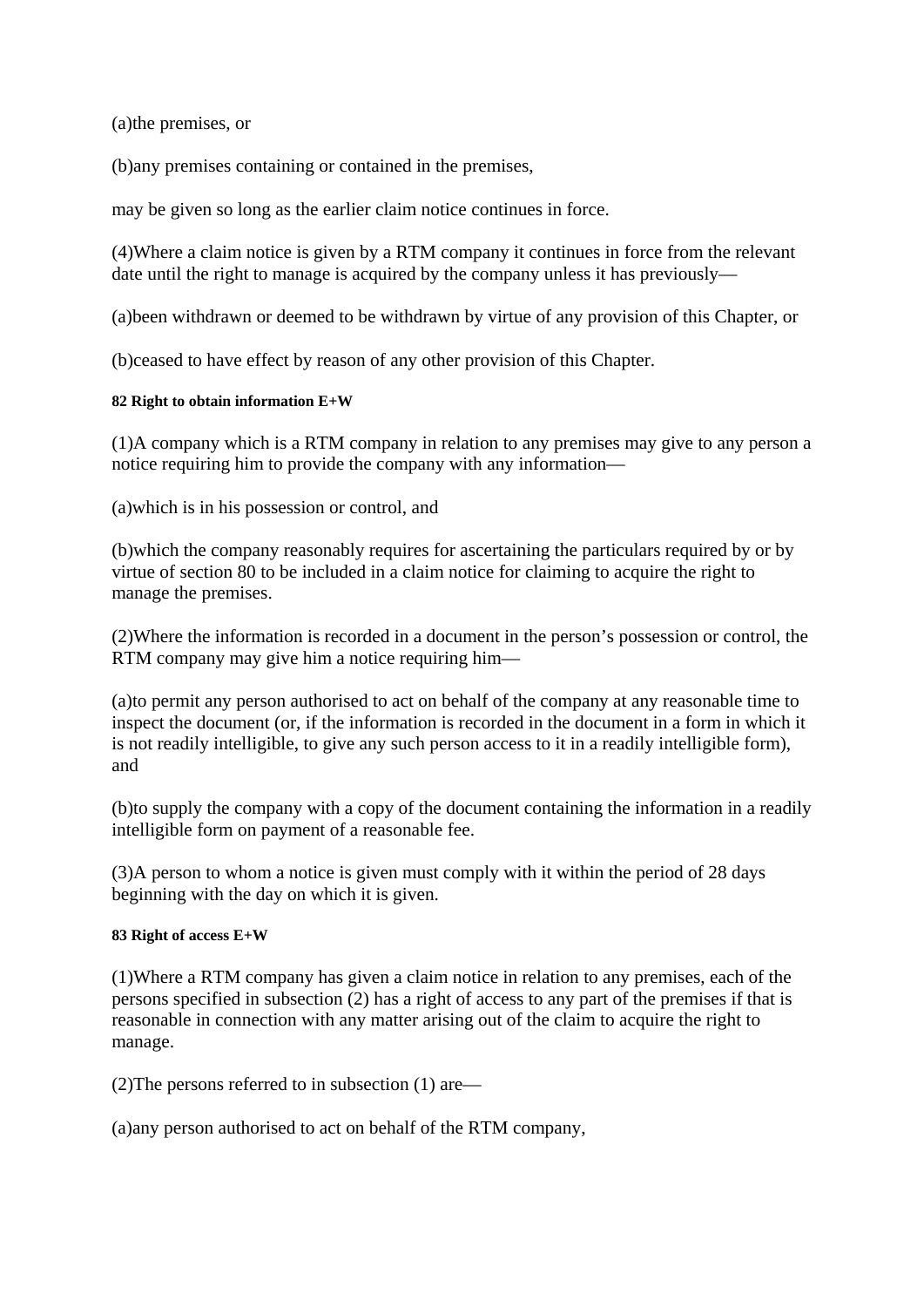(b)any person who is landlord under a lease of the whole or any part of the premises and any person authorised to act on behalf of any such person,

(c)any person who is party to such a lease otherwise than as landlord or tenant and any person authorised to act on behalf of any such person, and

(d)any manager appointed under Part 2 of the 1987 Act to act in relation to the premises, or any premises containing or contained in the premises, and any person authorised to act on behalf of any such manager.

(3)The right conferred by this section is exercisable, at any reasonable time, on giving not less than ten days' notice—

(a)to the occupier of any premises to which access is sought, or

(b)if those premises are unoccupied, to the person entitled to occupy them.

# **84 Counter-notices E+W**

(1)A person who is given a claim notice by a RTM company under section 79(6) may give a notice (referred to in this Chapter as a "counter-notice") to the company no later than the date specified in the claim notice under section 80(6).

(2)A counter-notice is a notice containing a statement either—

(a)admitting that the RTM company was on the relevant date entitled to acquire the right to manage the premises specified in the claim notice, or

(b)alleging that, by reason of a specified provision of this Chapter, the RTM company was on that date not so entitled,

and containing such other particulars (if any) as may be required to be contained in counternotices, and complying with such requirements (if any) about the form of counter-notices, as may be prescribed by regulations made by the appropriate national authority.

(3)Where the RTM company has been given one or more counter-notices containing a statement such as is mentioned in subsection (2)(b), the company may apply to a leasehold valuation tribunal for a determination that it was on the relevant date entitled to acquire the right to manage the premises.

(4)An application under subsection (3) must be made not later than the end of the period of two months beginning with the day on which the counter-notice (or, where more than one, the last of the counter-notices) was given.

(5)Where the RTM company has been given one or more counter-notices containing a statement such as is mentioned in subsection (2)(b), the RTM company does not acquire the right to manage the premises unless—

(a)on an application under subsection (3) it is finally determined that the company was on the relevant date entitled to acquire the right to manage the premises, or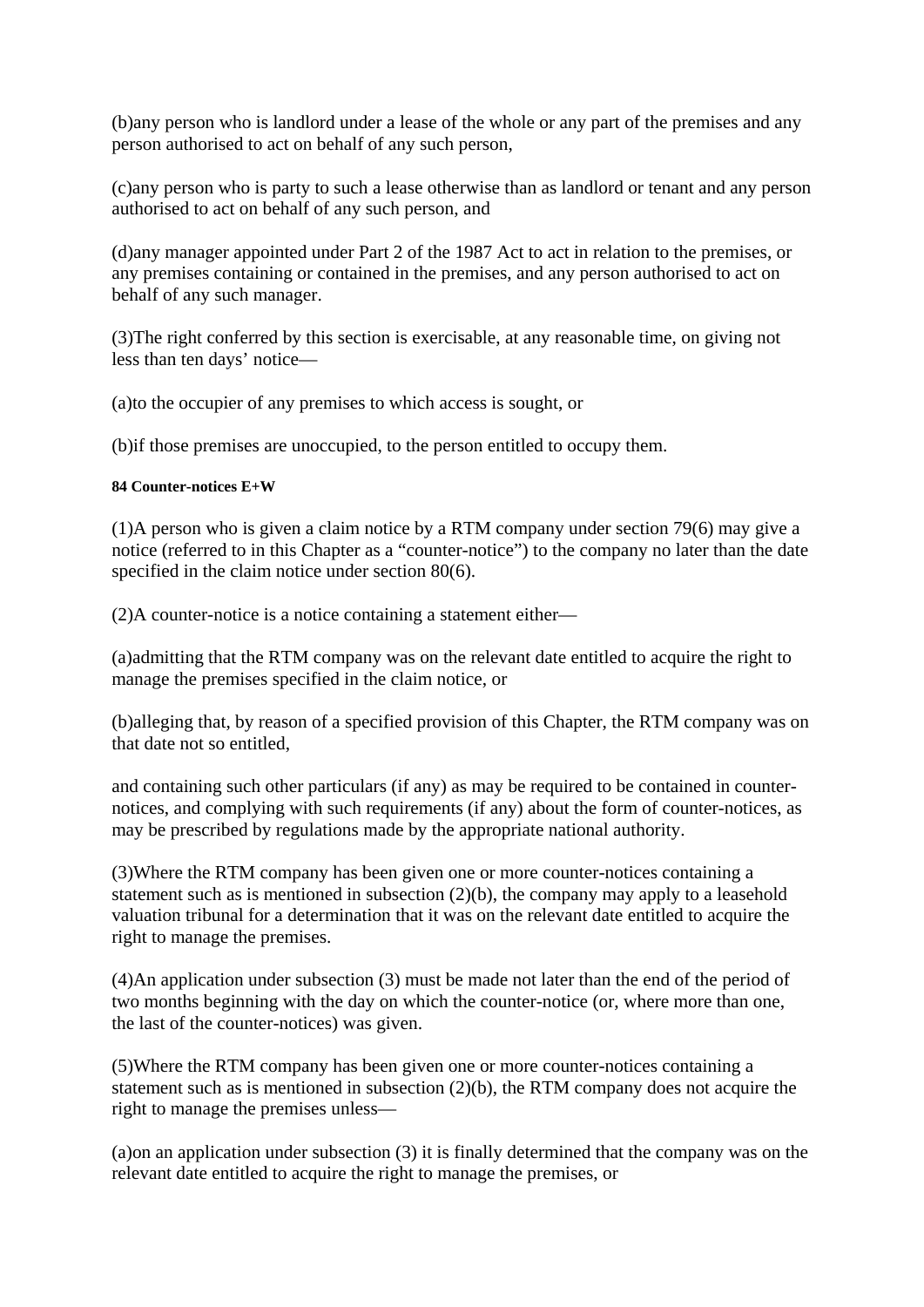(b)the person by whom the counter-notice was given agrees, or the persons by whom the counter-notices were given agree, in writing that the company was so entitled.

(6)If on an application under subsection (3) it is finally determined that the company was not on the relevant date entitled to acquire the right to manage the premises, the claim notice ceases to have effect.

(7)A determination on an application under subsection (3) becomes final—

(a)if not appealed against, at the end of the period for bringing an appeal, or

(b)if appealed against, at the time when the appeal (or any further appeal) is disposed of.

(8)An appeal is disposed of—

(a)if it is determined and the period for bringing any further appeal has ended, or

(b)if it is abandoned or otherwise ceases to have effect.

Annotations:

# Commencement Information

I4S. 84 partly in force; s. 84 not in force at Royal Assent, see s. 181(1); s. 84 in force for specified purposes at 26.7.2002 for E. by S.I. 2002/1912, **art. 2(c)**; s. 84 in force for specified purposes at 1.1.2003 for W. by S.I. 2002/3012, **art. 2(c)**)

# **85 Landlords etc. not traceable E+W**

(1)This section applies where a RTM company wishing to acquire the right to manage premises—

(a)complies with subsection (4) or (5) of section 79, and

(b)would not have been precluded from giving a valid notice under that section with respect to the premises,

but cannot find, or ascertain the identity of, any of the persons to whom the claim notice would be required to be given by subsection (6) of that section.

(2)The RTM company may apply to a leasehold valuation tribunal for an order that the company is to acquire the right to manage the premises.

(3)Such an order may be made only if the company has given notice of the application to each person who is the qualifying tenant of a flat contained in the premises.

(4)Before an order is made the company may be required to take such further steps by way of advertisement or otherwise as is determined proper for the purpose of tracing the persons who are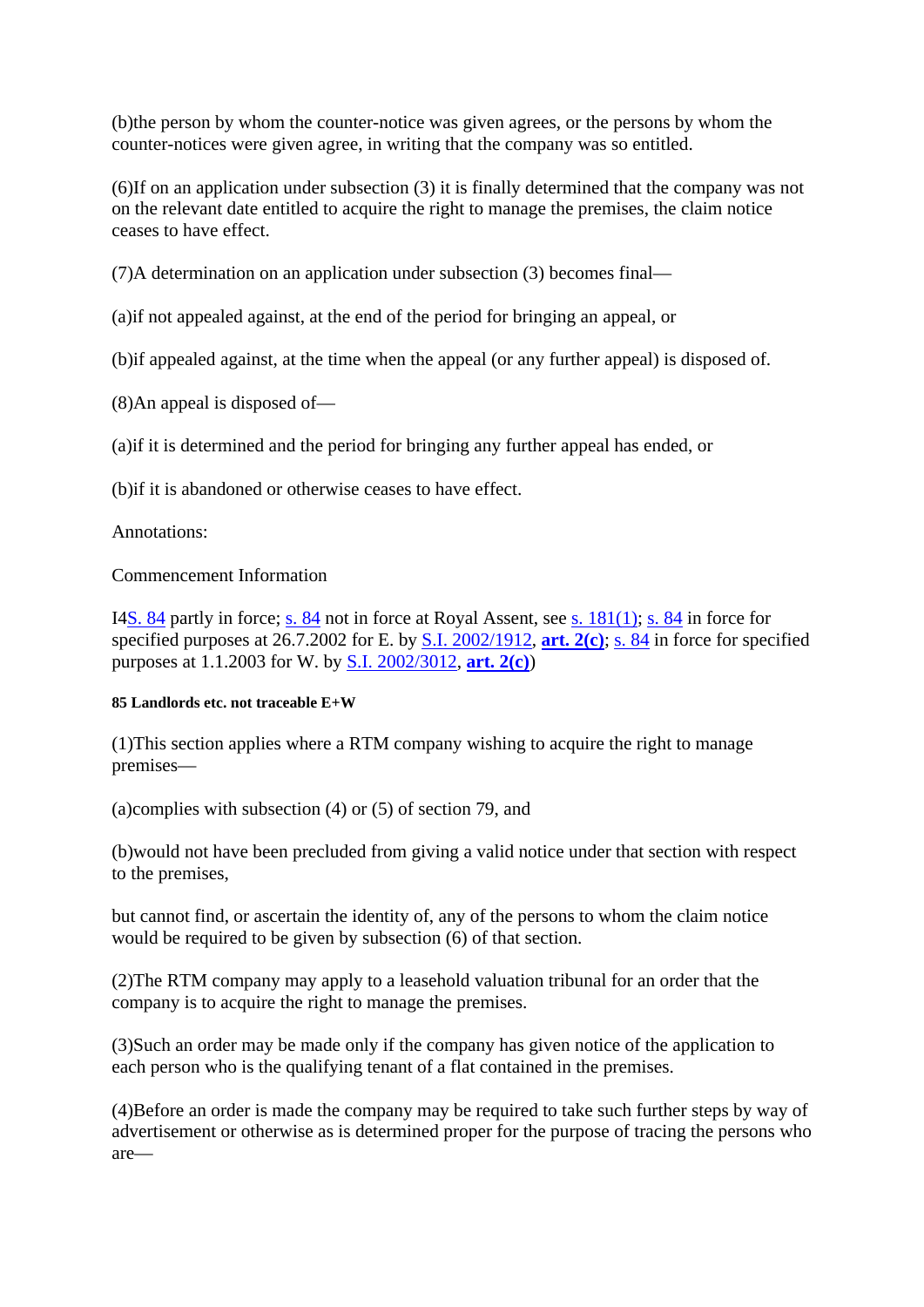(a)landlords under leases of the whole or any part of the premises, or

(b)parties to such leases otherwise than as landlord or tenant.

(5)If any of those persons is traced—

(a)after an application for an order is made, but

(b)before the making of an order,

no further proceedings shall be taken with a view to the making of an order.

(6)Where that happens—

(a)the rights and obligations of all persons concerned shall be determined as if the company had, at the date of the application, duly given notice under section 79 of its claim to acquire the right to manage the premises, and

(b)the leasehold valuation tribunal may give such directions as it thinks fit as to the steps to be taken for giving effect to their rights and obligations, including directions modifying or dispensing with any of the requirements imposed by or by virtue of this Chapter.

(7)An application for an order may be withdrawn at any time before an order is made and, after it is withdrawn, subsection (6)(a) does not apply.

(8)But where any step is taken for the purpose of giving effect to subsection (6)(a) in the case of any application, the application shall not afterwards be withdrawn except—

(a)with the consent of the person or persons traced, or

(b)by permission of the leasehold valuation tribunal.

(9)And permission shall be given only where it appears just that it should be given by reason of matters coming to the knowledge of the RTM company in consequence of the tracing of the person or persons traced.

# **86 Withdrawal of claim notice E+W**

(1)A RTM company which has given a claim notice in relation to any premises may, at any time before it acquires the right to manage the premises, withdraw the claim notice by giving a notice to that effect (referred to in this Chapter as a "notice of withdrawal").

(2)A notice of withdrawal must be given to each person who is—

(a)landlord under a lease of the whole or any part of the premises,

(b)party to such a lease otherwise than as landlord or tenant,

(c)a manager appointed under Part 2 of the 1987 Act to act in relation to the premises, or any premises containing or contained in the premises, or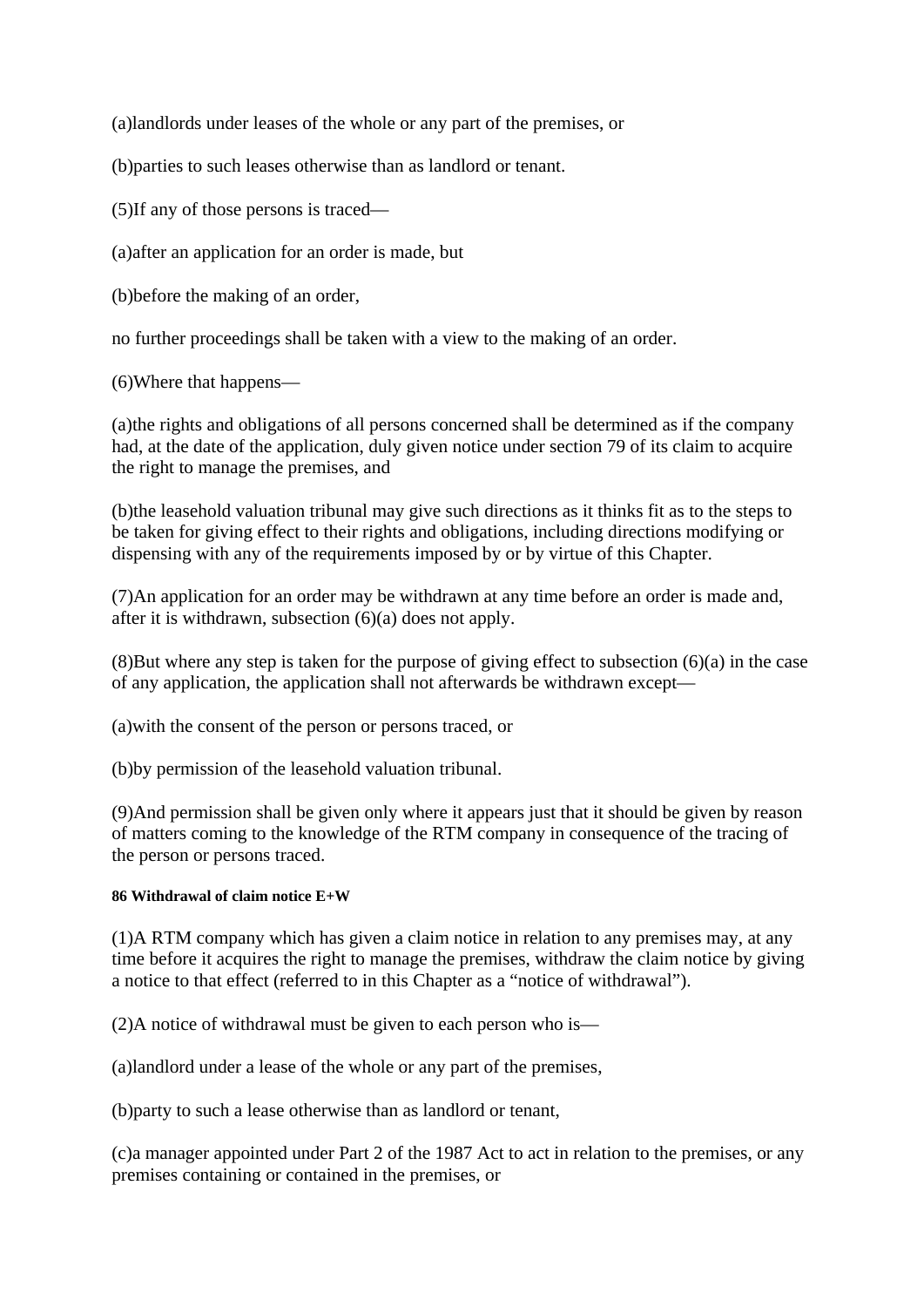(d)the qualifying tenant of a flat contained in the premises.

# **87 Deemed withdrawal E+W**

(1)If a RTM company has been given one or more counter-notices containing a statement such as is mentioned in subsection (2)(b) of section 84 but either—

(a)no application for a determination under subsection (3) of that section is made within the period specified in subsection (4) of that section, or

(b)such an application is so made but is subsequently withdrawn,

the claim notice is deemed to be withdrawn.

(2)The withdrawal shall be taken to occur—

(a)if paragraph (a) of subsection (1) applies, at the end of the period specified in that paragraph, and

(b)if paragraph (b) of that subsection applies, on the date of the withdrawal of the application.

(3)Subsection (1) does not apply if the person by whom the counter-notice was given has, or the persons by whom the counter-notices were given have, (before the time when the withdrawal would be taken to occur) agreed in writing that the RTM company was on the relevant date entitled to acquire the right to manage the premises.

 $(4)$ The claim notice is deemed to be withdrawn if—

(a)a winding-up order or an administration order is made, or a resolution for voluntary winding-up is passed, with respect to the RTM company,

(b)a receiver or a manager of the RTM company's undertaking is duly appointed, or possession is taken, by or on behalf of the holders of any debentures secured by a floating charge, of any property of the RTM company comprised in or subject to the charge,

(c)a voluntary arrangement proposed in the case of the RTM company for the purposes of Part 1 of the Insolvency Act 1986 (c. 45) is approved under that Part of that Act, or

(d)the RTM company's name is struck off the register under section 652 or 652A of the Companies Act 1985 (c. 6).

#### **88 Costs: general E+W**

(1)A RTM company is liable for reasonable costs incurred by a person who is—

(a)landlord under a lease of the whole or any part of any premises,

(b)party to such a lease otherwise than as landlord or tenant, or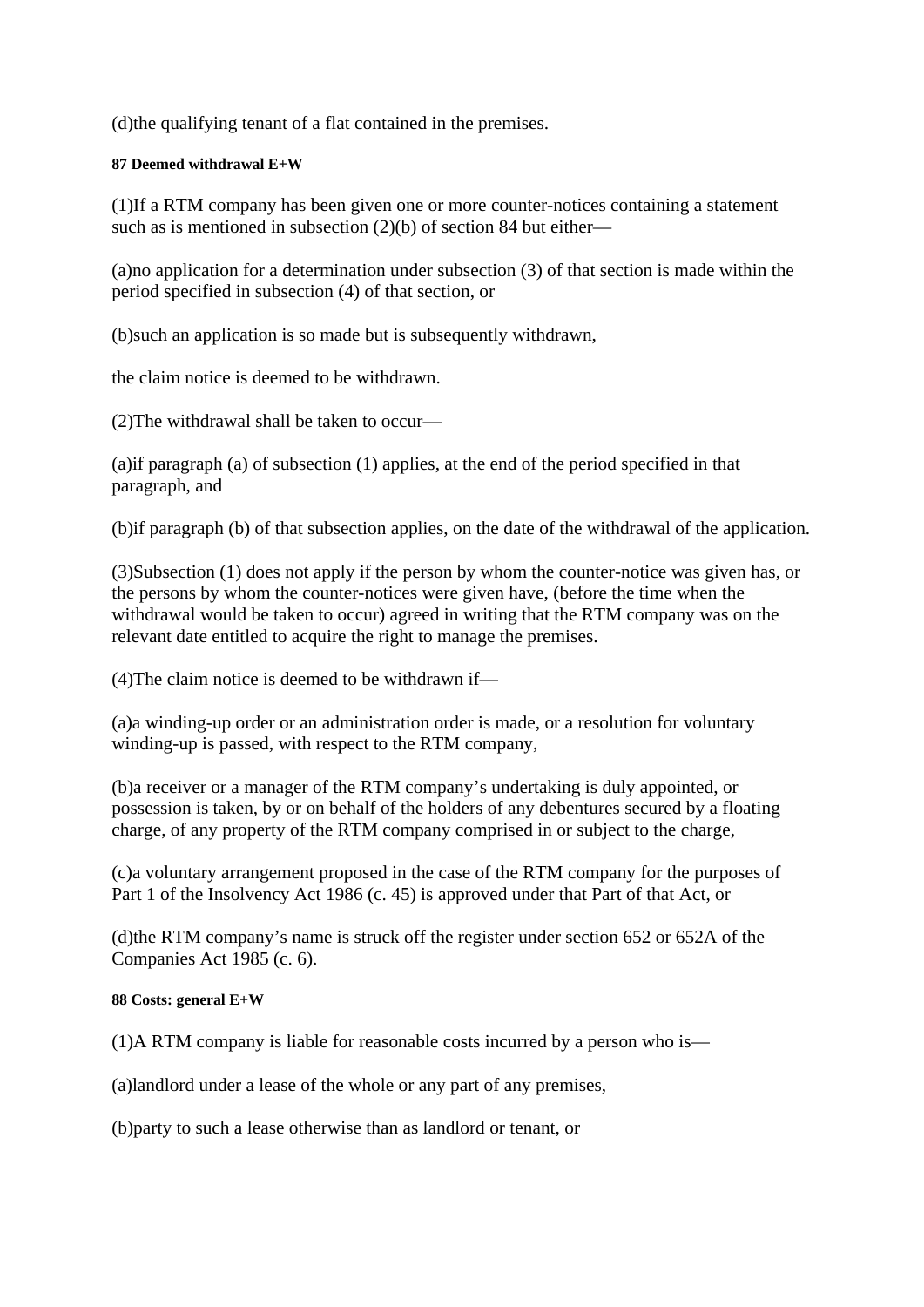(c)a manager appointed under Part 2 of the 1987 Act to act in relation to the premises, or any premises containing or contained in the premises,

in consequence of a claim notice given by the company in relation to the premises.

(2)Any costs incurred by such a person in respect of professional services rendered to him by another are to be regarded as reasonable only if and to the extent that costs in respect of such services might reasonably be expected to have been incurred by him if the circumstances had been such that he was personally liable for all such costs.

(3)A RTM company is liable for any costs which such a person incurs as party to any proceedings under this Chapter before a leasehold valuation tribunal only if the tribunal dismisses an application by the company for a determination that it is entitled to acquire the right to manage the premises.

(4)Any question arising in relation to the amount of any costs payable by a RTM company shall, in default of agreement, be determined by a leasehold valuation tribunal.

#### **89 Costs where claim ceases E+W**

(1)This section applies where a claim notice given by a RTM company—

(a)is at any time withdrawn or deemed to be withdrawn by virtue of any provision of this Chapter, or

(b)at any time ceases to have effect by reason of any other provision of this Chapter.

(2)The liability of the RTM company under section 88 for costs incurred by any person is a liability for costs incurred by him down to that time.

(3)Each person who is or has been a member of the RTM company is also liable for those costs (jointly and severally with the RTM company and each other person who is so liable).

(4)But subsection (3) does not make a person liable if—

(a)the lease by virtue of which he was a qualifying tenant has been assigned to another person, and

(b)that other person has become a member of the RTM company.

(5)The reference in subsection (4) to an assignment includes—

(a)an assent by personal representatives, and

(b)assignment by operation of law where the assignment is to a trustee in bankruptcy or to a mortgagee under section 89(2) of the Law of Property Act 1925 (c. 20) (foreclosure of leasehold mortgage).

# **Acquisition of right**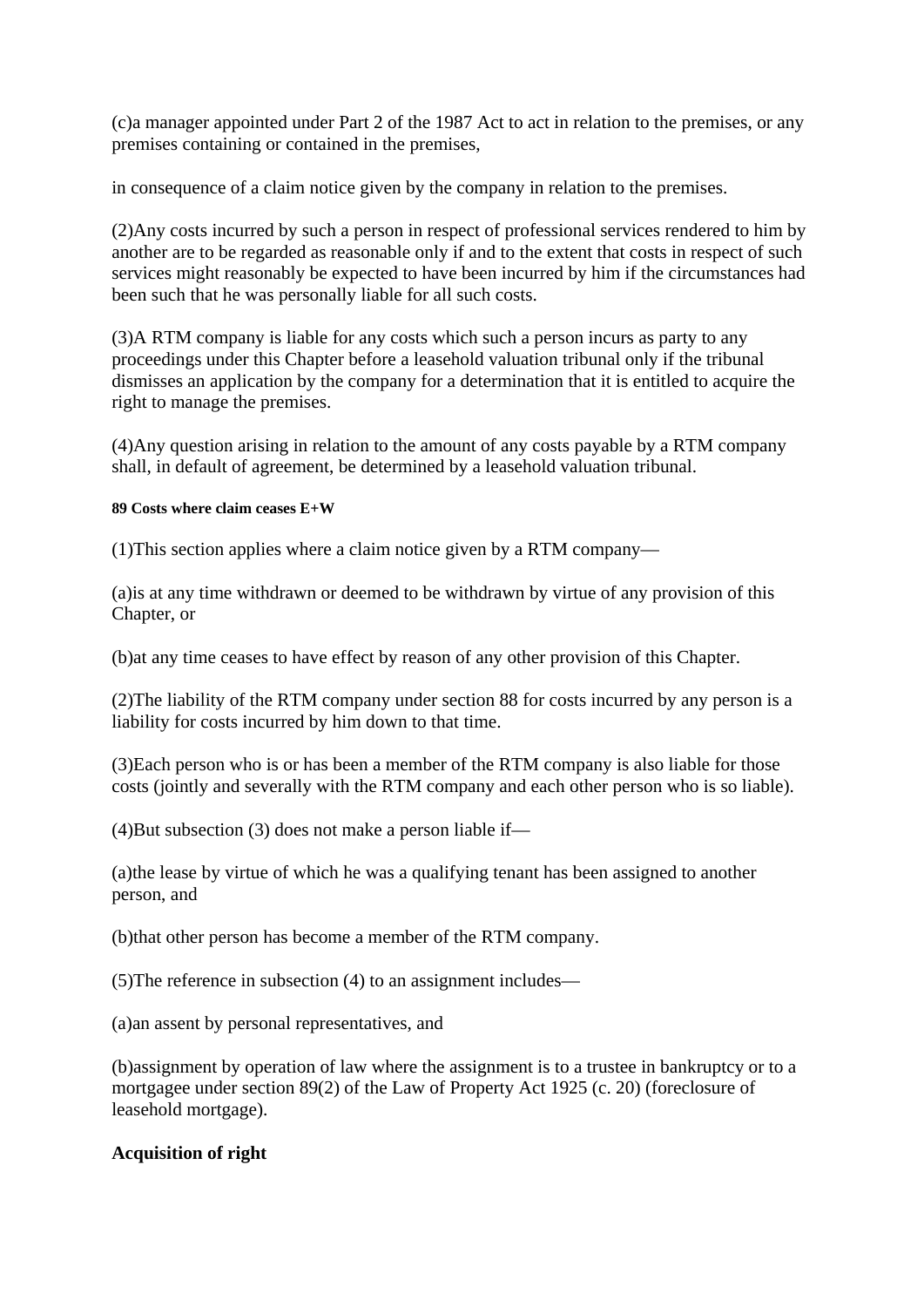#### **90 The acquisition date E+W**

(1)This section makes provision about the date which is the acquisition date where a RTM company acquires the right to manage any premises.

(2)Where there is no dispute about entitlement, the acquisition date is the date specified in the claim notice under section 80(7).

(3)For the purposes of this Chapter there is no dispute about entitlement if—

(a)no counter-notice is given under section 84, or

(b)the counter-notice given under that section, or (where more than one is so given) each of them, contains a statement such as is mentioned in subsection (2)(a) of that section.

(4)Where the right to manage the premises is acquired by the company by virtue of a determination under section  $84(5)(a)$ , the acquisition date is the date three months after the determination becomes final.

(5)Where the right to manage the premises is acquired by the company by virtue of subsection  $(5)(b)$  of section 84, the acquisition date is the date three months after the day on which the person (or the last person) by whom a counter-notice containing a statement such as is mentioned in subsection  $(2)(b)$  of that section was given agrees in writing that the company was on the relevant date entitled to acquire the right to manage the premises.

(6)Where an order is made under section 85, the acquisition date is (subject to any appeal) the date specified in the order.

# **91 Notices relating to management contracts E+W**

(1)Section 92 applies where—

(a)the right to manage premises is to be acquired by a RTM company (otherwise than by virtue of an order under section 85), and

(b)there are one or more existing management contracts relating to the premises.

(2)A management contract is a contract between—

(a)an existing manager of the premises (referred to in this Chapter as the "manager party"), and

(b)another person (so referred to as the "contractor party"),

under which the contractor party agrees to provide services, or do any other thing, in connection with any matter relating to a function which will be a function of the RTM company once it acquires the right to manage.

(3)And in this Chapter "existing management contract" means a management contract which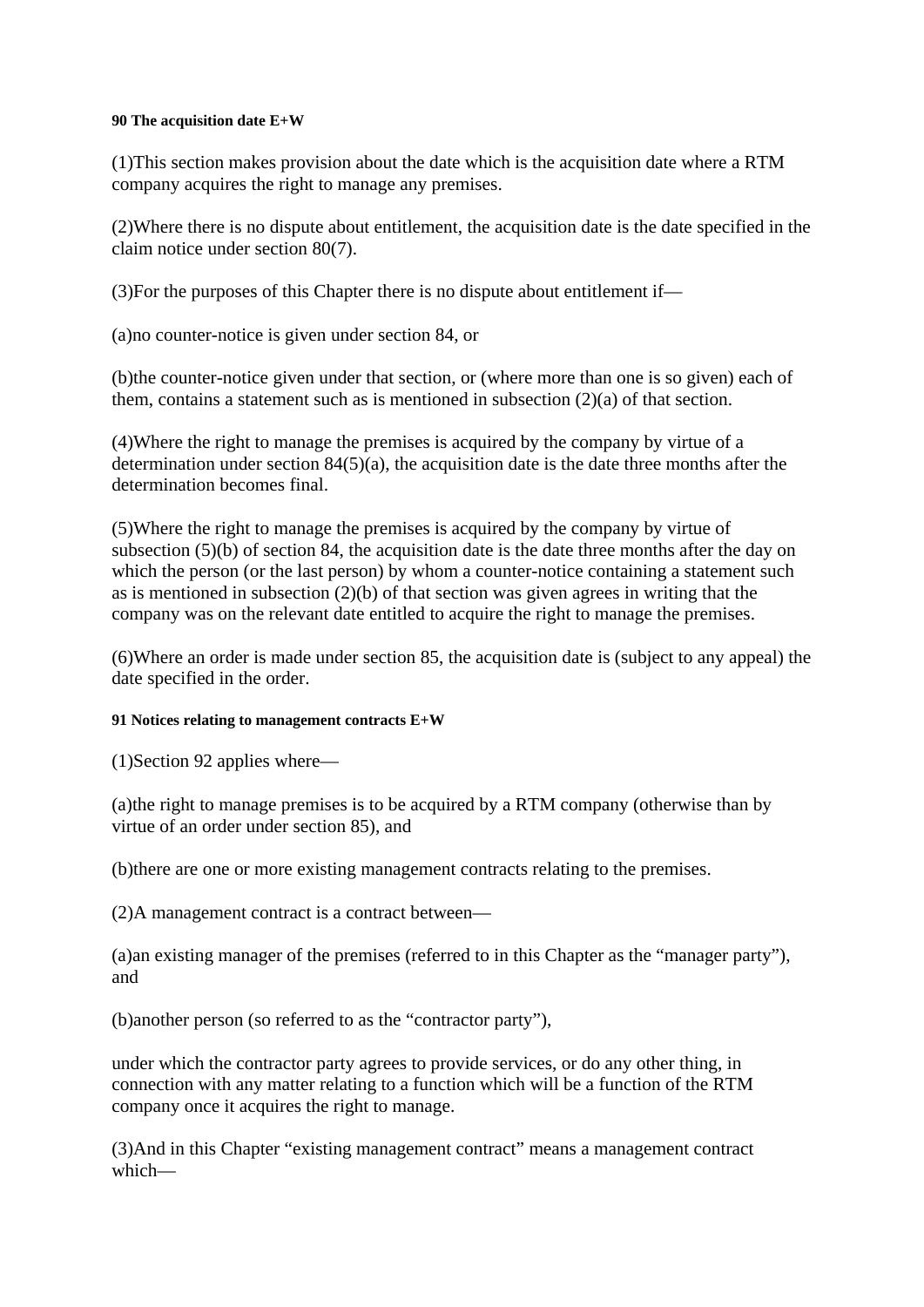(a)is subsisting immediately before the determination date, or

(b)is entered into during the period beginning with the determination date and ending with the acquisition date.

(4)An existing manager of the premises is any person who is—

(a)landlord under a lease relating to the whole or any part of the premises,

(b)party to such a lease otherwise than as landlord or tenant, or

(c)a manager appointed under Part 2 of the 1987 Act to act in relation to the premises, or any premises containing or contained in the premises.

(5)In this Chapter "determination date" means—

(a)where there is no dispute about entitlement, the date specified in the claim notice under section 80(6).

(b)where the right to manage the premises is acquired by the company by virtue of a determination under section 84(5)(a), the date when the determination becomes final, and

(c)where the right to manage the premises is acquired by the company by virtue of subsection (5)(b) of section 84, the day on which the person (or the last person) by whom a counternotice containing a statement such as is mentioned in subsection (2)(b) of that section was given agrees in writing that the company was on the relevant date entitled to acquire the right to manage the premises.

# **92 Duties to give notice of contracts E+W**

(1)The person who is the manager party in relation to an existing management contract must give a notice in relation to the contract—

(a)to the person who is the contractor party in relation to the contract (a "contractor notice"), and

(b)to the RTM company (a "contract notice").

(2)A contractor notice and a contract notice must be given—

(a)in the case of a contract subsisting immediately before the determination date, on that date or as soon after that date as is reasonably practicable, and

(b)in the case of a contract entered into during the period beginning with the determination date and ending with the acquisition date, on the date on which it is entered into or as soon after that date as is reasonably practicable.

(3)A contractor notice must—

(a)give details sufficient to identify the contract in relation to which it is given,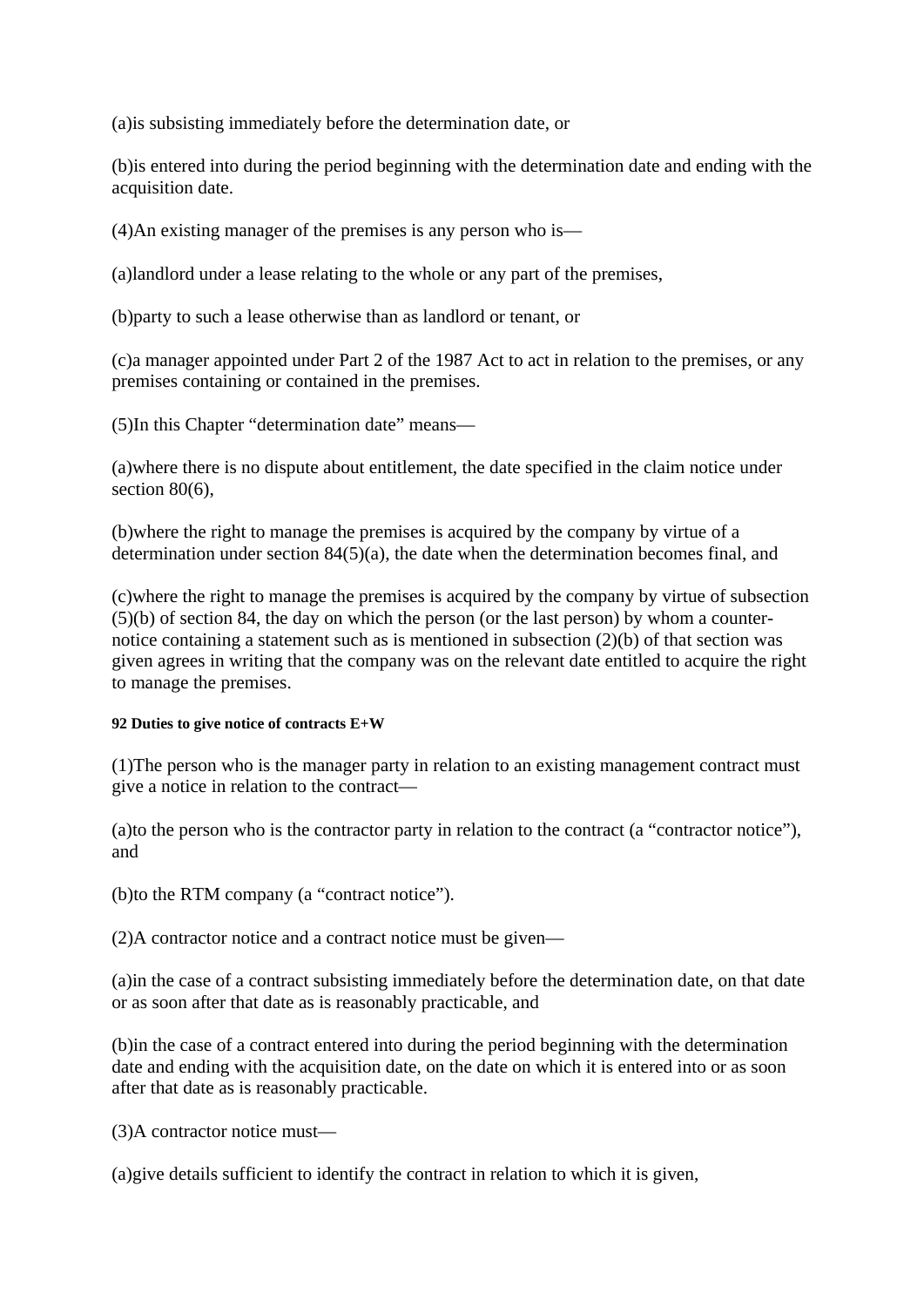(b)state that the right to manage the premises is to be acquired by a RTM company,

(c)state the name and registered office of the RTM company,

(d)specify the acquisition date, and

(e)contain such other particulars (if any) as may be required to be contained in contractor notices by regulations made by the appropriate national authority,

and must also comply with such requirements (if any) about the form of contractor notices as may be prescribed by regulations so made.

(4)Where a person who receives a contractor notice (including one who receives a copy by virtue of this subsection) is party to an existing management sub-contract with another person (the "sub-contractor party"), the person who received the notice must—

(a)send a copy of the contractor notice to the sub-contractor party, and

(b)give to the RTM company a contract notice in relation to the existing management subcontract.

(5)An existing management sub-contract is a contract under which the sub-contractor party agrees to provide services, or do any other thing, in connection with any matter relating to a function which will be a function of the RTM company once it acquires the right to manage and which—

(a)is subsisting immediately before the determination date, or

(b)is entered into during the period beginning with the determination date and ending with the acquisition date.

(6)Subsection (4) must be complied with—

(a)in the case of a contract entered into before the contractor notice is received, on the date on which it is received or as soon after that date as is reasonably practicable, and

(b)in the case of a contract entered into after the contractor notice is received, on the date on which it is entered into or as soon after that date as is reasonably practicable.

(7)A contract notice must—

(a)give particulars of the contract in relation to which it is given and of the person who is the contractor party, or sub-contractor party, in relation to that contract, and

(b)contain such other particulars (if any) as may be required to be contained in contract notices by regulations made by the appropriate national authority,

and must also comply with such requirements (if any) about the form of contract notices as may be prescribed by such regulations so made.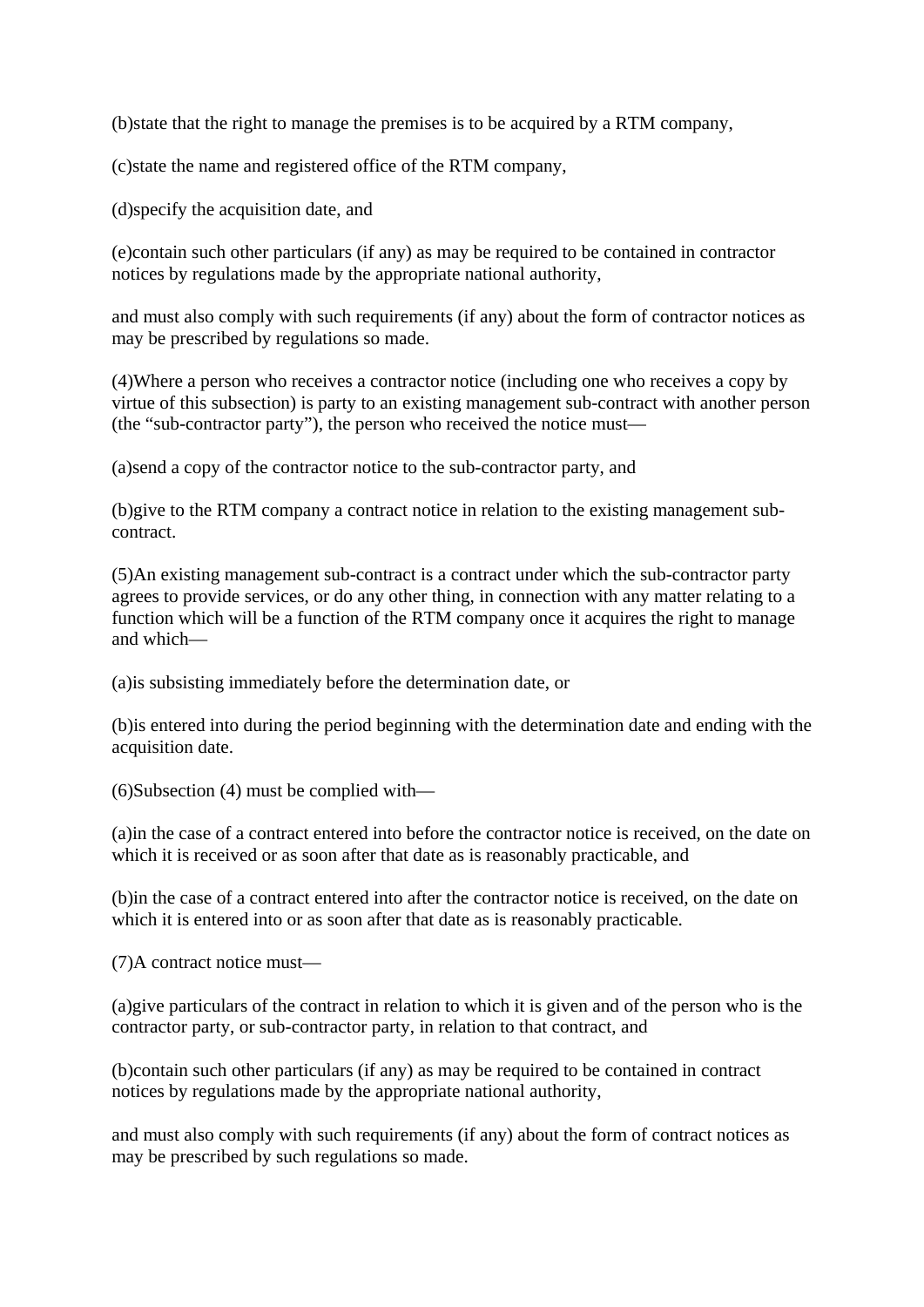# Annotations:

Commencement Information

I5S. 92 partly in force; s. 92 not in force at Royal Assent, see s. 181(1); s. 92 in force for specified purposes at 26.7.2002 for E. by S.I. 2002/1912, **art. 2(c)**); s. 92 in force for specified purposes at 1.1.2003 for W. by S.I. 2002/3012, **art. 2(c)**)

# **93 Duty to provide information E+W**

(1)Where the right to manage premises is to be acquired by a RTM company, the company may give notice to a person who is—

(a)landlord under a lease of the whole or any part of the premises,

(b)party to such a lease otherwise than as landlord or tenant, or

(c)a manager appointed under Part 2 of the 1987 Act to act in relation to the premises, or any premises containing or contained in the premises,

requiring him to provide the company with any information which is in his possession or control and which the company reasonably requires in connection with the exercise of the right to manage.

(2)Where the information is recorded in a document in his possession or control the notice may require him—

(a)to permit any person authorised to act on behalf of the company at any reasonable time to inspect the document (or, if the information is recorded in the document in a form in which it is not readily intelligible, to give any such person access to it in a readily intelligible form), and

(b)to supply the company with a copy of the document containing the information in a readily intelligible form.

(3)A notice may not require a person to do anything under this section before the acquisition date.

(4)But, subject to that, a person who is required by a notice to do anything under this section must do it within the period of 28 days beginning with the day on which the notice is given.

# **94 Duty to pay accrued uncommitted service charges E+W**

(1)Where the right to manage premises is to be acquired by a RTM company, a person who is—

(a)landlord under a lease of the whole or any part of the premises,

(b)party to such a lease otherwise than as landlord or tenant, or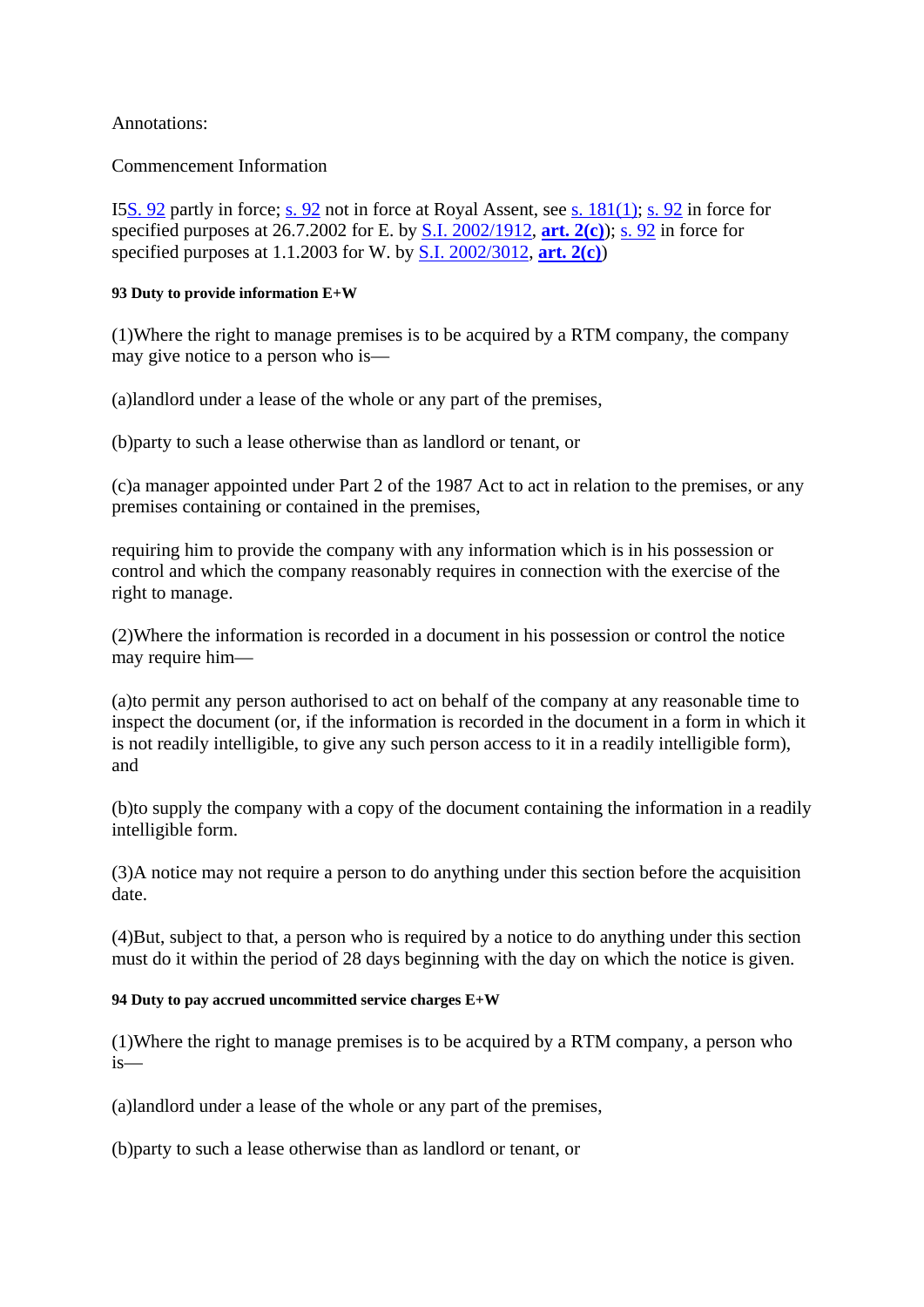(c)a manager appointed under Part 2 of the 1987 Act to act in relation to the premises, or any premises containing or contained in the premises,

must make to the company a payment equal to the amount of any accrued uncommitted service charges held by him on the acquisition date.

(2)The amount of any accrued uncommitted service charges is the aggregate of—

(a)any sums which have been paid to the person by way of service charges in respect of the premises, and

(b)any investments which represent such sums (and any income which has accrued on them),

less so much (if any) of that amount as is required to meet the costs incurred before the acquisition date in connection with the matters for which the service charges were payable.

(3)He or the RTM company may make an application to a leasehold valuation tribunal to determine the amount of any payment which falls to be made under this section.

(4)The duty imposed by this section must be complied with on the acquisition date or as soon after that date as is reasonably practicable.

#### **Exercising right**

#### **95 Introductory E+W**

Sections 96 to 103 apply where the right to manage premises has been acquired by a RTM company (and has not ceased to be exercisable by it).

#### **96 Management functions under leases E+W**

(1)This section and section 97 apply in relation to management functions relating to the whole or any part of the premises.

(2)Management functions which a person who is landlord under a lease of the whole or any part of the premises has under the lease are instead functions of the RTM company.

(3)And where a person is party to a lease of the whole or any part of the premises otherwise than as landlord or tenant, management functions of his under the lease are also instead functions of the RTM company.

(4)Accordingly, any provisions of the lease making provision about the relationship of—

(a)a person who is landlord under the lease, and

(b)a person who is party to the lease otherwise than as landlord or tenant,

in relation to such functions do not have effect.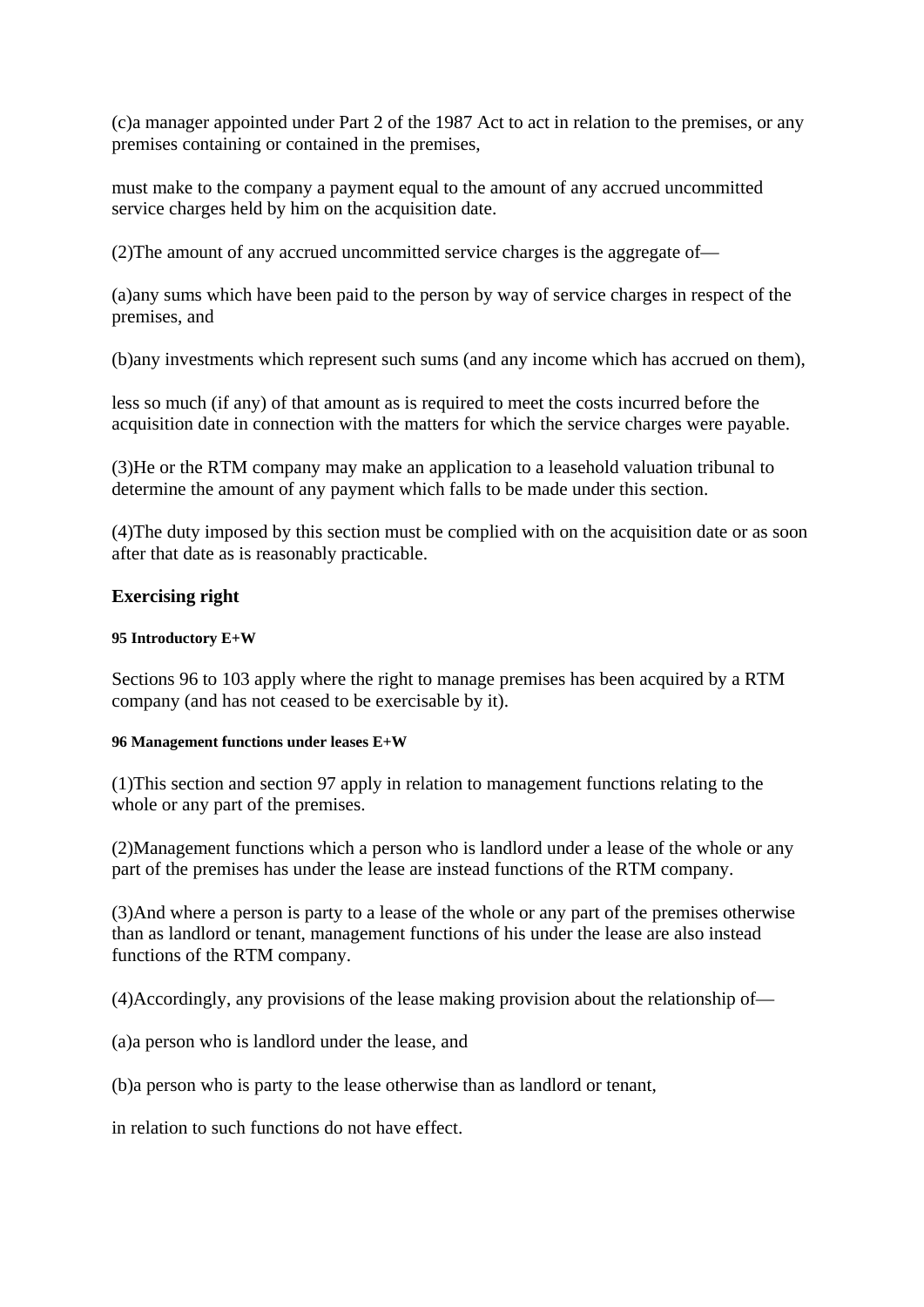(5)"Management functions" are functions with respect to services, repairs, maintenance, improvements, insurance and management.

(6)But this section does not apply in relation to—

(a)functions with respect to a matter concerning only a part of the premises consisting of a flat or other unit not held under a lease by a qualifying tenant, or

(b)functions relating to re-entry or forfeiture.

(7)An order amending subsection (5) or (6) may be made by the appropriate national authority.

# **97 Management functions: supplementary E+W**

(1)Any obligation owed by the RTM company by virtue of section 96 to a tenant under a lease of the whole or any part of the premises is also owed to each person who is landlord under the lease.

(2)A person who is—

(a)landlord under a lease of the whole or any part of the premises,

(b)party to such a lease otherwise than as landlord or tenant, or

(c)a manager appointed under Part 2 of the 1987 Act to act in relation to the premises, or any premises containing or contained in the premises,

is not entitled to do anything which the RTM company is required or empowered to do under the lease by virtue of section 96, except in accordance with an agreement made by him and the RTM company.

(3)But subsection (2) does not prevent any person from insuring the whole or any part of the premises at his own expense.

(4)So far as any function of a tenant under a lease of the whole or any part of the premises—

(a)relates to the exercise of any function under the lease which is a function of the RTM company by virtue of section 96, and

(b)is exercisable in relation to a person who is landlord under the lease or party to the lease otherwise than as landlord or tenant,

it is instead exercisable in relation to the RTM company.

(5)But subsection (4) does not require or permit the payment to the RTM company of so much of any service charges payable by a tenant under a lease of the whole or any part of the premises as is required to meet costs incurred before the right to manage was acquired by the RTM company in connection with matters for which the service charges are payable.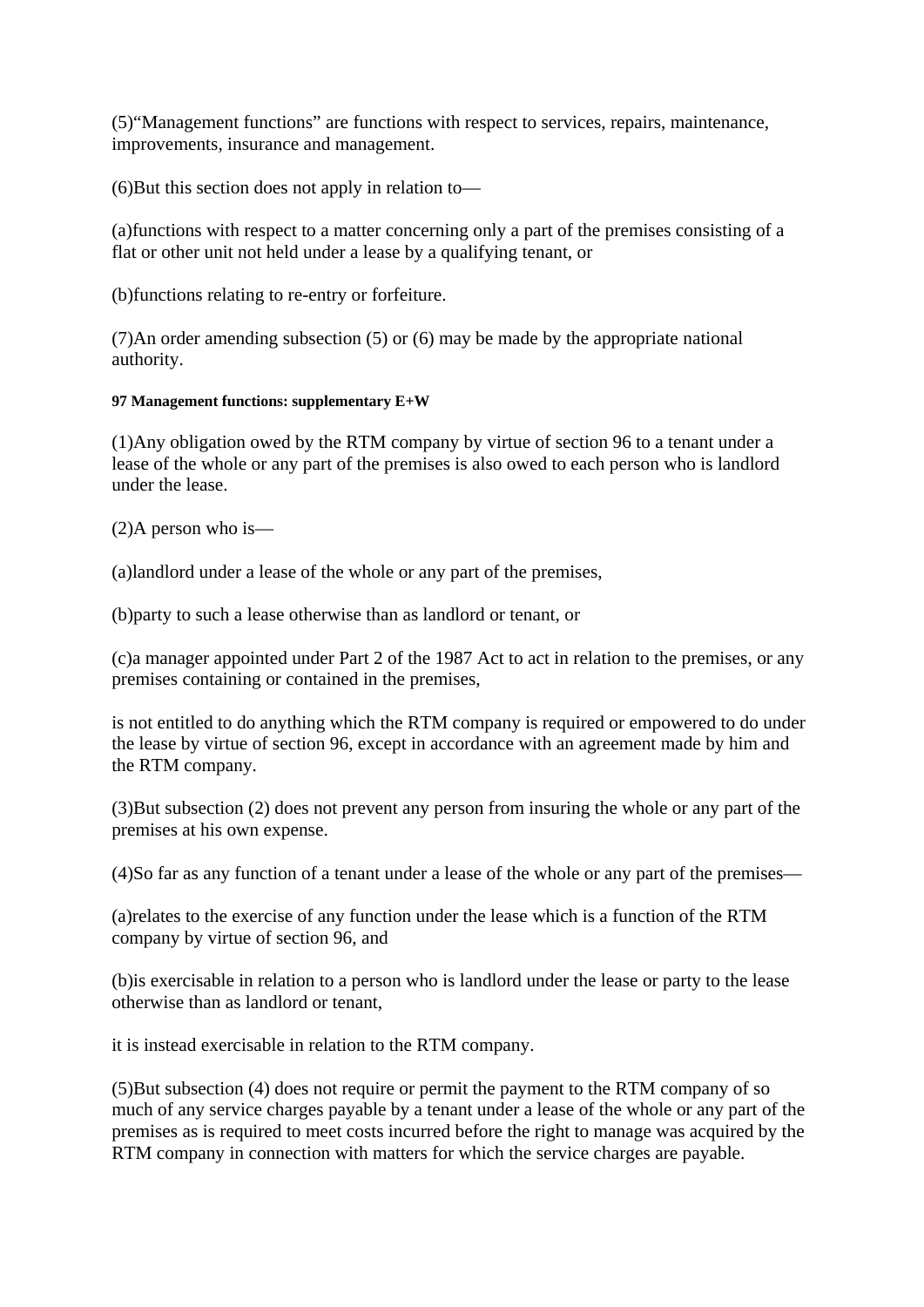#### **98 Functions relating to approvals E+W**

(1)This section and section 99 apply in relation to the grant of approvals under long leases of the whole or any part of the premises; but nothing in this section or section 99 applies in relation to an approval concerning only a part of the premises consisting of a flat or other unit not held under a lease by a qualifying tenant.

(2)Where a person who is—

(a)landlord under a long lease of the whole or any part of the premises, or

(b)party to such a lease otherwise than as landlord or tenant,

has functions in relation to the grant of approvals to a tenant under the lease, the functions are instead functions of the RTM company.

(3)Accordingly, any provisions of the lease making provision about the relationship of—

(a)a person who is landlord under the lease, and

(b)a person who is party to the lease otherwise than as landlord or tenant,

in relation to such functions do not have effect.

(4)The RTM company must not grant an approval by virtue of subsection (2) without having given—

(a)in the case of an approval relating to assignment, underletting, charging, parting with possession, the making of structural alterations or improvements or alterations of use, 30 days' notice, or

(b)in any other case, 14 days' notice,

to the person who is, or each of the persons who are, landlord under the lease.

(5)Regulations increasing the period of notice to be given under subsection (4)(b) in the case of any description of approval may be made by the appropriate national authority.

(6)So far as any function of a tenant under a long lease of the whole or any part of the premises—

(a)relates to the exercise of any function which is a function of the RTM company by virtue of this section, and

(b)is exercisable in relation to a person who is landlord under the lease or party to the lease otherwise than as landlord or tenant,

it is instead exercisable in relation to the RTM company.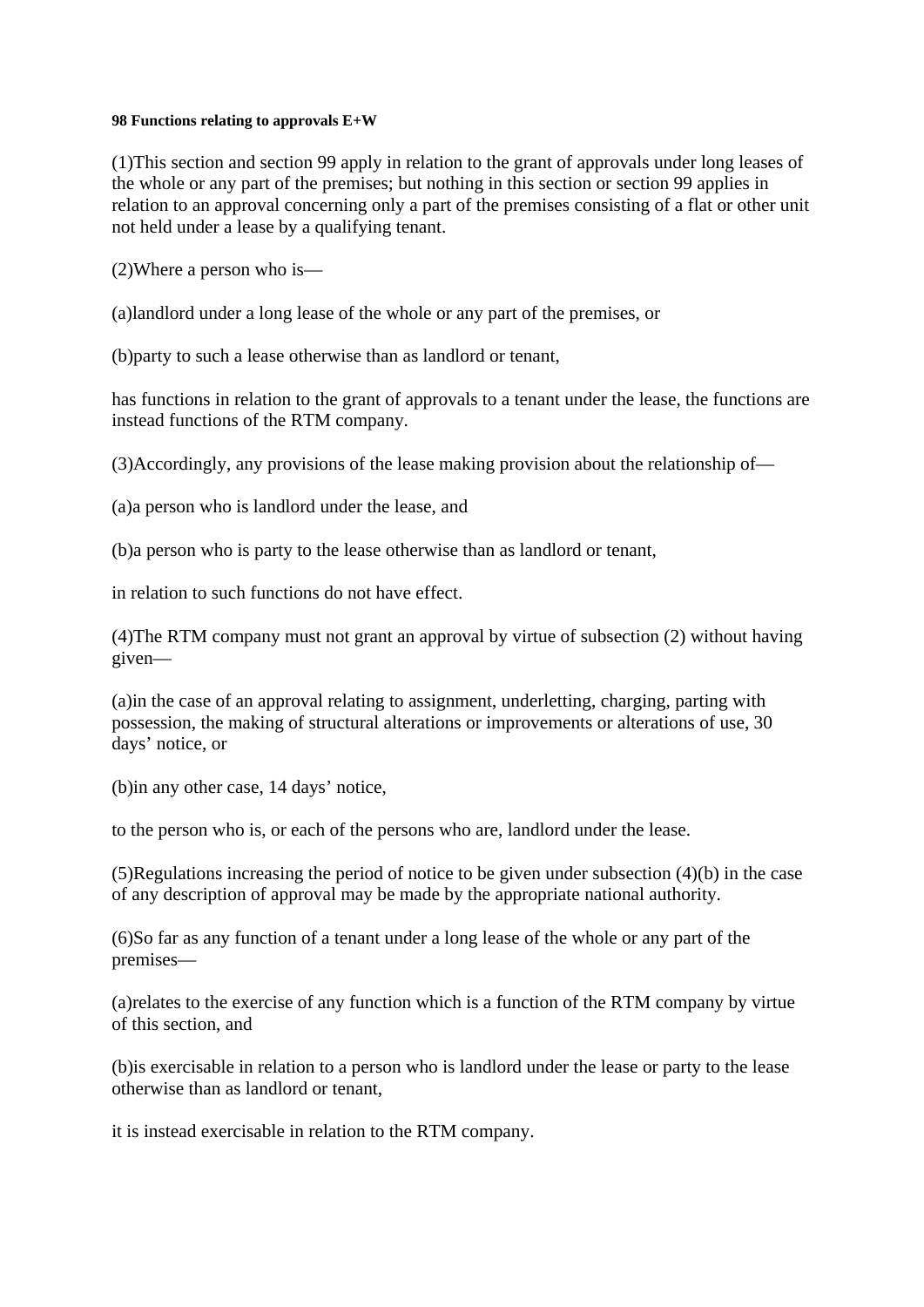(7)In this Chapter "approval" includes consent or licence and "approving" is to be construed accordingly; and an approval required to be obtained by virtue of a restriction entered on the register of title kept by the Chief Land Registrar is, so far as relating to a long lease of the whole or any part of any premises, to be treated for the purposes of this Chapter as an approval under the lease.

# **99 Approvals: supplementary E+W**

(1)If a person to whom notice is given under section 98(4) objects to the grant of the approval before the time when the RTM company would first be entitled to grant it, the RTM company may grant it only—

(a)in accordance with the written agreement of the person who objected, or

(b)in accordance with a determination of (or on an appeal from) a leasehold valuation tribunal.

(2)An objection to the grant of the approval may not be made by a person unless he could withhold the approval if the function of granting it were exercisable by him (and not by the RTM company).

(3)And a person may not make an objection operating only if a condition or requirement is not satisfied unless he could grant the approval subject to the condition or requirement being satisfied if the function of granting it were so exercisable.

(4)An objection to the grant of the approval is made by giving notice of the objection (and of any condition or requirement which must be satisfied if it is not to operate) to—

(a)the RTM company, and

(b)the tenant,

and, if the approval is to a tenant approving an act of a sub-tenant, to the sub-tenant.

(5)An application to a leasehold valuation tribunal for a determination under subsection  $(1)(b)$  may be made by—

(a)the RTM company,

(b)the tenant,

(c)if the approval is to a tenant approving an act of a sub-tenant, the sub-tenant, or

(d)any person who is landlord under the lease.

# **100 Enforcement of tenant covenants E+W**

(1)This section applies in relation to the enforcement of untransferred tenant covenants of a lease of the whole or any part of the premises.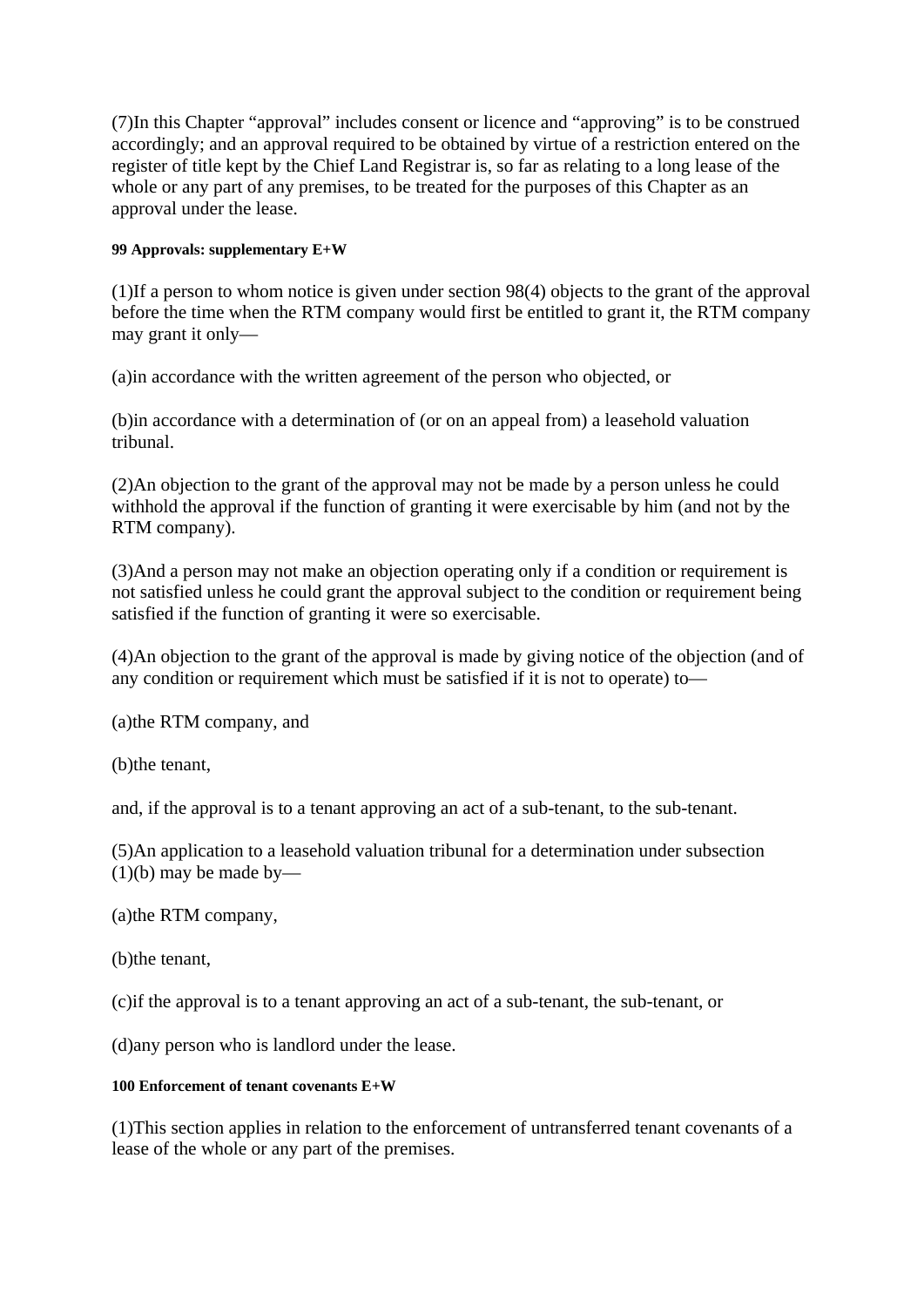(2)Untransferred tenant covenants are enforceable by the RTM company, as well as by any other person by whom they are enforceable apart from this section, in the same manner as they are enforceable by any other such person.

(3)But the RTM company may not exercise any function of re-entry or forfeiture.

(4)In this Chapter "tenant covenant", in relation to a lease, means a covenant falling to be complied with by a tenant under the lease; and a tenant covenant is untransferred if, apart from this section, it would not be enforceable by the RTM company.

(5)Any power under a lease of a person who is—

(a)landlord under the lease, or

(b)party to the lease otherwise than as landlord or tenant,

to enter any part of the premises to determine whether a tenant is complying with any untransferred tenant covenant is exercisable by the RTM company (as well as by the landlord or party).

# **101 Tenant covenants: monitoring and reporting E+W**

(1)This section applies in relation to failures to comply with tenant covenants of leases of the whole or any part of the premises.

(2)The RTM company must—

(a)keep under review whether tenant covenants of leases of the whole or any part of the premises are being complied with, and

(b)report to any person who is landlord under such a lease any failure to comply with any tenant covenant of the lease.

(3)The report must be made before the end of the period of three months beginning with the day on which the failure to comply comes to the attention of the RTM company.

(4)But the RTM company need not report to a landlord a failure to comply with a tenant covenant if—

(a)the failure has been remedied,

(b)reasonable compensation has been paid in respect of the failure, or

(c)the landlord has notified the RTM company that it need not report to him failures of the description of the failure concerned.

# **102 Statutory functions E+W**

(1)Schedule 7 (provision for the operation of certain enactments with modifications) has effect.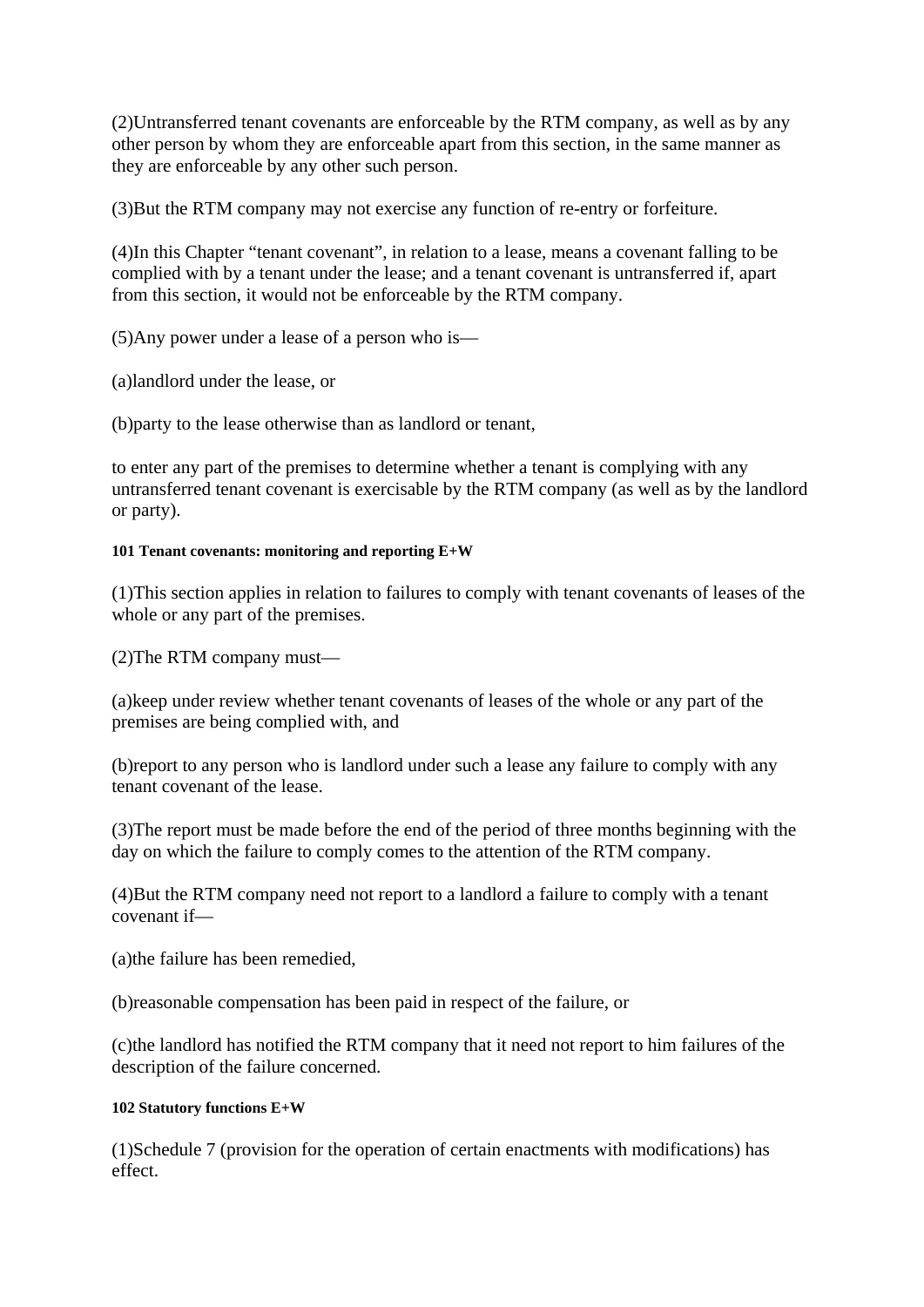(2)Other enactments relating to leases (including enactments contained in this Act or any Act passed after this Act) have effect with any such modifications as are prescribed by regulations made by the appropriate national authority.

## **103 Landlord contributions to service charges E+W**

(1)This section applies where—

(a)the premises contain at least one flat or other unit not subject to a lease held by a qualifying tenant (an "excluded unit"),

(b)the service charges payable under leases of flats contained in the premises which are so subject fall to be calculated as a proportion of the relevant costs, and

(c)the proportions of the relevant costs so payable, when aggregated, amount to less than the whole of the relevant costs.

(2)Where the premises contain only one excluded unit, the person who is the appropriate person in relation to the excluded unit must pay to the RTM company the difference between—

(a)the relevant costs, and

(b)the aggregate amount payable in respect of the relevant costs under leases of flats contained in the premises which are held by qualifying tenants.

(3)Where the premises contain more than one excluded unit, each person who is the appropriate person in relation to an excluded unit must pay to the RTM company the appropriate proportion of that difference.

(4)And the appropriate proportion in the case of each such person is the proportion of the internal floor area of all of the excluded units which is internal floor area of the excluded unit in relation to which he is the appropriate person.

(5)The appropriate person in relation to an excluded unit—

(a)if it is subject to a lease, is the landlord under the lease,

(b)if it is subject to more than one lease, is the immediate landlord under whichever of the leases is inferior to all the others, and

(c)if it is not subject to any lease, is the freeholder.

# **Supplementary**

# **104 Registration E+W**

(1)In section 49(1) of the Land Registration Act 1925 (c. 21) (rules to provide for rights, interests and claims to be protected by notice), insert at the end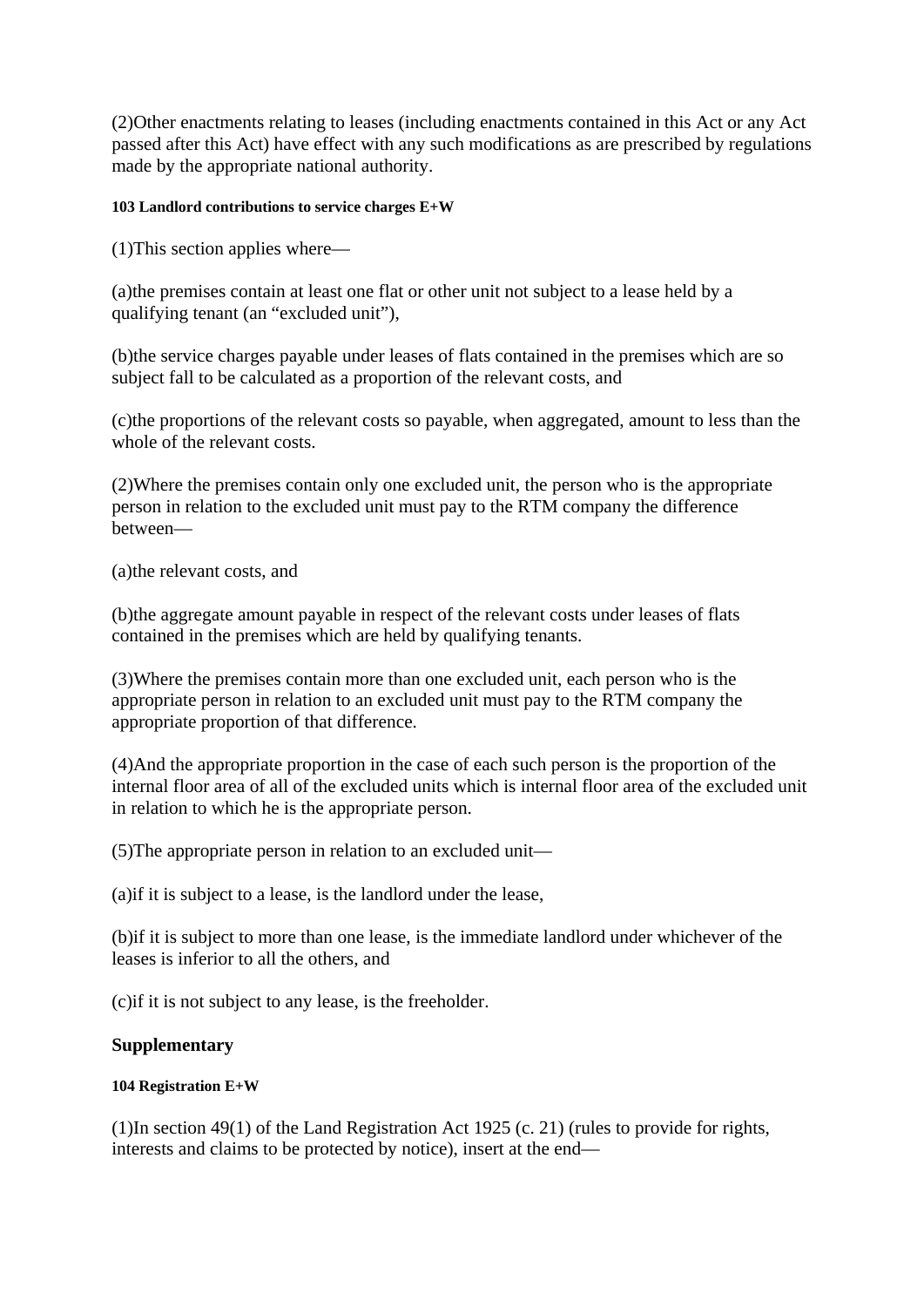"(l)the right to manage being exercisable by a RTM company under Chapter 1 of Part 2 of the Commonhold and Leasehold Reform Act 2002."

(2)In section 64 of that Act (production of certificates for noting on certain dealings etc.), insert at the end—

"(8)Subsection (1) above shall also not require the production of the land certificate or of any charge certificate when a person applies for the registration of a notice in respect of the right to manage being exercisable by a RTM company under Chapter 1 of Part 2 of the Commonhold and Leasehold Reform Act 2002."

(3)After section 111 of that Act insert—

**"111A Caution relating to right to manage** 

A caution may be lodged under section 53 of this Act in respect of the right to manage being exercisable by a RTM company under Chapter 1 of Part 2 of the Commonhold and Leasehold Reform Act 2002."

#### **105 Cessation of management E+W**

(1)This section makes provision about the circumstances in which, after a RTM company has acquired the right to manage any premises, that right ceases to be exercisable by it.

(2)Provision may be made by an agreement made between—

(a)the RTM company, and

(b)each person who is landlord under a lease of the whole or any part of the premises,

for the right to manage the premises to cease to be exercisable by the RTM company.

(3)The right to manage the premises ceases to be exercisable by the RTM company if—

(a)a winding-up order or an administration order is made, or a resolution for voluntary winding-up is passed, with respect to the RTM company,

(b)a receiver or a manager of the RTM company's undertaking is duly appointed, or possession is taken, by or on behalf of the holders of any debentures secured by a floating charge, of any property of the RTM company comprised in or subject to the charge,

(c)a voluntary arrangement proposed in the case of the RTM company for the purposes of Part 1 of the Insolvency Act 1986 (c. 45) is approved under that Part of that Act, or

(d)the RTM company's name is struck off the register under section 652 or 652A of the Companies Act 1985 (c. 6).

(4)The right to manage the premises ceases to be exercisable by the RTM company if a manager appointed under Part 2 of the 1987 Act to act in relation to the premises, or any premises containing or contained in the premises, begins so to act or an order under that Part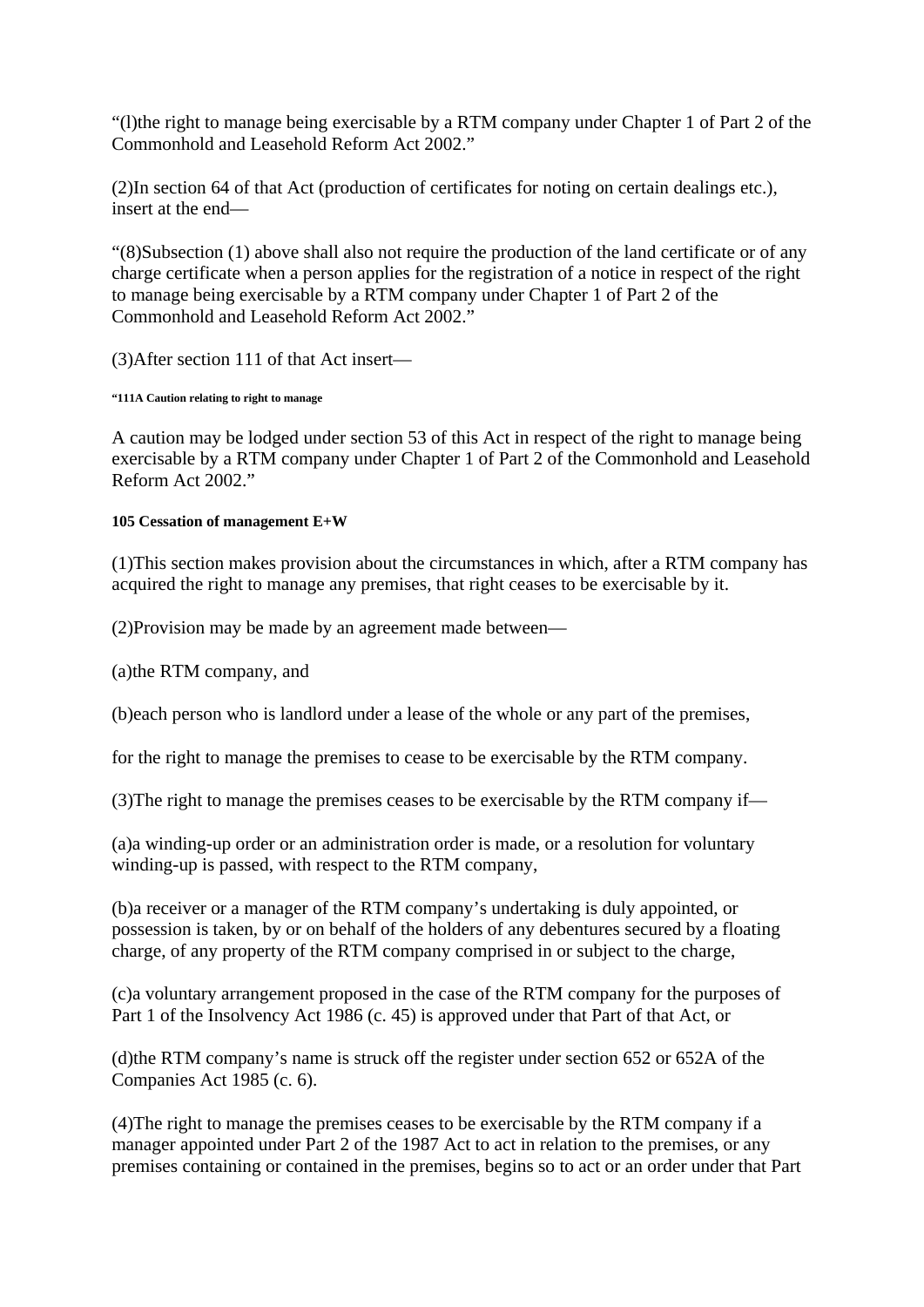of that Act that the right to manage the premises is to cease to be exercisable by the RTM company takes effect.

(5)The right to manage the premises ceases to be exercisable by the RTM company if it ceases to be a RTM company in relation to the premises.

# **106 Agreements excluding or modifying right E+W**

Any agreement relating to a lease (whether contained in the instrument creating the lease or not and whether made before the creation of the lease or not) is void in so far as it—

(a)purports to exclude or modify the right of any person to be, or do any thing as, a member of a RTM company,

(b)provides for the termination or surrender of the lease if the tenant becomes, or does any thing as, a member of a RTM company or if a RTM company does any thing, or

(c)provides for the imposition of any penalty or disability if the tenant becomes, or does any thing as, a member of a RTM company or if a RTM company does any thing.

#### **107 Enforcement of obligations E+W**

(1)A county court may, on the application of any person interested, make an order requiring a person who has failed to comply with a requirement imposed on him by, under or by virtue of any provision of this Chapter to make good the default within such time as is specified in the order.

(2)An application shall not be made under subsection (1) unless—

(a)a notice has been previously given to the person in question requiring him to make good the default, and

(b)more than 14 days have elapsed since the date of the giving of that notice without his having done so.

#### **108 Application to Crown E+W**

(1)This Chapter applies in relation to premises in which there is a Crown interest.

(2)There is a Crown interest in premises if there is in the premises an interest or estate—

(a)which is comprised in the Crown Estate,

(b)which belongs to Her Majesty in right of the Duchy of Lancaster,

(c)which belongs to the Duchy of Cornwall, or

(d)which belongs to a government department or is held on behalf of Her Majesty for the purposes of a government department.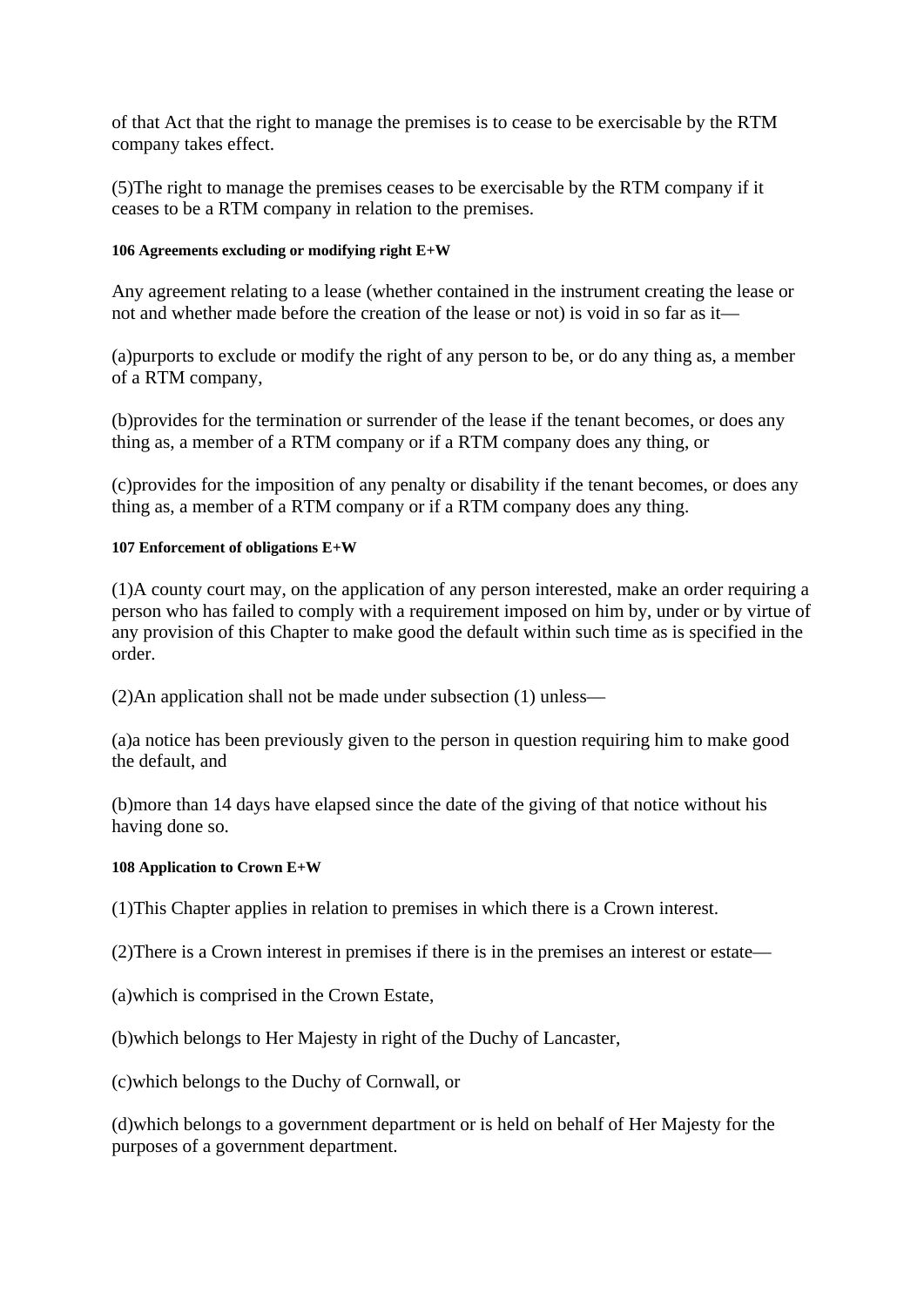(3)Any sum payable under this Chapter to a RTM company by the Chancellor of the Duchy of Lancaster may be raised and paid under section 25 of the Duchy of Lancaster Act 1817 (c. 97) as an expense incurred in improvement of land belonging to Her Majesty in right of the Duchy.

(4)Any sum payable under this Chapter to a RTM company by the Duke of Cornwall (or any other possessor for the time being of the Duchy of Cornwall) may be raised and paid under section 8 of the Duchy of Cornwall Management Act 1863 (c. 49) as an expense incurred in permanently improving the possessions of the Duchy.

#### **109 Powers of trustees in relation to right E+W**

(1)Where trustees are the qualifying tenant of a flat contained in any premises, their powers under the instrument regulating the trusts include power to be a member of a RTM company for the purpose of the acquisition and exercise of the right to manage the premises.

(2)But subsection (1) does not apply where the instrument regulating the trusts contains an explicit direction to the contrary.

(3)The power conferred by subsection (1) is exercisable with the same consent or on the same direction (if any) as may be required for the exercise of the trustees' powers (or ordinary powers) of investment.

(4)The purposes—

(a)authorised for the application of capital money by section 73 of the Settled Land Act 1925 (c. 18), and

(b)authorised by section 71 of that Act as purposes for which moneys may be raised by mortgage,

include the payment of any expenses incurred by a tenant for life or statutory owner as a member of a RTM company.

# **110 Power to prescribe procedure E+W**

(1)Where a claim to acquire the right to manage any premises is made by the giving of a claim notice, except as otherwise provided by this Chapter—

(a)the procedure for giving effect to the claim notice, and

(b)the rights and obligations of all parties in any matter arising in giving effect to the claim notice,

shall be such as may be prescribed by regulations made by the appropriate national authority.

(2)Regulations under this section may, in particular, make provision for a person to be discharged from performing any obligations arising out of a claim notice by reason of the default or delay of some other person.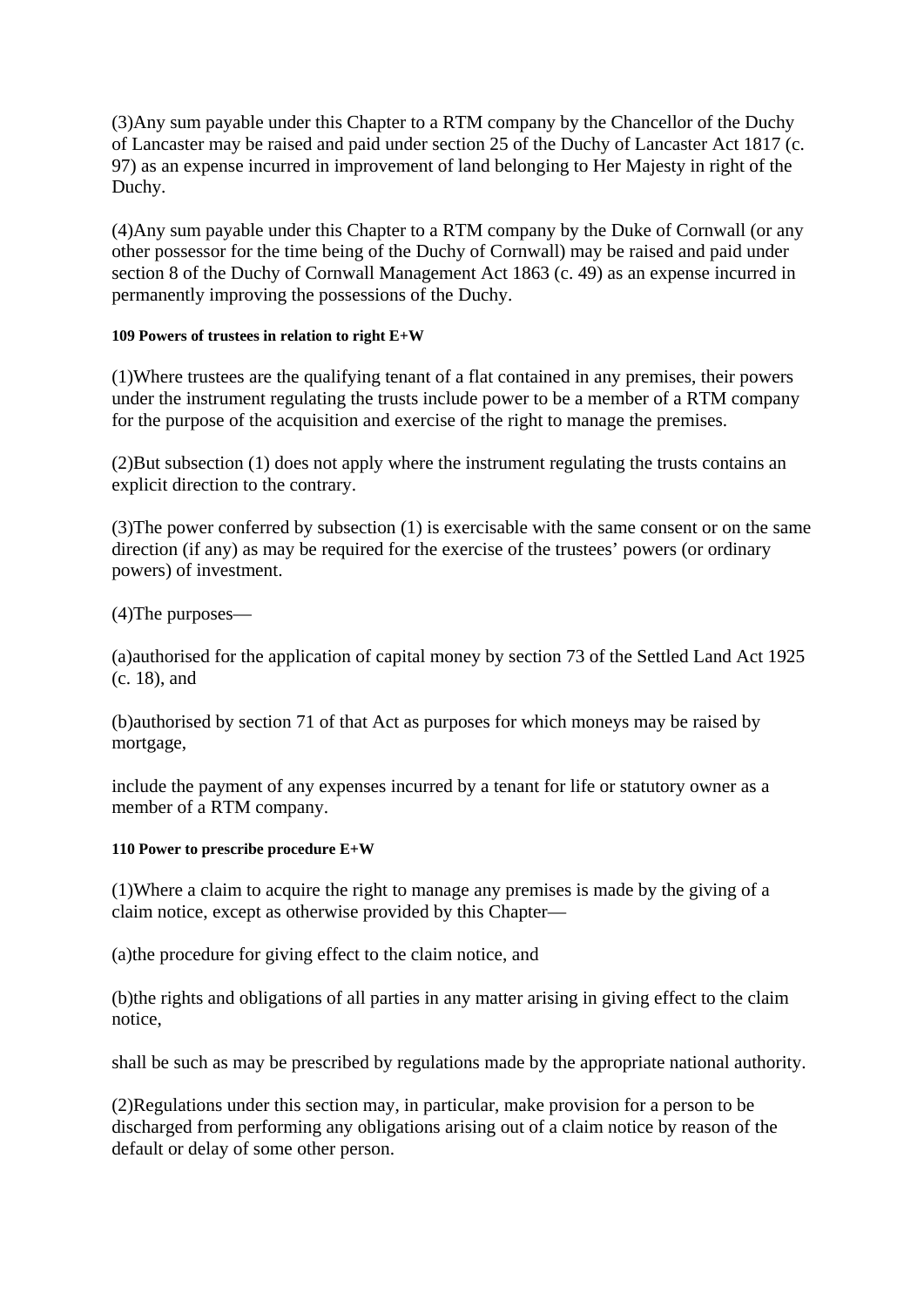Annotations:

Commencement Information

I6S. 110 partly in force; s. 110 not in force at Royal Assent, see s. 181(1); s. 110 in force for specified purposes at 26.7.2002 for E. by S.I. 2002/1912, **art. 2(c)**; s. 110 in force for specified purposes at 1.1.2003 for W. by S.I. 2002/3012, **art. 2(c)**

# **111 Notices E+W**

(1)Any notice under this Chapter—

(a)must be in writing, and

(b)may be sent by post.

(2)A company which is a RTM company in relation to premises may give a notice under this Chapter to a person who is landlord under a lease of the whole or any part of the premises at the address specified in subsection (3) (but subject to subsection (4)).

(3)That address is—

(a)the address last furnished to a member of the RTM company as the landlord's address for service in accordance with section 48 of the 1987 Act (notification of address for service of notices on landlord), or

(b)if no such address has been so furnished, the address last furnished to such a member as the landlord's address in accordance with section 47 of the 1987 Act (landlord's name and address to be contained in demands for rent).

(4)But the RTM company may not give a notice under this Chapter to a person at the address specified in subsection (3) if it has been notified by him of a different address in England and Wales at which he wishes to be given any such notice.

(5)A company which is a RTM company in relation to premises may give a notice under this Chapter to a person who is the qualifying tenant of a flat contained in the premises at the flat unless it has been notified by the qualifying tenant of a different address in England and Wales at which he wishes to be given any such notice.

# **Interpretation**

# **112 Definitions E+W**

(1)In this Chapter—

 "appurtenant property", in relation to a building or part of a building or a flat, means any garage, outhouse, garden, yard or appurtenances belonging to, or usually enjoyed with, the building or part or flat,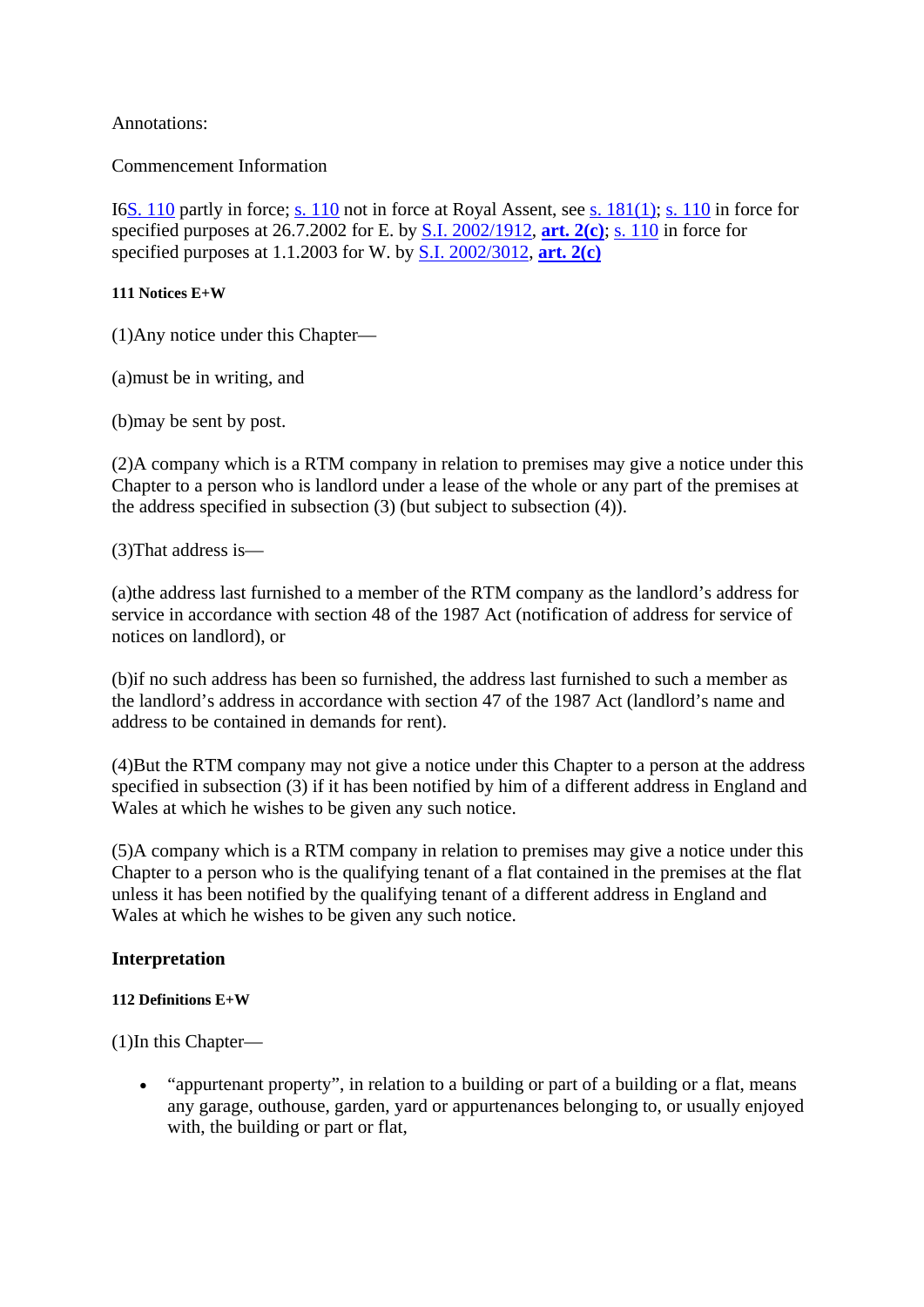- "copy", in relation to a document in which information is recorded, means anything onto which the information has been copied by whatever means and whether directly or indirectly,
- "document" means anything in which information is recorded,
- "dwelling" means a building or part of a building occupied or intended to be occupied as a separate dwelling,
- "flat" means a separate set of premises (whether or not on the same floor)—

(a)

which forms part of a building,

(b)

which is constructed or adapted for use for the purposes of a dwelling, and

(c)

either the whole or a material part of which lies above or below some other part of the building,

- "relevant costs" has the meaning given by section 18 of the 1985 Act,
- "service charge" has the meaning given by that section, and
- "unit" means—

(a)

a flat,

(b)

any other separate set of premises which is constructed or adapted for use for the purposes of a dwelling, or

(c)

a separate set of premises let, or intended for letting, on a tenancy to which Part 2 of the Landlord and Tenant Act 1954 (c. 56) (business tenancies) applies.

(2)In this Chapter "lease" and "tenancy" have the same meaning and both expressions include (where the context permits)—

(a)a sub-lease or sub-tenancy, and

(b)an agreement for a lease or tenancy (or for a sub-lease or sub-tenancy),

but do not include a tenancy at will or at sufferance.

(3)The expressions "landlord" and "tenant", and references to letting, to the grant of a lease or to covenants or the terms of a lease, shall be construed accordingly.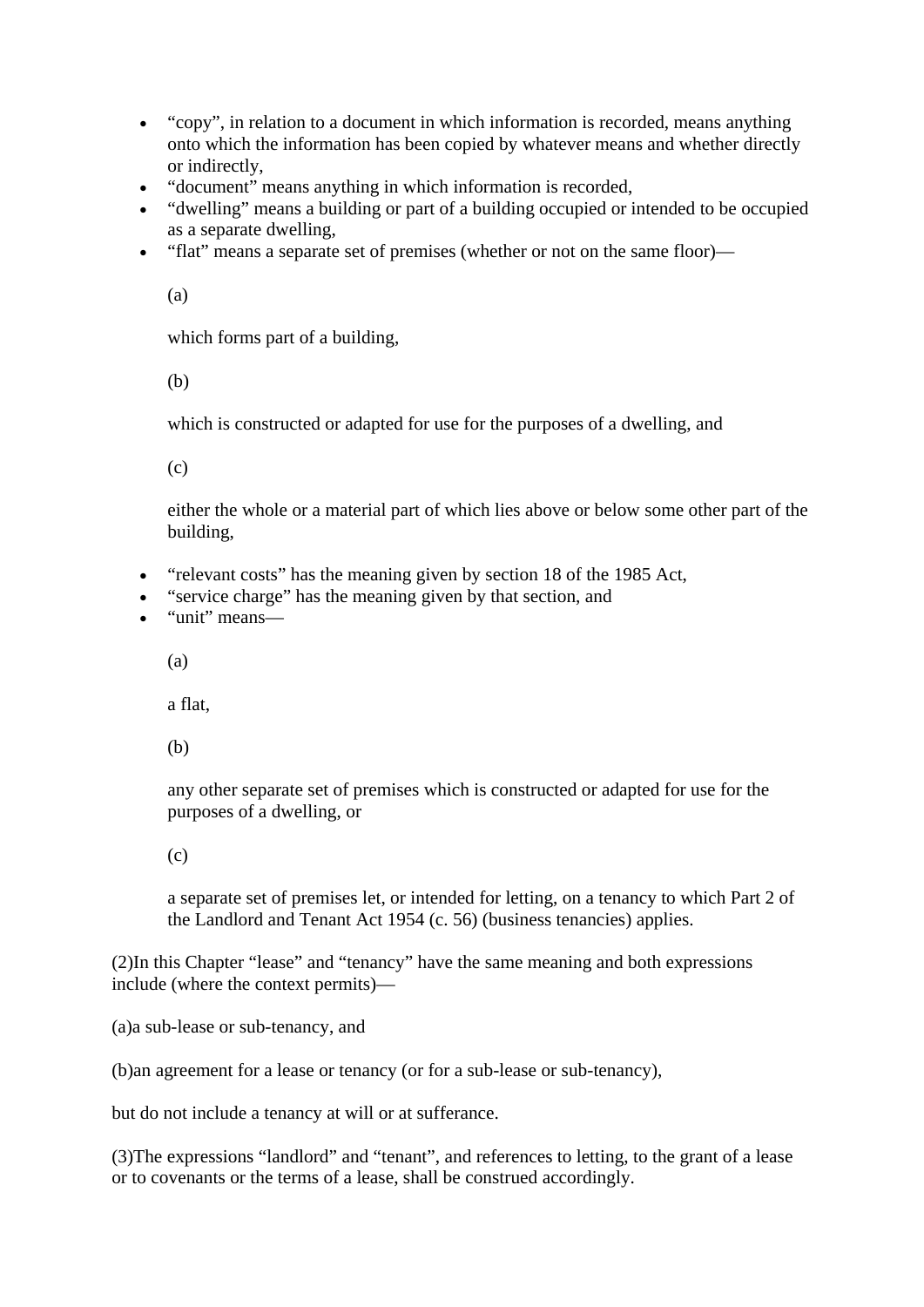(4)In this Chapter any reference (however expressed) to the lease held by the qualifying tenant of a flat is a reference to a lease held by him under which the demised premises consist of or include the flat (whether with or without one or more other flats).

(5)Where two or more persons jointly constitute either the landlord or the tenant or qualifying tenant in relation to a lease of a flat, any reference in this Chapter to the landlord or to the tenant or qualifying tenant is (unless the context otherwise requires) a reference to both or all of the persons who jointly constitute the landlord or the tenant or qualifying tenant, as the case may require.

(6)In the case of a lease which derives (in accordance with section 77(5)) from two or more separate leases, any reference in this Chapter to the date of the commencement of the term for which the lease was granted shall, if the terms of the separate leases commenced at different dates, have effect as references to the date of the commencement of the term of the lease with the earliest date of commencement.

#### **113 Index of defined expressions E+W**

| <b>Expression</b>                               | <b>Interpretation provision</b> |
|-------------------------------------------------|---------------------------------|
| Approval (and approving)                        | Section 98(7)                   |
| Appurtenant property                            | Section $112(1)$                |
| Acquisition date                                | Sections $74(1)(b)$ and 90      |
| Claim notice                                    | Section $79(1)$                 |
| Contractor party                                | Section $91(2)(b)$              |
| Copy                                            | Section $112(1)$                |
| Counter-notice                                  | Section $84(1)$                 |
| Date of the commencement of the term of a lease | Section $112(6)$                |
| Determination date                              | Section $91(5)$                 |
| Document                                        | Section $112(1)$                |
| Dwelling                                        | Section $112(1)$                |
| Existing management contract                    | Section $91(3)$                 |
| Flat                                            | Section $112(1)$                |
| Landlord                                        | Section 112 $(3)$ and $(5)$     |
| Lease                                           | Section $112(2)$ to $(4)$       |
| Letting                                         | Section $112(3)$                |
| Long lease                                      | Sections 76 and 77              |

In this Chapter the expressions listed below are defined by the provisions specified.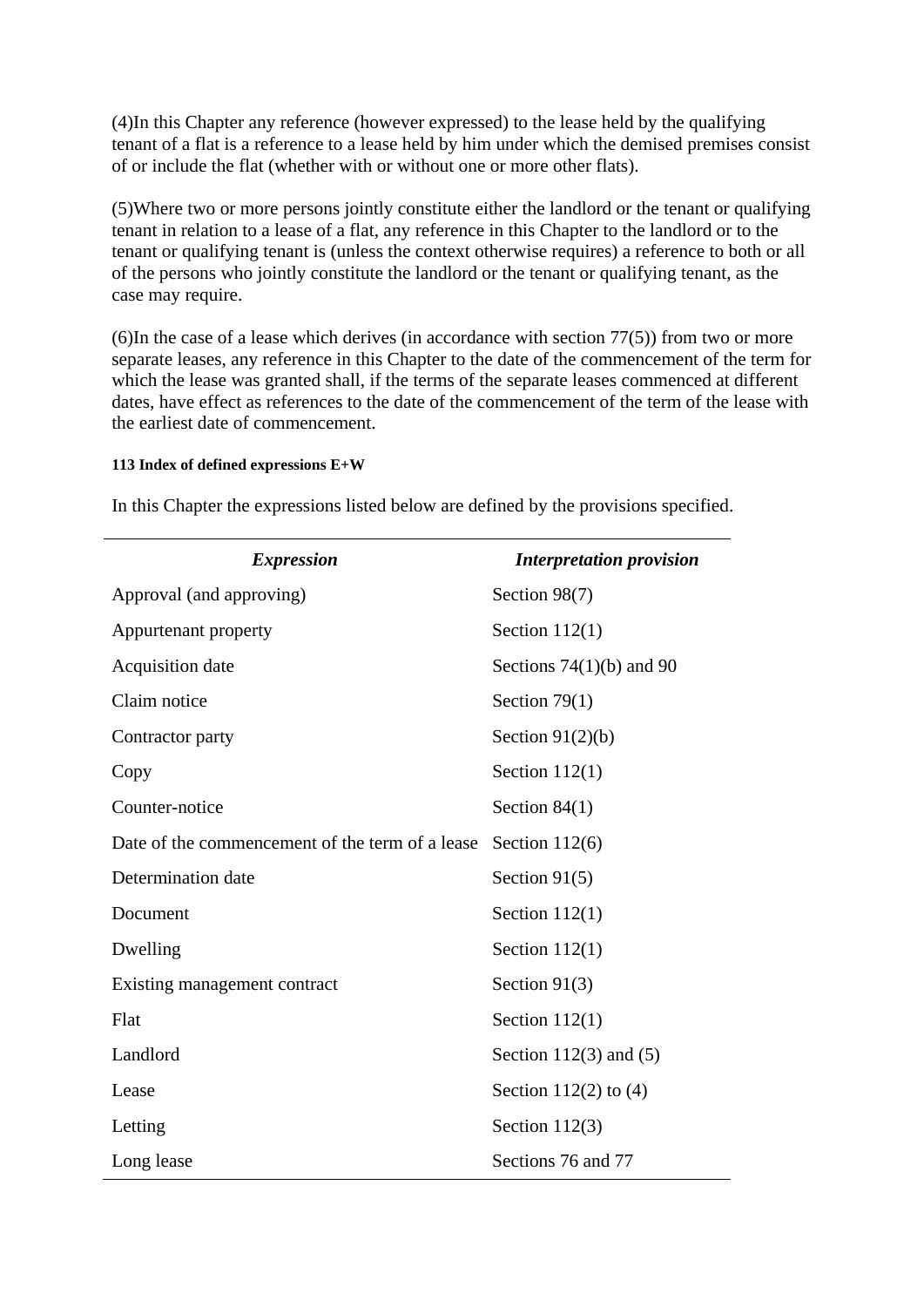| Manager party                          | Section $91(2)(a)$               |
|----------------------------------------|----------------------------------|
| No dispute about entitlement           | Section $90(3)$                  |
| Notice of invitation to participate    | Section 78                       |
| Notice of withdrawal                   | Section $86(1)$                  |
| Premises to which this Chapter applies | Section 72 (and Schedule 6)      |
| Qualifying tenant                      | Sections 75 and $112(4)$ and (5) |
| Relevant costs                         | Section $112(1)$                 |
| Relevant date                          | Section $79(1)$                  |
| Right to manage                        | Section $71(2)$                  |
| RTM company                            | Sections $71(1)$ and 73          |
| Service charge                         | Section $112(1)$                 |
| Tenancy                                | Section $112(2)$                 |
| Tenant                                 | Section 112(3) and $(5)$         |
| <b>Tenant covenant</b>                 | Section $100(4)$                 |
| Unit                                   | Section $112(1)$                 |

# **Chapter 2 E+WCollective enfranchisement by tenants of flats**

# **Introductory**

#### **114 Amendments of right to collective enfranchisement E+W**

This Chapter amends the right to collective enfranchisement which is conferred by Chapter 1 of Part 1 of the 1993 Act.

# Annotations:

Commencement Information

I7S. 114 partly in force; s. 114 not in force at Royal Assent, see s. 181(1); s. 114 in force at 26.7.2002 for E. by S.I. 2002/1912, **art. 2(a)**; s. 114 in force at 1.1.2003 for W. by S.I. 2002/3012, **art. 2(a)**

# **Qualifying rules**

#### **115 Non-residential premises E+W**

In section 4(1) of the 1993 Act (right not to apply in case of premises having non-residential parts with floor area exceeding 10 per cent. of total), for "10 per cent." substitute " 25 per cent.".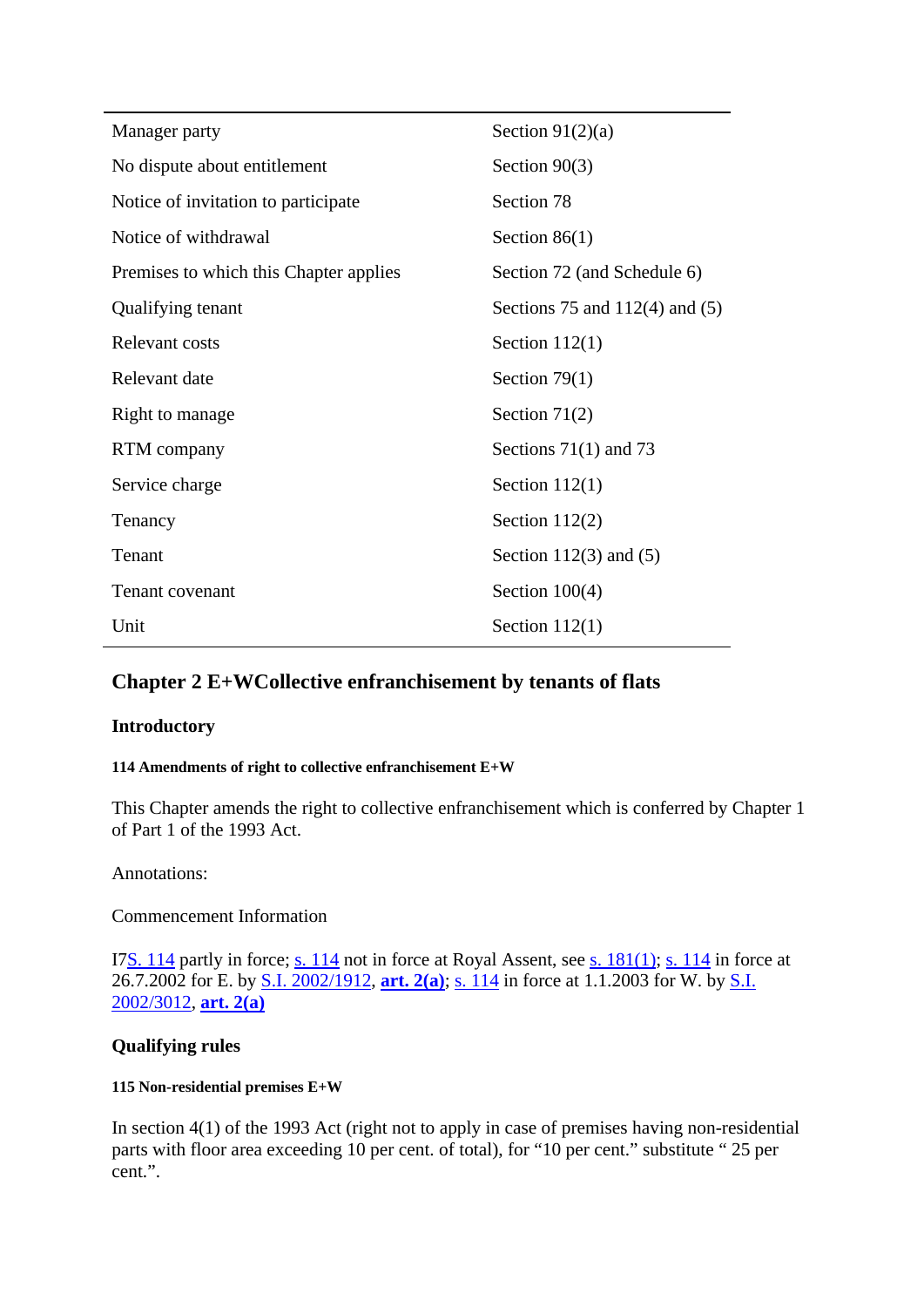# Annotations:

Commencement Information

I8S. 115 wholly in force; s. 115 not in force at Royal Assent, see s. 181(1); s. 115 in force at 26.7.2002 for E. by S.I. 2002/1912, **art.2(b)(i)** (subject to transitional provisions and savings in Sch. 2); s. 115 in force at 1.1.2003 for W. by S.I. 2002/3012, **art. 2(b)(i)** ( subject to transitional provisions and savings in Sch. 2)

# **116 Premises including railway track E+W**

In section 4 of the 1993 Act (premises in the case of which right does not apply), insert at the end—

" $(5)$ This Chapter does not apply to premises falling within section 3(1) if the freehold of the premises includes track of an operational railway; and for the purposes of this subsection—

(a)"track" includes any land or other property comprising the permanent way of a railway (whether or not it is also used for other purposes) and includes any bridge, tunnel, culvert, retaining wall or other structure used for the support of, or otherwise in connection with, track,

(b)"operational" means not disused, and

(c)"railway" has the same meaning as in any provision of Part 1 of the Railways Act 1993 (c. 43) for the purposes of which that term is stated to have its wider meaning."

Annotations:

Commencement Information

I9S. 116 wholly in force; s. 116 not in force at Royal Assent, see s. 181(1); s. 116 in force at 26.7.2002 for E. by S.I. 2002/1912, **art. 2(b)(i)** (subject to transitional provisions and savings in Sch. 2); s. 116 in force at 1.1.2003 for W. by S.I. 2002/3012, **art. 2(b)(i)** (subject to transitional provisions and savings in Sch. 2)

# **117 Qualifying leases E+W**

(1)In section 5(1) of the 1993 Act (which provides that a qualifying tenant is a tenant under a long lease which is at a low rent or for a particularly long term), omit "which is at a low rent or for a particularly long term".

(2)In section 69(1)(b) of the 1993 Act (estate management schemes), for "by virtue of the amendments of that Chapter made by paragraph 3 of Schedule 9 to the Housing Act 1996 (c. 52)" substitute " in circumstances in which, but for section 117(1) of the Commonhold and Leasehold Reform Act 2002 and the repeal by that Act of paragraph 3 of Schedule 9 to the Housing Act 1996, they would have been entitled to acquire it by virtue of the amendments of that Chapter made by that paragraph".

Annotations: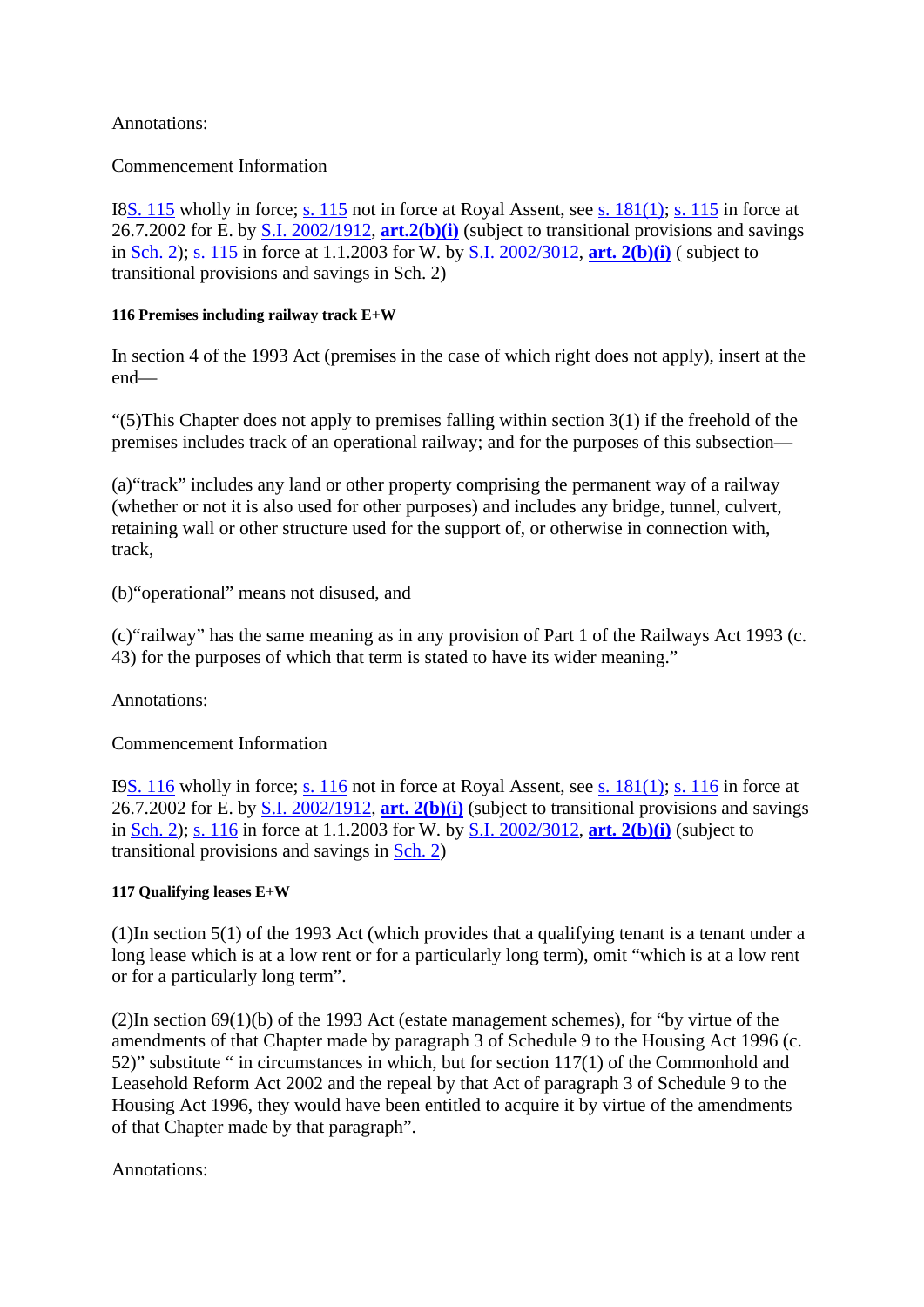### Commencement Information

I10S. 117 wholly in force; s.117 not in force at Royal Assent, see s. 181(1); s. 117 in force at 26.7.2002 for E. by S.I. 2002/1912, {art. 2(b)(i)} (subject to transitional provisions and savings in Sch. 2); s. 117 in force at 1.1.2003 for W. by S.I. 2002/3012, **art. 2(b)(i)** (subject to transitional provisions and savings in Sch. 2)

### **118 Premises with resident landlord E+W**

(1)Section 10 of the 1993 Act (premises with a resident landlord) is amended as follows.

(2)For subsection (1) (requirements that premises not be or form part of purpose-built block of flats and that they have been occupied for at least twelve months as only or principal home of owner of freehold or a family member) substitute—

"(1)For the purposes of this Chapter any premises falling within section  $3(1)$  are premises with a resident landlord at any time if—

(a)the premises are not, and do not form part of, a purpose-built block of flats;

(b)the same person has owned the freehold of the premises since before the conversion of the premises into two or more flats or other units; and

(c)he, or an adult member of his family, has occupied a flat or other unit contained in the premises as his only or principal home throughout the period of twelve months ending with that time."

(3)For subsection (4) (premises held on trust) substitute—

"(4)Where the freehold of any premises is held on trust, subsection  $(1)$  applies as if—

(a)the requirement in paragraph (b) were that the same person has had an interest under the trust (whether or not also a trustee) since before the conversion of the premises, and

(b)paragraph (c) referred to him or an adult member of his family."

Annotations:

# Commencement Information

I11S. 118 wholly in force; s. 118 not in force at Royal Assent, see s. 181(1); s. 118 in force at 26.7.2002 for E. by S.I. 2002/1912, **art. 2(b)(i)** (subject to transitional provisions and savings in Sch, 2); s. 118 in force at 1.1.2003 for W. by S.I. 2002/3012, **art. 2(b)(i)** (subject to transitional provisions and savings in Sch. 2)

### **119 Proportion of tenants required to participate E+W**

In section  $13(2)(b)$  of the 1993 Act (persons by whom initial notice must be given), omit subparagraph (i) (initial notice to be given by at least two-thirds of qualifying tenants of flats contained in premises).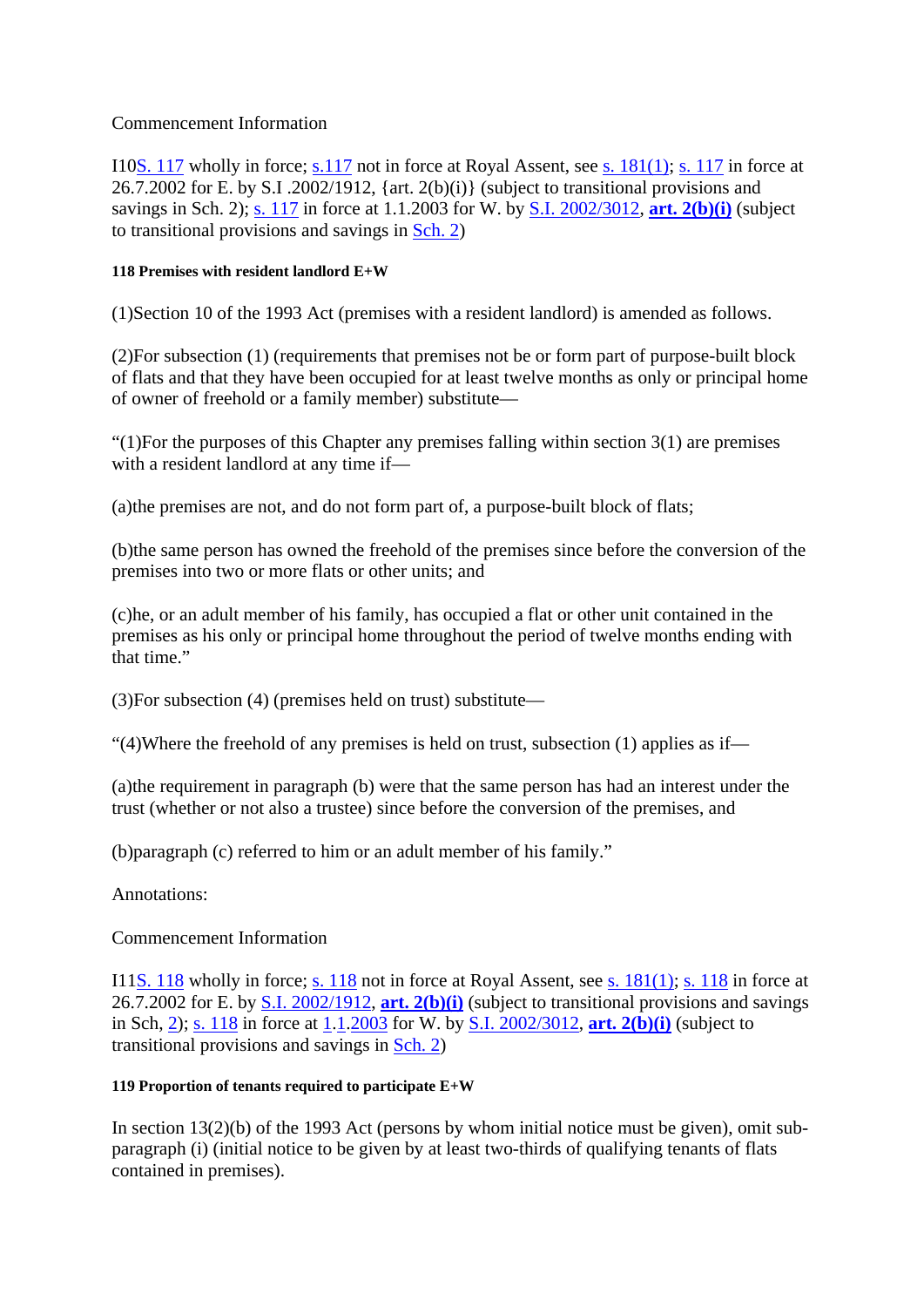# Annotations:

### Commencement Information

I12S. 119 wholly in force; s. 119 not in force at Royal Assent, see s. 181(1); s. 119 in force at 26.7. 2002 for E. by S.I. 2002/1912, **art. 2(b)(i)** (subject to transitional provisions and savings in Sch. 2); s. 119 in force at 1.1.2003 for W. by S.I. 2002/3012, **art. 2(b)(i)** (subject to transitional provisions and savings in Sch. 2)

#### **120 Abolition of residence condition E+W**

In section 13(2) of the 1993 Act, omit the words following paragraph (b) (which require at least one-half of the qualifying tenants by whom the initial notice is given to satisfy the residence condition).

Annotations:

Commencement Information

I13S. 120 wholly in force; s. 120 not in force at Royal Assent, see s. 181(1); s. 120 in force at 26.7.2002 for E. by S.I. 2002/1912, **art. 2(b)(i)** (subject to transitional provisions and savings in Sch. 2); s. 120 in force at 1.1.2003 for W. by S.I. 2002/3012, **art.2(b)(i)** (subject to transitional provisions and savings in Sch. 2)

# **Exercise of right**

### **121 Right exercisable only by RTE company E+W**

(1)Section 13 of the 1993 Act is amended as follows.

(2)In paragraph (b) of subsection (2), after "given by" insert " a RTE company which has among its participating members".

(3)After that subsection insert—

"(2ZA)But in a case where, at the relevant date, there are only two qualifying tenants of flats contained in the premises, subsection  $(2)(b)$  is not satisfied unless both are participating members of the RTE company."

### **122 RTE companies E+W**

After section 4 of the 1993 Act insert—

#### **"4A RTE companies**

(1)A company is a RTE company in relation to premises if—

(a)it is a private company limited by guarantee, and

(b)its memorandum of association states that its object, or one of its objects, is the exercise of the right to collective enfranchisement with respect to the premises.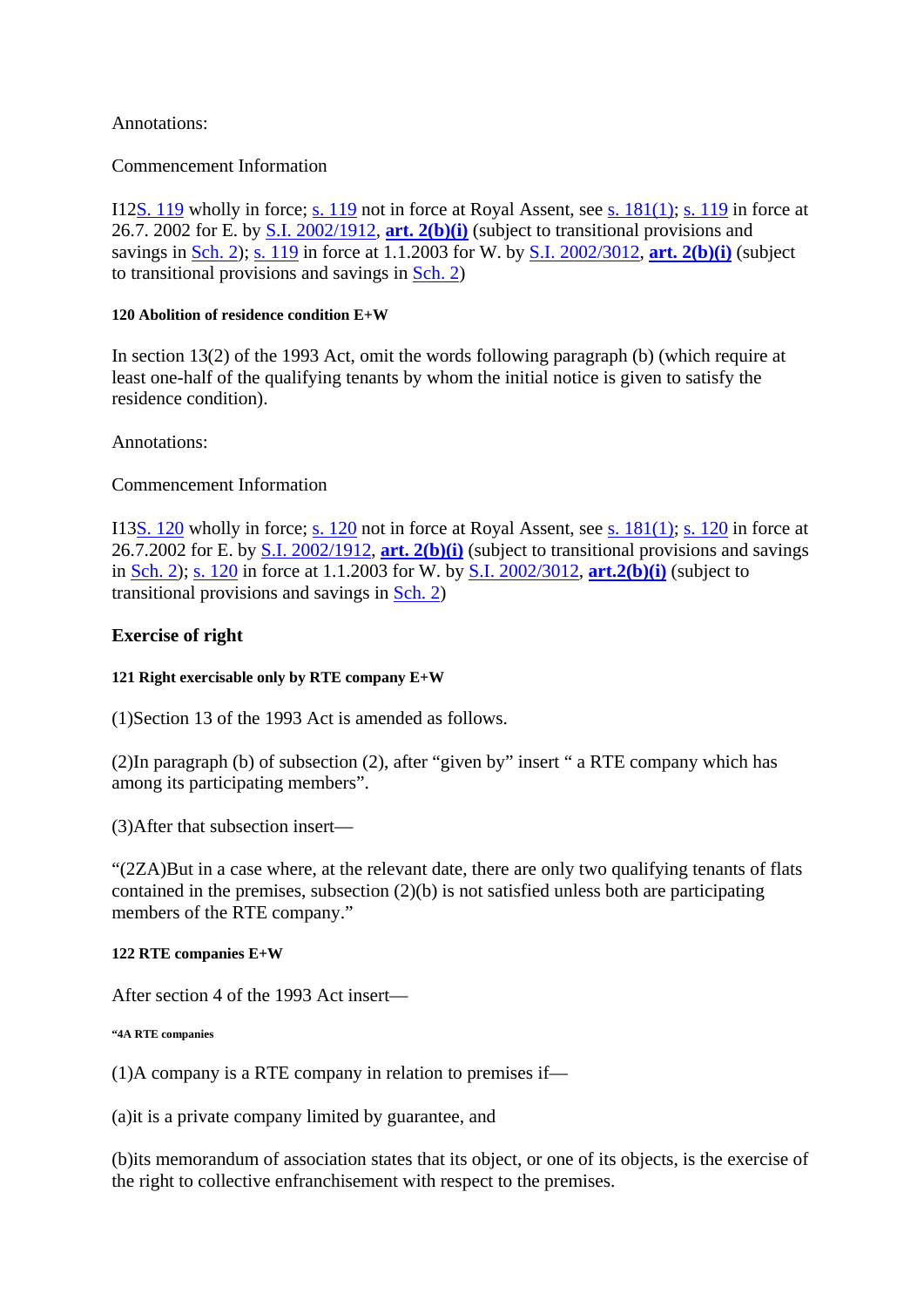(2)But a company is not a RTE company if it is a commonhold association (within the meaning of Part 1 of the Commonhold and Leasehold Reform Act 2002).

(3)And a company is not a RTE company in relation to premises if another company which is a RTE company in relation to—

(a)the premises, or

(b)any premises containing or contained in the premises,

has given a notice under section 13 with respect to the premises, or any premises containing or contained in the premises, and the notice continues in force in accordance with subsection (11) of that section.

#### **4B RTE companies: membership**

(1)Before the execution of a relevant conveyance to a company which is a RTE company in relation to any premises the following persons are entitled to be members of the company—

(a)qualifying tenants of flats contained in the premises, and

(b)if the company is also a RTM company which has acquired the right to manage the premises, landlords under leases of the whole or any part of the premises.

(2)In this section—

- "relevant conveyance" means a conveyance of the freehold of the premises or of any premises containing or contained in the premises; and
- "RTM company" has the same meaning as in Chapter 1 of Part 2 of the Commonhold and Leasehold Reform Act 2002.

(3)On the execution of a relevant conveyance to the RTE company, any member of the company who is not a participating member ceases to be a member.

(4)In this Chapter "participating member", in relation to a RTE company, means a person who is a member by virtue of subsection  $(1)(a)$  of this section and who—

(a)has given a participation notice to the company before the date when the company gives a notice under section 13 or during the participation period, or

(b)is a participating member by virtue of either of the following two subsections.

(5)A member who is the assignee of a lease by virtue of which a participating member was a qualifying tenant of his flat is a participating member if he has given a participation notice to the company within the period beginning with the date of the assignment and ending 28 days later (or, if earlier, on the execution of a relevant conveyance to the company).

(6)And if the personal representatives of a participating member are a member, they are a participating member if they have given a participation notice to the company at any time (before the execution of a relevant conveyance to the company).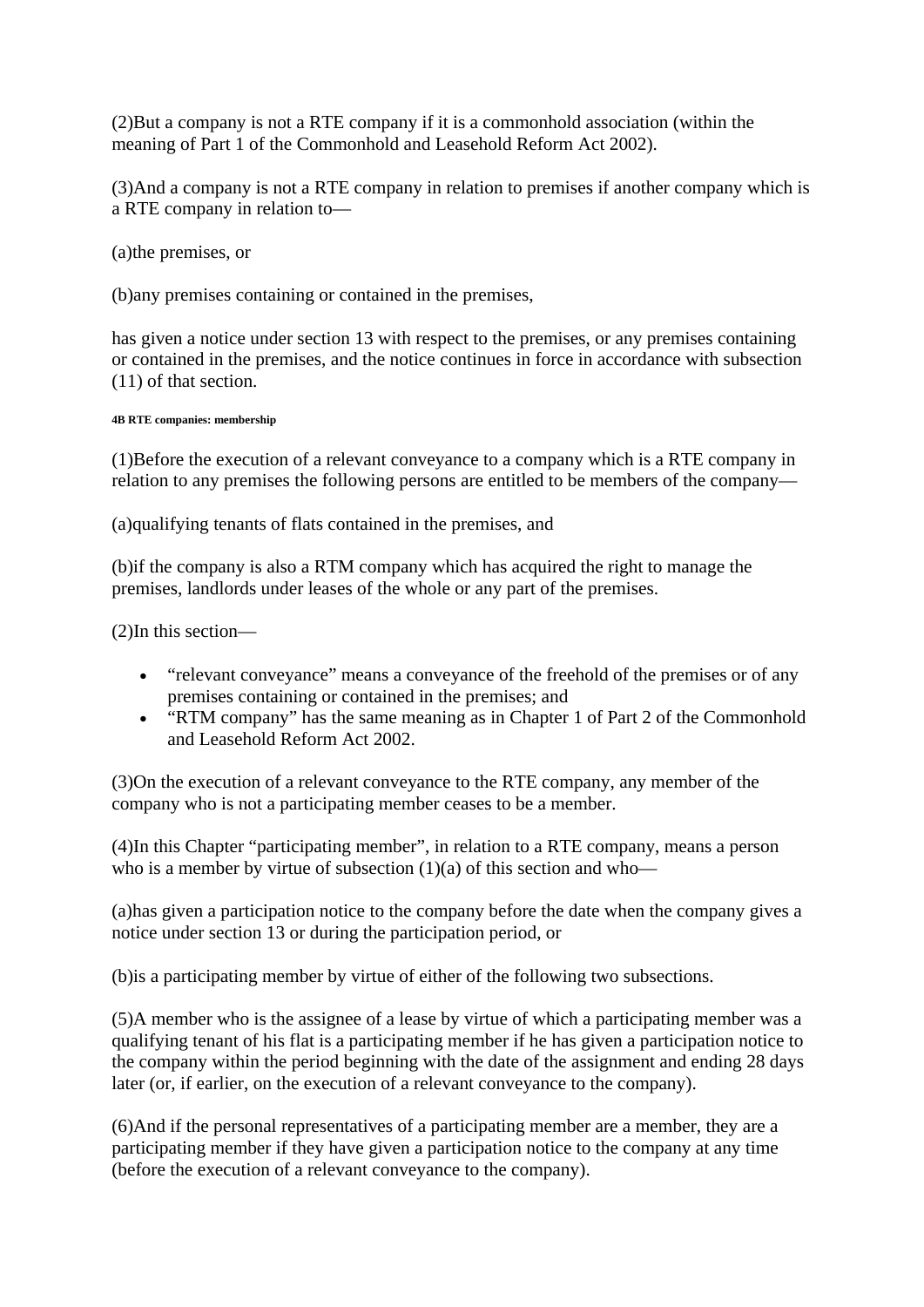(7)In this section "participation notice", in relation to a member of the company, means a notice stating that he wishes to be a participating member.

(8)For the purposes of this section a participation notice given to the company during the period—

(a)beginning with the date when the company gives a notice under section 13, and

(b)ending immediately before a binding contract is entered into in pursuance of the notice under section 13,

is of no effect unless a copy of the participation notice has been given during that period to the person who (in accordance with section 9) is the reversioner in respect of the premises.

(9)For the purposes of this section "the participation period" is the period beginning with the date when the company gives a notice under section 13 and ending—

(a)six months, or such other time as the Secretary of State may by order specify, after that date, or

(b)immediately before a binding contract is entered into in pursuance of the notice under section 13,

whichever is the earlier.

(10)In this section references to assignment include an assent by personal representatives, and assignment by operation of law where the assignment is to a trustee in bankruptcy or to a mortgagee under section 89(2) of the Law of Property Act 1925 (c. 20) (foreclosure of leasehold mortgage); and references to an assignee shall be construed accordingly.

#### **4C RTE companies: regulations**

(1)The Secretary of State shall by regulations make provision about the content and form of the memorandum of association and articles of association of RTE companies.

(2)A RTE company may adopt provisions of the regulations for its memorandum or articles.

(3)The regulations may include provision which is to have effect for a RTE company whether or not it is adopted by the company.

(4)A provision of the memorandum or articles of a RTE company has no effect to the extent that it is inconsistent with the regulations.

(5)The regulations have effect in relation to a memorandum or articles—

(a)irrespective of the date of the memorandum or articles, but

(b)subject to any transitional provisions of the regulations.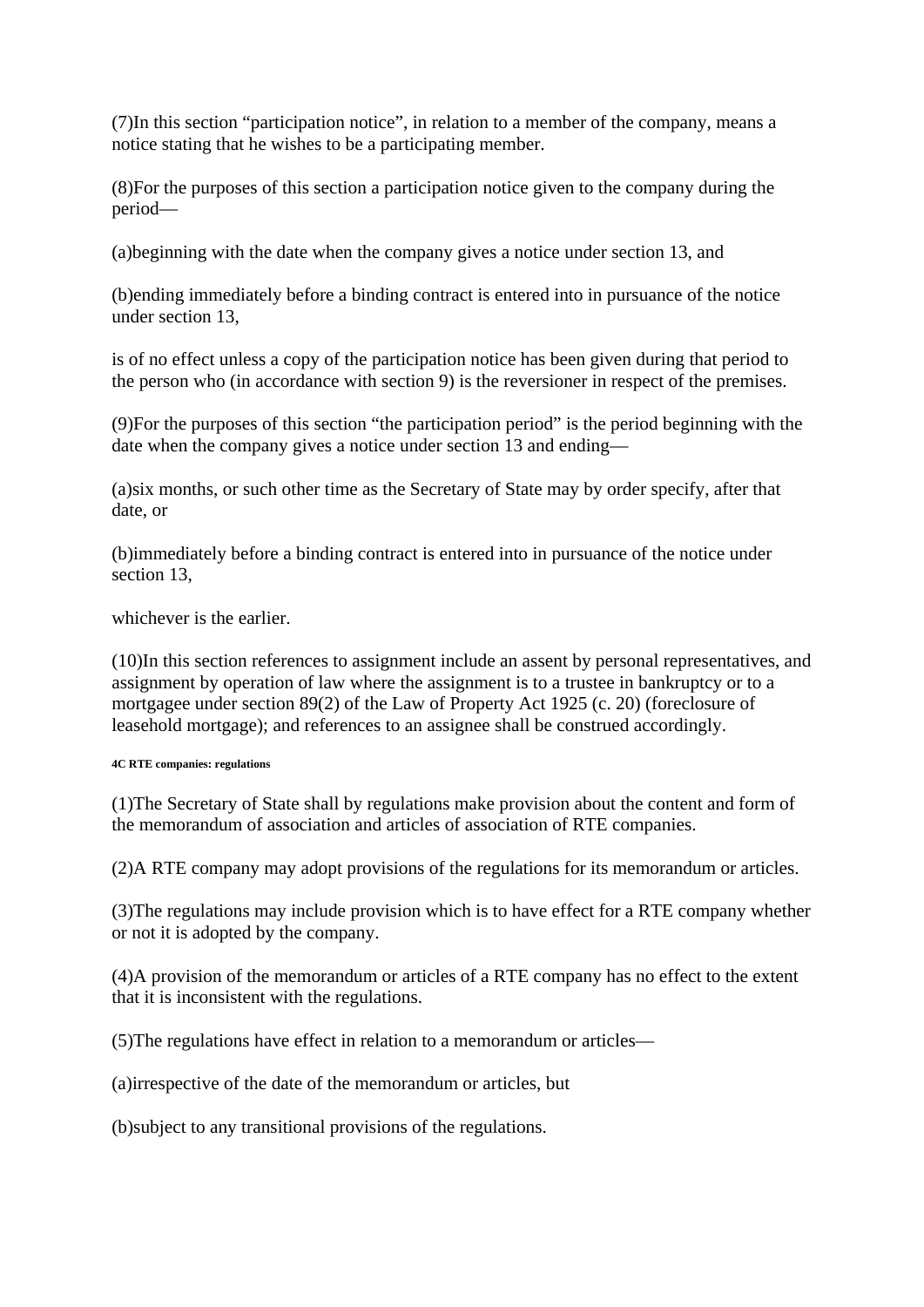(6)The following provisions of the Companies Act 1985 (c. 6) do not apply to a RTE company—

(a)sections 2(7) and 3 (memorandum), and

(b)section 8 (articles)."

Annotations:

Commencement Information

I14S. 122 partly in force; s. 122 not in force at Royal Assent, see s. 181(1); s. 122 in force for specified purposes at 26.7.2002 for E. by S.I. 2002/1912, **art. 2(c)**; s. 122 in force for specified purposes at 1.1.2003 for W. by S.I. 2002/3012, **art. 2(c)**

#### **123 Invitation to participate E+W**

(1)After section 12 of the 1993 Act insert—

**"The notice of invitation to participate** 

#### **12A Notice by RTE company inviting participation**

(1)Before making a claim to exercise the right to collective enfranchisement with respect to any premises, a RTE company must give notice to each person who at the time when the notice is given—

(a)is the qualifying tenant of a flat contained in the premises, but

(b)neither is nor has agreed to become a participating member of the RTE company.

(2)A notice given under this section (a "notice of invitation to participate") must—

(a)state that the RTE company intends to exercise the right to collective enfranchisement with respect to the premises,

(b)state the names of the participating members of the RTE company,

(c)explain the rights and obligations of the members of the RTE company with respect to the exercise of the right (including their rights and obligations in relation to meeting the price payable in respect of the freehold, and any other interests to be acquired in pursuance of this Chapter, and associated costs),

(d)include an estimate of that price and those costs, and

(e)invite the recipients of the notice to become participating members of the RTE company.

(3)A notice of invitation to participate must either—

(a)be accompanied by a copy of the memorandum of association and articles of association of the RTE company, or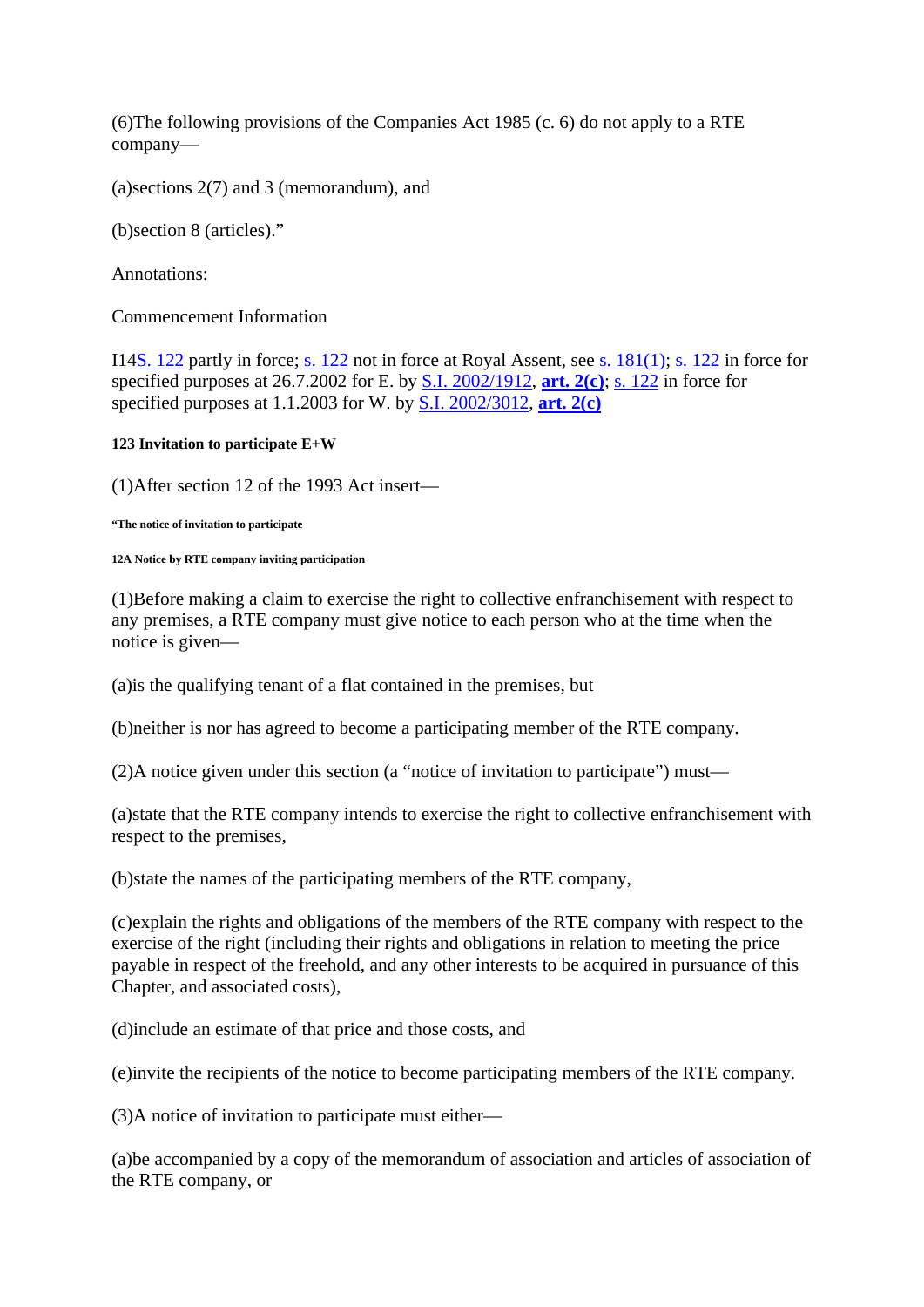(b)include a statement about inspection and copying of the memorandum of association and articles of association of the RTE company.

(4)A statement under subsection (3)(b) must—

(a)specify a place (in England or Wales) at which the memorandum of association and articles of association may be inspected,

(b)specify as the times at which they may be inspected periods of at least two hours on each of at least three days (including a Saturday or Sunday or both) within the seven days beginning with the day following that on which the notice is given,

(c)specify a place (in England or Wales) at which, at any time within those seven days, a copy of the memorandum of association and articles of association may be ordered, and

(d)specify a fee for the provision of an ordered copy, not exceeding the reasonable cost of providing it.

(5)Where a notice given to a person includes a statement under subsection (3)(b), the notice is to be treated as not having been given to him if he is not allowed to undertake an inspection, or is not provided with a copy, in accordance with the statement.

(6)A notice of invitation to participate shall not be invalidated by any inaccuracy in any of the particulars required by or by virtue of this section."

(2)In section 13 of the 1993 Act, after subsection (2ZA) (inserted by section 121(3)) insert—

"(2ZB)The initial notice may not be given unless each person required to be given a notice of invitation to participate has been given such a notice at least 14 days before."

### **124 Consequential amendments E+W**

Schedule 8 (amendments consequential on sections 121 to 123) has effect.

### **125 Right of access E+W**

(1)In subsection (1) of section 17 of the 1993 Act (access by reversioner or other relevant landlord for purposes of valuation), insert at the end " or if it is reasonable in connection with any other matter arising out of the claim to exercise the right to collective enfranchisement".

(2)For the sidenote of that section substitute "Rights of access."

Annotations:

Commencement Information

I15S. 125 wholly in force; s. 125 not in force at Royal Assent, see s. 181(1); s. 125 in force at 26.7.2002 for E. by S.I. 2002/1912, **art. 2(b)(i)** (subject to transitional provisions and savings in Sch. 2); s. 125 in force at 1.1.2003 for W. by S.I. 2002/3012, **art. 2(b)(i)** (subject to transitional provisions and savings in Sch. 2)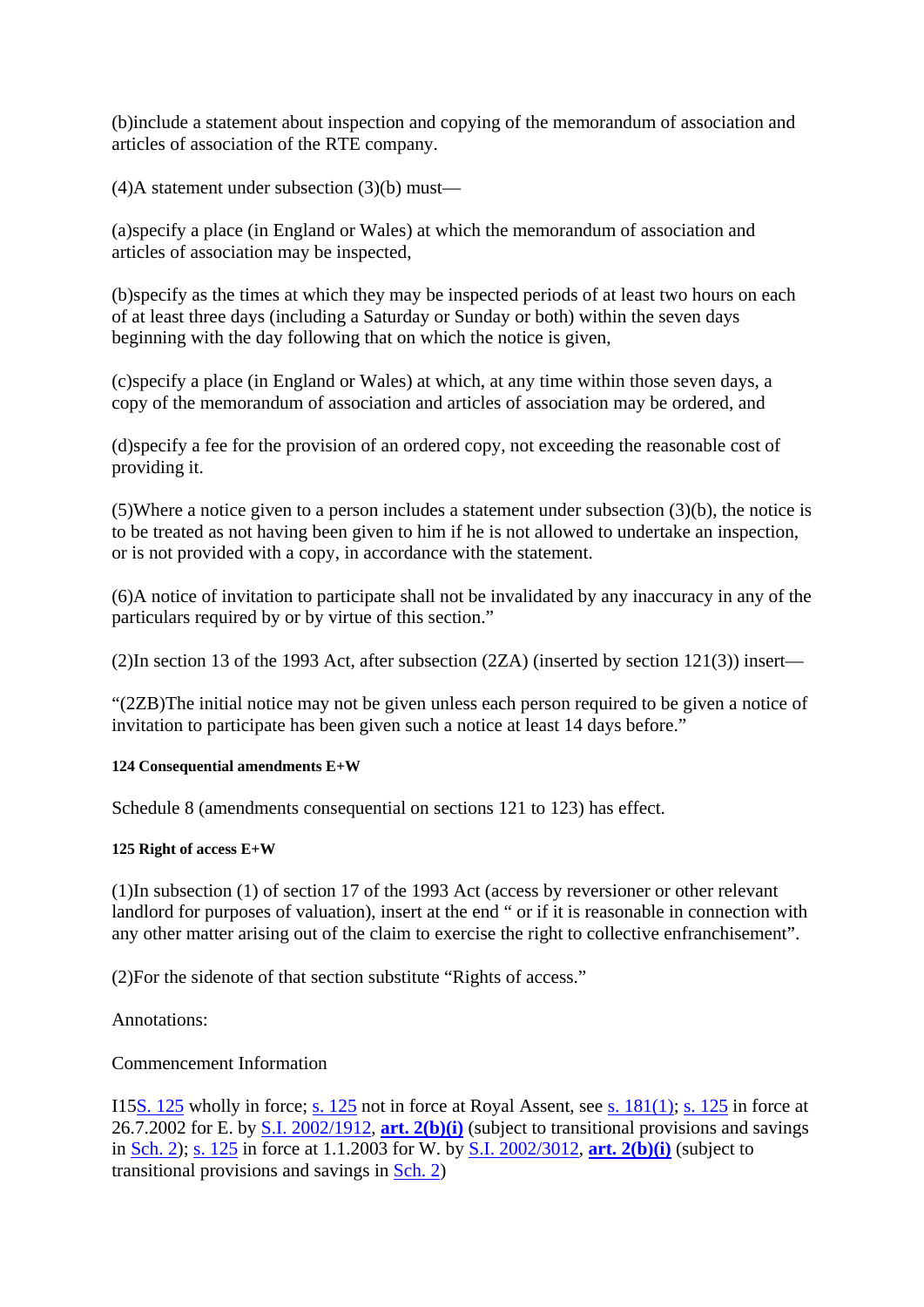# **Purchase price**

#### **126 Valuation date E+W**

(1)In Schedule 6 to the 1993 Act (purchase price payable), for "the valuation date" (in each place) substitute " the relevant date".

(2)In section 18(1) of the 1993 Act (duty to disclose existence of agreements affecting premises etc.), for "valuation date for the purposes of Schedule 6" substitute " time when a binding contract is entered into in pursuance of the initial notice".

#### **127 Freeholder's share of marriage value E+W**

In paragraph 4(1) of Schedule 6 to the 1993 Act (freeholder's share of marriage value), for the words after "freeholder's share of the marriage value is" substitute " 50 per cent. of that amount".

Annotations:

# Commencement Information

I16S. 127 wholly in force; s. 127 not in force at Royal Assent, see s. 181(1); s. 127 in force at 26.7.2002 for E. by S.I. 2002/1912, **art. 2(b)(i)** (subject to transitional provisions and savings in Sch. 2); s. 127 in force at 1.1.2003 for W. by S.I. 2002/3012, **art. 2(b)(i)** (subject to transitional provisions and savings in Sch. 2)

### **128 Disregard of marriage value in case of very long leases E+W**

(1)Paragraph 4 of Schedule 6 to the 1993 Act is amended as follows.

(2)In sub-paragraph (2) (meaning of marriage value), insert at the beginning " Subject to subparagraph (2A),".

(3)After that sub-paragraph insert—

"(2A)Where at the relevant date the unexpired term of the lease held by any of those participating members exceeds eighty years, any increase in the value of the freehold or any intermediate leasehold interest in the specified premises which is attributable to his potential ability to have a new lease granted to him as mentioned in sub-paragraph (2)(a) is to be ignored."

Annotations:

Commencement Information

I17S. 128 wholly in force; s. 128 not in force at Royal Assent, see s. 181(1); s. 128 in force at 26.7.2002 for E. by S.I. 2002/1912, **art. 2(b)(i)** (subject to transitional provisions and savings in Sch. 2); s. 128 in force at 1.1.2003 for W. by S.I. 2002/3012, **art. 2(b)(i)** (subject to transitional provisions and savings in Sch. 2)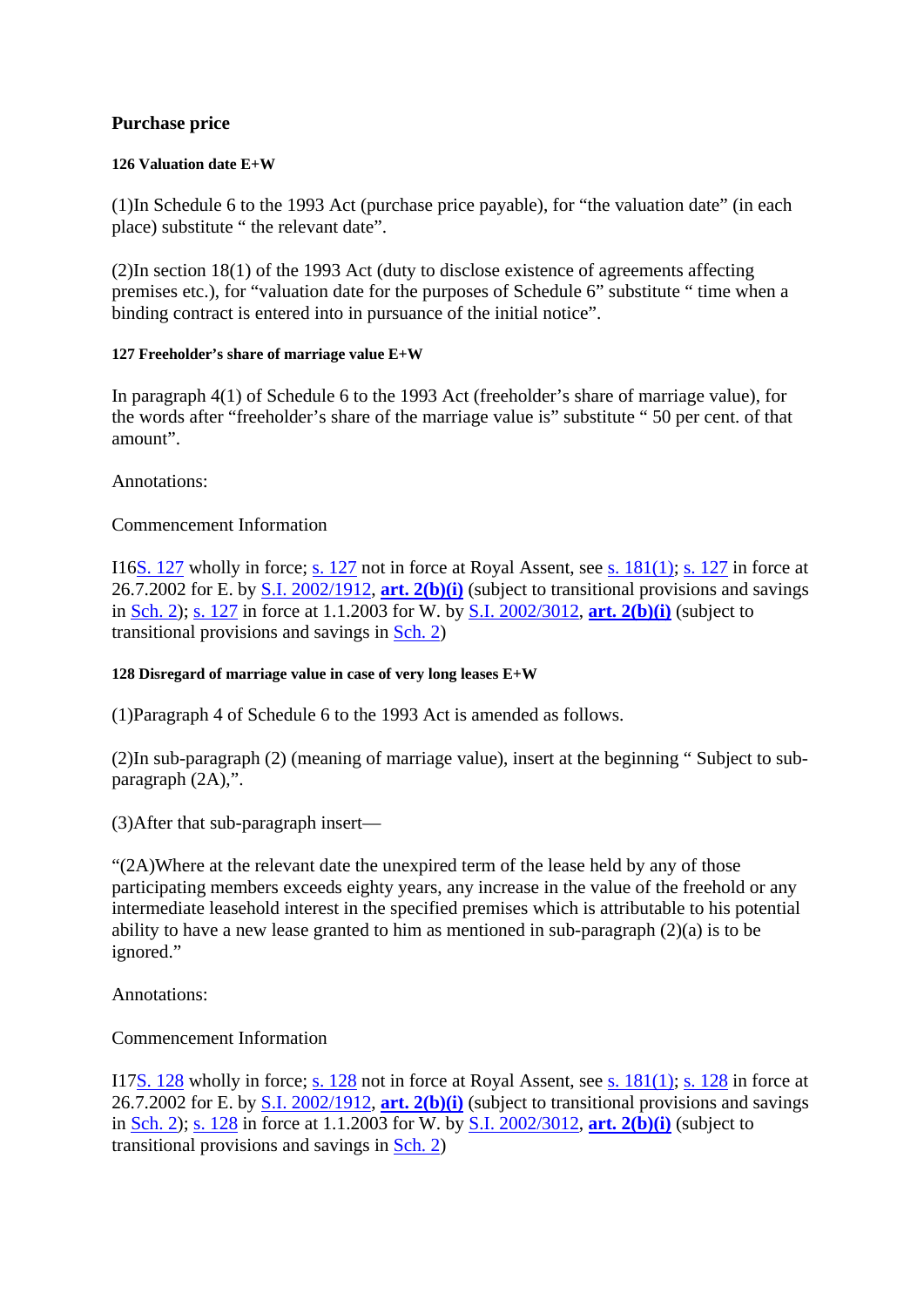# **Chapter 3 E+WNew leases for tenants of flats**

# **Introductory**

#### **129 Amendments of right to acquire new lease E+W**

This Chapter amends the right of tenants of flats to acquire new leases which is conferred by Chapter 2 of Part 1 of the 1993 Act.

Annotations:

### Commencement Information

I18S. 129 wholly in force; s. 129 not in force at Royal Assent, see s. 181(1); s. 129 in force at 26.7.2002 for E. by S.I. 2002/1912, **art. 2(a)**; s. 129 in force at 1.1.2003 for W. by S.I. 2002/3012, **art.2(a)**

# **Qualifying rules**

#### **130 Replacement of residence test E+W**

(1)Section 39 of the 1993 Act (the right) is amended as follows.

(2)In subsection (2)(a) (requirement that tenant is qualifying tenant of flat on the relevant date), for "is" substitute " has for the last two years been".

(3)Omit subsections (2)(b), (2A) and (2B) (requirement that tenant has occupied flat as only or principal home for three years).

Annotations:

Commencement Information

I19S. 130 wholly in force; s. 130 not in force at Royal Assent, see s. 181(1); s. 130 in force at 26.7.2002 for E. by S.I. 2002/1912, **art. 2(b)(i)** (subject to transitional provisions and savings in Sch. 2); s. 130 in force at 1.1.2003 for W. by S.I. 2002/3012, **art. 2(b)(i)** (subject to transitional provisions and savings in Sch. 2)

### **131 Qualifying leases E+W**

In section 39(3) of the 1993 Act (which applies for the purposes of Chapter 2 of Part 1 of the 1993 Act the definition of qualifying tenant in Chapter 1 of that Part), omit paragraphs (c) and (d) (leases at a low rent and leases for a particularly long term).

Annotations:

Commencement Information

I20S. 131 wholly in force; s. 131 not in force at Royal Assent, see s. 181(1); s. 131 in force at 26.7.2002 for E. by S.I. 2002/1912, **art. 2(b)(i)** (subject to transitional provisions and savings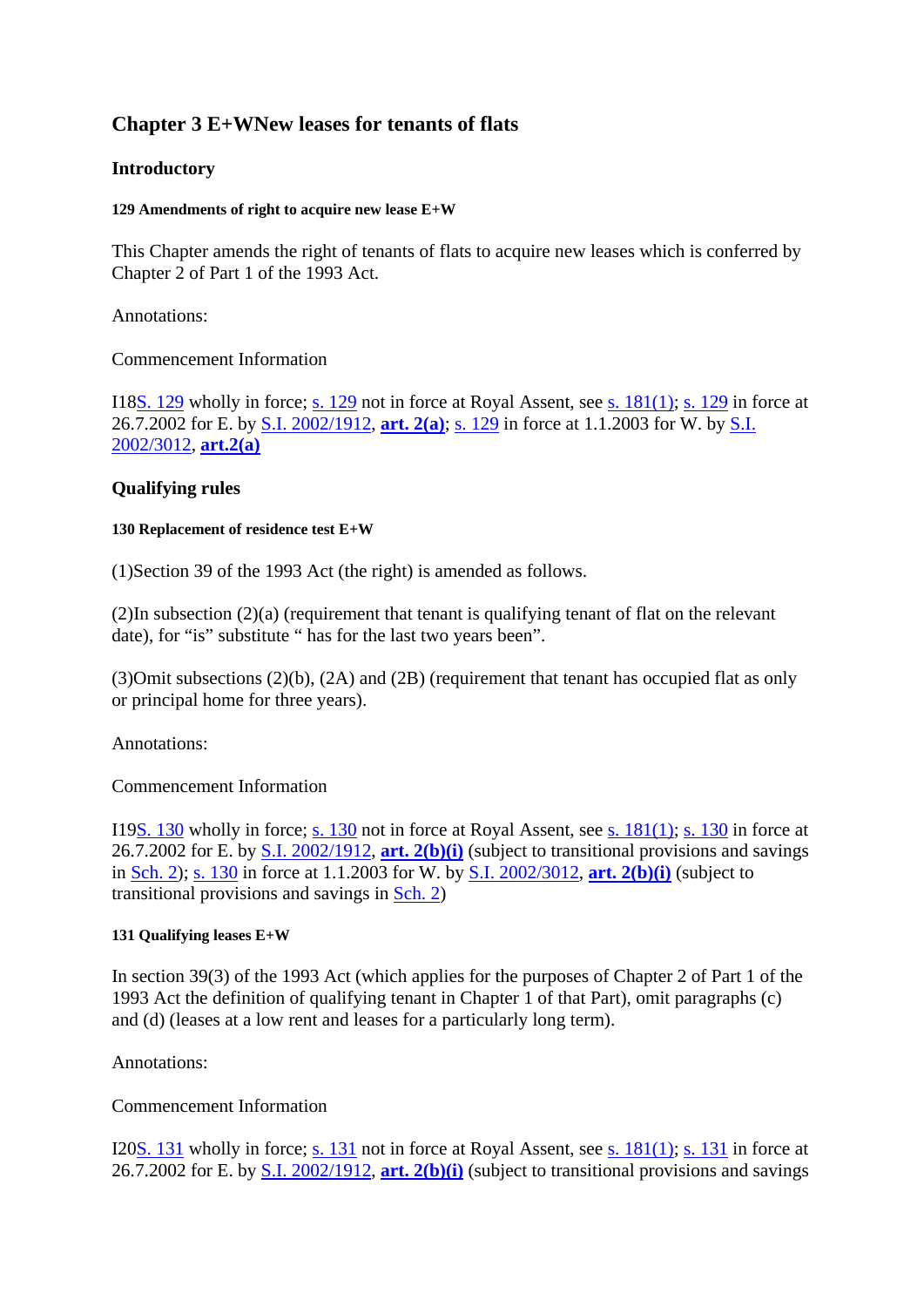in Sch. 2); s. 131 in force at 1.1.2003 for W. by S.I. 2002/3012, **art. 2(b)(i)** (subject to transitional provisions and savings in Sch. 2)

#### **132 Personal representatives E+W**

(1)In section 39 of the 1993 Act, after subsection (3) insert—

"(3A)On the death of a person who has for the two years before his death been a qualifying tenant of a flat, the right conferred by this Chapter is exercisable, subject to and in accordance with this Chapter, by his personal representatives; and, accordingly, in such a case references in this Chapter to the tenant shall, in so far as the context permits, be to the personal representatives."

(2)In section 42 of the 1993 Act (notice by qualifying tenant of claim to exercise right), before subsection (5) insert—

"(4A)A notice under this section may not be given by the personal representatives of a tenant later than two years after the grant of probate or letters of administration."

Annotations:

### Commencement Information

I21S. 132 wholly in force; s. 132 not in force at Royal Assent, see s. 181(1); s. 132 in force at 26.7.2002 for E. by S.I. 2002/1912, **art. 2(a)**; s. 132 in force at 1.1.2003 for W. by S.I. 2002/3012, **art.2(a)**

### **133 Crown leases E+W**

In section 94 of the 1993 Act (Crown land), for subsection (2) substitute—

"(2)Chapter 2 applies as against a landlord under a lease from the Crown if—

(a)a sub-tenant is seeking a new lease under that Chapter and the landlord, or a superior landlord under a lease from the Crown, is entitled to grant such a new lease without the concurrence of the appropriate authority, or

(b)the appropriate authority notifies the landlord that, as regards any Crown interest affected, it will grant or concur in granting such a new lease."

Annotations:

Commencement Information

I22S. 133 wholly in force; s. 133 not in force at Royal Assent, see s. 181(1); s. 133 in force at 26.7.2002 for E. by S.I. 2002/1912, **art. 2(a)**; s. 133 in force at 1.1.2003 for W. by S.I. 2002/3012, **art.2(a)**

### **Purchase price**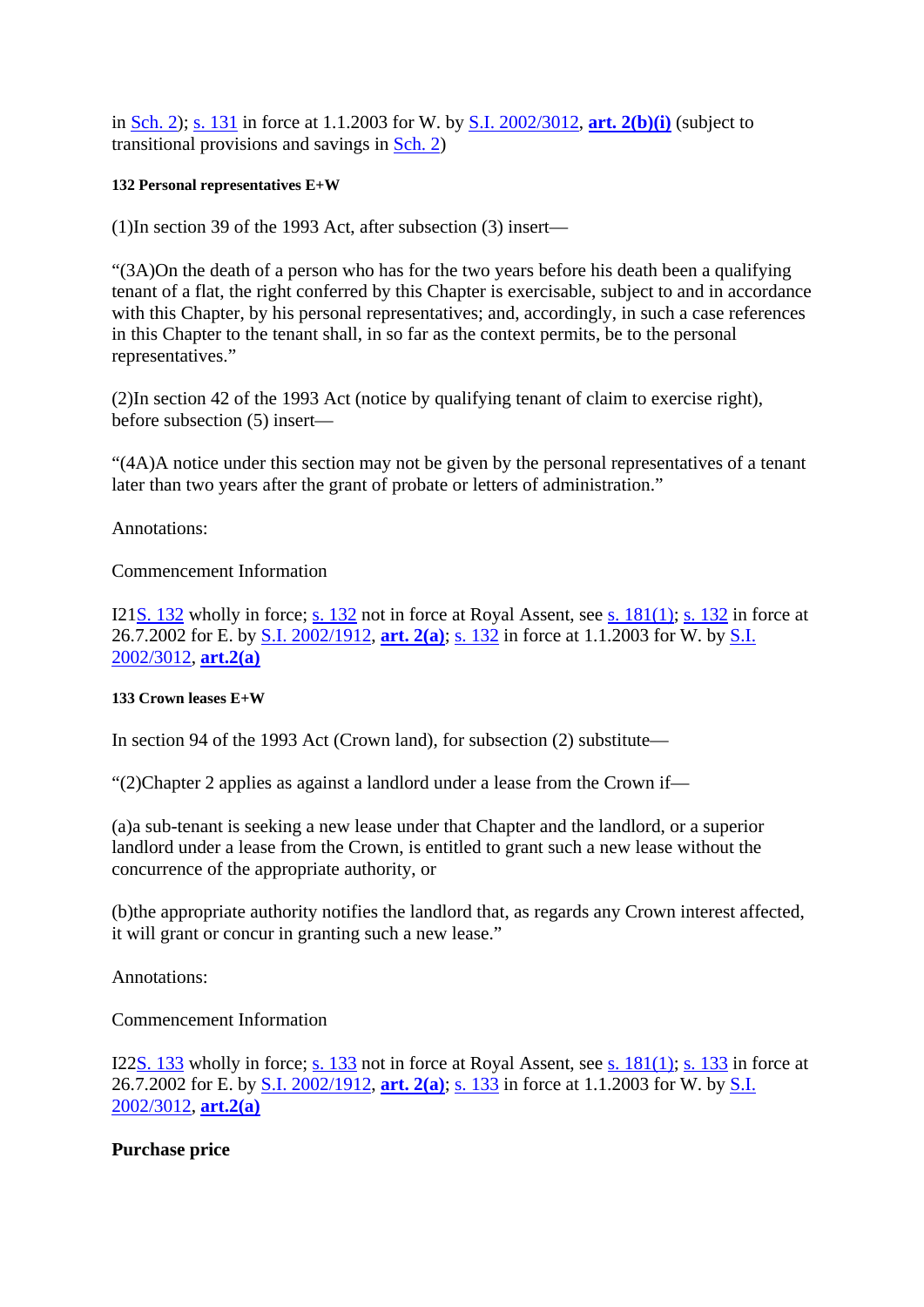#### **134 Valuation date E+W**

In Schedule 13 to the 1993 Act (premium and other amounts payable by tenant on grant of new lease), for "the valuation date" (in each place) substitute " the relevant date".

Annotations:

# Commencement Information

I23S. 134 wholly in force; s. 134 not in force at Royal Assent, see s. 181(1); s. 134 in force at 26.7.2002 for E. by S.I. 2002/1912, **art. 2(b)(i)** (subject to transitional provisions and savings in Sch. 2); s. 134 in force at 1.1.2003 for W. by S.I. 2002/3012, **art. 2(b)(i)** (subject to transitional provisions and savings in Sch. 2)

### **135 Landlord's share of marriage value E+W**

In paragraph 4(1) of Schedule 13 to the 1993 Act (landlord's share of marriage value), for the words after "landlord's share of the marriage value is" substitute " 50 per cent. of that amount".

Annotations:

Commencement Information

I24S. 135 wholly in force; s. 135 not in force at Royal Assent, see s. 181(1); s. 135 in force at 26.7.2002 for E. by S.I. 2002/1912, **art. 2(b)(i)** (subject to transitional provisions and savings in Sch. 2); s. 135 in force at 1.1.2003 for W. by S.I. 2002/3012, **art. 2(b)(i)** (subject to transitional provisions and savings in Sch. 2)

### **136 Disregard of marriage value in case of very long leases E+W**

(1)Paragraph 4 of Schedule 13 to the 1993 Act (meaning of marriage value) is amended as follows.

(2)In sub-paragraph (2), insert at the beginning " Subject to sub-paragraph (2A),".

(3)After that sub-paragraph insert—

"(2A)Where at the relevant date the unexpired term of the tenant's existing lease exceeds eighty years, the marriage value shall be taken to be nil."

Annotations:

Commencement Information

I25S. 136 wholly in force; s. 136 not in force at Royal Assent, see s. 181(1); s. 136 in force at 26.7.2002 for E. by S.I. 2002/1912, **art. 2(b)(i)** (subject to transitional provisions and savings in Sch. 2); s. 136 in force at 1.1.2003 for W. by S.I. 2002/3012, **art. 2(b)(i)** (subject to transitional provisions and savings in Sch. 2)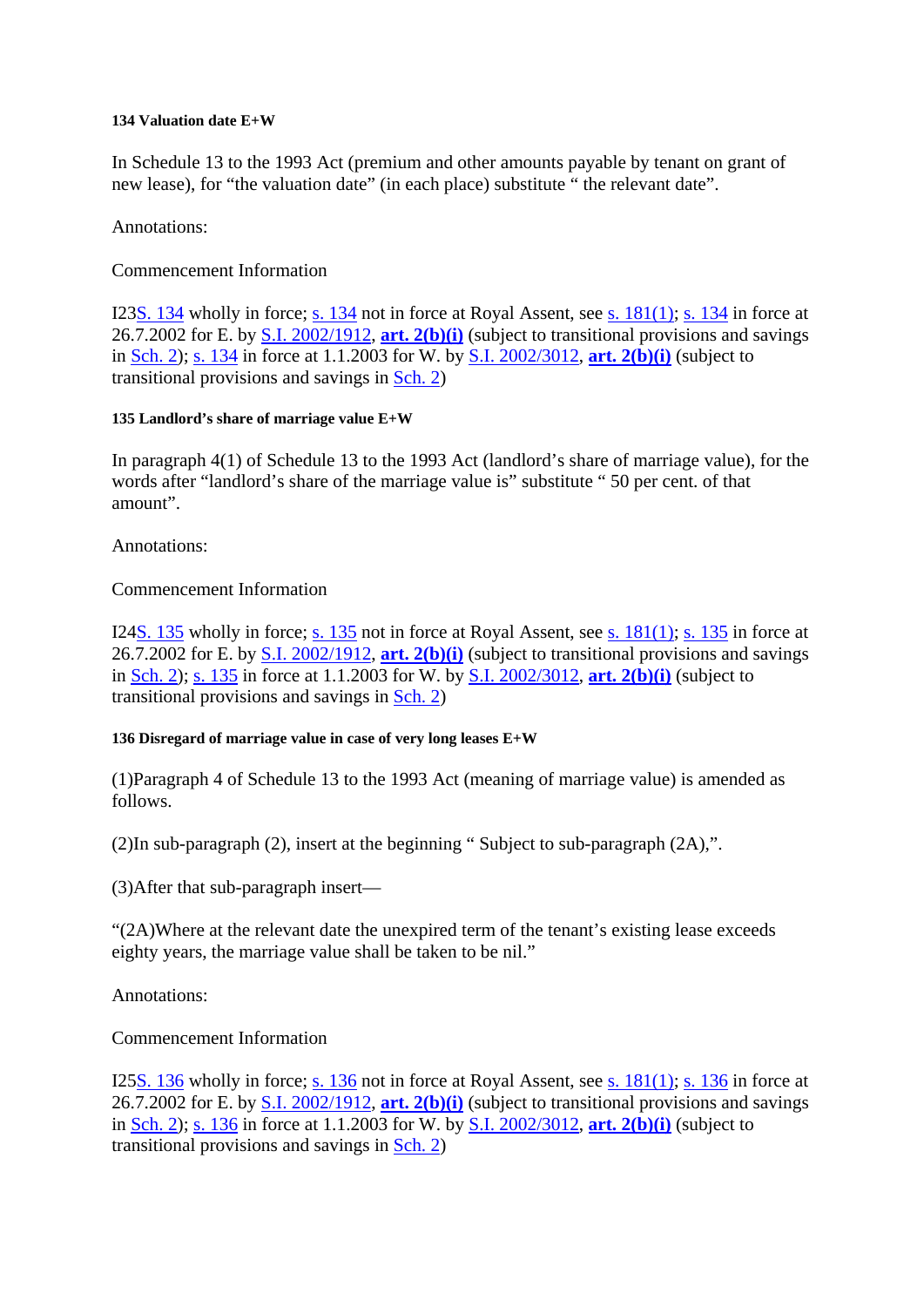# **Chapter 4 E+WLeasehold houses**

# **Introductory**

#### **137 Amendments of 1967 Act E+W**

This Chapter amends the Leasehold Reform Act 1967 (c. 88) (referred to in this Part as "the 1967 Act").

Annotations:

### Commencement Information

I26S. 137 wholly in force; s. 137 not in force at Royal Assent, see s. 181(1); s. 137 in force at 26.7.2002 for E. by S.I. 2002/1912, **art. 2(a)**; s. 137 in force at 1.1.2003 for W. by S.I. 2002/3012, **art.2(a)**

# **Qualifying rules**

#### **138 Abolition of residence test E+W**

(1)In subsection (1) of section 1 of the 1967 Act (tenants of houses entitled to enfranchisement or extension), omit—

(a)", occupying the house as his residence," and

(b)", and occupying it as his residence,".

(2)After that subsection insert—

"(1ZA)Where a house is for the time being let under two or more tenancies, a tenant under any of those tenancies which is superior to that held by any tenant on whom this Part of this Act confers a right does not have any right under this Part of this Act.

(1ZB)Where a flat forming part of a house is let to a person who is a qualifying tenant of the flat for the purposes of Chapter 1 or 2 of Part 1 of the Leasehold Reform, Housing and Urban Development Act 1993 (c. 28), a tenant of the house does not have any right under this Part of this Act unless, at the relevant time, he has been occupying the house, or any part of it, as his only or main residence (whether or not he has been using it for other purposes)—

(a)for the last two years; or

(b)for periods amounting to two years in the last ten years."

(3)In subsection (3) of that section (exception where house is let to and occupied by tenant with other land or premises to which it is ancillary), for "occupation of it as his residence (but shall apply as if he were not so occupying it)" substitute " being a tenant of it".

(4)In section 2(4) of the 1967 Act (premises previously let with house), for "occupied and used as mentioned in subsection (3) above" substitute " subject to a tenancy vested in him".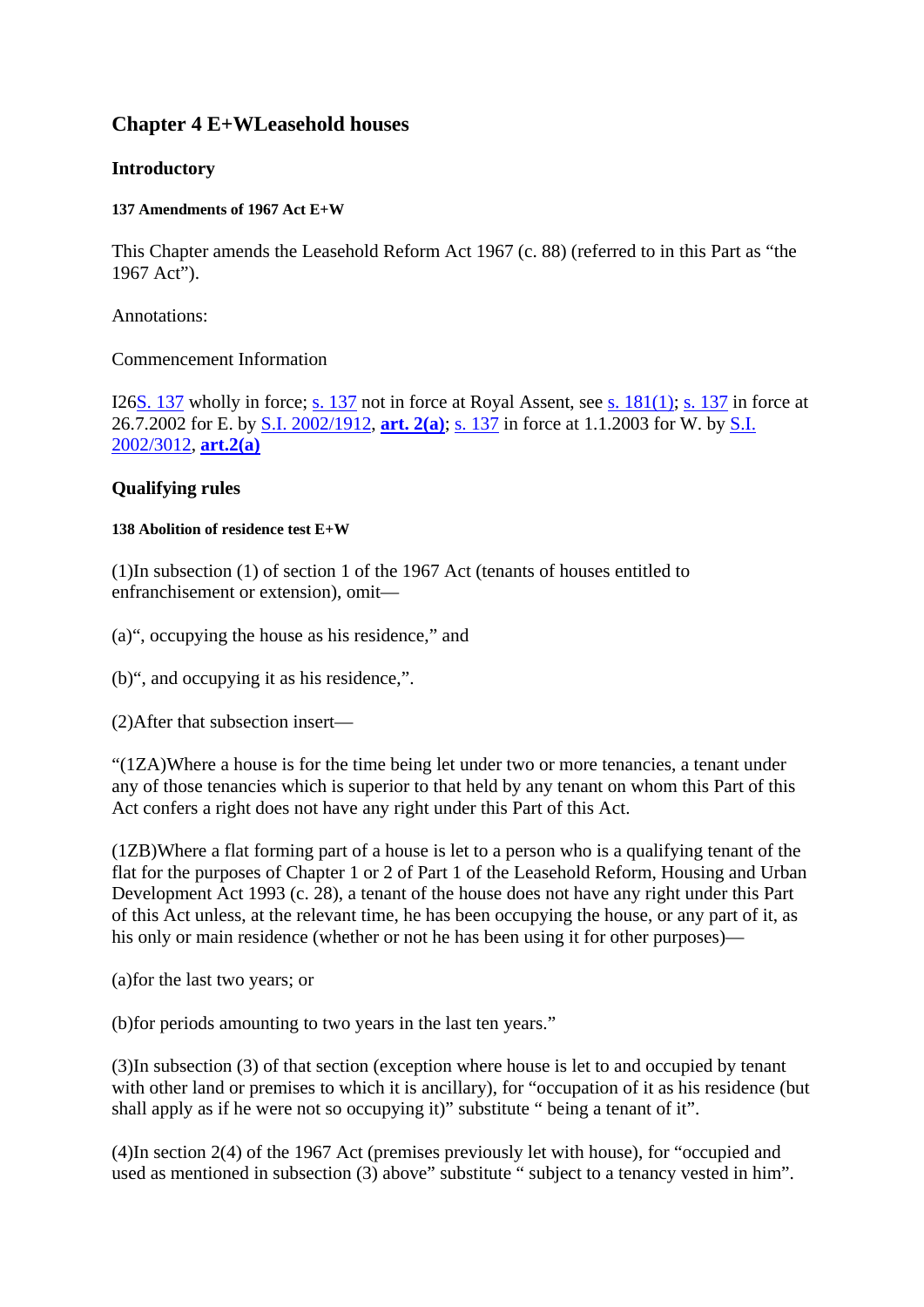(5)In section 6(1) of the 1967 Act (rights in case of trusts), for the words from the beginning to "right of the tenancy" substitute " A tenant of a house shall for purposes of this Part of this Act be treated as having been a tenant of it at any earlier time".

(6)In section 7(3) and (4) of the 1967 Act (rights of members of family succeeding to tenancy on death), for "with him" substitute " in the house".

Annotations:

Commencement Information

I27S. 138 wholly in force; s. 138 not in force at Royal Assent, see s. 181(1); s. 138 in force at 26.7.2002 for E. by S.I. 2002/1912, **art. 2(b)(i)** (subject to transitional provisions and savings in Sch. 2); s. 138 in force at 1.1.2003 for W. by S.I. 2002/3012, **art. 2(b)(i)** (subject to transitional provisions and savings in Sch. 2)

### **139 Reduction of qualifying period as tenant etc E+W**

(1)In subsection (1)(b) of section 1 of the 1967 Act (requirement that person claiming entitlement to enfranchisement or extension has been tenant of house for last three years or for periods amounting to three years in last ten), for "three years or for periods amounting to three years in the last ten years" substitute " two years".

(2)After subsection (1A) of that section insert—

"(1B)This Part of this Act shall not have effect to confer any right on the tenant of a house under a tenancy to which Part 2 of the Landlord and Tenant Act 1954 (c. 56) (business tenancies) applies unless, at the relevant time, the tenant has been occupying the house, or any part of it, as his only or main residence (whether or not he has been using it for other purposes)—

(a)for the last two years; or

(b)for periods amounting to two years in the last ten years."

 $(3)$ In—

(a)section 9(3)(b) of the 1967 Act (no new notice for three years after withdrawal), and

(b)section 23(2)(b) of the 1967 Act (agreements excluding or restricting for period not exceeding three years right to give further notice),

for "three years" substitute " twelve months".

Annotations:

Commencement Information

I28S. 139 wholly in force; s. 139 not in force at Royal Assent, see s. 181(1); s. 139 in force at 26.7.2002 for E. by S.I. 2002/1912, **art. 2(b)(i)** (subject to transitional provisions and savings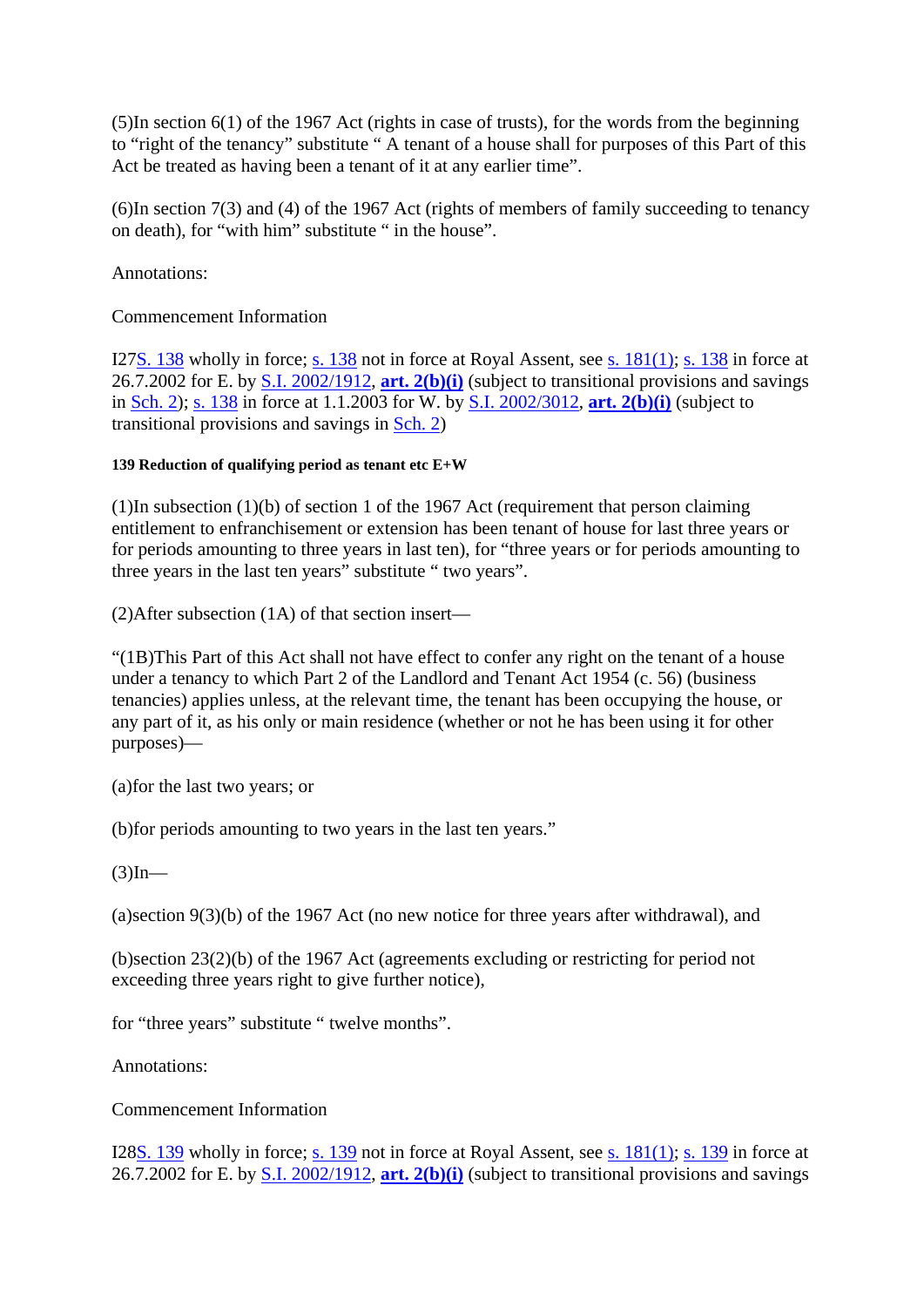in Sch. 2); s. 139 in force at 1.1.2003 for W. by S.I. 2002/3012, **art. 2(b)(i)** (subject to transitional provisions and savings in Sch. 2)

#### **140 Exclusion of certain business tenancies E+W**

After subsection (1ZB) of section 1 of the 1967 Act (inserted by section 138(2)) insert—

"(1ZC)The references in subsection  $(1)(a)$  and  $(b)$  to a long tenancy do not include a tenancy to which Part 2 of the Landlord and Tenant Act 1954 (business tenancies) applies unless—

(a)it is granted for a term of years certain exceeding thirty-five years, whether or not it is (or may become) terminable before the end of that term by notice given by or to the tenant or by re-entry, forfeiture or otherwise,

(b)it is for a term fixed by law under a grant with a covenant or obligation for perpetual renewal, unless it is a tenancy by sub-demise from one which is not a tenancy which falls within any of the paragraphs in this subsection,

(c)it is a tenancy taking effect under section 149(6) of the Law of Property Act 1925 (c. 20) (leases terminable after a death or marriage), or

(d)it is a tenancy which—

(i)is or has been granted for a term of years certain not exceeding thirty-five years, but with a covenant or obligation for renewal without payment of a premium (but not for perpetual renewal), and

(ii)is or has been once or more renewed so as to bring to more than thirty-five years the total of the terms granted (including any interval between the end of a tenancy and the grant of a renewal).

(1ZD)Where this Part of this Act applies as if there were a single tenancy of property comprised in two or more separate tenancies, then, if each of the separate tenancies falls within any of the paragraphs of subsection (1ZC) above, that subsection shall apply as if the single tenancy did so."

Annotations:

### Commencement Information

I29S. 140 wholly in force; s. 140 not in force at Royal Assent, see s. 181(1); s. 140 in force at 26.7.2002 for E. by S.I. 2002/1912, **art. 2(b)(i)** (subject to transitional provisions and savings in Sch. 2); s. 140 in force at 1.1.2003 for W. by S.I. 2002/3012, **art. 2(b)(i)** (subject to transitional provisions and savings in Sch. 2)

### **141 Tenancies not at low rent E+W**

(1)Section 1AA of the 1967 Act (additional right to enfranchisement where tenancy of house not at low rent) is amended as follows.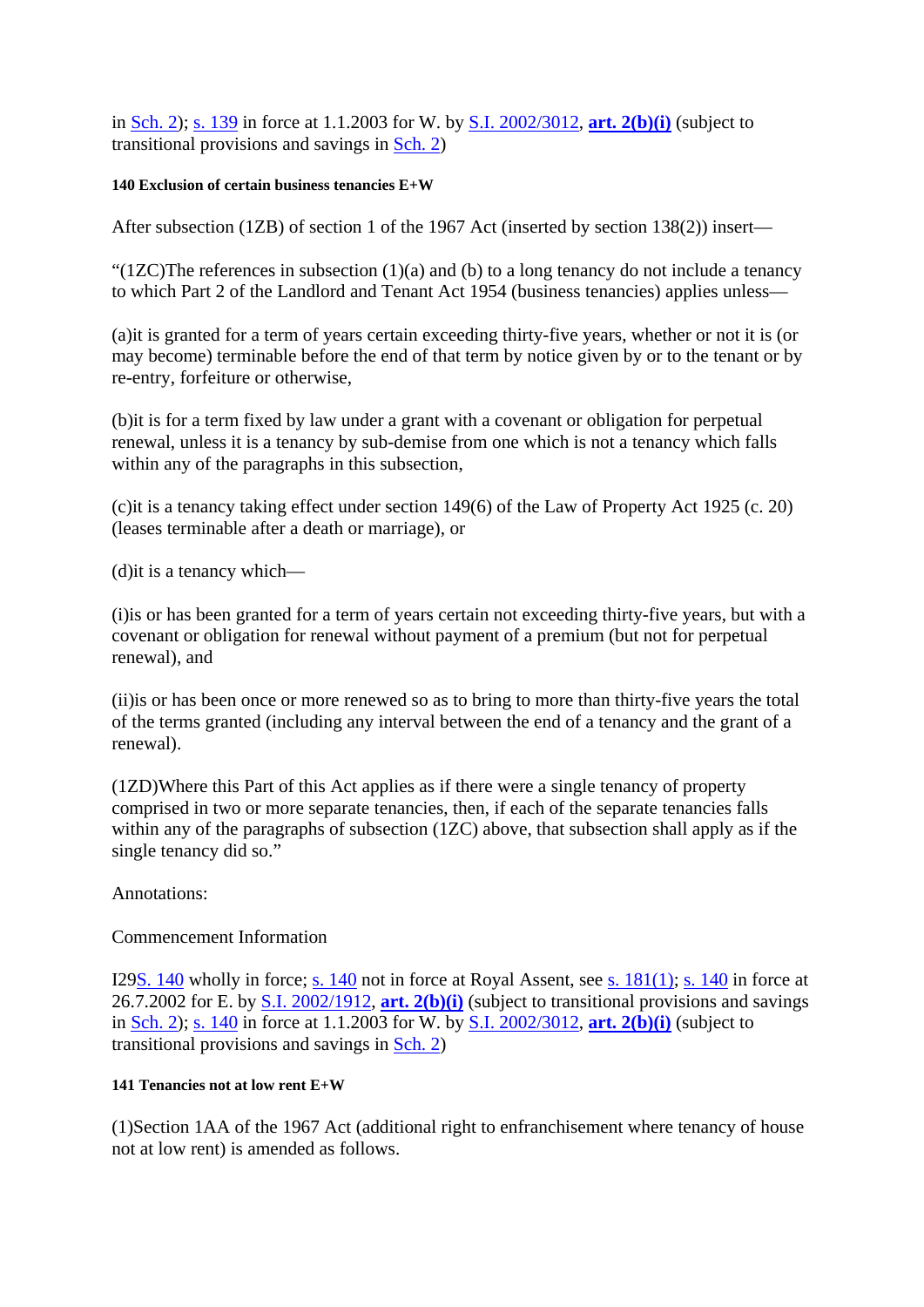(2)Omit—

(a)in subsection  $(1)(b)$ , "falls within subsection  $(2)$  below and", and

(b)subsection (2) (tenancies for more than 35 years etc.).

(3)In subsection (3) (exceptions)—

(a)in paragraph (b), for "the coming into force of section 106 of the Housing Act 1996 (c. 52)" substitute " 1st April 1997 (the date on which section 106 of the Housing Act 1996 came into force)", and

(b)for paragraph (c) substitute—

"(c)the tenancy either—

(i)was granted on or before that date, or

(ii)was granted after that date, but on or before the coming into force of section 141 of the Commonhold and Leasehold Reform Act 2002, for a term of years certain not exceeding thirty-five years."

Annotations:

Commencement Information

I30S. 141 wholly in force; s. 141 not in force at Royal Assent, see s. 181(1); s. 141 in force at 26.7.2002 for E. by S.I. 2002/1912, **art. 2(b)(i)** (subject to transitional provisions and savings in Sch. 2); s. 141 in force at 1.1.2003 for W. by S.I. 2002/3012, **art. 2(b)(i)** (subject to transitional provisions and savings in Sch. 2)

#### **142 Personal representatives E+W**

(1)After section 6 of the 1967 Act insert—

**"6A Rights of personal representatives** 

(1)Where a tenant of a house dies and, immediately before his death, he had under this Part of this Act—

(a)the right to acquire the freehold, or

(b)the right to an extended lease,

the right is exercisable by his personal representatives while the tenancy is vested in them (but subject to subsection (2) below); and, accordingly, in such a case references in this Part of this Act to the tenant shall, in so far as the context permits, be to the personal representatives.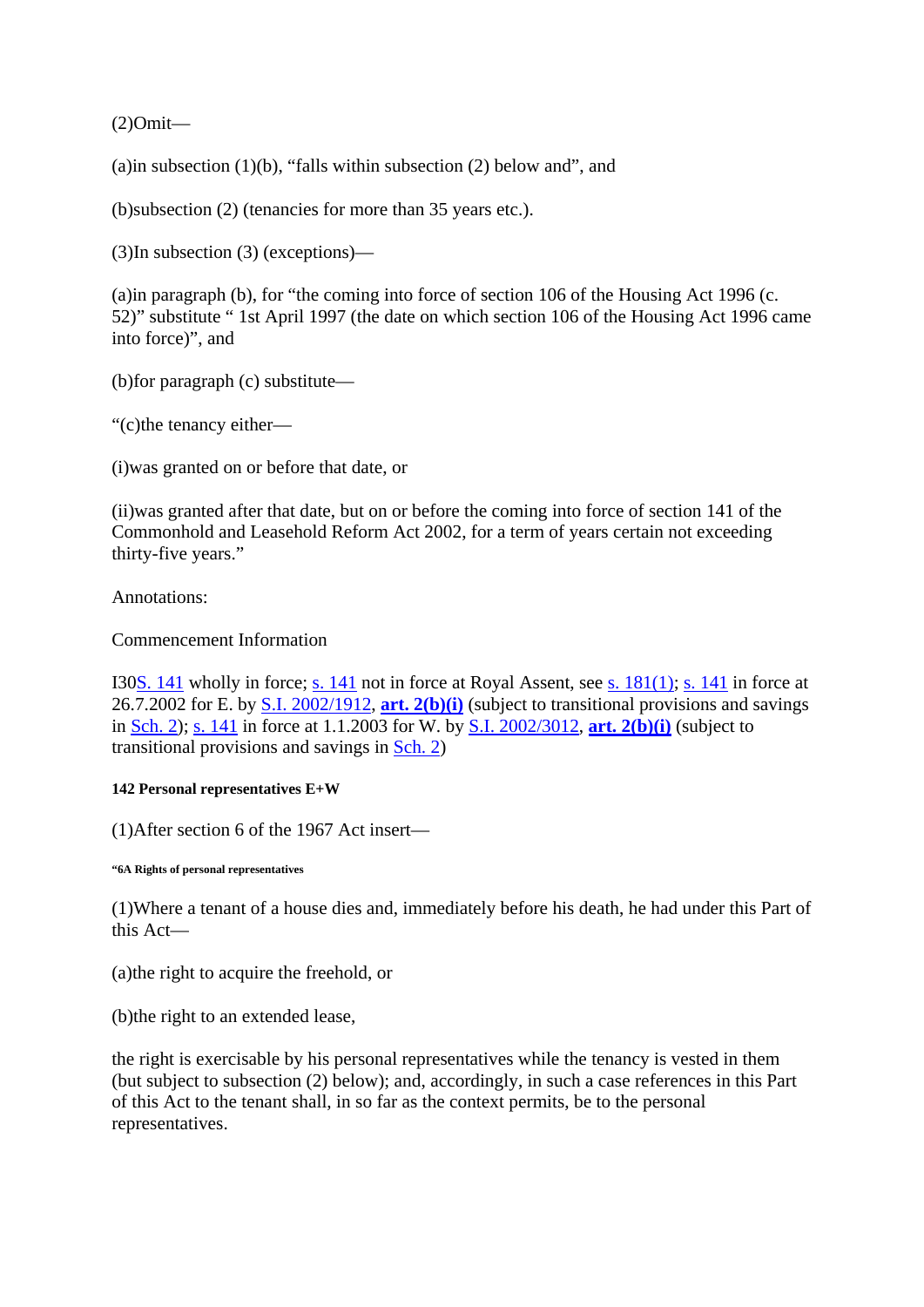(2)The personal representatives of a tenant may not give notice of their desire to have the freehold or an extended lease by virtue of subsection (1) above later than two years after the grant of probate or letters of administration."

(2)In paragraph 6(2) of Schedule 3 (particulars to be contained in notice), after "6" (in both places) insert ", 6A".

Annotations:

Commencement Information

I31S. 142 wholly in force; s. 142 not in force at Royal Assent, see s. 181(1); s. 142 in force at 26.7.2002 for E. by S.I. 2002/1912, **art. 2(a)**; s. 142 in force at 1.1.2003 for W. by S.I. 2002/3012, **art.2(a)**

### **143 Abolition of limits on rights after lease extension E+W**

(1)In section 16 of the 1967 Act (limits on rights after extension of lease), omit—

(a)subsection (1)(a) (no right for tenant under extended tenancy to acquire freehold after end of original lease), and

(b)in subsection (4) (no right to freehold or extended lease in case of tenancy created by subdemise under extended tenancy), the words "the freehold or".

(2)For subsection (1B) of that section (extended tenancy not an assured tenancy or assured agricultural occupancy or a tenancy to which Schedule 10 to the Local Government and Housing Act 1989 (c. 42) applies) substitute—

"(1B)Schedule 10 to the Local Government and Housing Act 1989 applies to every tenancy extended under section 14 above (whether or not it is for the purposes of that Schedule a long tenancy at a low rent as respects which the qualifying condition is fulfilled)."

(3)Paragraph (a) of subsection (1) and subsection (2) apply whether the tenancy in question is extended before or after the coming into force of that paragraph or subsection; and paragraph (b) of subsection (1) applies whether the lease by sub-demise in question is created before or after the coming into force of that paragraph.

(4)In section 9 of the 1967 Act (purchase price), after subsection (1A) insert—

"(1AA)Where, in a case in which the price payable for a house and premises is to be determined in accordance with subsection (1A) above, the tenancy has been extended under this Part of this Act—

(a)if the relevant time is on or before the original term date, the assumptions set out in that subsection apply as if the tenancy is to terminate on the original term date; and

(b)if the relevant time is after the original term date, the assumptions set out in paragraphs (a), (c) and (e) of that subsection apply as if the tenancy had terminated on the original term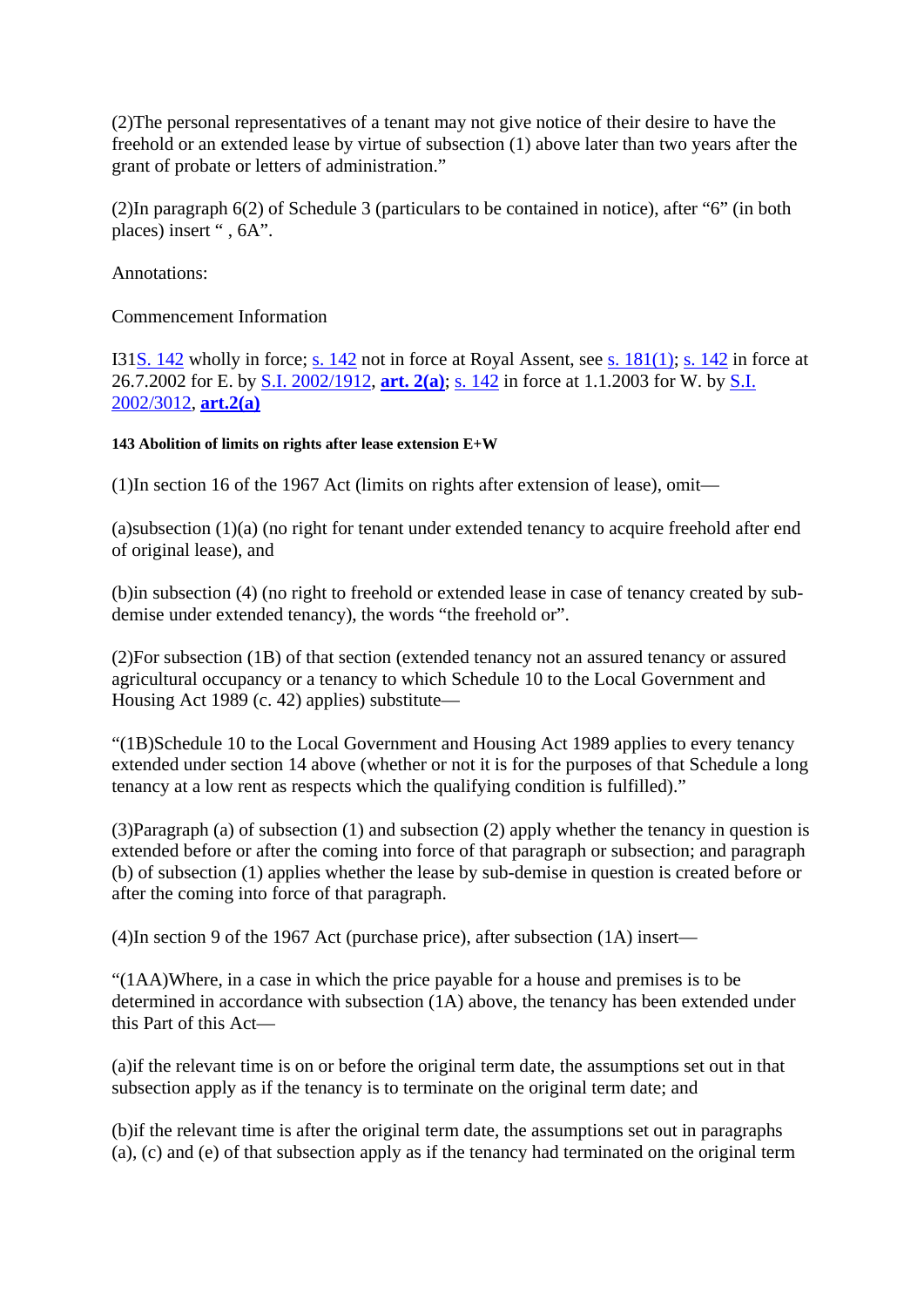date and the assumption set out in paragraph (b) of that subsection applies as if the words "at the end of the tenancy" were omitted."

### Annotations:

# Commencement Information

I32S. 143 wholly in force; s. 143 not in force at Royal Assent, see s. 181(1); s. 143 in force at 26.7.2002 for E. by S.I. 2002/1912, **art. 2(b)(i)** (subject to transitional provisions and savings in Sch. 2); s. 143 in force at 1.1.2003 for W. by S.I. 2002/3012, **art. 2(b)(i)** (subject to transitional provisions and savings in Sch. 2)

### **144 Exclusion of shared ownership leases E+W**

(1)Schedule 4A to the 1967 Act (exclusion of certain shared ownership leases) is amended as follows.

(2)In paragraph 2 (exclusion of certain leases granted by certain public authorities when interest of landlord belongs to authority)—

(a)in sub-paragraph (1), after "such a body" insert " , to a registered social landlord",

(b)in sub-paragraph (3)(b), at the end insert " or to a registered social landlord", and

(c)at the end insert—

"(5)In this paragraph "registered social landlord" has the same meaning as in Part 1 of the Housing Act 1996 (c. 52)."

(3)In paragraph 3(2)(d) (conditions to be satisfied for exclusion of lease granted by a housing association), omit "assign,".

### Annotations:

### Commencement Information

I33S. 144 wholly in force; s. 144 not in force at Royal Assent, see s. 181(1); s. 144 in force at 26.7.2002 for E. by S.I. 2002/1912, **art. 2(b)(i)** (subject to transitional provisions and savings in Sch. 2); s. 144 in force at 1.1.2003 for W. by S.I. 2002/3012, **art. 2(b)(i)** (subject to transitional provisions and savings in Sch. 2)

### **Purchase price**

### **145 Tenant's share of marriage value E+W**

(1)Section 9 of the 1967 Act (purchase price etc.) is amended as follows.

(2)In subsection (1C) (purchase price payable where the right to acquire freehold arises by virtue of section 1A, 1AA or 1B), omit paragraph (a) (tenant's share of marriage value not to exceed one-half).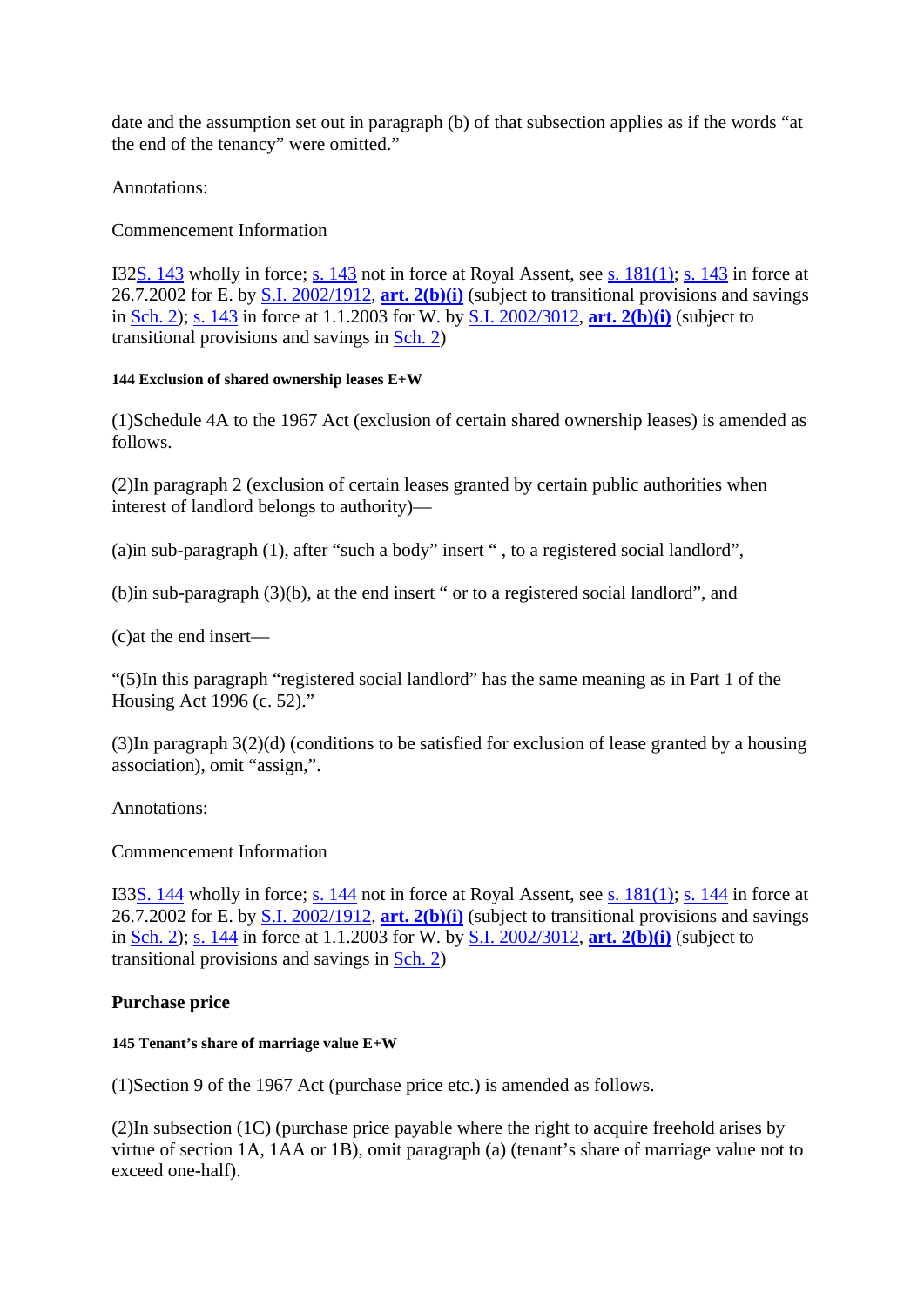(3)After that subsection insert—

"(1D)Where, in determining the price payable for a house and premises in accordance with this section, there falls to be taken into account any marriage value arising by virtue of the coalescence of the freehold and leasehold interests, the share of the marriage value to which the tenant is to be regarded as being entitled shall be one-half of it."

Annotations:

Commencement Information

I34S. 145 wholly in force; s. 145 not in force at Royal Assent, see s. 181(1); s. 145 in force at 26.7.2002 for E. by S.I. 2002/1912, **art. 2(b)(i)** (subject to transitional provisions and savings in Sch. 2); s. 145 in force at 1.1.2003 for W. by S.I. 2002/3012, **art. 2(b)(i)** (subject to transitional provisions and savings in Sch. 2)

### **146 Disregard of marriage value in case of very long leases E+W**

In section 9 of the 1967 Act (purchase price etc.), after subsection (1D) (inserted by section 145) insert—

"(1E)But where at the relevant time the unexpired term of the tenant's tenancy exceeds eighty years, the marriage value shall be taken to be nil."

Annotations:

### Commencement Information

I35S. 146 wholly in force; s. 146 not in force at Royal Assent, see s. 181(1); s. 146 in force at 26.7.2002 for E. by S.I. 2002/1912, **art. 2(b)(i)** (subject to transitional provisions and savings in Sch. 2); s. 146 in force at 1.1.2003 for W. by S.I. 2002/3012, **art. 2(b)(i)** (subject to transitional provisions and savings in Sch. 2)

### **147 Purchase price for enfranchisement during lease extension E+W**

(1)In section 9 of the 1967 Act (purchase price on enfranchisement), in subsection (1C) (cases where price is to be determined in accordance with subsection (1A)), after "1B above" insert " , or where the tenancy of the house and premises has been extended under section 14 below and the notice under section 8(1) above was given (whether by the tenant or a subtenant) after the original term date of the tenancy,".

(2)In section 9A(1) of the 1967 Act (compensation payable in certain cases), after "1B above" insert " or where the tenancy of the house and premises has been extended under section 14 below and the notice under section 8(1) above was given (whether by the tenant or a sub-tenant) after the original term date of the tenancy".

Annotations:

Commencement Information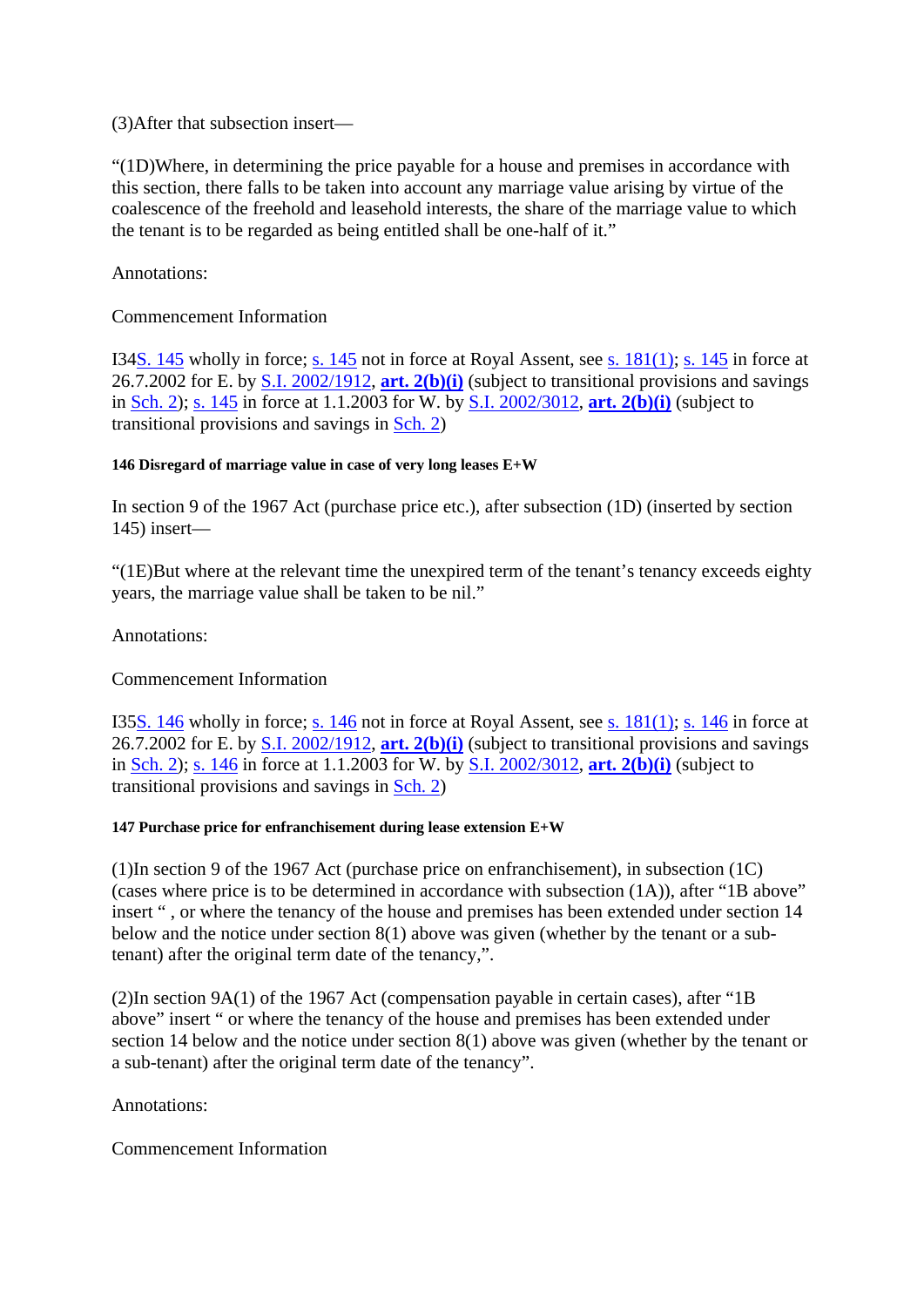I36S. 147 wholly in force; s. 147 not in force at Royal Assent, see s. 181(1); s. 147 in force at 26.7.2002 for E. by S.I. 2002/1912, **art. 2(b)(i)** (subject to transitional provisions and savings in Sch. 2); s. 147 in force at 1.1.2003 for W. by S.I. 2002/3012, **art. 2(b)(i)** (subject to transitional provisions and savings in Sch. 2)

### **Absent landlords**

#### **148 Applications to be to county court E+W**

(1)Section 27 of the 1967 Act (enfranchisement where landlord cannot be found) is amended as follows.

 $(2)$ In subsection  $(1)$ —

(a)for "the High Court" (in both places), and

(b)for "the Court",

substitute " the court".

(3)In subsection (2)—

(a)for "the High Court" (in each place), and

(b)for "the Court" (in both places),

substitute " the court".

(4)In subsection (3)—

(a)for "the Supreme Court", and

(b)for "High Court" (in both places),

substitute " court".

(5)In subsection (4), for "High Court" substitute " court".

(6)In subsection (6), for "the Supreme Court" substitute " court".

(7)In subsection (7)—

(a)for "the High Court" (in both places), and

(b)for "the Court",

substitute " the court".

#### **149 Valuation by leasehold valuation tribunal E+W**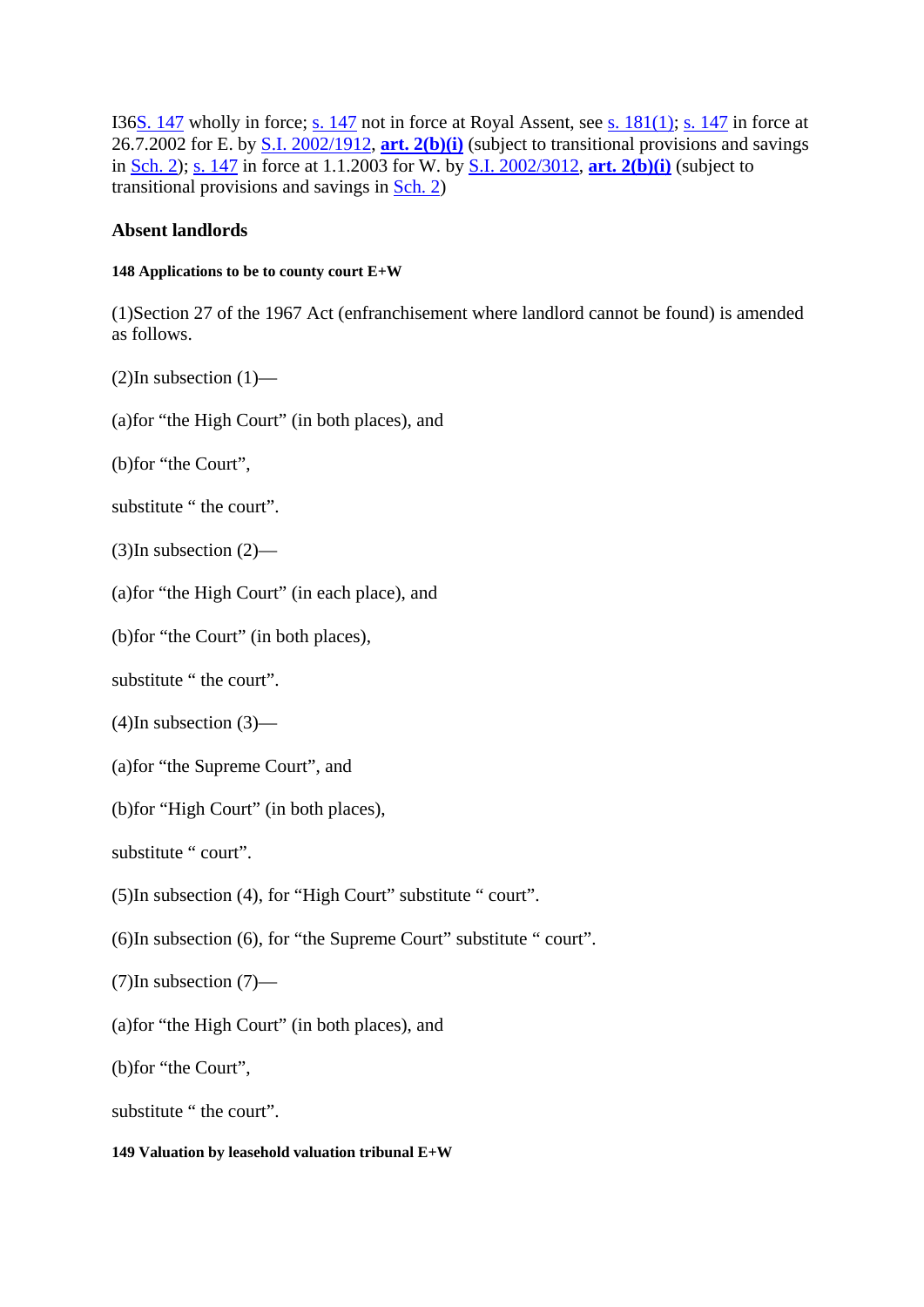(1)In section 27 of the 1967 Act (enfranchisement where landlord cannot be found), for subsection (5) substitute—

"(5)The appropriate sum which, in accordance with subsection (3) above, is to be paid into court is the aggregate of—

(a)such amount as may be determined by (or on appeal from) a leasehold valuation tribunal to be the price payable in accordance with section 9 above; and

(b)the amount or estimated amount (as so determined) of any pecuniary rent payable for the house and premises up to the date of the conveyance which remains unpaid."

(2)In section 21(1) of the 1967 Act (jurisdiction of leasehold valuation tribunals), after paragraph (c) insert—

"(cza)the amount of the appropriate sum to be paid into court under section 27(5);".

# **Chapter 5 E+WOther provisions about leases**

### **Service charges, administration charges etc.**

### **150 Extending meaning of service charge and management etc E+W**

Schedule 9 (which amends certain provisions about management of, and service charges in respect of, leasehold properties and confers power further to amend certain of those provisions) has effect.

### **151 Consultation about service charges E+W**

For section 20 of the 1985 Act (limitation of service charges: estimates and consultation) substitute—

#### **"20 Limitation of service charges: consultation requirements**

(1)Where this section applies to any qualifying works or qualifying long term agreement, the relevant contributions of tenants are limited in accordance with subsection (6) or (7) (or both) unless the consultation requirements have been either—

(a)complied with in relation to the works or agreement, or

(b)dispensed with in relation to the works or agreement by (or on appeal from) a leasehold valuation tribunal.

(2)In this section "relevant contribution", in relation to a tenant and any works or agreement, is the amount which he may be required under the terms of his lease to contribute (by the payment of service charges) to relevant costs incurred on carrying out the works or under the agreement.

(3)This section applies to qualifying works if relevant costs incurred on carrying out the works exceed an appropriate amount.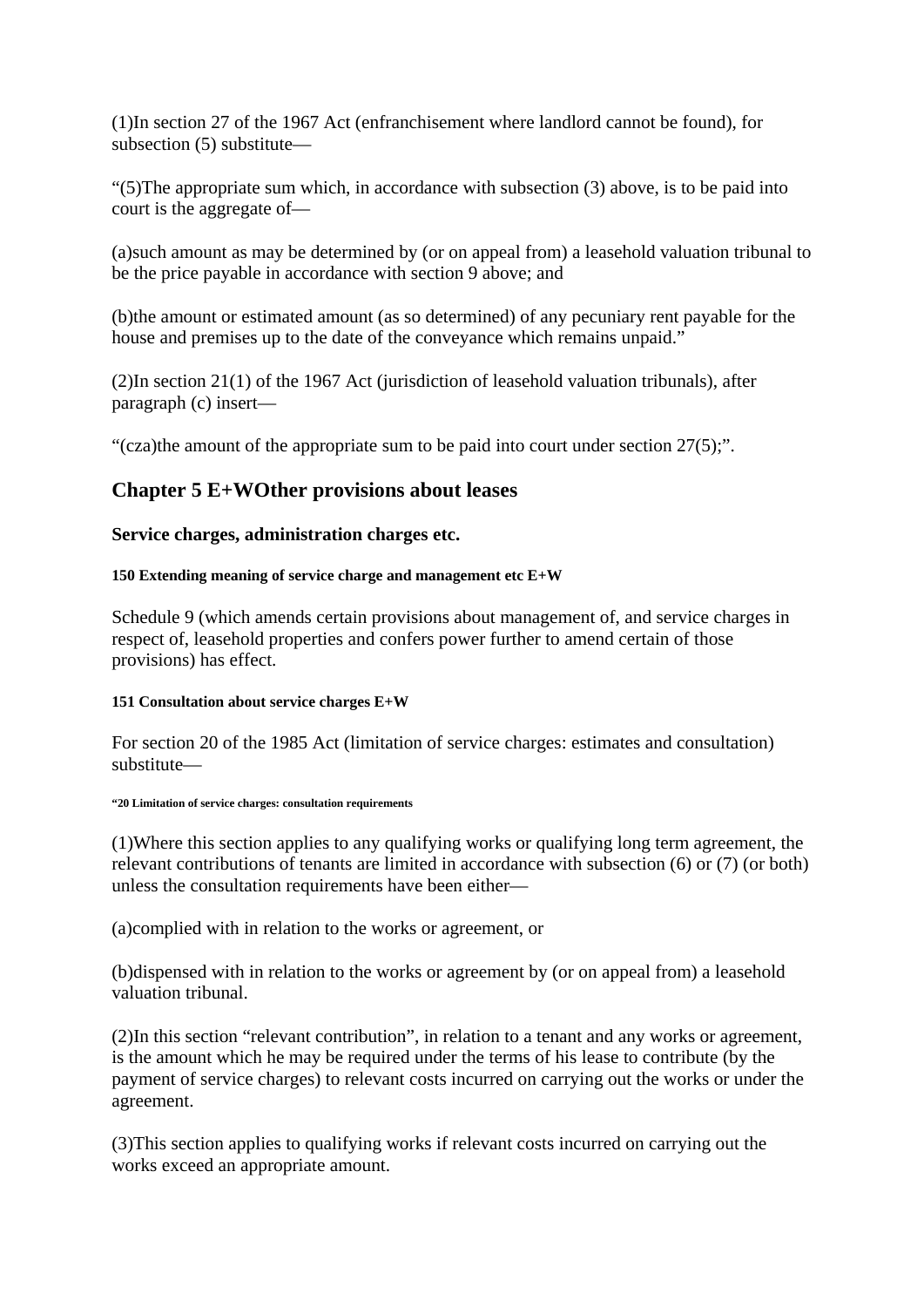(4)The Secretary of State may by regulations provide that this section applies to a qualifying long term agreement—

(a)if relevant costs incurred under the agreement exceed an appropriate amount, or

(b)if relevant costs incurred under the agreement during a period prescribed by the regulations exceed an appropriate amount.

(5)An appropriate amount is an amount set by regulations made by the Secretary of State; and the regulations may make provision for either or both of the following to be an appropriate amount—

(a)an amount prescribed by, or determined in accordance with, the regulations, and

(b)an amount which results in the relevant contribution of any one or more tenants being an amount prescribed by, or determined in accordance with, the regulations.

(6)Where an appropriate amount is set by virtue of paragraph (a) of subsection (5), the amount of the relevant costs incurred on carrying out the works or under the agreement which may be taken into account in determining the relevant contributions of tenants is limited to the appropriate amount.

(7)Where an appropriate amount is set by virtue of paragraph (b) of that subsection, the amount of the relevant contribution of the tenant, or each of the tenants, whose relevant contribution would otherwise exceed the amount prescribed by, or determined in accordance with, the regulations is limited to the amount so prescribed or determined.

#### **20ZA Consultation requirements: supplementary**

(1)Where an application is made to a leasehold valuation tribunal for a determination to dispense with all or any of the consultation requirements in relation to any qualifying works or qualifying long term agreement, the tribunal may make the determination if satisfied that it is reasonable to dispense with the requirements.

(2)In section 20 and this section—

- "qualifying works" means works on a building or any other premises, and
- "qualifying long term agreement" means (subject to subsection (3)) an agreement entered into, by or on behalf of the landlord or a superior landlord, for a term of more than twelve months.

(3)The Secretary of State may by regulations provide that an agreement is not a qualifying long term agreement—

(a)if it is an agreement of a description prescribed by the regulations, or

(b)in any circumstances so prescribed.

(4)In section 20 and this section "the consultation requirements" means requirements prescribed by regulations made by the Secretary of State.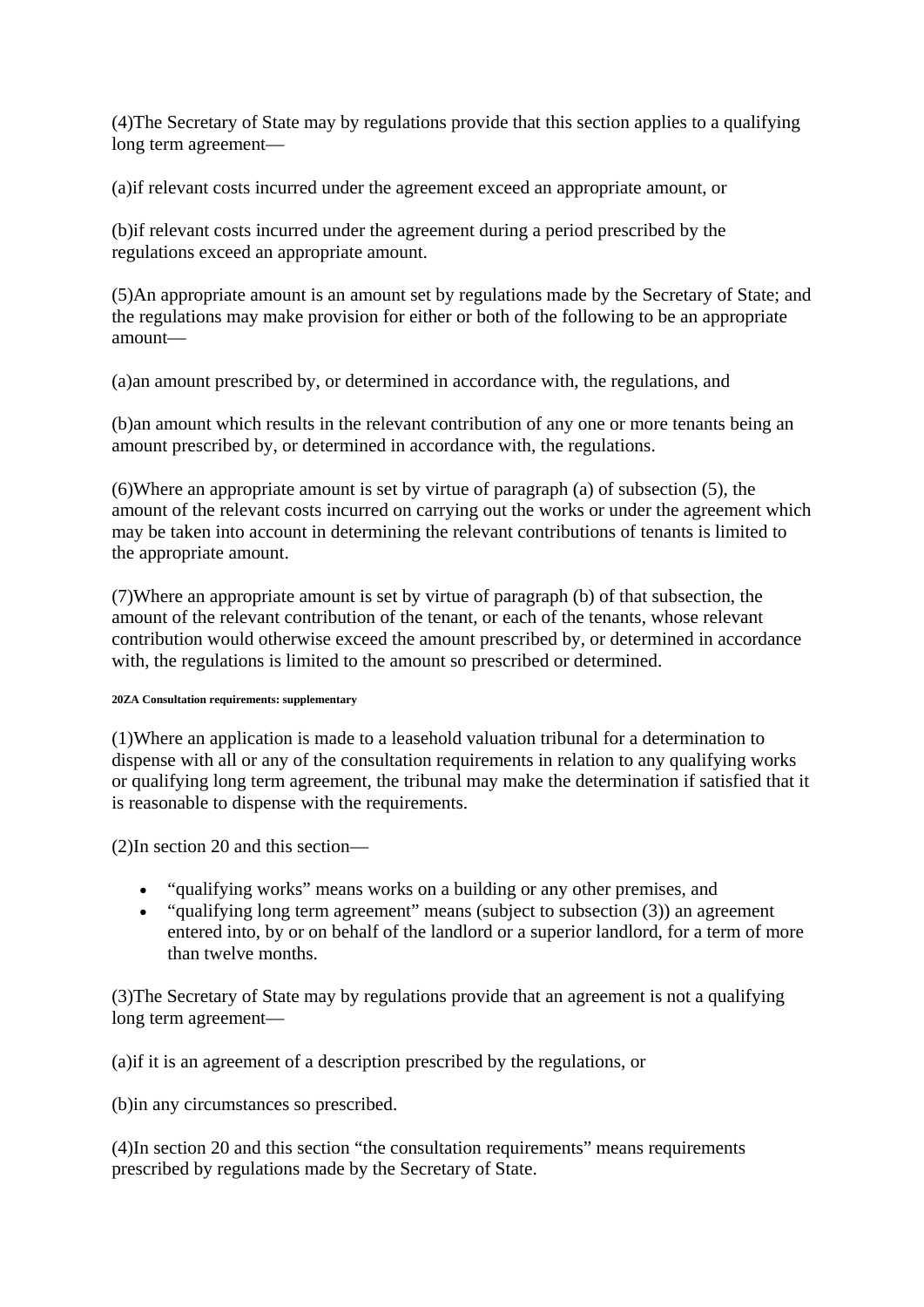(5)Regulations under subsection (4) may in particular include provision requiring the landlord—

(a)to provide details of proposed works or agreements to tenants or the recognised tenants' association representing them,

(b)to obtain estimates for proposed works or agreements,

(c)to invite tenants or the recognised tenants' association to propose the names of persons from whom the landlord should try to obtain other estimates,

(d)to have regard to observations made by tenants or the recognised tenants' association in relation to proposed works or agreements and estimates, and

(e)to give reasons in prescribed circumstances for carrying out works or entering into agreements.

(6)Regulations under section 20 or this section—

(a)may make provision generally or only in relation to specific cases, and

(b)may make different provision for different purposes.

(7)Regulations under section 20 or this section shall be made by statutory instrument which shall be subject to annulment in pursuance of a resolution of either House of Parliament."

Annotations:

#### Commencement Information

I37S. 151 partly in force; s. 151 not in force at Royal Assent, see s. 181(1); s. 151 in force for specified purposes at 26.7.2002 for E. by S.I. 2002/1912, **art. 2(c)**; s. 151 in force for specified purposes at 1.1.2003 for W. by S.I. 2002/3012, **art. 2(c)**

#### **152 Statements of account E+W**

For section 21 of the 1985 Act (request for summary of relevant costs) substitute—

#### **"21 Regular statements of account**

(1)The landlord must supply to each tenant by whom service charges are payable, in relation to each accounting period, a written statement of account dealing with—

(a)service charges of the tenant and the tenants of dwellings associated with his dwelling,

(b)relevant costs relating to those service charges,

(c)the aggregate amount standing to the credit of the tenant and the tenants of those dwellings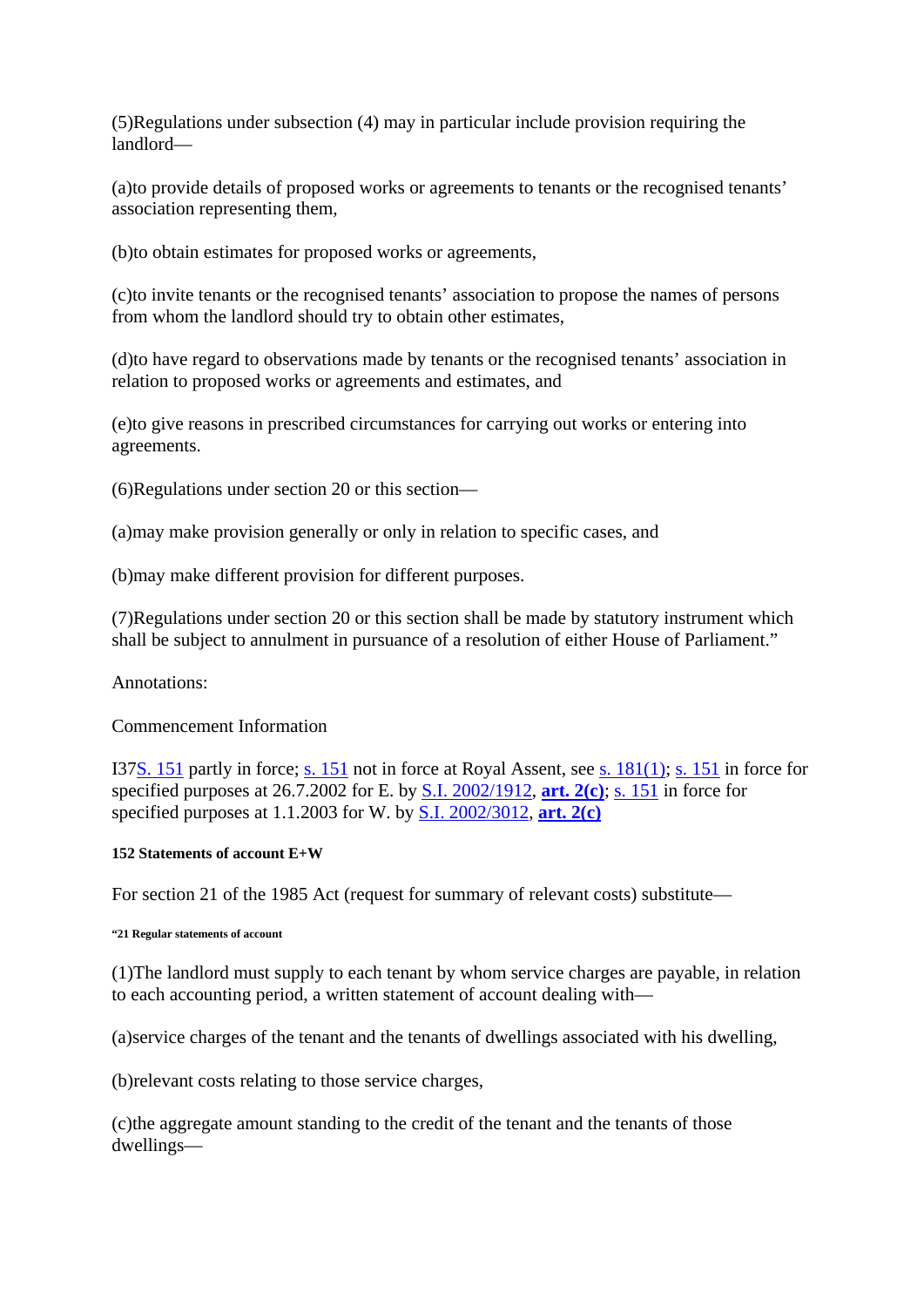(i)at the beginning of the accounting period, and

(ii)at the end of the accounting period, and

(d)related matters.

(2)The statement of account in relation to an accounting period must be supplied to each such tenant not later than six months after the end of the accounting period.

(3)Where the landlord supplies a statement of account to a tenant he must also supply to him—

(a)a certificate of a qualified accountant that, in the accountant's opinion, the statement of account deals fairly with the matters with which it is required to deal and is sufficiently supported by accounts, receipts and other documents which have been produced to him, and

(b)a summary of the rights and obligations of tenants of dwellings in relation to service charges.

(4)The Secretary of State may make regulations prescribing requirements as to the form and content of—

(a)statements of account,

(b)accountants' certificates, and

(c)summaries of rights and obligations,

required to be supplied under this section.

(5)The Secretary of State may make regulations prescribing exceptions from the requirement to supply an accountant's certificate.

(6)If the landlord has been notified by a tenant of an address in England and Wales at which he wishes to have supplied to him documents required to be so supplied under this section, the landlord must supply them to him at that address.

(7)And the landlord is to be taken to have been so notified if notification has been given to—

(a)an agent of the landlord named as such in the rent book or similar document, or

(b)the person who receives the rent on behalf of the landlord;

and where notification is given to such an agent or person he must forward it as soon as may be to the landlord.

(8)For the purposes of this section a dwelling is associated with another dwelling if the obligations of the tenants of the dwellings under the terms of their leases as regards contributing to relevant costs relate to the same costs.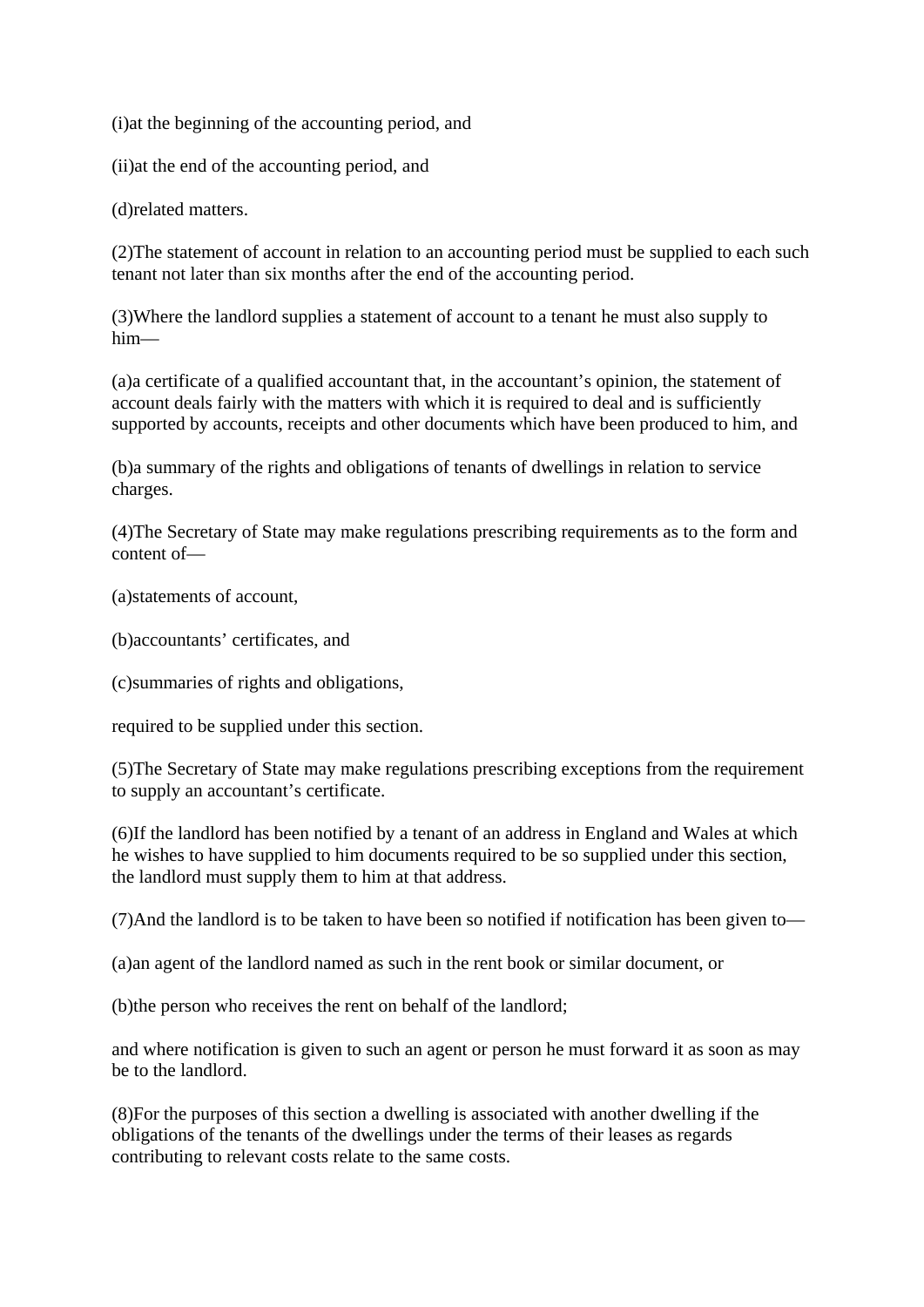(9)In this section "accounting period" means such period—

(a)beginning with the relevant date, and

(b)ending with such date, not later than twelve months after the relevant date,

as the landlord determines.

(10)In the case of the first accounting period in relation to any dwellings, the relevant date is the later of—

(a)the date on which service charges are first payable under a lease of any of them, and

(b)the date on which section 152 of the Commonhold and Leasehold Reform Act 2002 comes into force,

and, in the case of subsequent accounting periods, it is the date immediately following the end of the previous accounting period.

(11)Regulations under subsection (4) may make different provision for different purposes.

(12)Regulations under this section shall be made by statutory instrument which shall be subject to annulment in pursuance of a resolution of either House of Parliament.

#### **21A Withholding of service charges**

 $(1)$ A tenant may withhold payment of a service charge if—

(a)the landlord has not supplied a document to him by the time by which he is required to supply it under section 21, or

(b)the form or content of a document which the landlord has supplied to him under that section (at any time) does not conform exactly or substantially with the requirements prescribed by regulations under subsection (4) of that section.

(2)The maximum amount which the tenant may withhold is an amount equal to the aggregate of—

(a)the service charges paid by him in the accounting period to which the document concerned would or does relate, and

(b)so much of the aggregate amount required to be dealt with in the statement of account for that accounting period by section  $21(1)(c)(i)$  as stood to his credit.

(3)An amount may not be withheld under this section—

(a)in a case within paragraph (a) of subsection (1), after the document concerned has been supplied to the tenant by the landlord, or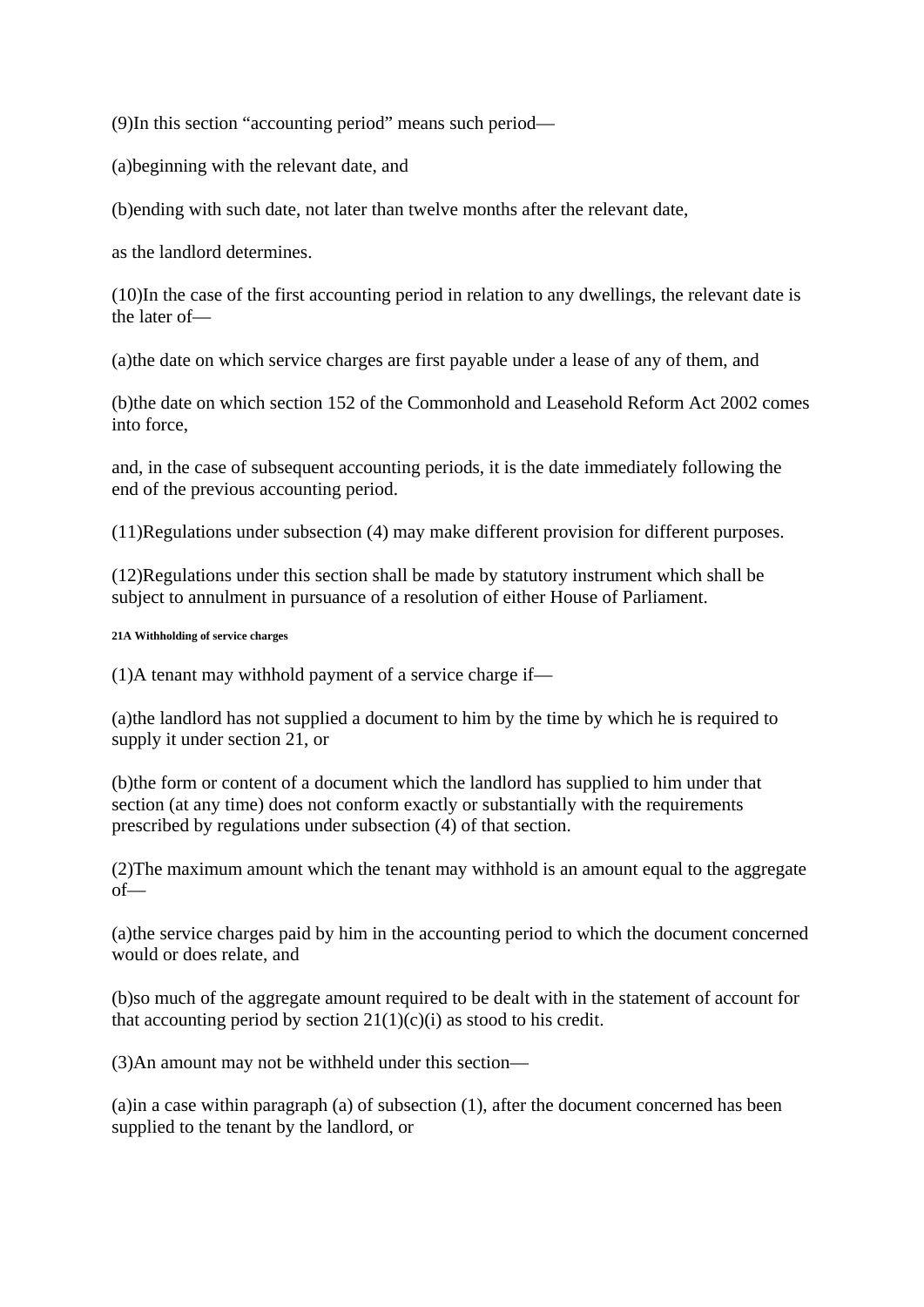(b)in a case within paragraph (b) of that subsection, after a document conforming exactly or substantially with the requirements prescribed by regulations under section 21(4) has been supplied to the tenant by the landlord by way of replacement of the one previously supplied.

(4)If, on an application made by the landlord to a leasehold valuation tribunal, the tribunal determines that the landlord has a reasonable excuse for a failure giving rise to the right of a tenant to withhold an amount under this section, the tenant may not withhold the amount after the determination is made.

(5)Where a tenant withholds a service charge under this section, any provisions of the tenancy relating to non-payment or late payment of service charges do not have effect in relation to the period for which he so withholds it."

Annotations:

Commencement Information

I38S. 152 partly in force; s. 152 not in force at Royal Assent, see s. 181(1); s. 152 in force for specified purposes at 26.7.2002 for E. by S.I. 2002/1912, **art. 2(c)**; s. 152 in force for specified purposes at 1.1.2003 for W. by S.I. 2002/3012, **art. 2(c)**

**153 Notice to accompany demands for service charges E+W** 

After section 21A of the 1985 Act (inserted by section 152) insert—

#### **"21B Notice to accompany demands for service charges**

(1)A demand for the payment of a service charge must be accompanied by a summary of the rights and obligations of tenants of dwellings in relation to service charges.

(2)The Secretary of State may make regulations prescribing requirements as to the form and content of such summaries of rights and obligations.

(3)A tenant may withhold payment of a service charge which has been demanded from him if subsection (1) is not complied with in relation to the demand.

(4)Where a tenant withholds a service charge under this section, any provisions of the lease relating to non-payment or late payment of service charges do not have effect in relation to the period for which he so withholds it.

(5)Regulations under subsection (2) may make different provision for different purposes.

(6)Regulations under subsection (2) shall be made by statutory instrument which shall be subject to annulment in pursuance of a resolution of either House of Parliament."

Annotations:

Commencement Information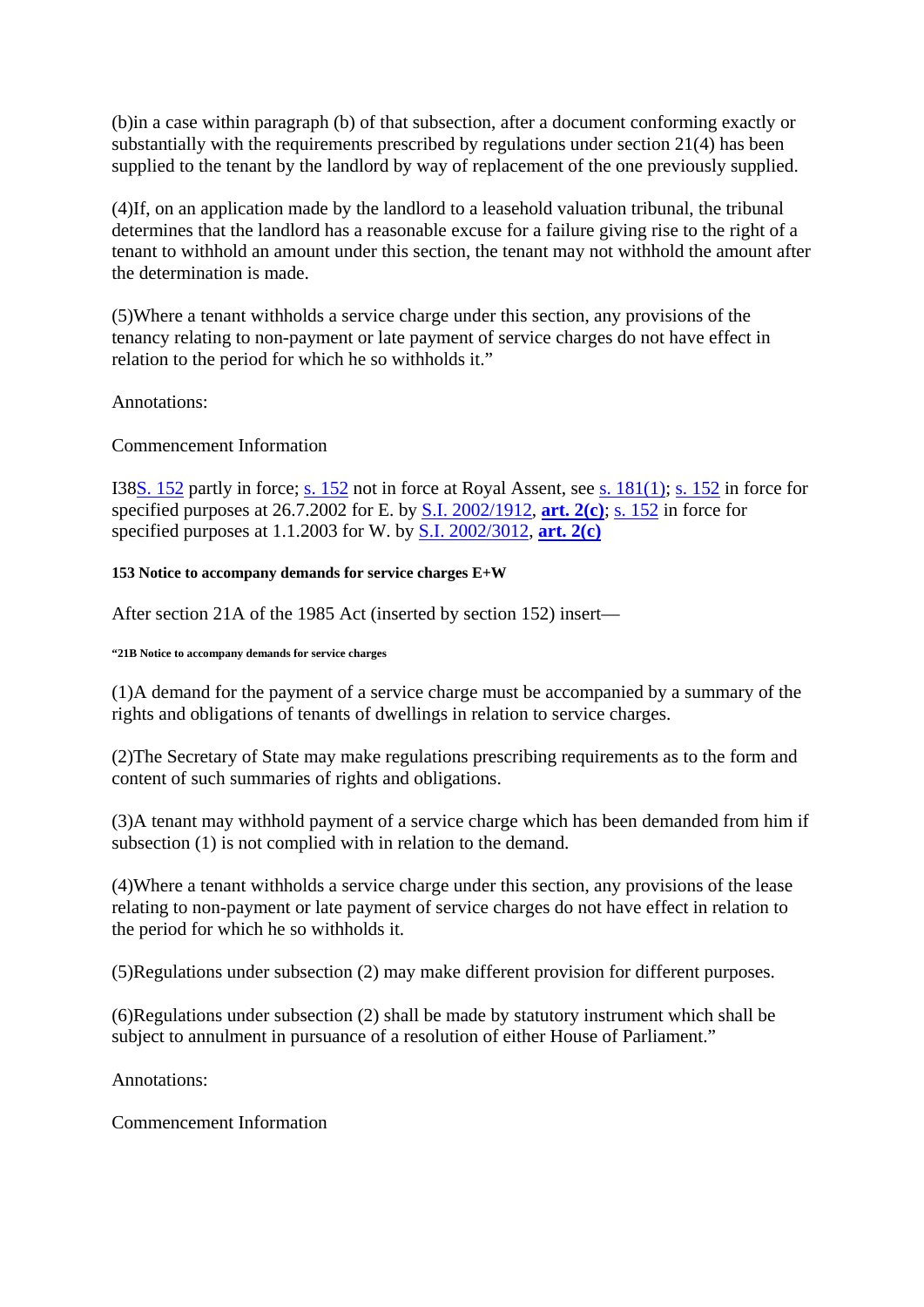I39S. 153 partly in force; s. 153 not in force at Royal Assent, see s. 181(1); s. 153 in force for specified purposes at 26.7.2002 for E. by S.I. 2002/1912, **art. 2(c)**; s. 153 in force for specified purposes at 1.1.2003 for W. by S.I. 2002/3012, **art. 2(c)**

#### **154 Inspection etc. of documents E+W**

For section 22 of the 1985 Act (request to inspect documents supporting summary of relevant costs) substitute—

#### **"22 Inspection etc. of documents**

(1)A tenant may by notice in writing require the landlord—

(a)to afford him reasonable facilities for inspecting accounts, receipts or other documents relevant to the matters which must be dealt with in a statement of account required to be supplied to him under section 21 and for taking copies of or extracts from them, or

(b)to take copies of or extracts from any such accounts, receipts or other documents and either send them to him or afford him reasonable facilities for collecting them (as he specifies).

(2)If the tenant is represented by a recognised tenants' association and he consents, the notice may be served by the secretary of the association instead of by the tenant (and in that case any requirement imposed by it is to afford reasonable facilities, or to send copies or extracts, to the secretary).

(3)A notice under this section may not be served after the end of the period of six months beginning with the date by which the tenant is required to be supplied with the statement of account under section 21.

 $(4)$ But if—

(a)the statement of account is not supplied to the tenant on or before that date, or

(b)the statement of account so supplied does not conform exactly or substantially with the requirements prescribed by regulations under section 21(4),

the six month period mentioned in subsection (3) does not begin until any later date on which the statement of account (conforming exactly or substantially with those requirements) is supplied to him.

(5)A notice under this section is duly served on the landlord if it is served on—

(a)an agent of the landlord named as such in the rent book or similar document, or

(b)the person who receives the rent on behalf of the landlord;

and a person on whom such a notice is so served must forward it as soon as may be to the landlord.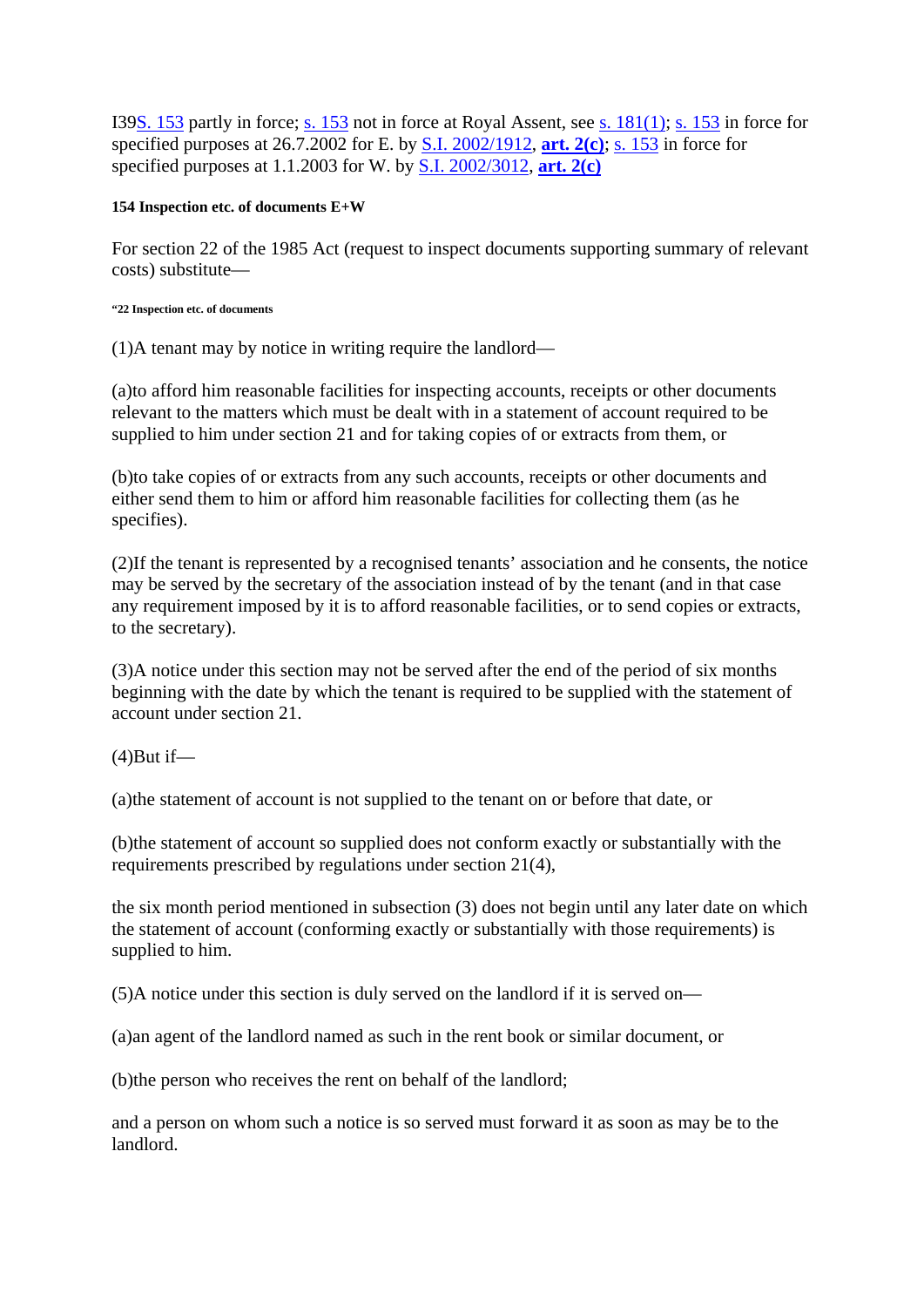(6)The landlord must comply with a requirement imposed by a notice under this section within the period of twenty-one days beginning with the day on which he receives the notice.

(7)To the extent that a notice under this section requires the landlord to afford facilities for inspecting documents—

(a)he must do so free of charge, but

(b)he may treat as part of his costs of management any costs incurred by him in doing so.

(8)The landlord may make a reasonable charge for doing anything else in compliance with a requirement imposed by a notice under this section."

#### **155 Liability to pay service charges: jurisdiction E+W**

(1)After section 27 of the 1985 Act insert—

**"27A Liability to pay service charges: jurisdiction** 

(1)An application may be made to a leasehold valuation tribunal for a determination whether a service charge is payable and, if it is, as to—

(a)the person by whom it is payable,

(b)the person to whom it is payable,

(c)the amount which is payable,

(d)the date at or by which it is payable, and

(e)the manner in which it is payable.

(2)Subsection (1) applies whether or not any payment has been made.

(3)An application may also be made to a leasehold valuation tribunal for a determination whether, if costs were incurred for services, repairs, maintenance, improvements, insurance or management of any specified description, a service charge would be payable for the costs and, if it would, as to—

(a)the person by whom it would be payable,

(b)the person to whom it would be payable,

(c)the amount which would be payable,

(d)the date at or by which it would be payable, and

(e)the manner in which it would be payable.

(4)No application under subsection (1) or (3) may be made in respect of a matter which—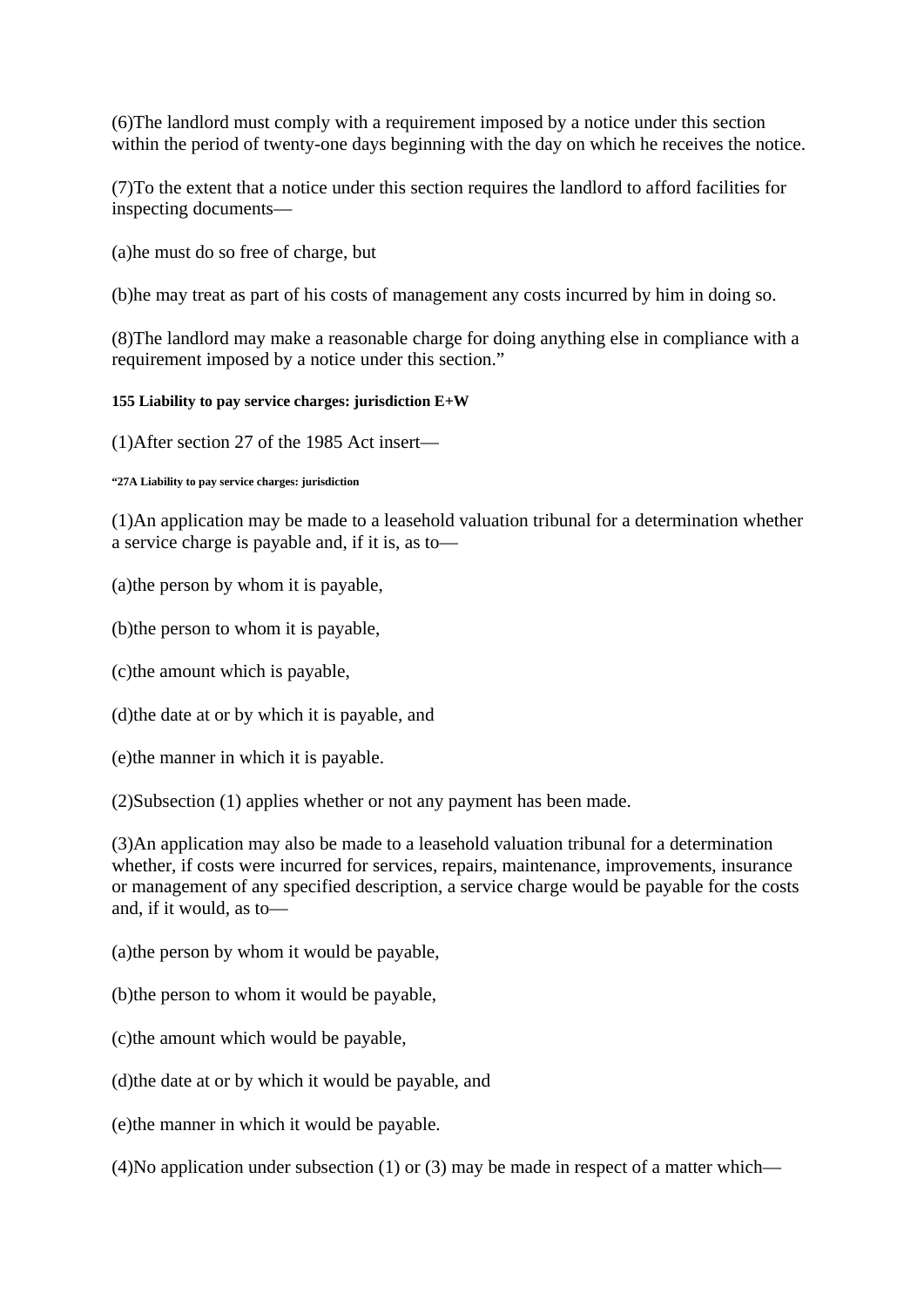(a)has been agreed or admitted by the tenant,

(b)has been, or is to be, referred to arbitration pursuant to a post-dispute arbitration agreement to which the tenant is a party,

(c)has been the subject of determination by a court, or

(d)has been the subject of determination by an arbitral tribunal pursuant to a post-dispute arbitration agreement.

(5)But the tenant is not to be taken to have agreed or admitted any matter by reason only of having made any payment.

(6)An agreement by the tenant of a dwelling (other than a post-dispute arbitration agreement) is void in so far as it purports to provide for a determination—

(a)in a particular manner, or

(b)on particular evidence,

of any question which may be the subject of an application under subsection (1) or (3).

(7)The jurisdiction conferred on a leasehold valuation tribunal in respect of any matter by virtue of this section is in addition to any jurisdiction of a court in respect of the matter."

(2)In section 38 of the 1985 Act (definitions), at the end of the definitions of "arbitration agreement", "arbitration agreement" and "arbitral tribunal", insert " and post-dispute arbitration agreement", in relation to any matter, means an arbitration agreement made after a dispute about the matter has arisen;".

(3)In section 39 of the 1985 Act (index of defined expressions), in the first column, in the entry "arbitration agreement, arbitration agreement and arbitral tribunal", for "and arbitral tribunal" substitute " , arbitral tribunal and post-dispute arbitration agreement".

#### **156 Service charge contributions to be held in separate account E+W**

(1)After section 42 of the 1987 Act insert—

**"42A Service charge contributions to be held in designated account** 

(1)The payee must hold any sums standing to the credit of any trust fund in a designated account at a relevant financial institution.

(2)An account is a designated account in relation to sums standing to the credit of a trust fund if—

(a)the relevant financial institution has been notified in writing that sums standing to the credit of the trust fund are to be (or are) held in it, and

(b)no other funds are held in the account,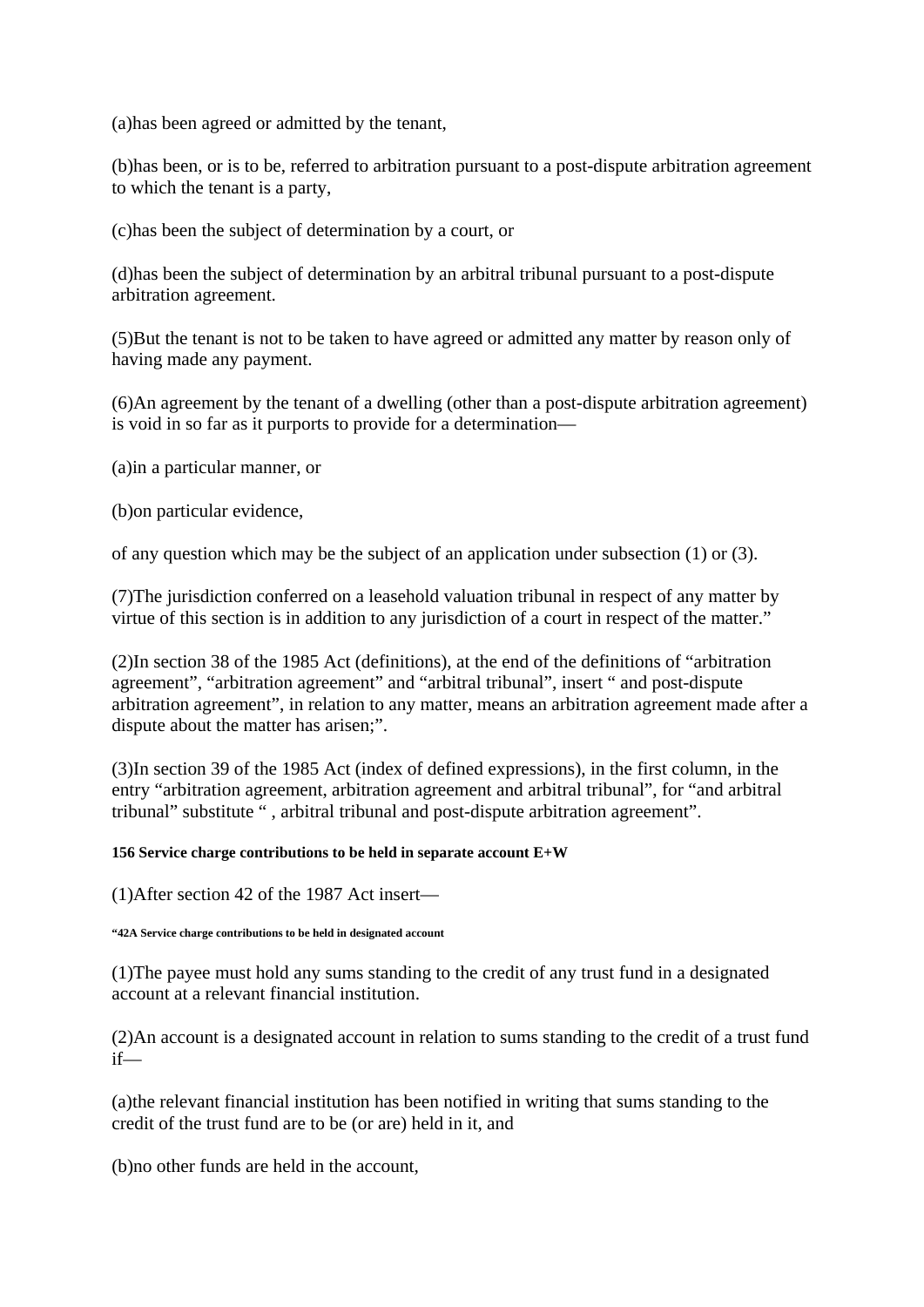and the account is an account of a description specified in regulations made by the Secretary of State.

(3)Any of the contributing tenants, or the sole contributing tenant, may by notice in writing require the payee—

(a)to afford him reasonable facilities for inspecting documents evidencing that subsection (1) is complied with and for taking copies of or extracts from them, or

(b)to take copies of or extracts from any such documents and either send them to him or afford him reasonable facilities for collecting them (as he specifies).

(4)If the tenant is represented by a recognised tenants' association and he consents, the notice may be served by the secretary of the association instead of by the tenant (and in that case any requirement imposed by it is to afford reasonable facilities, or to send copies or extracts, to the secretary).

(5)A notice under this section is duly served on the payee if it is served on—

(a)an agent of the payee named as such in the rent book or similar document, or

(b)the person who receives the rent on behalf of the payee;

and a person on whom such a notice is so served must forward it as soon as may be to the payee.

(6)The payee must comply with a requirement imposed by a notice under this section within the period of twenty-one days beginning with the day on which he receives the notice.

(7)To the extent that a notice under this section requires the payee to afford facilities for inspecting documents—

(a)he must do so free of charge, but

(b)he may treat as part of his costs of management any costs incurred by him in doing so.

(8)The payee may make a reasonable charge for doing anything else in compliance with a requirement imposed by a notice under this section.

(9)Any of the contributing tenants, or the sole contributing tenant, may withhold payment of a service charge if he has reasonable grounds for believing that the payee has failed to comply with the duty imposed on him by subsection (1); and any provisions of his tenancy relating to non-payment or late payment of service charges do not have effect in relation to the period for which he so withholds it.

(10)Nothing in this section applies to the payee if the circumstances are such as are specified in regulations made by the Secretary of State.

(11)In this section—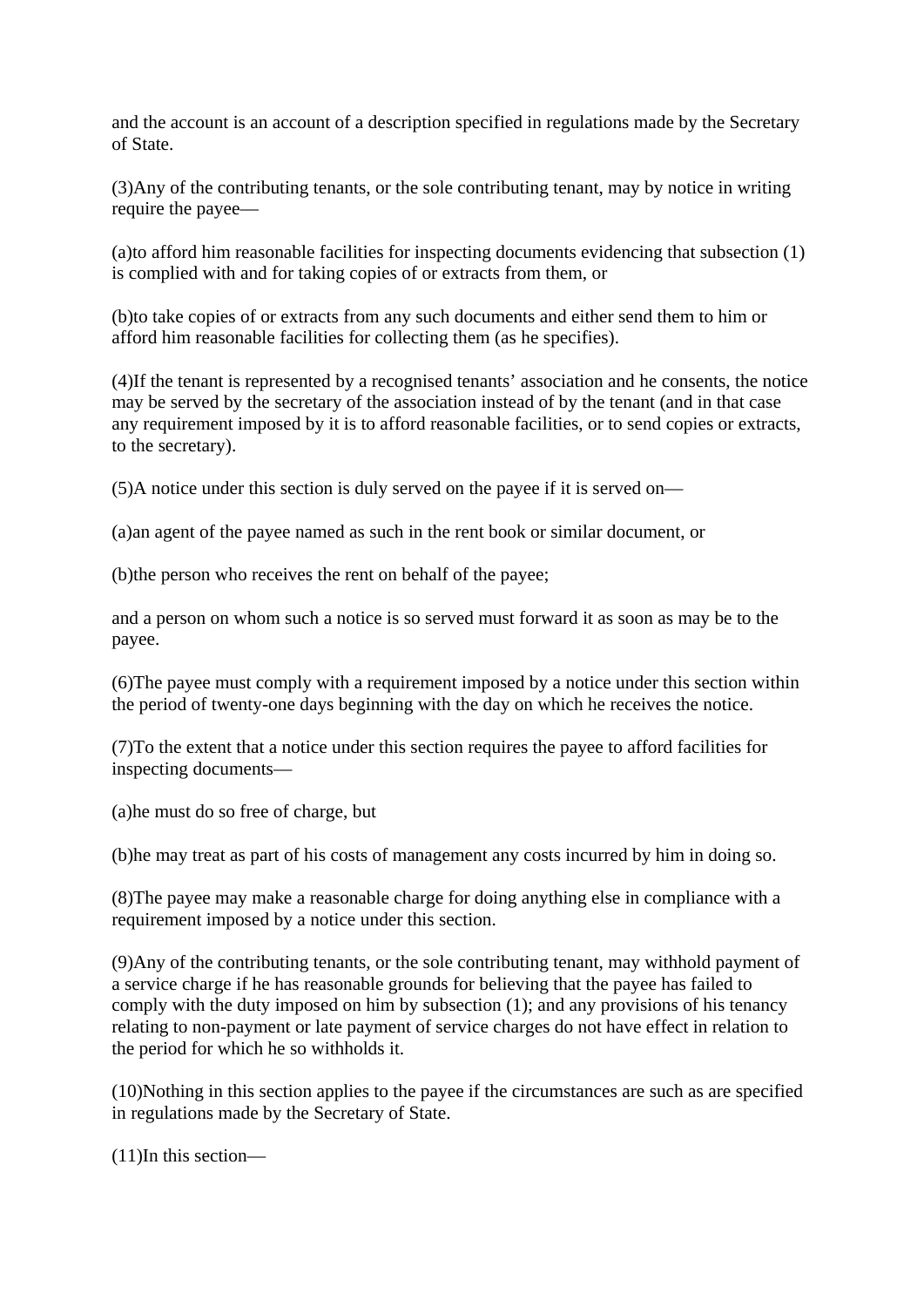- "recognised tenants' association" has the same meaning as in the 1985 Act, and
- "relevant financial institution" has the meaning given by regulations made by the Secretary of State;

and expressions used both in section 42 and this section have the same meaning as in that section.

#### **42B Failure to comply with section 42A**

(1)If a person fails, without reasonable excuse, to comply with a duty imposed on him by or by virtue of section 42A he commits an offence.

(2)A person guilty of an offence under this section is liable on summary conviction to a fine not exceeding level 4 on the standard scale.

(3)Where an offence under this section committed by a body corporate is proved—

(a)to have been committed with the consent or connivance of a director, manager, secretary or other similar officer of the body corporate, or a person purporting to act in such a capacity, or

(b)to be due to any neglect on the part of such an officer or person,

he, as well as the body corporate, is guilty of the offence and liable to be proceeded against and punished accordingly.

(4)Where the affairs of a body corporate are managed by its members, subsection (3) applies in relation to the acts and defaults of a member in connection with his functions of management as if he were a director of the body corporate.

(5)Proceedings for an offence under this section may be brought by a local housing authority (within the meaning of section 1 of the Housing Act 1985 (c. 68))."

(2)In section 53(2)(b) of the 1987 Act (regulations subject to negative procedure), insert at the end "or 42A".

### Annotations:

# Commencement Information

I40S. 156 partly in force; s. 156 not in force at Royal Assent, see s. 181(1); s. 156 in force for specified purposes at 26.7.2002 for E. by S.I. 2002/1912, **art. 2(c)**; s. 156 in force for specified purposes at 1.1.2003 for W. by S.I. 2002/3012, **art. 2(c)**

### **157 Service charges: minor and consequential amendments E+W**

Schedule 10 (minor and consequential amendments about service charges) has effect.

### **158 Administration charges E+W**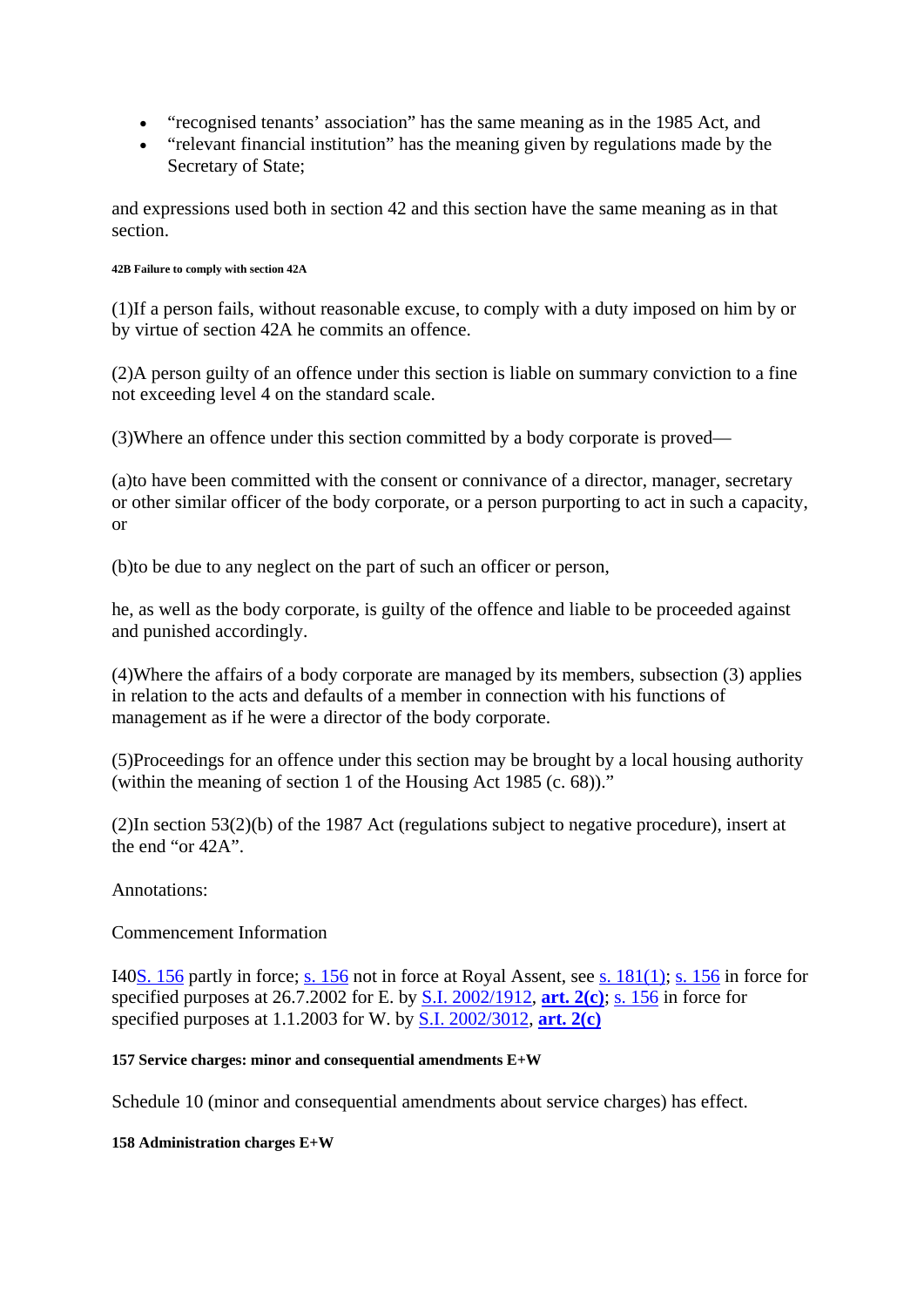Schedule 11 (which makes provision about administration charges payable by tenants of dwellings) has effect.

#### **159 Charges under estate management schemes E+W**

(1)This section applies where a scheme under—

(a)section 19 of the 1967 Act (estate management schemes in connection with enfranchisement under that Act),

(b)Chapter 4 of Part 1 of the 1993 Act (estate management schemes in connection with enfranchisement under the 1967 Act or Chapter 1 of Part 1 of the 1993 Act), or

(c)section 94(6) of the 1993 Act (corresponding schemes in relation to areas occupied under leases from Crown),

includes provision imposing on persons occupying or interested in property an obligation to make payments ("estate charges").

(2)A variable estate charge is payable only to the extent that the amount of the charge is reasonable; and "variable estate charge" means an estate charge which is neither—

(a)specified in the scheme, nor

(b)calculated in accordance with a formula specified in the scheme.

(3)Any person on whom an obligation to pay an estate charge is imposed by the scheme may apply to a leasehold valuation tribunal for an order varying the scheme in such manner as is specified in the application on the grounds that—

(a)any estate charge specified in the scheme is unreasonable, or

(b)any formula specified in the scheme in accordance with which any estate charge is calculated is unreasonable.

(4)If the grounds on which the application was made are established to the satisfaction of the tribunal, it may make an order varying the scheme in such manner as is specified in the order.

(5)The variation specified in the order may be—

(a)the variation specified in the application, or

(b)such other variation as the tribunal thinks fit.

(6)An application may be made to a leasehold valuation tribunal for a determination whether an estate charge is payable by a person and, if it is, as to—

(a)the person by whom it is payable,

(b)the person to whom it is payable,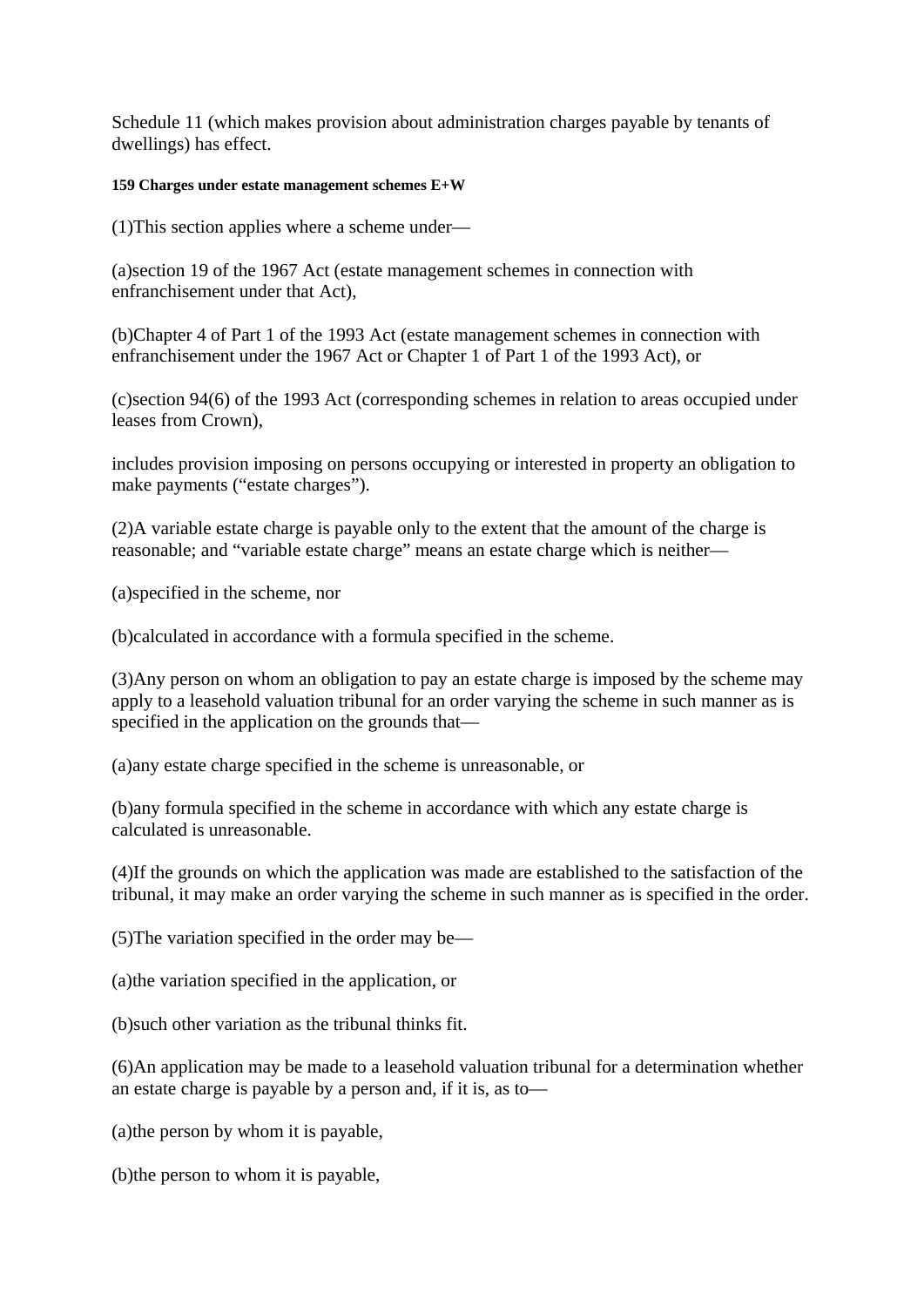(c)the amount which is payable,

(d)the date at or by which it is payable, and

(e)the manner in which it is payable.

(7)Subsection (6) applies whether or not any payment has been made.

(8)The jurisdiction conferred on a leasehold valuation tribunal in respect of any matter by virtue of subsection (6) is in addition to any jurisdiction of a court in respect of the matter.

(9)No application under subsection (6) may be made in respect of a matter which—

(a)has been agreed or admitted by the person concerned,

(b)has been, or is to be, referred to arbitration pursuant to a post-dispute arbitration agreement to which that person is a party,

(c)has been the subject of determination by a court, or

(d)has been the subject of determination by an arbitral tribunal pursuant to a post-dispute arbitration agreement.

(10)But the person is not to be taken to have agreed or admitted any matter by reason only of having made any payment.

(11)An agreement (other than a post-dispute arbitration agreement) is void in so far as it purports to provide for a determination—

(a)in a particular manner, or

(b)on particular evidence,

of any question which may be the subject matter of an application under subsection (6).

(12)In this section—

- "post-dispute arbitration agreement", in relation to any matter, means an arbitration agreement made after a dispute about the matter has arisen, and
- "arbitration agreement" and "arbitral tribunal" have the same meanings as in Part 1 of the Arbitration Act 1996 (c. 23).

# **Managers appointed by leasehold valuation tribunal**

### **160 Third parties with management responsibilities E+W**

(1)The 1987 Act has effect subject to the following amendments.

(2)In section 22 (notice by tenant before application for appointment of manager is made)—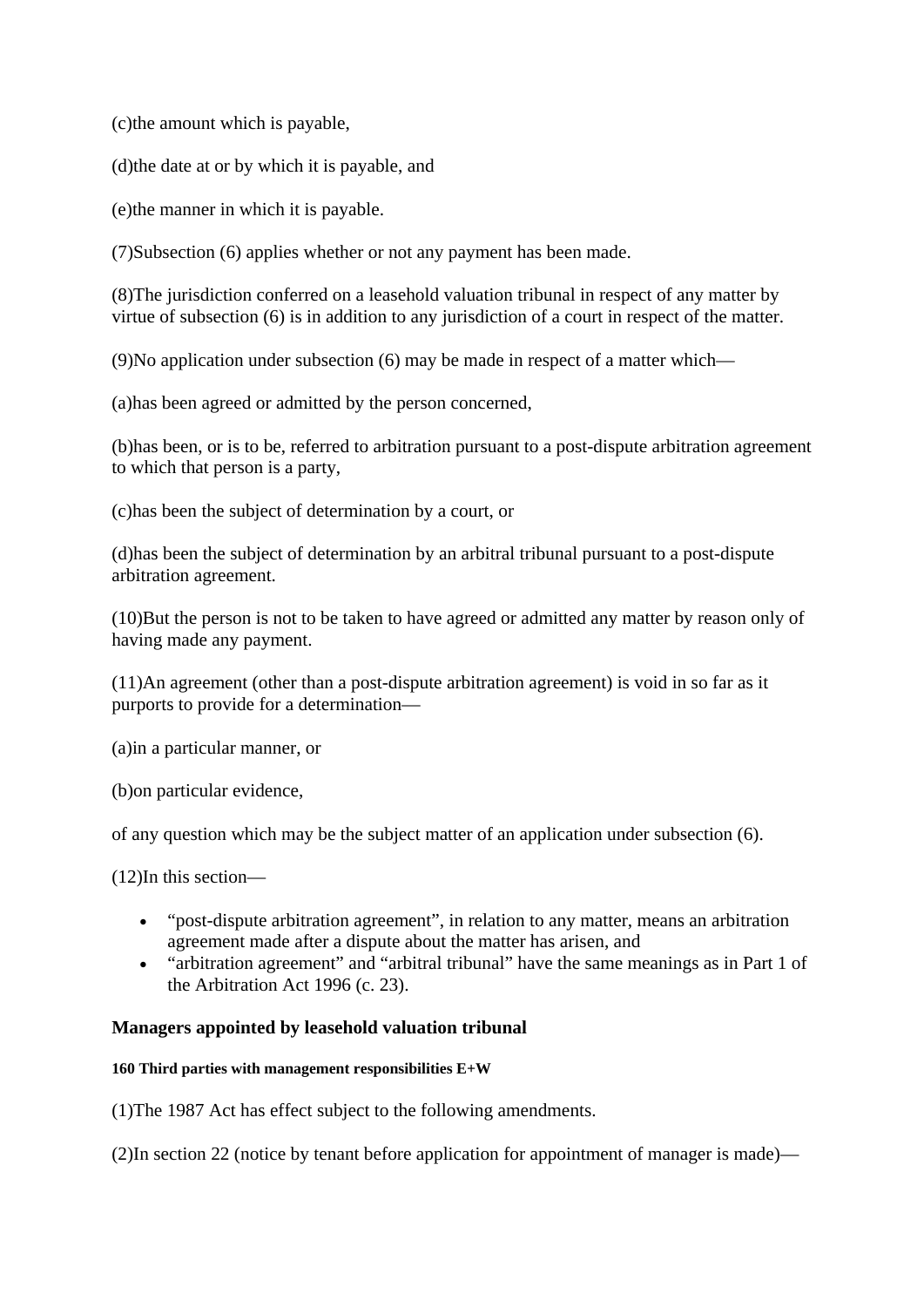(a)in subsection (1), for "on the landlord by the tenant" substitute "by the tenant on—

(i)the landlord, and

(ii)any person (other than the landlord) by whom obligations relating to the management of the premises or any part of them are owed to the tenant under his tenancy",

(b)in subsection  $(2)(a)$ , for "the landlord" substitute " any person on whom the notice is served",

(c)in subsection (2)(b), for "landlord complies with the requirement specified in pursuance of that paragraph" substitute " requirement specified in pursuance of that paragraph is complied with".

(d)in subsection  $(2)(d)$ , for "the landlord, require the landlord" substitute " any person on whom the notice is served, require him", and

(e)in subsection (3)—

(i)after "this section" insert " on a person", and

(ii)for "landlord" substitute " person".

(3)In section 23(1) (application to tribunal for appointment of manager), for "landlord having taken the steps that he was required to take in pursuance of that provision" substitute " person required to take steps in pursuance of that paragraph having taken them".

(4)In section 24 (appointment of manager by tribunal)—

(a)in subsection (2), for "the landlord" (in both places) substitute " any relevant person",

(b)after that subsection insert—

"(2ZA)In this section "relevant person" means a person—

(a)on whom a notice has been served under section 22, or

(b)in the case of whom the requirement to serve a notice under that section has been dispensed with by an order under subsection (3) of that section.",

(c)in subsection (5), for "the landlord" substitute " any relevant person",

(d)in subsection (9A), for "a landlord's application" substitute " the application of any relevant person", and

(e)in subsection (11), for "section" substitute " Part".

(5)In section 29(3), insert at the end"which was made by reason of an act or omission on the part of the landlord."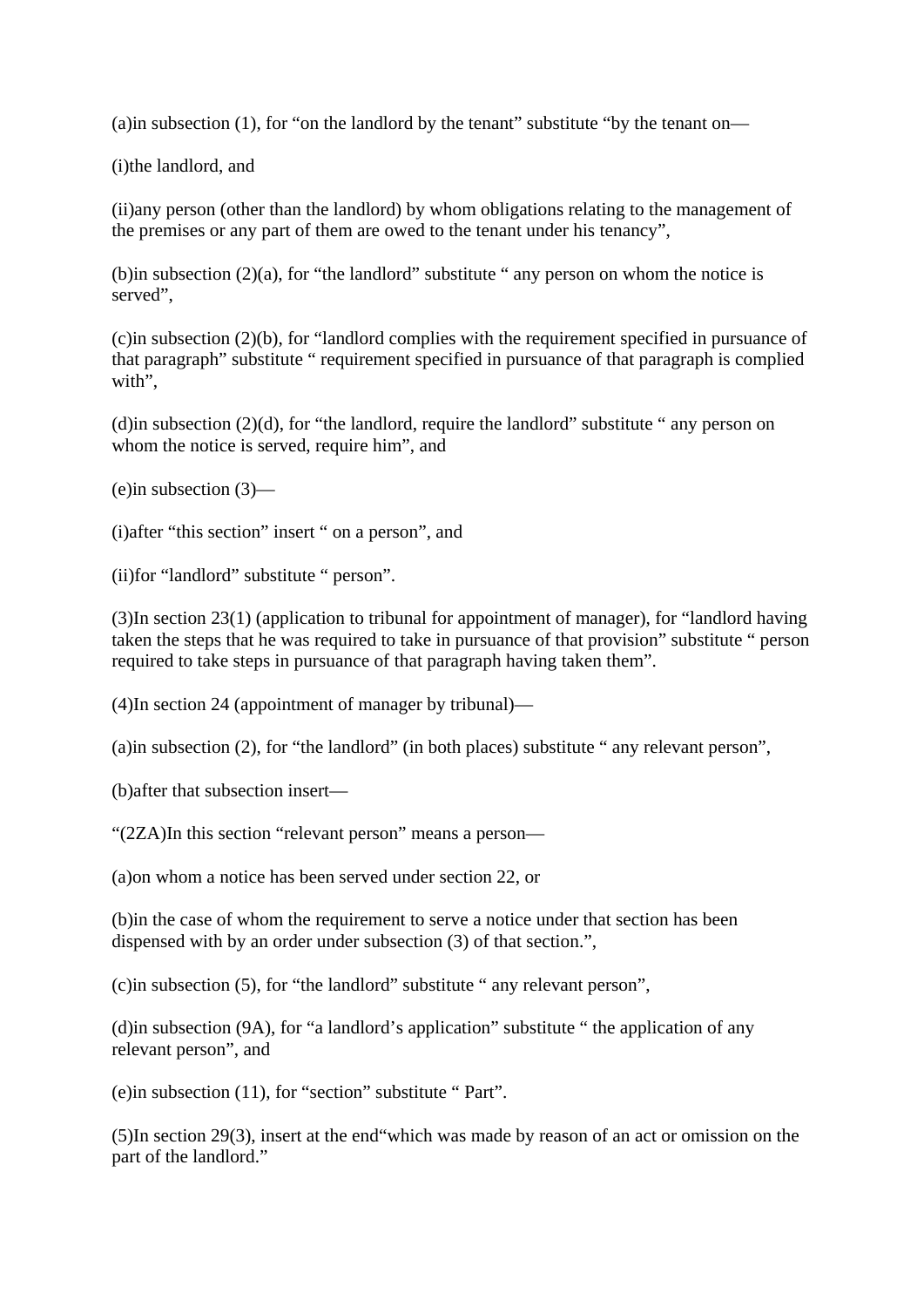# Annotations:

# Commencement Information

I41S. 160 wholly in force; s. 160 not in force at Royal Assent, see s. 181(1); s. 160 in force at 26.7.2002 for E. by S.I. 2002/1912, **art. 2(b)(i)** (subject to transitional provisions and savings in Sch. 2); s. 160 in force at 1.1.2003 for W. by S.I. 2002/3012, **art. 2(b)(i)** (subject to transitional provisions and savings in Sch. 2)

### **161 Restriction of resident landlord exception E+W**

In section 21 of the 1987 Act (tenant's right to apply to tribunal for appointment of manager), after subsection (3) insert—

"(3A)But this Part is not prevented from applying to any premises because the interest of the landlord in the premises is held by a resident landlord if at least one-half of the flats contained in the premises are held on long leases which are not tenancies to which Part 2 of the Landlord and Tenant Act 1954 (c. 56) applies."

Annotations:

# Commencement Information

I42S. 161 wholly in force; s. 161 not in force at Royal Assent, see s. 181(1); s. 161 in force at 26.7.2002 for E. by S.I. 2002/1912, **art. 2(b)(i)** (subject to transitional provisions and savings in Sch. 2); s. 161 in force at 1.1.2003 for W. by S.I. 2002/3012, **art. 2(b)(i)** (subject to transitional provisions and savings in Sch. 2)

### **Variation of leases**

### **162 Grounds for application by party to lease E+W**

(1)Section 35 of the 1987 Act (application by party to lease for variation of lease) is amended as follows.

(2)In subsection (2) (grounds for application), for paragraph (b) substitute—

"(b)the insurance of the building containing the flat or of any such land or building as is mentioned in paragraph (a)(iii);".

(3)After paragraph (f) of that subsection insert—

"(g)such other matters as may be prescribed by regulations made by the Secretary of State."

(4)After subsection (3) insert—

" $(3A)$ For the purposes of subsection  $(2)(e)$  the factors for determining, in relation to a service charge payable under a lease, whether the lease makes satisfactory provision include whether it makes provision for an amount to be payable (by way of interest or otherwise) in respect of a failure to pay the service charge by the due date."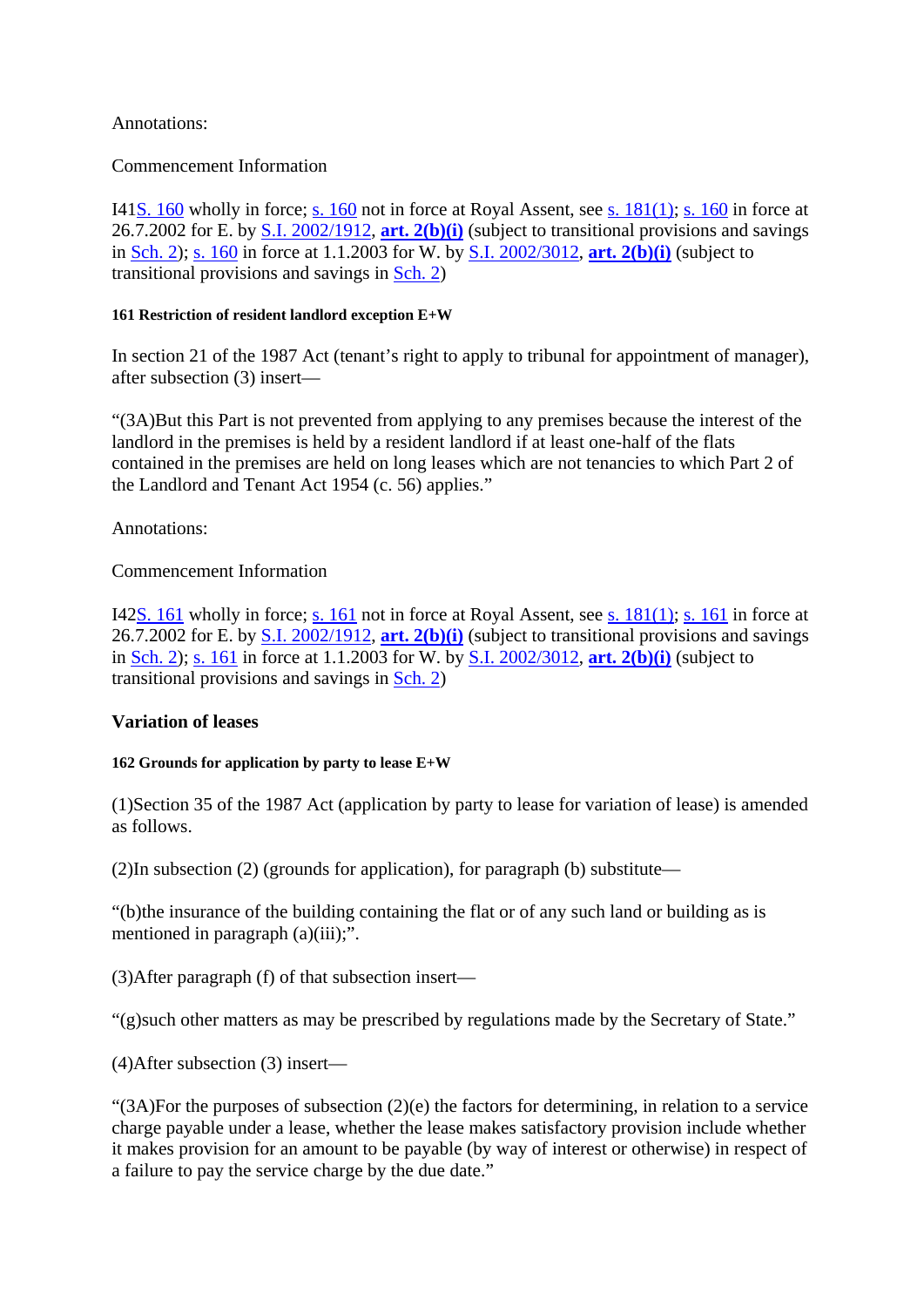(5)In section 53(2)(b) of the 1987 Act (regulations subject to negative Parliamentary procedure), after "section  $20(4)$ " insert " or  $35(2)(g)$ ".

Annotations:

# Commencement Information

I43S. 162 wholly in force; s. 162 not in force at Royal Assent, see s. 181(1); s. 162 in force at 26.7.2002 for E. by S.I. 2002/1912, **art. 2(b)(i)** (subject to transitional provisions and savings in Sch. 2); s. 162 in force at 1.1.2003 for W. by S.I. 2002/3012, **art. 2(b)(i)** (subject to transitional provisions and savings in Sch. 2)

### **163 Transfer of jurisdiction of court to tribunal E+W**

(1)Part 4 of the 1987 Act (variation of leases) is amended as follows.

(2)In section 35 (application by party to lease for variation of lease)—

(a)in subsection (1), for "the court" substitute " a leasehold valuation tribunal", and

(b)in subsection (5), for "Rules of court" substitute " Procedure regulations under Schedule 12 to the Commonhold and Leasehold Reform Act 2002".

(3)In section 36(1) (application by respondent for variation of other leases), for "court" substitute " tribunal".

(4)In section 37(1) (application by majority of parties for variation of leases), for "the court" substitute " a leasehold valuation tribunal".

(5)In section 38 (orders varying leases)—

(a)in subsections (1) to (5), for "court" (in each place) substitute " tribunal",

(b)in subsection (6)—

(i)for "The court" substitute " A tribunal", and

(ii)for "the court" substitute " the tribunal",

(c)in subsections (7) to (9), for "The court" substitute " A tribunal", and

 $(d)$ in subsection  $(10)$ —

(i)for "the court", in the first place, substitute " a tribunal", and

(ii)for "the court", in the other two places, substitute " the tribunal".

(6)In section 39 (applications by third parties for orders varying leases)—

(a)in subsection  $(3)(b)$ , for "the court" substitute " a leasehold valuation tribunal",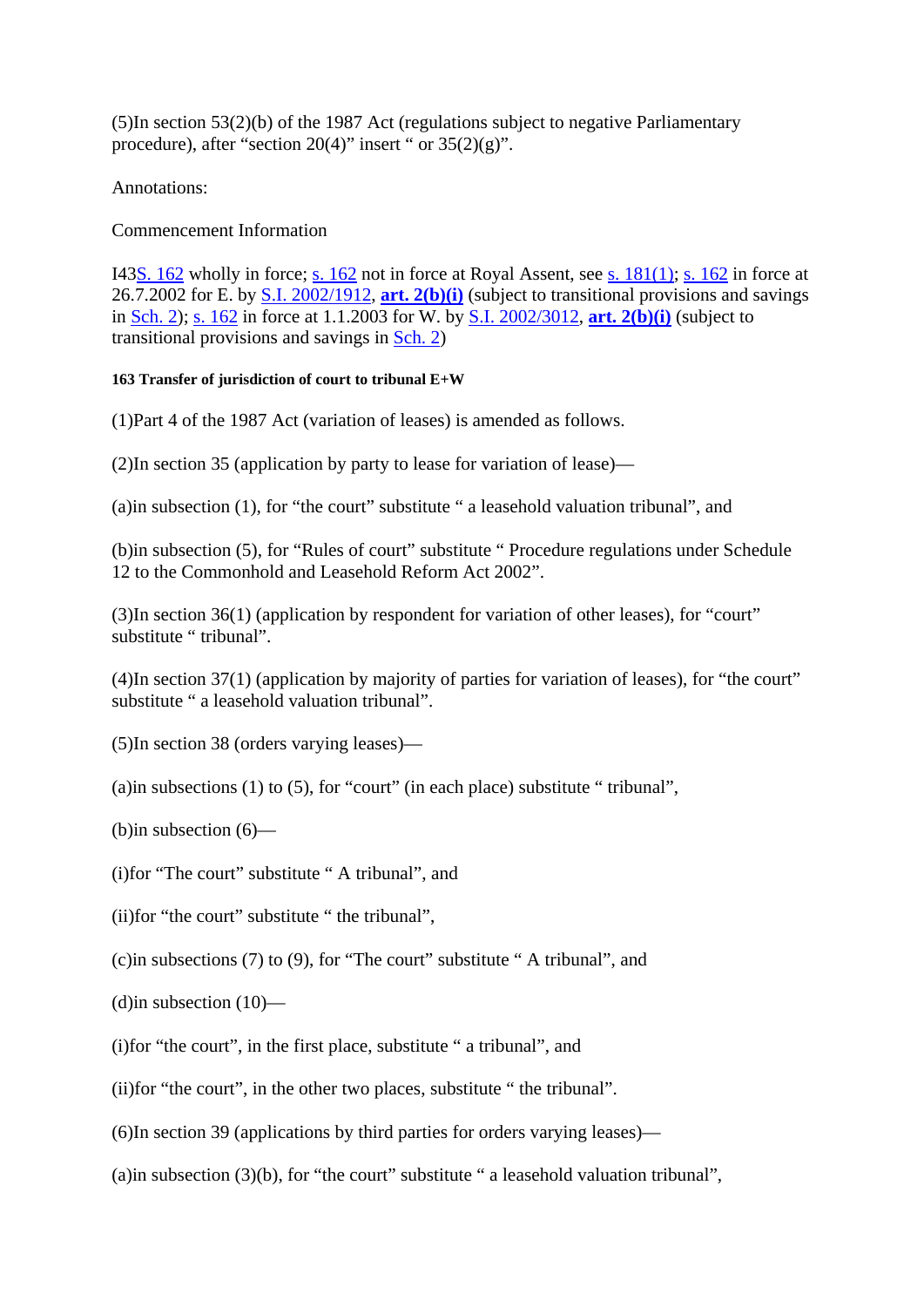(b)in subsection (4), for "The court" substitute " A tribunal", and

(c)in subsection  $(5)(b)$ , for "court" substitute " tribunal".

(7)In section 40(1) (variation of insurance provisions of dwelling other than flat), for "the court" substitute " a leasehold valuation tribunal".

(8)In consequence of the preceding provisions, in section  $52(2)(a)$  of the 1987 Act (jurisdiction of county courts), for ", 3 and 4" substitute " and 3".

### **Insurance**

#### **164 Insurance otherwise than with landlord's insurer E+W**

(1)This section applies where a long lease of a house requires the tenant to insure the house with an insurer nominated or approved by the landlord ("the landlord's insurer").

(2)The tenant is not required to effect the insurance with the landlord's insurer if—

(a)the house is insured under a policy of insurance issued by an authorised insurer,

(b)the policy covers the interests of both the landlord and the tenant,

(c)the policy covers all the risks which the lease requires be covered by insurance provided by the landlord's insurer,

(d)the amount of the cover is not less than that which the lease requires to be provided by such insurance, and

(e)the tenant satisfies subsection (3).

(3)To satisfy this subsection the tenant—

(a)must have given a notice of cover to the landlord before the end of the period of fourteen days beginning with the relevant date, and

(b)if (after that date) he has been requested to do so by a new landlord, must have given a notice of cover to him within the period of fourteen days beginning with the day on which the request was given.

(4)For the purposes of subsection (3)—

(a)if the policy has not been renewed the relevant date is the day on which it took effect and if it has been renewed it is the day from which it was last renewed, and

(b)a person is a new landlord on any day if he acquired the interest of the previous landlord under the lease on a disposal made by him during the period of one month ending with that day.

(5)A notice of cover is a notice specifying—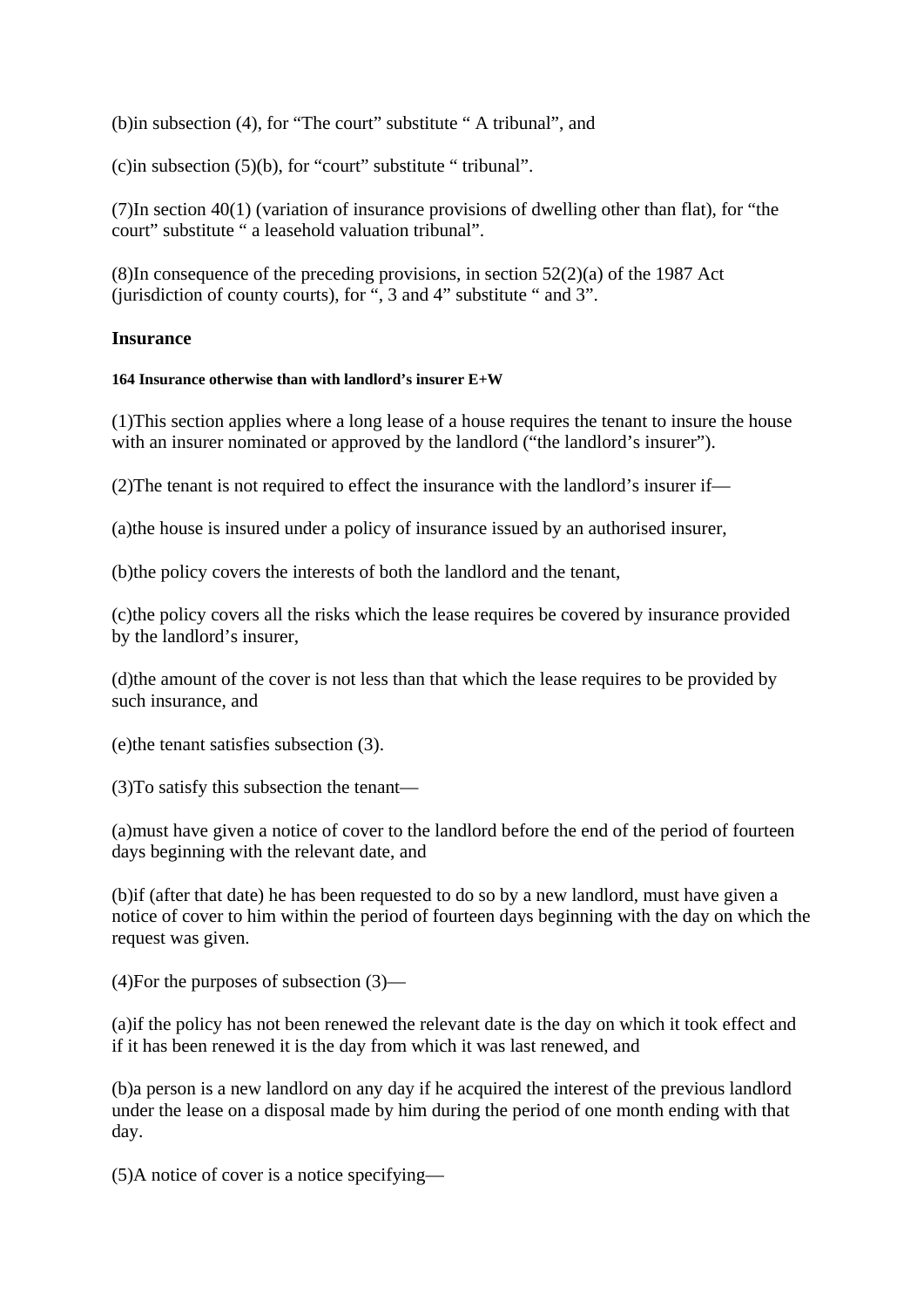(a)the name of the insurer,

(b)the risks covered by the policy,

(c)the amount and period of the cover, and

(d)such further information as may be prescribed.

(6)A notice of cover—

(a)must be in the prescribed form, and

(b)may be sent by post.

(7)If a notice of cover is sent by post, it may be addressed to the landlord at the address specified in subsection (8).

(8)That address is—

(a)the address last furnished to the tenant as the landlord's address for service in accordance with section 48 of the 1987 Act (notification of address for service of notices on landlord), or

(b)if no such address has been so furnished, the address last furnished to the tenant as the landlord's address in accordance with section 47 of the 1987 Act (landlord's name and address to be contained in demands for rent).

(9)But the tenant may not give a notice of cover to the landlord at the address specified in subsection (8) if he has been notified by the landlord of a different address in England and Wales at which he wishes to be given any such notice.

(10)In this section—

- "authorised insurer", in relation to a policy of insurance, means a person who may carry on in the United Kingdom the business of effecting or carrying out contracts of insurance of the sort provided under the policy without contravening the prohibition imposed by section 19 of the Financial Services and Markets Act 2000 (c. 8),
- "house" has the same meaning as for the purposes of Part 1 of the 1967 Act,
- "landlord" and "tenant" have the same meanings as in Chapter 1 of this Part,
- "long lease" has the meaning given by sections 76 and 77 of this Act, and
- "prescribed" means prescribed by regulations made by the appropriate national authority.

Annotations:

Commencement Information

I44S. 164 partly in force; s. 164 not in force at Royal Assent, see s. 181(1); s. 164 in force for specified purposes at 26.7.2002 for E. by S.I. 2002/1912, **art. 2(c)**; s. 164 in force for specified purposes at 1.1.2003 for W. by S.I. 2002/3012, **art. 2(c)**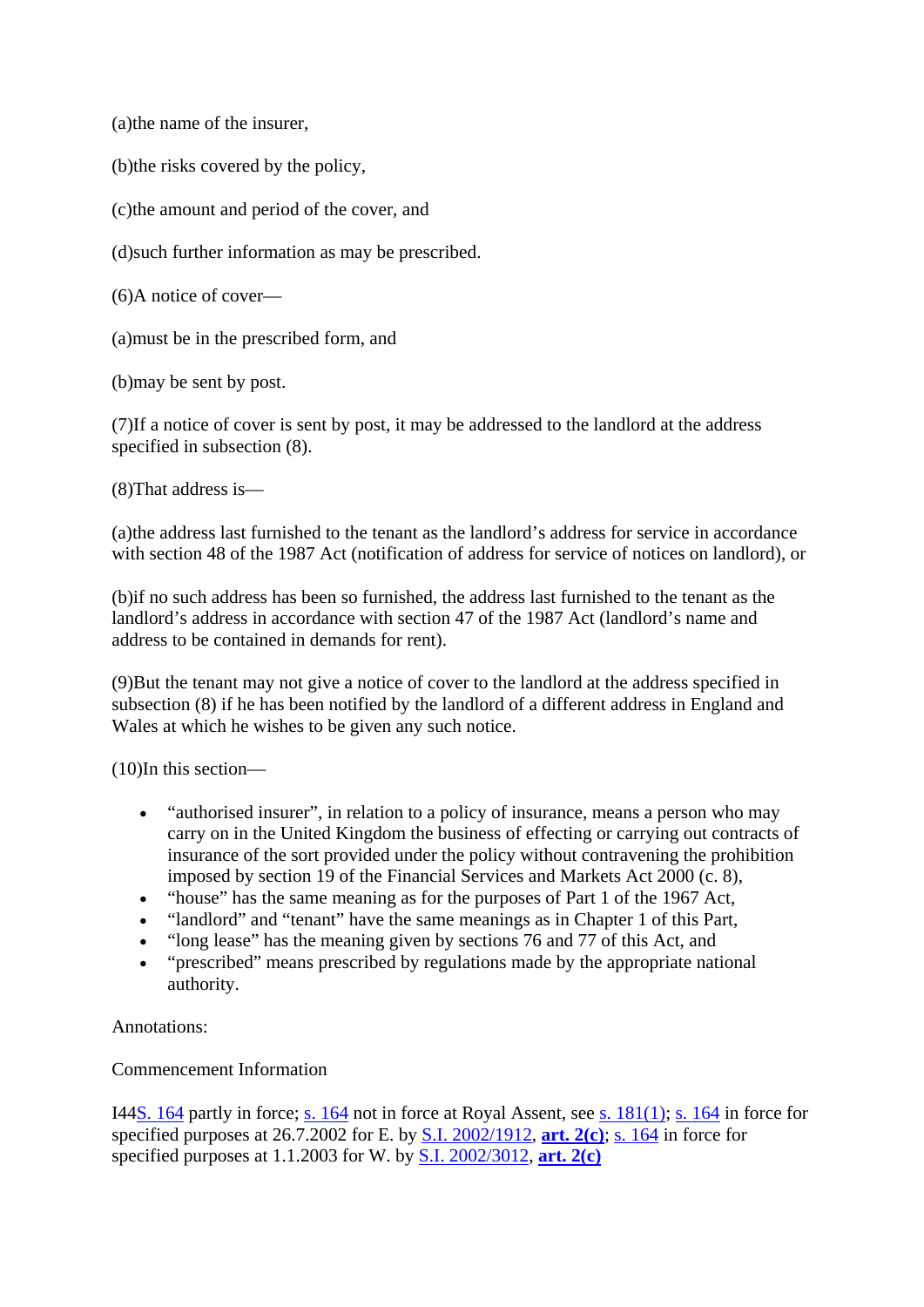#### **165 Extension of right to challenge landlord's choice of insurer E+W**

(1)Paragraph 8 of the Schedule to the 1985 Act (right to challenge landlord's nomination of insurer) is amended as follows.

(2)In sub-paragraphs (1) and (2), after "nominated" insert " or approved".

(3)In sub-paragraph (4), after "nominate" (in both places) insert " or approve".

#### **Ground rent**

#### **166 Requirement to notify long leaseholders that rent is due E+W**

(1)A tenant under a long lease of a dwelling is not liable to make a payment of rent under the lease unless the landlord has given him a notice relating to the payment; and the date on which he is liable to make the payment is that specified in the notice.

(2)The notice must specify—

(a)the amount of the payment,

(b)the date on which the tenant is liable to make it, and

(c)if different from that date, the date on which he would have been liable to make it in accordance with the lease,

and shall contain any such further information as may be prescribed.

(3)The date on which the tenant is liable to make the payment must not be—

(a)either less than 30 days or more than 60 days after the day on which the notice is given, or

(b)before that on which he would have been liable to make it in accordance with the lease.

(4)If the date on which the tenant is liable to make the payment is after that on which he would have been liable to make it in accordance with the lease, any provisions of the lease relating to non-payment or late payment of rent have effect accordingly.

(5)The notice—

(a)must be in the prescribed form, and

(b)may be sent by post.

(6)If the notice is sent by post, it must be addressed to a tenant at the dwelling unless he has notified the landlord in writing of a different address in England and Wales at which he wishes to be given notices under this section (in which case it must be addressed to him there).

(7)In this section "rent" does not include—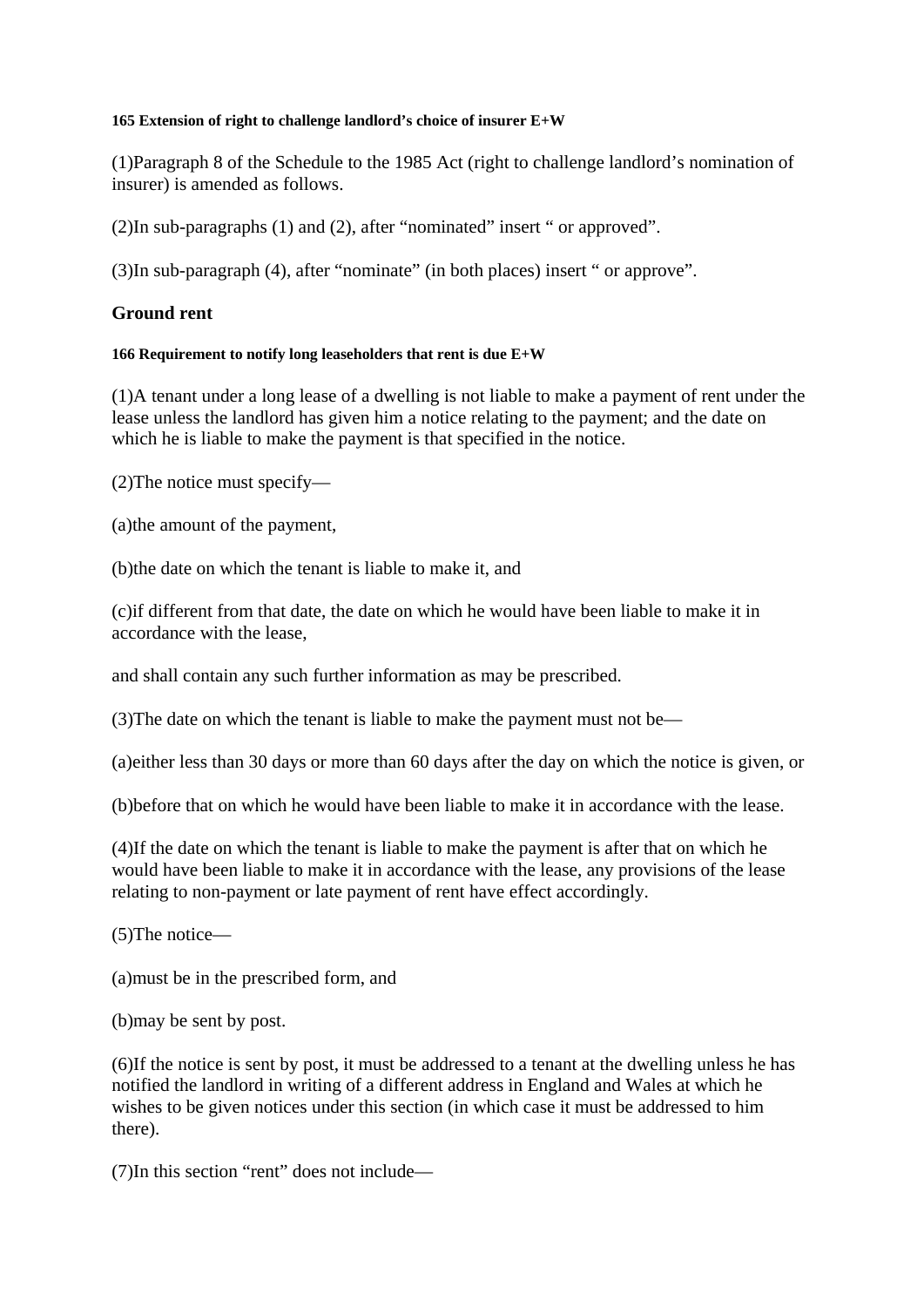(a)a service charge (within the meaning of section 18(1) of the 1985 Act), or

(b)an administration charge (within the meaning of Part 1 of Schedule 11 to this Act).

(8)In this section "long lease of a dwelling" does not include—

(a)a tenancy to which Part 2 of the Landlord and Tenant Act 1954 (c. 56) (business tenancies) applies,

(b)a tenancy of an agricultural holding within the meaning of the Agricultural Holdings Act 1986 (c. 5) in relation to which that Act applies, or

(c)a farm business tenancy within the meaning of the Agricultural Tenancies Act 1995 (c. 8).

(9)In this section—

- "dwelling" has the same meaning as in the 1985 Act,
- "landlord" and "tenant" have the same meanings as in Chapter 1 of this Part,
- "long lease" has the meaning given by sections 76 and 77 of this Act, and
- "prescribed" means prescribed by regulations made by the appropriate national authority.

Annotations:

Commencement Information

I45S. 166 partly in force; s. 166 not in force at Royal Assent, see s. 181(1); s. 166 in force for specified purposes at 26.7.2002 for E. by S.I. 2002/1912, **art. 2(c)**; s. 166 in force for specified purposes at 1.1.2003 for W. by S.I. 2002/3012, **art. 2(c)**

#### **Forfeiture of leases of dwellings**

#### **167 Failure to pay small amount for short period E+W**

(1)A landlord under a long lease of a dwelling may not exercise a right of re-entry or forfeiture for failure by a tenant to pay an amount consisting of rent, service charges or administration charges (or a combination of them) ("the unpaid amount") unless the unpaid amount—

(a)exceeds the prescribed sum, or

(b)consists of or includes an amount which has been payable for more than a prescribed period.

(2) The sum prescribed under subsection  $(1)(a)$  must not exceed £500.

(3)If the unpaid amount includes a default charge, it is to be treated for the purposes of subsection  $(1)(a)$  as reduced by the amount of the charge; and for this purpose "default" charge" means an administration charge payable in respect of the tenant's failure to pay any part of the unpaid amount.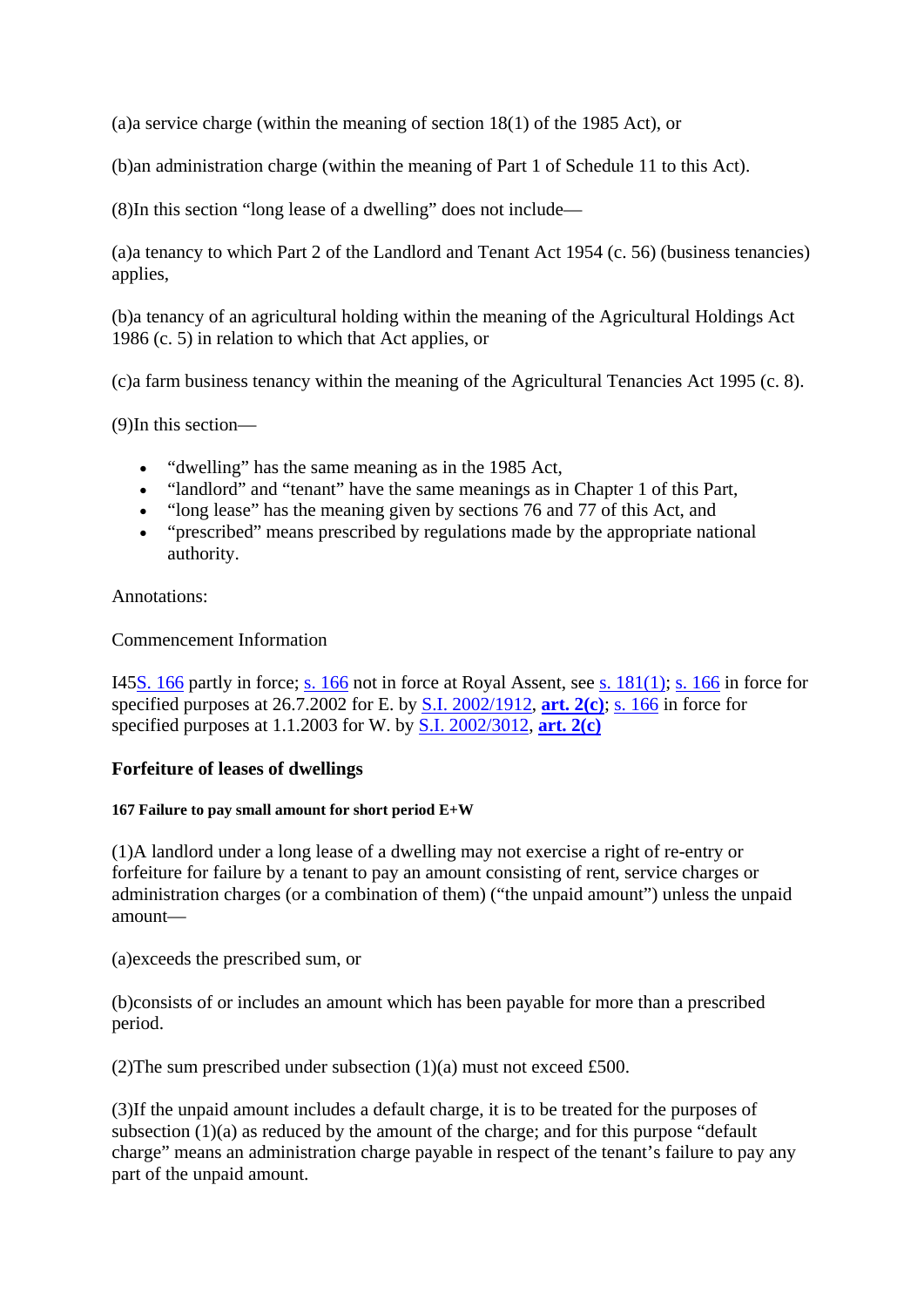(4)In this section "long lease of a dwelling" does not include—

(a)a tenancy to which Part 2 of the Landlord and Tenant Act 1954 (c. 56) (business tenancies) applies,

(b)a tenancy of an agricultural holding within the meaning of the Agricultural Holdings Act 1986 (c. 5) in relation to which that Act applies, or

(c)a farm business tenancy within the meaning of the Agricultural Tenancies Act 1995 (c. 8).

(5)In this section—

- "administration charge" has the same meaning as in Part 1 of Schedule 11,
- "dwelling" has the same meaning as in the 1985 Act,
- "landlord" and "tenant" have the same meaning as in Chapter 1 of this Part,
- "long lease" has the meaning given by sections 76 and 77 of this Act, except that a shared ownership lease is a long lease whatever the tenant's total share,
- "prescribed" means prescribed by regulations made by the appropriate national authority, and
- $\bullet$  "service charge" has the meaning given by section 18(1) of the 1985 Act.

Annotations:

Commencement Information

I46S. 167 partly in force; s. 167 not in force at Royal Assent, see s. 181(1); s. 167 in force for specified purposes at 26.7.2002 for E. by S.I. 2002/1912, **art. 2(c)**; s. 167 in force for specified purposes at 1.1.2003 for W. by S.I. 2002/3012, **art. 2(c)**

#### **168 No forfeiture notice before determination of breach E+W**

(1)A landlord under a long lease of a dwelling may not serve a notice under section 146(1) of the Law of Property Act 1925 (c. 20) (restriction on forfeiture) in respect of a breach by a tenant of a covenant or condition in the lease unless subsection (2) is satisfied.

(2)This subsection is satisfied if—

(a)it has been finally determined on an application under subsection (4) that the breach has occurred,

(b)the tenant has admitted the breach, or

(c)a court in any proceedings, or an arbitral tribunal in proceedings pursuant to a post-dispute arbitration agreement, has finally determined that the breach has occurred.

(3)But a notice may not be served by virtue of subsection  $(2)(a)$  or  $(c)$  until after the end of the period of 14 days beginning with the day after that on which the final determination is made.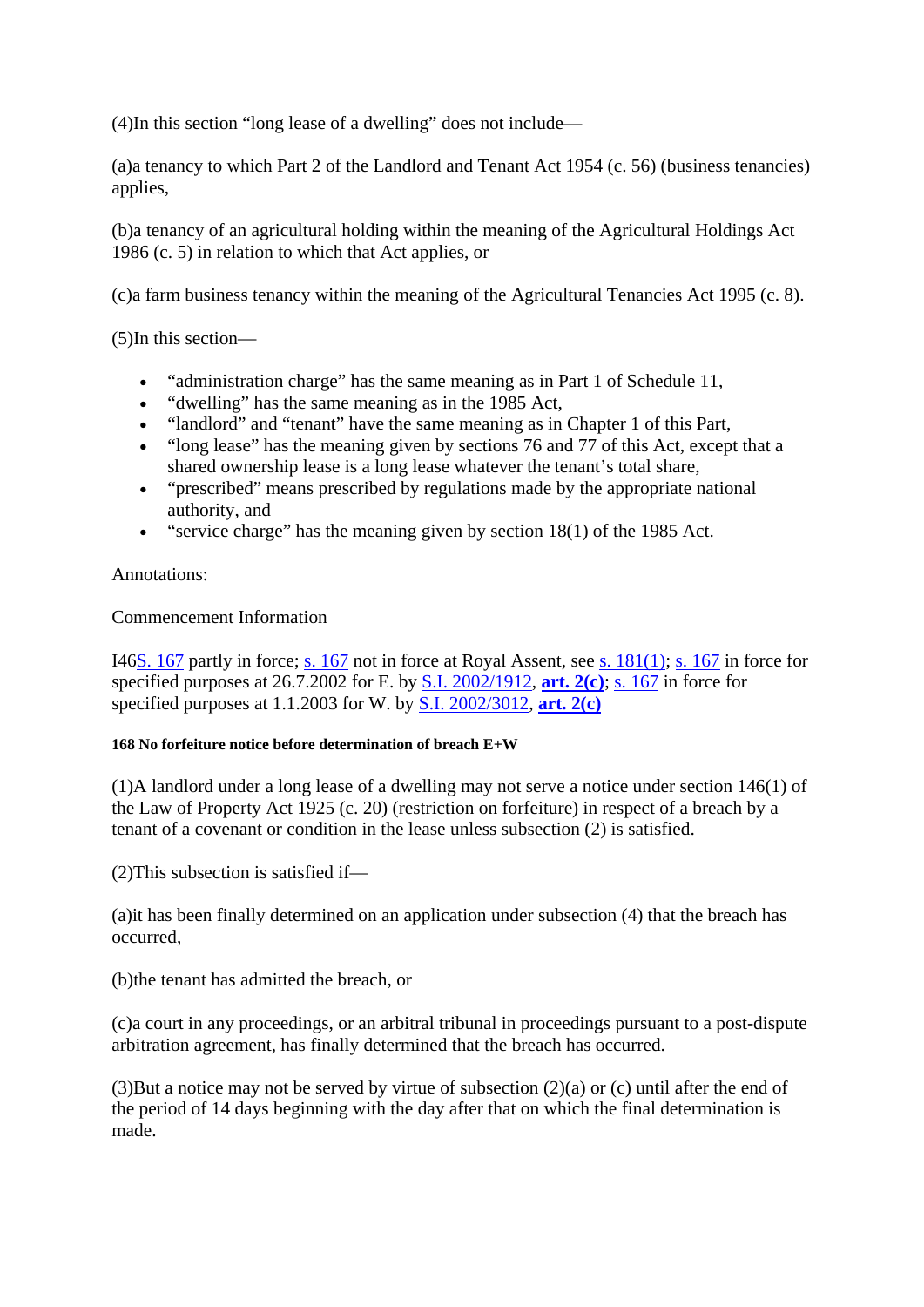(4)A landlord under a long lease of a dwelling may make an application to a leasehold valuation tribunal for a determination that a breach of a covenant or condition in the lease has occurred.

(5)But a landlord may not make an application under subsection (4) in respect of a matter which—

(a)has been, or is to be, referred to arbitration pursuant to a post-dispute arbitration agreement to which the tenant is a party,

(b)has been the subject of determination by a court, or

(c)has been the subject of determination by an arbitral tribunal pursuant to a post-dispute arbitration agreement.

#### **169 Section 168: supplementary E+W**

(1)An agreement by a tenant under a long lease of a dwelling (other than a post-dispute arbitration agreement) is void in so far as it purports to provide for a determination—

(a)in a particular manner, or

(b)on particular evidence,

of any question which may be the subject of an application under section 168(4).

(2)For the purposes of section 168 it is finally determined that a breach of a covenant or condition in a lease has occurred—

(a)if a decision that it has occurred is not appealed against or otherwise challenged, at the end of the period for bringing an appeal or other challenge, or

(b)if such a decision is appealed against or otherwise challenged and not set aside in consequence of the appeal or other challenge, at the time specified in subsection (3).

(3)The time referred to in subsection (2)(b) is the time when the appeal or other challenge is disposed of—

(a)by the determination of the appeal or other challenge and the expiry of the time for bringing a subsequent appeal (if any), or

(b)by its being abandoned or otherwise ceasing to have effect.

(4)In section 168 and this section "long lease of a dwelling" does not include—

(a)a tenancy to which Part 2 of the Landlord and Tenant Act 1954 (c. 56) (business tenancies) applies,

(b)a tenancy of an agricultural holding within the meaning of the Agricultural Holdings Act 1986 (c. 5) in relation to which that Act applies, or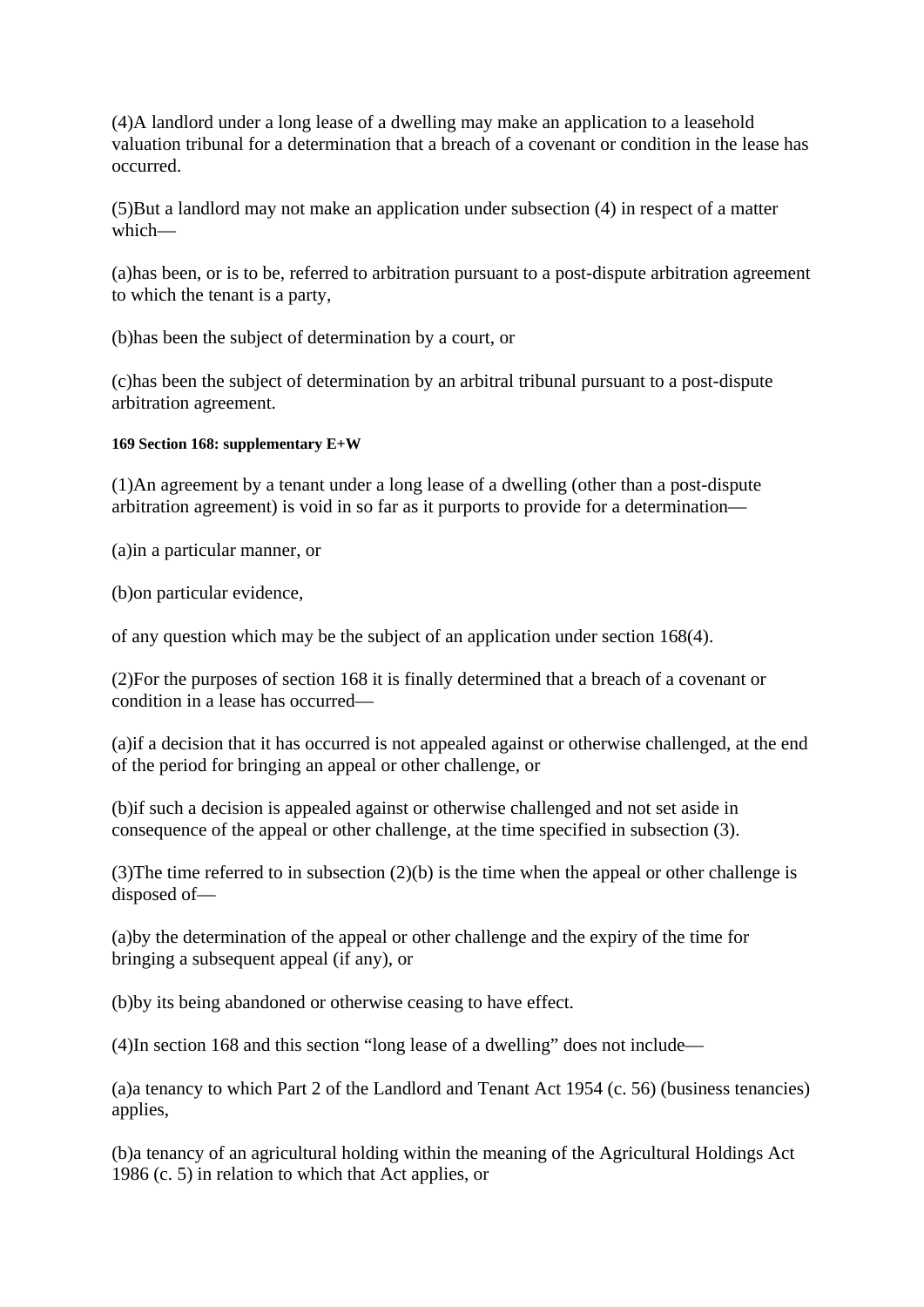(c)a farm business tenancy within the meaning of the Agricultural Tenancies Act 1995 (c. 8).

(5)In section 168 and this section—

- "arbitration agreement" and "arbitral tribunal" have the same meaning as in Part 1 of the Arbitration Act 1996 (c. 23) and "post-dispute arbitration agreement", in relation to any breach (or alleged breach), means an arbitration agreement made after the breach has occurred (or is alleged to have occurred),
- "dwelling" has the same meaning as in the 1985 Act,
- "landlord" and "tenant" have the same meaning as in Chapter 1 of this Part, and
- "long lease" has the meaning given by sections 76 and 77 of this Act, except that a shared ownership lease is a long lease whatever the tenant's total share.

(6)Section 146(7) of the Law of Property Act 1925 (c. 20) applies for the purposes of section 168 and this section.

(7)Nothing in section 168 affects the service of a notice under section 146(1) of the Law of Property Act 1925 in respect of a failure to pay—

(a)a service charge (within the meaning of section 18(1) of the 1985 Act), or

(b)an administration charge (within the meaning of Part 1 of Schedule 11 to this Act).

#### **170 Forfeiture for failure to pay service charge etc E+W**

(1)Section 81 of the Housing Act 1996 (c. 52) (restriction on forfeiture for failure to pay service charge) is amended as follows.

(2)In subsection (1), for the words from "to pay" to the end substitute "by a tenant to pay a service charge or administration charge unless—

(a)it is finally determined by (or on appeal from) a leasehold valuation tribunal or by a court, or by an arbitral tribunal in proceedings pursuant to a post-dispute arbitration agreement, that the amount of the service charge or administration charge is payable by him, or

(b)the tenant has admitted that it is so payable."

(3)For subsection (2) substitute—

"(2)The landlord may not exercise a right of re-entry or forfeiture by virtue of subsection (1)(a) until after the end of the period of 14 days beginning with the day after that on which the final determination is made."

(4)For subsection (3) substitute—

"(3)For the purposes of this section it is finally determined that the amount of a service charge or administration charge is payable—

(a)if a decision that it is payable is not appealed against or otherwise challenged, at the end of the time for bringing an appeal or other challenge, or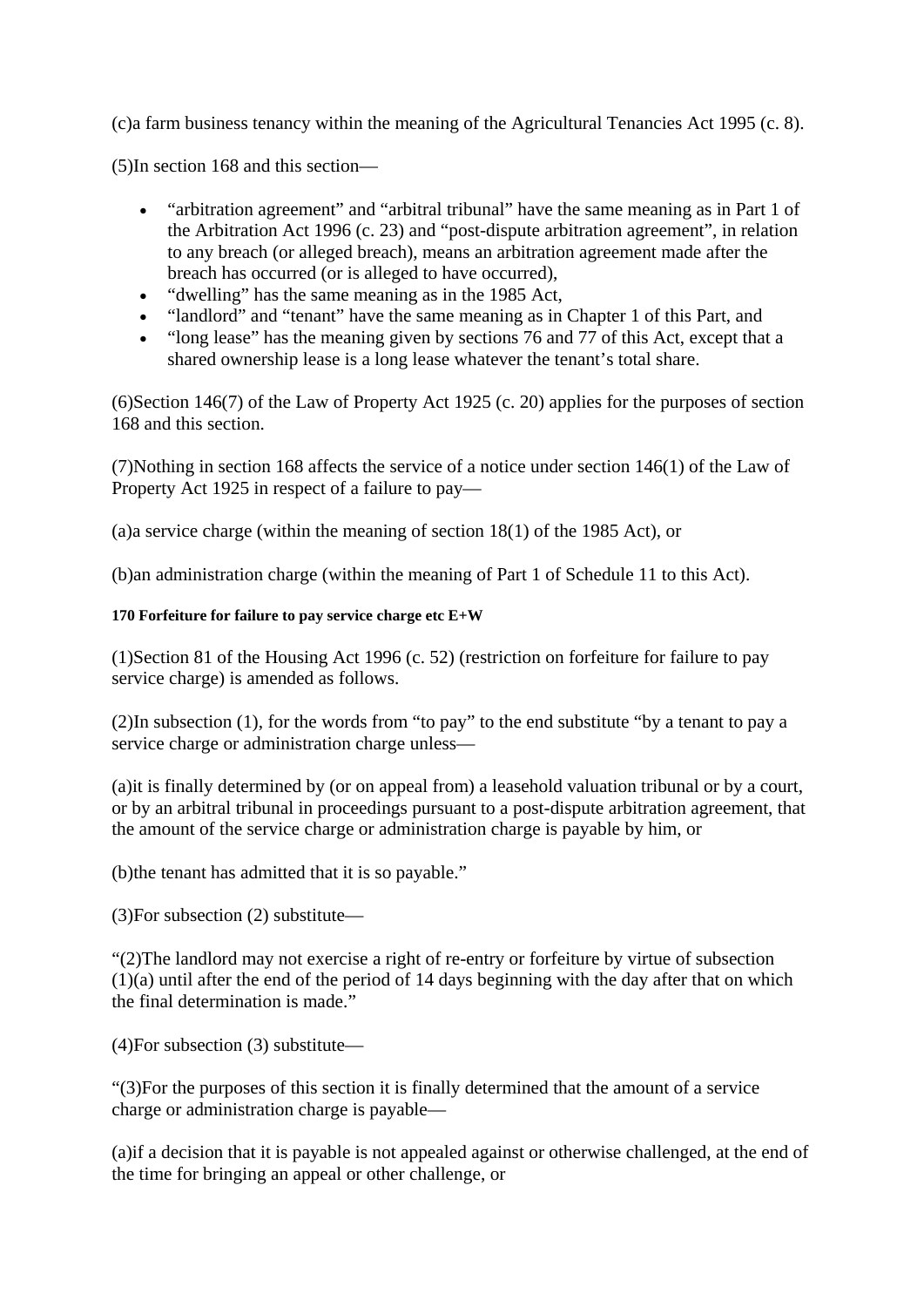(b)if such a decision is appealed against or otherwise challenged and not set aside in consequence of the appeal or other challenge, at the time specified in subsection (3A).

(3A)The time referred to in subsection (3)(b) is the time when the appeal or other challenge is disposed of—

(a)by the determination of the appeal or other challenge and the expiry of the time for bringing a subsequent appeal (if any), or

(b)by its being abandoned or otherwise ceasing to have effect."

(5)After subsection (4) insert—

"(4A)References in this section to the exercise of a right of re-entry or forfeiture include the service of a notice under section 146(1) of the Law of Property Act 1925 (restriction on reentry or forfeiture)."

(6)In subsection (5), after "this section" insert—

"(a)"administration charge" has the meaning given by Part 1 of Schedule 11 to the Commonhold and Leasehold Reform Act 2002,

(b)"arbitration agreement" and "arbitral tribunal" have the same meaning as in Part 1 of the Arbitration Act 1996 (c. 23) and "post-dispute arbitration agreement", in relation to any matter, means an arbitration agreement made after a dispute about the matter has arisen,

(c)"dwelling" has the same meaning as in the Landlord and Tenant Act 1985 (c. 70), and

 $(d)$ ".

#### **171 Power to prescribe additional or different requirements E+W**

(1)The appropriate national authority may by regulations prescribe requirements which must be met before a right of re-entry or forfeiture may be exercised in relation to a breach of a covenant or condition in a long lease of an unmortgaged dwelling.

(2)The regulations may specify that the requirements are to be in addition to, or instead of, requirements imposed otherwise than by the regulations.

(3)In this section "long lease of a dwelling" does not include—

(a)a tenancy to which Part 2 of the Landlord and Tenant Act 1954 (c. 56) (business tenancies) applies,

(b)a tenancy of an agricultural holding within the meaning of the Agricultural Holdings Act 1986 (c. 5) in relation to which that Act applies, or

(c)a farm business tenancy within the meaning of the Agricultural Tenancies Act 1995 (c. 8).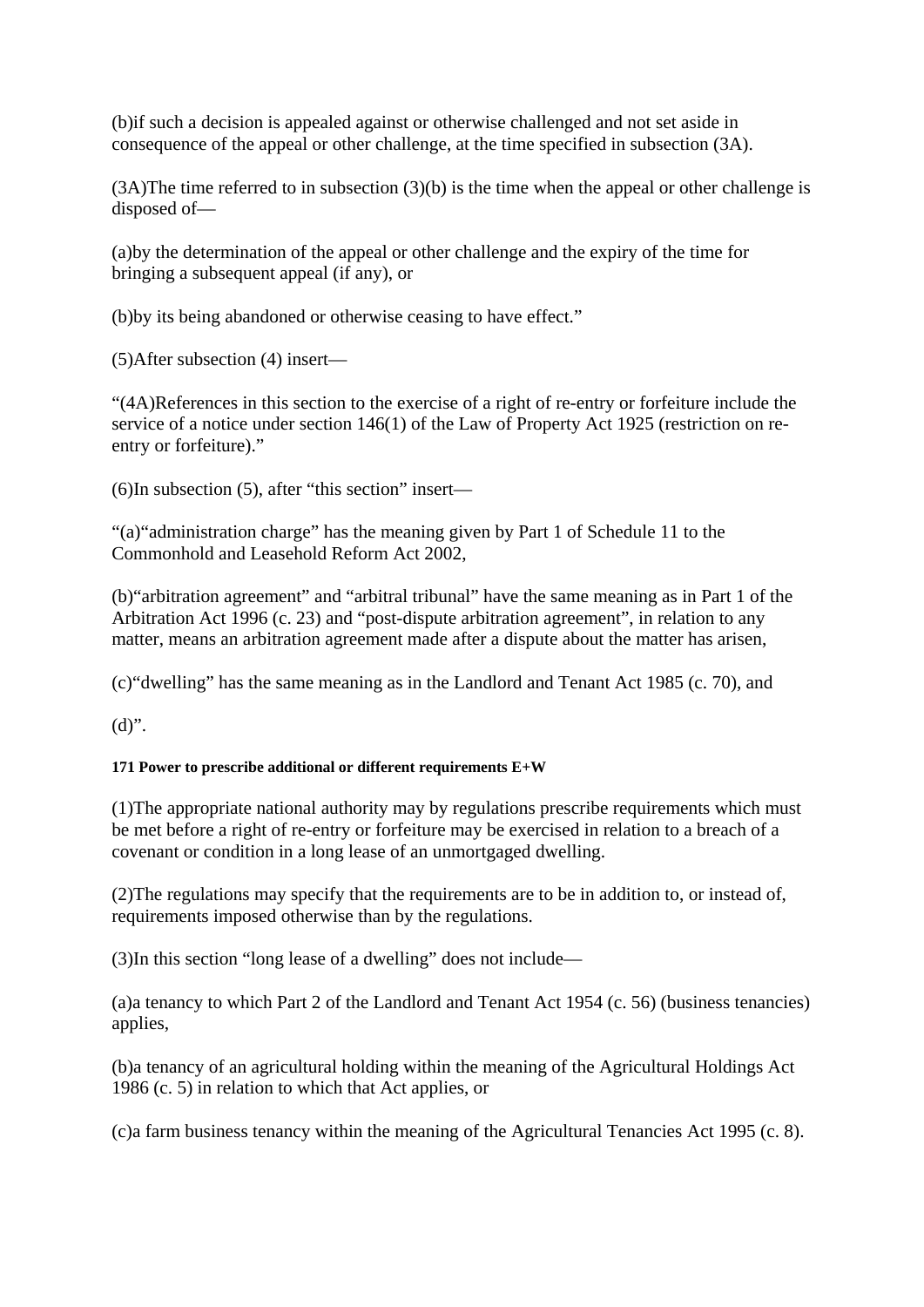(4)For the purposes of this section a dwelling is unmortgaged if it is not subject to a mortgage, charge or lien.

(5)In this section—

- "dwelling" has the same meaning as in the 1985 Act, and
- "long lease" has the meaning given by sections 76 and 77 of this Act, except that a shared ownership lease is a long lease whatever the tenant's total share.

Annotations:

#### Commencement Information

I47S. 171 partly in force; s. 171 not in force at Royal Assent, see s. 181(1); s. 171 in force for specified purposes at 26.7.2002 for E. by S.I. 2002/1912, **art. 2(c)**; s. 171 in force for specified purposes at 1.1.2003 for W. by S.I. 2002/3012, **art. 2(c)**

#### **Crown application**

#### **172 Application to Crown E+W**

(1)The following provisions apply in relation to Crown land (as in relation to other land)—

(a)sections 18 to 30B of (and the Schedule to) the 1985 Act (service charges, insurance and managing agents),

(b)Part 2 of the 1987 Act (appointment of manager by leasehold valuation tribunal),

(c)Part 4 of the 1987 Act (variation of leases),

(d)sections 46 to 49 of the 1987 Act (information to be furnished to tenants),

(e)Chapter 5 of Part 1 of the 1993 Act (management audit),

(f)section 81 of the Housing Act 1996 (c. 52) (restriction on termination of tenancy for failure to pay service charge etc.),

(g)section 84 of (and Schedule 4 to) that Act (right to appoint surveyor), and

(h)in this Chapter, the provisions relating to any of the provisions within paragraphs (a) to (g), Part 1 of Schedule 11 and sections 164 to 171.

(2)Land is Crown land if there is or has at any time been an interest or estate in the land—

(a)comprised in the Crown Estate,

(b)belonging to Her Majesty in right of the Duchy of Lancaster,

(c)belonging to the Duchy of Cornwall, or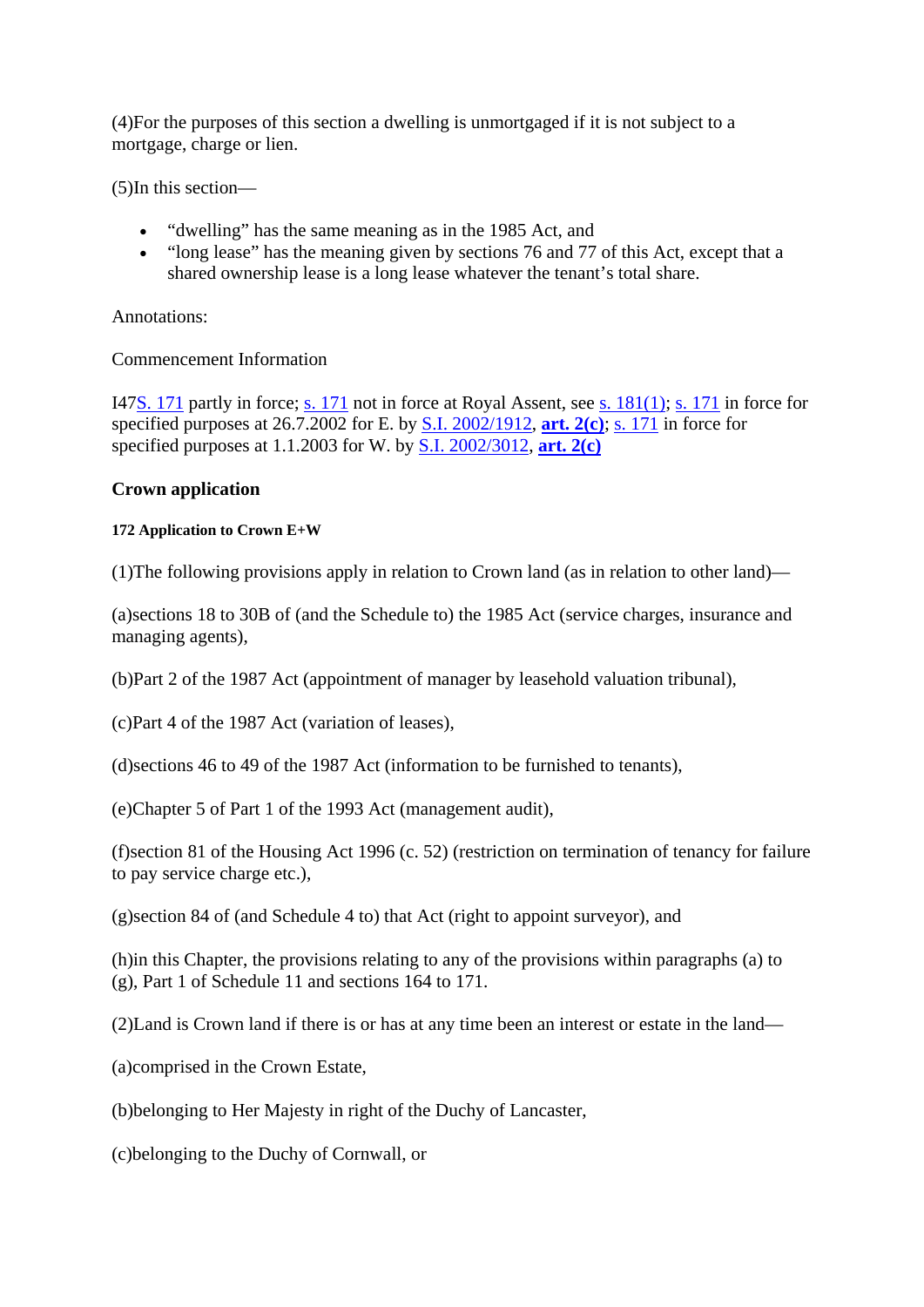(d)belonging to a government department or held on behalf of Her Majesty for the purposes of a government department.

(3)No failure by the Crown to perform a duty imposed by or by virtue of any of sections 21 to 23A of, or any of paragraphs 2 to 4A of the Schedule to, the 1985 Act makes the Crown criminally liable; but the High Court may declare any such failure without reasonable excuse to be unlawful.

(4)Any sum payable under any of the provisions mentioned in subsection (1) by the Chancellor of the Duchy of Lancaster may be raised and paid under section 25 of the Duchy of Lancaster Act 1817 (c. 97) as an expense incurred in improvement of land belonging to Her Majesty in right of the Duchy.

(5)Any sum payable under any such provision by the Duke of Cornwall (or any other possessor for the time being of the Duchy of Cornwall) may be raised and paid under section 8 of the Duchy of Cornwall Management Act 1863 (c. 49) as an expense incurred in permanently improving the possessions of the Duchy.

(6)In section 56 of the 1987 Act (Crown land)—

(a)in subsection (1), for "This Act" substitute " Parts 1 and 3 and sections 42 to 42B (and so much of this Part as relates to those provisions)", and

(b)in subsection (3), for "this Act" substitute " the provisions mentioned in subsection (1)".

## **Chapter 6 E+WLeasehold valuation tribunals**

#### **173 Leasehold valuation tribunals E+W**

(1)Any jurisdiction conferred on a leasehold valuation tribunal by or under any enactment is exercisable by a rent assessment committee constituted in accordance with Schedule 10 to the Rent Act 1977 (c. 42).

(2)When so constituted for exercising any such jurisdiction a rent assessment committee is known as a leasehold valuation tribunal.

#### **174 Procedure E+W**

Schedule 12 (leasehold valuation tribunals: procedure) has effect.

Annotations:

Commencement Information

I48S. 174 partly in force; s. 174 not in force at Royal Assent, see s. 181(1); s. 174 in force for specified purposes at 26.7.2002 for E. by S.I. 2002/1912, **art. 2(c)**; s. 174 in force for specified purposes at 1.1.2003 for W. by S.I. 2002/3012, **art. 2(c)**

## **175 Appeals E+W**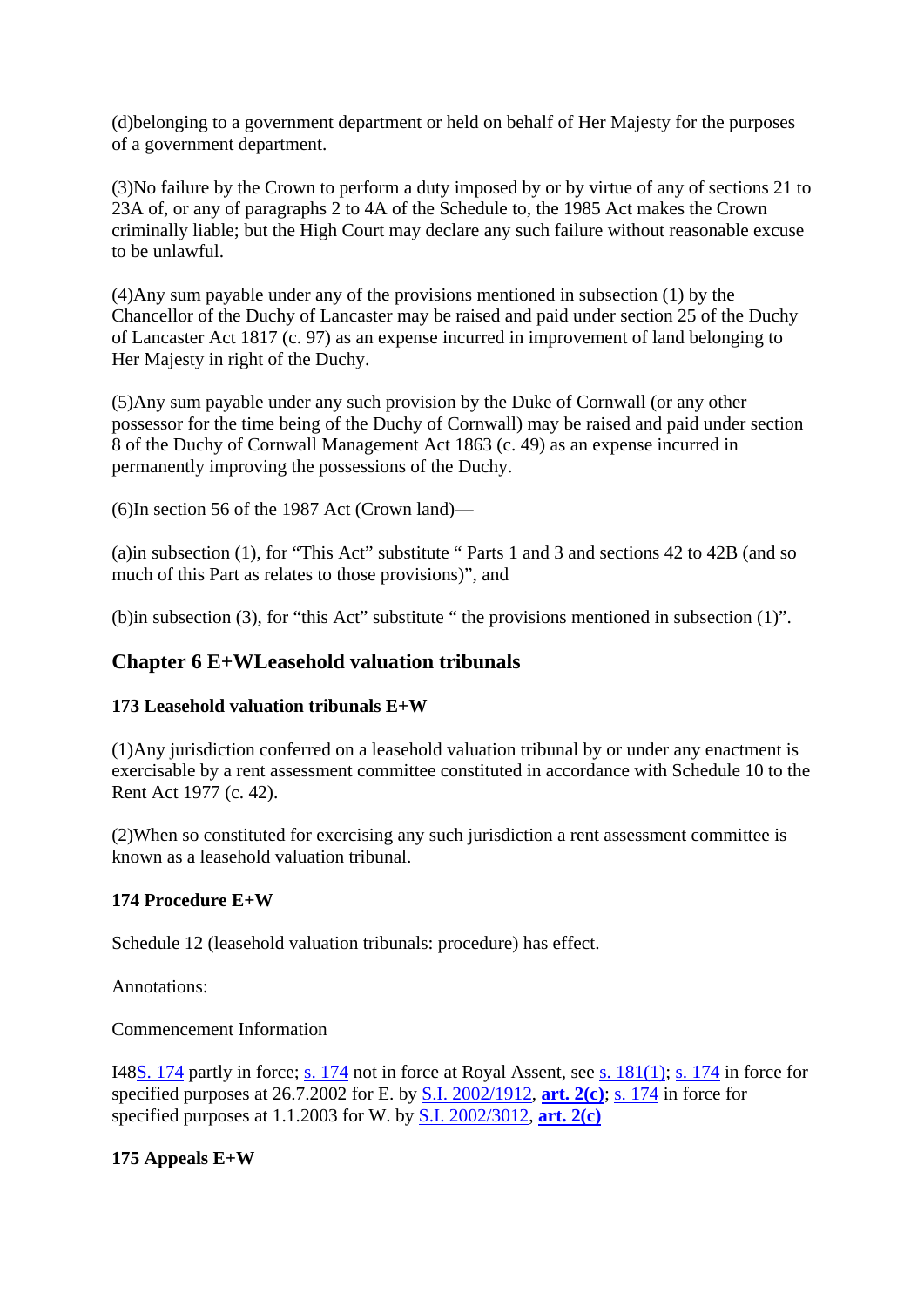(1)A party to proceedings before a leasehold valuation tribunal may appeal to the Lands Tribunal from a decision of the leasehold valuation tribunal.

(2)But the appeal may be made only with the permission of—

(a)the leasehold valuation tribunal, or

(b)the Lands Tribunal.

(3)And it must be made within the time specified by rules under section 3(6) of the Lands Tribunal Act 1949 (c. 42).

(4)On the appeal the Lands Tribunal may exercise any power which was available to the leasehold valuation tribunal.

(5)And a decision of the Lands Tribunal on the appeal may be enforced in the same way as a decision of the leasehold valuation tribunal.

(6)The Lands Tribunal may not order a party to the appeal to pay costs incurred by another party in connection with the appeal unless he has, in the opinion of the Lands Tribunal, acted frivolously, vexatiously, abusively, disruptively or otherwise unreasonably in connection with the appeal.

(7)In such a case the amount he may be ordered to pay shall not exceed the maximum amount which a party to proceedings before a leasehold valuation tribunal may be ordered to pay in the proceedings under or by virtue of paragraph 10(3) of Schedule 12.

(8)No appeal lies from a decision of a leasehold valuation tribunal to the High Court by virtue of section 11(1) of the Tribunals and Inquiries Act 1992 (c. 53).

(9)And no case may be stated for the opinion of the High Court in respect of such a decision by virtue of that provision.

(10)For the purposes of section 3(4) of the Lands Tribunal Act 1949 (which enables a person aggrieved by a decision of the Lands Tribunal to appeal to the Court of Appeal) a leasehold valuation tribunal is not a person aggrieved.

#### **176 Consequential amendments E+W**

Schedule 13 (minor and consequential amendments about leasehold valuation tribunals) has effect.

## **Chapter 7 E+WGeneral**

#### **177 Wales E+W**

The references to the 1985 Act, the 1987 Act and the 1993 Act in Schedule 1 to the National Assembly for Wales (Transfer of Functions) Order 1999 (S.I.1999/672) are to be treated as referring to those Acts as amended by this Part.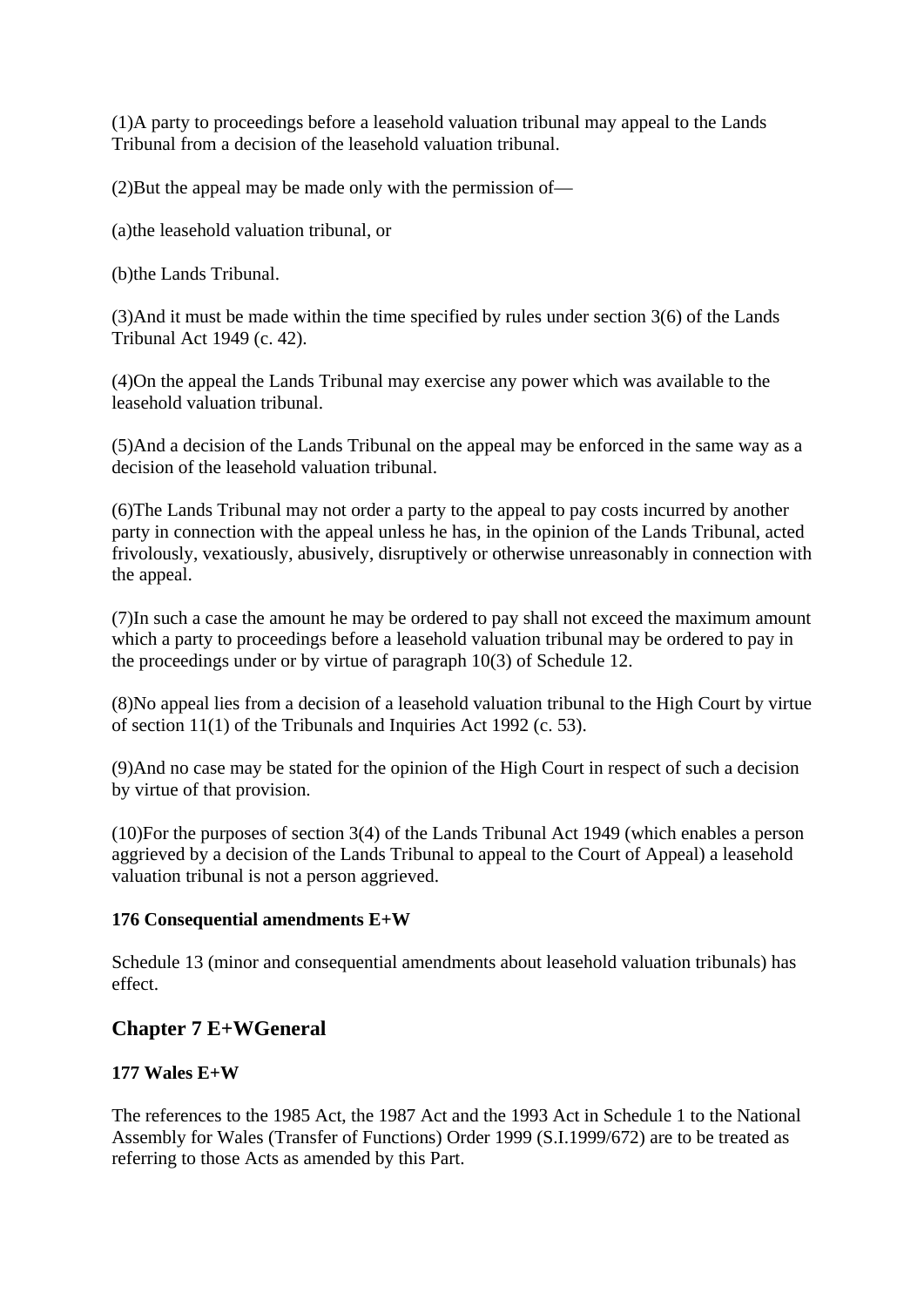#### **178 Orders and regulations E+W**

(1)An order or regulations under any provision of this Part—

(a)may include incidental, supplementary, consequential and transitional provision,

(b)may make provision generally or only in relation to specified cases, and

(c)may make different provision for different purposes.

(2)Regulations under Schedule 12 may make different provision for different areas.

(3)Any power to make an order or regulations under this Part is exercisable by statutory instrument.

(4)Regulations shall not be made by the Secretary of State under section 167 or 171 or paragraph 9(3)(b) or 10(3)(b) of Schedule 12 unless a draft of the instrument containing them has been laid before and approved by a resolution of each House of Parliament.

(5)A statutory instrument containing an order or regulations made by the Secretary of State under this Part shall, if not so approved, be subject to annulment in pursuance of a resolution of either House of Parliament.

#### **179 Interpretation E+W**

(1)In this Part "the appropriate national authority" means—

(a)the Secretary of State (as respects England), and

(b)the National Assembly for Wales (as respects Wales).

(2)In this Part—

- "the 1967 Act" means the Leasehold Reform Act 1967 (c. 88),
- "the 1985 Act" means the Landlord and Tenant Act 1985 (c. 70),
- "the 1987 Act" means the Landlord and Tenant Act 1987 (c. 31), and
- "the 1993 Act" means the Leasehold Reform, Housing and Urban Development Act 1993 (c. 28).

## **Part 3 E+WSupplementary**

## **180 Repeals E+W**

Schedule 14 (repeals) has effect.

Annotations:

Commencement Information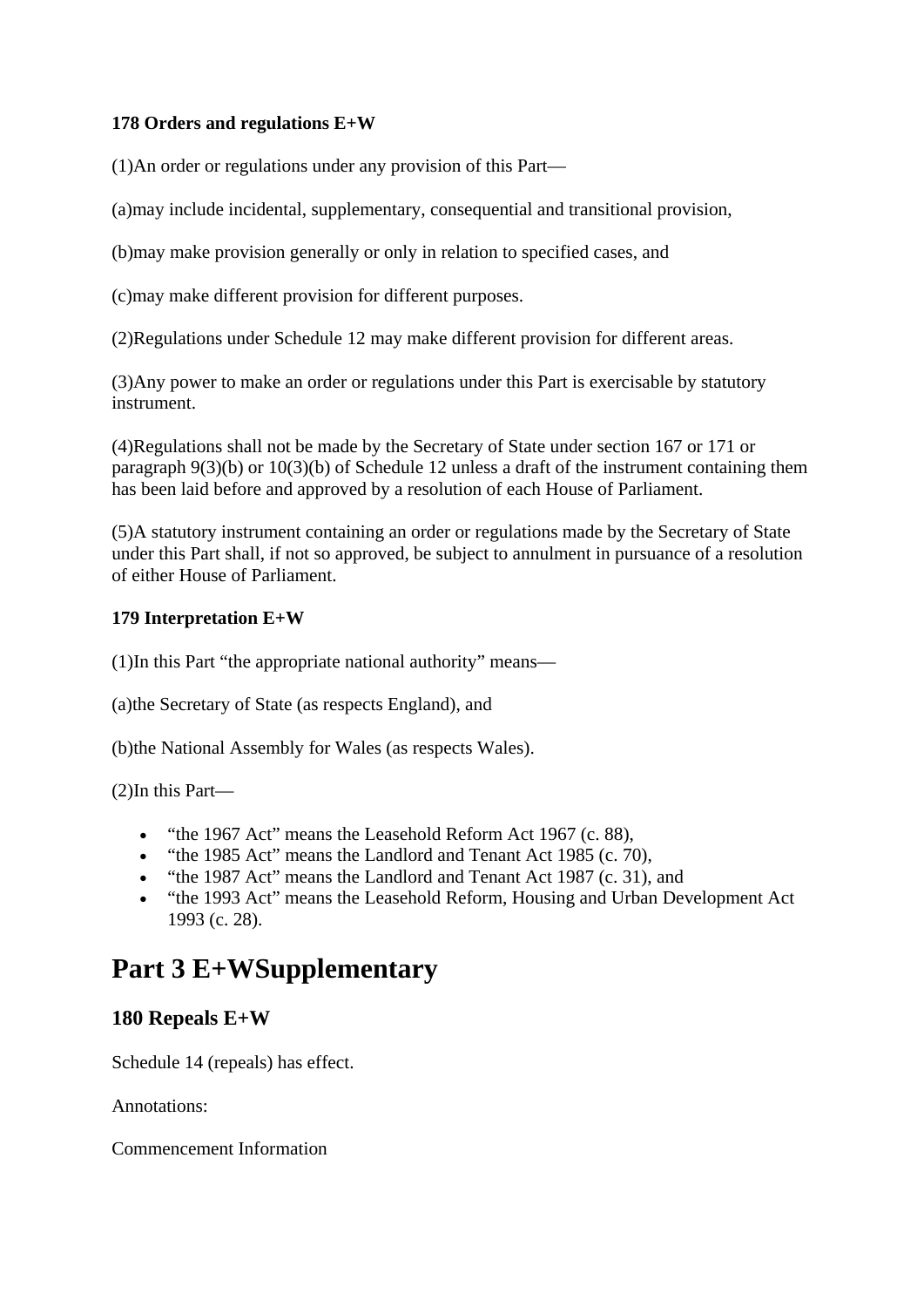I49S. 180 partly in force; s. 180 not in force at Royal Assent, see s. 181(1); s. 180 in force for specified purposes at 26.7.2002 for E. by S.I. 2002/1912, **art. 2(b)(ii)** (subject to transitional provisions and savings in  $Sch. 2$ ; s. 180 in force for specified purposes at 1.1.2003 for W. by S.I. 2002/3012, **art. 2(b)(ii)** (subject to transitional provisions and savings in Sch. 2)

## **181 Commencement etc E+W**

(1)Apart from section 104 and sections 177 to 179, the preceding provisions (and the Schedules) come into force in accordance with provision made by order made by the appropriate authority.

(2)The appropriate authority may by order make any transitional provisions or savings in connection with the coming into force of any provision in accordance with an order under subsection (1).

(3)The power to make orders under subsections (1) and (2) is exercisable by statutory instrument.

(4)In this section "the appropriate authority" means—

(a)in relation to any provision of Part 1 or section 180 and Schedule 14 so far as relating to section 104, the Lord Chancellor, and

(b)in relation to any provision of Part 2 or section 180 and Schedule 14 so far as otherwise relating, the Secretary of State (as respects England) and the National Assembly for Wales (as respects Wales).

Annotations:

Subordinate Legislation Made

P1S. 181(4) power partly exercised: 26.7.2002 appointed for specified provisions for E. by {S.I. 2002/1912}; 1.1.2003 appointed for specified provisions for W. by {S.I. 2002/3012}

## **182 Extent E+W**

This Act extends to England and Wales only.

## **183 Short title E+W**

This Act may be cited as the Commonhold and Leasehold Reform Act 2002.

# **SCHEDULES**

Section<sub>2</sub>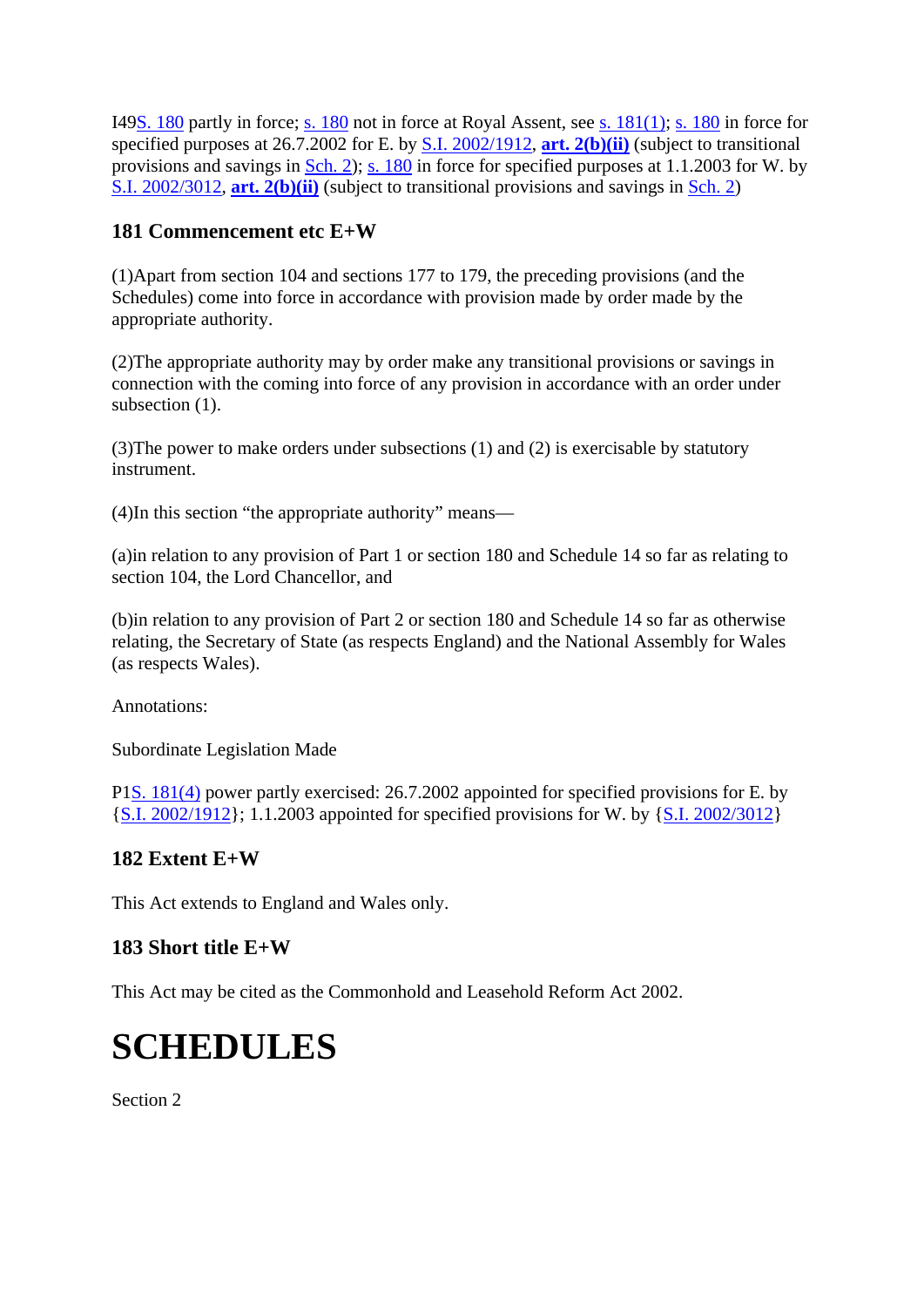## **SCHEDULE 1 E+WApplication for registration: documents**

## **Introduction E+W**

1This Schedule lists the documents which are required by section 2 to accompany an application for the registration of a freehold estate as a freehold estate in commonhold land.

## **Commonhold association documents E+W**

2The commonhold association's certificate of incorporation under section 13 of the Companies Act 1985 (c. 6).

3Any altered certificate of incorporation issued under section 28 of that Act.

4The memorandum and articles of association of the commonhold association.

## **Commonhold community statement E+W**

5The commonhold community statement.

## **Consent E+W**

6(1)Where consent is required under or by virtue of section 3—

(a)the consent,

(b)an order of a court by virtue of section 3(2)(f) dispensing with the requirement for consent, or

(c)evidence of deemed consent by virtue of section 3(2)(e).

(2)In the case of a conditional order under section  $3(2)(f)$ , the order must be accompanied by evidence that the condition has been complied with.

## **Certificate E+W**

7A certificate given by the directors of the commonhold association that—

(a)the memorandum and articles of association submitted with the application comply with regulations under paragraph 2(1) of Schedule 3,

(b)the commonhold community statement submitted with the application satisfies the requirements of this Part,

(c)the application satisfies Schedule 2,

(d)the commonhold association has not traded, and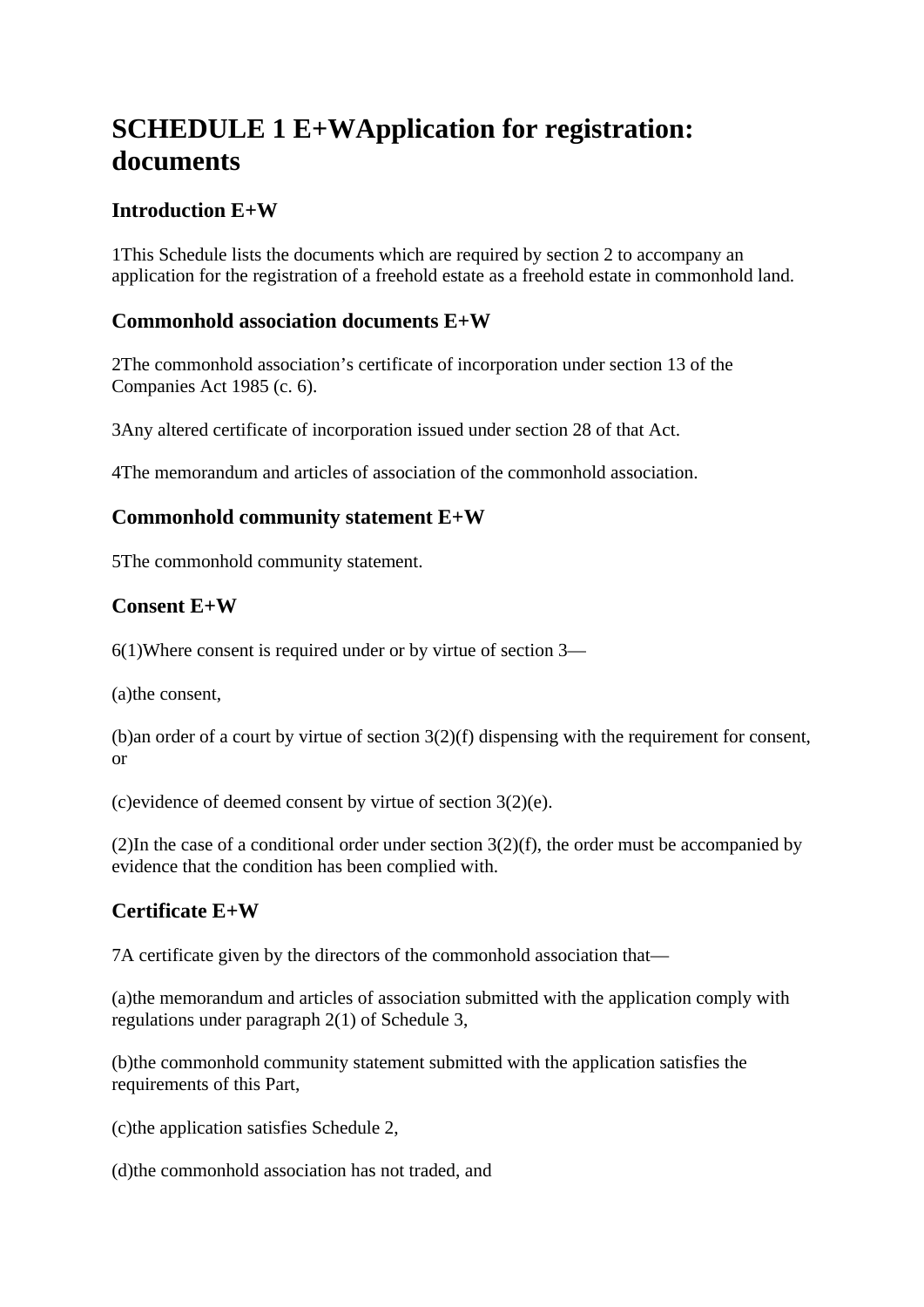(e)the commonhold association has not incurred any liability which has not been discharged.

Section 4

## **SCHEDULE 2 E+WLand which may not be commonhold land**

## *"Flying freehold"* **E+W**

1(1)Subject to sub-paragraph (2), an application may not be made under section 2 wholly or partly in relation to land above ground level ("raised land") unless all the land between the ground and the raised land is the subject of the same application.

(2)An application for the addition of land to a commonhold in accordance with section 41 may be made wholly or partly in relation to raised land if all the land between the ground and the raised land forms part of the commonhold to which the raised land is to be added.

## *Agricultural land* **E+W**

2An application may not be made under section 2 wholly or partly in relation to land if—

(a)it is agricultural land within the meaning of the Agriculture Act 1947 (c. 48),

(b)it is comprised in a tenancy of an agricultural holding within the meaning of the Agricultural Holdings Act 1986 (c. 5), or

(c)it is comprised in a farm business tenancy for the purposes of the Agricultural Tenancies Act 1995 (c. 8).

## *Contingent title* **E+W**

3(1)An application may not be made under section 2 if an estate in the whole or part of the land to which the application relates is a contingent estate.

(2)An estate is contingent for the purposes of this paragraph if (and only if)—

(a)it is liable to revert to or vest in a person other than the present registered proprietor on the occurrence or non-occurrence of a particular event, and

(b)the reverter or vesting would occur by operation of law as a result of an enactment listed in sub-paragraph (3).

(3)The enactments are—

(a)the School Sites Act 1841 (c. 38) (conveyance for use as school),

(b)the Lands Clauses Acts (compulsory purchase),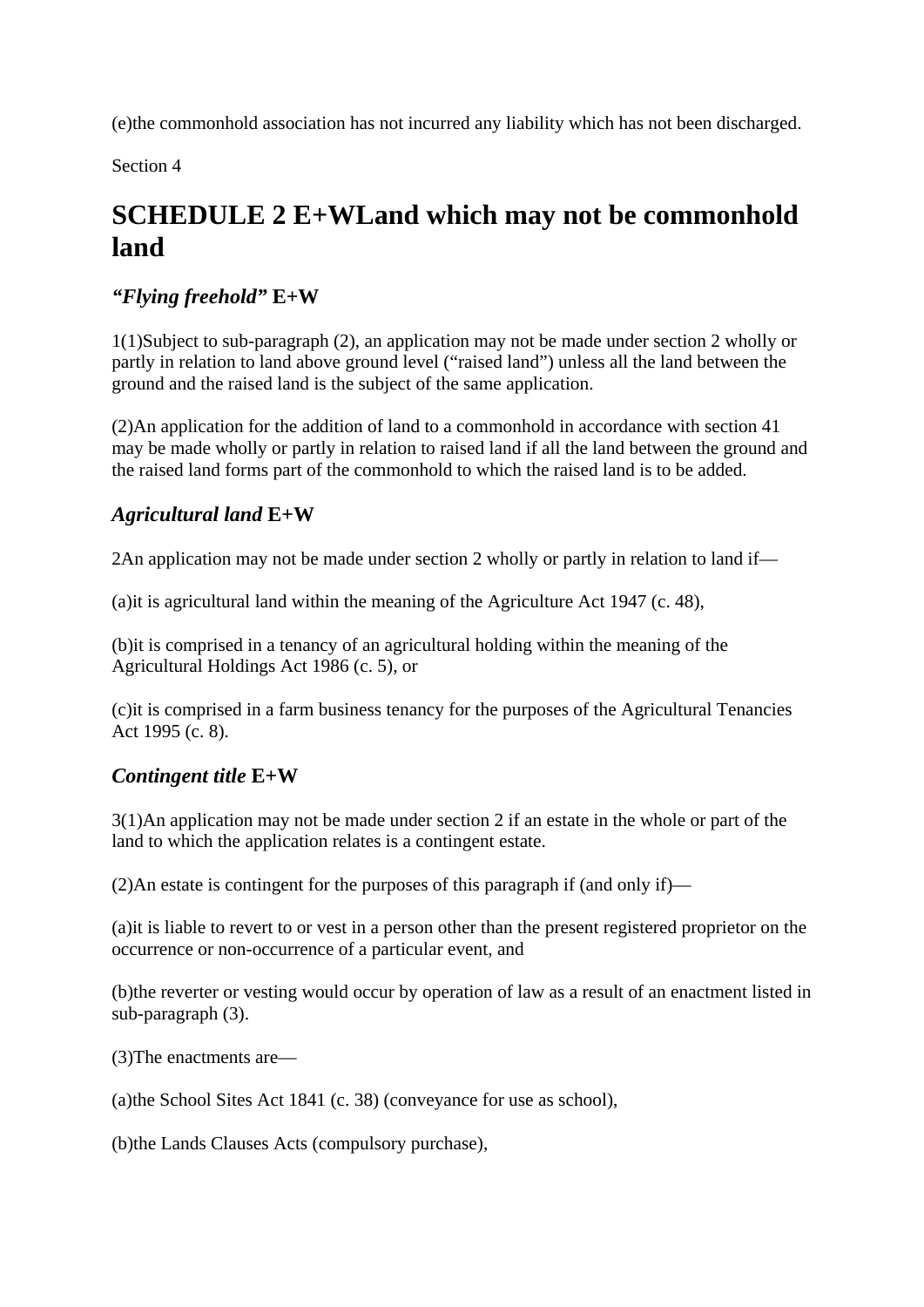(c)the Literary and Scientific Institutions Act 1854 (c. 112) (sites for institutions), and

(d)the Places of Worship Sites Act 1873 (c. 50) (sites for places of worship).

(4)Regulations may amend sub-paragraph (3) so as to—

(a)add an enactment to the list, or

(b)remove an enactment from the list.

Section 34

## **SCHEDULE 3 E+WCommonhold association**

## **Part 1 E+WMemorandum and articles of association**

#### *Introduction* **E+W**

1In this Schedule—

(a)"memorandum" means the memorandum of association of a commonhold association, and

(b)"articles" means the articles of association of a commonhold association.

#### *Form and content* **E+W**

2(1)Regulations shall make provision about the form and content of the memorandum and articles.

(2)A commonhold association may adopt provisions of the regulations for its memorandum or articles.

(3)The regulations may include provision which is to have effect for a commonhold association whether or not it is adopted under sub-paragraph (2).

(4)A provision of the memorandum or articles shall have no effect to the extent that it is inconsistent with the regulations.

(5)Regulations under this paragraph shall have effect in relation to a memorandum or articles—

(a)irrespective of the date of the memorandum or articles, but

(b)subject to any transitional provision of the regulations.

#### *Alteration* **E+W**

3(1)An alteration of the memorandum or articles of association shall have no effect until the altered version is registered in accordance with this paragraph.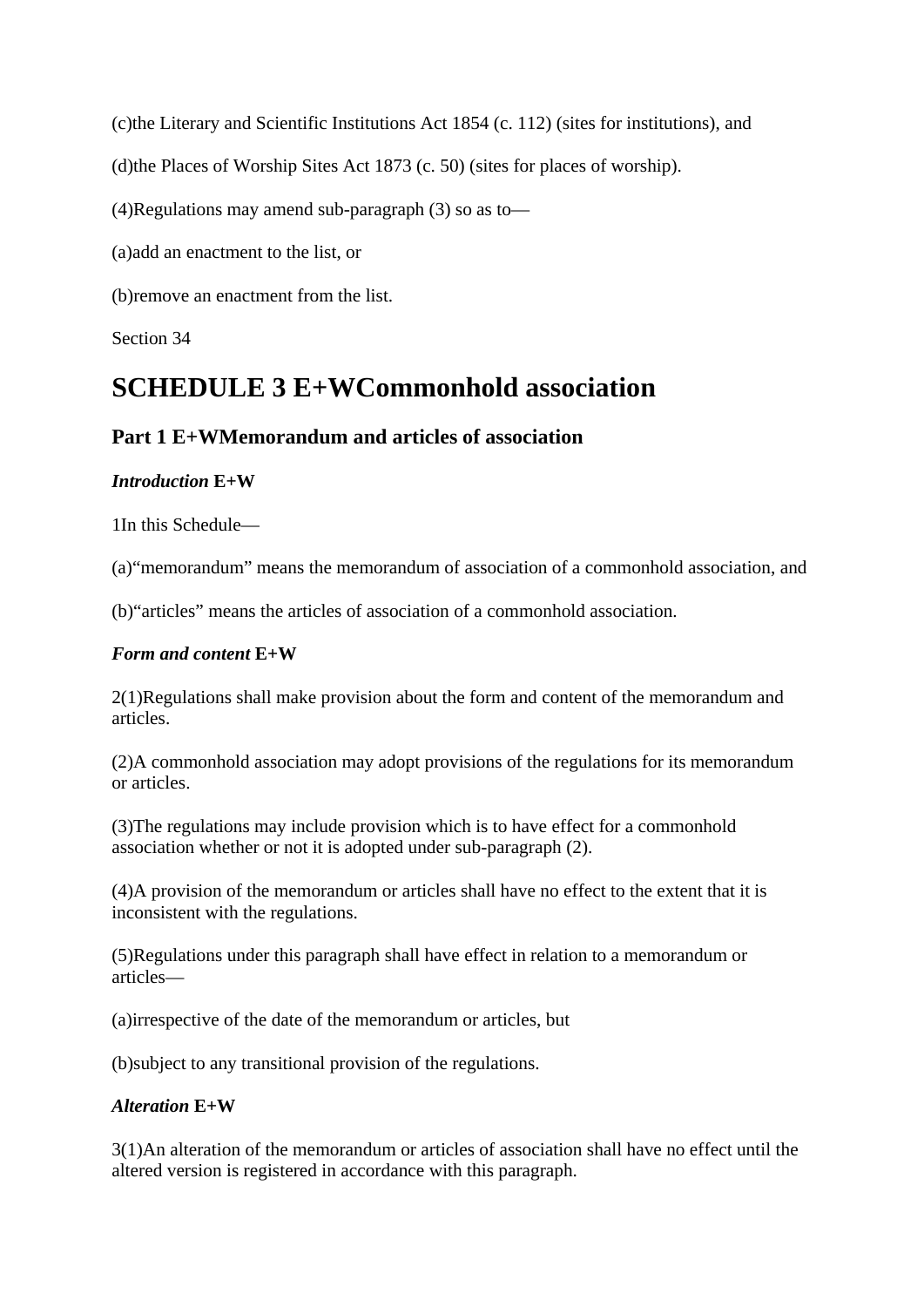(2)If the commonhold association makes an application under this sub-paragraph the Registrar shall arrange for an altered memorandum or altered articles to be kept in his custody, and referred to in the register, in place of the unaltered version.

(3)An application under sub-paragraph (2) must be accompanied by a certificate given by the directors of the commonhold association that the altered memorandum or articles comply with regulations under paragraph 2(1).

(4)Where the Registrar amends the register on an application under sub-paragraph (2) he shall make any consequential amendments to the register which he thinks appropriate.

#### *Disapplication of Companies Act 1985* **E+W**

4(1)The following provisions of the Companies Act 1985 (c. 6) shall not apply to a commonhold association—

(a)sections 2(7) and 3 (memorandum), and

(b)section 8 (articles of association).

(2)No application may be made under paragraph 3(2) for the registration of a memorandum altered by special resolution in accordance with section 4(1) of the Companies Act 1985 (objects) unless—

(a)the period during which an application for cancellation of the alteration may be made under section 5(1) of that Act has expired without an application being made,

(b)any application made under that section has been withdrawn, or

(c)the alteration has been confirmed by the court under that section.

## **Part 2 E+WMembership**

#### *Pre-commonhold period* **E+W**

5During the period beginning with incorporation of a commonhold association and ending when land specified in its memorandum becomes commonhold land, the subscribers (or subscriber) to the memorandum shall be the sole members (or member) of the association.

#### *Transitional period* **E+W**

6(1)This paragraph applies to a commonhold association during a transitional period.

(2)The subscribers (or subscriber) to the memorandum shall continue to be members (or the member) of the association.

(3)A person who for the time being is the developer in respect of all or part of the commonhold is entitled to be entered in the register of members of the association.

#### *Unit-holders* **E+W**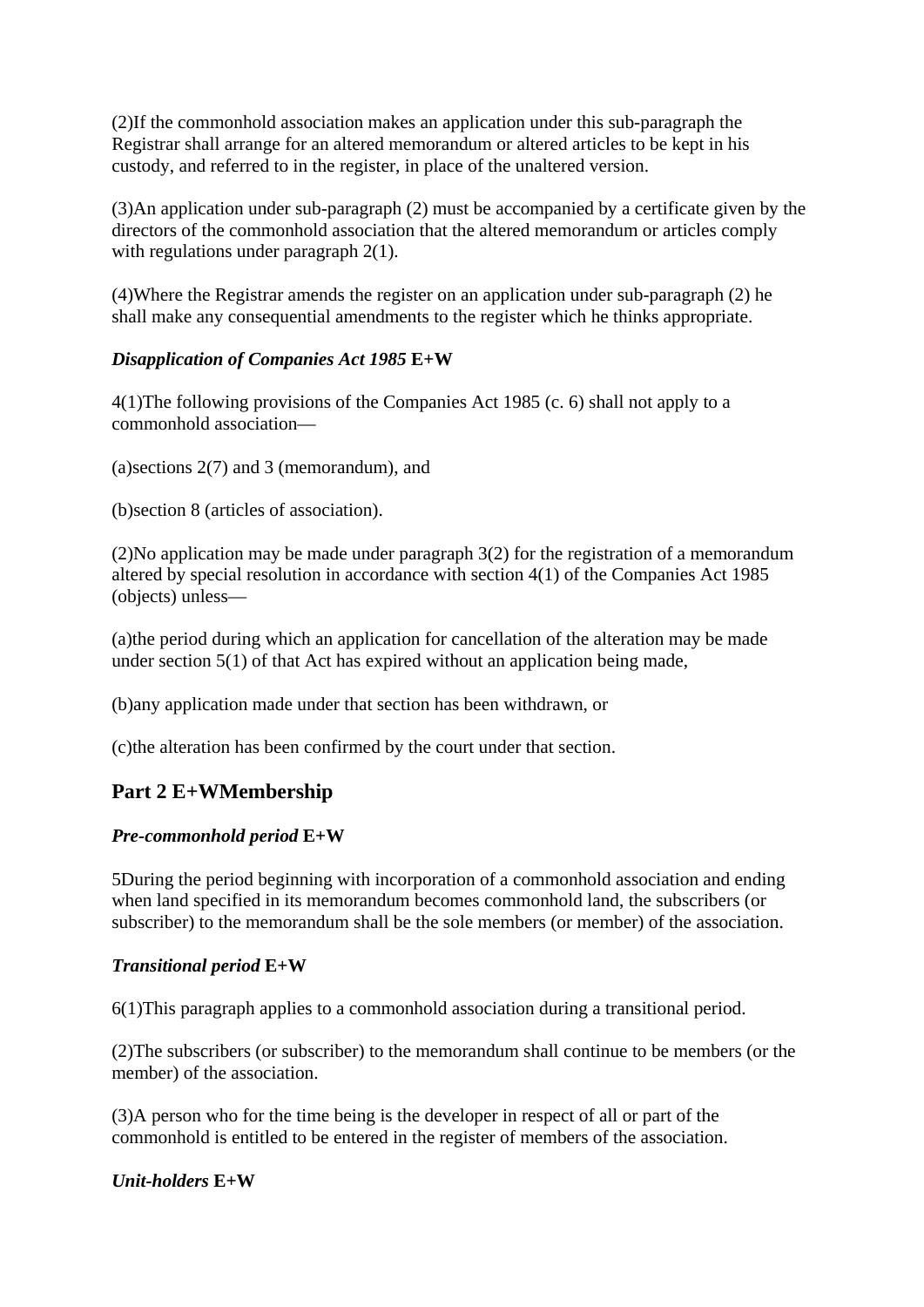7A person is entitled to be entered in the register of members of a commonhold association if he becomes the unit-holder of a commonhold unit in relation to which the association exercises functions—

(a)on the unit becoming commonhold land by registration with unit-holders under section 9, or

(b)on the transfer of the unit.

#### *Joint unit-holders* **E+W**

8(1)This paragraph applies where two or more persons become joint unit-holders of a commonhold unit—

(a)on the unit becoming commonhold land by registration with unit-holders under section 9, or

(b)on the transfer of the unit.

(2)If the joint unit-holders nominate one of themselves for the purpose of this sub-paragraph, he is entitled to be entered in the register of members of the commonhold association which exercises functions in relation to the unit.

(3)A nomination under sub-paragraph (2) must—

(a)be made in writing to the commonhold association, and

(b)be received by the association before the end of the prescribed period.

(4)If no nomination is received by the association before the end of the prescribed period the person whose name appears first in the proprietorship register is on the expiry of that period entitled to be entered in the register of members of the association.

(5)On the application of a joint unit-holder the court may order that a joint unit-holder is entitled to be entered in the register of members of a commonhold association in place of a person who is or would be entitled to be registered by virtue of sub-paragraph (4).

(6)If joint unit-holders nominate one of themselves for the purpose of this sub-paragraph, the nominated person is entitled to be entered in the register of members of the commonhold association in place of the person entered by virtue of—

(a)sub-paragraph (2),

(b)sub-paragraph (5), or

(c)this sub-paragraph.

## *Self-membership* **E+W**

9A commonhold association may not be a member of itself.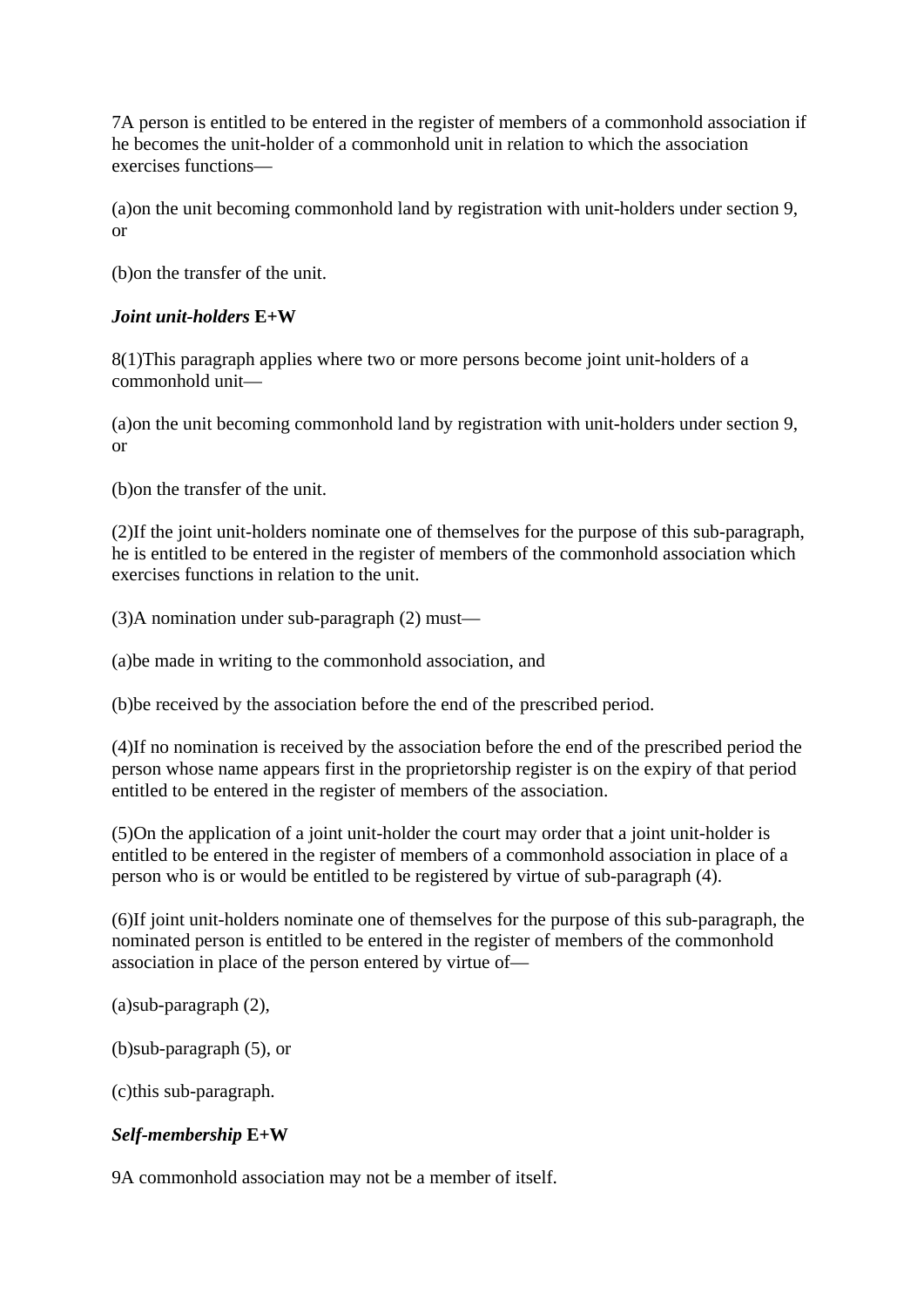#### *No other members* **E+W**

10A person may not become a member of a commonhold association otherwise than by virtue of a provision of this Schedule.

#### *Effect of registration* **E+W**

11A person who is entitled to be entered in the register of members of a commonhold association becomes a member when the company registers him in pursuance of its duty under section 352 of the Companies Act 1985 (c. 6) (duty to maintain register of members).

#### *Termination of membership* **E+W**

12Where a member of a commonhold association ceases to be a unit-holder or joint unitholder of a commonhold unit in relation to which the association exercises functions—

(a)he shall cease to be a member of the commonhold association, but

(b)paragraph (a) does not affect any right or liability already acquired or incurred in respect of a matter relating to a time when he was a unit-holder or joint unit-holder.

13A member of a commonhold association may resign by notice in writing to the association if (and only if) he is a member by virtue of paragraph 5 or 6 of this Schedule (and not also by virtue of any other paragraph).

#### *Register of members* **E+W**

14(1)Regulations may make provision about the performance by a commonhold association of its duty under section 352 of the Companies Act 1985 (c. 6) (duty to maintain register of members) where a person—

(a)becomes entitled to be entered in the register by virtue of paragraphs 5 to 8, or

(b)ceases to be a member by virtue of paragraph 12 or on resignation.

(2)The regulations may in particular require entries in the register to be made within a specified period.

(3)A period specified under sub-paragraph (2) may be expressed to begin from—

(a)the date of a notification under section 15(3),

(b)the date on which the directors of the commonhold association first become aware of a specified matter, or

(c)some other time.

(4)A requirement by virtue of this paragraph shall be treated as a requirement of section 352 for the purposes of section 352(5) (fines).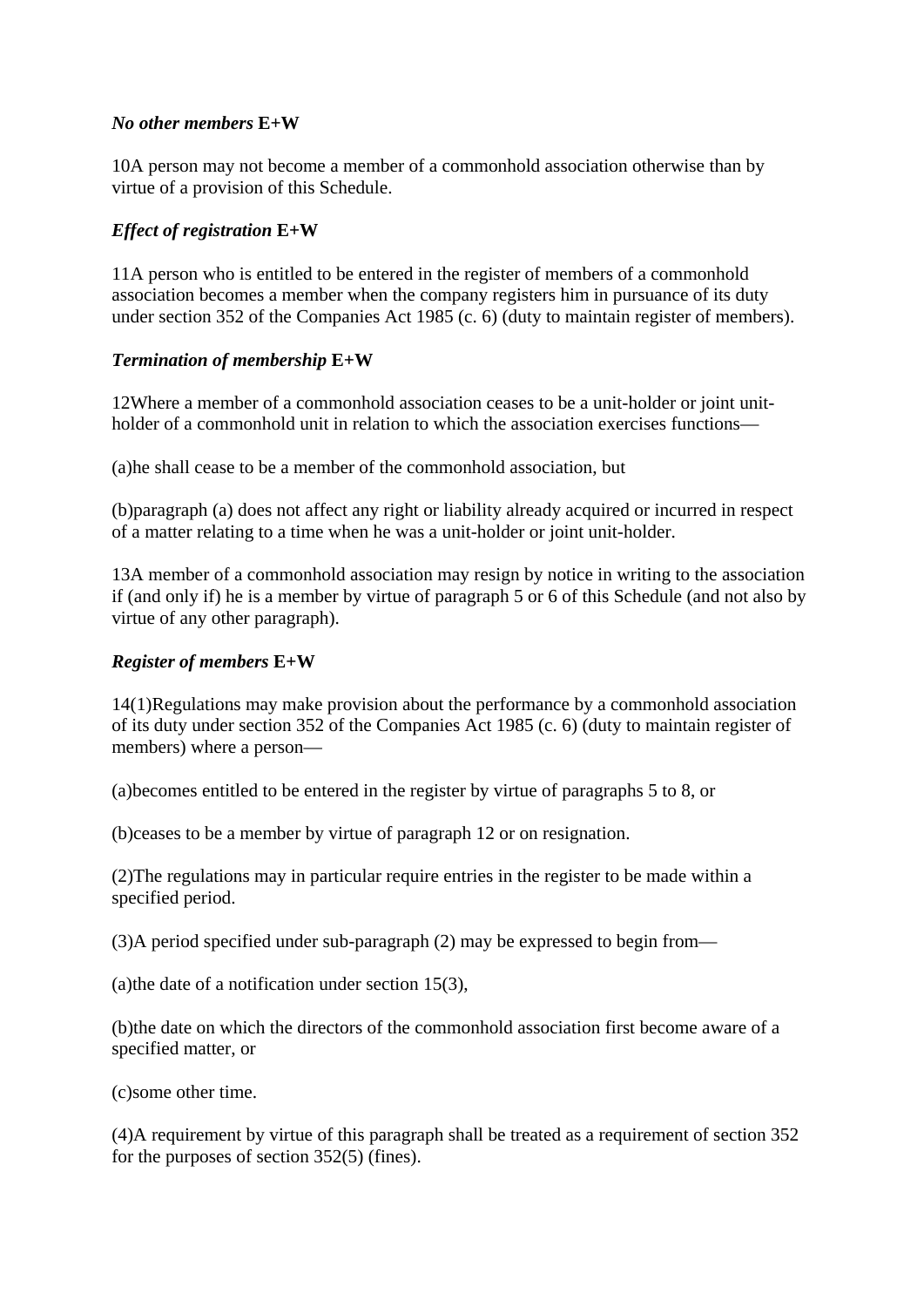#### *Companies Act 1985* **E+W**

15(1)Section 22(1) of the Companies Act 1985 (initial members) shall apply to a commonhold association subject to this Schedule.

(2)Sections 22(2) and 23 of that Act (members: new members and holding company) shall not apply to a commonhold association.

#### **Part 3 E+WMiscellaneous**

#### *Name* **E+W**

16Regulations may provide—

(a)that the name by which a commonhold association is registered under the Companies Act 1985 must satisfy specified requirements;

(b)that the name by which a company other than a commonhold association is registered may not include a specified word or expression.

#### *Statutory declaration* **E+W**

17For the purposes of section 12 of the Companies Act 1985 (registration: compliance with Act) as it applies to a commonhold association, a reference to the requirements of that Act shall be treated as including a reference to a provision of or made under this Schedule.

Section 58

## **SCHEDULE 4 E+WDevelopment rights**

#### *Introductory* **E+W**

1This Schedule sets out the matters which are development business for the purposes of section 58.

#### *Works* **E+W**

2The completion or execution of works on—

(a)a commonhold,

(b)land which is or may be added to a commonhold, or

(c)land which has been removed from a commonhold.

## *Marketing* **E+W**

3(1)Transactions in commonhold units.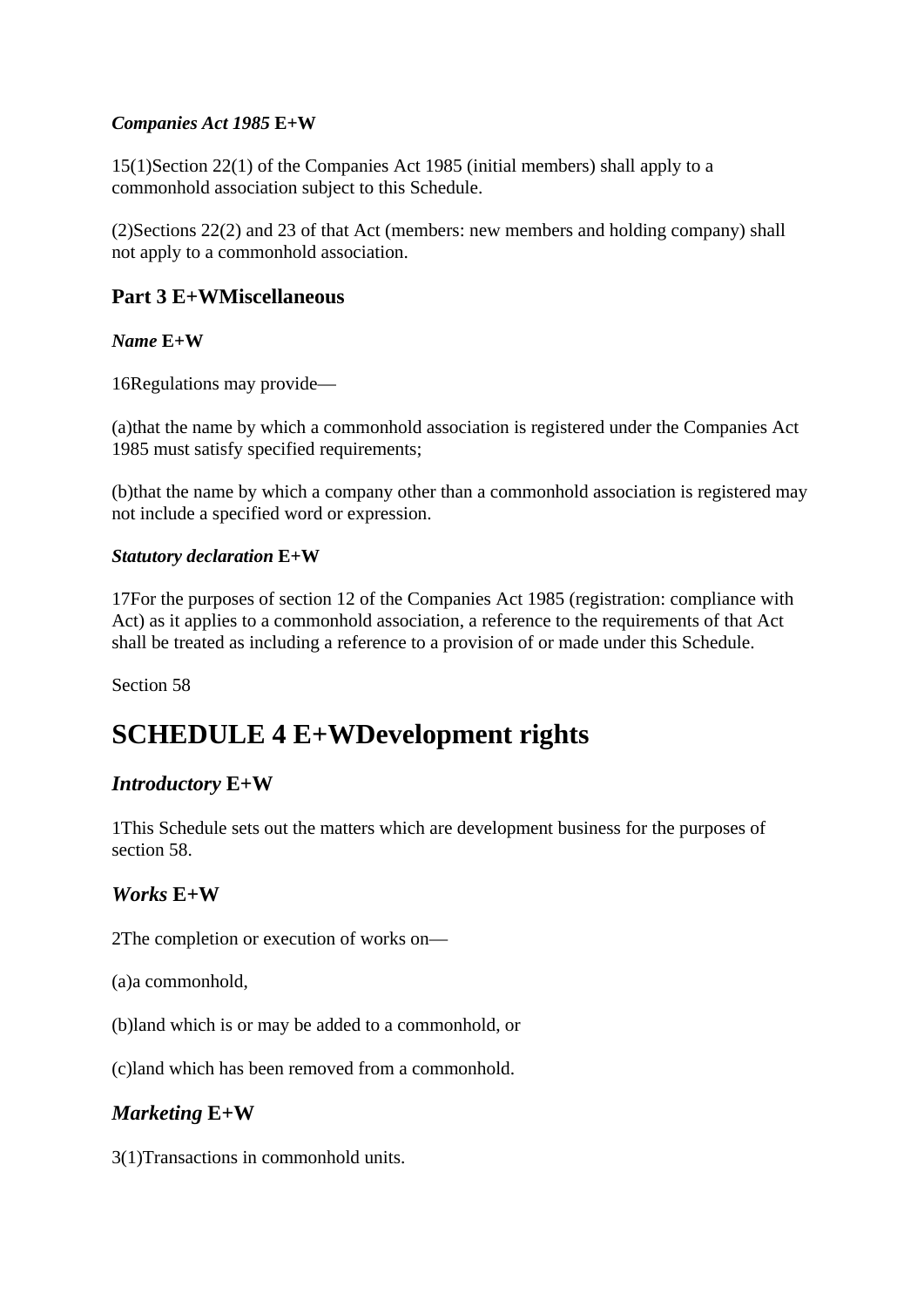(2)Advertising and other activities designed to promote transactions in commonhold units.

## *Variation* **E+W**

4The addition of land to a commonhold.

5The removal of land from a commonhold.

6Amendment of a commonhold community statement (including amendment to redefine the extent of a commonhold unit).

## *Commonhold association* **E+W**

7Appointment and removal of directors of a commonhold association.

Section 68

## **SCHEDULE 5 E+W Commonhold: consequential amendments**

## *Law of Property Act 1922 (c. 16)* **E+W**

1At the end of paragraph 5 of Schedule 15 to the Law of Property Act 1922 (perpetually renewable leases) (which becomes sub-paragraph (1)) there shall be added—

"(2)Sub-paragraph (3) applies where a grant—

(a)relates to commonhold land, and

(b)would take effect by virtue of sub-paragraph (1) as a demise for a term of two thousand years or a subdemise for a fixed term.

(3)The grant shall be treated as if it purported to be a grant of the term referred to in subparagraph (2)(b) (and sections 17 and 18 of the Commonhold and Leasehold Reform Act 2002 (residential and non-residential leases) shall apply accordingly)."

## *Law of Property Act 1925 (c. 20)* **E+W**

2After section 101(1) of the Law of Property Act 1925 (mortgagee's powers) there shall be added—

"(1A)Subsection (1)(i) is subject to section 21 of the Commonhold and Leasehold Reform Act 2002 (no disposition of part-units)".

3At the end of section 149 of that Act (90-year term in place of certain determinable terms) there shall be added—

"(7)Subsection (8) applies where a lease, underlease or contract—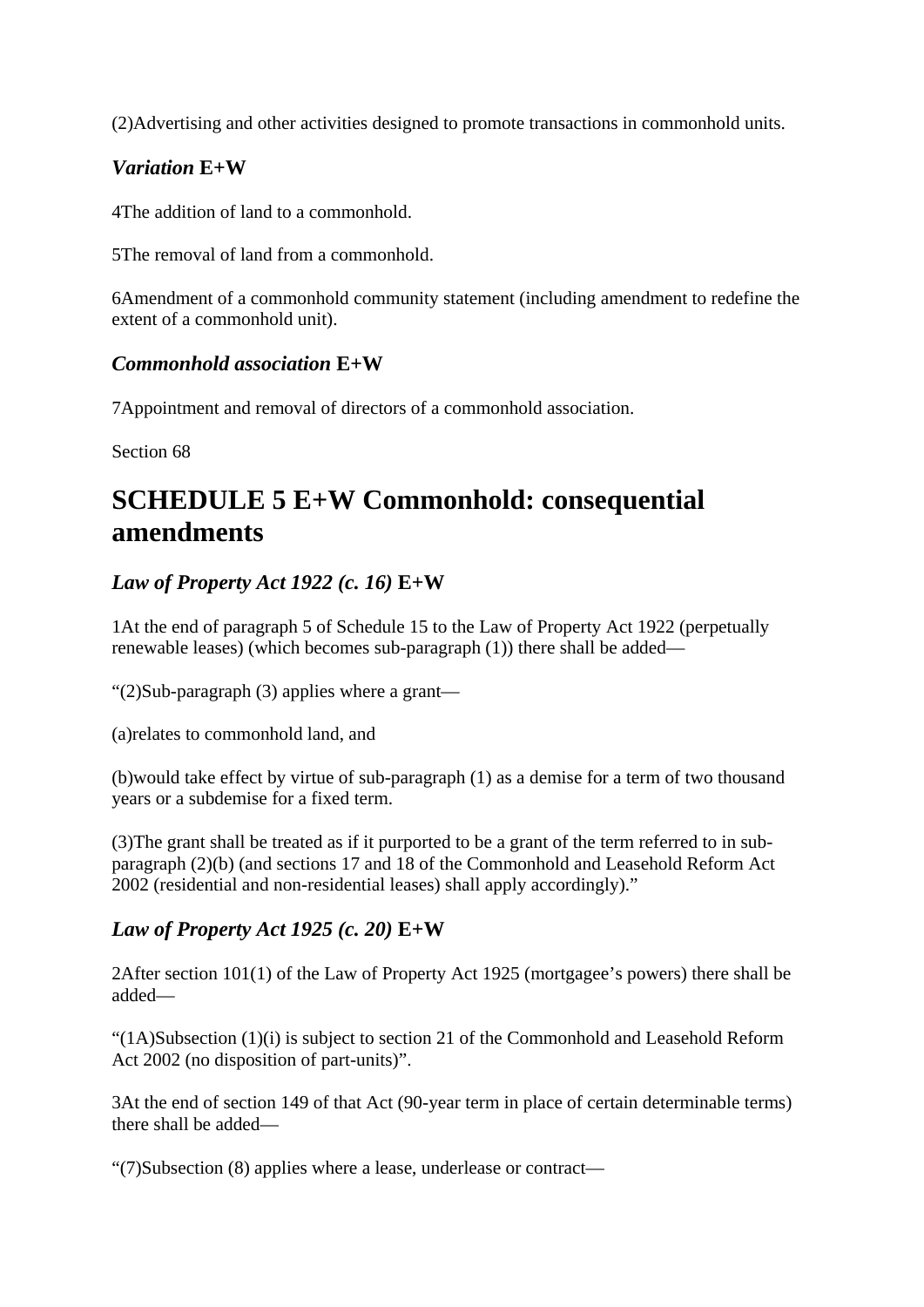(a)relates to commonhold land, and

(b)would take effect by virtue of subsection (6) as a lease, underlease or contract of the kind mentioned in that subsection.

(8)The lease, underlease or contract shall be treated as if it purported to be a lease, underlease or contract of the kind referred to in subsection (7)(b) (and sections 17 and 18 of the Commonhold and Leasehold Reform Act 2002 (residential and non-residential leases) shall apply accordingly)."

## *Limitation Act 1980 (c. 58)* **E+W**

4After section 19 of the Limitation Act 1980 (actions for rent) there shall be inserted—

#### **"Commonhold**

#### **19A Actions for breach of commonhold duty**

An action in respect of a right or duty of a kind referred to in section 37(1) of the Commonhold and Leasehold Reform Act 2002 (enforcement) shall not be brought after the expiration of six years from the date on which the cause of action accrued."

## *Housing Act 1985 (c. 68)* **E+W**

5At the end of section 118 of the Housing Act 1985 (the right to buy) there shall be added—

"(3)For the purposes of this Part, a dwelling-house which is a commonhold unit (within the meaning of the Commonhold and Leasehold Reform Act 2002) shall be treated as a house and not as a flat."

## *Insolvency Act 1986 (c. 45)* **E+W**

6At the end of section 84 of the Insolvency Act 1986 (voluntary winding-up) there shall be added—

"(4)This section has effect subject to section 43 of the Commonhold and Leasehold Reform Act 2002."

## *Law of Property (Miscellaneous Provisions) Act 1994 (c. 36)* **E+W**

7(1)Section 5 of the Law of Property (Miscellaneous Provisions) Act 1994 (discharge of obligations) shall be amended as follows.

(2)In subsection (1) for the words "or of leasehold land" substitute " of leasehold land or of a commonhold unit".

(3)After subsection (3) insert—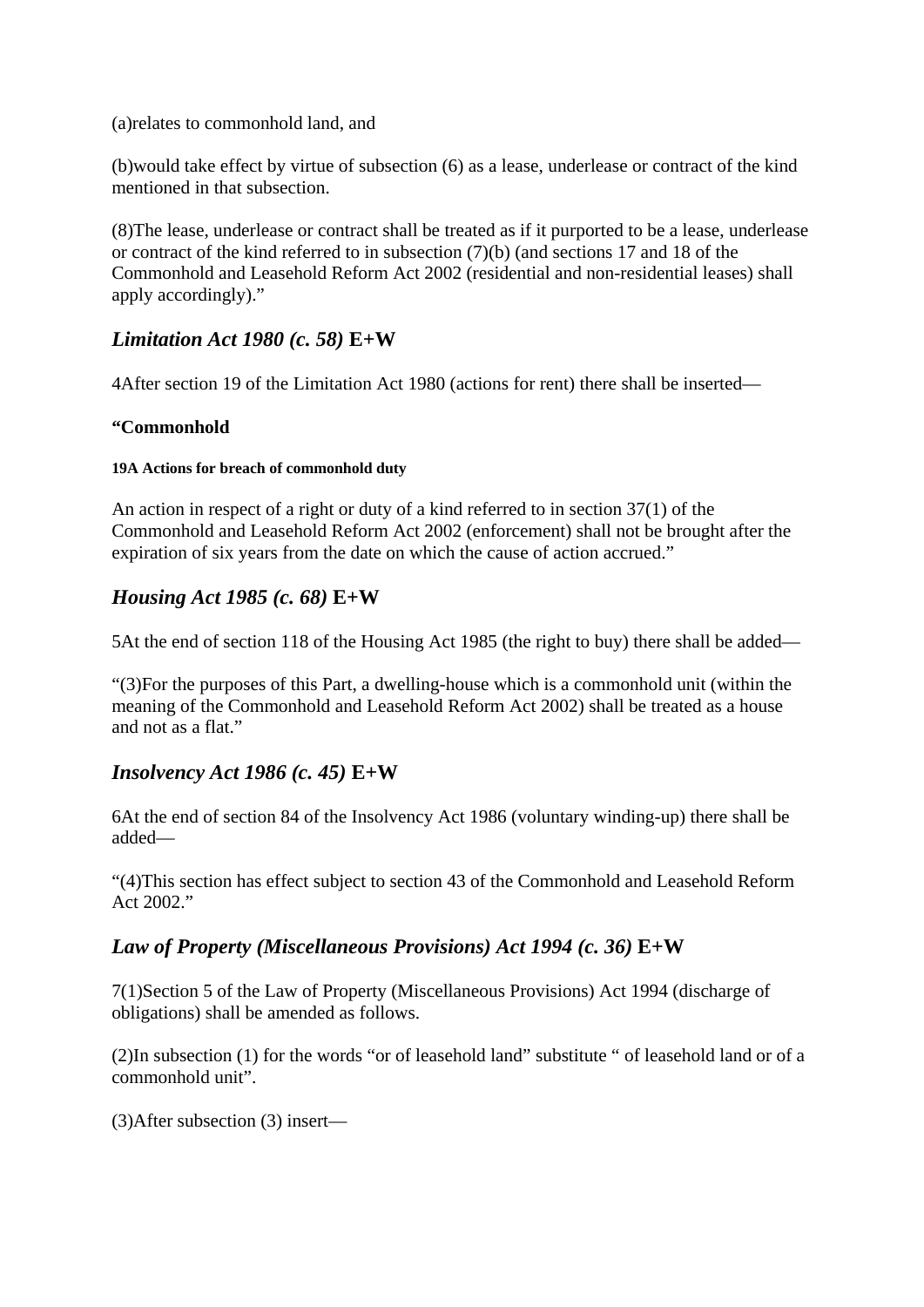"(3A)If the property is a commonhold unit, there shall be implied a covenant that the mortgagor will fully and promptly observe and perform all the obligations under the commonhold community statement that are for the time being imposed on him in his capacity as a unit-holder or as a joint unit-holder."

(4)For subsection (4) substitute—

"(4)In this section—

(a)"commonhold community statement", "commonhold unit", "joint unit-holder" and "unitholder" have the same meanings as in the Commonhold and Leasehold Reform Act 2002, and

(b)"mortgage" includes charge, and "mortgagor" shall be construed accordingly."

## *Trusts of Land and Appointment of Trustees Act 1996 (c. 47)* **E+W**

8At the end of section 7 of the Trusts of Land and Appointment of Trustees Act 1996 (partition by trustees) there shall be added—

"(6)Subsection (1) is subject to sections 21 (part-unit: interests) and 22 (part-unit: charging) of the Commonhold and Leasehold Reform Act 2002."

Section 72

## **SCHEDULE 6 E+WPremises excluded from right to manage**

## *Buildings with substantial non-residential parts* **E+W**

1(1)This Chapter does not apply to premises falling within section 72(1) if the internal floor area—

(a)of any non-residential part, or

(b)(where there is more than one such part) of those parts (taken together),

exceeds 25 per cent. of the internal floor area of the premises (taken as a whole).

(2)A part of premises is a non-residential part if it is neither—

(a)occupied, or intended to be occupied, for residential purposes, nor

(b)comprised in any common parts of the premises.

(3)Where in the case of any such premises any part of the premises (such as, for example, a garage, parking space or storage area) is used, or intended for use, in conjunction with a particular dwelling contained in the premises (and accordingly is not comprised in any common parts of the premises), it shall be taken to be occupied, or intended to be occupied, for residential purposes.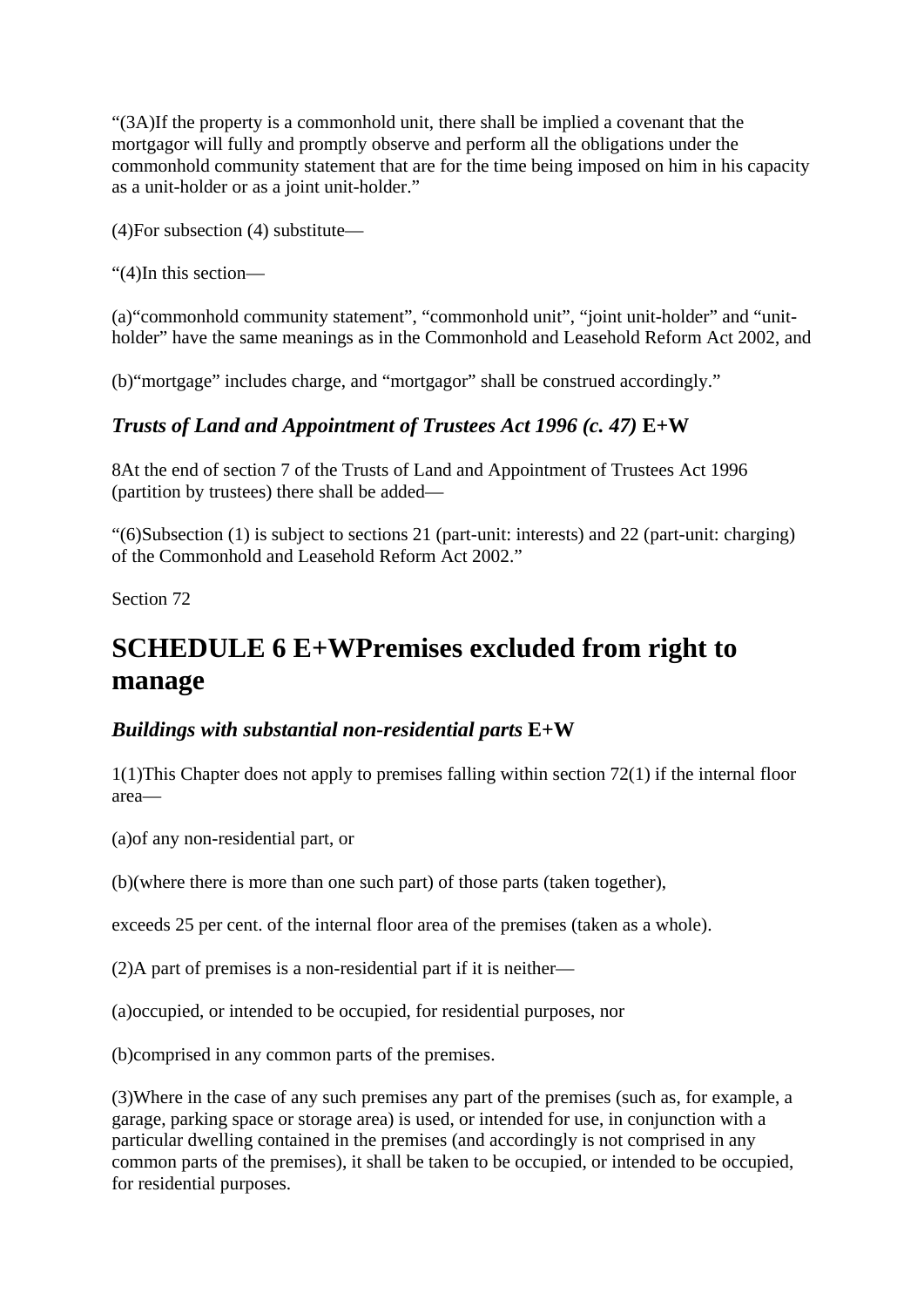(4)For the purpose of determining the internal floor area of a building or of any part of a building, the floor or floors of the building or part shall be taken to extend (without interruption) throughout the whole of the interior of the building or part, except that the area of any common parts of the building or part shall be disregarded.

## *Buildings with self-contained parts in different ownership* **E+W**

2Where different persons own the freehold of different parts of premises falling within section 72(1), this Chapter does not apply to the premises if any of those parts is a selfcontained part of a building.

## *Premises with resident landlord and no more than four units* **E+W**

3(1)This Chapter does not apply to premises falling within section 72(1) if the premises—

(a)have a resident landlord, and

(b)do not contain more than four units.

(2)Premises have a resident landlord if—

(a)the premises are not, and do not form part of, a purpose-built block of flats (that is, a building which, as constructed, contained two or more flats),

(b)a relevant freeholder, or an adult member of a relevant freeholder's family, occupies a qualifying flat as his only or principal home, and

(c)sub-paragraph (4) or (5) is satisfied.

(3)A person is a relevant freeholder, in relation to any premises, if he owns the freehold of the whole or any part of the premises.

(4)This sub-paragraph is satisfied if—

(a)the relevant freeholder, or

(b)the adult member of his family,

has throughout the last twelve months occupied the flat as his only or principal home.

(5)This sub-paragraph is satisfied if—

(a)immediately before the date when the relevant freeholder acquired his interest in the premises, the premises were premises with a resident landlord, and

(b)he, or an adult member of his family, entered into occupation of the flat during the period of 28 days beginning with that date and has occupied the flat as his only or principal home ever since.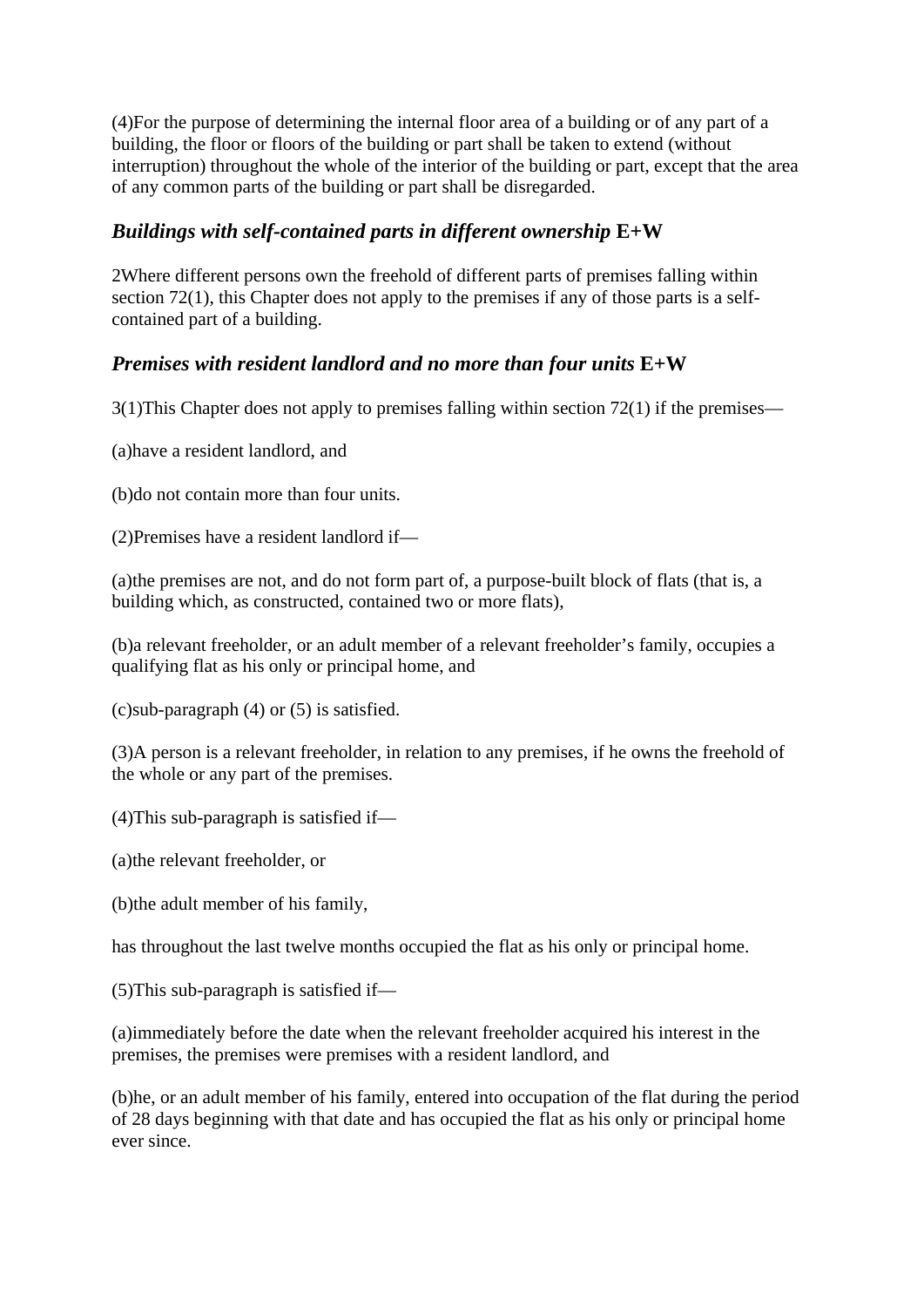(6)"Qualifying flat", in relation to any premises and a relevant freeholder or an adult member of his family, means a flat or other unit used as a dwelling—

(a)which is contained in the premises, and

(b)the freehold of the whole of which is owned by the relevant freeholder.

(7)Where the interest of a relevant freeholder in any premises is held on trust, the references in sub-paragraphs (2), (4) and (5)(b) to a relevant freeholder are to a person having an interest under the trust (whether or not also a trustee).

(8)A person is an adult member of another's family if he is—

(a)the other's spouse,

(b)a son, daughter, son-in-law or daughter-in-law of the other, or of the other's spouse, who has attained the age of 18, or

(c)the father or mother of the other or of the other's spouse;

and "son" and "daughter" include stepson and stepdaughter ("son-in-law" and "daughter-inlaw" being construed accordingly).

## *Premises owned by local housing authority* **E+W**

4(1)This Chapter does not apply to premises falling within section 72(1) if a local housing authority is the immediate landlord of any of the qualifying tenants of flats contained in the premises.

(2)"Local housing authority" has the meaning given by section 1 of the Housing Act 1985 (c. 68).

## *Premises in relation to which rights previously exercised* **E+W**

5(1)This Chapter does not apply to premises falling within section 72(1) at any time if—

(a)the right to manage the premises is at that time exercisable by a RTM company, or

(b)that right has been so exercisable but has ceased to be so exercisable less than four years before that time.

(2)Sub-paragraph (1)(b) does not apply where the right to manage the premises ceased to be exercisable by virtue of section 73(5).

(3)A leasehold valuation tribunal may, on an application made by a RTM company, determine that sub-paragraph (1)(b) is not to apply in any case if it considers that it would be unreasonable for it to apply in the circumstances of the case.

Section 102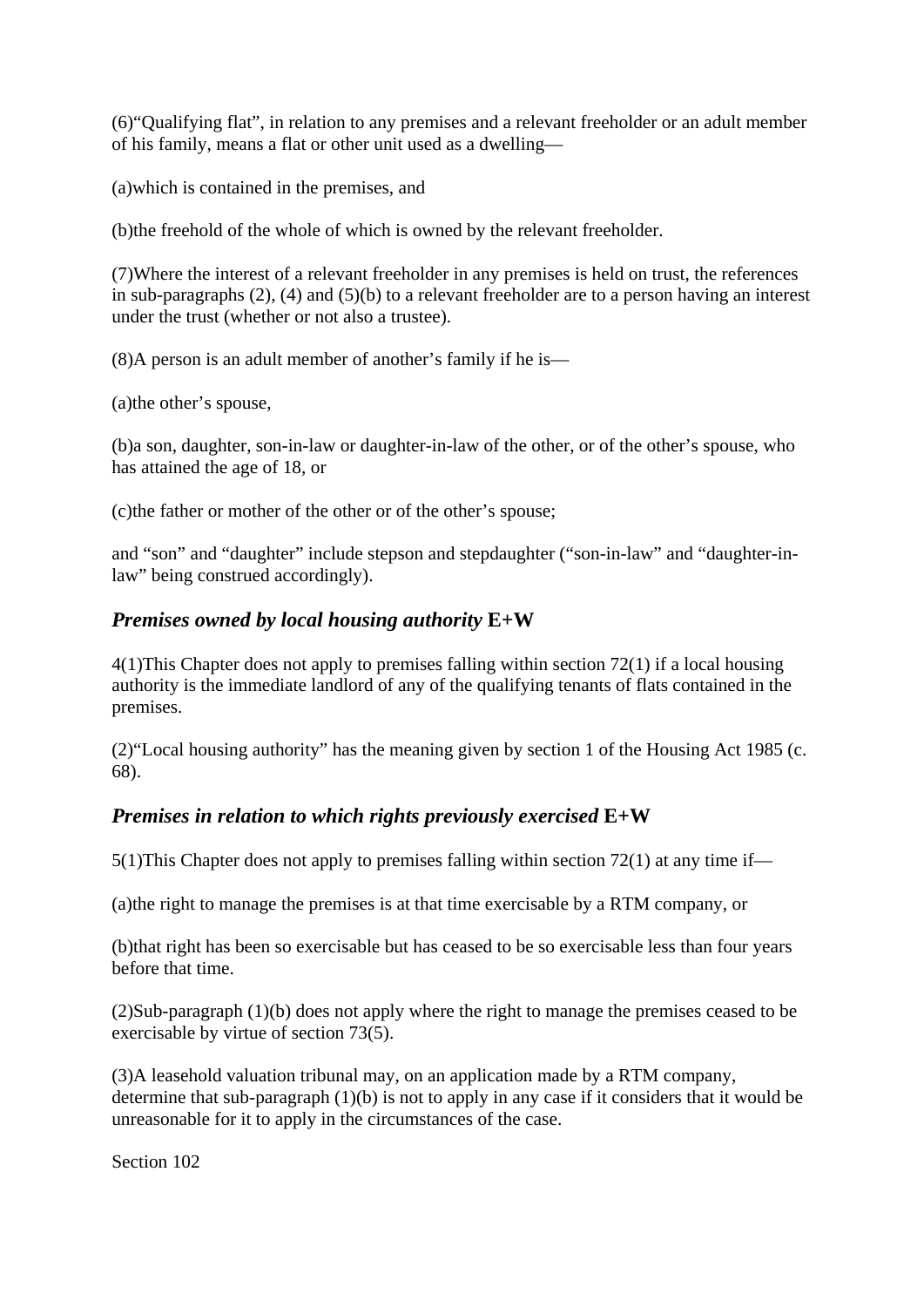## **SCHEDULE 7 E+WRight to manage: statutory provisions**

## *Covenants not to assign etc.* **E+W**

1(1)Section 19 of the Landlord and Tenant Act 1927 (c. 36) (covenants not to assign without approval etc.) has effect with the modifications provided by this paragraph.

(2)Subsection (1) applies as if—

(a)the reference to the landlord, and

(b)the final reference to the lessor,

were to the RTM company.

(3)Subsection (2) applies as if the reference to the payment of a reasonable sum in respect of any damage to or diminution in the value of the premises or neighbouring premises belonging to the landlord were omitted.

(4)Subsection (3) applies as if—

(a)the first and final references to the landlord were to the RTM company, and

(b)the reference to the right of the landlord to require payment of a reasonable sum in respect of any damage to or diminution in the value of the premises or neighbouring premises belonging to him were omitted.

## *Defective premises* **E+W**

2(1)Section 4 of the Defective Premises Act 1972 (c. 35) (landlord's duty of care by virtue of obligation or right to repair demised premises) has effect with the modifications provided by this paragraph.

(2)References to the landlord (apart from the first reference in subsections (1) and (4)) are to the RTM company.

(3)The reference to the material time is to the acquisition date.

## *Repairing obligations* **E+W**

3(1)The obligations imposed on a lessor by virtue of section 11 (repairing obligations in short leases) of the Landlord and Tenant Act 1985 (c. 70) (referred to in this Part as "the 1985 Act") are, so far as relating to any lease of any flat or other unit contained in the premises, instead obligations of the RTM company.

(2)The RTM company owes to any person who is in occupation of a flat or other unit contained in the premises otherwise than under a lease the same obligations as would be imposed on it by virtue of section 11 if that person were a lessee under a lease of the flat or other unit.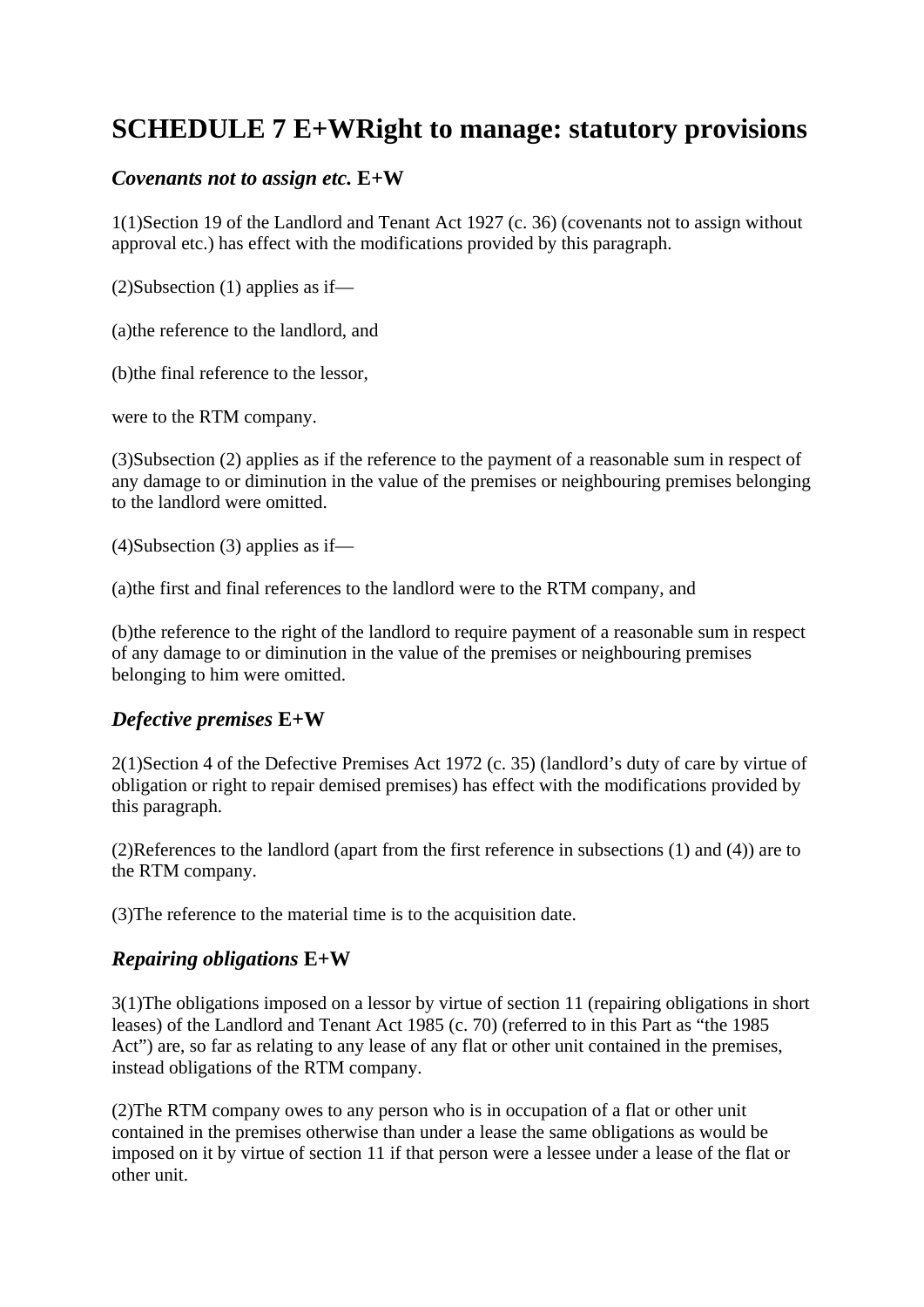(3)But sub-paragraphs (1) and (2) do not apply to an obligation to the extent that it relates to a matter concerning only the flat or other unit concerned.

(4)The obligations imposed on the RTM company by virtue of sub-paragraph (1) in relation to any lease are owed to the lessor (as well as to the lessee).

(5)Subsections (3A) to (5) of section 11 have effect with the modifications that are appropriate in consequence of sub-paragraphs (1) to (3).

(6)The references in subsection (6) of section 11 to the lessor include the RTM company; and a person who is in occupation of a flat or other unit contained in the premises otherwise than under a lease has, in relation to the flat or other unit, the same obligation as that imposed on a lessee by virtue of that subsection.

(7) The reference to the lessor in section  $12(1)(a)$  of the 1985 Act (restriction on contracting out of section 11) includes the RTM company.

## *Service charges* **E+W**

4(1)Sections 18 to 30 of the 1985 Act (service charges) have effect with the modifications provided by this paragraph.

(2)References to the landlord are to the RTM company.

(3)References to a tenant of a dwelling include a person who is landlord under a lease of the whole or any part of the premises (so that sums paid by him in pursuance of section 103 of this Act are service charges).

(4)Section 22(5) applies as if paragraph (a) were omitted and the person referred to in paragraph (b) were a person who receives service charges on behalf of the RTM company.

(5)Section 26 does not apply.

#### *Right to request information on insurance* **E+W**

5(1)Section 30A of, and the Schedule to, the 1985 Act (rights of tenants with respect to insurance) have effect with the modifications provided by this paragraph.

(2)References to the landlord are to the RTM company.

(3)References to a tenant include a person who is landlord under a lease of the whole or any part of the premises and has to make payments under section 103 of this Act.

(4)Paragraphs 2(3) and 3(3) of the Schedule apply as if paragraph (a) were omitted and the person referred to in paragraph (b) were a person who receives service charges on behalf of the RTM company.

## *Managing agents* **E+W**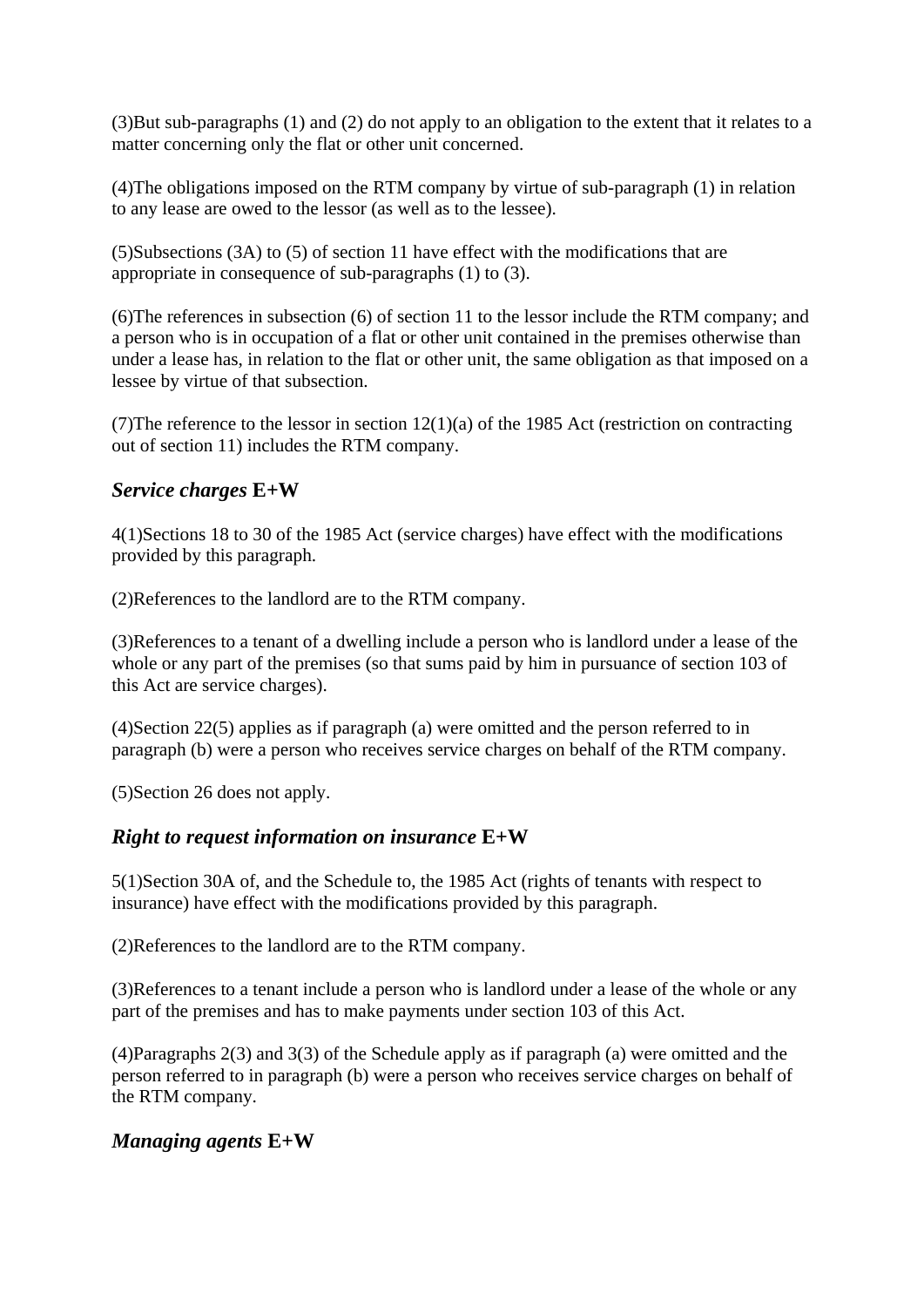6Section 30B of the 1985 Act (recognised tenants' associations to be consulted about landlord's managing agents) has effect as if references to the landlord were to the RTM company (and as if subsection (6) were omitted).

## *Right of first refusal* **E+W**

7Where section 5 of the 1987 Act (right of first refusal: requirement that landlord serve offer notice on tenant) requires the landlord to serve an offer notice on the qualifying tenants of the flats contained in the premises, he must serve a copy of the offer notice on the RTM company.

## *Appointment of manager* **E+W**

8(1)Part 2 of the 1987 Act (appointment of manager by leasehold valuation tribunal) has effect with the modifications provided by this paragraph.

(2)References to the landlord are to the RTM company.

(3)References to a tenant of a flat contained in the premises include a person who is landlord under a lease of the whole or any part of the premises.

(4)Section 21(3) (exception for premises where landlord is exempt or resident or where premises are functional land of a charity) does not apply.

(5) The references in paragraph (a)(i) of subsection (2) of section 24 to any obligation owed by the RTM company to the tenant under his tenancy include any obligations of the RTM company under this Act.

(6)And the circumstances in which a leasehold valuation tribunal may make an order under paragraph (b) of that subsection include any in which the RTM company no longer wishes the right to manage the premises to be exercisable by it.

(7)The power in section 24 to make an order appointing a manager to carry out functions includes a power (in the circumstances specified in subsection (2) of that section) to make an order that the right to manage the premises is to cease to be exercisable by the RTM company.

(8)And such an order may include provision with respect to incidental and ancillary matters (including, in particular, provision about contracts to which the RTM company is a party and the prosecution of claims in respect of causes of action, whether tortious or contractual, accruing before or after the right to manage ceases to be exercisable).

## *Right to acquire landlord's interest* **E+W**

9Part 3 of the 1987 Act (compulsory acquisition by tenants of landlord's interest) does not apply.

## *Variation of leases* **E+W**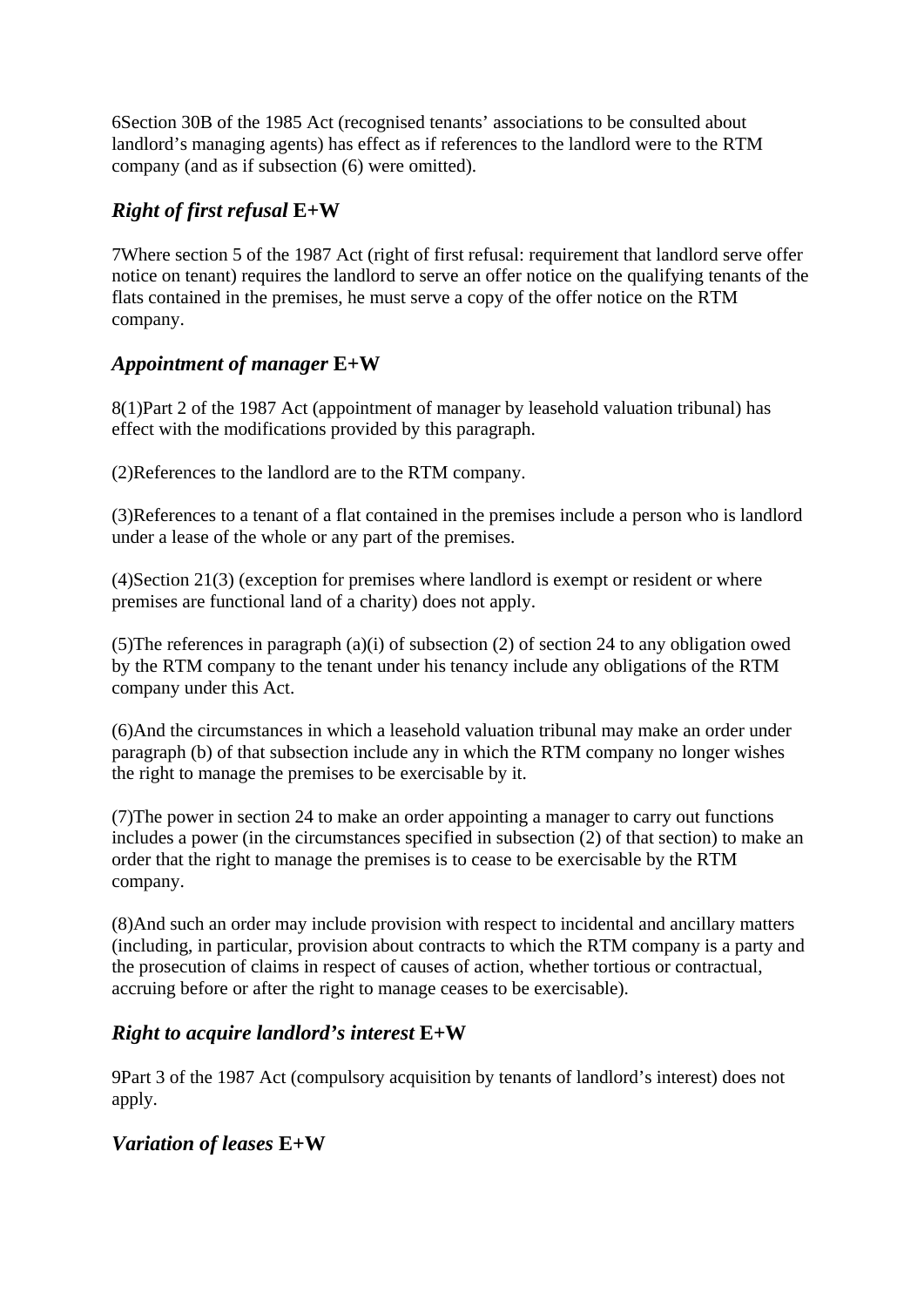10Sections 35, 36, 38 and 39 of the 1987 Act (variation of long leases relating to flats) have effect as if references to a party to a long lease (apart from those in section 38(8)) included the RTM company.

## *Service charges to be held in trust* **E+W**

11(1)Sections 42 to 42B of the 1987 Act (service charge contributions to be held in trust and in designated account) have effect with the modifications provided by this paragraph.

(2)References to the payee are to the RTM company.

(3)The definition of "tenant" in section 42(1) does not apply.

(4)References to a tenant of a dwelling include a person who is landlord under a lease of the whole or any part of the premises.

(5)The reference in section 42(2) to sums paid to the payee by the contributing tenants by way of relevant service charges includes payments made to the RTM company under section 94 or 103 of this Act.

(6)Section 42A(5) applies as if paragraph (a) were omitted and the person referred to in paragraph (b) were a person who receives service charges on behalf of the RTM company.

## *Information to be furnished to tenants* **E+W**

12(1)Sections 46 to 48 of the 1987 Act (information to be furnished to tenants) have effect with the modifications provided by this paragraph.

(2)References to the landlord include the RTM company.

(3)References to a tenant include a person who is landlord under a lease of the whole or any part of the premises; and in relation to such a person the reference in section 47(4) to sums payable to the landlord under the terms of the tenancy are to sums paid by him under section 103 of this Act.

## *Statutory duties relating to certain covenants* **E+W**

13(1)The Landlord and Tenant Act 1988 (c. 26) (statutory duties in connection with covenants against assigning etc.) has effect with the modifications provided by this paragraph.

(2) The reference in section  $1(2)(b)$  to the covenant is to the covenant as it has effect subject to section 98 of this Act.

(3)References in section 3(2), (4) and (5) to the landlord are to the RTM company.

## *Tenants' right to management audit* **E+W**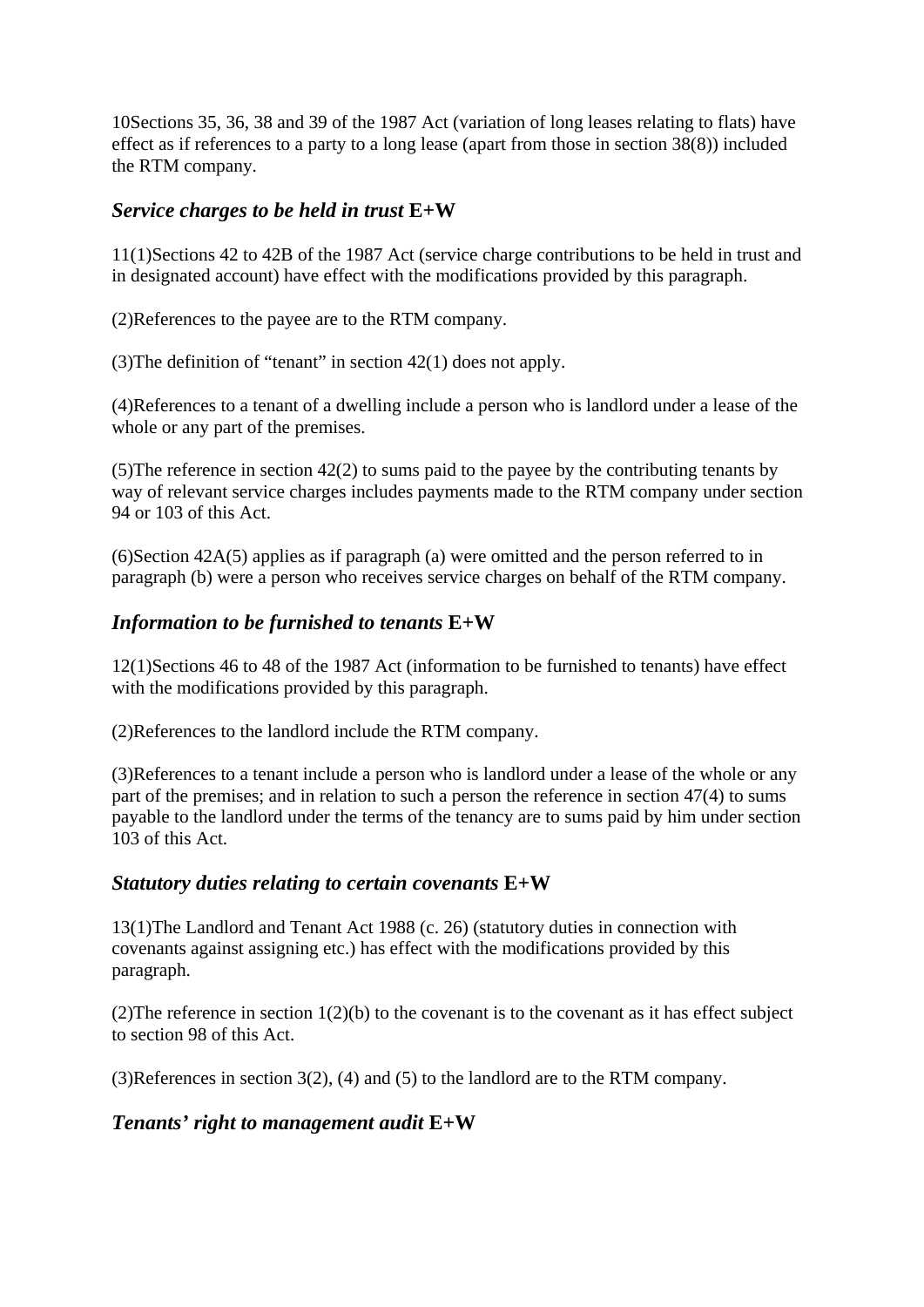14(1)Chapter 5 of Part 1 (tenants' right to management audit by landlord) of the Leasehold Reform, Housing and Urban Development Act 1993 (c. 28) (referred to in this Part as "the 1993 Act") has effect with the modifications provided by this paragraph.

(2)References to the landlord (other than the references in section 76(1) and (2) to "the same landlord") are to the RTM company.

(3)References to a tenant include a person who is landlord under a lease of the whole or any part of the premises and has to make payments under section 103 of this Act.

(4)Section 80(5) applies as if the reference to a person who receives rent were to a person who receives service charges.

#### *Right to appoint surveyor* **E+W**

15(1)Section 84 of the Housing Act 1996 (c. 52) and Schedule 4 to that Act (apart from paragraph 7) (right of recognised tenants' association to appoint surveyor to advise on matters relating to service charges) have effect as if references to the landlord were to the RTM company.

(2)Section 84(5) and paragraph 4(5) of Schedule 4 apply as if the reference to a person who receives rent were to a person who receives service charges.

#### *Administration charges* **E+W**

16Schedule 11 to this Act has effect as if references to the landlord (or a party to a lease) included the RTM company.

Section 124

## **SCHEDULE 8 E+WEnfranchisement by company: amendments**

#### *Land Compensation Act 1973 (c. 26)* **E+W**

1(1)Section 12A of the Land Compensation Act 1973 (tenants participating in collective enfranchisement or entitled to individual lease extension) is amended as follows.

 $(2)$ In subsection  $(2)(b)$ —

(a)in sub-paragraph (i), for "participating tenant in relation to" substitute " participating member of a RTE company which is making", and

(b)in sub-paragraph (ii), for the words from "one" to "made" substitute " a member of a RTE company which has made an acquisition".

(3)In subsection (4), for "nominee purchaser" substitute " RTE company".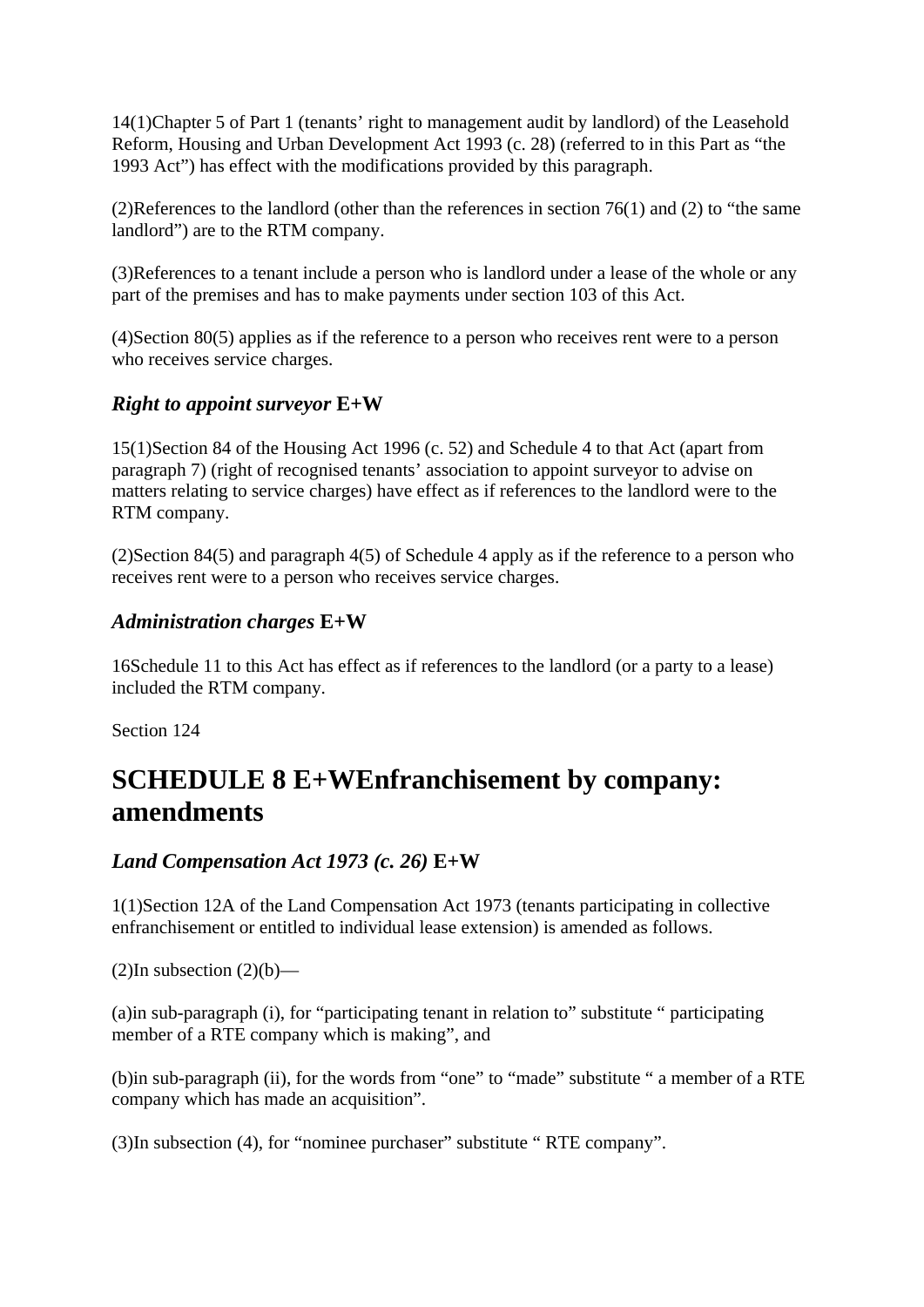(4)In subsection (9), for paragraph (b) substitute—

"(b)"participating member" and "RTE company" have the same meanings as in Chapter 1 of Part 1 of that Act; and

(c)the reference to the making of an acquisition by a RTE company shall be construed in accordance with section 38(2) of that Act."

## *Leasehold Reform, Housing and Urban Development Act 1993 (c. 28)* **E+W**

2The 1993 Act has effect subject to the following amendments.

3(1)Section 1 (right to collective enfranchisement) is amended as follows.

(2)In subsection (1), for the words from "on qualifying tenants" to the end of paragraph (b) substitute " the right to acquire the freehold of premises to which this Chapter applies on the relevant date, at a price determined in accordance with this Chapter, exercisable subject to and in accordance with this Chapter by a company (referred to in this Chapter as a RTE company) of which qualifying tenants of flats contained in the premises are members;".

(3)In subsection (2)(a), for the words from "the qualifying tenants" to "have acquired," substitute " the RTE company by which the right to collective enfranchisement is exercised is entitled, subject to and in accordance with this Chapter, to acquire,".

 $(4)$ In subsection  $(5)$ —

(a)for "qualifying tenants" substitute " a RTE company", and

(b)for "those tenants are" substitute " the RTE company is".

4For section 2(1) (acquisition of leasehold interests) substitute—

"(1)Where the right to collective enfranchisement is exercised by a RTE company in relation to any premises to which this Chapter applies ("the relevant premises"), then, subject to and in accordance with this Chapter—

(a)there shall be acquired by the RTE company every interest to which this paragraph applies by virtue of subsection (2); and

(b)the RTE company shall be entitled to acquire any interest to which this paragraph applies by virtue of subsection (3);

and any interest which the RTE company so acquires shall be acquired in the manner mentioned in section 1(1)."

5In section 11(4) (right of qualifying tenant to obtain information about superior interests), for "by the tenant in connection with the making" substitute " in connection with the making by a RTE company".

6(1)Section 13 (initial notice) is amended as follows.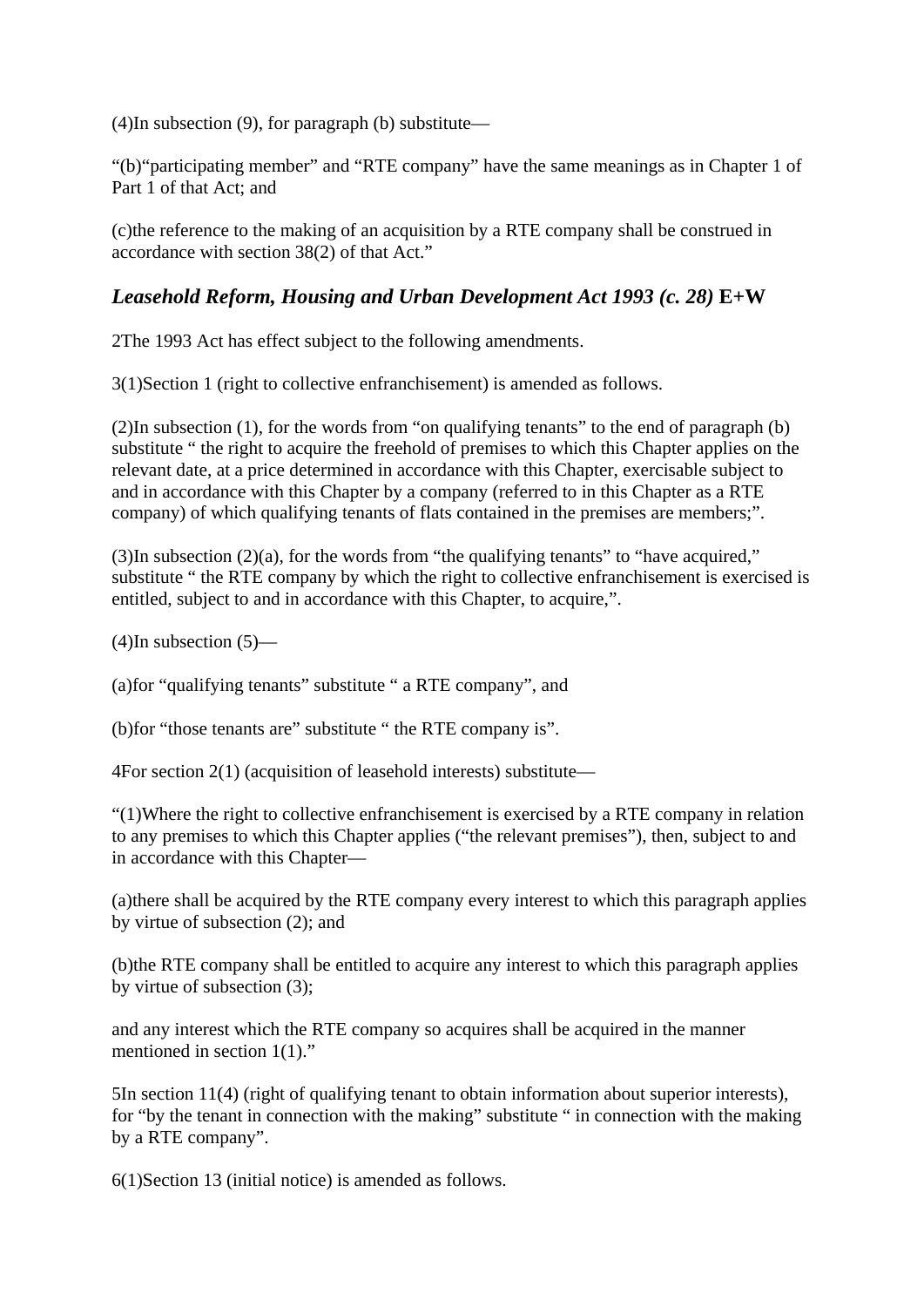(2)In subsection (3)—

(a)in paragraph (e), after "premises" insert " who are participating members of the RTE company", and

(b)for paragraph (f) substitute—

"(f)state the name and registered office of the RTE company;".

(3)After subsection (5) insert—

"(5A)A copy of a notice under this section must be given to each person who at the relevant date is the qualifying tenant of a flat contained in the premises specified under subsection  $(3)(a)(i)$ ."

(4)In subsection (11), for "nominee purchaser" substitute " RTE company".

(5)In subsection (13), for "contains restrictions on participating in the exercise of the right to collective enfranchisement" substitute " specifies circumstances in which the fact that a qualifying tenant is a member of a RTE company is to be disregarded when considering whether the requirement in subsection (2)(b) is satisfied".

7(1)Section 17 (access for valuation purposes) is amended as follows.

(2)In subsection (1), for "nominee purchaser" substitute " RTE company".

 $(3)$ In subsection  $(2)$ —

(a)for "nominee purchaser" (in both places) substitute " RTE company", and

(b)for "his" substitute " its".

8(1)Section 18 (duty to disclose existence of agreements affecting premises etc.) is amended as follows.

 $(2)$ In subsection  $(1)$ —

(a)for "nominee purchaser", in the first and last place, substitute " RTE company", and

(b)for "tenant", in the first place, substitute " member".

(3)In subsection (2)—

(a)for "nominee purchaser" (in each place) substitute " RTE company", and

(b)for "tenants" substitute " members".

9(1)Section 20 (right of reversioner to require evidence of tenant's right to participate) is amended as follows.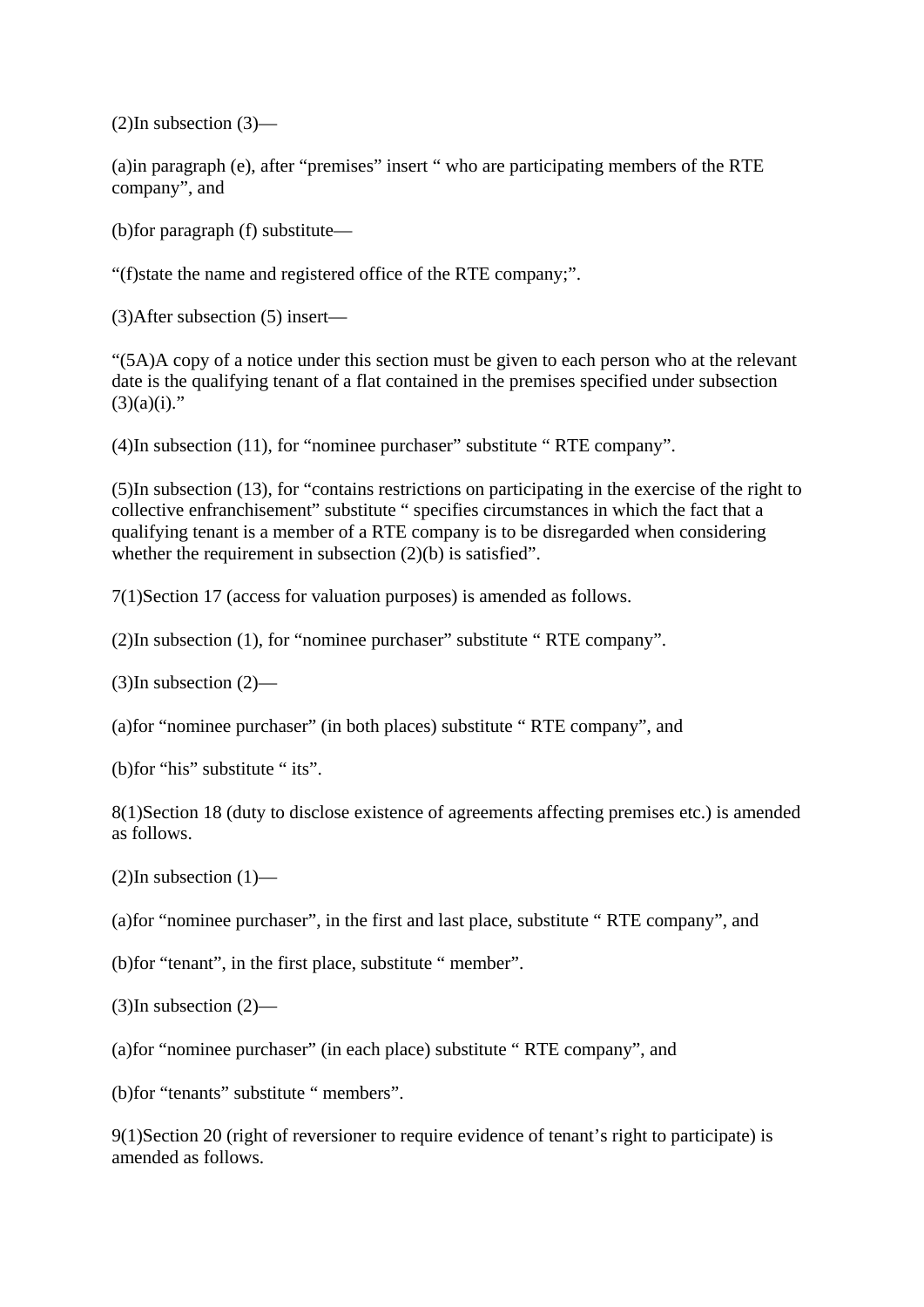(2)In subsection (1), for "nominee purchaser a notice requiring him, in the case of any person by whom the initial notice was given, to deduce the title of that person" substitute " RTE company a notice requiring it, in the case of any qualifying tenant of a flat contained in the specified premises who was a participating member of the company at the relevant time, to deduce the title of that qualifying tenant".

(3)In subsection (2), for "nominee purchaser" substitute " RTE company".

 $(4)$ In subsection  $(3)$ —

(a)for "nominee purchaser" (in both places) substitute " RTE company",

(b)for "person" (in each place) substitute " qualifying tenant", and

(c)for "included among the persons who gave the notice" substitute " members of the RTE company".

10(1)Section 21 (reversioner's counter notice) is amended as follows.

(2)In subsection (1), for "nominee purchaser" substitute " RTE company".

(3)In subsection (2), for "participating tenants were" (in both places) substitute " RTE company was".

(4)In subsection (3), for "nominee purchaser" (in each place) substitute " RTE company".

 $(5)$ In subsection  $(4)$ —

(a)for "nominee purchaser may be required to acquire on behalf of the participating tenants" substitute " RTE company may be required to acquire", and

(b)for "by the nominee purchaser" substitute " by the RTE company".

 $(6)$ In subsection  $(5)$ —

(a)for "nominee purchaser" (in both places) substitute " RTE company",

(b)for "his" substitute " its", and

(c)for "him" substitute " it".

11(1)Section 22 (proceedings relating to validity of initial notice) is amended as follows.

 $(2)$ In subsection  $(1)$ —

(a)in paragraph (a), for "nominee purchaser" substitute " RTE company", and

(b)in paragraph (b), for "nominee purchaser, that the participating tenants were" substitute " RTE company, that it was".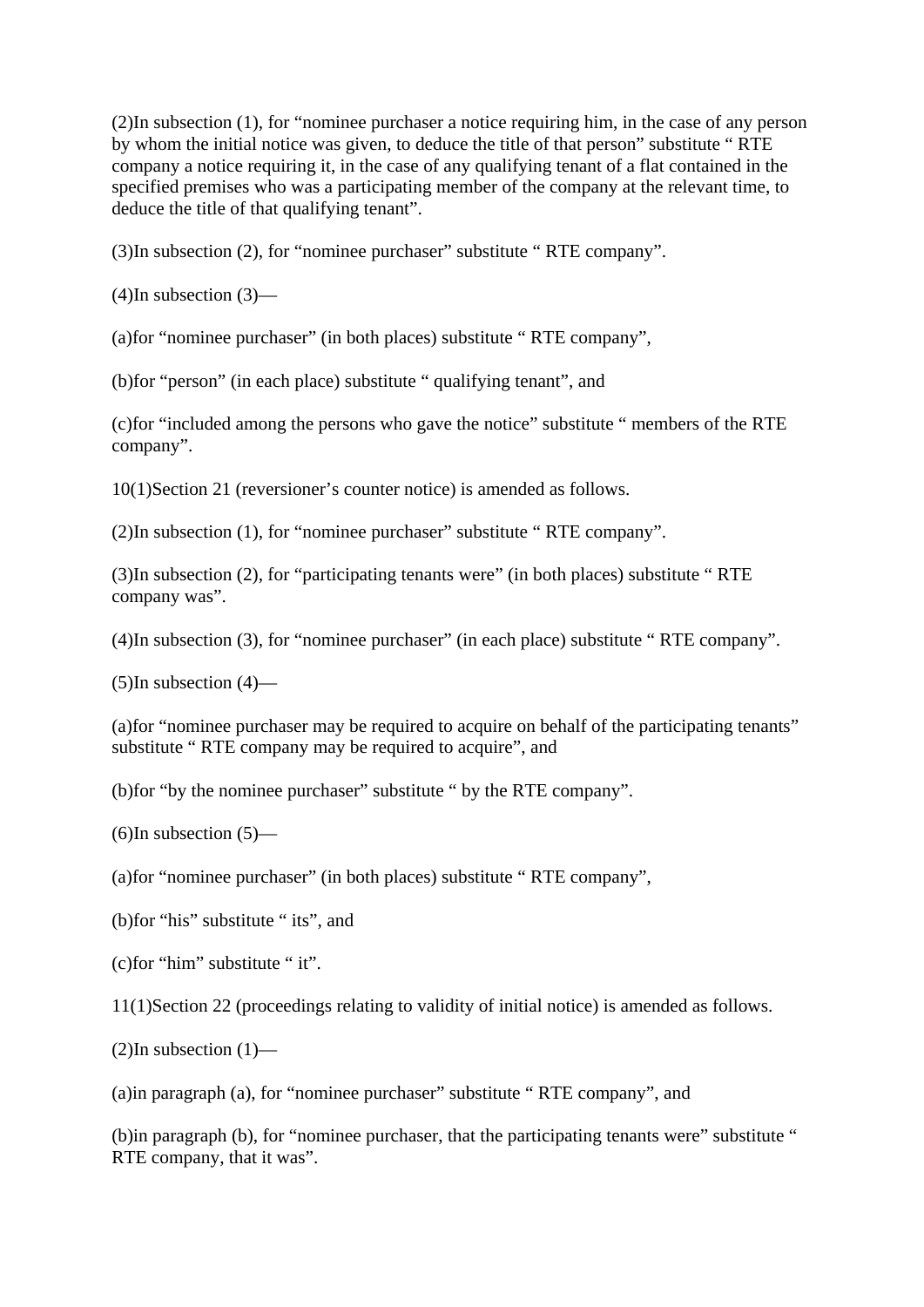(3)In subsections (2), (3) and (6), for "nominee purchaser" substitute " RTE company".

12In section 23 (claim liable to be defeated where landlord intends to redevelop), for "nominee purchaser" (in each place) substitute " RTE company".

13(1)Section 24 (applications where terms in dispute or failure to enter contract) is amended as follows.

(2)In subsection (1), for "nominee purchaser" (in both places) substitute " RTE company".

(3)In subsection (2), for "nominee purchaser" substitute " RTE company".

(4)In subsection (3), for "nominee purchaser" (in both places) substitute " RTE company".

 $(5)$ In subsection  $(4)$ —

(a)for "nominee purchaser" (in both places) substitute " RTE company", and

(b)for "him" (in both places) substitute " it".

(6)In subsections (7) and (8), for "nominee purchaser" substitute " RTE company".

14(1)Section 25 (application where reversioner fails to give counter-notice or further counternotice) is amended as follows.

(2)In subsection (1), for—

(a)"nominee purchaser" (in each place), and

 $(b)$ "he",

substitute " RTE company".

(3)In subsection (3), for "participating tenants were" substitute " RTE company was".

(4)In subsections (4) and (5), for "nominee purchaser" substitute " RTE company".

 $(5)$ In subsection  $(6)$ —

(a)for "nominee purchaser" (in both places) substitute " RTE company", and

(b)for "him" (in both places) substitute " it".

15(1)Section 26 (applications where relevant landlord cannot be found) is amended as follows.

 $(2)$ In subsection  $(1)$ —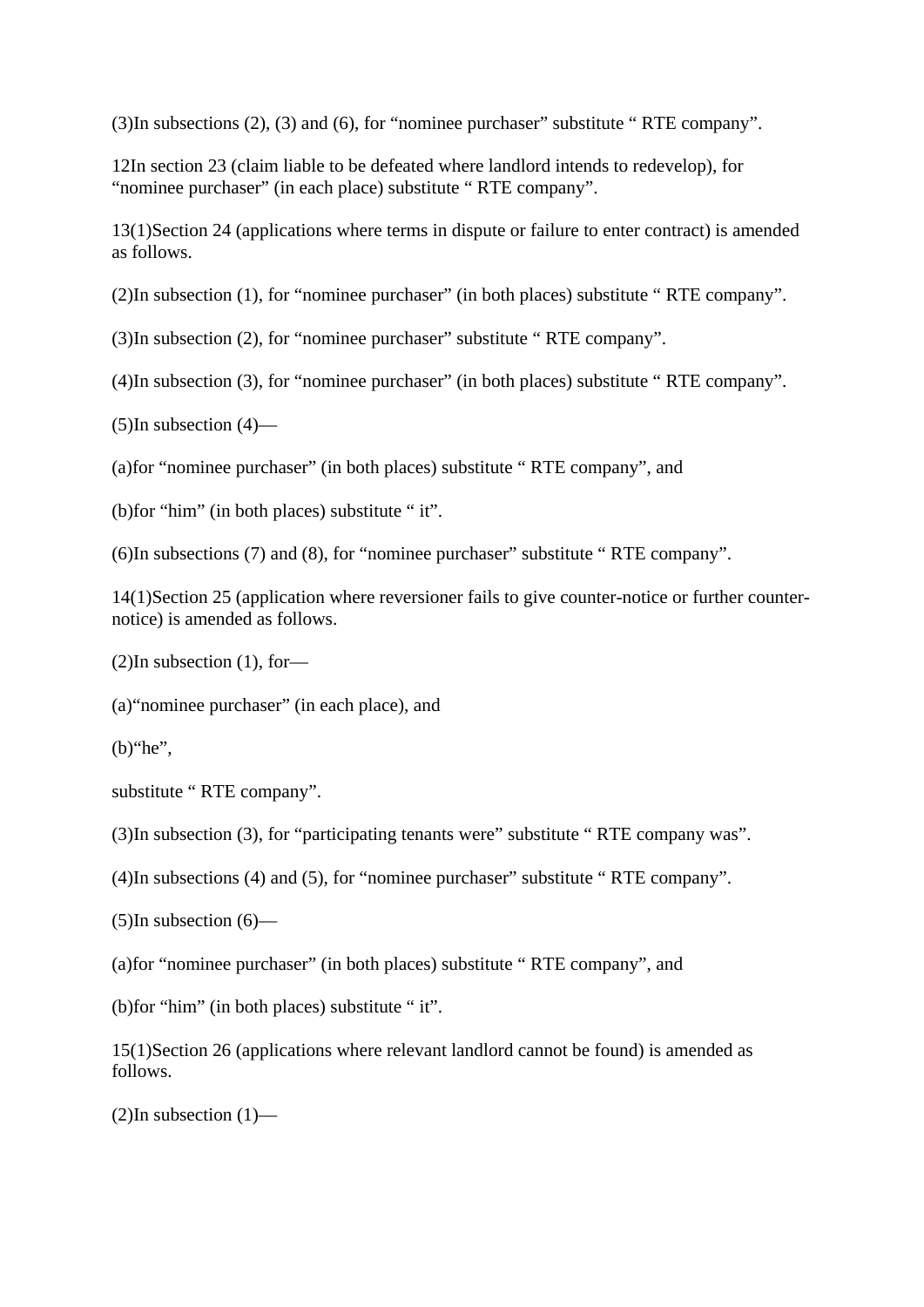(a)for the words from "not less" to "those premises" substitute " a RTE company which satisfies the requirement in section 13(2)(b) wishes to make a claim to exercise the right to collective enfranchisement",

(b)for "qualifying tenants in question" substitute " RTE company", and

(c)for "on behalf of those tenants" substitute " by the RTE company".

(3)In subsection (2)—

(a)for the words from "not less" to "those premises" substitute " a RTE company which satisfies the requirement in section 13(2)(b) wishes to make a claim to exercise the right to collective enfranchisement", and

(b)for "qualifying tenants in question" substitute " RTE company".

(4)In subsection (3), for "those tenants" substitute " the RTE company".

(5)In subsection (3A)—

(a)for the words from "not less" to "those premises" substitute " a RTE company which satisfies the requirement in section  $13(2)(b)$  wishes to make a claim to exercise the right to collective enfranchisement", and

(b)for "qualifying tenants in question" substitute " RTE company".

 $(6)$ In subsection  $(4)$ —

(a)for "applicants" substitute " RTE company", and

(b)insert at the end (but not as part of paragraph (b)) "and that the RTE company has given notice of the application to each person who is the qualifying tenant of a flat contained in those premises."

(7)In subsection (5)—

(a)for "applicants" (in both places) substitute " RTE company", and

(b)for "their" substitute " its".

(8)In subsection (6), for "applicants" (in each place) substitute " RTE company".

(9)In subsection (9), for "persons making the application on any person who the applicants know or have" substitute " RTE company on any person who it knows or has".

16(1)Section 27 (supplementary provisions about vesting orders under section 26(1)) is amended as follows.

 $(2)$ In subsection  $(1)$ —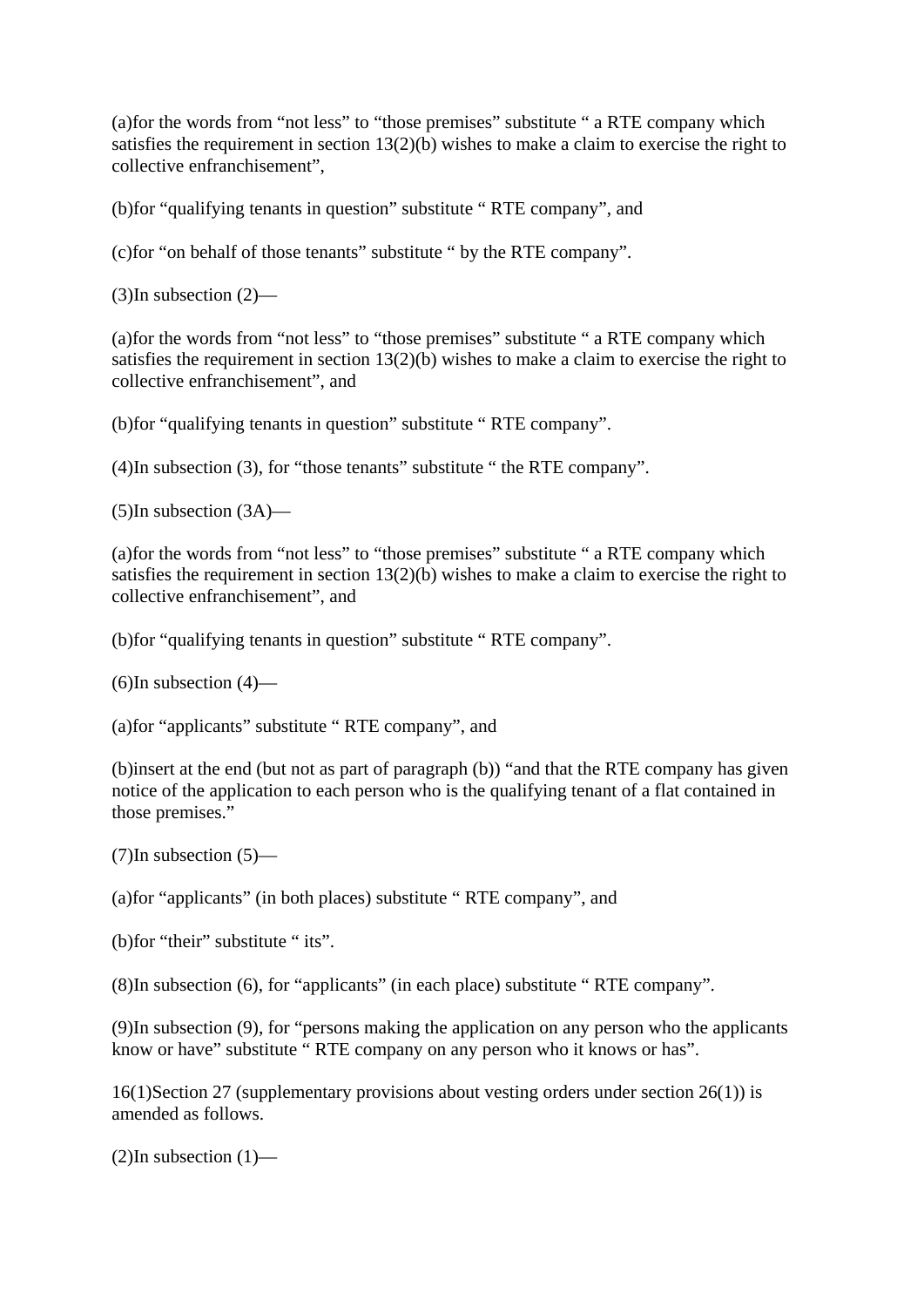(a)for "such person or persons as may be appointed for the purpose by the applicants for the order" substitute " the RTE company",

(b)for "that person or those persons" substitute " the RTE company",

(c)for "applicants had" substitute " RTE company had", and

(d)for "their" (in both places) substitute " its".

 $(3)$ In subsection  $(3)$ —

(a)for "any person or persons" substitute " the RTE company",

(b)for "his or their" substitute " its", and

(c)for "person or persons to whom the conveyance is made" substitute " RTE company".

 $(4)$ In subsection  $(6)$ —

(a)for "any person or persons" substitute " the RTE company", and

(b)for "applicants for the vesting order under section 26(1), their personal representatives or assigns" substitute " RTE company".

(5)In subsection (7)—

(a)for "any person or persons" substitute " the RTE company", and

(b)for the words from "his or their" to the end substitute " its acquisition of that interest."

17(1)Section 28 (withdrawal from acquisition) is amended as follows.

(2)In subsection (1), for "participating tenants" substitute " RTE company".

(3)For subsection (2) substitute—

"(2)A notice of withdrawal must be given to—

(a)each person who is the qualifying tenant of a flat contained in the specified premises;

(b)the reversioner in respect of the specified premises; and

(c)every other relevant landlord who has given to the RTE company a notice under paragraph  $7(1)$  or (4) of Schedule 1."

(4)In subsection (4), for the words from "participating tenants" to the end of paragraph (b) substitute "RTE company under subsection (1)—

(a)the company, and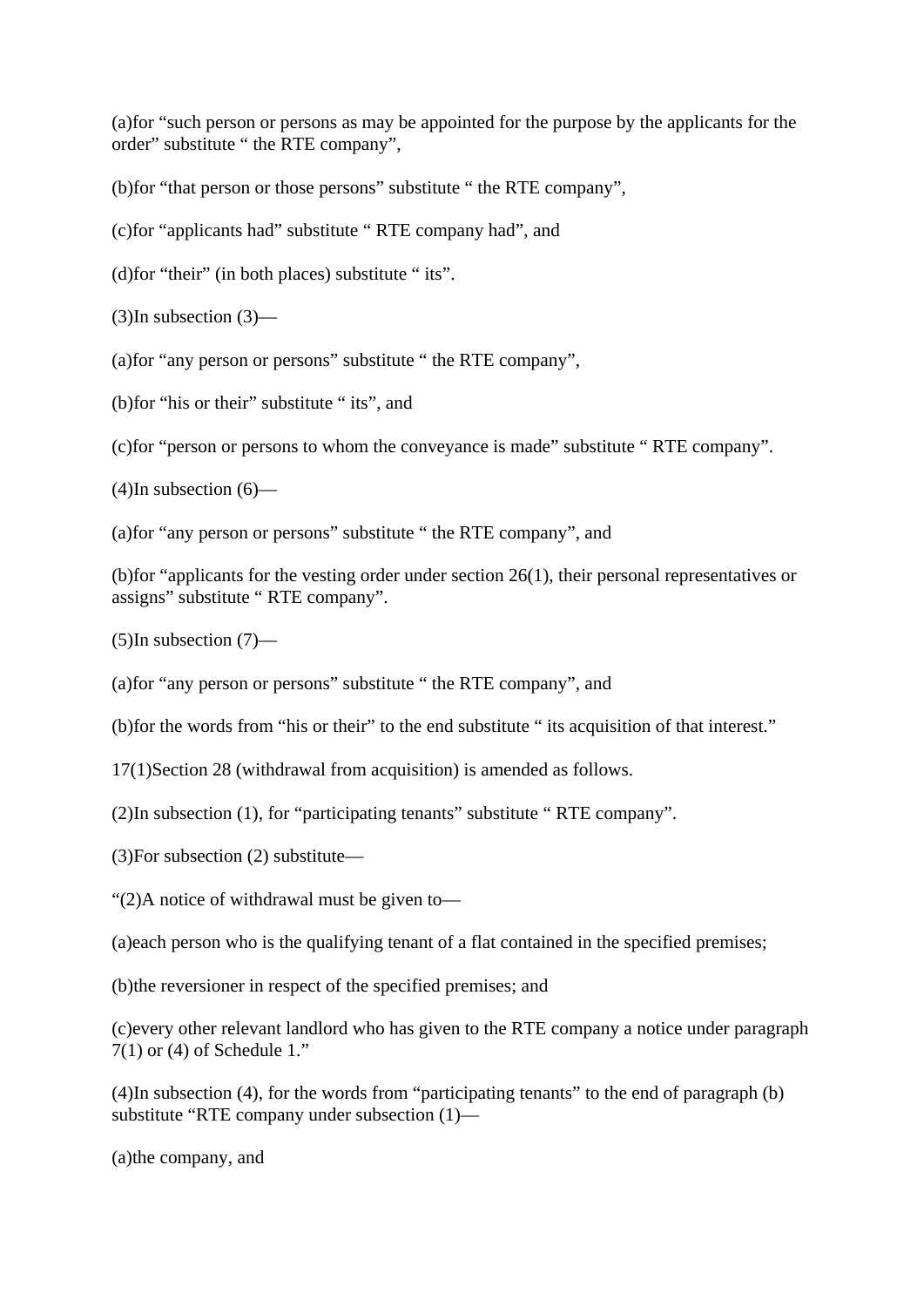(b)(subject to subsection (5)) every person who is, or has at any time been, a participating member of the company,".

 $(5)$ In subsection  $(5)$ —

(a)in paragraph (a), for "participating" substitute " qualifying",

(b)in paragraph (b), for "tenant in accordance with section 14(4)" substitute " member of the RTE company", and

(c)for "shall be construed in accordance with section 14(10)" substitute " includes an assent by personal representatives, and assignment by operation of law where the assignment is to a trustee in bankruptcy or to a mortgagee under section 89(2) of the Law of Property Act 1925 (c. 20) (foreclosure of leasehold mortgage)".

(6)In subsections (6) and (7), for "nominee purchaser" substitute " RTE company".

(7)In the sidenote, for "participating tenants" substitute " RTE company".

18(1)Section 29 (deemed withdrawal of initial notice) is amended as follows.

(2)After subsection (4) insert—

"(4A)The initial notice shall be deemed to have been withdrawn if—

(a)a winding-up order or an administration order is made, or a resolution for voluntary winding up is passed, with respect to the RTE company,

(b)a receiver or a manager of the RTE company's undertaking is duly appointed, or possession is taken, by or on behalf of the holders of any debentures secured by a floating charge, of any property of the RTE company comprised in or subject to the charge,

(c)a voluntary arrangement proposed in the case of the RTE company for the purposes of Part 1 of the Insolvency Act 1986 (c. 45) is approved under that Part of that Act, or

(d)the RTE company's name is struck off the register under section 652 or 652A of the Companies Act 1985 (c. 6)."

(3)In subsection (8), for "nominee purchaser is, or would (apart from subsection (7)) be," substitute " RTE company is".

19In section 30(5) (service of notice to treat before completion of acquisition), for "nominee purchaser" substitute " RTE company".

20(1)Section 31 (effect on initial notice of designation or application for designation for inheritance tax purposes) is amended as follows.

 $(2)$ In subsection  $(5)$ —

(a)in paragraph (a), for "nominee purchaser" substitute " RTE company", and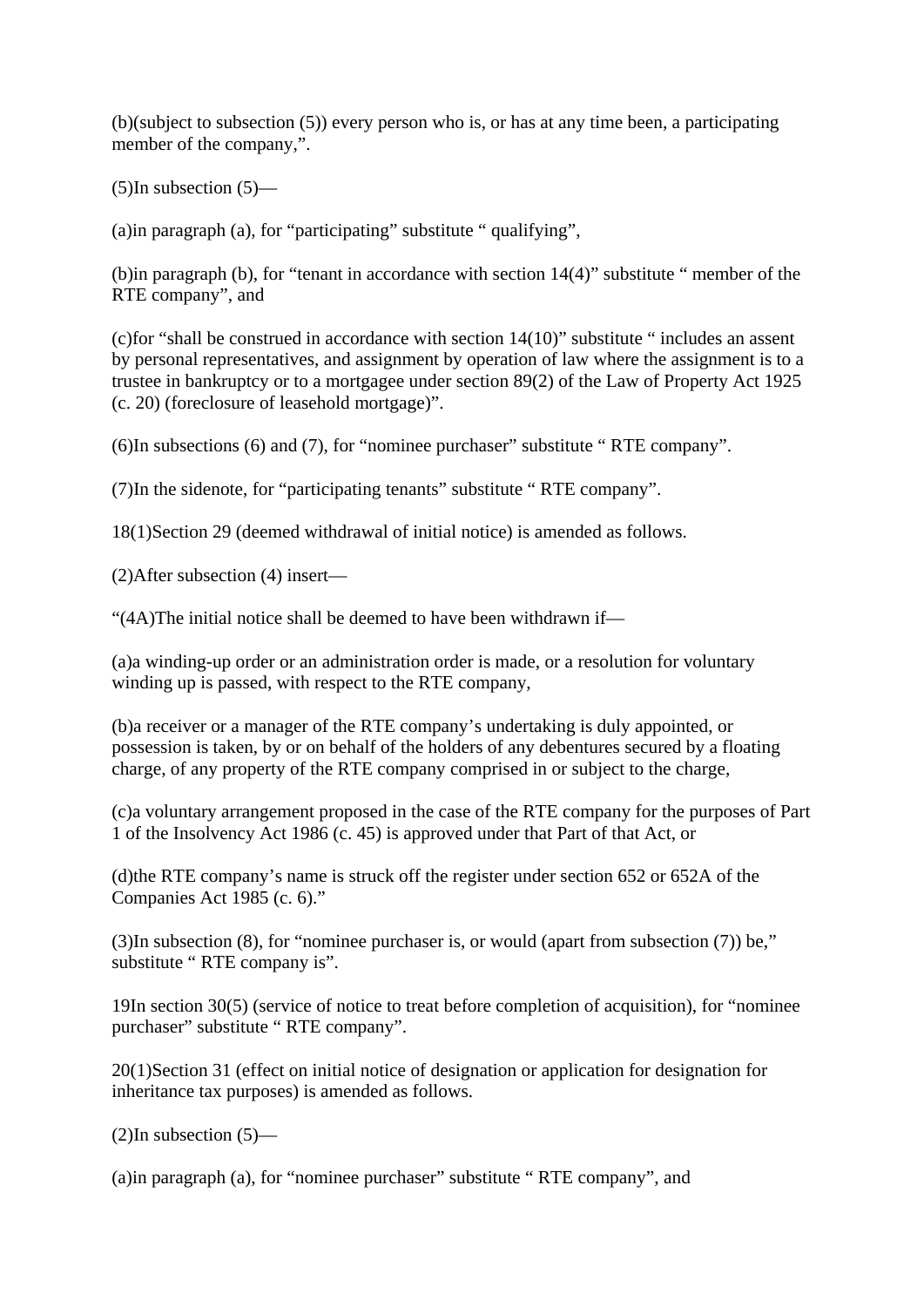(b)in paragraph (b), for the words from "liable" to the end substitute " liable to the RTE company for all reasonable costs incurred in the preparation or giving of the notice or in pursuance of it."

(3)In subsection (6), for "nominee purchaser" (in both places) substitute " RTE company".

21(1)Section 32 (determination of price) is amended as follows.

 $(2)$ In subsection  $(1)$ —

(a)for "nominee purchaser" substitute " RTE company", and

(b)for "him" substitute " it".

 $(3)$ In subsection  $(5)$ —

(a)for "nominee purchaser" substitute " RTE company",

(b)for "him" substitute " it", and

(c)for "he" substitute " it".

22(1)Section 33 (costs of enfranchisement) is amended as follows.

(2)In subsection (1), for "nominee purchaser" (in both places) substitute " RTE company".

 $(3)$ In subsection  $(3)$ —

(a)for "nominee purchaser's" substitute " RTE company's", and

(b)for "him" substitute " it".

(4)In subsections (4) and (5), for "nominee purchaser" substitute " RTE company".

23In section 34 (conveyance), for "nominee purchaser" (in each place, including the sidenote) substitute " RTE company".

24In section 35 (discharge of existing mortgages on transfer), for "nominee purchaser" (in each place, including the sidenote) substitute " RTE company".

25(1)Section 36 (requirement to grant leases back to former freeholder) is amended as follows.

 $(2)$ In subsection  $(1)$ —

(a)for "him" substitute " it", and

(b)for "nominee purchaser" substitute " RTE company".

(3)In subsection (2), for "nominee purchaser" substitute " RTE company".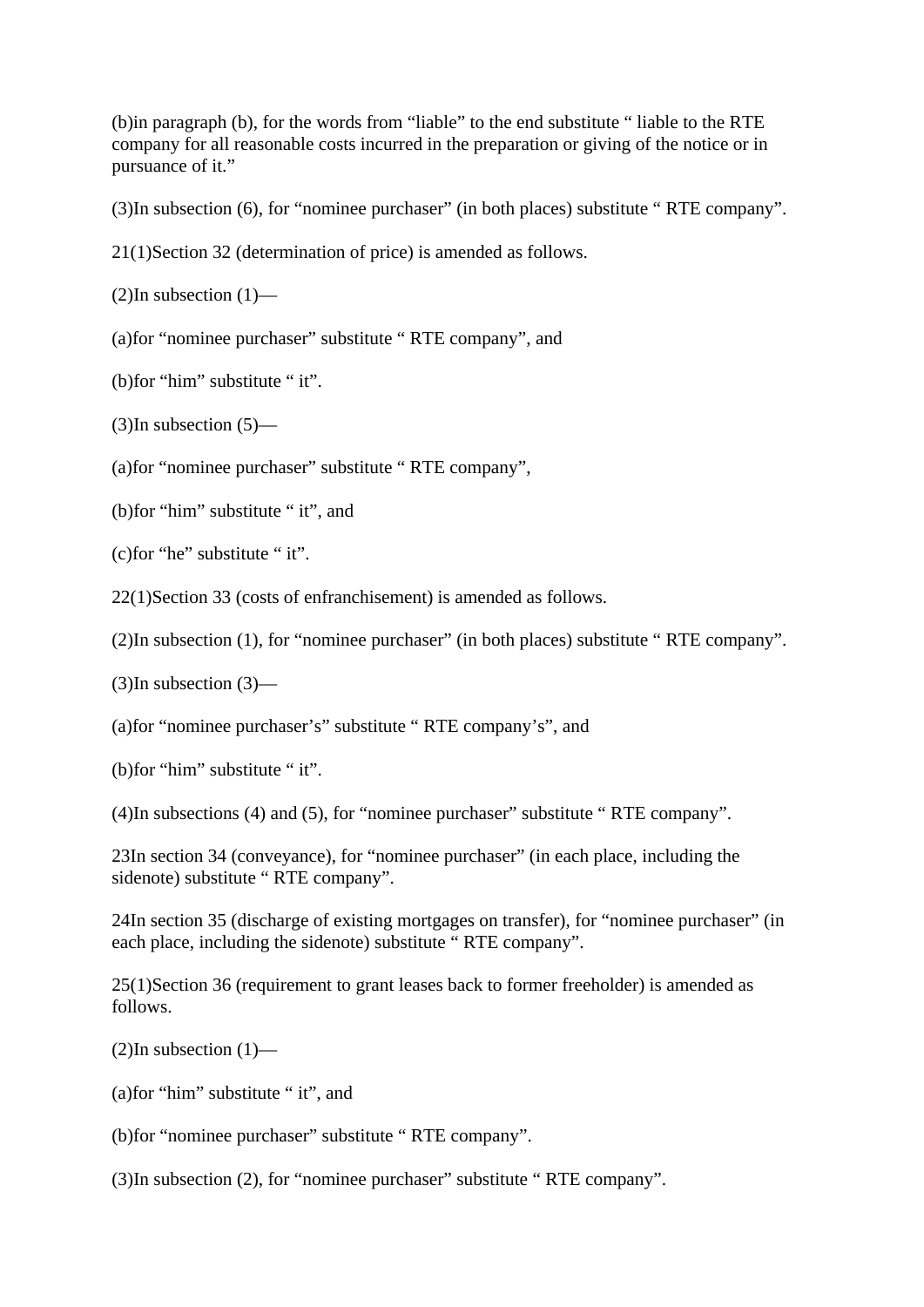(4)In the sidenote, for "Nominee purchaser" substitute " RTE company".

26(1)Section 37A (compensation for postponement of termination in connection with ineffective claims) is amended as follows.

(2)In subsection (1), for "tenants of flats contained in the premises" substitute " a RTE company".

(3)In subsection (2), for "person who is a participating tenant" substitute " qualifying tenant who is a participating member of the RTE company".

27(1)Section 38 (interpretation) is amended as follows.

(2)In subsection (1), after the definition of "introductory tenancy" insert—

""participating member" has the meaning given by section 4B;

"the notice of invitation to participate" means the notice given under section 12A;".

(3)In that subsection, after the definition of "the right to collective enfranchisement" insert—

""RTE company" shall be construed in accordance with sections 1(1) and 4A;".

(4)In subsection (2), for—

(a)"the nominee purchaser", in the first place, substitute " a RTE company", and

(b)for "nominee purchaser, on behalf of the participating tenants," substitute " RTE company".

28(1)Section 41 (right of qualifying tenant to obtain information in connection with right to acquire new lease) is amended as follows.

(2)In subsection (4), for the words from "address" to the end substitute " registered office of the RTE company by which it was given."

(3)In subsection (5), for "nominee purchaser" substitute " RTE company".

29(1)Section 54 (suspension of tenant's notice during currency of claim under Chapter 1) is amended as follows.

(2)In subsection (3), for the words from "address" to the end substitute " registered office of the RTE company by which it was given."

(3)In subsection (11), for "nominee purchaser" substitute " RTE company".

30(1)Section 74 (effect of scheme application on claim to acquire freehold) is amended as follows.

(2)For "nominee purchaser" (in each place) substitute " RTE company".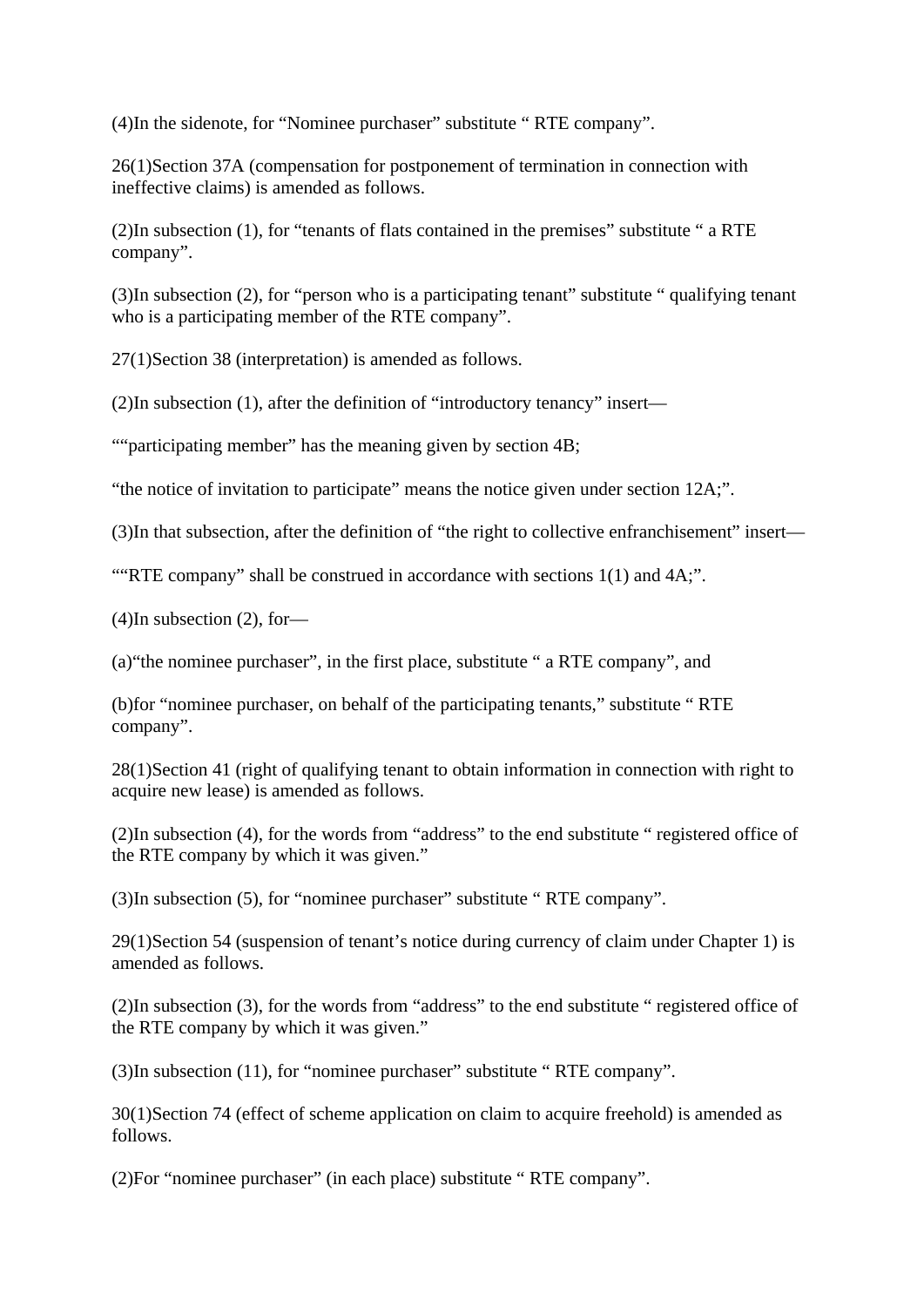$(3)$ In subsection  $(3)$ , for "him" substitute " it".

31(1)Section 91 (jurisdiction of leasehold valuation tribunals) is amended as follows.

(2)In subsection (2), for "nominee purchaser" substitute " RTE company".

(3)In subsection (11), for " "the nominee purchaser" and "the participating tenants" have" substitute "RTE company" has".

32(1)In section 93 (agreements excluding or modifying rights of tenant) is amended as follows.

(2)In subsection (1)—

(a)in paragraph (a), for "participate in the making of a claim to exercise" substitute " be, or do any thing as, a member of a RTE company for the purpose of the exercise of",

(b)in paragraph (b), for "a participating tenant for the purposes of Chapter 1 or" substitute " , or doing any thing as, a member of a RTE company (within the meaning of Chapter 1) or of such a RTE company doing any thing or in the event of a tenant", and

(c)in paragraph (c), for "on the tenant in that event" substitute " in the event of a tenant becoming, or doing any thing as, a member of such a RTE company or of such a RTE company doing any thing".

(3)In subsection  $(4)(a)$ , for "participate in the making of a claim to exercise" substitute " be, or do any thing as, a member of a RTE company for the purpose of the exercise of".

33(1)Section 93A (powers of trustees in relation to rights) is amended as follows.

(2)In subsection (1), for "participate in" substitute " become a member (and participating member) of a RTE company for the purpose of".

(3)In subsection (4), for "participation in" substitute " becoming a member (or participating member) of a RTE company for the purpose of".

34In section 97(1) (registration)—

(a)for "the tenant" substitute " a RTE company, tenant", and

(b)for "a tenant" substitute " a RTE company or tenant".

35In section 98(2) (power to prescribe procedure), for "nominee purchaser" substitute " RTE company".

36(1)Schedule 1 (conduct of proceedings by reversioner on behalf of other landlords) is amended as follows.

(2)For "nominee purchaser" (in each place) substitute " RTE company".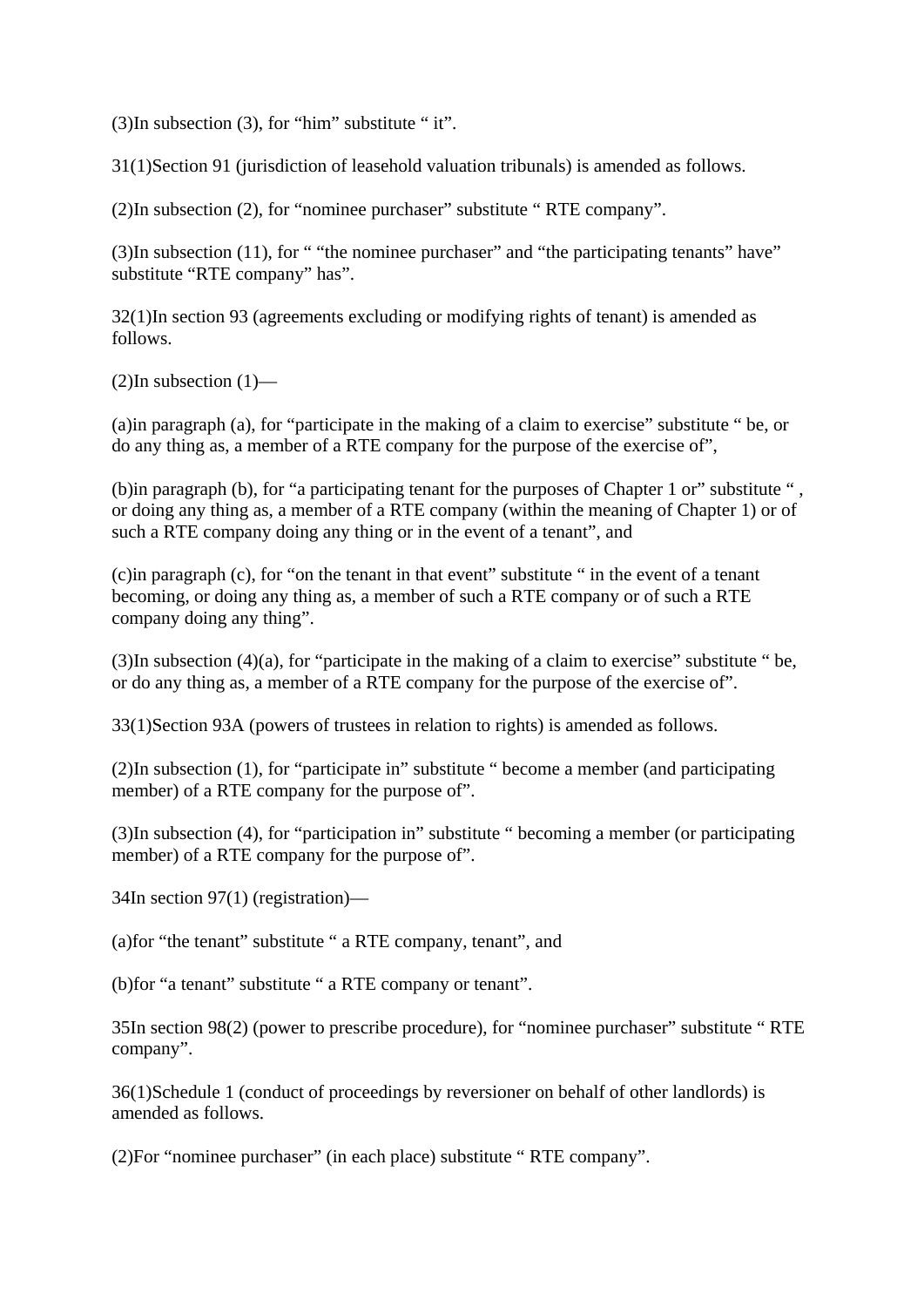(3)In paragraph 6(3), for "participating tenants" substitute " RTE company".

37(1)Schedule 3 (restrictions on participation, effect of claim on other notices, forfeitures etc.) is amended as follows.

(2)In paragraphs 1, 2(1), 3(1) and (2) and 4(1), for "not participate in the giving of" substitute " be disregarded when considering whether the requirement in section  $13(2)(b)$  is satisfied in relation to".

(3)In paragraph 3(3), for "to participate in the giving of such a notice of claim" substitute " such a notice of claim to be given".

(4)In paragraph 4(2)—

(a)in paragraph (b), for "participating" substitute " qualifying", and

(b)for the words from "entitled" to the end substitute " a member of the RTE company."

(5)In paragraphs 5 and 6(1), for "participating tenant" substitute " participating member of the RTE company".

(6)In paragraph 7—

(a)in sub-paragraph (1), for "participating tenant" substitute " participating member of the RTE company",

(b)in that sub-paragraph, for "tenant is participating in the making of the claim" substitute " member is a participating member", and

(c)in sub-paragraph (2), for the words from "entitled" to the end substitute " a member of the RTE company."

(7)In sub-paragraph (1) of paragraph 12—

(a)for "qualifying tenants" substitute " RTE company", and

(b)for "them" substitute " it",

and in the heading before that paragraph, for "Qualifying tenants" substitute " RTE company".

(8)In paragraph 12A(1)—

(a)for "qualifying tenants" substitute " RTE company", and

(b)for "them" substitute " it".

(9)In paragraph 13(3), for "qualifying tenants by whom" substitute " RTE company by which".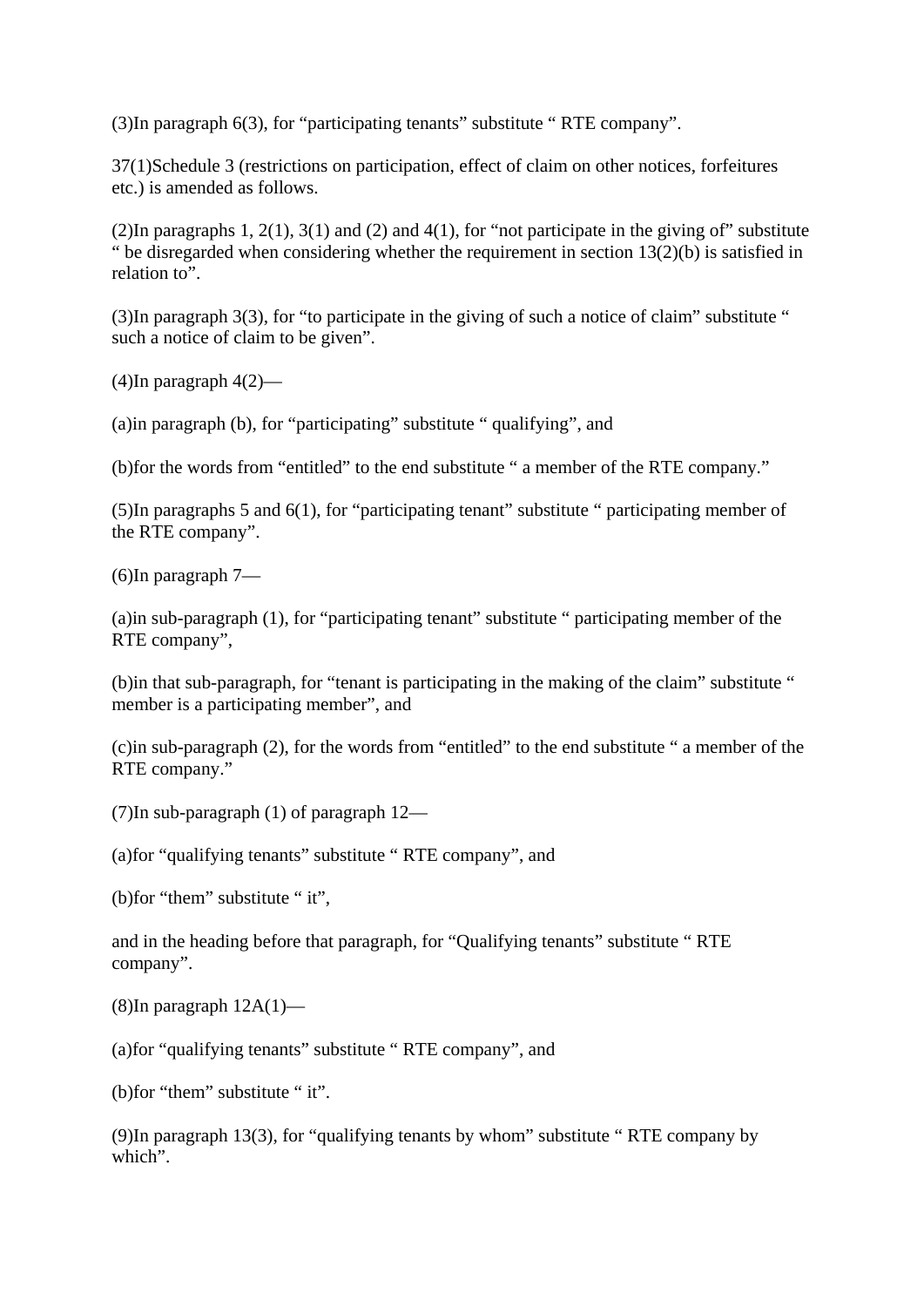(10)In paragraph 14—

(a)in sub-paragraph (1), for "any of the qualifying tenants by whom" substitute " a qualifying tenant who was a member of the RTE company by which", and

(b)in sub-paragraph (2), for "qualifying tenants by whom" substitute " RTE company by which".

(11)In paragraph 15(1), after "required by" insert " or by virtue of".

(12)For paragraph 16 (and the heading before it) substitute—

## **"16***"Effect on initial notice of member's lack of qualification*

Where any of the members of the RTE company by which an initial notice is given was not the qualifying tenant of a flat contained in the premises at the relevant date even though his name was stated in the notice, the notice is not invalidated on that account, so long as a sufficient number of qualifying tenants of flats contained in the premises were members of the company at that date; and for this purpose a "sufficient number" is a number (greater than one) which is not less than one-half of the total number of flats contained in the premises at that date."

38In Schedule 4 (information to be furnished by reversioner about exercise of rights under Chapter 2), for "nominee purchaser" (in each place) substitute " RTE company".

39(1)Schedule 5 (vesting orders under sections 24 and 25) is amended as follows.

(2)For "nominee purchaser" (in each place) substitute " RTE company".

(3)In paragraph 4, for "the participating tenants" substitute " its members".

40(1)Schedule 6 (purchase price) is amended as follows.

(2)For "nominee purchaser" (in each place, including the heading) substitute " RTE company".

(3)For "participating tenant" (in each place) substitute " participating member of the RTE company".

(4)In paragraph  $3(1)(c)$ , for "the tenant" substitute " the member".

 $(5)$ In paragraph  $4(2)$ —

(a)for "participating tenants, as" substitute " persons who are participating members of the RTE company immediately before a binding contract is entered into in pursuance of the initial notice, as", and

(b)for "participating tenants, once" substitute " those participating members, once".

(6)In paragraph  $10(2)$ , for "he" substitute " it".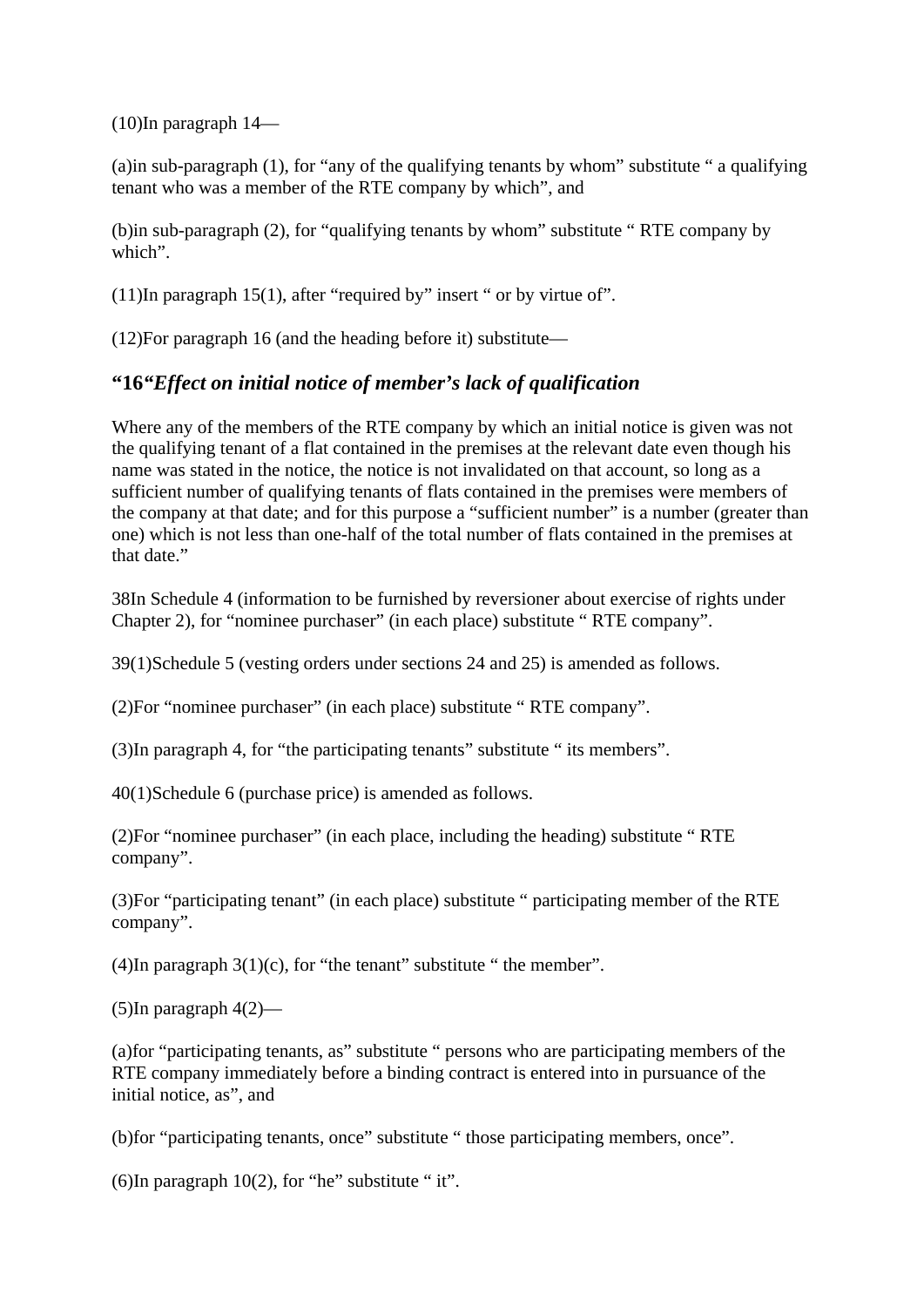41(1)Schedule 7 (conveyance to nominee purchaser on enfranchisement) is amended as follows.

(2)For "nominee purchaser" (in each place, including the heading) substitute " RTE company".

(3)In paragraph 4, for "him" (in both places) substitute " it".

42(1)Schedule 8 (discharge of mortgages etc: supplementary provisions) is amended as follows.

(2)For "nominee purchaser" (in each place) substitute " RTE company".

(3)In paragraph  $3(1)$ —

(a)for "any participating tenant" substitute " any member of the RTE company", and

(b)for "a participating tenant" substitute " any of its members".

(4)In paragraph 4(3), for "him" (in both places) substitute " it".

43In Schedule 9 (grants of lease back to former purchaser), for "nominee purchaser" (in each place) substitute " RTE company".

Section 150

## **SCHEDULE 9 E+WMeaning of service charge and managemenT**

#### *Loans in respect of service charges* **E+W**

1The Housing Act 1985 (c. 68) has effect subject to the following amendments.

2(1)Section 450A (right to a loan in respect of service charges for repairs in certain cases after exercise of right to buy) is amended as follows.

(2)In subsection (2), after "repairs" insert " or improvements".

(3)In subsection (5)(a), after "repairs" insert " or improvements".

3In section 450B(1)(b) (power to make loan in respect of service charges for repairs in other cases), after "repairs" insert " or improvements".

4In section 458(1) (minor definitions for purposes of Part 14 of the Act), insert at the end—

""service charge" has the meaning given by section 18(1) of the Landlord and Tenant Act 1985 (c. 70)."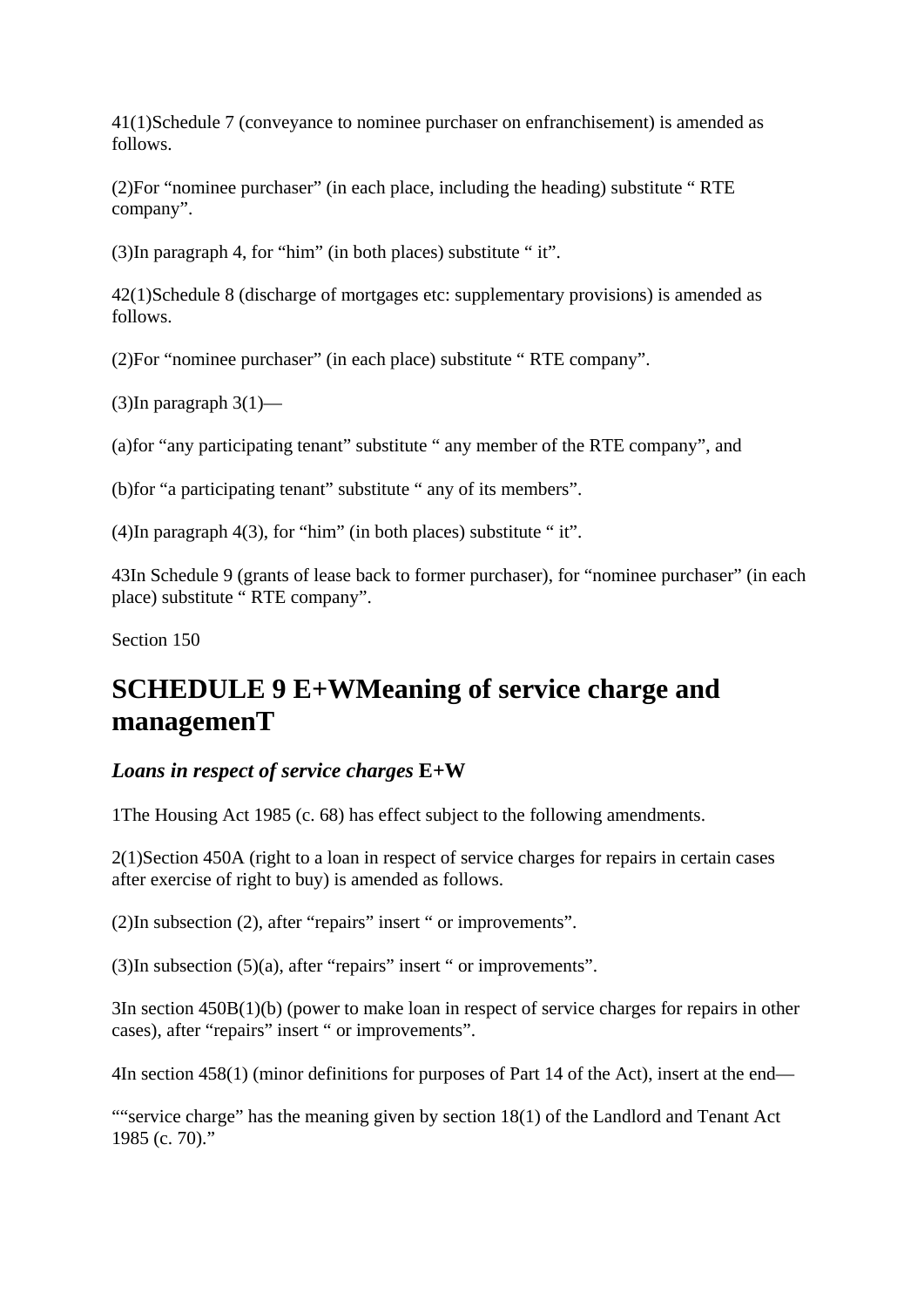5In section 459 (index of defined expressions for Part 14 of the Act), in the entry relating to "service charge", for "section 621A" substitute " section 458".

6In section 621A (meaning of service charge for purposes of the Act), insert at the end—

"(5)But this section does not apply in relation to Part 14."

## *Service charges* **E+W**

7In section 18(1)(a) of the 1985 Act (meaning of service charge), after "maintenance" insert " , improvements".

## *Appointment of manager* **E+W**

8In section 24(11) of the 1987 Act (appointment of manager by leasehold valuation tribunal: meaning of management), after "maintenance" insert ", improvement".

## *Right to acquire landlord's interest* **E+W**

9(1)Section 29 of that Act (conditions for making orders for compulsory acquisition by tenants of landlord's interest) is amended as follows.

(2)In subsection (2), in paragraph (a), omit "repair, maintenance, insurance or".

(3)After that subsection insert—

" $(2)$ The reference in subsection (2) to the management of any premises includes a reference to the repair, maintenance, improvement or insurance of those premises."

#### *Tenants' right to management audit* **E+W**

10In section 84 of the 1993 Act (interpretation of provisions concerning tenants' right to management audit), in the definition of "management functions", after "maintenance" insert " , improvement".

## *Codes of management practice* **E+W**

11In section 87(8) of that Act (approval by Secretary of State of codes of management practice: meaning of management functions and service charge)—

(a)in paragraph (a), after "maintenance" insert " , improvement", and

(b)in paragraph (c)(i), after "maintenance" insert " , improvements".

## *Right to appoint surveyor* **E+W**

12In paragraph 4(2) of Schedule 4 to the Housing Act 1996 (c. 52) (right of surveyor appointed by tenants' association to inspect premises: meaning of management functions), after "maintenance" insert " , improvement".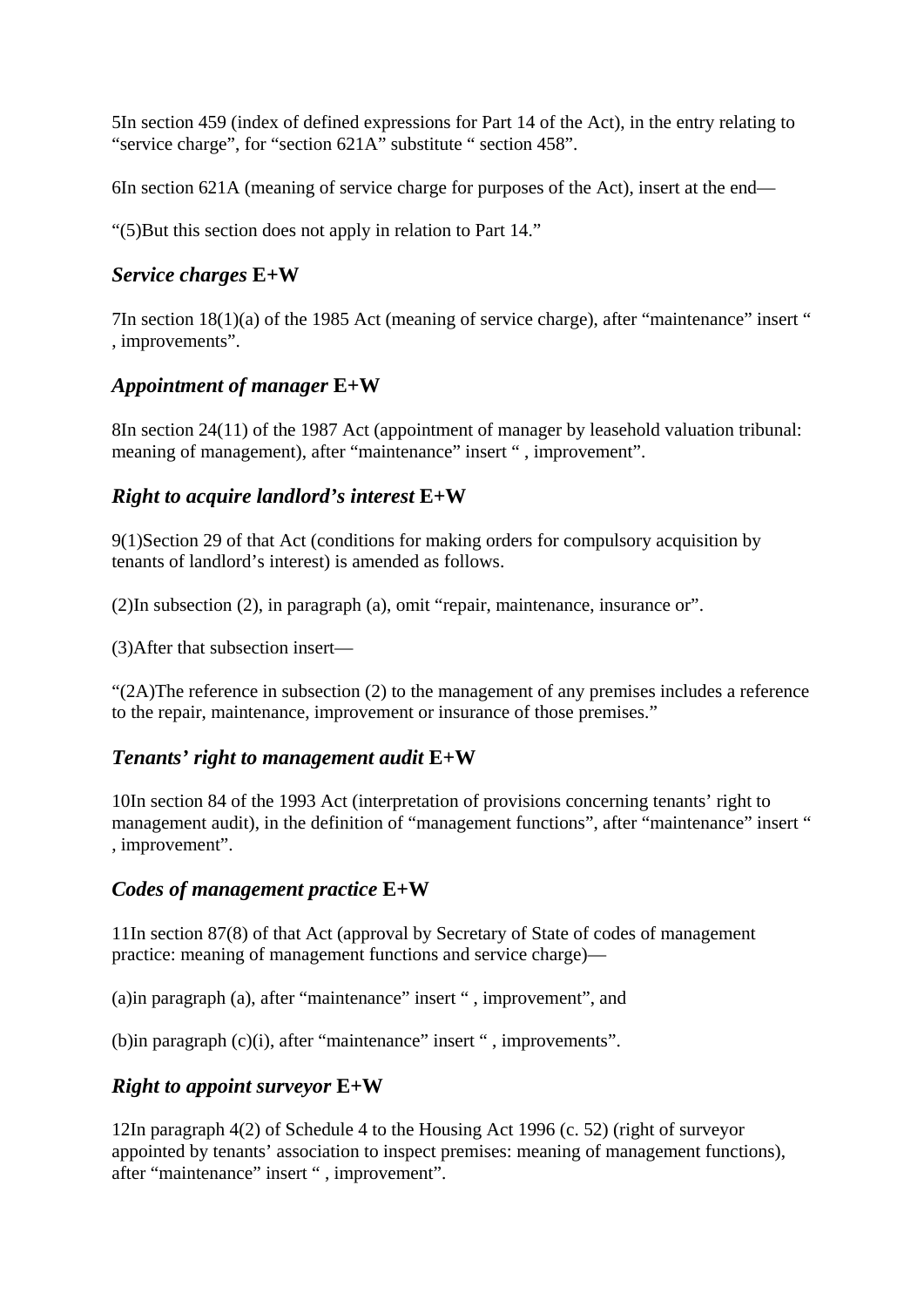## *Power to amend certain provisions* **E+W**

13An order amending—

(a)any of the provisions amended by paragraphs 7 to 12, or

(b)section 27A(3) of the 1985 Act (as inserted by section 155),

may be made by the appropriate national authority for or in connection with altering the meaning of "service charge", "management" or "management functions".

Section 157

# **SCHEDULE 10 E+WService charges: minor and consequential amendments**

## *Information held by superior landlord* **E+W**

1For section 23 of the 1985 Act (information held by superior landlord) substitute—

## **"23 Information held by superior landlord**

(1)If a statement of account which the landlord is required to supply under section 21 relates to matters concerning a superior landlord and the landlord is not in possession of the relevant information—

(a)he may by notice in writing require the person who is his landlord to give him the relevant information (and so on, if that person is not himself the superior landlord), and

(b)the superior landlord must comply with the requirement within a reasonable time.

(2)If a notice under section 22 imposes a requirement in relation to documents held by a superior landlord—

(a)the landlord shall immediately inform the tenant or secretary of that fact and of the name and address of the superior landlord, and

(b)section 22 then applies in relation to the superior landlord (as in relation to the landlord)."

## *Change of landlord* **E+W**

2After that section insert—

#### **"23A Effect of change of landlord**

(1)This section applies where, at a time when a duty imposed on the landlord or a superior landlord by or by virtue of any of sections 21 to 23 remains to be discharged by him, he disposes of the whole or part of his interest as landlord or superior landlord to another person.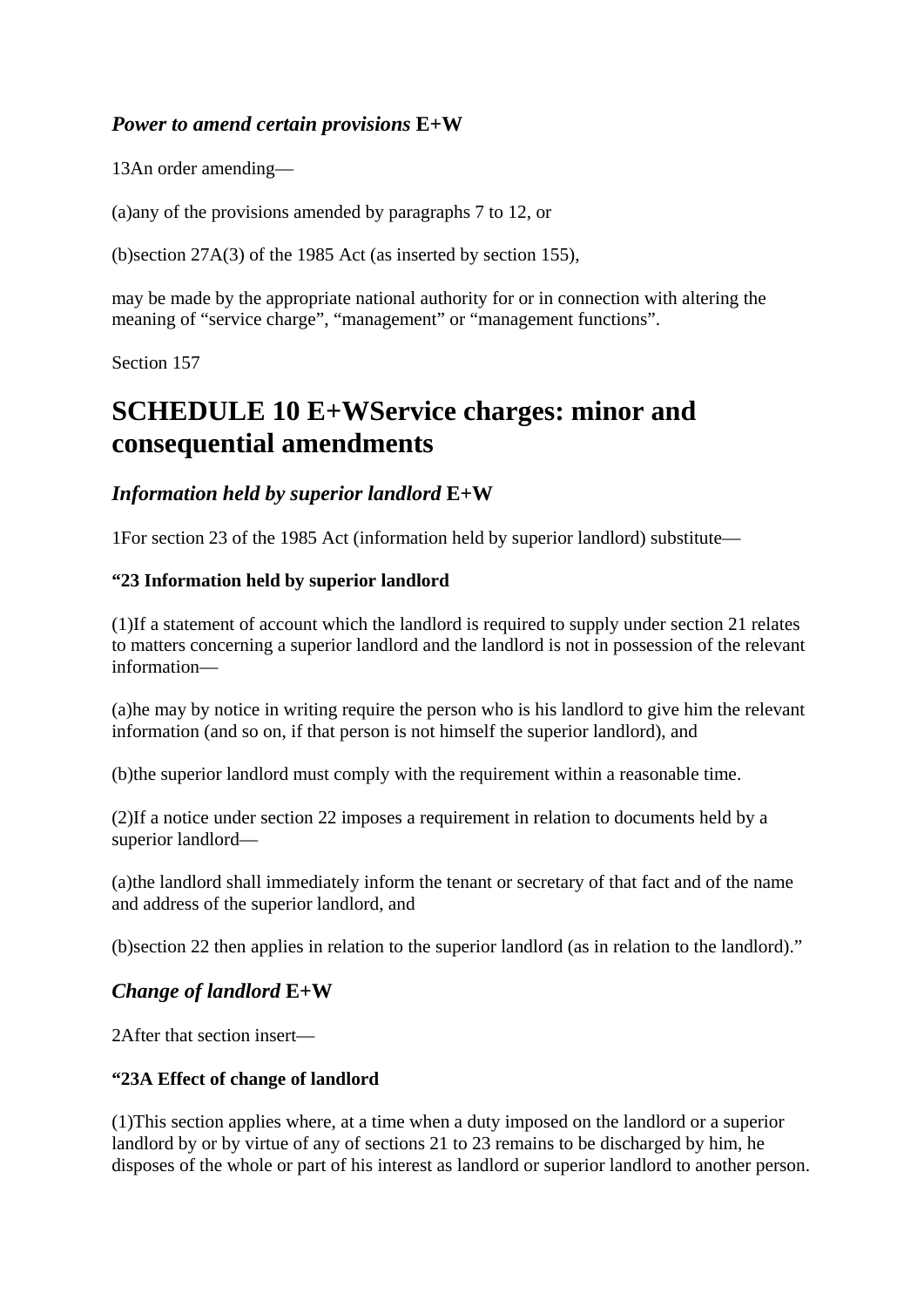(2)If the landlord or superior landlord is, despite the disposal, still in a position to discharge the duty to any extent, he remains responsible for discharging it to that extent.

(3)If the other person is in a position to discharge the duty to any extent, he is responsible for discharging it to that extent.

(4)Where the other person is responsible for discharging the duty to any extent (whether or not the landlord or superior landlord is also responsible for discharging it to that or any other extent)—

(a)references to the landlord or superior landlord in sections 21 to 23 are to, or include, the other person so far as is appropriate to reflect his responsibility for discharging the duty to that extent, but

(b)in connection with its discharge by the other person, section 22(6) applies as if the reference to the day on which the landlord receives the notice were to the date of the disposal referred to in subsection (1)."

## *Assignment* **E+W**

3For section 24 of the 1985 Act substitute—

#### **"24 Effect of assignment**

The assignment of a tenancy does not affect any duty imposed by or by virtue of any of sections 21 to 23A; but a person is not required to comply with more than a reasonable number of requirements imposed by any one person."

## *Offences* **E+W**

4In section 25(1) of the 1985 Act (offences), for "by section 21, 22 or 23" substitute " by or by virtue of any of sections 21 to 23A".

## *Exceptions* **E+W**

5In sections 26(1) and 27 of the 1985 Act (exceptions from sections 18 to 25), for "and requests for information about costs)" substitute " , statements of account and inspection etc. of documents)".

#### *Accountants* **E+W**

6(1)Section 28 of the 1985 Act (meaning of "qualified accountant") is amended as follows.

(2)In subsection (1), for "21(6) (certification of summary of information about relevant costs)" substitute " 21(3)(a) (certification of statements of account)".

 $(3)$ In subsection  $(4)(d)$ , for "any of the costs covered by the summary in question relate" substitute " the statement of account in question relates".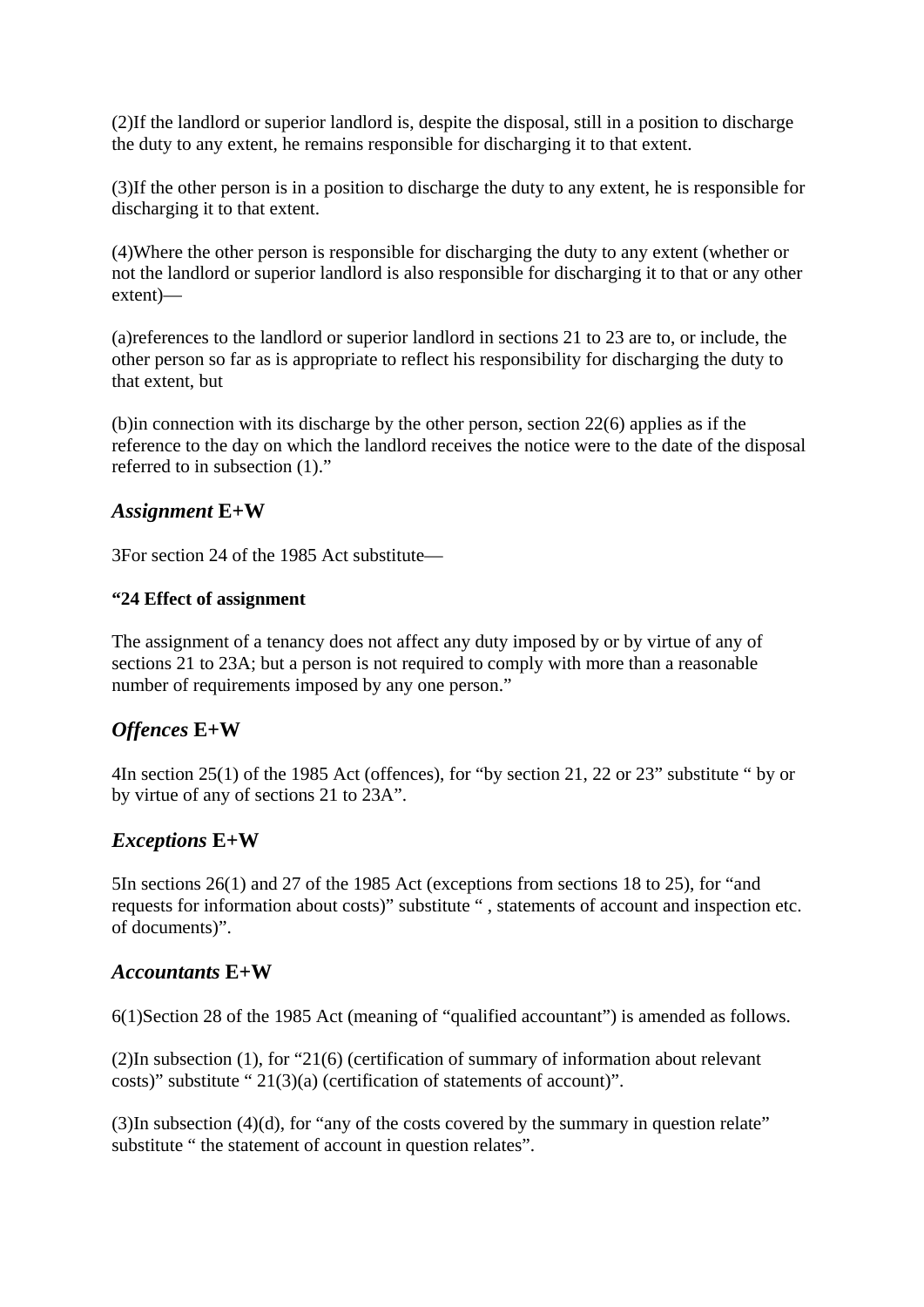$(4)$ In subsection  $(5A)$ —

(a)for "any costs relate" substitute " a statement of account relates", and

(b)for "those costs" substitute " costs covered by the statement of account".

(5)In subsection (6), after "landlord is" insert " an emanation of the Crown,".

7In section 39 of the 1985 Act (defined expressions), in the entry relating to "qualified accountant", for "21(6)" substitute "  $21(3)(a)$ ".

## *Insurance* **E+W**

8(1)Paragraph 2 of the Schedule to the 1985 Act (request for summary of insurance cover) is amended as follows.

(2)In sub-paragraph (1), for "require the landlord in writing" substitute " by notice in writing require the landlord".

(3)In sub-paragraph (2), for "request may be made" substitute " notice may be served".

(4)In sub-paragraph (3)—

(a)for "request is duly" substitute " notice under this paragraph is duly", and

(b)for "whom a request" substitute " whom such a notice".

(5)In sub-paragraph (4), for "one month of the request," substitute " the period of twenty-one days beginning with the day on which he receives the notice,".

(6)In sub-paragraph (6), for "request" substitute " notice".

9For paragraph 3 of that Schedule (request to inspect insurance policy etc. after obtaining summary of insurance cover) substitute—

#### *"Inspection of insurance policy etc.*

3(1)Where a service charge is payable by the tenant of a dwelling which consists of or includes an amount payable directly or indirectly for insurance, the tenant may by notice in writing require the landlord—

(a)to afford him reasonable facilities for inspecting any relevant policy or associated documents and for taking copies of or extracts from them, or

(b)to take copies of or extracts from any such policy or documents and either send them to him or afford him reasonable facilities for collecting them (as he specifies).

(2)If the tenant is represented by a recognised tenants' association and he consents, the notice may be served by the secretary of the association instead of by the tenant (and in that case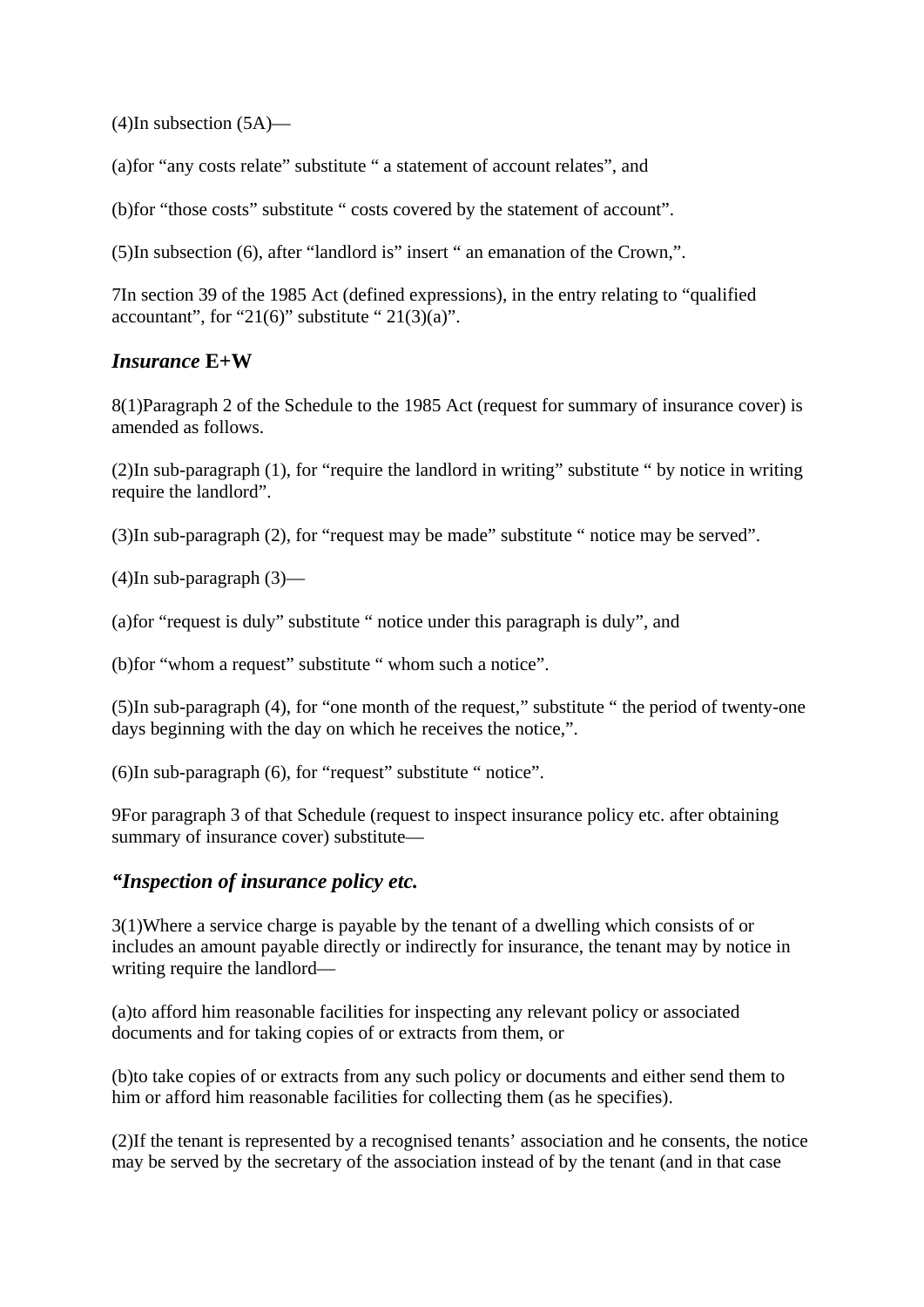any requirement imposed by it is to afford reasonable facilities, or to send copies or extracts, to the secretary).

(3)A notice under this paragraph is duly served on the landlord if it is served on—

(a)an agent of the landlord named as such in the rent book or similar document, or

(b)the person who receives the rent on behalf of the landlord;

and a person on whom such a notice is so served shall forward it as soon as may be to the landlord.

(4)The landlord shall comply with a requirement imposed by a notice under this paragraph within the period of twenty-one days beginning with the day on which he receives the notice.

(5)To the extent that a notice under this paragraph requires the landlord to afford facilities for inspecting documents—

(a)he shall do so free of charge, but

(b)he may treat as part of his costs of management any costs incurred by him in doing so.

(6)The landlord may make a reasonable charge for doing anything else in compliance with a requirement imposed by a notice under this paragraph.

(7)In this paragraph—

- "relevant policy" includes a policy of insurance under which the dwelling was insured for the period of insurance immediately preceding that current when the notice is served (being, in the case of a flat, a policy covering the building containing it), and
- "associated documents" means accounts, receipts or other documents which provide evidence of payment of any premiums due under a relevant policy in respect of the period of insurance which is current when the notice is served or the period of insurance immediately preceding that period."

10(1)Paragraph 4 of that Schedule (insurance effected by superior landlord) is amended as follows.

 $(2)$ In sub-paragraph  $(1)$ —

(a)for "a request is made" substitute " a notice is served",

(b)for "to whom the request is made" substitute " on whom the notice is served",

(c)for "make a written request for the relevant information to the person who is his landlord" substitute " by notice in writing require the person who is his landlord to give him the relevant information",

(d)for "that request" substitute " the notice", and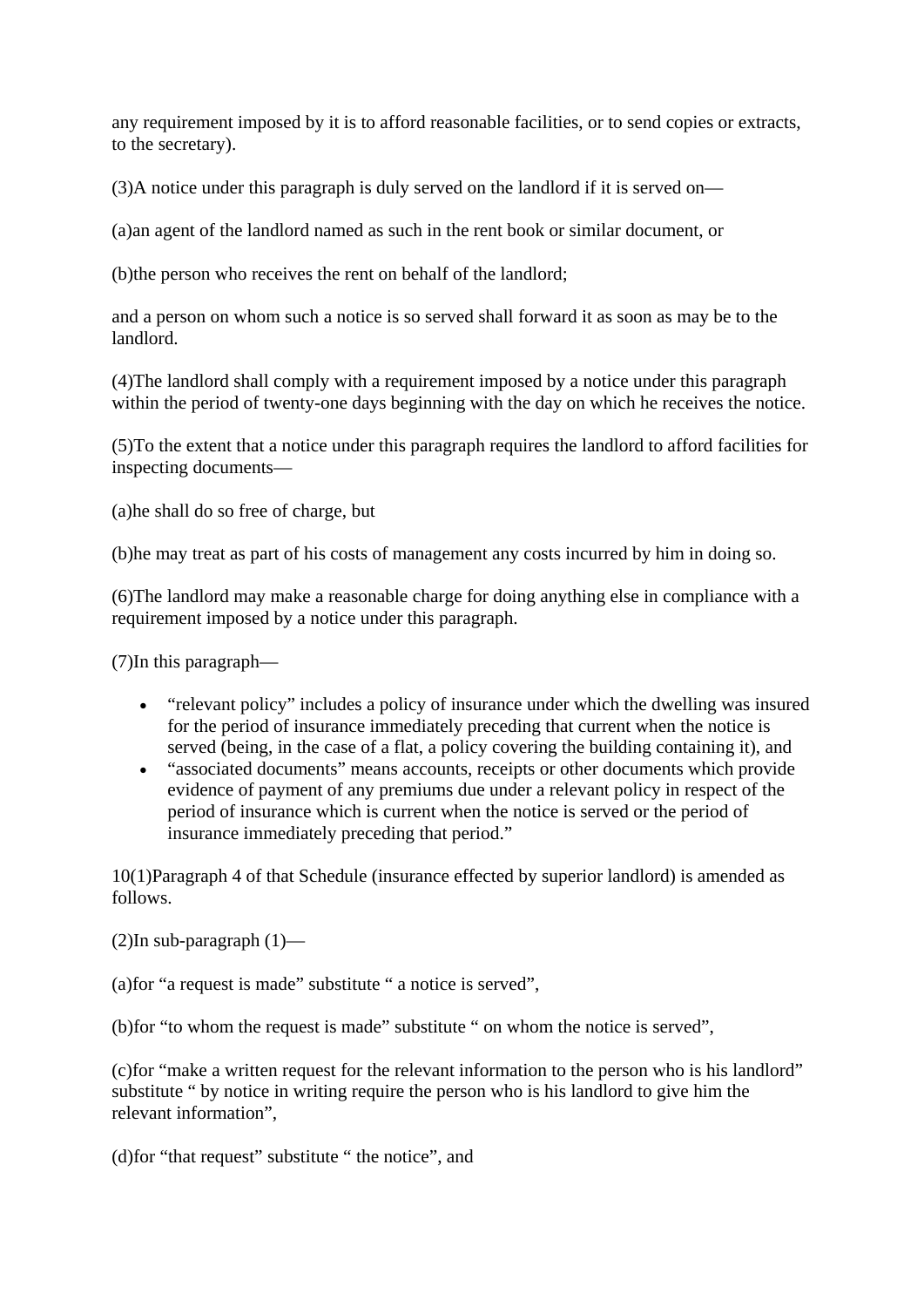(e)for "secretary's request" substitute " secretary's notice".

(3)In sub-paragraph (2)—

(a)for "request under paragraph 3 relates" substitute " notice under paragraph 3 imposes a requirement relating", and

(b)for "to whom the request is made" substitute " on whom the notice is served".

11After that paragraph insert—

## **"4A***"Effect of change of landlord*

(1)This paragraph applies where, at a time when a duty imposed on the landlord or a superior landlord by virtue of any of paragraphs 2 to 4 remains to be discharged by him, he disposes of the whole or part of his interest as landlord or superior landlord).

(2)If the landlord or superior landlord is, despite the disposal, still in a position to discharge the duty to any extent, he remains responsible for discharging it to that extent.

(3)If the other person is in a position to discharge the duty to any extent, he is responsible for discharging it to that extent.

(4)Where the other person is responsible for discharging the duty to any extent (whether or not the landlord or superior landlord is also responsible for discharging it to that or any other extent)—

(a)references to the landlord or superior landlord in paragraphs 2 to 4 are to, or include, the other person so far as is appropriate to reflect his responsibility for discharging the duty to that extent, but

(b)in connection with its discharge by that person, paragraphs 2(4) and 3(4) apply as if the reference to the day on which the landlord receives the notice were to the date of the disposal referred to in sub-paragraph (1)."

12In paragraph 5 of that Schedule, for the words from "the validity" onwards substitute " any duty imposed by virtue of any of paragraphs 2 to 4A; but a person is not required to comply with more than a reasonable number of requirements imposed by any one person."

13In paragraph 6 of that Schedule, for "paragraph 2, 3 or 4" substitute " any of paragraphs 2 to 4A"; and for the heading before that paragraph substitute " Offence of failure to comply".

#### *Service charge contributions: appointment of manager* **E+W**

14In section 24(2) of the 1987 Act (grounds for appointment of manager), before paragraph (ac) insert—

"(abb)where the tribunal is satisfied—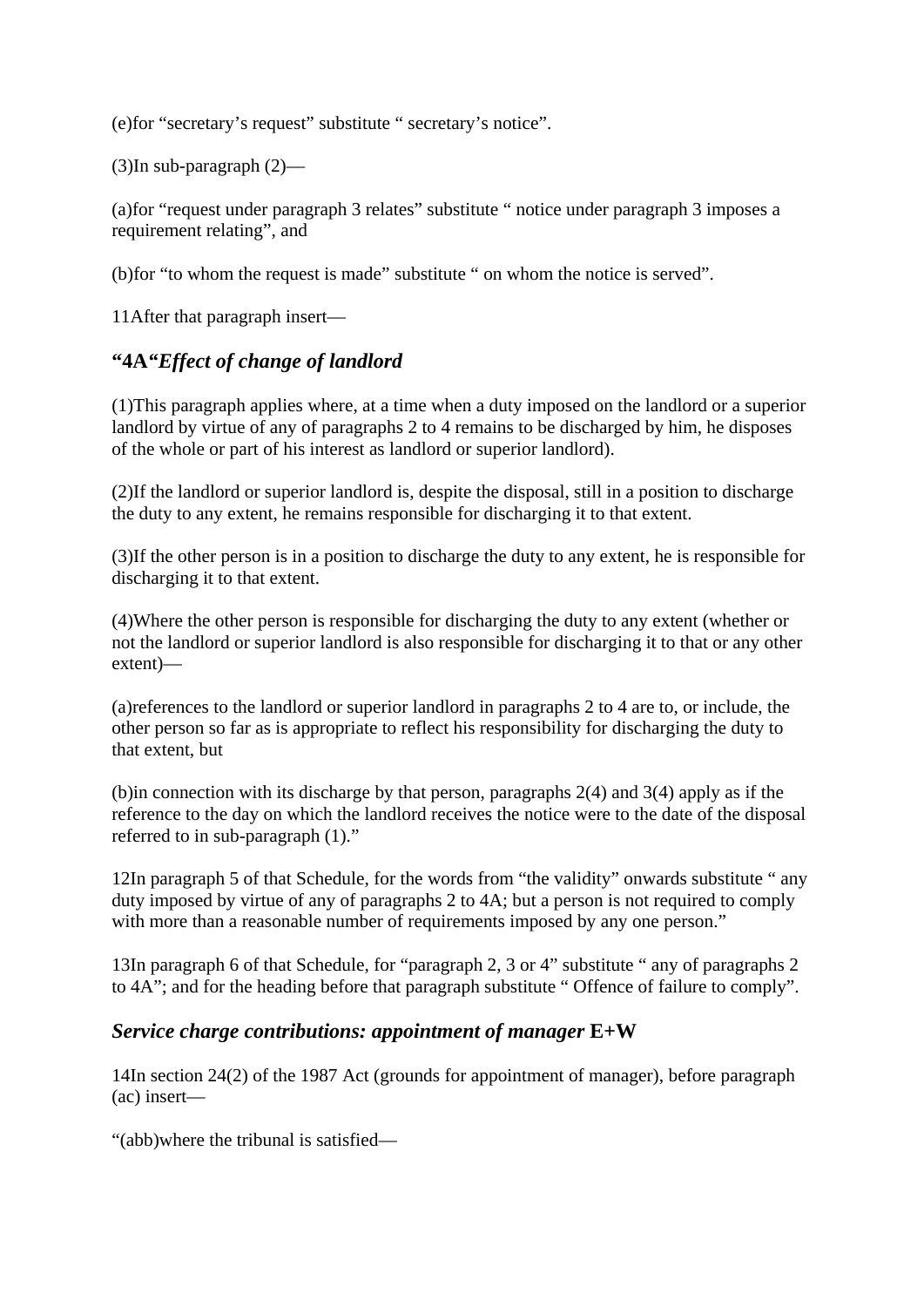(i)that there has been a failure to comply with a duty imposed by or by virtue of section 42 or 42A of this Act, and

(ii)that it is just and convenient to make the order in all the circumstances of the case;".

## *Trust of service charges paid by only one tenant* **E+W**

15(1)Section 42 of the 1987 Act (service charge contributions of tenants to be held in trust) is amended as follows.

 $(2)$ In subsection  $(1)$ —

(a)after "costs" insert " , or the tenant of a dwelling may be required under the terms of his lease to contribute to costs to which no other tenant of a dwelling may be required to contribute,",

(b)at the end of the definition of "the contributing tenants" insert " and "the sole contributing tenant" means that tenant;", and

(c)in the definition of "the payee", for "under the terms of their leases" substitute " , or that tenant, under the terms of their leases, or his lease".

(3)In subsection (2), after "tenants" insert " , or the sole contributing tenant,".

(4)In subsection (3), insert at the end " , or the person who is the sole contributing tenant for the time being."

(5)In subsection (4), insert at the end " or the sole contributing tenant shall be treated as so entitled to the residue of any such fund."

(6)In subsection (6), for "a contributing tenant" substitute " any of the contributing tenants".

(7)In subsection (7), for "If after the termination of any such lease there are no longer any contributing tenants," substitute " On the termination of the lease of the last of the contributing tenants, or of the lease of the sole contributing tenant,".

(8)In subsection (8)—

(a)for "a contributing tenant" substitute " any of the contributing tenants, or the sole contributing tenant,", and

(b)after "his lease" insert " (whenever it was granted)".

(9)In subsection (9)—

(a)after "so created" insert " , in the case of a lease of any of the contributing tenants,", and

(b)insert at the end " or, in the case of the lease of the sole contributing tenant, before the commencement of paragraph 15 of Schedule 10 to the Commonhold and Leasehold Reform Act 2002."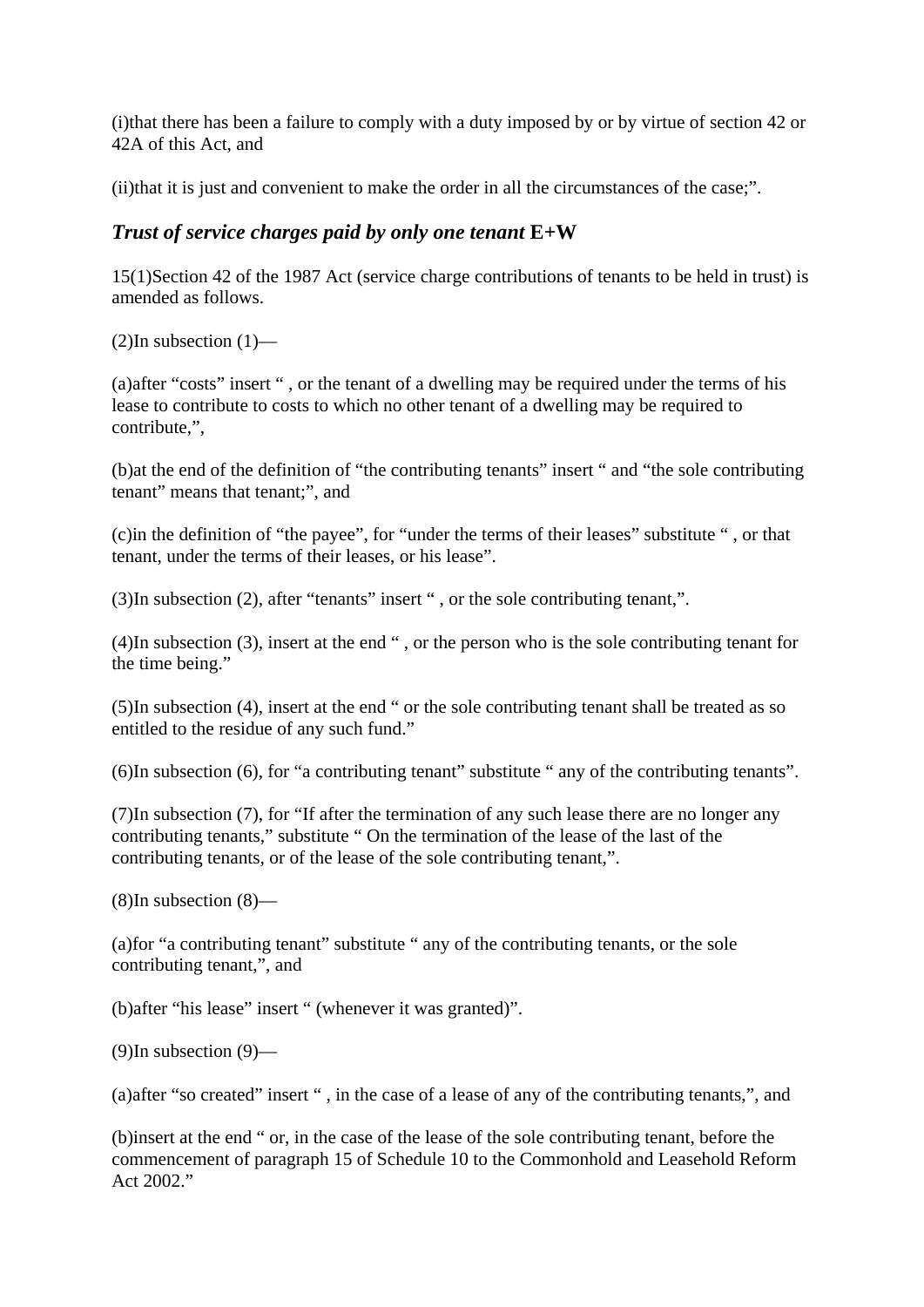## *Management audit* **E+W**

16(1)Section 79 of the 1993 Act (rights exercisable in connection with management audit) is amended as follows.

(2)In subsection (1), for "subsection (2)" substitute " subsections (2) and (2A)".

(3)For subsection (2) substitute—

"(2)The right conferred on the auditor by this subsection is a right to require the landlord—

(a)to afford him reasonable facilities for inspecting accounts, receipts or other documents relevant to the matters which must be shown in any statement of account required to be supplied to the qualifying tenants of the constituent dwellings under section 21 of the 1985 Act and for taking copies of or extracts from them, or

(b)to take copies of or extracts from any such accounts, receipts or other documents and either send them to him or afford him reasonable facilities for collecting them (as he specifies).

(2A)The right conferred on the auditor by this subsection is a right to require the landlord or any relevant person—

(a)to afford him reasonable facilities for inspecting any other documents sight of which is reasonably required by him for the purpose of carrying out the audit and for taking copies of or extracts from them, or

(b)to take copies of or extracts from any such documents and either send them to him or afford him reasonable facilities for collecting them (as the auditor specifies)."

(4)In subsection (3), for "subsection (2)" substitute " subsections (2) and (2A)".

(5)For subsections (5) and (6) substitute—

"(5)To the extent that a requirement imposed under this section on the landlord or any relevant person requires him to afford facilities for inspecting documents, he shall do so free of charge; but the landlord may treat as part of his costs of management any costs incurred by him in doing so.

(6)The landlord or a relevant person may make a reasonable charge for doing anything else in compliance with such a requirement."

(6)In subsection (8)(a), for "being afforded any such facilities as are mentioned in subsection (2)" substitute " a requirement imposed under subsection (2) or (2A)".

17In section 80(3) of the 1993 Act (matters to be contained in notice of exercise of right management audit), for paragraph (c) substitute—

"(c)specify any documents or description of documents in respect of which a requirement is imposed on him under section 79(2) or (2A); and".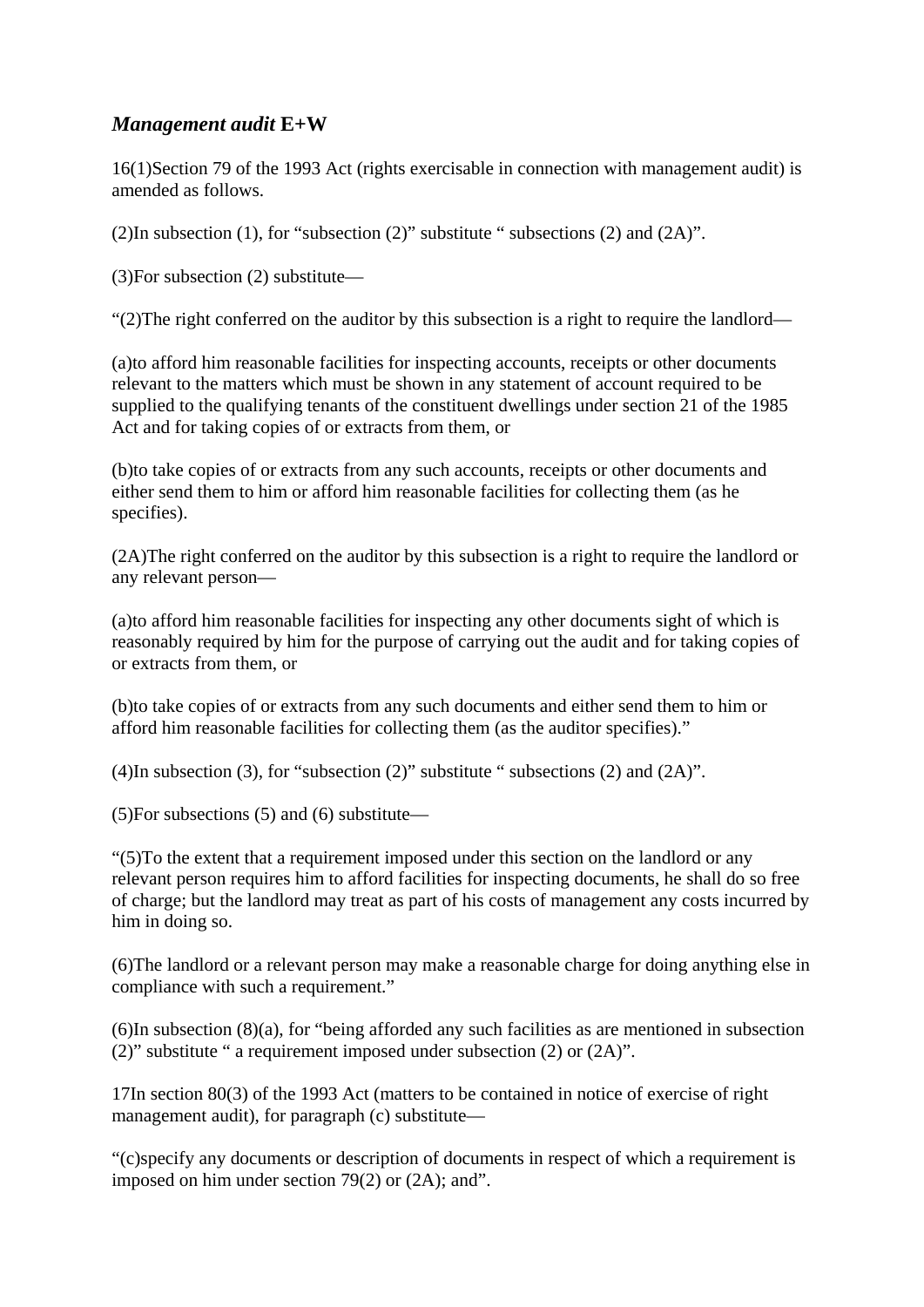18(1)Section 81 of the 1993 Act (procedure following giving of notice under section 80) is amended as follows.

(2)In subsection (1), for paragraphs (a) and (b) substitute—

"(a)comply with it so far as it relates to documents within section 79(2);

(b)either—

(i)comply with it, or

(ii)give the auditor a notice stating that he objects to doing so for such reasons as are specified in the notice,

so far as it relates to documents within section 79(2A); and".

(3)In subsection (3), for the words from "requiring him" to the end substitute ", then within the period of one month beginning with the date of the giving of the notice, he shall either—

(a)comply with it, or

(b)give the auditor a notice stating that he objects to doing so for such reasons as are specified in the notice,

in the case of every document or description of document specified in the notice."

(4)In subsection (5), for "paragraph (a) or (b) of section 79(2)" substitute " section 79(2) or  $(2A)$ ".

19In section 82 of the 1993 Act (information held by superior landlord), for subsections (1) and (2) substitute—

"(1)Where the landlord is given a notice under section 80 imposing on him a requirement relating to any documents which are held by a superior landlord, he shall inform the auditor as soon as may be of that fact and of the name and address of the superior landlord.

(2)The auditor may then give the superior landlord a notice requiring him to comply with the requirement."

Section 158

## **SCHEDULE 11 E+WAdministration charges**

## **Part 1 E+WReasonableness of administration charges**

*Meaning of "administration charge"* **E+W**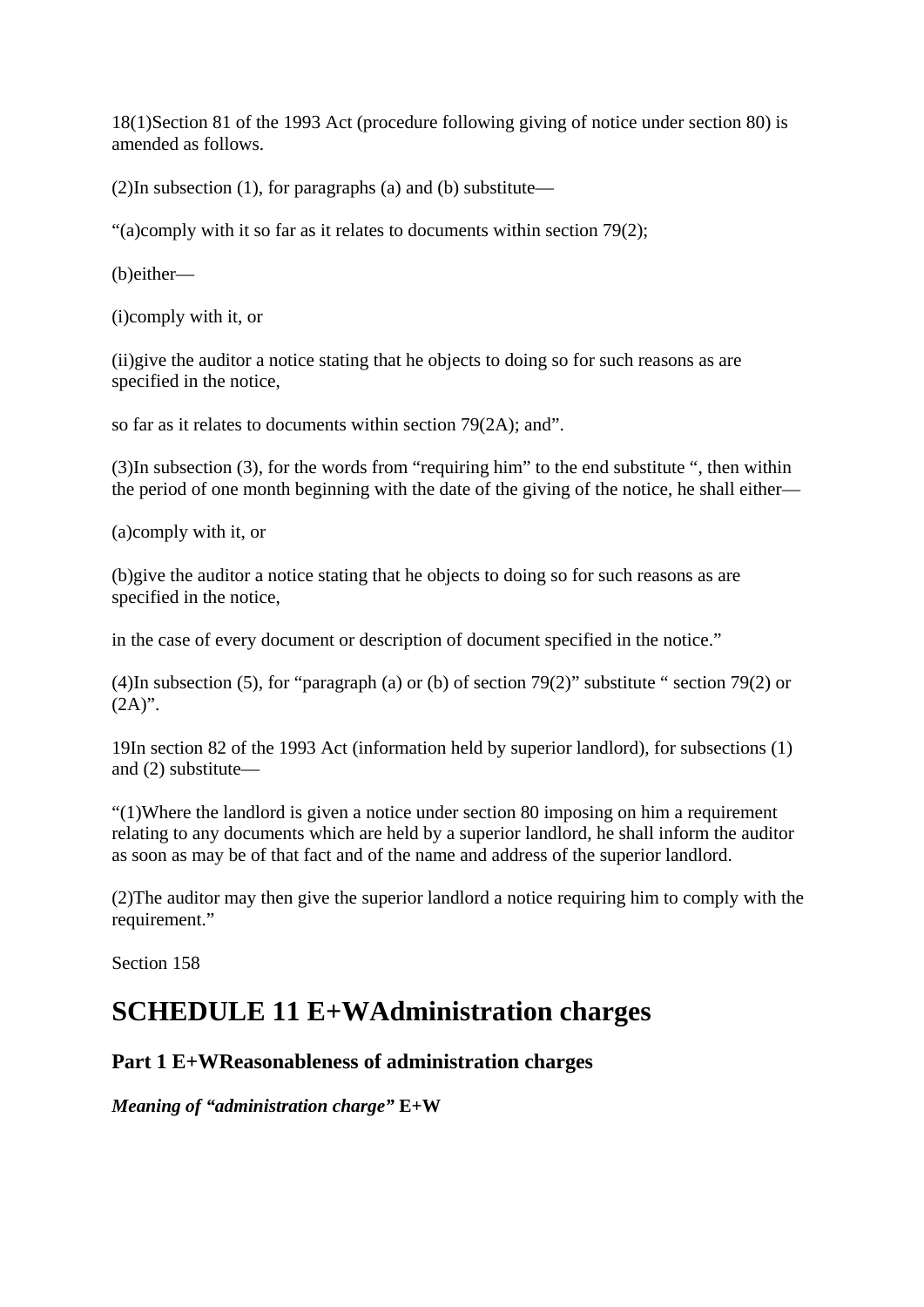1(1)In this Part of this Schedule "administration charge" means an amount payable by a tenant of a dwelling as part of or in addition to the rent which is payable, directly or indirectly—

(a)for or in connection with the grant of approvals under his lease, or applications for such approvals,

(b)for or in connection with the provision of information or documents by or on behalf of the landlord or a person who is party to his lease otherwise than as landlord or tenant,

(c)in respect of a failure by the tenant to make a payment by the due date to the landlord or a person who is party to his lease otherwise than as landlord or tenant, or

(d)in connection with a breach (or alleged breach) of a covenant or condition in his lease.

(2)But an amount payable by the tenant of a dwelling the rent of which is registered under Part 4 of the Rent Act 1977 (c. 42) is not an administration charge, unless the amount registered is entered as a variable amount in pursuance of section 71(4) of that Act.

(3)In this Part of this Schedule "variable administration charge" means an administration charge payable by a tenant which is neither—

(a)specified in his lease, nor

(b)calculated in accordance with a formula specified in his lease.

(4)An order amending sub-paragraph (1) may be made by the appropriate national authority.

#### *Reasonableness of administration charges* **E+W**

2A variable administration charge is payable only to the extent that the amount of the charge is reasonable.

3(1)Any party to a lease of a dwelling may apply to a leasehold valuation tribunal for an order varying the lease in such manner as is specified in the application on the grounds that—

(a)any administration charge specified in the lease is unreasonable, or

(b)any formula specified in the lease in accordance with which any administration charge is calculated is unreasonable.

(2)If the grounds on which the application was made are established to the satisfaction of the tribunal, it may make an order varying the lease in such manner as is specified in the order.

(3)The variation specified in the order may be—

(a)the variation specified in the application, or

(b)such other variation as the tribunal thinks fit.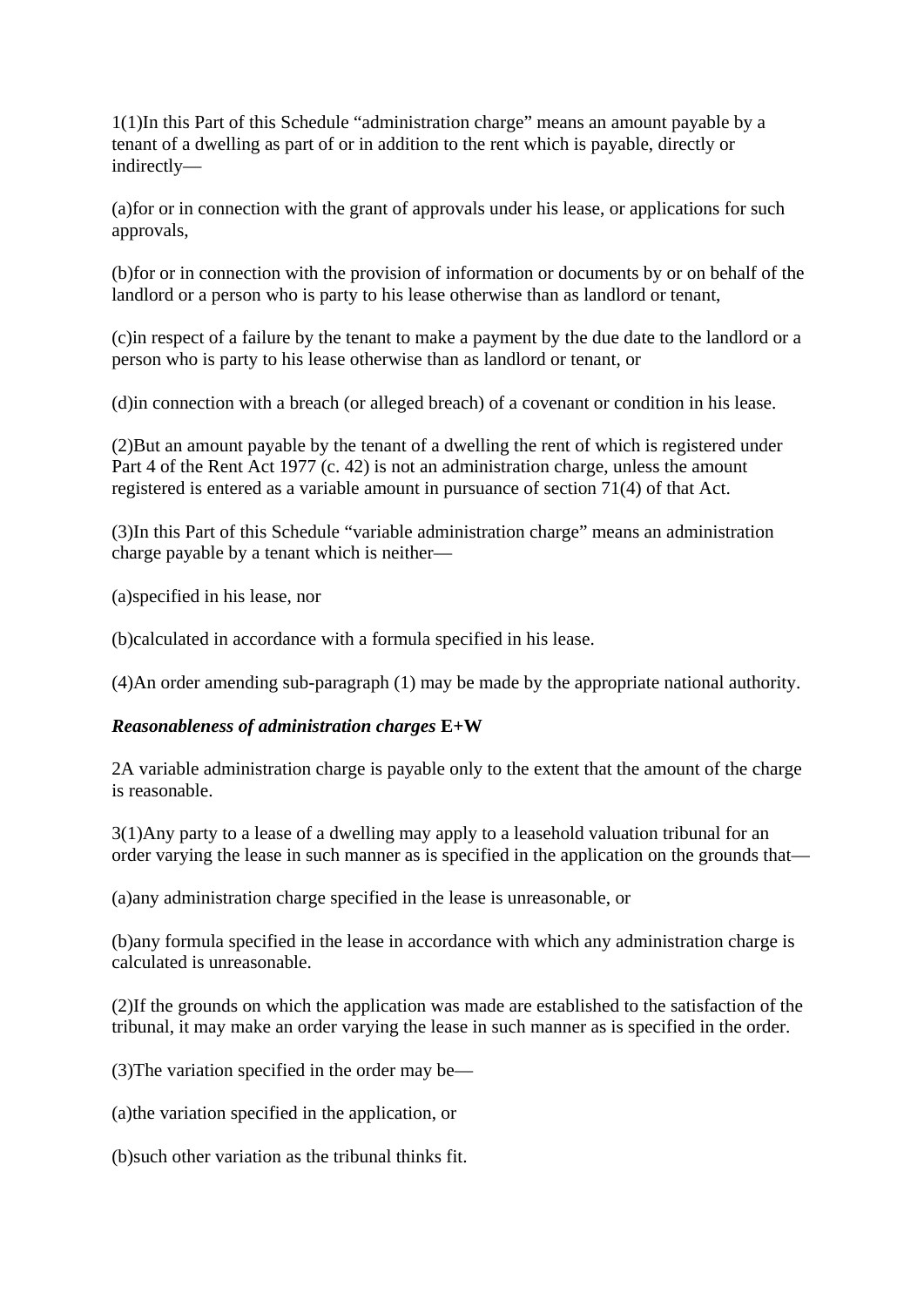(4)The tribunal may, instead of making an order varying the lease in such manner as is specified in the order, make an order directing the parties to the lease to vary it in such manner as is so specified.

(5)The tribunal may by order direct that a memorandum of any variation of a lease effected by virtue of this paragraph be endorsed on such documents as are specified in the order.

(6)Any such variation of a lease shall be binding not only on the parties to the lease for the time being but also on other persons (including any predecessors in title), whether or not they were parties to the proceedings in which the order was made.

#### *Notice in connection with demands for administration charges* **E+W**

4(1)A demand for the payment of an administration charge must be accompanied by a summary of the rights and obligations of tenants of dwellings in relation to administration charges.

(2)The appropriate national authority may make regulations prescribing requirements as to the form and content of such summaries of rights and obligations.

(3)A tenant may withhold payment of an administration charge which has been demanded from him if sub-paragraph (1) is not complied with in relation to the demand.

(4)Where a tenant withholds an administration charge under this paragraph, any provisions of the lease relating to non-payment or late payment of administration charges do not have effect in relation to the period for which he so withholds it.

#### *Liability to pay administration charges* **E+W**

5(1)An application may be made to a leasehold valuation tribunal for a determination whether an administration charge is payable and, if it is, as to—

(a)the person by whom it is payable,

(b)the person to whom it is payable,

- (c)the amount which is payable,
- (d)the date at or by which it is payable, and
- (e)the manner in which it is payable.

(2)Sub-paragraph (1) applies whether or not any payment has been made.

(3)The jurisdiction conferred on a leasehold valuation tribunal in respect of any matter by virtue of sub-paragraph (1) is in addition to any jurisdiction of a court in respect of the matter.

(4)No application under sub-paragraph (1) may be made in respect of a matter which—

(a)has been agreed or admitted by the tenant,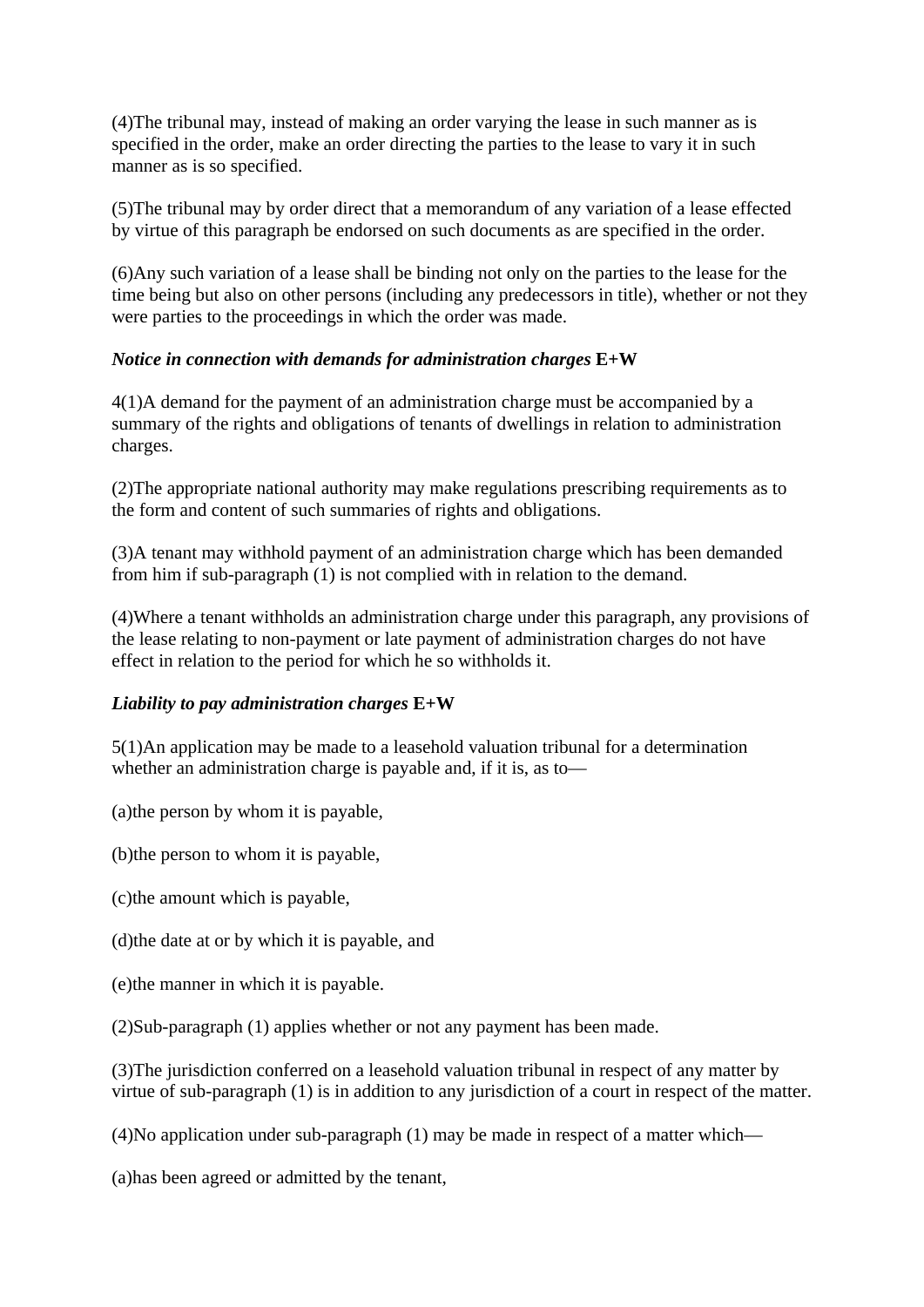(b)has been, or is to be, referred to arbitration pursuant to a post-dispute arbitration agreement to which the tenant is a party,

(c)has been the subject of determination by a court, or

(d)has been the subject of determination by an arbitral tribunal pursuant to a post-dispute arbitration agreement.

(5)But the tenant is not to be taken to have agreed or admitted any matter by reason only of having made any payment.

(6)An agreement by the tenant of a dwelling (other than a post-dispute arbitration agreement) is void in so far as it purports to provide for a determination—

(a)in a particular manner, or

(b)on particular evidence,

of any question which may be the subject matter of an application under sub-paragraph (1).

#### *Interpretation* **E+W**

6(1)This paragraph applies for the purposes of this Part of this Schedule.

(2)"Tenant" includes a statutory tenant.

(3)"Dwelling" and "statutory tenant" (and "landlord" in relation to a statutory tenant) have the same meanings as in the 1985 Act.

(4)"Post-dispute arbitration agreement", in relation to any matter, means an arbitration agreement made after a dispute about the matter has arisen.

(5)"Arbitration agreement" and "arbitral tribunal" have the same meanings as in Part 1 of the Arbitration Act 1996 (c. 23).

## **Part 2 E+WAmendments of Landlord and Tenant Act 1987**

7The 1987 Act has effect subject to the following amendments.

8(1)Section 24 (appointment of manager by leasehold valuation tribunal) is amended as follows.

(2)In subsection (2), after paragraph (ab) insert—

"(aba)where the tribunal is satisfied—

(i)that unreasonable variable administration charges have been made, or are proposed or likely to be made, and

(ii)that it is just and convenient to make the order in all the circumstances of the case;".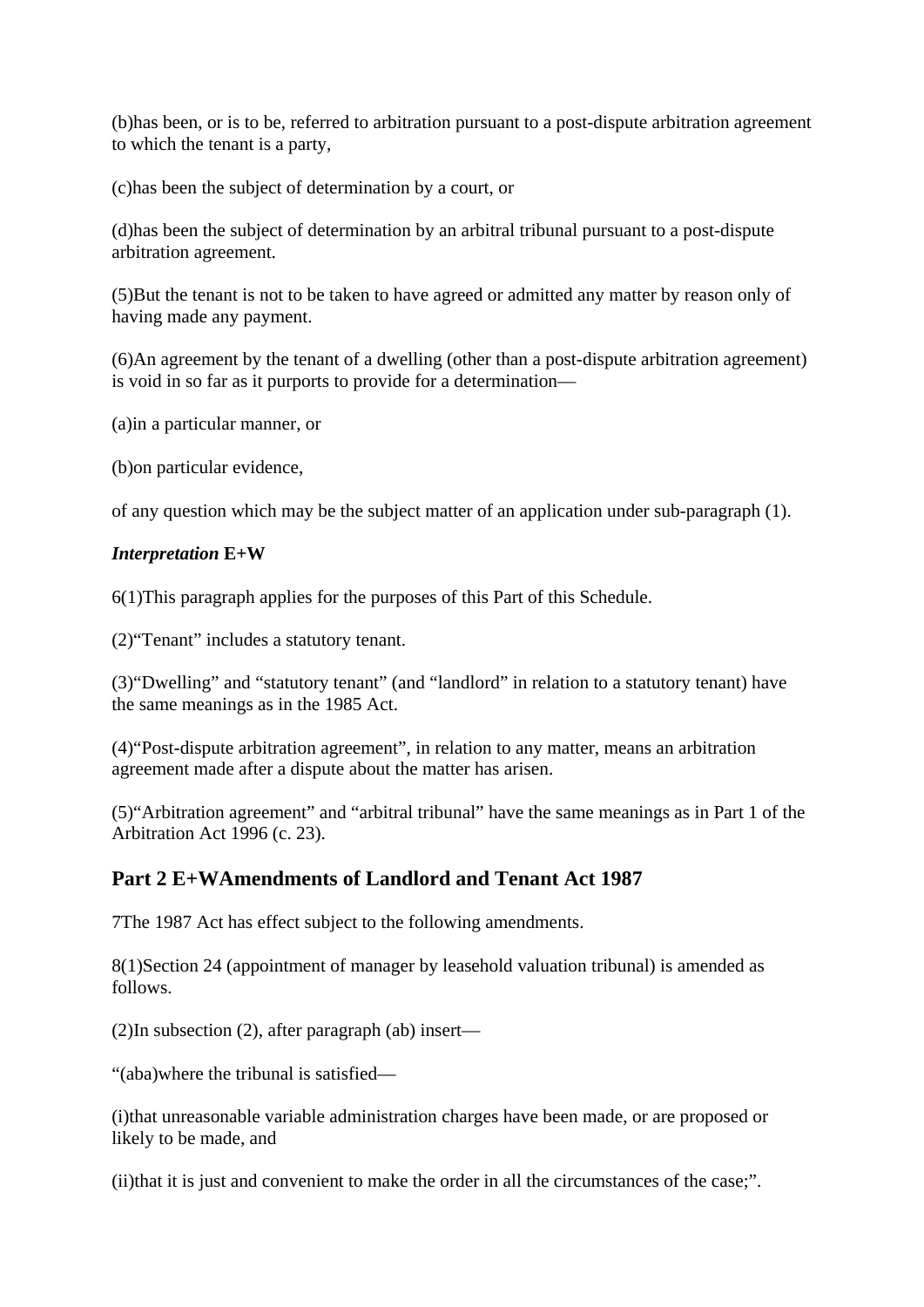(3)After subsection (2A) insert—

"(2B)In subsection (2)(aba) "variable administration charge" has the meaning given by paragraph 1 of Schedule 11 to the Commonhold and Leasehold Reform Act 2002."

9In section 46 (interpretation of provisions concerning information to be furnished to tenants), insert at the end—

"(3)In this Part "administration charge" has the meaning given by paragraph 1 of Schedule 11 to the Commonhold and Leasehold Reform Act 2002."

10(1)Section 47 (landlord's name and address to be contained in demands for rent etc.) is amended as follows.

(2)In subsection (2), after "service charge" insert " or an administration charge".

(3)In subsection (3), after "service charges" insert " or (as the case may be) administration charges".

11(1)Section 48 (notification by landlord of address for service of notices) is amended as follows.

(2)In subsection (2), for "or service charge" substitute " , service charge or administration charge".

(3)In subsection (3)—

(a)for "or service charge" substitute " , service charge or administration charge", and

(b)for "or (as the case may be) service charges" substitute " , service charges or (as the case may be) administration charges".

Section 174

# **SCHEDULE 12 E+WLeasehold valuation tribunals: procedure**

#### *Procedure regulations* **E+W**

1The appropriate national authority may make regulations about the procedure of leasehold valuation tribunals ("procedure regulations").

Annotations:

Commencement Information

I50Sch. 12 para. 1 partly in force; para. 1 not in force at Royal Assent, see s. 181(1); para. 1 in force for specified purposes at 26.7.2002 for E. by S.I. 2002/1912, **art. 2(c)**; para. 1 in force for specified purposes at 1.1.2003 for W. by S.I. 2002/3012, **art. 2(c)**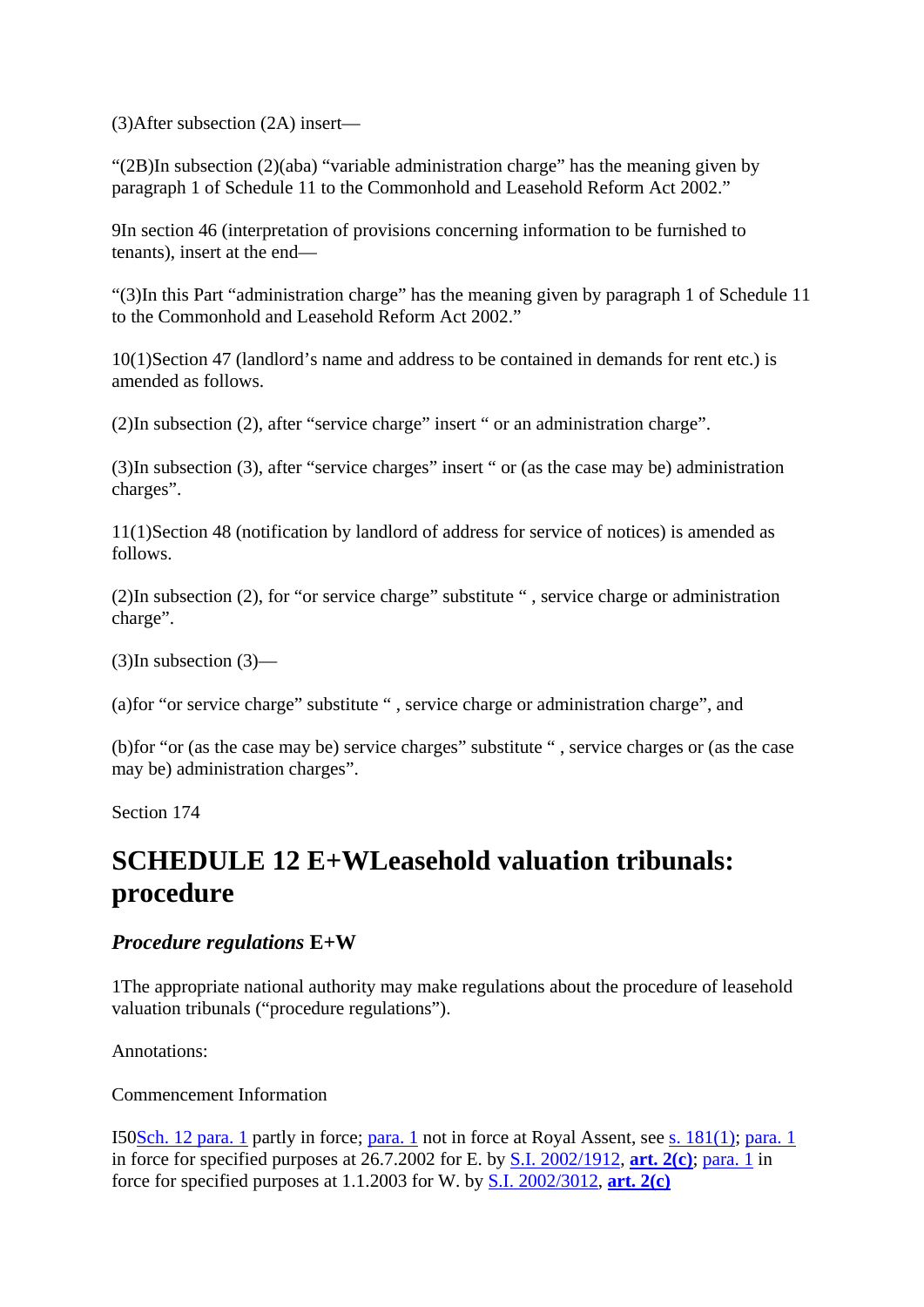## *Applications* **E+W**

2Procedure regulations may include provision—

(a)about the form of applications to leasehold valuation tribunals,

(b)about the particulars that must be contained in such applications,

(c)requiring the service of notices of such applications, and

(d)for securing consistency where numerous applications are or may be brought in respect of the same or substantially the same matters.

Annotations:

Commencement Information

I51Sch. 12 para. 2 partly in force; para. 2 not in force at Royal Assent, see s. 181(1); para. 2 in force for specified purposes at 26.7.2002 for E. by S.I. 2002/1912, **art. 2(c)**; para. 2 in force for specified purposes at 1.1.2003 for W. by S.I. 2002/3012, **art. 2(c)**

## *Transfers* **E+W**

3(1)Where in any proceedings before a court there falls for determination a question falling within the jurisdiction of a leasehold valuation tribunal, the court—

(a)may by order transfer to a leasehold valuation tribunal so much of the proceedings as relate to the determination of that question, and

(b)may then dispose of all or any remaining proceedings, or adjourn the disposal of all or any remaining proceedings pending the determination of that question by the leasehold valuation tribunal, as it thinks fit.

(2)When the leasehold valuation tribunal has determined the question, the court may give effect to the determination in an order of the court.

(3)Rules of court may prescribe the procedure to be followed in a court in connection with or in consequence of a transfer under this paragraph.

(4)Procedure regulations may prescribe the procedure to be followed in a leasehold valuation tribunal consequent on a transfer under this paragraph.

Annotations:

Commencement Information

I52Sch. 12 para. 3 partly in force; para. 3 not in force at Royal Assent, see s. 181(1); para. 3 in force for specified purposes at 26.7.2002 for E. by S.I. 2002/1912, **art. 2(c)**; para. 3 in force for specified purposes at 1.1.2003 for W. by S.I. 2002/3012, **art. 2(c)**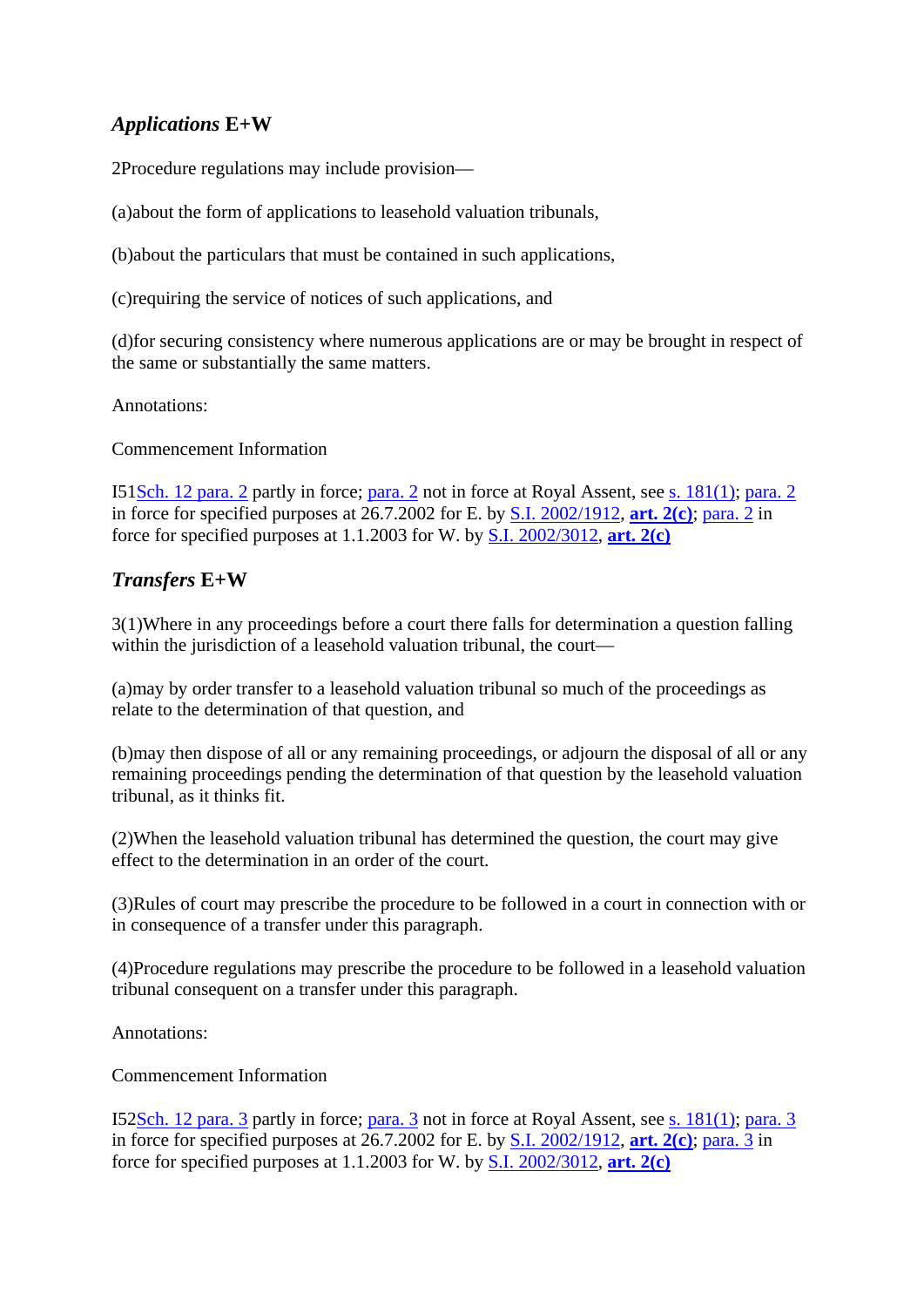## *Information* **E+W**

4(1)A leasehold valuation tribunal may serve a notice requiring any party to proceedings before it to give to the leasehold valuation tribunal any information which the leasehold valuation tribunal may reasonably require.

(2)The information shall be given to the leasehold valuation tribunal within such period (not being less than 14 days) from the service of the notice as is specified in the notice.

(3)A person commits an offence if he fails, without reasonable excuse, to comply with a notice served on him under sub-paragraph (1).

(4)A person guilty of an offence under sub-paragraph (3) is liable on summary conviction to a fine not exceeding level 3 on the standard scale.

## *Pre-trial reviews* **E+W**

5(1)Procedure regulations may include provision for the holding of a pre-trial review (on the application of a party to proceedings or on the motion of a leasehold valuation tribunal).

(2)Procedure regulations may provide for the exercise of the functions of a leasehold valuation tribunal in relation to, or at, a pre-trial review by a single member of the panel provided for in Schedule 10 to the Rent Act 1977 (c. 42) who is qualified to exercise them.

(3)A member is qualified to exercise the functions specified in sub-paragraph (2) if he was appointed to that panel by the Lord Chancellor.

Annotations:

Commencement Information

I53Sch. 12 para. 5 partly in force; para. 5 not in force at Royal Assent, see s. 181(1); para. 5 in force for specified purposes at 26.7.2002 for E. by S.I. 2002/1912, **art. 2(c)**; para. 5 in force for specified purposes at 1.1.2003 for W. by S.I. 2002/3012, **art. 2(c)**

#### *Parties* **E+W**

6Procedure regulations may include provision enabling persons to be joined as parties to proceedings.

Annotations:

Commencement Information

I54Sch. 12 para. 6 partly in force; para. 6 not in force at Royal Assent, see s. 181(1); para. 6 in force for specified purposes at 26.7.2002 for E. by S.I. 2002/1912, **art. 2(c)**; para. 6 in force for specified purposes at 1.1.2003 for W. by S.I. 2002/3012, **art. 2(c)**

## *Dismissal* **E+W**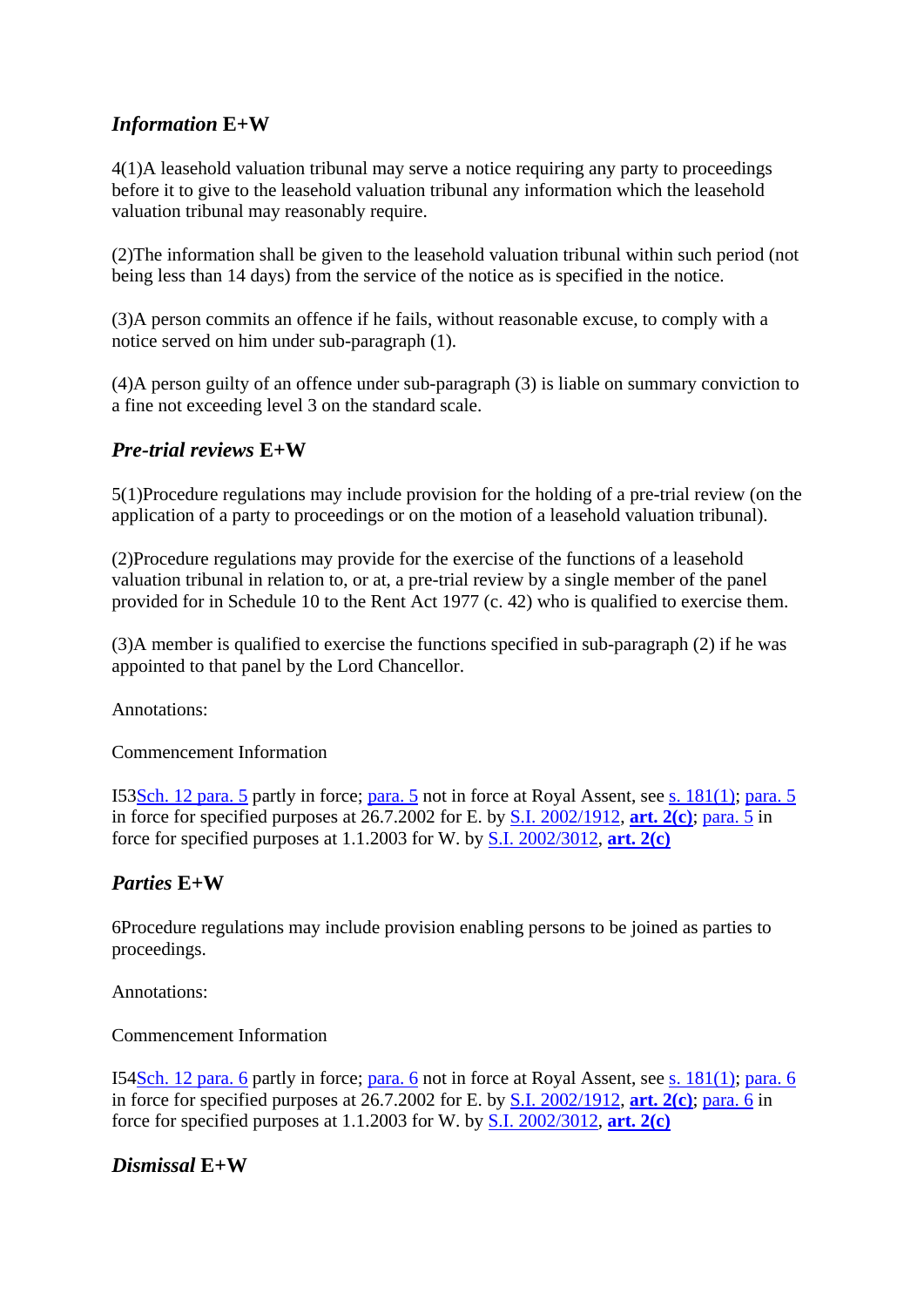7Procedure regulations may include provision empowering leasehold valuation tribunals to dismiss applications or transferred proceedings, in whole or in part, on the ground that they are—

(a)frivolous or vexatious, or

(b)otherwise an abuse of process.

Annotations:

Commencement Information

I55Sch. 12 para. 7 partly in force; para. 7 not in force at Royal Assent, see s. 181(1); para. 7 in force for specified purposes at 26.7.2002 for E. by S.I. 2002/1912, **art. 2(c)**; para. 7 in force for specified purposes at 1.1.2003 for W. by S.I. 2002/3012, **art. 2(c)**

## *Determination without hearing* **E+W**

8(1)Procedure regulations may include provision for the determination of applications or transferred proceedings without an oral hearing.

(2)Procedure regulations may provide for the determinations without an oral hearing by a single member of the panel provided for in Schedule 10 to the Rent Act 1977.

Annotations:

Commencement Information

I56Sch. 12 para. 8 partly in force; para. 8 not in force at Royal Assent, see s. 181(1); para. 8 in force for specified purposes at 26.7.2002 for E. by S.I. 2002/1912, **art. 2(c)**; para. 8 in force for specified purposes at 1.1.2003 for W. by S.I. 2002/3012, **art. 2(c)**

## *Fees* **E+W**

9(1)Procedure regulations may include provision requiring the payment of fees in respect of an application or transfer of proceedings to, or oral hearing by, a leasehold valuation tribunal in a case under—

(a)the 1985 Act (service charges and choice of insurers),

(b)Part 2 of the 1987 Act (managers),

(c)Part 4 of the 1987 Act (variation of leases),

(d)section 168(4) of this Act, or

(e)Schedule 11 to this Act.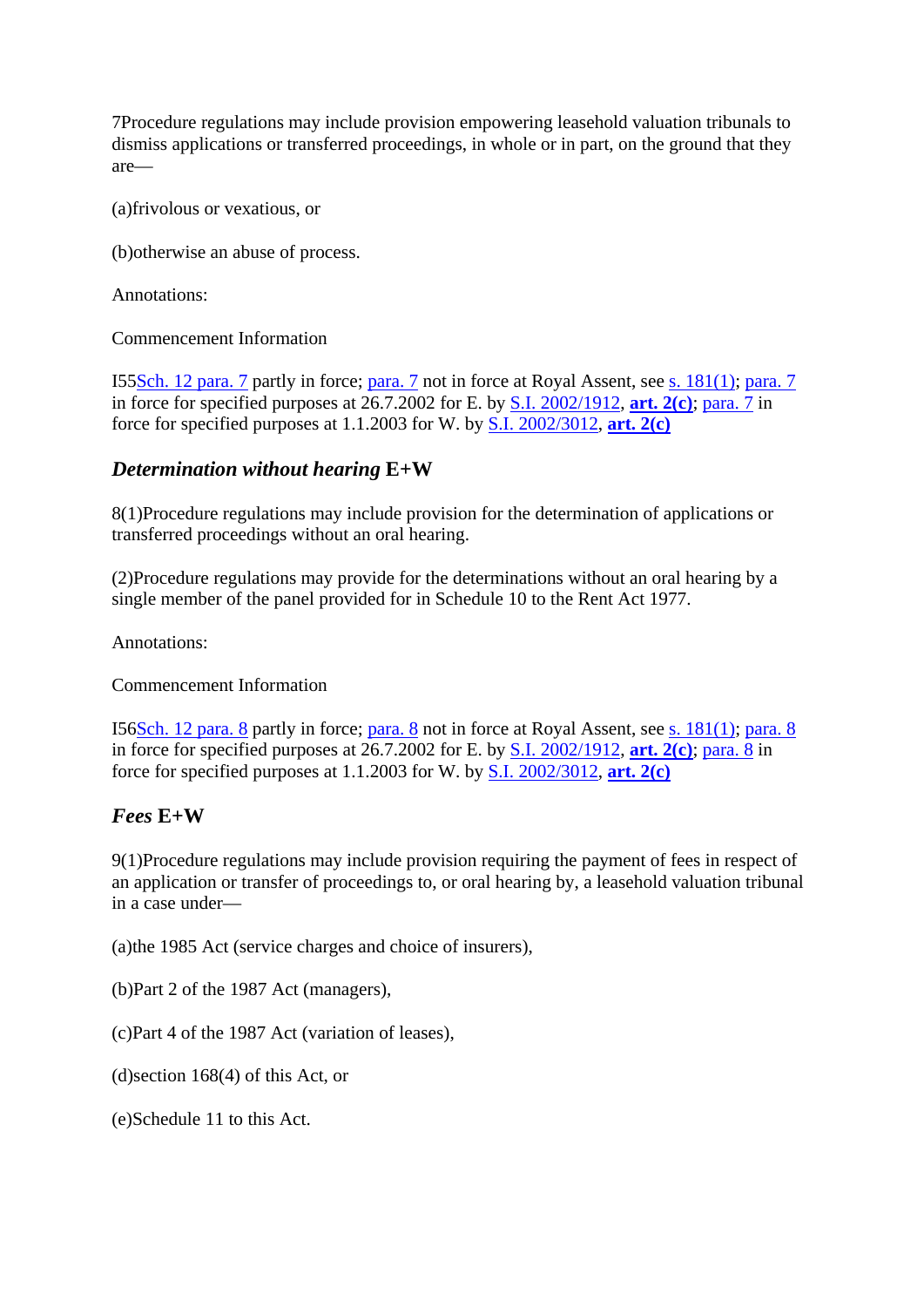(2)Procedure regulations may empower a leasehold valuation tribunal to require a party to proceedings to reimburse any other party to the proceedings the whole or part of any fees paid by him.

(3)The fees payable shall be such as are specified in or determined in accordance with procedure regulations; but the fee (or, where fees are payable in respect of both an application or transfer and an oral hearing, the aggregate of the fees) payable by a person in respect of any proceedings shall not exceed—

(a)£500, or

(b)such other amount as may be specified in procedure regulations.

(4)Procedure regulations may provide for the reduction or waiver of fees by reference to the financial resources of the party by whom they are to be paid or met.

(5)If they do so they may apply, subject to such modifications as may be specified in the regulations, any other statutory means-testing regime as it has effect from time to time.

Annotations:

Commencement Information

I57Sch. 12 para. 9 partly in force; para. 9 not in force at Royal Assent, see s. 181(1); para. 9 in force for specified purposes at 26.7.2002 for E. by S.I. 2002/1912, **art. 2(c)**; para. 9 in force for specified purposes at 1.1.2003 for W. by S.I. 2002/3012, **art. 2(c)**

## *Costs* **E+W**

10(1)A leasehold valuation tribunal may determine that a party to proceedings shall pay the costs incurred by another party in connection with the proceedings in any circumstances falling within sub-paragraph (2).

(2)The circumstances are where—

(a)he has made an application to the leasehold valuation tribunal which is dismissed in accordance with regulations made by virtue of paragraph 7, or

(b)he has, in the opinion of the leasehold valuation tribunal, acted frivolously, vexatiously, abusively, disruptively or otherwise unreasonably in connection with the proceedings.

(3)The amount which a party to proceedings may be ordered to pay in the proceedings by a determination under this paragraph shall not exceed—

(a)£500, or

(b)such other amount as may be specified in procedure regulations.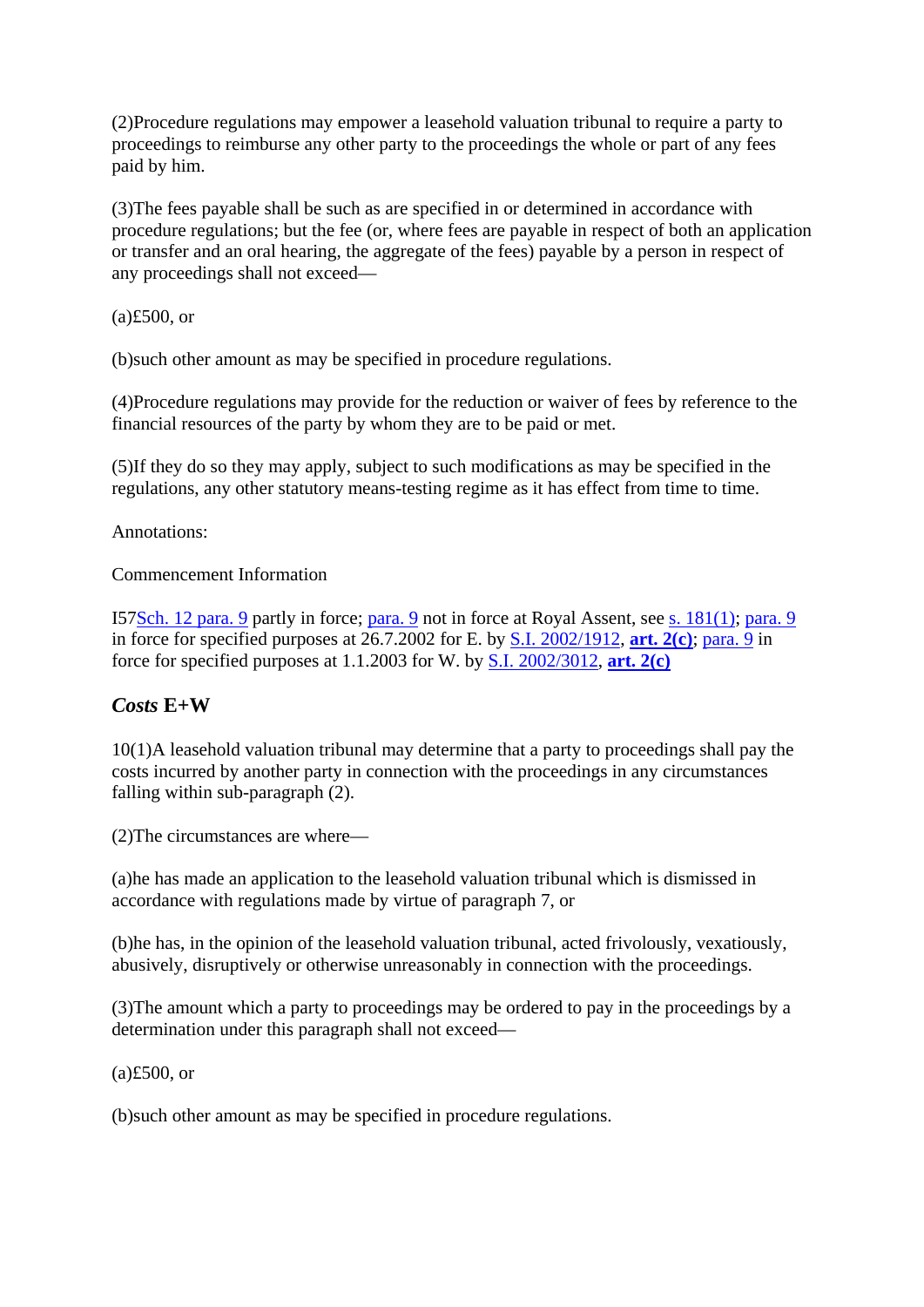(4)A person shall not be required to pay costs incurred by another person in connection with proceedings before a leasehold valuation tribunal except by a determination under this paragraph or in accordance with provision made by any enactment other than this paragraph.

Annotations:

Commencement Information

I58Sch. 12 para. 10 partly in force; para. 10 not in force at Royal Assent, see s. 181(1); para. 10 in force for specified purposes at 26.7.2002 for E. by S.I. 2002/1912, **art. 2(c)**; para. 10 in force for specified purposes at 1.1.2003 for W. by S.I. 2002/3012, **art. 2(c)**

## *Enforcement* **E+W**

11Procedure regulations may provide for decisions of leasehold valuation tribunals to be enforceable, with the permission of a county court, in the same way as orders of such a court.

Annotations:

Commencement Information

I59Sch. 12 para. 11 partly in force; para. 11 not in force at Royal Assent, see s. 181(1); para. 11 in force for specified purposes at 26.7.2002 for E. by S.I. 2002/1912, **art. 2(c)**; para. 11 in force for specified purposes at 1.1.2003 for W. by S.I. 2002/3012, **art. 2(c)**

Section 176

# **SCHEDULE 13 E+WLeasehold valuation tribunals: amendments**

## *Leasehold Reform Act 1967 (c. 88)* **E+W**

1The 1967 Act has effect subject to the following amendments.

2In section 9 (costs of enfranchisement), after subsection (4) insert—

"(4A)Subsection (4) above does not require a person to bear the costs of another person in connection with an application to a leasehold valuation tribunal."

3In section 14 (costs of lease extension), after subsection (2) insert—

"(2A)Subsection (2) above does not require a person to bear the costs of another person in connection with an application to a leasehold valuation tribunal."

4In section 20 (county court), after subsection (4) insert—

"(4A)Where the court certifies particulars of delay or default to the Lands Tribunal under subsection (4)(b) above, the Lands Tribunal may make any order as to costs of proceedings before the Lands Tribunal which the court may make in relation to proceedings in the court."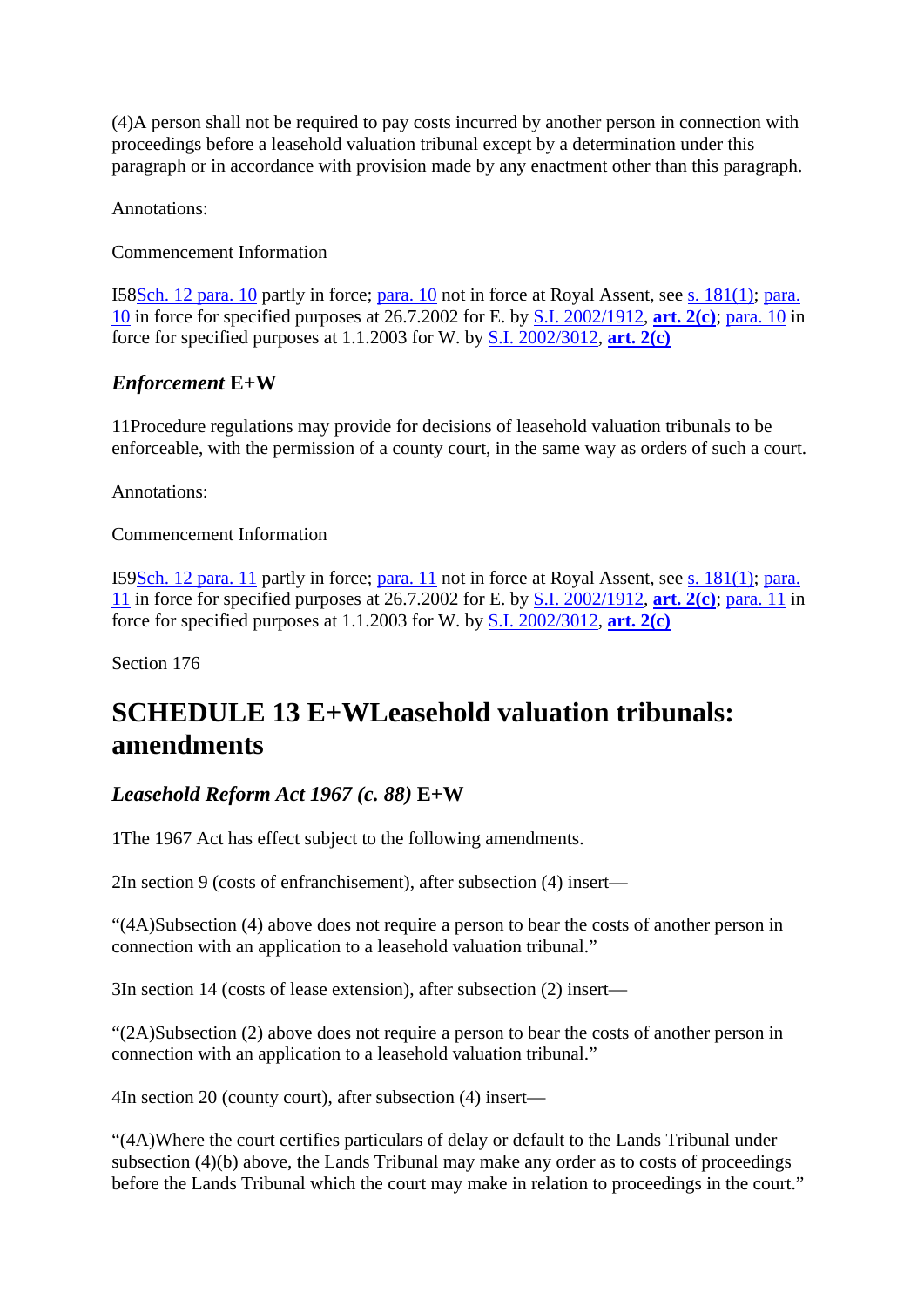5In section 21 (leasehold valuation tribunals), after subsection (2) insert—

"(2A)For the purposes of this Part of this Act a matter is to be treated as determined by (or on appeal from) a leasehold valuation tribunal—

(a)if the decision on the matter is not appealed against, at the end of the period for bringing an appeal; or

(b)if that decision is appealed against, at the time when the appeal is disposed of.

(2B)An appeal is disposed of—

(a)if it is determined and the period for bringing any further appeal has ended; or

(b)if it is abandoned or otherwise ceases to have effect."

6In paragraph 8 of Schedule 2 (county court), after sub-paragraph (1) insert—

"(1A)Where the court certifies particulars of delay or default to the Lands Tribunal under sub-paragraph (1)(b) above, the Lands Tribunal may make any order as to costs of proceedings before the Lands Tribunal which the court may make in relation to proceedings in the court."

## *Housing Act 1980 (c. 51)* **E+W**

7(1)Section 142 of the Housing Act 1980 (role of leasehold valuation tribunals under 1967 Act) is amended as follows.

(2)In subsection (1), for "rent assessment committee constituted under Schedule 10 to the 1977 Act" substitute " leasehold valuation tribunal".

(3)In subsection (3), for "Part 2 of that Schedule" substitute " Schedule 22 to this Act".

## *Landlord and Tenant Act 1987 (c. 31)* **E+W**

8The 1987 Act has effect subject to the following amendments.

9In section 24(9A) (appointment of manager), for "court" substitute " tribunal".

10In section 47(3) (landlord's name and address to be contained in demands for rent etc.), after "court" insert " or tribunal".

11In section 48(3) (notification by landlord of address for service of notices), after "court" insert " or tribunal".

## *Leasehold Reform, Housing and Urban Development Act 1993 (c. 28)* **E+W**

12The 1993 Act has effect subject to the following amendments.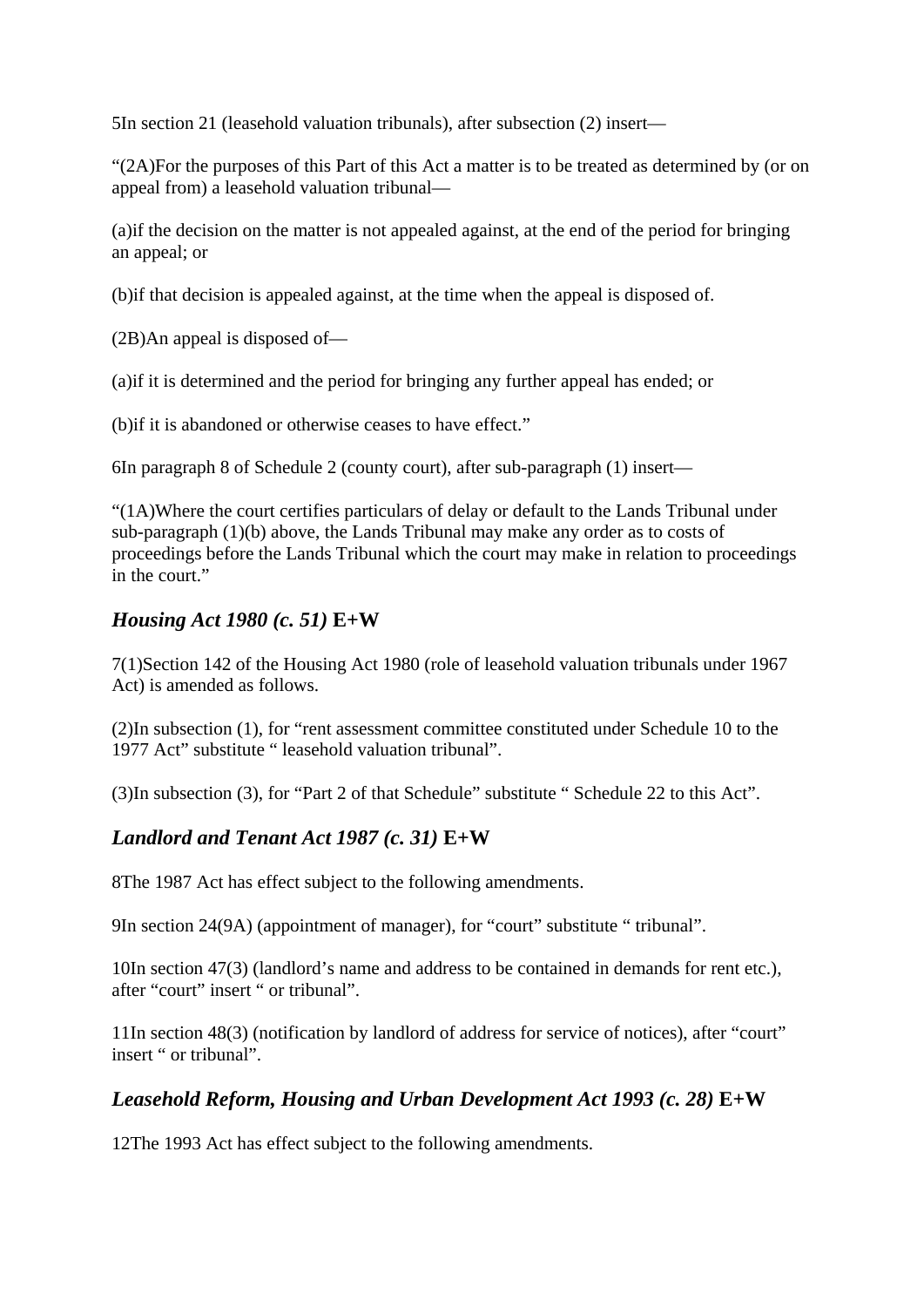13(1)Section 70 (approval by leasehold valuation tribunal of estate management scheme) is amended as follows.

(2)For subsection (6) substitute—

"(6)Where the application is to be considered in an oral hearing, the tribunal shall afford to any person making representations under subsection (4)(b) about the application an opportunity to appear at the hearing."

(3)After subsection (10) insert—

" $(10A)$ Any person who makes representations under subsection  $(4)(b)$  about an application for the approval of a scheme may appeal from a decision of the tribunal in proceedings on the application."

14In section 88(2) (jurisdiction of leasehold valuation tribunals in cases of Crown enfranchisement), for "rent assessment committee constituted for the purposes of this section" substitute " leasehold valuation tribunal".

15In section 91(1) (jurisdiction of leasehold valuation tribunals), for "such a rent assessment committee" substitute " a leasehold valuation tribunal".

## *Housing Act 1996 (c. 52)* **E+W**

16In section 81 of the Housing Act 1996 (restriction on termination of tenancy for failure to pay service charge), after subsection (5) insert—

"(5A)Any order of a court to give effect to a determination of a leasehold valuation tribunal shall be treated as a determination by the court for the purposes of this section."

Section 180

## **SCHEDULE 14 E+WRepeals**

Annotations:

#### Commencement Information

I60Sch. 14 partly in force; Sch. 14 not in force at Royal Assent, see s. 181(1); Sch. 14 in force for specified purposes at 26.7.2002 for E. by S.I. 2002/1912, **art. 2(b)(ii)** (subject to transitional provisions and savings in Sch. 2); Sch. 14 in force for specified purposes at 1.1.2003 for W. by S.I. 2002/3012, **art. 2(b)(ii)** (subject to transitional provisions and savings in  $Sch. 2$ 

| <b>Short title and chapter</b>       | <b>Extent of repeal</b>                                       |
|--------------------------------------|---------------------------------------------------------------|
| Leasehold Reform Act 1967<br>(c. 88) | In section $1-$                                               |
|                                      | in subsection $(1)$ , the words ", occupying the house as his |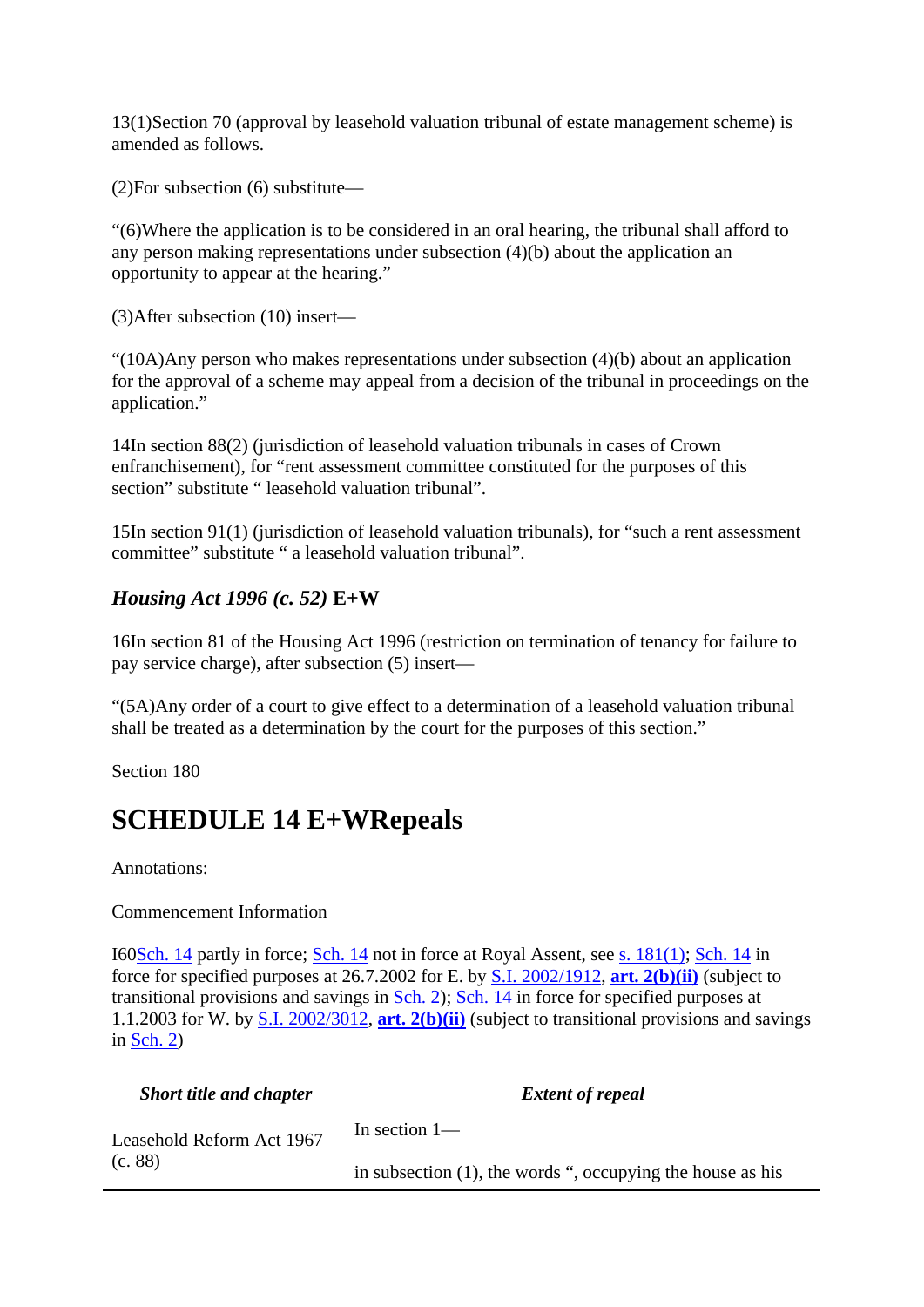residence," and the words ", and occupying it as his residence,",

subsection (2), and

in subsection  $(3)(a)$ , the words "and occupied by".

In section 1AA—

in subsection  $(1)(b)$ , the words "falls within subsection  $(2)$ below and", and

subsections (2) and (4).

In section 2—

in subsection (3), the words "and occupied by" and the words from "and are occupied" to the end, and

in subsection (4), the words "or a subletting".

In section 3(3), the words ", except section 1AA,".

In section 6—

in subsection (2), the words "in respect of his occupation of the house",

subsection (3), and

in subsection (5), the words "or statutory owners, as the case may be," the words "or them" and the words "or (3)".

In section 7—

in subsection (1), the words "while occupying it as his residence", the words ", and occupying the house as his residence," and paragraph (b) and the word "and" before it,

in subsection (4), the words "while so occupying the house" and the words "occupying in right of the tenancy", and

subsection (6).

In section 9—

in subsection (1), the words "who reside in the house",

in subsection  $(1A)(a)$ , the words "and, where the tenancy has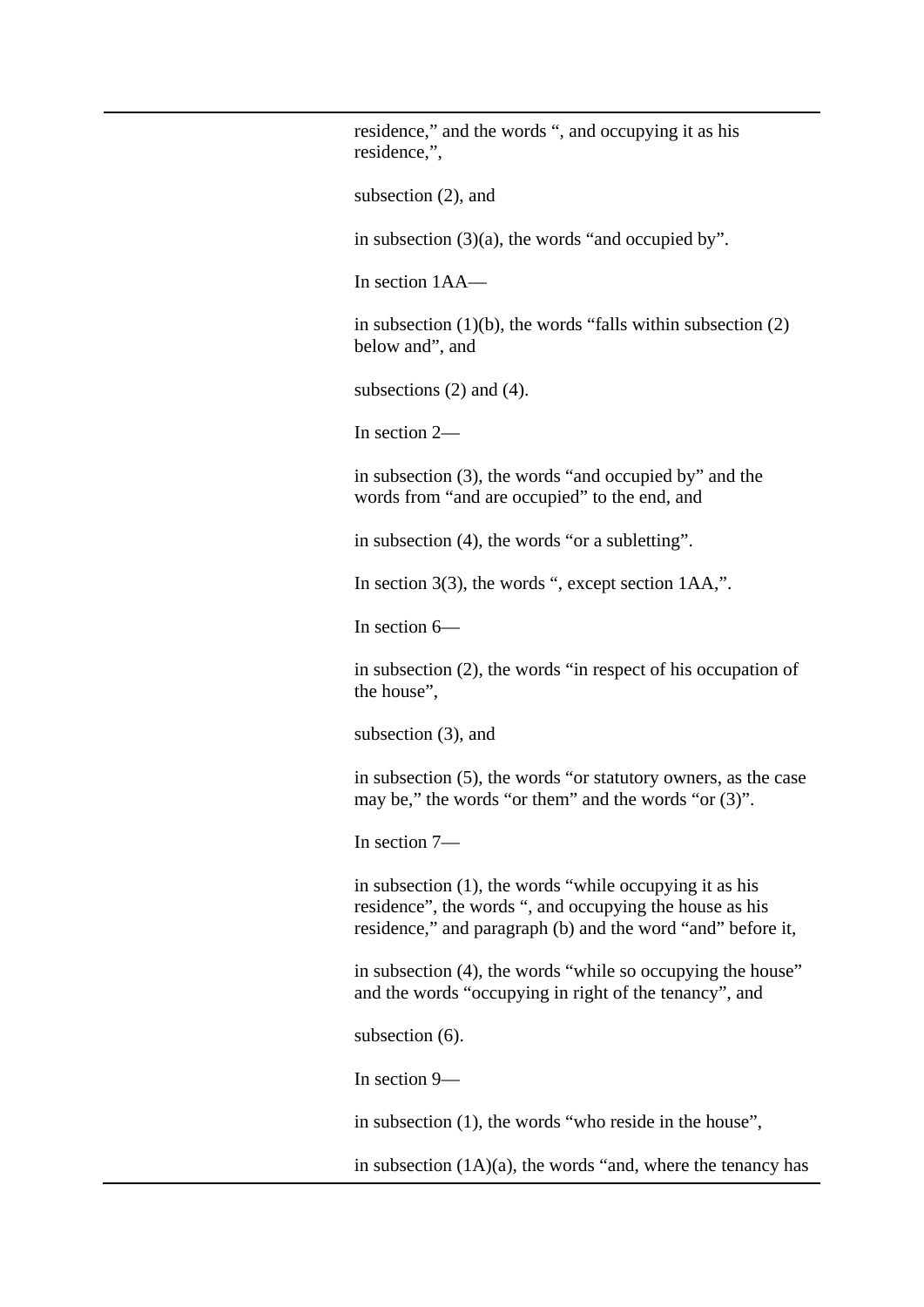|                                                | been extended under this Part of this Act, that the tenancy<br>will terminate on the original term date", and  |
|------------------------------------------------|----------------------------------------------------------------------------------------------------------------|
|                                                | subsection $(1C)(a)$ .                                                                                         |
|                                                | In section 16-                                                                                                 |
|                                                | subsection $(1)(a)$ ,                                                                                          |
|                                                | in subsection $(2)$ , the words "or occupied", the words " $(a)$<br>or" and the words "the freehold or",       |
|                                                | in subsection (3), the words "the freehold or" and the<br>proviso, and                                         |
|                                                | in subsection (4), the words "the freehold or".                                                                |
|                                                | Section 21(1A) and (3) to $(4A)$ .                                                                             |
|                                                | In section 37-                                                                                                 |
|                                                | in subsection (4), the words ", except section 1AA,", and                                                      |
|                                                | in subsection (5), the words from the beginning to "but".                                                      |
|                                                | In Schedule 3, in paragraph 6, sub-paragraph $(1)(d)$ and, in<br>sub-paragraph $(2)$ , the words "and $(d)$ ". |
|                                                | In Schedule 4A, in paragraph $3(2)(d)$ , the word "assign,".                                                   |
| Land Compensation Act 1973<br>(c. 26)          | In section $12A(9)$ , the word "and" at the end of paragraph<br>(a).                                           |
|                                                | In section 142-                                                                                                |
|                                                | subsection $(2)$ , and                                                                                         |
|                                                | in subsection $(3)$ , the words from the beginning to "and".                                                   |
| Housing Act 1980 (c. 51)                       | In Schedule 21, paragraph 1.                                                                                   |
|                                                | In Schedule 22-                                                                                                |
|                                                | Part 1, and                                                                                                    |
|                                                | in Part 2, paragraph $8(4)$ to (6).                                                                            |
| <b>Landlord and Tenant Act</b><br>1985 (c. 70) | Section 19 $(2A)$ to $(3)$ .                                                                                   |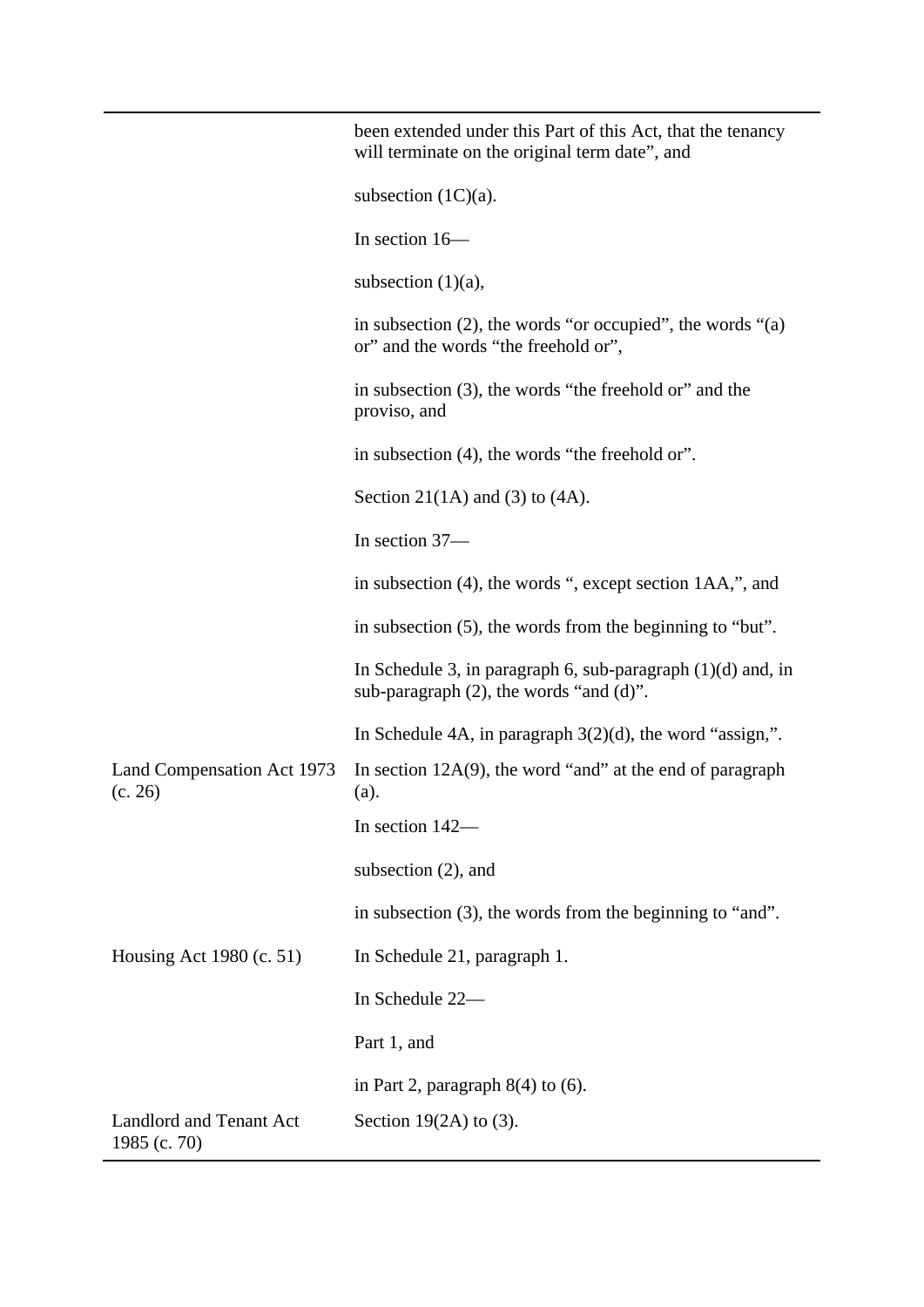|                                                         | Sections 31A to 31C.                                                                                                   |
|---------------------------------------------------------|------------------------------------------------------------------------------------------------------------------------|
|                                                         | In section 39, the entry relating to the expression "flat".                                                            |
|                                                         | In the Schedule-                                                                                                       |
|                                                         | in the heading before paragraph 2, the words "Request for",                                                            |
|                                                         | in the heading before paragraph 4, the words "Request"<br>relating to",                                                |
| Housing and Planning Act<br>1986 (c. $63$ )             | in the heading before paragraph 5, the words "on request",<br>and                                                      |
|                                                         | paragraph $8(5)$ .                                                                                                     |
|                                                         | In Schedule 5, paragraph $9(2)$ .                                                                                      |
|                                                         | Section $23(2)$ .                                                                                                      |
|                                                         | Sections 24A and 24B.                                                                                                  |
|                                                         | In section $29(2)(a)$ , the words "repair, maintenance,<br>insurance or".                                              |
| <b>Landlord and Tenant Act</b><br>1987 (c. 31)          | In section 38, in the sidenote, the words "by the court".                                                              |
|                                                         | In section 42-                                                                                                         |
|                                                         | in subsection $(2)$ , the words ", and any investments<br>representing those sums,",                                   |
|                                                         | subsection (5), and                                                                                                    |
|                                                         | in subsection $(8)$ , the words "(whether the lease was granted<br>before or after the commencement of this section)". |
|                                                         | Section 52A.                                                                                                           |
|                                                         | In section 53(2), the words ", $42(5)$ " and the words "under<br>section $52A(3)$ or".                                 |
|                                                         | Section $56(2)$ .                                                                                                      |
|                                                         | In Schedule 2, paragraphs 3, 5, 6 and 7.                                                                               |
| <b>Local Government and</b><br>Housing Act 1989 (c. 42) | In Schedule 11, paragraphs 10 and 91.                                                                                  |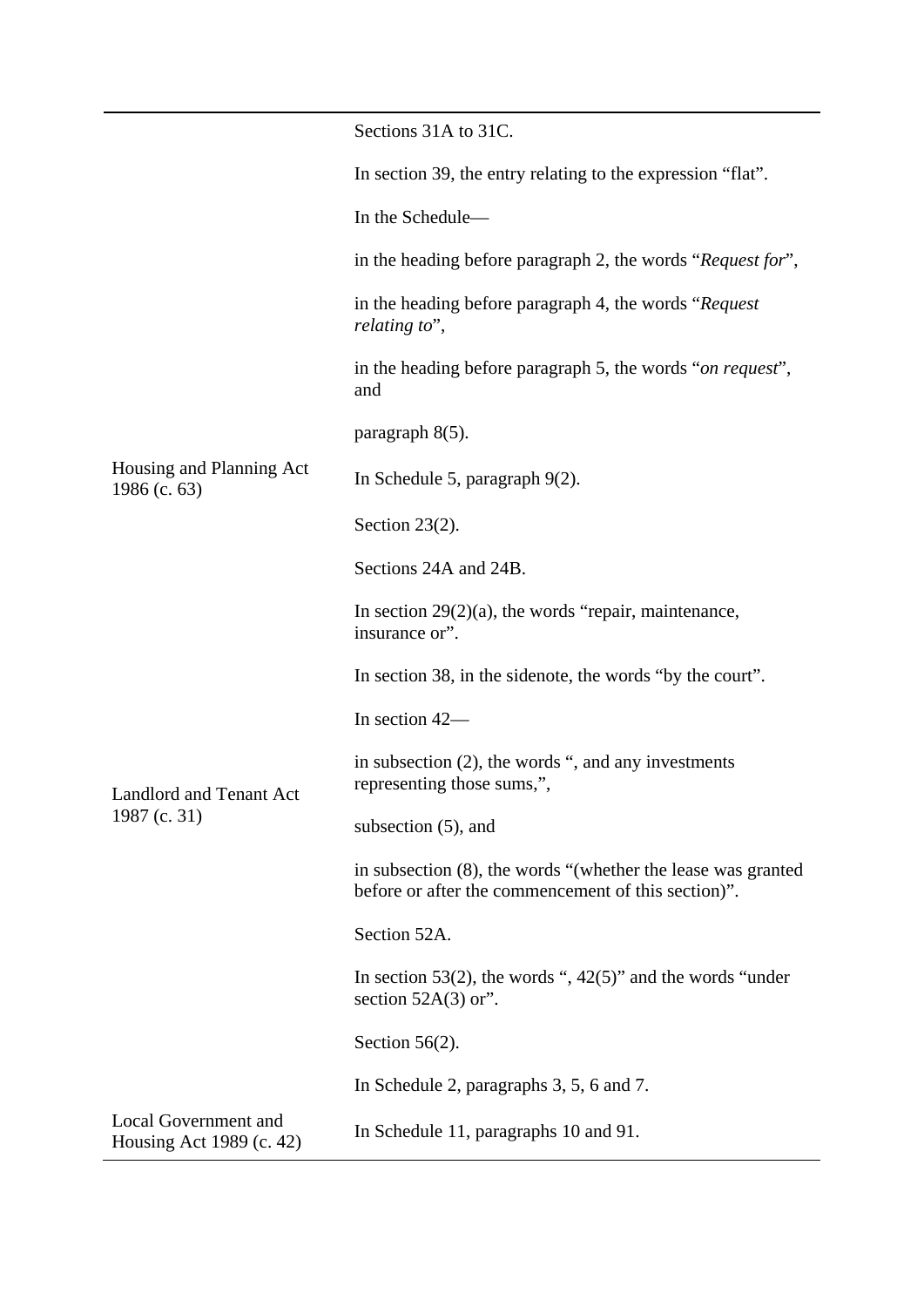| <b>Tribunals and Inquiries Act</b><br>1992 (c. 53)                     | In Schedule 3, paragraph 13.                                                                                                |
|------------------------------------------------------------------------|-----------------------------------------------------------------------------------------------------------------------------|
| Leasehold Reform, Housing<br>and Urban Development Act<br>1993 (c. 28) | In section $2(3)$ , the words ", on behalf of the tenants by<br>whom the right to collective enfranchisement is exercised". |
|                                                                        | In section 5-                                                                                                               |
|                                                                        | in subsection $(1)$ , the words "which is at a low rent or for a<br>particularly long term", and                            |
|                                                                        | in subsection $(2)(c)$ , the words "at a low rent or for a<br>particularly long term".                                      |
|                                                                        | Section 6.                                                                                                                  |
|                                                                        | In section $7(3)$ , the words "at a low rent".                                                                              |
|                                                                        | Section 8.                                                                                                                  |
|                                                                        | Section 8A.                                                                                                                 |
|                                                                        | In section 10-                                                                                                              |
|                                                                        | subsection $(2)$ ,                                                                                                          |
|                                                                        | subsection $(3)$ ,                                                                                                          |
|                                                                        | subsection (4A), and                                                                                                        |
|                                                                        | in subsection (6), the definition of "qualifying flat".                                                                     |
|                                                                        | In section $11(6)$ , the words "by the qualifying tenan t".                                                                 |
|                                                                        | In section 12-                                                                                                              |
|                                                                        | subsection $(1)(a)$ ,                                                                                                       |
|                                                                        | subsection (2),                                                                                                             |
|                                                                        | subsection $(4)$ , and                                                                                                      |
|                                                                        | subsection (6).                                                                                                             |
|                                                                        | In section 13-                                                                                                              |
|                                                                        | in subsection (2), sub-paragraph (i) of paragraph (b) and the<br>words following that paragraph, and                        |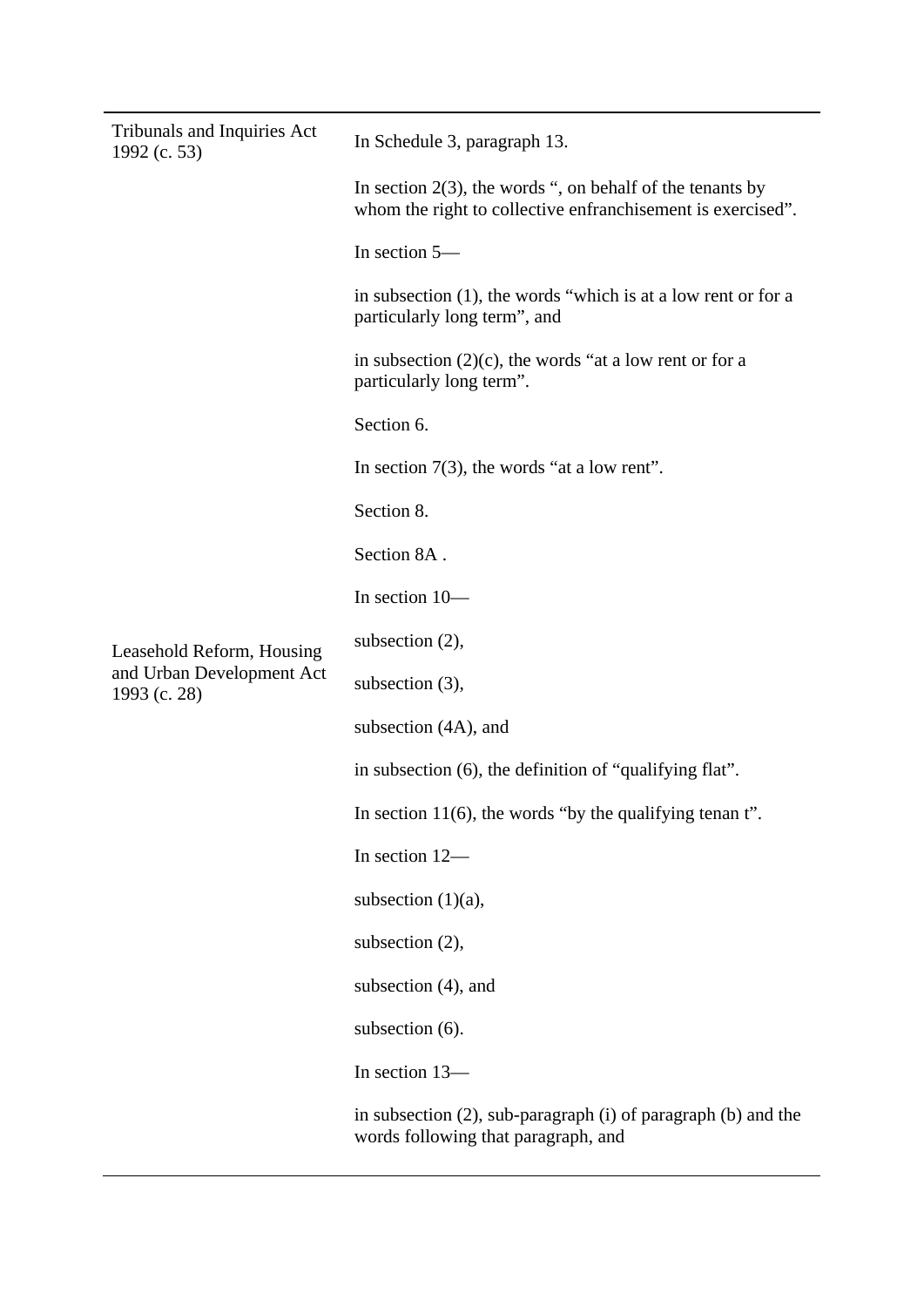in subsection  $(3)(e)$ , the words "the following particulars", the word "namely" and sub-paragraphs (ii) and (iii).

Section 14.

Section 15.

Section 16.

In section 18—

in subsection (1), paragraph (b) and the word "or" before it, the words "or shareholding" (in both places) and the words "or established", and

in subsection (2), the words "or shareholding" and the words " $or (b)$ ".

In section 28—

subsection (3), and

in subsection  $(4)$ , the words "or  $(3)$ ".

In section 29—

subsection  $(5)(a)$  and  $(b)$ , and

subsection (7).

In section 33—

in subsection (1), the words ", 29(7)", and

subsections (6) and (7).

In section 37A—

subsection (7), and

in subsection (8)(a), the words "(whether by persons who are qualifying tenants or not)".

In section 38(1), the definitions of "the nominee purchaser" and "the participating tenants".

In section 39—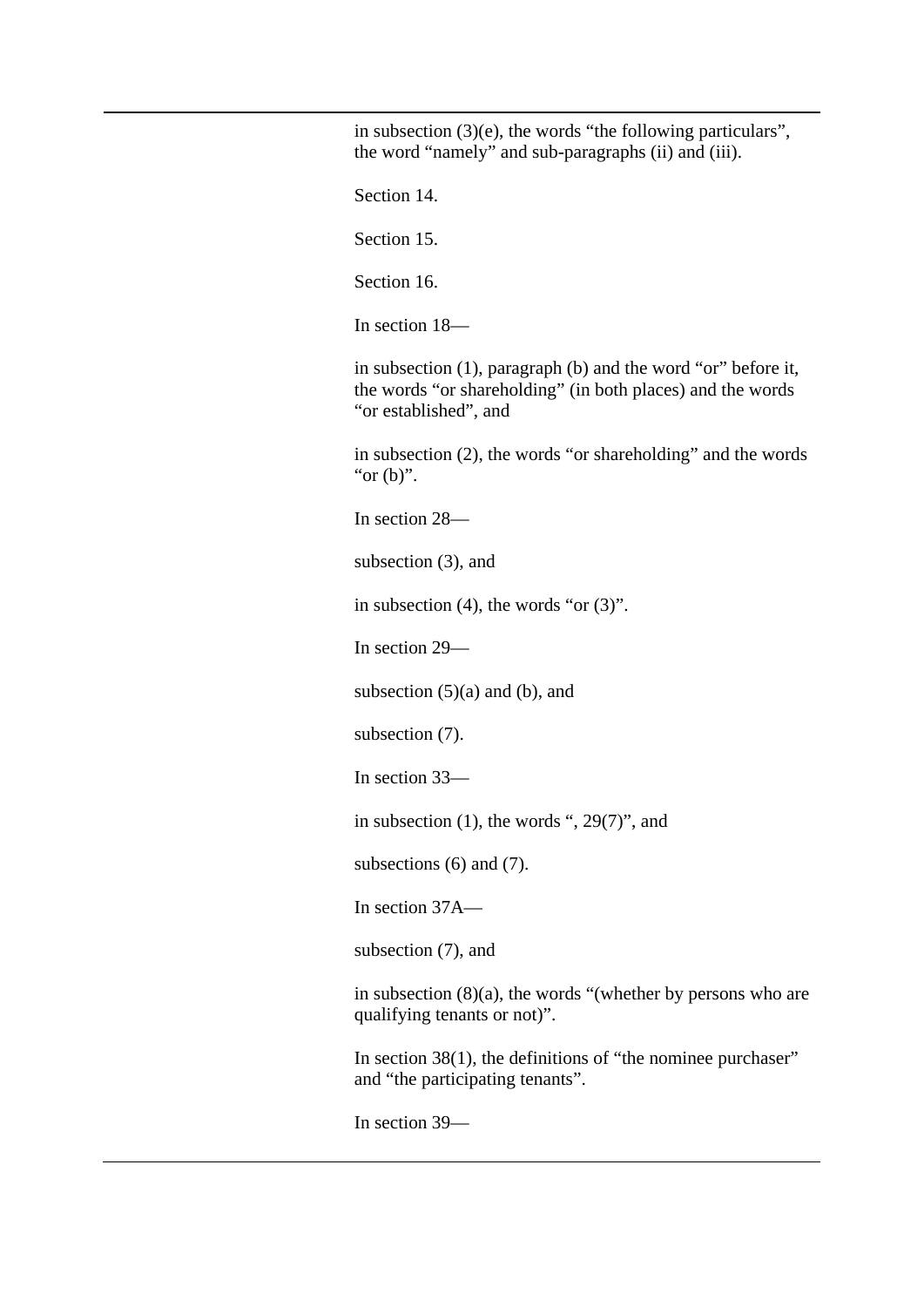in subsection (2), paragraph (b) and the word "and" before it,

subsections (2A) and (2B),

subsection  $(3)(c)$  and  $(d)$ , and

subsections (4A) and (5).

Section  $42(3)(b)(iii)$  and (iv) and (4).

In section  $45(5)$ , the words "and (b)".

Section 62(4).

Section 75(4) and (5).

In section 88—

in subsection (2)(b), the words "constituted for the purposes of that Part of that Act", and

subsections  $(3)$  to  $(5)$  and  $(7)$ .

In section 91—

in subsection (1), the words from the beginning to "this section; and",

subsections  $(3)$  to  $(8)$ ,

subsection (10), and

in subsection (11), the words from "and the reference" to the end.

In section  $93(2)(b)$ —

the words "become a participating tenant for the purposes of Chapter 1 or has",

the words "section 13 or (as the case may be)",

the words "entitlement or", and

the words "(i) or".

In section 94—

in subsections (3) and (4), the words "which is at a low rent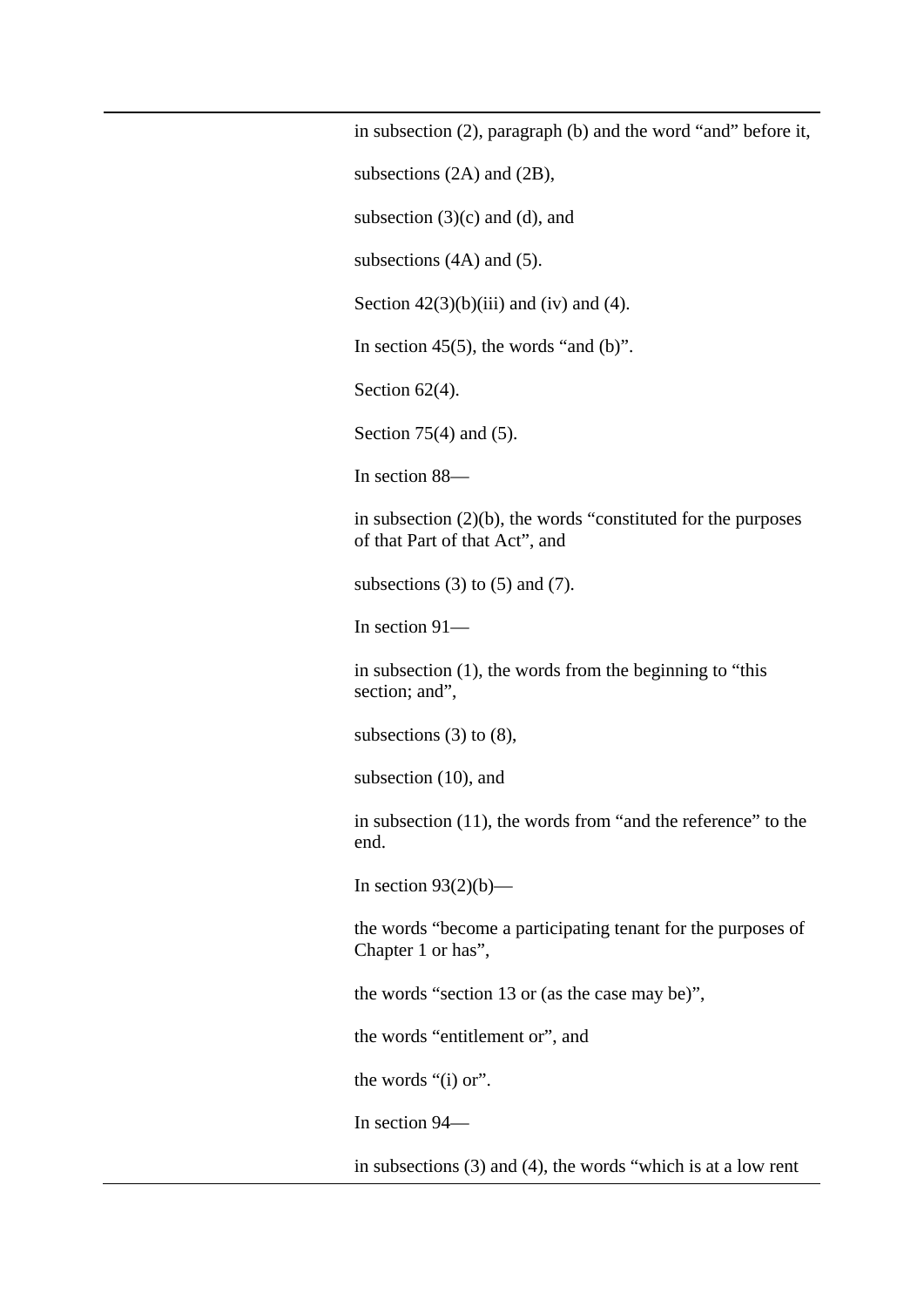or for a particularly long term",

in subsection (10), the words from "and references in this subsection" to the end, and

in subsection (12), the words "which is at a low rent or for a particularly long term" and the words ", 8 and 8A".

In section  $99(5)(a)$ —

the words "13 or", and

the words "by each of the tenants, or (as the case may be)".

In section  $101(1)$ , the definition of "rent assessment" committee".

In Schedule 3—

in the heading before paragraph 7, the words "*against participating tenant*",

paragraphs 8 and 9, and

in paragraph  $10(1)$ , in paragraph (a), the words from "and references" to the end and, in paragraph (b), the words "(whether by persons who are qualifying tenants or not)".

In Schedule 5, paragraph  $5(2)(a)$ , (b) and (c).

In Schedule 6, in paragraph  $1(1)$ , the definition of "the valuation date".

In Schedule 13, in paragraph 1, the definition of "the valuation date".

Section 82.

Section 83(1) and (3).

Section 86(4) and (5).

Housing Act 1996 (c. 52)

Section 105(3).

Sections 111 and 112.

Section 119.